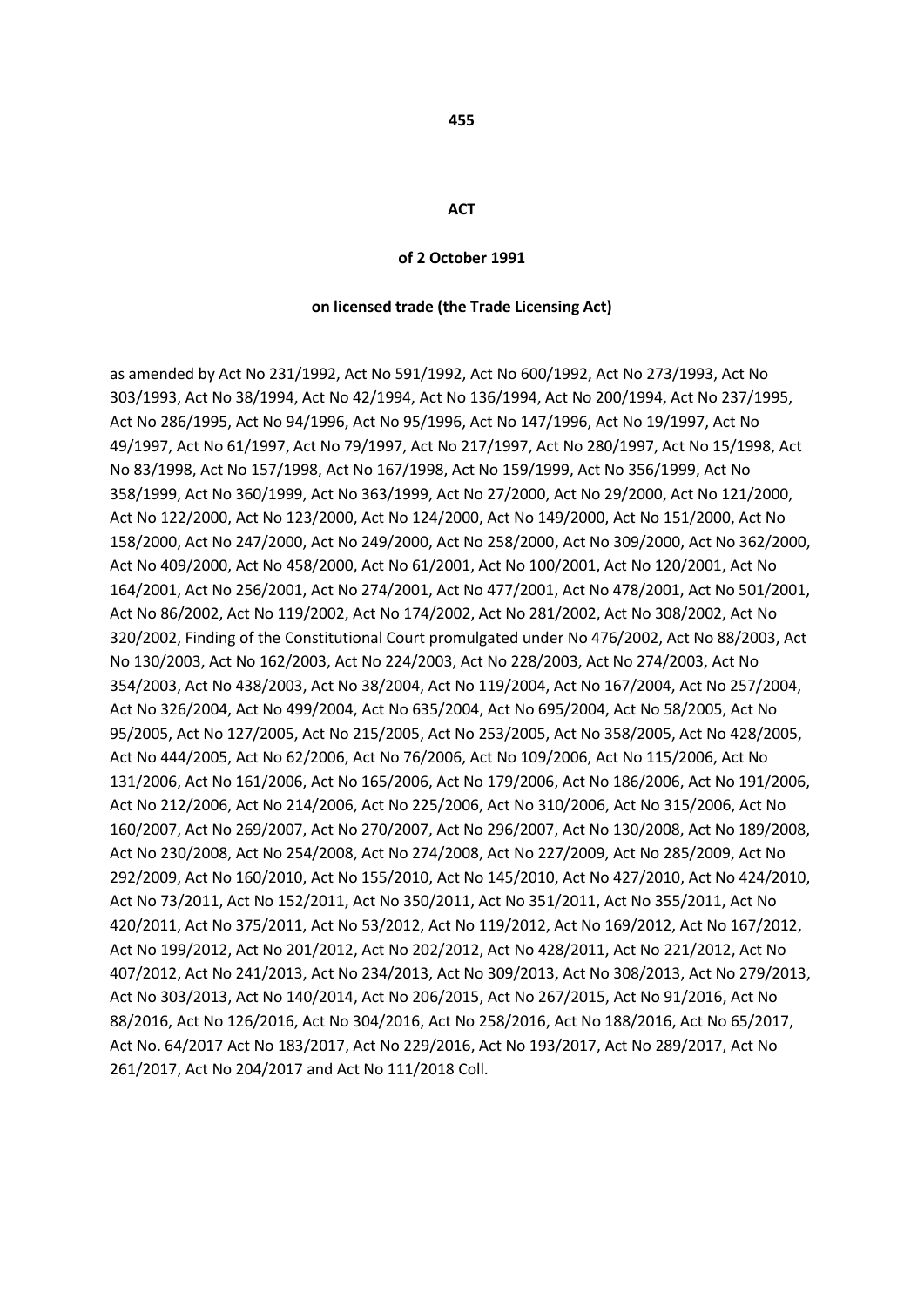The Federal Assembly of the Czech and Slovak Federative Republic has passed the following Act:

#### **GENERAL PROVISIONS**

#### TITLE I

#### **SUBJECT OF REGULATION**

### Section 1

This Act lays down conditions for carrying on a licensed trade (hereinafter referred to as 'trade') and inspections of compliance with those conditions.

#### **Trades**

#### Section 2

A trade shall mean a systematic activity carried out independently under the conditions laid down in this Act, under a person's own name and liability, with a view to making a profit.

### Section 3

(1) The following shall not constitute a trade:

- a) the performance of an activity statutorily reserved for the State or for a designated legal person,
- b) the use of the results of intellectual creativity protected by specific laws, their originators or authors<sup>2)</sup>,
- c) the collective administration of copyright and rights related to copyright in accordance with specific legislation<sup>2a)</sup>,
- d) the restoration of cultural monuments or parts thereof which are works of fine art or applied art<sup>2b)</sup>,

1

<sup>&</sup>lt;sup>2)</sup> Act No 527/1990 Coll., on inventions, designs and improvement suggestions, as amended by Act No 519/1991 Coll. Act No 121/2000 Coll., on copyright and related rights and amending certain laws (the Copyright Act). Act No 529/1991 Coll., on the protection of topographies of semiconductor elements, as amended by Act No 116/2000 Coll. Act No 478/1992 Coll., on utility models, as amended by Act No 116/2000 Coll.

<sup>2</sup>a) Act No 121/2000 Coll.

 $2<sup>b)</sup>$  Act No 20/1987 Coll., on the care of monuments by the State, as amended.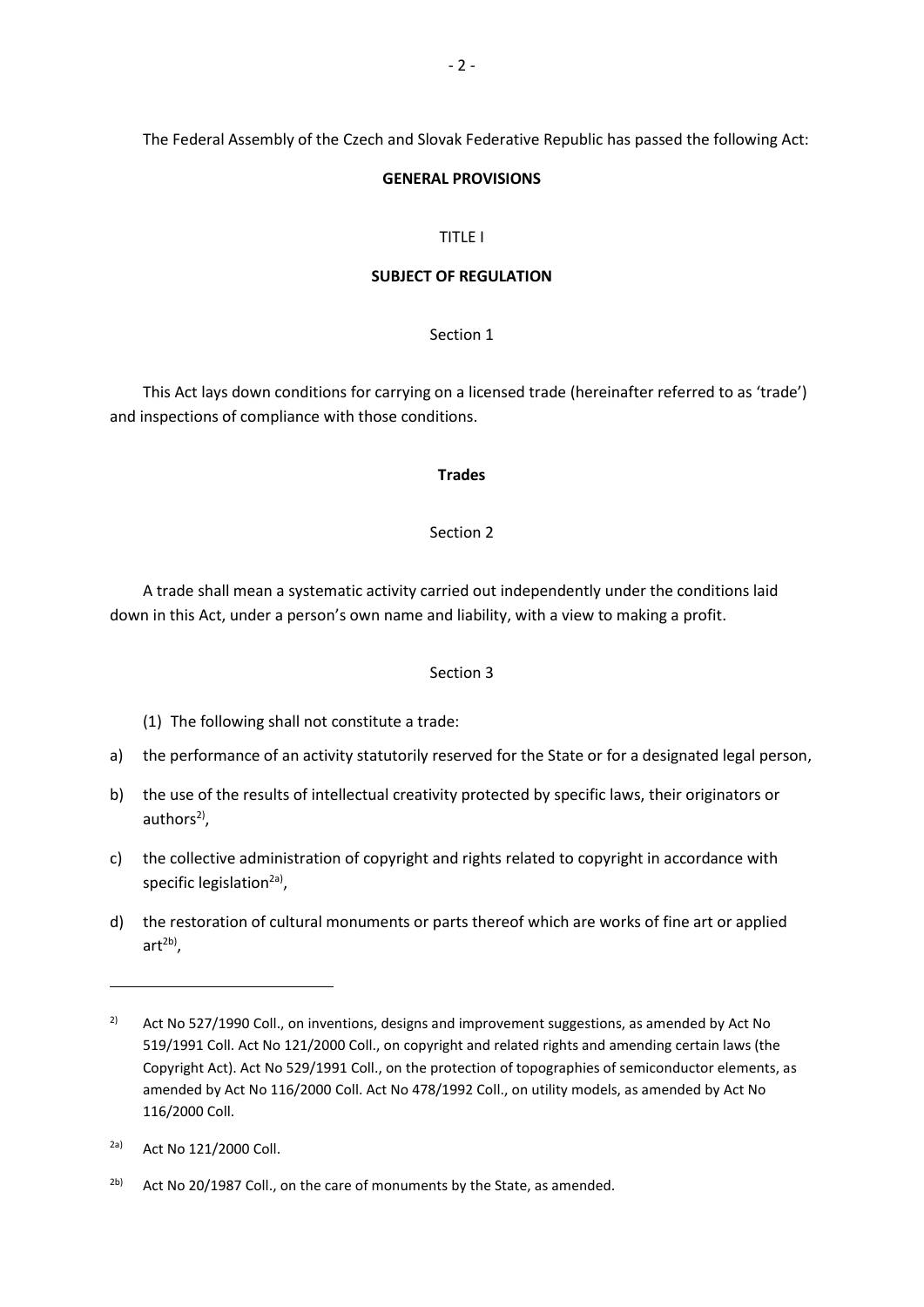e) the performance of archaeological research<sup>2c)</sup>.

(2) Further, in the context of specific laws, trades shall not comprise the activities of the following natural persons:

- a) doctors, dental practitioners and pharmacists<sup>2d)</sup>, paramedical workers<sup>2e)</sup> in the provision of health services, and natural healers,
- b) veterinary surgeons, other veterinary workers, including rendering workers and persons performing professional activities related to selection work and the breeding of livestock<sup>3)</sup>,
- c) lawyers<sup>4)</sup>, notaries<sup>5a)</sup> and patent attorneys<sup>6)</sup> and bailiffs<sup>6a)</sup>,
- d) experts and interpreters<sup>7</sup>,
- e) auditors<sup>8)</sup> and tax consultants<sup>8a)</sup>,
- f) stock jobbers<sup>8b)</sup>,

**.** 

- g) mediators and arbitrators in collective bargaining disputes<sup>9)</sup> and arbitrators in property disputes<sup>9a)</sup>,
- <sup>2c)</sup> Section 21(2) of Act No 20/1987 Coll., on the care of monuments by the State.
- <sup>2d)</sup> Act No 95/2004 Coll., on conditions for the acquisition and recognition of professional competence and specialist competence to practice as a doctor, dental practitioner or pharmacist, as amended.
- <sup>2e)</sup> Act No 96/2004 Coll., on conditions for the acquisition and recognition of competence to engage in paramedical professions and to carry out activities connected with the provision of health care and amending certain related laws (the Paramedical Act), as amended.
- <sup>3)</sup> Act No 166/1999 Coll., on veterinary care and amending certain related laws (the Veterinary Act), as amended.
- 4) Act No 85/1996 Coll., on the legal profession, as amended.
- 5a) Act of the Czech National Council No 358/1992 Coll., on notaries and their activities.
- <sup>6)</sup> Act No 237/1991 Coll., on patent attorneys, as amended by Act of the Czech National Council No 14/1993 Coll.
- <sup>6a)</sup> Act No 120/2001 Coll., on bailiffs and enforcement (Rules of Enforcement) and amending other laws.
- $7$  Act No 36/1967 Coll., on experts and interpreters.
- 8) Act of the Czech National Council No 524/1992 Coll., on auditors and the Chamber of Auditors of the Czech Republic.
- 8a) Act of the Czech National Council No 523/1992 Coll., on tax consulting and the Chamber of Tax Consultants of the Czech Republic.
- $8b$  Act No 229/1992 Coll., on commodity markets, as amended.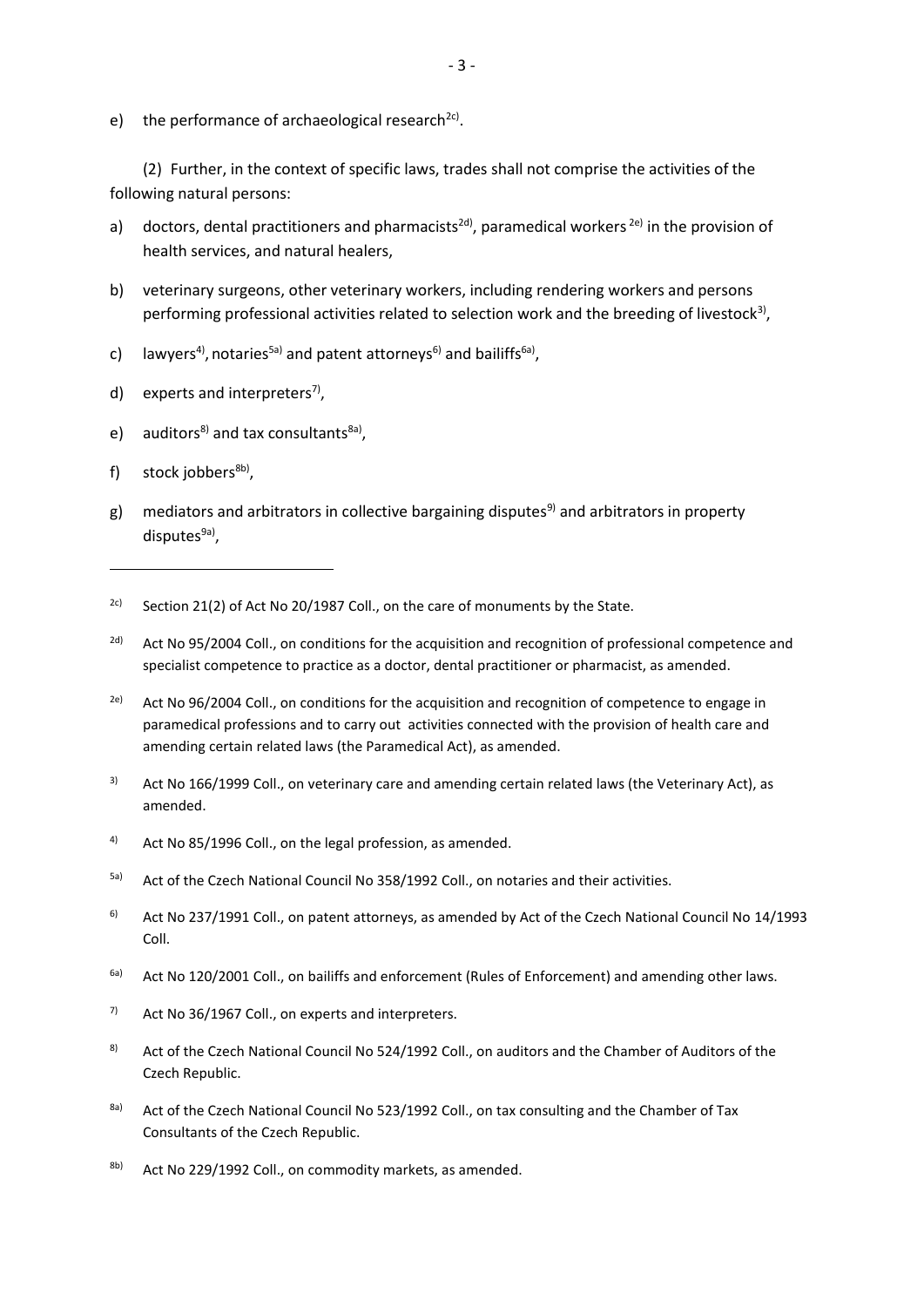- h) officially licenced surveyors<sup>10</sup>,
- i) authorised architects and authorised engineers active in construction who engage in activities as freelance architects and freelance engineers $^{10a)}$ ,
- j) authorised inspectors who engage in their activities as a liberal profession $^{10b)}$ ,
- k) road safety auditors<sup>52)</sup>,

- l) mediators registered under the Act on Mediation.
	- (3) Further, the following shall not constitute a trade:
- a) banking activities<sup>11</sup>, providers of payment services<sup>11a)</sup>, issuing electronic money<sup>11a)</sup>, operating payment systems with irrevocable settlement<sup>11a)</sup>, currency exchange activities<sup>11d)</sup>, insurance activities<sup>12)</sup>, security funds, insurance brokers and independent insurance loss adjusters for claims, pension funds<sup>12a)</sup>, pension companies<sup>55)</sup>, savings and loans societies<sup>12b)</sup>, commodities
- <sup>9)</sup> Section 11 and Section 13(1) of Act No 2/1991 Coll., on collective bargaining, as amended by Act No 519/1991 Coll, Act No 118/1995 Coll., and Act No 155/1995 Coll.
- 9a) Act No 216/1994 Coll., on arbitration and the enforcement of arbitral awards.
- <sup>10)</sup> Act No 200/1994 Coll., on surveying and amending certain laws related to the implementation thereof.
- $10a)$  Section 14(1)(a) of Act No 360/1992 Coll., on the profession of authorised architects and the profession of authorised engineers and technicians active in construction, as amended.
- 10b) Section 144(4) of Act No 183/2006 Coll., on land-use planning and building rules (the Building Act).
- <sup>52)</sup> Act No. 13/1997 Coll., on roads, as amended by Act No. 152/2011 Coll.
- 11) Act No 6/1993 Coll., on the Czech National Bank, as amended. Act No 21/1992 Coll., on banks, as amended.
- 11a) Act No 284/2009 Coll., on payment systems.
- 11d) Act No 219/1995 Coll., the Foreign Exchange Act, as amended.
- <sup>12)</sup> Act No 363/1999 Coll., on insurance and on amendments to some related laws (the Insurance Contract Act). Act No 38/2004 Coll., on insurance intermediaries and on independent loss adjusters and on amendments to the Trade Licensing Act (the Act on Insurance Intermediaries and Independent Loss Adjusters).
- 12a) Act No 42/1994 Coll., on state-contributory supplementary pension insurance and amending certain acts related to its introduction, as amended.
- 55) Act No. 427/2011 Coll., on supplementary pension saving.
- $12b$ ) Act No 87/1995 Coll., on savings and loan associations and credit unions and on certain related measures and on an amendment to the Czech National Council Act No 586/1992 Coll., on income taxes, as subsequently amended.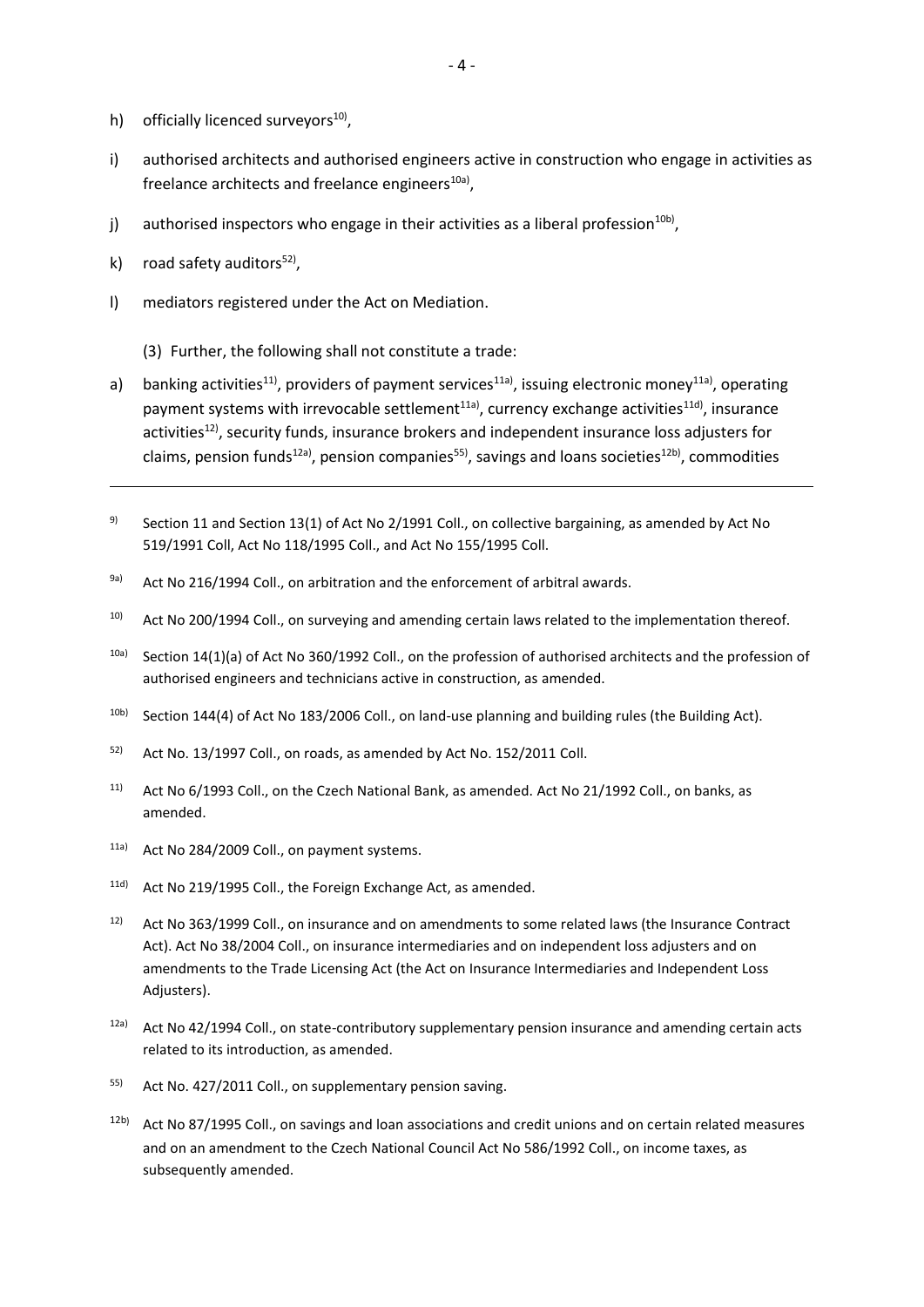markets<sup>8b)</sup>, organisers of regulated markets<sup>13b)</sup>, securities traders<sup>13b)</sup> and their bound representatives<sup>13b)</sup> and the activities of persons involved in the management or administration of an investment fund or foreign investment fund and the activities of persons providing settlement of securities<sup>13a)</sup>, the activities of persons accepting and giving instructions or investment advisory activities relating to investment tools under the conditions set form in a special Act and their bound representatives<sup>13b)</sup>, and the activities of credit rating agencies<sup>13c)</sup>, the activities of providers of reporting services, the activities of accredited persons according to the Act on Capital Market Undertaking, provision and intermediation of consumer credit and the activity of accredited persons under the Act on consumer credit,

- b) operating games of chance,
- c) mining and other activities using mining techniques<sup>15)</sup>,
- d) the generation of electricity, the production of gas, the transmission of electricity, the transmission of gas, the distribution of electricity, the distribution of gas, the storage of gas, trade in electricity, trade in gas, the production of heat and the distribution of heat, which are subject to a licence under specific legislation $^{16}$ ,
- e) agriculture, including sales of unprocessed agricultural products for the processing or resale thereof, with the exception of professional phytosanitary care,
- f) sales of unprocessed plant and animal products from natural persons' internal small-scale cultivation and breeding,
- g) maritime shipping and sea fishing<sup>17)</sup>,
- h) the operation of railways and rail transport $^{18}$ ,
- i) the performance of communication activities in accordance with specific legislation<sup>19)</sup>,

1

- 13c) Art. 3 (1)(b) of Regulation (EC) No. 1060/2009 of the European Parliament and of the Council, of 16 September 2009, on credit rating agencies.
- 15) Sections 2 and 3 of Act of the Czech National Council No 61/1988 Coll., on mining, explosives and the State Mining Authority, as amended.
- 16) Act No 458/2000 Coll., on conditions of business and on State administration in the energy sectors and amending certain laws (the Energy Act), as amended.
- $17$  Act No 61/2000 Coll., on maritime shipping.
- $18$  Section 60(3) of Act No 266/1994 Coll., on railways.
- 19) Act No 127/2005 Coll., on electronic communications and amending certain related laws (the Electronic Communications Act).

<sup>13</sup>a) § 82 and 83 Act No 256/2004 Coll., on business activities on the capital market.

<sup>13</sup>b) Act No 256/2004 Coll.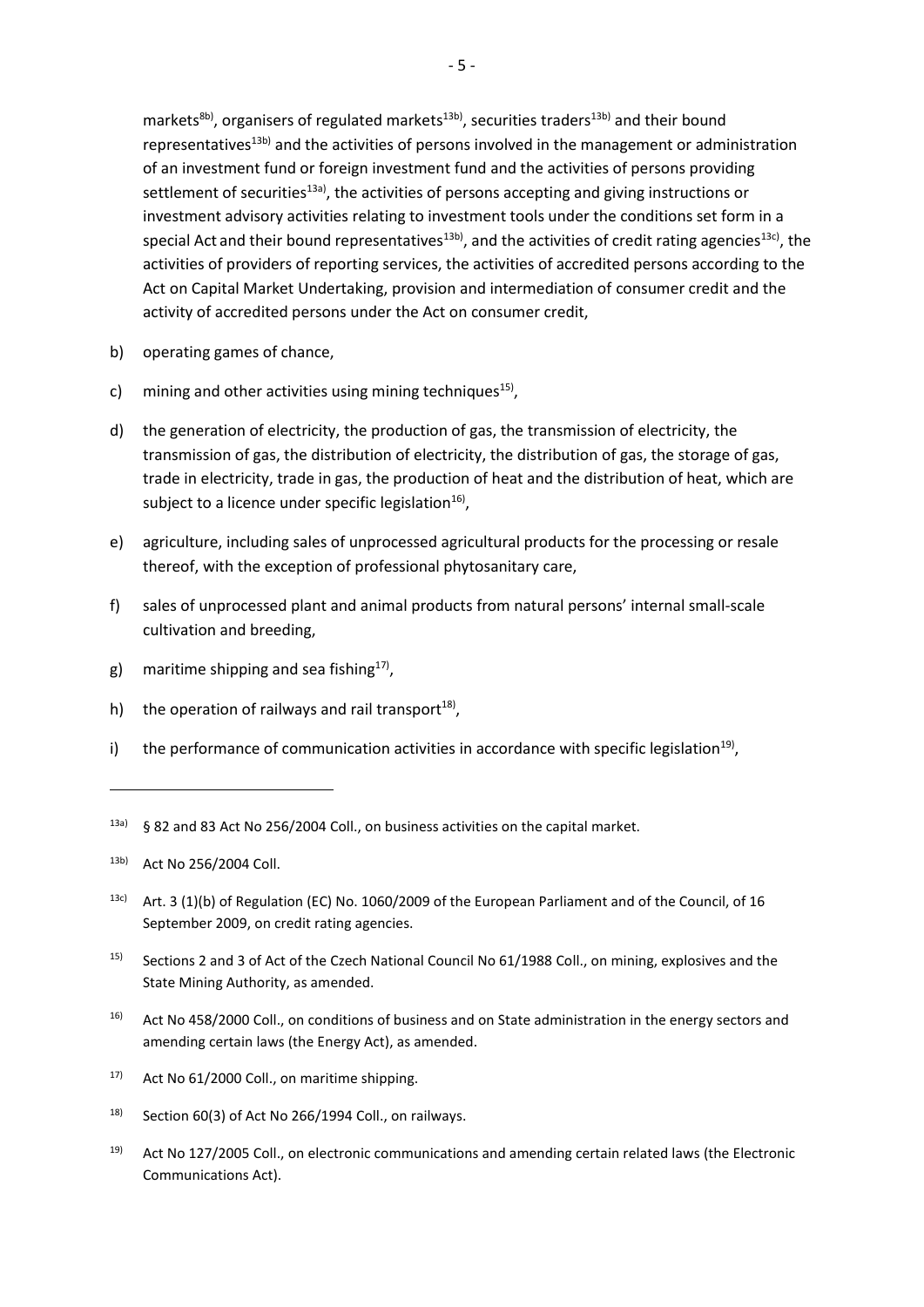- j) research, production and distribution of medicinal products<sup>20)</sup>,
- k) the handling of addictive substances, products containing them, and certain substances used in the production or processing of addictive substances under a specific law<sup>21)</sup>,
- I) the activity of authorised or accredited persons<sup>22)</sup> and notified subjects <sup>22c)</sup> in the field of state testing,
- m) foreign trade in military material<sup>22a)</sup>,
- n) the performance of labour inspections<sup>22b)</sup>,
- o) radio and television broadcasting $^{23)}$ ,
- p) the offer or provision of services for the direct gratification of sexual needs,
- r) the intermediation of employment<sup>23a)</sup>,

**.** 

- s) the operation of technical inspection centres<sup>23c)</sup>,
- t) education and training in schools, preschool and educational establishments included in the register of schools and educational establishments, education in bachelor, master and doctoral studies, and lifelong learning programmes in accordance with specific legislation<sup>23d)</sup>,
- u) the handling of highly dangerous substances<sup>23e)</sup>,

- <sup>21)</sup> Act No 167/1998 Coll., on addictive substances and amending certain other laws.
- <sup>22)</sup> Act no. 22/1997 Coll., on technical requirements for products amending and supplementing certain acts, as amended.
- $22c$ ) Act no. 90/2016 Coll., on conformity assessment of designated products in their placing on the market.
- <sup>22a)</sup> Act No 38/1994 Coll., on foreign trade in military material and amending Act No 455/1991 Coll., the Trade Licensing Act, as amended, and Act No 140/1961 Coll., the Criminal Code, as amended.
- <sup>22b)</sup> Act No 251/2005 Coll., on labour inspections.
- $23$  Act No 231/2001 Coll., on radio and television broadcasting and amending other laws, as amended.
- <sup>23a)</sup> Act No 1/1991 Coll., on employment, as amended. Act of the Czech National Council No 9/1991 Coll., on employment and the competence of authorities of the Czech Republic in the field of employment, as amended.
- <sup>23c)</sup> Act No 38/1995 Coll., on the technical specifications for the operation of road vehicles on highways.
- $23d$  Act No 564/1990 Coll., on State administration and autonomy in education, as amended. Act No 29/1984 Coll., on the system of primary schools, secondary schools and post-secondary vocational colleges (the Schools Act), as amended. Act No 76/1978 Coll., on educational establishments, as amended.

 $20$  Act No 79/1997 Coll., on medicinal products and amending certain related laws.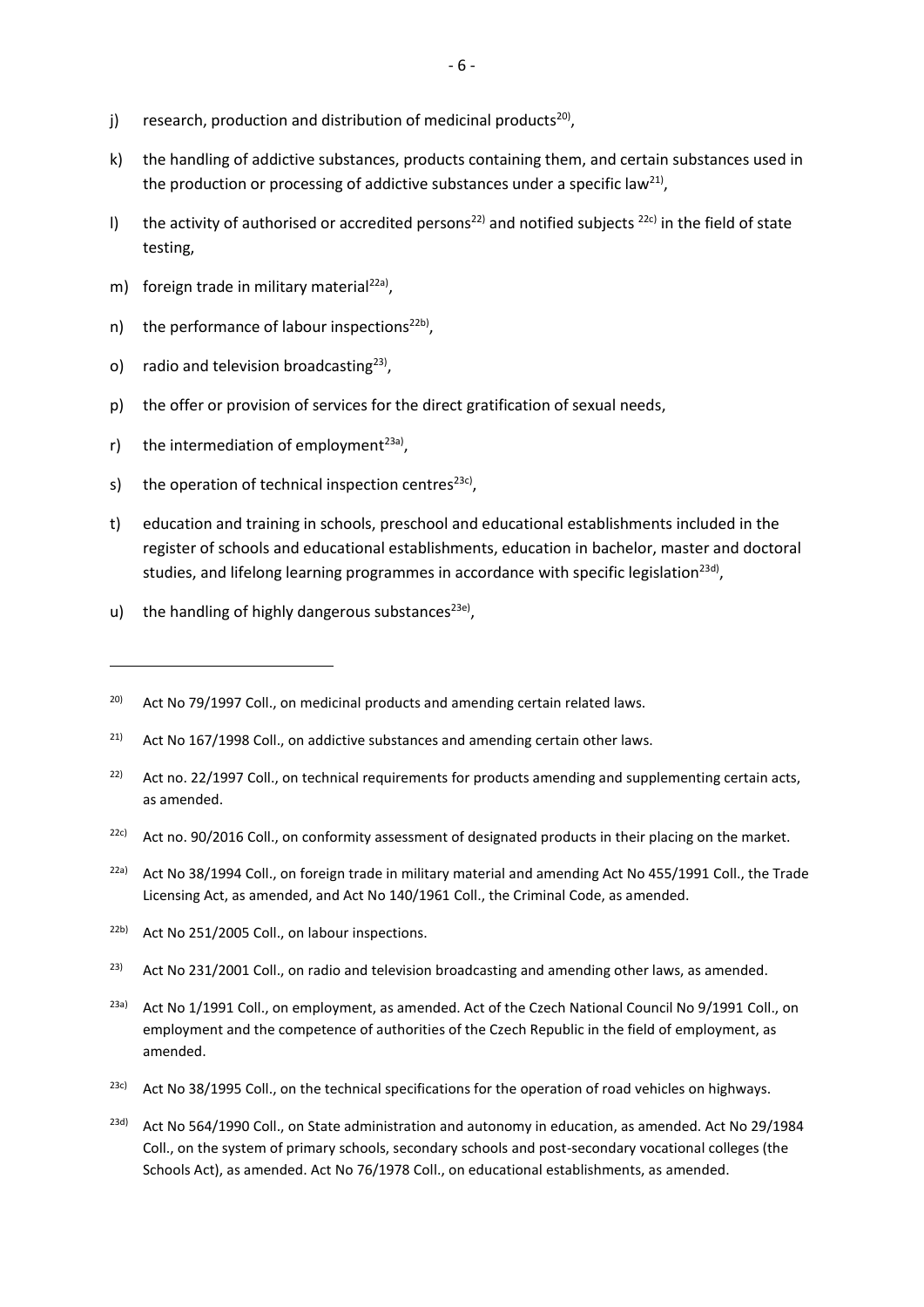- v) the operation of airports, the operation of commercial air transport and aeronautical work, the provision of air services, activity of executive pilots and the provision of professional training in the field of protection of civil aviation against illegal acts<sup>23f)</sup>,
- x) the activities of organisations set up under specific legislation<sup>23h)</sup> conducted in accordance with the purpose for which they were established,
- y) child protection by legal and natural persons, if authorised to provide child protection under specific legislation<sup>23i)</sup>,
- z) the prospecting, exploration and production of mineral resources from and beneath the sea bed and the ocean bed beyond State territorial limits<sup>23j)</sup>,
- aa) the operation of cemeteries<sup>23k)</sup>,
- ab) the activities of authorised packaging companies in accordance with specific legislation<sup>231)</sup>,
- ac) the handling of high-risk and risky biological agents and toxins<sup>23m)</sup>,
- ad) the operation of zoological gardens pursuant to a licence issued by the Ministry of the Environment<sup>23n)</sup>,
- ae) archiving<sup>230)</sup>,

- af) the provision of social services in accordance with specific legislation<sup>23p)</sup>,
- $23e$ ) Act No 19/1997 Coll., on certain measures connected with the prohibition of chemical weapons and amending Act No 50/1976 Coll., on land-use planning and Building Rules (the Building Act), as amended, Act No 455/1991 Coll., the Trade Licensing Act, as amended, and Act No 140/1961 Coll., the Criminal Code, as amended.
- <sup>23f)</sup> Act No 49/1997 Coll., on civil aviation and amending Act No 455/1991 Coll., the Trade Licensing Act, as amended.
- <sup>23h)</sup> Section 27 of Act No 250/2000 Coll., on budgetary rules of territorial budgets.
- <sup>23i)</sup> Section 4(2)(b) and Sections 48 to 50 of Act No 359/1999 Coll., on child protection.
- <sup>23j)</sup> Act No 158/2000 Coll., on the prospecting, exploration and production of mineral resources from the sea bed beyond State territorial limits and amending certain laws.
- $23k$  Act No 256/2001 Coll., on funeral services and amending certain laws.
- <sup>231)</sup> Act No 477/2001 Coll., on packaging and amending certain related laws (the Packaging Act).
- <sup>23m)</sup> Act No 281/2002 Coll., on certain measures connected with the prohibition of bacteriological (biological) and toxin weapons and amending the Trade Licensing Act.
- $2^{3n}$  Act No 162/2003 Coll., on conditions for the operation of zoological gardens and amending certain laws (the Zoological Gardens Act).
- <sup>23o)</sup> Act No 499/2004 Coll., on archiving and the registry service and amending certain laws.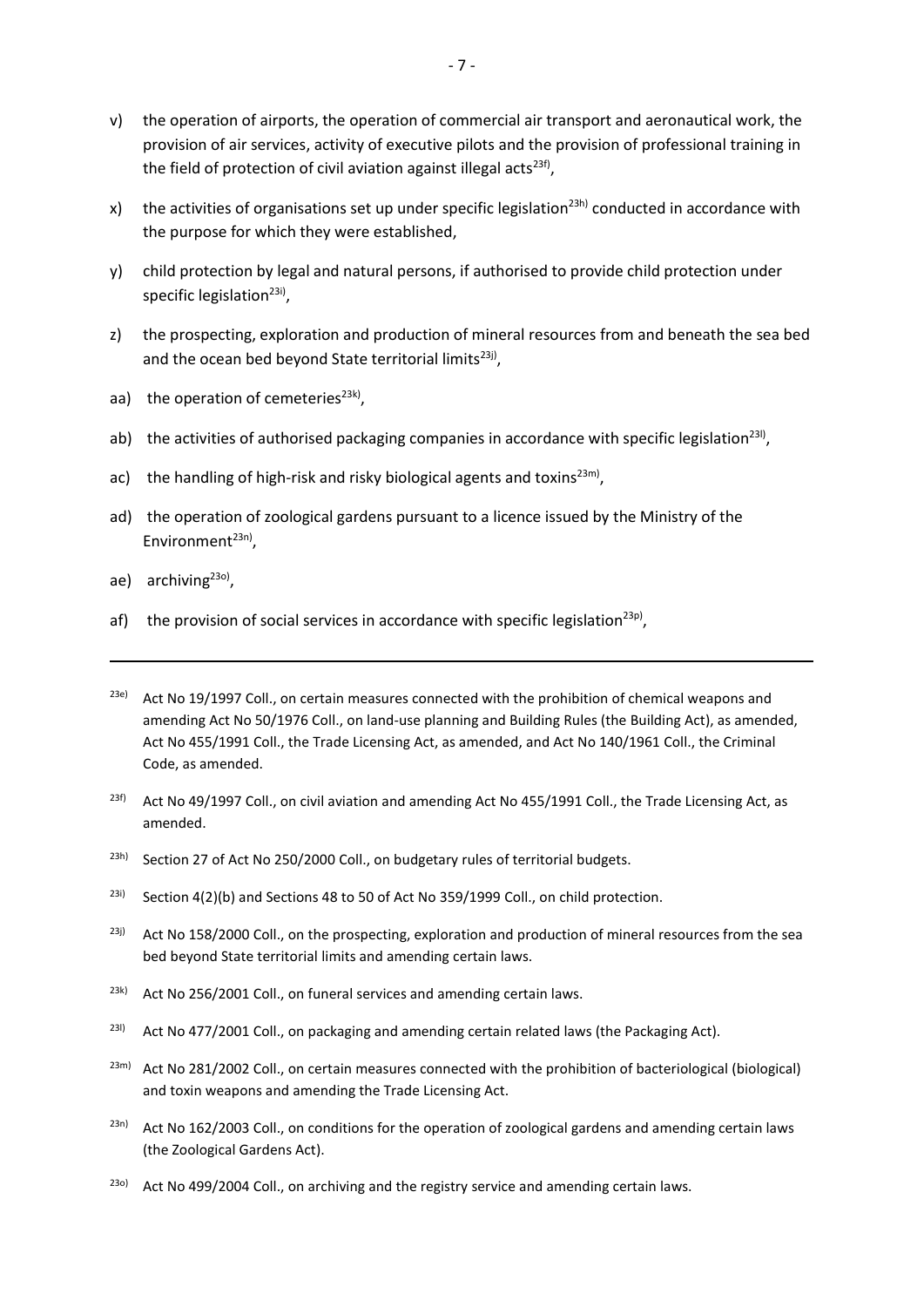- ag) the activities of authorised persons entitled to verify professional competence required to obtain a certificate of a professional qualification under a specific law  $^{23q)}$ ,
- ah) the letting of property, residential and non-residential premises,
- ai) providing of health services<sup>55a)</sup>,
- aj) the performance of professional plant health care activities in accordance with specific legislation<sup>56)</sup>,
- ak) operation of postal services and foreign postal services pursuant to a special legal regulation<sup>57)</sup>.

### Section 4

#### **(deleted)**

#### TITLE II

#### **CARRYING ON A TRADE**

Section 5

#### **Entities eligible to carry on a trade**

(1) A natural or legal person may operate a trade if that person complies with the conditions laid down in this Act (hereinafter referred to as 'entrepreneur'); State authorisation to carry on a trade (hereinafter referred to as 'concession') shall be required only in the instances defined by this Act.

(2) A natural person who does not have his residence in the Czech Republic, or a legal person whose registered seat is not in the Czech Republic (hereinafter referred to as a 'foreign person'), may carry on a trade in the Czech Republic under the same conditions and to the same extent as a Czech person, unless this or a special act provides otherwise. For the purposes of this Act, a Czech person shall be regarded as a natural person having his residence or a legal person having its registered

 $23p$ ) Act No 108/2006 Coll., on social services.

<sup>23</sup>q) Act No 179/2006 Coll.

<sup>55</sup>a) Act No. 372/2011 Coll., on health services and conditions of their provision (the Health Services Act).

<sup>&</sup>lt;sup>56)</sup> Section 81 of Act No. 326/2004 Coll., on plant health and amending certain related acts, as amended by Act No. 199/2012 Coll.

 $57$ ) Act No. 29/2000 Coll., on postal services and amending certain acts (Postal Services Act), as amended.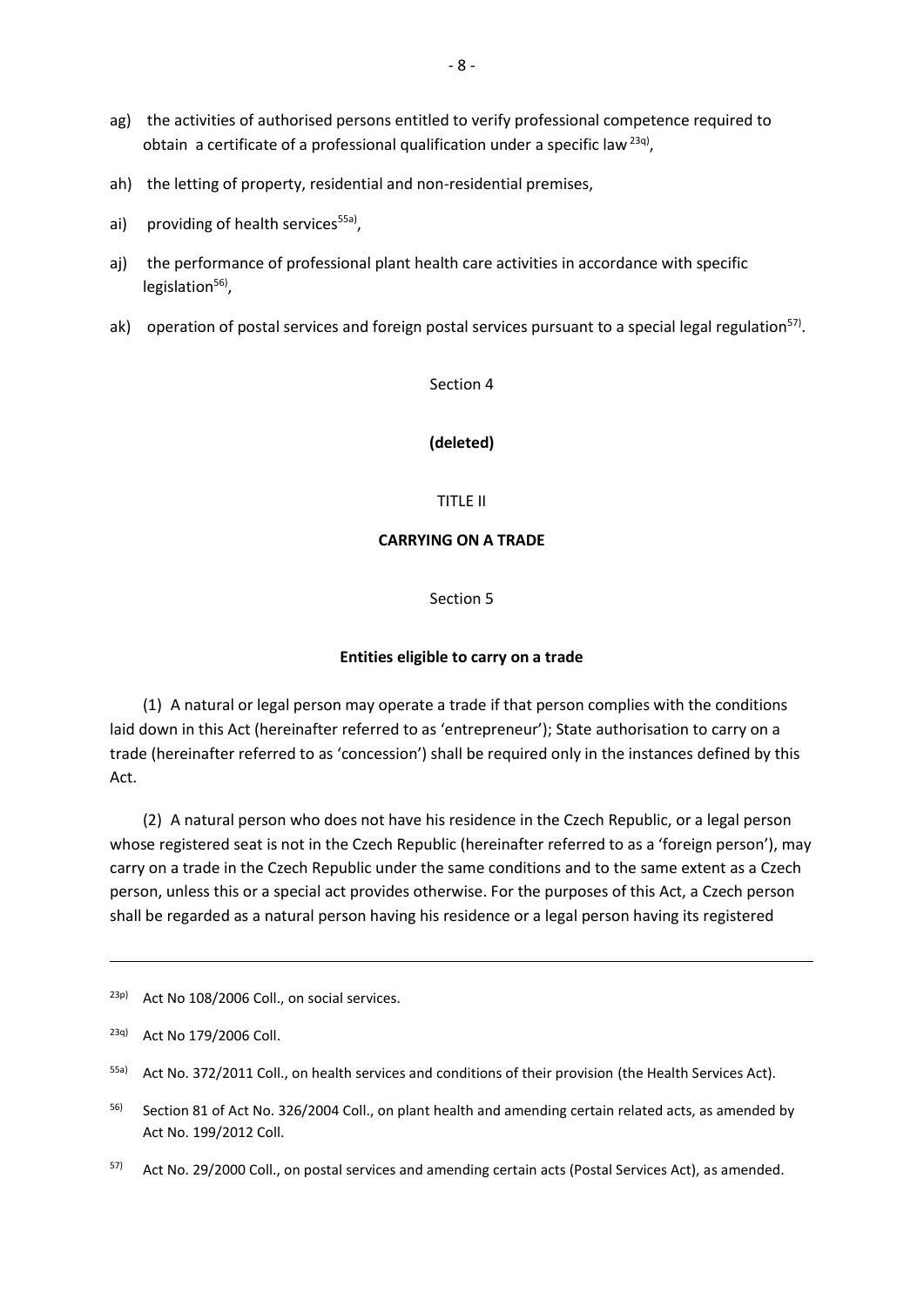office in the Czech Republic. For the purposes of this Act, residence in the Czech Republic shall mean the place of permanent residence in the Czech Republic<sup>24), 38e).</sup>

(3) Where a person is required by law to submit documents confirming certain facts, this shall mean the submission of the relevant document together with a translation into Czech by an interpreter registered in the register of experts and interpreters<sup>24a)</sup>, unless the document concerned has been issued in Czech. The authenticity of the signature and the stamp on the originals of submitted documents issued abroad shall be certified.

(4) The requirement of translation into Czech by an interpreter registered in the register of experts and interpreters and the requirement of certifying the authenticity of a signature and the impression of a stamp pursuant to paragraph (3) shall not apply to documents submitted by a citizen of a Member State of the European Union or by a legal person having its registered office, headquarters or principal place of business in a Member State of the European Union, unless there are doubts as to the correctness of the translation or the authenticity of the signature or impression of the stamp.

(5) A foreign natural person who intends to carry on a trade in the Czech Republic and who, under a specific law,<sup>24b)</sup> is required to have permission to reside in the Czech Republic shall submit a document proving the granting of a visa for residence of more than 90 days or a long-term residence permit together with the notification of the trade and the application for a concession. The obligation to submit a document in accordance with the first sentence shall not apply to a foreign natural person who intends to carry on a trade in the Czech Republic by means of a branch plant<sup>24c)</sup>.

(6) A natural person who has been granted international protection and his family members may carry on a trade under the same conditions as a citizen of the Czech Republic.

(7) (deleted)

1

### Section 6

#### **General conditions for carrying on a trade**

(1) Unless otherwise provided in this Act, the general conditions to be met by natural persons in order to carry on a trade shall be:

<sup>38</sup>e) Act No. 133/2000 Coll. on the population register and birth registration numbers and on amendments to certain acts (Act on the Population Register), as amended.

<sup>24</sup>a) Act No 36/1967 Coll., on experts and interpreters.

<sup>&</sup>lt;sup>24b)</sup> Act No 326/1999 Coll., on the residence of foreign nationals in the Czech Republic, and the amendment of certain acts, as amended.

<sup>24</sup>c) Section 503 of the Civil Procedure Code.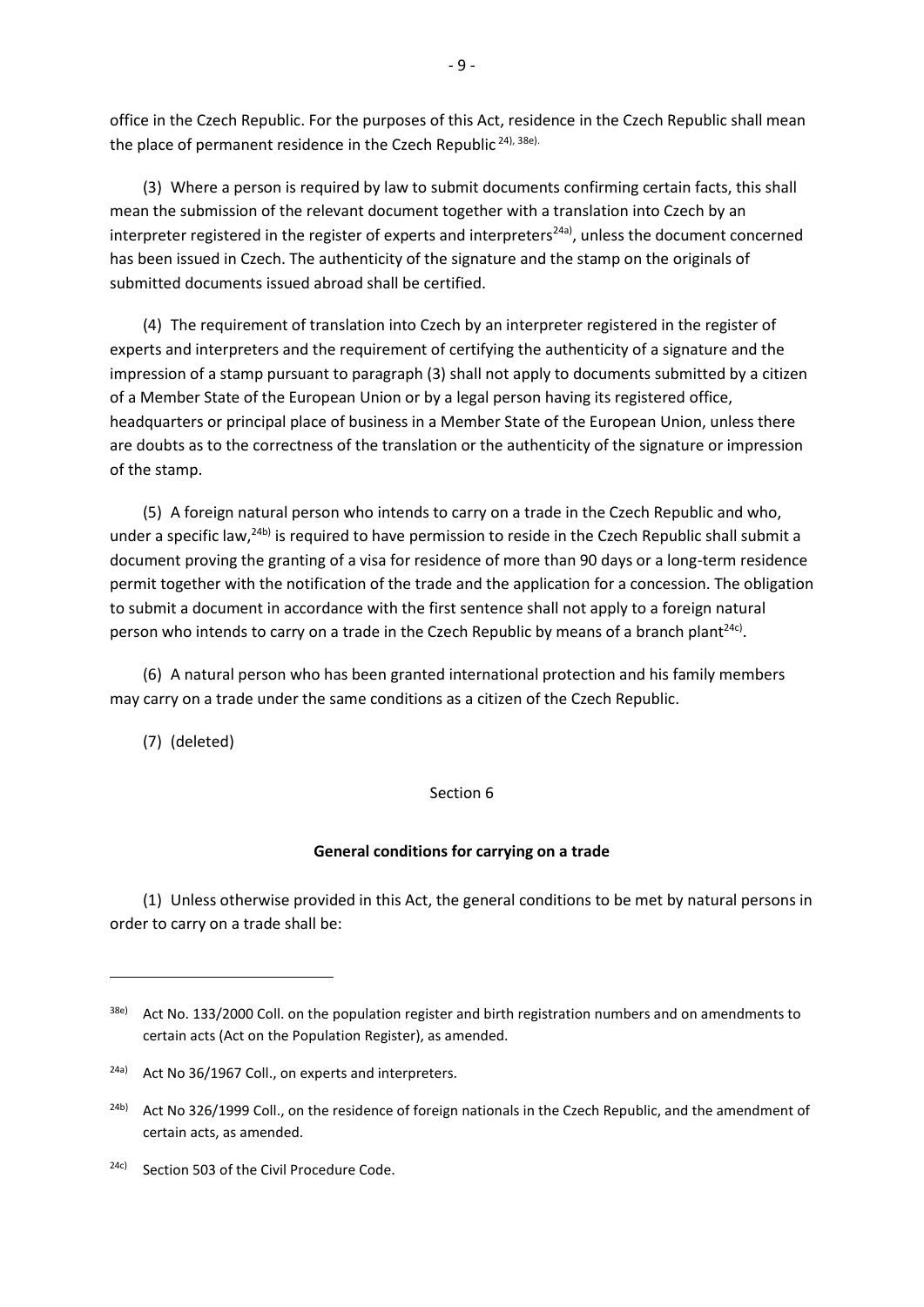- a) full legal capacity, which may be replaced by judicial approval of the consent of the minor's legal guardian to the independent operation of business activities<sup>58)</sup>, and
- b) good character.

(2) For the purpose of this Act, a person shall not be regarded as being of good character if he has been conclusively sentenced for an intentional criminal offence, if that offence was committed in connection with the business or line of business for which he is applying or reporting, unless that person is regarded as if he had not been sentenced<sup>25a)</sup>.

(3) Good character shall be demonstrated in the case of citizens of the Czech Republic by an extract from the Crime Register and, in the case of persons that are citizens of another Member State of the European Union, by means of the documents specified under Section 46 paragraph 1 (a). In the case of persons that are neither citizens of the Czech Republic nor citizens of another Member State of the European Union, good character shall be demonstrated by means of the documents specified in Section 46 paragraph 1 (b) and an extract from the Crime Register, unless such persons have been granted permanent residence in the territory of the Czech Republic; these demonstrate good character in the same way as citizens of the Czech Republic. The trade licensing office shall be entitled to demand an extract from the Crime Register pursuant to specific legislation<sup>25b)</sup>. A application for the issue of an extract from the Crime Register and the extract from the Crime Register shall be transmitted electronically in a manner facilitating remote access.

(4) For the purpose of assessing good character, the trade licensing office shall be entitled to request from the court a copy of a final decision. If the decision does not contain facts that are decisive for the assessment of good character, the trade licensing office may consult those parts of a criminal file that contain those facts. If the decision has been issued by a court of another country, the trade licensing office shall be entitled to request a copy of the court's final decision from the person who is notifying a trade or applying for a concession. Unless this person submits the copy to the trade licensing office within the set deadline, the person has not remedied the defects of the notification or of the application for a concession. In that event, the trade licensing office shall proceed under Section 47(5) or Section 53(2).

1

<sup>58)</sup> Section 33 of the Civil Procedure Code.

 $25a$ ) E.g. Sections 60, 60a and 70 of the Criminal Code.

<sup>&</sup>lt;sup>25b)</sup> Act No 269/1994 Coll., on the Crime Register, as amended.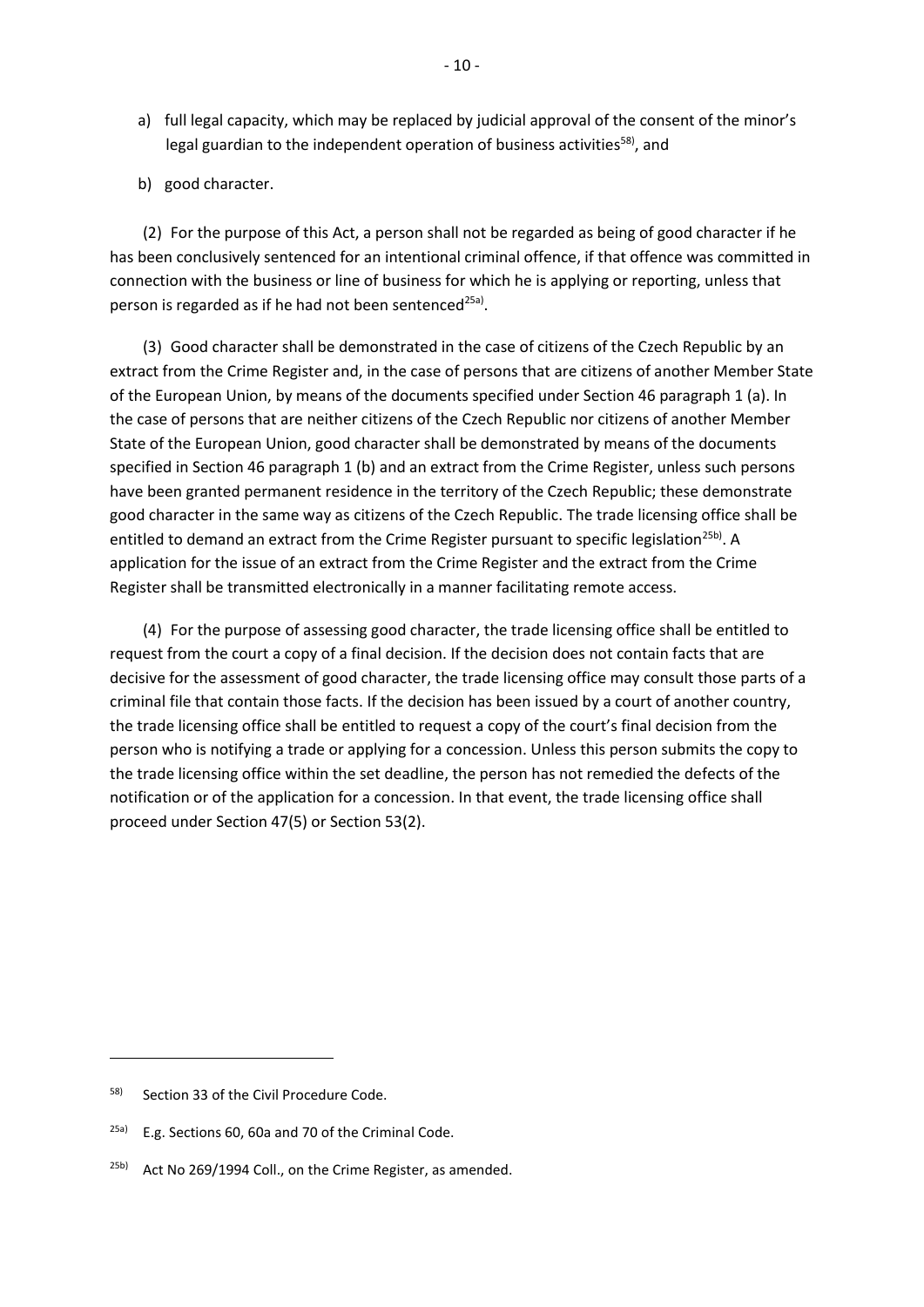Section 6a

## **(deleted)**

Section 7

### **Special conditions for carrying on a trade**

(1) Professional or other competence, where required by this Act or specific legislation, shall be regarded as special conditions for carrying on a trade.

(2) Where requirements regarding professional competence are amended after a trade authorisation has been issued, proof of professional experience shall not be required by an entrepreneur already holding a trade authorisation to carry on the trade concerned or by a person holding the office of responsible representative for the trade concerned provided that he held this office prior to the change.

(3) Where professional or other competence cannot be proven from a document issued to a natural person, professional competence may be proven from a document issued to an entrepreneur by a competent professional authority pursuant to specific legislation<sup>22b)</sup>.

(4) If, in the context of the professional competence, professional experience is required in the field, for the purposes of this Act this shall mean the performance of professional activities pertaining to the field or related field of a trade by a self-employed person in the field or related field based on the relevant business authorisation, a person authorised by the management of a business plant (hereinafter referred to as the "plant") or of a branch plant, by a responsible representative, a person directly responsible for the management of activities which are the subject of the trade, or a person performing independent professional work corresponding to the field of the trade as an employee, civil servant, member of an organisation or similar status (hereinafter referred to as "employment relationship"). The length of experience shall be understood to mean the period during which the professional activities are performed in an employment relationship for the set weekly working period or a commensurate period during which these activities were performed in an employment relationship for a shorter working period or in another employment relationship or a commensurate period of performance of the professional activities by a self-employed person, a person authorised by plant management or branch plant management or by an authorised representative. Related fields shall mean fields that use the same or similar work procedures and expertise.

(5) A citizen of the Czech Republic or another Member State of the European Union may also prove professional competence by means of evidence of professional qualifications certifying that he has carried out the activity concerned in another Member State of the European Union

<sup>22</sup>b) Act No 251/2005 Coll., on labour inspections.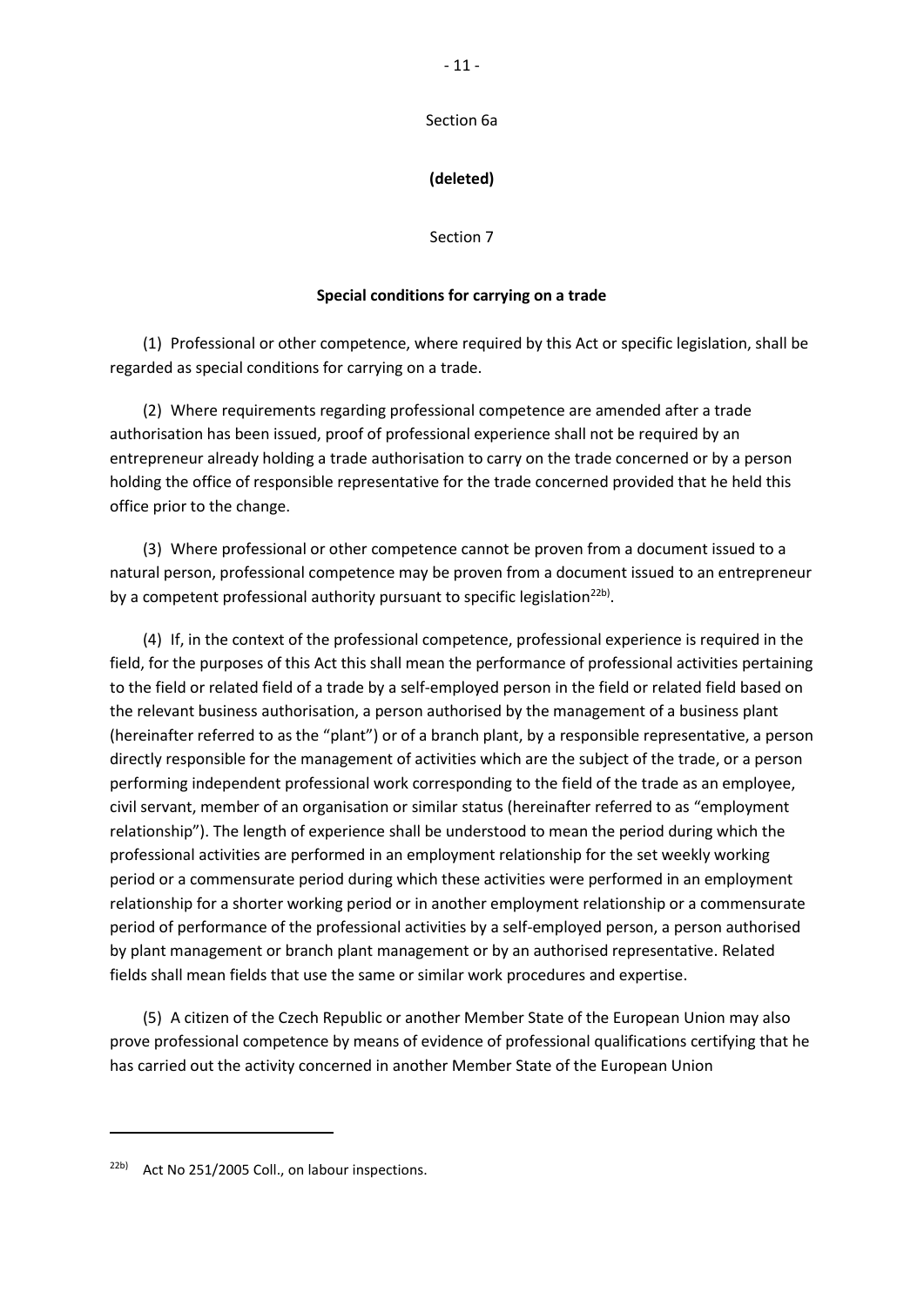- a) for a period of six consecutive years as a self-employed person or in a managerial position; the performance of the activity must not have been terminated more than 10 years before the notification of the trade or the submission of an application for a concession,
- b) for a period of three consecutive years as a self-employed person or in a managerial position, if he holds a document certifying formal qualifications that has been issued or recognized by the competent authority or institution of a Member State and that confirms at least three years' vocational education and training in preparation for the performance of the activity concerned in the Member State of origin,
- c) for a period of four consecutive years as a self-employed person or in a managerial position, if he holds a document certifying formal qualifications that has been issued or recognized by the competent authority or institution of a Member State and that confirms at least two years' vocational education and training in preparation for the performance of the activity concerned in the Member State of origin,
- d) for a period of three consecutive years as a self-employed person, if he proves that he performed the activity concerned for at least five years in an employment relationship; the performance of the activity must not have been terminated more than 10 years before the notification of the trade or the submission of an application for a concession,
- e) for a period of five consecutive years in a managerial position, of which at least three years in a professional office with responsibility for at least one department of a plant, if he holds a document certifying formal qualifications that has been issued or recognized by the competent authority or institution of a Member State and that confirms at least three years' vocational education and training in preparation for the performance of the activity concerned in the Member State of origin,
- f) for a period of five consecutive years as a self-employed person or in a managerial position; the performance of the activity must not have been terminated more than 10 years before the notification of the trade or the submission of an application for a concession,
- g) for a period of three consecutive years as a self-employed person or in a managerial position, if he proves that he performed the activity concerned for at least five years in an employment relationship; the performance of the activity must not have been terminated more than 10 years before the notification of the trade or the submission of an application for a concession,
- h) for a period of five consecutive years in an employment relationship, if he holds a document certifying formal qualifications that has been issued or recognized by the competent authority or institution of a Member State and that confirms at least three years' vocational education and training in preparation for the performance of the activity concerned in the Member State of origin,
- i) for a period of six consecutive years in an employment relationship, if he holds a document certifying formal qualifications that has been issued or recognized by the competent authority or institution of a Member State and that confirms at least two years' vocational education and training in preparation for the performance of the activity concerned in the Member State of origin,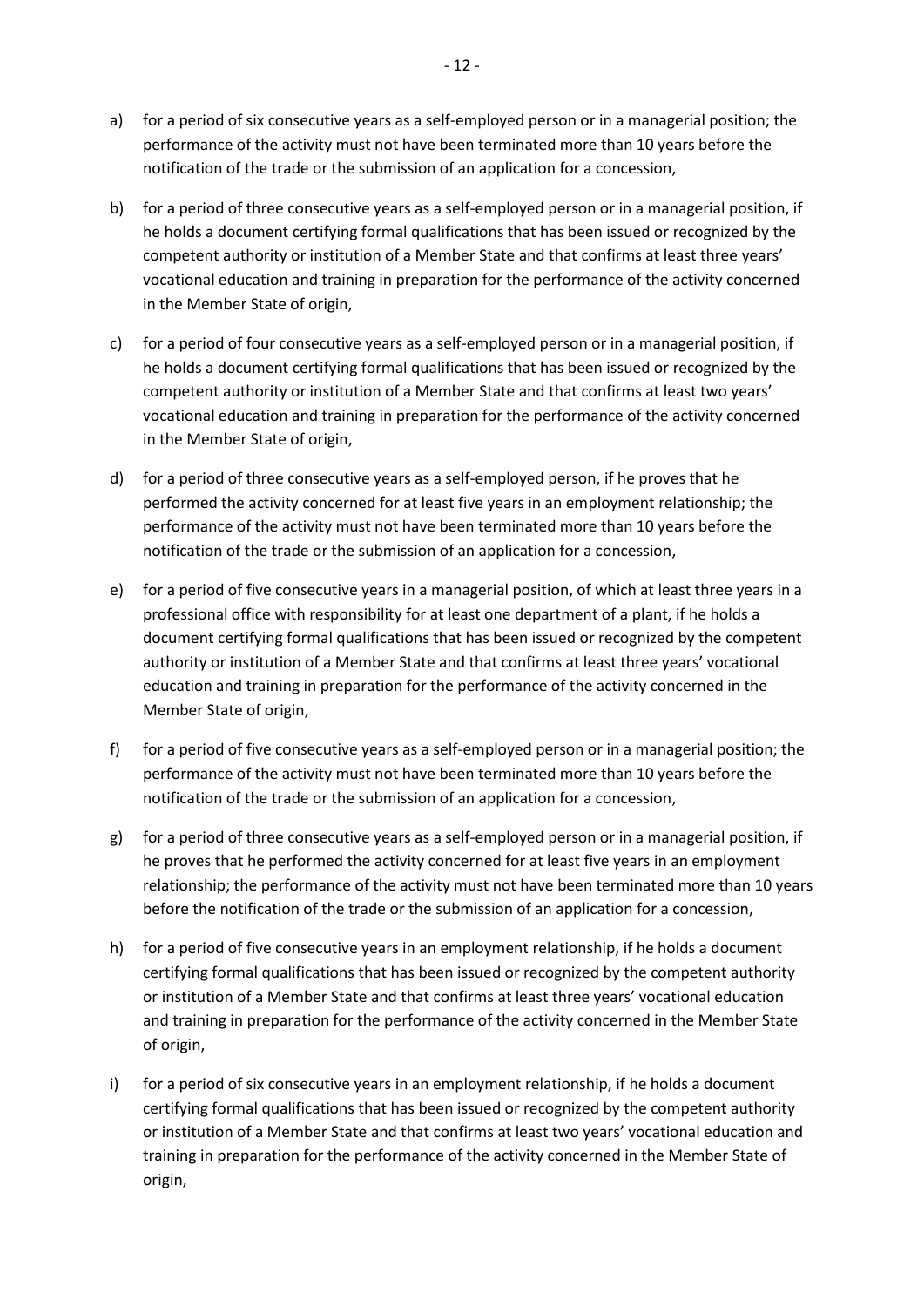- j) for a period of three consecutive years as a self-employed person or in a managerial position; the performance of the activity must not have been terminated more than 10 years before the notification of the trade or the submission of an application for a concession,
- k) for a period of two consecutive years as a self-employed person or in a managerial position, if he holds a document certifying formal qualifications that has been issued or recognized by the competent authority or institution of a Member State and that confirms vocational education and training in preparation for the performance of the activity concerned in the Member State of origin,
- l) for a period of two consecutive years as a self-employed person or in a managerial position, if he proves that he performed the activity concerned for at least three years in an employment relationship; the performance of the activity must not have been terminated more than 10 years before the notification of the trade or the submission of an application for a concession, or
- m) for a period of three consecutive years in an employment relationship, if he holds a document certifying formal qualifications that has been issued or recognized by the competent authority or institution of a Member State and that confirms at least vocational education and training in preparation for the performance of the activity concerned in the Member State of origin,

where so provided in Section 21(2) for vocational trades referred to in Annex No 1 to this Act or in respect of individual professional or permitted trades under Annexes 2 or 3 to this Act; the Act on the Recognition of Professional Qualifications shall apply to assessments of professional competence<sup>25c)</sup>.

(6) An entrepreneur shall ensure that the activities constituting the trades referred to in Annex No 5 to this Act are performed solely by natural persons fulfilling the requirements of professional competence as provided for in that Annex. This provision shall not affect specific legislation laying down the professional competence of natural persons for the performance of a particular trade. An entrepreneur shall keep records of persons fulfilling the conditions of professional competence and shall store copies of documents demonstrating such competence for at least three years as of the date on which such persons cease to perform the corresponding activities; in doing so, the entrepreneur shall also comply with the obligations laid down in the law governing the protection of personal data<sup>25d)</sup>.

**.** 

<sup>&</sup>lt;sup>25c)</sup> Act No 18/2004 Coll., on the recognition of professional qualifications and other competence of nationals of European Union Member States and amending certain laws (the Act on the Recognition of Professional Qualifications), as amended.

<sup>&</sup>lt;sup>25d)</sup> Act No 101/2000 Coll., on protection of personal data and amending certain acts, as amended.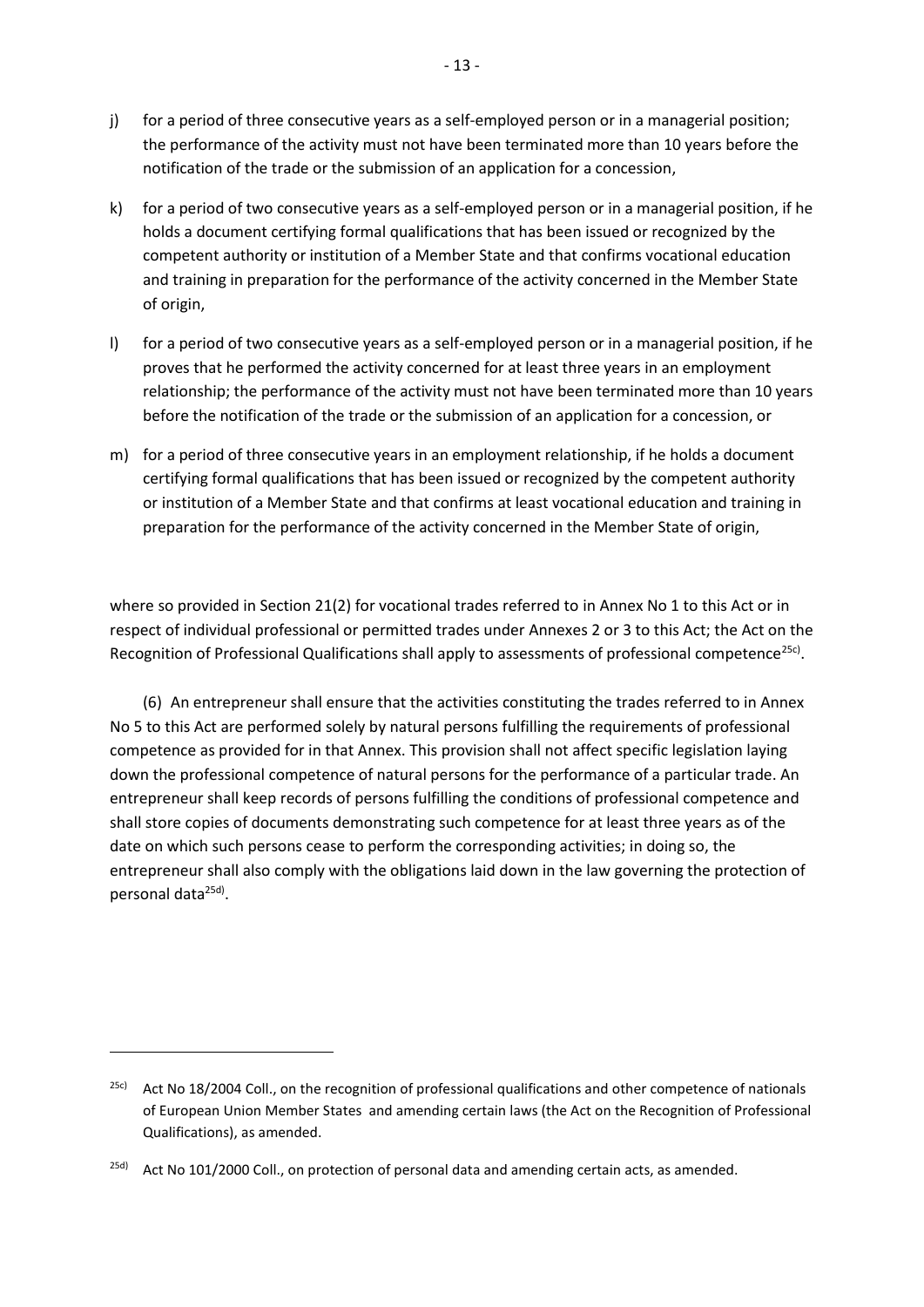### **(deleted)**

Section 8

#### **Impediments to carrying on a trade**

(1) A natural or legal person whose estate is the subject of a bankruptcy order may not carry on a trade as of the date

a) of sale of the plant by means of a single contract in the context of the liquidation of assets,

b) on which a decision enters into force under which a court terminates the plant operation, or as of the date designated in that decision as the date on which the plant operation is to be terminated.

(2) A natural or legal person may not carry on a trade for a period of three years as of the date on which a decision enters into force that dismisses an insolvency petition on the grounds that the debtor's estate is insufficient to defray the costs of insolvency proceedings, or from the legal virtue of a decision on termination of insolvency proceedings on the ground that the debtor's assets are totally inadequate for the satisfaction of creditors. Further, a natural or legal person may not carry on a trade for a period of three years as of the date on which a decision enters into force that cancels bankruptcy procedure on the grounds that the debtor's estate is entirely insufficient to satisfy creditors. If bankruptcy procedure is cancelled for another reason, the impediment to carrying on a trade referred to in paragraph (1) shall end when the decision to cancel bankruptcy procedure enters into force. The trade licensing office may waive an impediment under the first or second sentence if the debtor proves that he complies with the requirements for the due fulfilment of business obligations and for the due fulfilment of financial liabilities.

(3) If, in insolvency procedure, a court orders an interim measure under which the handling of the assets of the natural or legal person whose bankruptcy or impending bankruptcy is being handled in that procedure is restricted, that person may execute actions related to the establishment, amendment or cancellation of a trade authorisation, notify the interruption of a trade or the resumption of a trade before the expiry of the period for which the trade is interrupted only with the written permission of the interim receiver.

(4) During insolvency procedure, a natural or legal person whose estate is subject to a bankruptcy order may execute actions related to the establishment, amendment or cancellation of a trade authorisation, notify the interruption of a trade or the resumption of a trade before the expiry of the period for which the trade is interrupted only with the written permission of the receiver.

(5) A natural or legal person whose activities are prohibited may not carry on the trade the scope of which covers those activities over the duration of the prohibition. Where this is an unqualified trade, the person concerned may not perform activities within the scope of the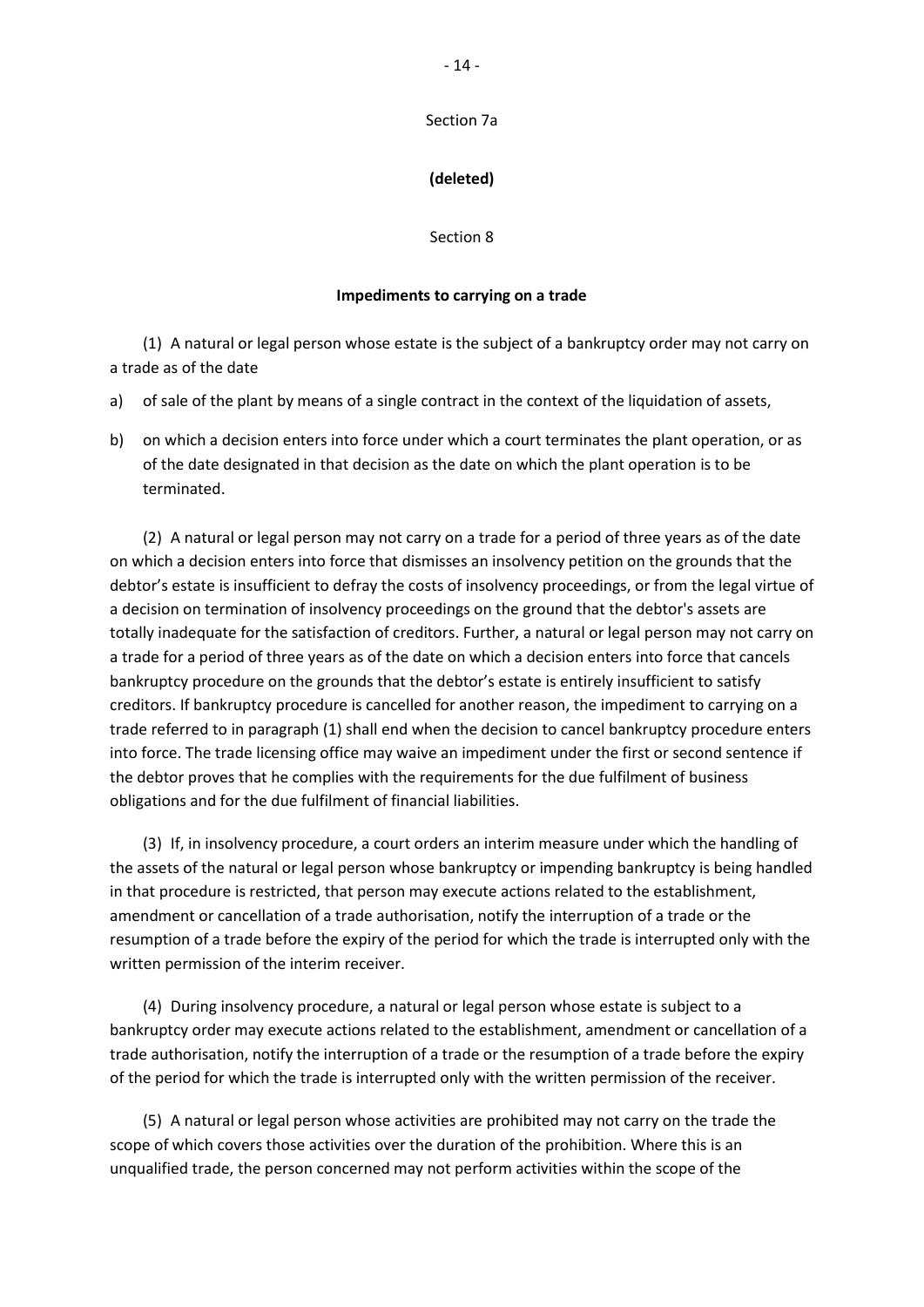unqualified trade to which the punishment or sanction of the prohibition of activity applies, such being over the duration of that prohibition; the performance of other activities within the scope of the unqualified trade is not affected. The absence of any obstruction to the carrying-on of a trade by a legal person shall be demonstrated by an extract from the Crime Register, and in the case of a foreign legal person additionally by means of the documents specified under Section 46(2)(a) or (b) from the state where it has its registered office. The trade licensing office is authorised to request an extract from the Crime Register under specific legislation<sup>25b)</sup>. Requests for the submission of an extract from the Crime Register and extracts from the Crime Register are delivered in electronic form and in a manner allowing remote access.

(6) Unless specific legislation provides otherwise, for 3 years from the date on which the decision to cancel the trade authorisation becomes legally effective, the same trade may not be carried on by

- a) a natural or legal person that has had its trade authorisation revoked under Section 58 para. 2 or 3,
- b) a natural or legal person that has been a member of a statutory body of a legal entity at the time when events occurred or continued that led to the revocation of the trade authorisation for this legal entity pursuant to Section 58 para. 2 or 3; this shall not apply in a case where the natural or legal person who was a member of a statutory body proves that it made every effort that could be required to prevent a breach of those legal obligations that led to the revocation of the trade authorisation,
- c) a legal entity, the member of whose statutory body is a natural or legal person whose trade authorisation has been revoked pursuant to Section 58 para. 2 or 3,
- d) a legal entity, the member of whose statutory body is a natural or legal person that was a member of the statutory body of the legal entity at the time when events occurred or continued that led to the revocation of the trade authorisation for this legal entity, pursuant to Section 58 para. 2 or 3; this shall not apply in a case where the legal entity proves that this member made every effort that could be required to prevent a breach of those legal obligations that led to the revocation of the trade authorisation.
	- (7) (deleted)

Section 9

### **Classification of trades**

Trades are classified as:

- a) notifiable trades, which may be carried on once they have been notified, provided that the stated conditions are met,
- b) permitted trades, which may be carried on pursuant to a concession.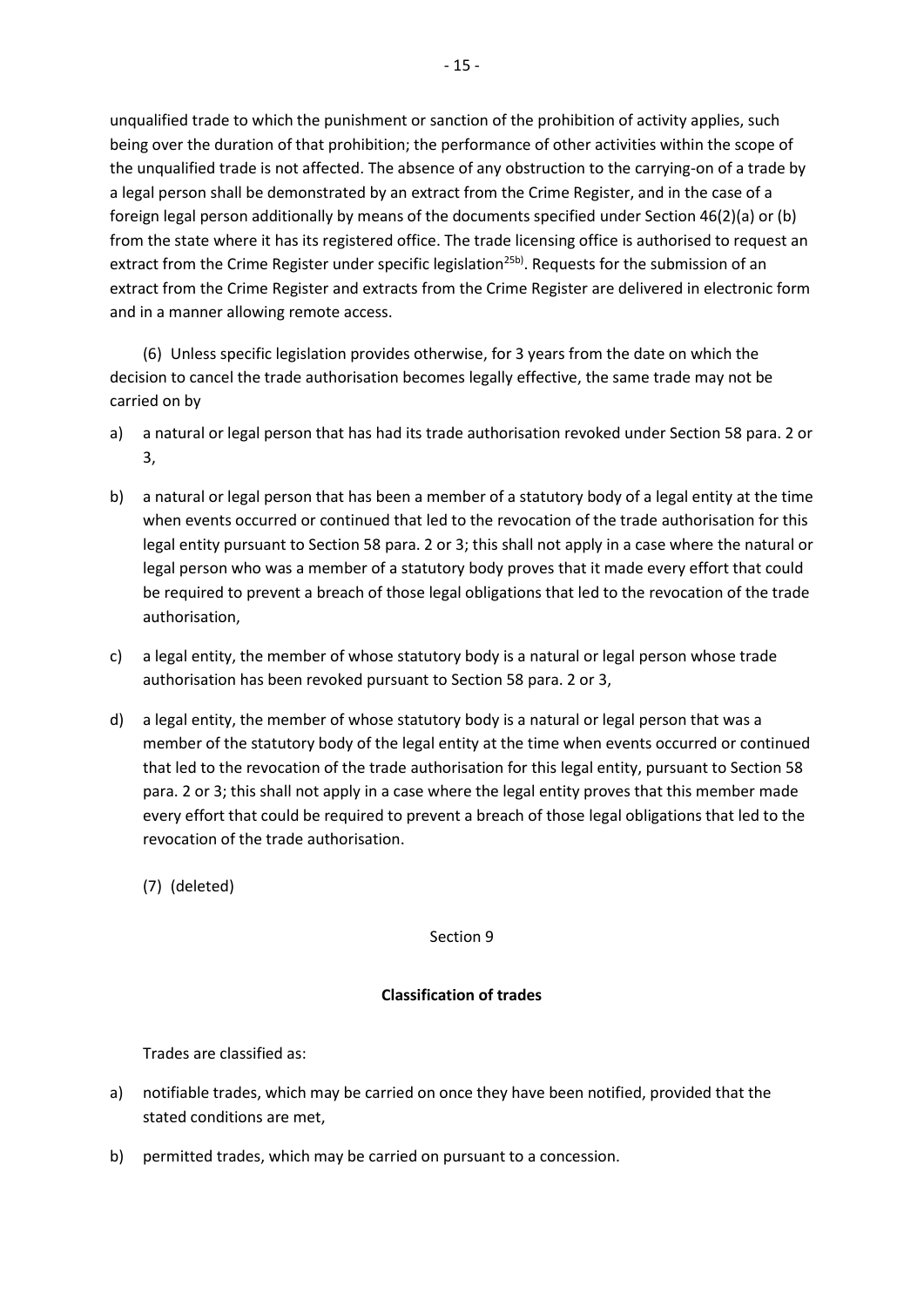### Section 10

### **Trade authorisation**

(1) The authorisation to carry on a trade (hereinafter referred to as 'trade authorisation') shall become effective, with the exception referred to in paragraph (5), for legal persons already entered in the commercial or similar register, for legal persons not required to be entered in the commercial register, and for natural persons:

- a) in the case of notifiable trades, as of the date of notification; this shall not apply to the cases referred to in the second sentence of Section 47(5) and in Section 47(6) to (8).
- b) in the case of permitted trades, as of the date on which the decision granting the concession enters into force; this shall not apply in the case set out in Section 54(3).

(2) Legal persons established in accordance with specific legislation<sup>28a)</sup>, who are entered in the commercial register only after their establishment are issued with a trade authorisation in accordance with paragraph (1)(a) and (b).

- (3) An entrepreneur shall prove his trade authorisation
- a) by means of an extract from the trade licensing register, containing the information under Section 60(5)(a), (b) or (c) (hereinafter referred to as 'extract'),
- b) pending the issue of an extract, by means of a copy of the notification, with proof of delivery to the trade licensing office via a public administration contact point<sup>28c)</sup>, or by means of an enforceable decision on the granting of a concession.

(4) The trade licensing office shall confirm the fulfilment of the conditions for carrying on a trade by issuing an extract to foreign natural persons who intend to carry on a trade in the Czech Republic through their branch plant, to the founders, or to the bodies or persons authorised to submit an application for the registration of a Czech legal person in the commercial or similar register, if the legal person is shown to have been formed, or to foreign legal persons.

(5) The persons referred to in paragraph (4) shall hold a trade authorisation as of their registration in the commercial or a similar register, provided they are registered in such a register on the basis of another Act. If they fail to submit an application for registration within 90 days from the date on which the extract is delivered or if the application is not upheld, the trade licensing office shall decide that the notifier has not met the conditions for the inception of a trade authorisation; as regards concession, this fact shall be reported in the file and entered in the trade licensing register.

**.** 

<sup>&</sup>lt;sup>28a)</sup> Act No 250/2000 Coll., on budgetary rules of territorial budgets, as amended.

<sup>&</sup>lt;sup>28c)</sup> Section 8a of Act No 365/2000 Coll., on public administration information systems and amending certain other laws.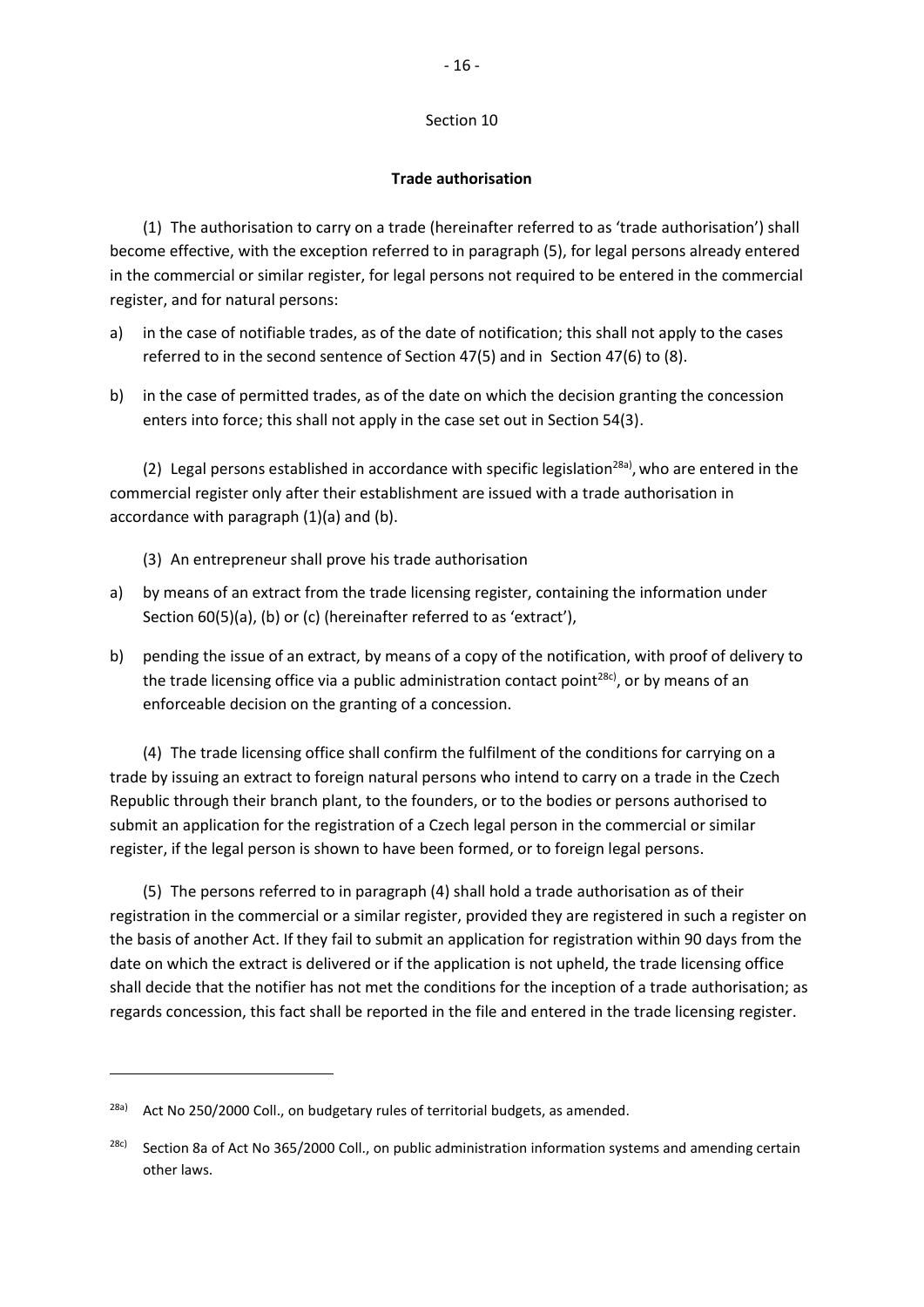(6) Should a natural person, who has not yet been assigned a personal identification number, receive a trade authorisation, the trade licensing office shall assigne him a personal identification number provided by the administrator of the basic register of persons<sup>28d)</sup>.

(7) A trade authorisation can´t be transferred to another person. Another person is eligible to perform only if it´s prescribed by this Act.

(8) (deleted)

## **Carrying on a trade through a responsible representative**

## Section 11

(1) An entrepreneur may carry on a trade through a responsible representative. The responsible representative is a natural person who is appointed by the entrepreneur to whom the person is responsible for the proper carrying-on of the trade and compliance with trade licensing legislation and who is in a contractual relationship with him. No person may be appointed the responsible representative for more than four entrepreneurs.

(2) The responsible representative shall fulfil general and specific conditions for carrying on a trade in accordance with Sections 6 and 7.

(3) A person whose activities are prohibited may not be a responsible representative for the trade the scope of which covers those activities over the duration of the prohibition. Not even a person whose trade authorisation has been cancelled under Section 58(2) or (3) may be a responsible representative in the same trade for a period of one year from the date the decision to cancel the trade authorisation enters into force. A member of the supervisory body of a legal person may not be a responsible representative of that legal person.

- (4) The duty to appoint a responsible representative shall apply to
- a) an entrepreneur comprising a natural person and failing to comply with the conditions for carrying on a trade (Section 7),
- b) an entrepreneur comprising a legal person, for trades requiring compliance with specific conditions for carrying on a trade (Section 7). The responsible representative appointed by a Czech legal person shall be a person who is a member of the statutory body of that legal person and who fulfils the conditions to hold the office of responsible representative under this Act. The responsible representative appointed by a foreign legal person shall be the head of the branch plant located in the Czech Republic who fulfils the conditions to hold the office of responsible representative under this Act. Where a responsible representative cannot be appointed from the persons referred to above, the entrepreneur shall appoint a responsible representative from other persons.

<sup>-</sup> 17 -

<sup>&</sup>lt;sup>28d)</sup> Act No. 111/2009 Coll., on basic registers.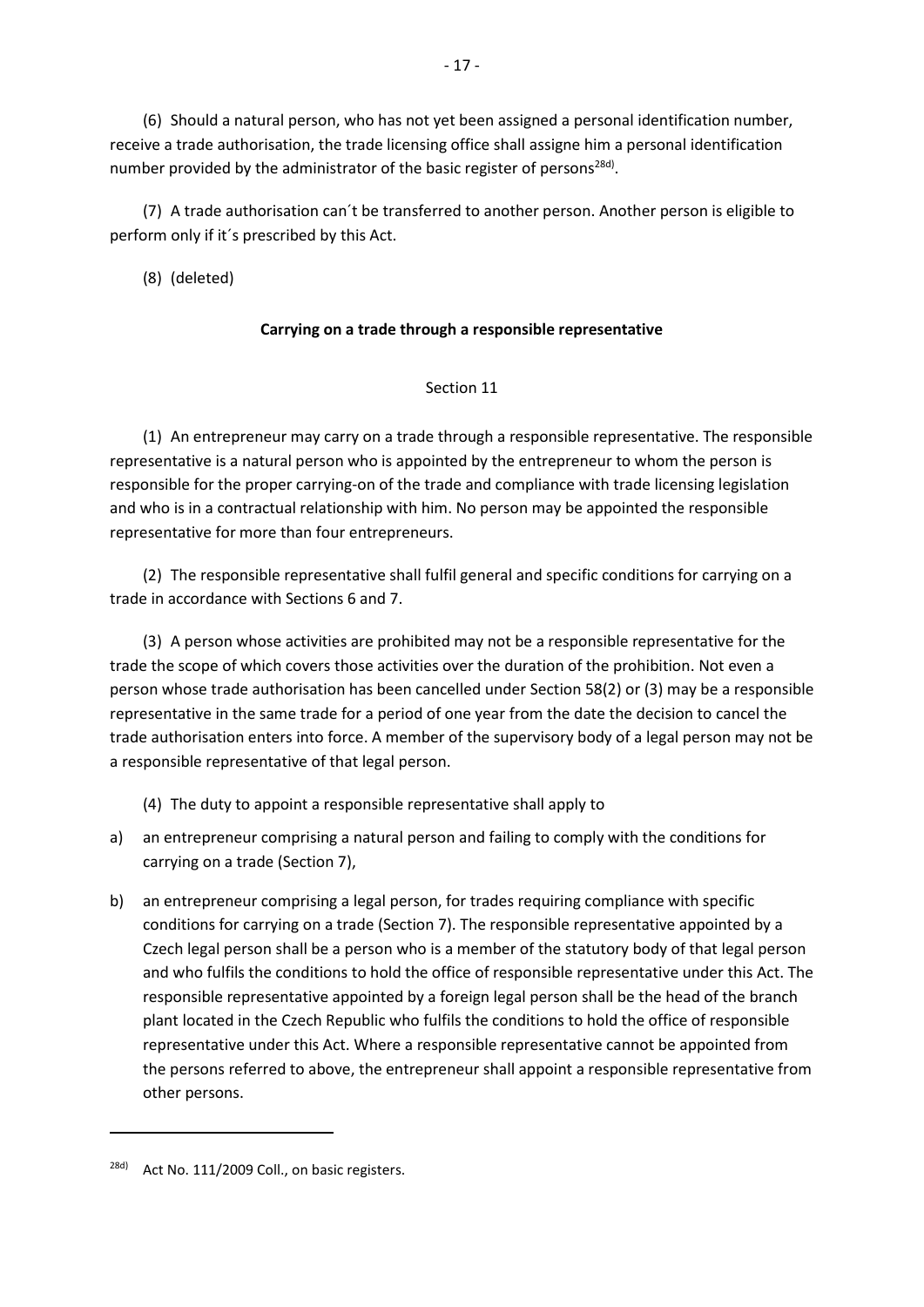(5) The appointment of a responsible representative for a notifiable trade and the termination of his appointment shall be notified by the entrepreneur to the trade licensing office within 15 days of the event referred to above. Should the responsible representative himself notify the termination of his office, he shall also prove that he has informed the entrepreneur of the termination of his office in writing in advance. Where the date of termination of the responsible representative's office cannot be determined according to the entrepreneur's notification, the termination of the responsible representative's office shall be effective on delivery of the responsible representative's notification to the trade licensing office. If the responsible representative, in his notification, specifies a later date for the termination of his office, termination of his office shall be effective as of that later date.

(6) A responsible representative for a notifiable trade may hold his office as of the date of appointment, provided that he meets the conditions required by this Act.

(7) The entrepreneur shall submit the appointment of a responsible representative for a permitted trade to the trade licensing office for approval. The appointment shall become effective on the day the decision granting approval enters into force. The entrepreneur shall notify the termination of the responsible representative's office to the trade licensing office within 15 days of the termination of the office. Should the responsible representative himself notify the termination of his office, he shall also prove that he has informed the entrepreneur of the termination of his office in writing in advance. Where the date of termination of the responsible representative's office cannot be determined according to the entrepreneur's notification, the termination of the responsible representative's office shall be effective on delivery of the responsible representative's notification to the trade licensing office. If the responsible representative, in his notification, specifies a later date for the termination of his office, termination of his office shall be effective as of that later date.

(8) If a responsible representative ceases to perform his duties or comply with the conditions, the entrepreneur shall appoint a new responsible representative within fifteen days. This shall not apply if the trade is suspended or if the entrepreneur notifies the trade licensing office that the carrying-on of the trade has been temporarily discontinued (Section 31(12)).

(9) An entrepreneur may also appoint a responsible representative in cases not required by this Act. Section 11, with the exception of paragraph (8), shall apply mutatis mutandis to such an appointment.

(10)If a responsible representative appointed by an entrepreneur ceases to perform his duties or no longer complies with the statutory requirements, the entrepreneur may only carry on the trade without a responsible representative where provided so by another legal regulation and under the conditions prescribed therein. The trade licensing office shall register the termination of duties of the responsible representative in the trade licensing register and indicate that the trade is temporarily carried on without a responsible representative.

(11)The provisions of paragraphs 1 to 9 above shall not apply, where different conditions for the carrying-on of a trade through a responsible representative are provided for by a special legal regulation.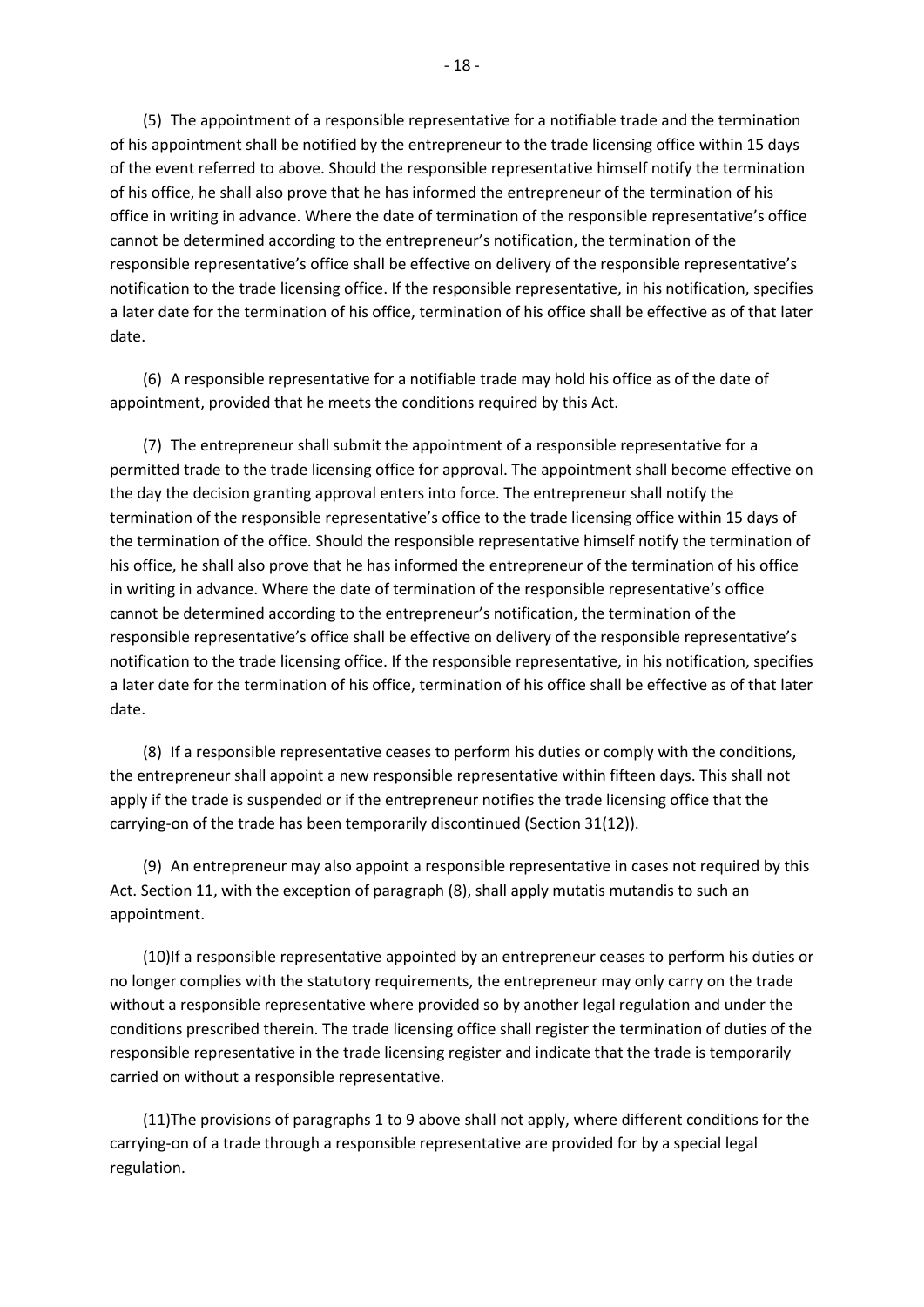## Section 12

# **(deleted)**

## Section 13

## **Continuation in carrying on a trade on the death of an entrepreneur**

(1) Should an entrepreneur die, any of the following may carry on the trade under the conditions set out in paragraphs 2 to 5 until the conclusion of the probate proceedings

- a) the administrator of the decedent's estate, or the executor of the will, if he also administers the estate<sup>29)</sup>,
- b) heirs under the law, in the absence of testamentary heirs,
- c) testamentary heirs and the surviving spouse or partner<sup>28a)</sup>, even if he/she is not an heir, provided that he/she is co-owner of assets used to carry on the trade,
- d) the insolvency administrator appointed by a court in accordance with a special legal regulation<sup>26)</sup>, but for a period not extending beyond the end of insolvency proceedings, and the liquidation administer<sup>59)</sup>,
- e) the surviving spouse or partner<sup>28a)</sup> complying with the condition referred to in subparagraph (c) above, provided that the heirs do not continue the trade, or
- f) the trust administrator<sup>60</sup>, if the plant was placed in a trust fund as disposition of property upon death.

(2) If the administrator of the estate called on by the deceased entrepreneur, or the executor of the will, if he also administers the estate, or a person stipulated in paragraph 1 (b), (c) or intends to continue a trade on the basis of an authorisation held by the deceased entrepreneur, or the executor of the will, he shall inform the trade licensing office of this fact within three months from the date of death of the entrepreneur, unless otherwise required by this Act. Upon expiry of this period without

1

<sup>&</sup>lt;sup>29)</sup> Sections 1553 to 1560 of the Civil Procedure Code.

Sections 157 to 159 of Act No. 292/2013 Coll., on special judicial proceedings.

<sup>&</sup>lt;sup>28a)</sup> Act No. 115/2006 Coll., on registered partnerships and on amendments to certain related acts, as amended.

 $26$  Act No. 182/2006 Coll., on bankruptcy and settlement (the Insolvency Act), as amended.

 $59$  Sections 197, 203 to 205 of Act No. 292/2013 Coll., on special judicial proceedings.

 $60$  Sections 1448 to 1456 of the Civil Procedure Code.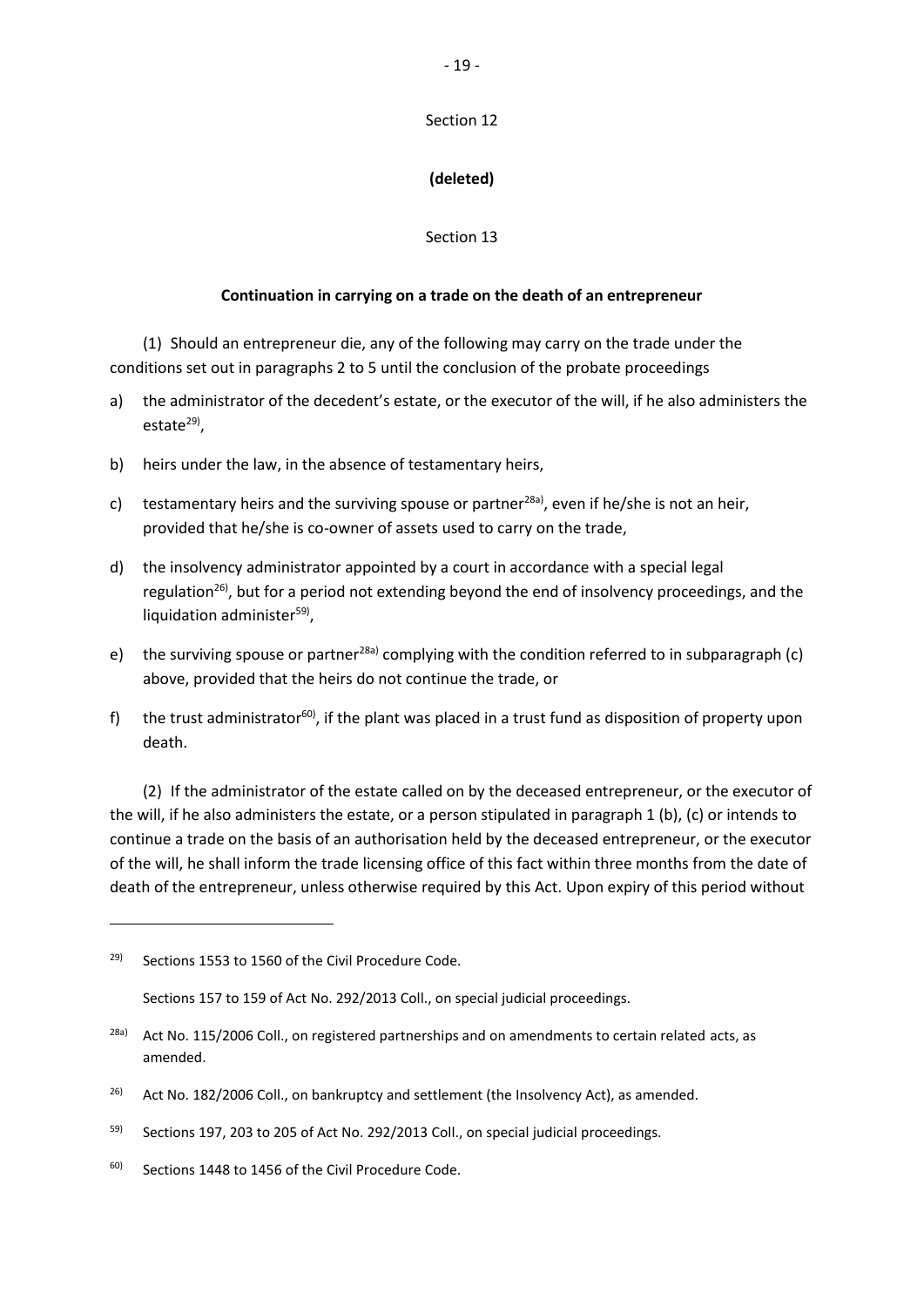action, the trade authorisation of the deceased entrepreneur shall be deemed expired as of the date of the entrepreneur's death, unless the trade is further carried out by the administrator of the decedent's estate appointed by a court, or the trust, insolvency or liquidation administrator. If the person referred to in the first sentence above does not meet the conditions laid down in Section 6 and 7 or if impediments under Section 8 apply to that person, or if the person does not reside in the Czech Republic, he shall appoint a responsible representative without undue delay where required of him under this Act.

(3) If the person referred to in the first sentence of paragraph 2, who has notified, under paragraph 2, the continuation of a trade, has decided not to continue in carrying on a trade pursuant to a trade authorisation of a deceased entrepreneur, such a person shall report this fact to the trade licensing office. The permission to continue in carrying on the trade shall cease to exist as of the date on which the notirication is delivered to the trade licensing office and, if the trade is not further carried on by another authorised person under paragraph 1, the trade authorisation of the deceased entrepreneur shall also cease to exist as of this date.

(4) The administrator of the decedent's estate appointed by a court, or the trust, insolvency or liquidation administrator shall report the continuation of the trade within one month from the date of the entrepreneur's death and, if appointed to this position at a later date, within one month of the day he assumed office. If the administrator of the decedent's estate appointed by a court, or the trust or insolvency administrator fails to meet the conditions laid down in Section 7, they shall appoint a responsible representative without undue delay.

(5) If the trade authorisation of a deceased entrepreneur has not ceased to exist under paragraph 2 or 3, the trade may, after the termination of the inheritance proceedings, be further carried by a person referred to in paragraph 1 (b), (c) or (e), who has proven to have acquired the ownership rights relating to the operation of the trade, even though such a person has not notified that the trade will further be carried on under paragraph 2, or by a trust administrator if the ownership rights relating to the operation of the trade were placed in a trust fund as disposition of property upon death. Such a person shall notify the trade licensing office that the person will continue to carry on the trade, within 3 months following the completion of the inheritance proceedings, and shall also report the trade or apply for a concession according to this Act, otherwise the right to continue to carry on the trade will expire upon the expiry of this period without action. The right of the person that has notified the continued operation of the trade according to the second sentence to continue to carry on the trade will cease to exist no later than on the date of the issue of a trade authorisation or, as regards notifiable trades, on the date on which the trade licensing office issues a decision under Section 47 paragraph 5 or 6 and, as regards permitted trades, on the date of the discontinuance of proceedings or the decision rejecting the application for a concession. The trade authorisation of a deceased entrepreneur will cease to exist upon the expiry of a three-month period specified in the second sentence, or upon the termination of the right of the last of the continuing persons to continue to carry on the trade.For the requirements under paragraphs 2 to 5, Sections 45, 46 and 50 shall apply mutatis mutandis.

(7) For the purpose of the registration in the trade licensing register, the court shall upon request of the trade licensing office provide data regarding the lawful completion of the inheritance proceedings regarding the estate of the deceased entrepreneur.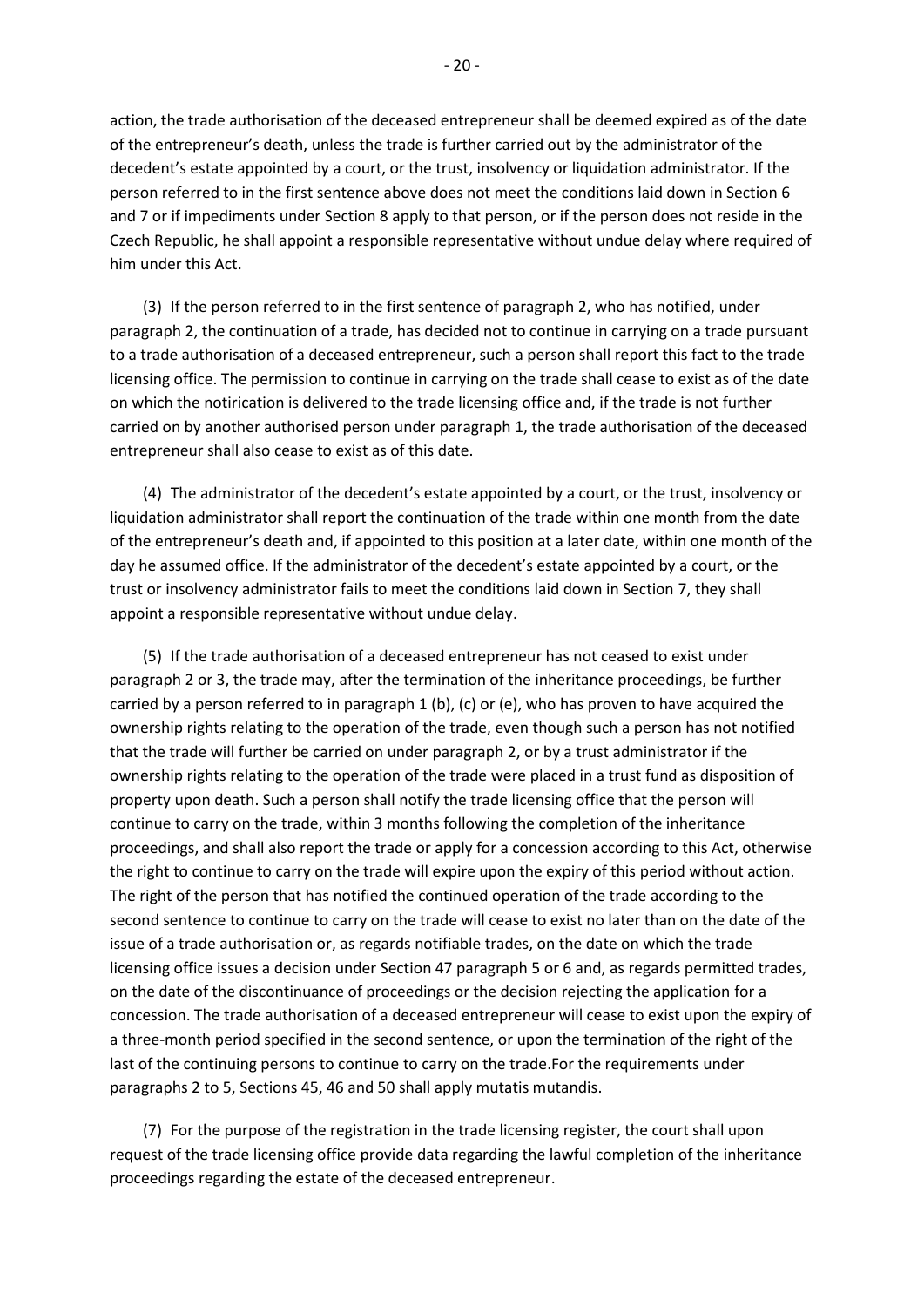#### Section 14

In the case of a merger or break-up of a company or cooperative, or in the case of a transfer of assets to a member under specific legislation<sup>29a)</sup> the successor company or cooperative that does not yet hold the relevant trade authorisation, or the recipient member that is a natural person and that does not yet hold the relevant trade authorisation, can carry on in the trade on the basis of the trade authorisation of the company or cooperative that ceased to exist or was broken up, provided that it notifies the trade licensing office of the carrying on in the business within 15 days of the entry into force of the merger, break up, or transfer of assets to a member, and at the same time notifies a notifiable trade or applies for a concession pursuant to this Act. The right to continue carrying on a trade in accordance with the first sentence shall become extinct on the date of issue of a trade authorisation to the legal successor or as regards notifiable trades - on the date on which the trade licensing office issues a decision under Section 47 (5) or (6) and - as regards permitted trades - on the date of the discontinuance of proceedings or the decision rejecting the application for a concession

Section 15

**(deleted)**

Section 16

**(deleted)**

#### **Establishments**

#### Section 17

(1) For the purposes of this Act, an establishment shall mean the space where a trade is carried on. A vending machine or similar device used to sell goods or provide services (hereinafter referred to as 'vending machine') and mobile establishment shall also be regarded as an establishment.

(2) A mobile establishment is an establishment which may be relocated and is not situated in one place for more than three months.

(3) A trade may be carried on in multiple establishments, provided that the entrepreneur has legal title for the use of such establishments. At the trade licensing office's request, the entrepreneur shall prove his legal title to use an establishment; this shall not apply to mobile establishments and vending machines. In respect of mobile establishments, at the trade licensing office's request the entrepreneur shall prove the legitimacy of the establishment's location. Where an establishment is

<sup>&</sup>lt;sup>29a)</sup> Act No. 125/2008 Coll. on the transformations of companies and cooperatives, as amended.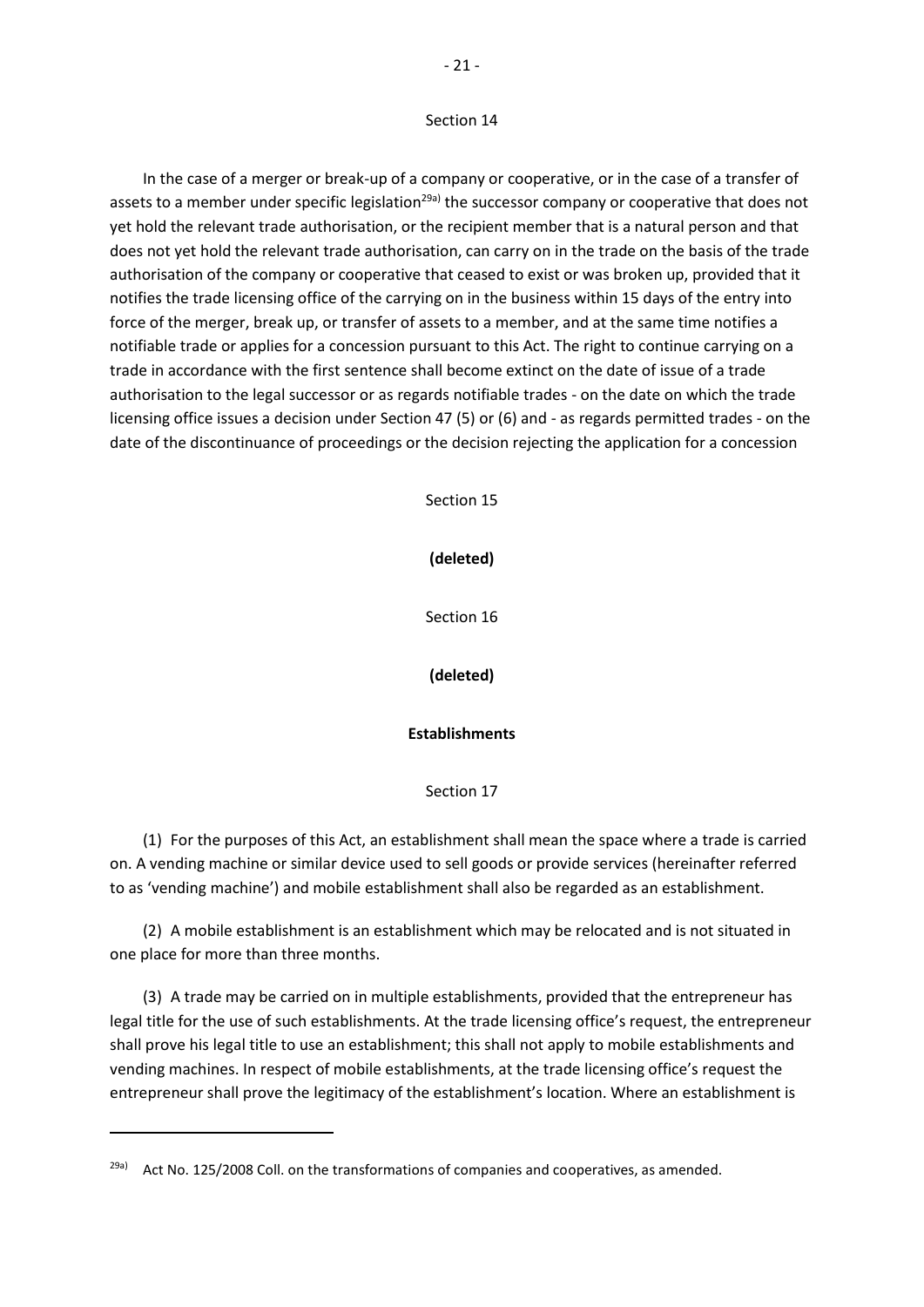located in a dwelling and the entrepreneur is not the owner of that dwelling, he may carry on a trade there only with the owner's permission. The entrepreneur shall notify the commencement and termination of a trade in an establishment to the trade licensing office in advance; this shall not apply to the commencement of a trade in an establishment which is specified in the notification of a trade pursuant to Section 45(2)(g) and Section 45(3)(f), or in the application for a concession under Section 50, or to vending machines and mobile establishments. In the notification, the entrepreneur shall set out the information required under paragraph (5).

(4) The entrepreneur shall ensure that the establishment is suitable for carrying on a trade in accordance with specific legislation<sup>29b)</sup>. For each establishment, a person shall be appointed to be responsible for the operation of the establishment; this shall not apply to vending machines.

- (5) In the notification under paragraph (3), the entrepreneur shall specify
- a) the company name, business name, or given name and surname,
- b) the personal identification number,
- c) the address of the establishment or its place, as appropriate, and the objects of business at the establishment; in the case of an unqualified trade the field of activity,
- d) the date on which a trade is commenced (terminated) at the establishment.

(6) The trade licensing office which receives a notification under paragraph (3) shall assigne an establishment identification number provided by the administrator of the basic register of persons <sup>28d)</sup>, unless one has already been assigned, it shall register the establishment in the trade licensing register, and shall inform the entrepreneur of the registration.

(7) An establishment shall be permanently and visibly marked on the exterior with the company name, business name or given name and surname of the entrepreneur and his personal identification number. A mobile establishment and vending machine shall be marked with information about the registered office or address where the branch plant of a foreign person is situated.

(8) An establishment intended for the sale of goods or provision of services to consumers<sup>29c)</sup> shall also be permanently and visibly marked on the exterior with the following information

- a) the given name and surname of the person responsible for the operation of the establishment, with the exception of vending machines,
- b) the opening or operating hours for contact with consumers, except in cases of mobile establishments and vending machines,

1

 $29b)$  E.g. Act No 183/2006 Coll., on land-use planning and building rules (the Building Act).

<sup>&</sup>lt;sup>28d)</sup> Act No. 111/2009 Coll., on basic registers.

 $29c)$  Act No 634/1992 Coll., on consumer protection, as amended.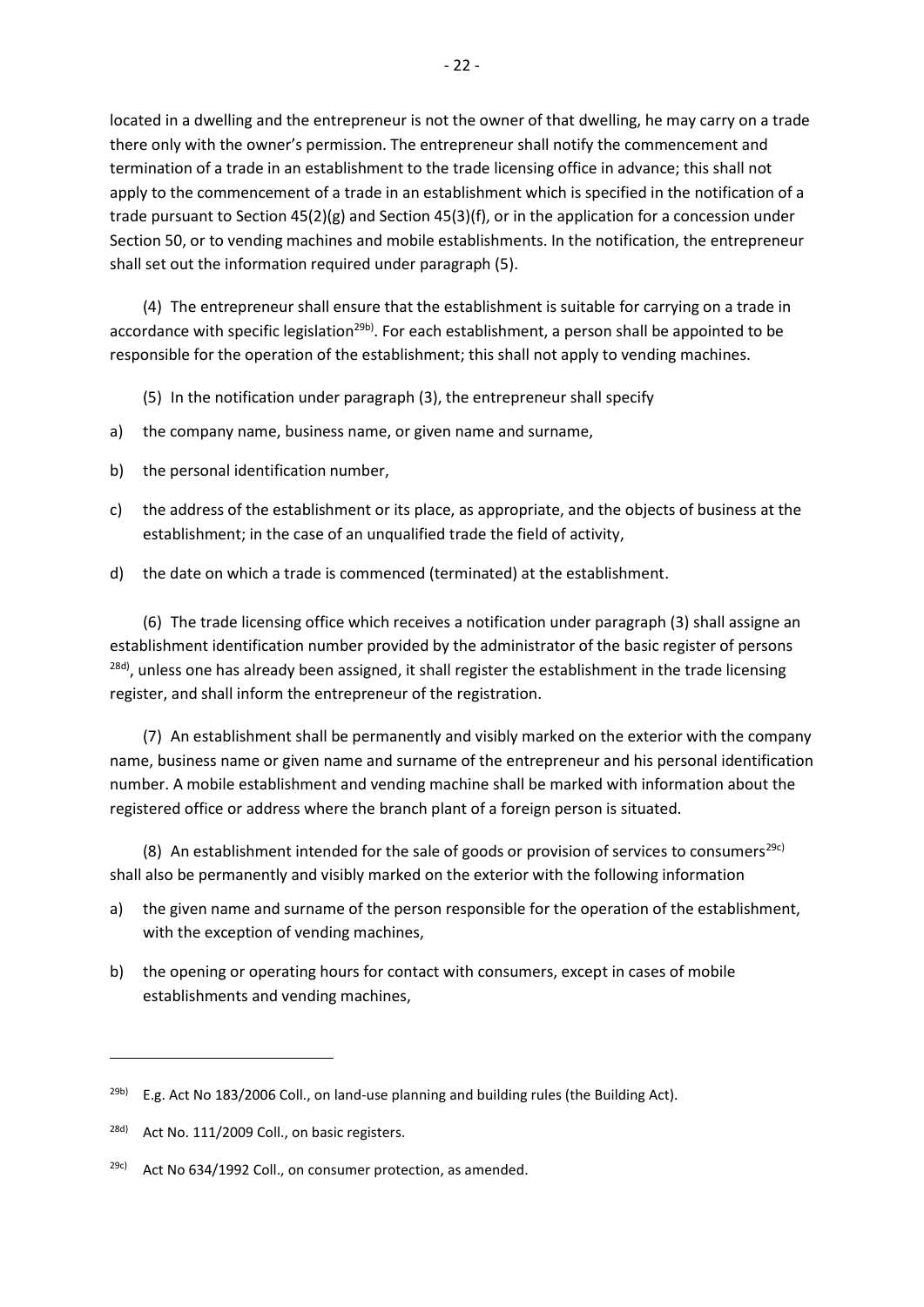c) the category and class of an accommodation facility providing temporary accommodation.

(9) When an establishment under paragraph (8) is closed, the entrepreneur, unless prevented by compelling reasons, shall label the commencement and termination of the closure in advance by means of a notice in a suitable, visible place on the exterior; this shall not apply to mobile establishments and vending machines.

(10)The entrepreneur may sell goods or provide services via consumer-operated vending machines if the sale of goods or provision of services does not require a concession. The sale of goods or provision of services by means of vending machines shall not facilitate the acquisition of certain types of goods by persons protected under specific legislation<sup>29e)</sup>.

### Section 18

(1) A municipality may issue market rules in the form of a municipal ordinance<sup>29f)</sup>. In the market rules, it shall define the places with regard to offering and selling goods (hereinafter referred to as "sale of goods") and offering and providing services (hereinafter referred to as "provision of services") outside an establishment intended for that purpose by a decision, measure or another action required by the Building  $Act^{29g}$ . These places shall include markets and marketplaces (hereinafter referred to as "marketplaces"):

(2) By the market rules, the municipality may define

- a) capacity and requirements for the facilities of marketplaces,
- b) business hours for the sale of goods and the provision of services at marketplaces,
- c) rules of keeping the marketplace clean and safe,
- d) rules to be observed by the marketplace operator to ensure that the marketplace is duly operated, or
- e) rules to be observed by the marketplace operator to ensure that the marketplace can be duly used by persons with reduced mobility or orientation.
	- (3) By the market rules, the municipality may also

**.** 

- a) divide the marketplace by goods sold or service provided, or
- b) define that the market rules shall not apply to specific types of the sale of goods and the provision of services outside establishments.

 $^{29e)}$  E.g. Act No 379/2005 Coll., on measures to provide protection against damage caused by tobacco products, alcohol and other addictive substances and amending certain related laws.

<sup>&</sup>lt;sup>29f)</sup> Section 11(1) of Act No 128/2000 Coll., on municipalities (the Municipal Order), as amended.

 $29g$ ) Act No 183/2006 Coll., on land-use planning and Building Rules (the Building Act), as amended.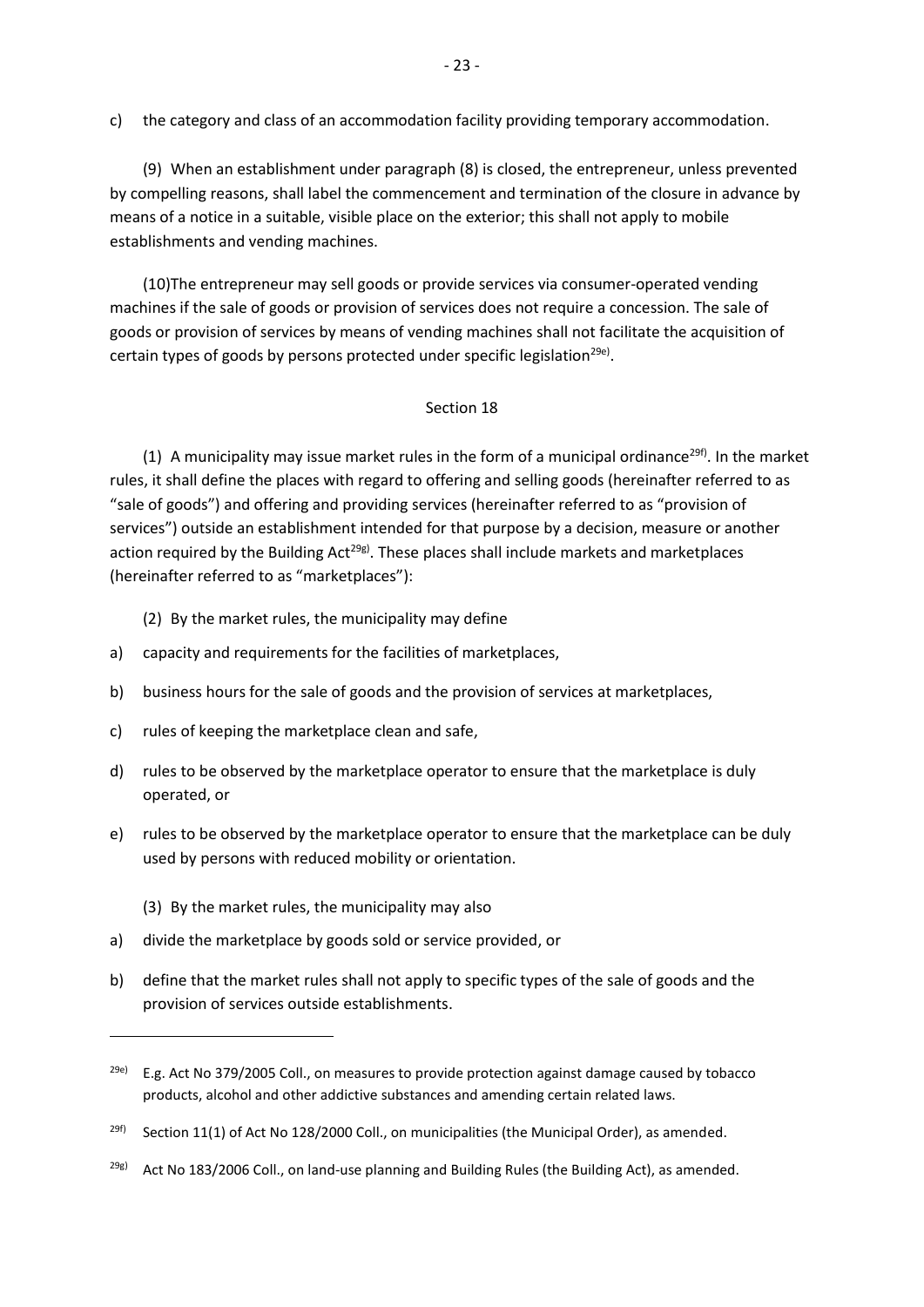(4) A municipality may stipulate by a municipal ordinance<sup>29f)</sup> that certain types of the sale of goods and the provision of services outside establishments are prohibited in all or part of the municipality.

### PART TWO

### **CLASSIFICATION OF TRADES**

### TITLE I

### **NOTIFIABLE TRADES**

### Section 19

The following trades are notifiable trades

- a) vocational trades, where a condition for carrying on the trade is the professional competence referred to in Sections 21 and 22,
- b) professional trades, where a condition for carrying on the trade is the professional competence referred to in Annex No 2 to this Act, unless otherwise provided below,
- c) unqualified trades, where no professional competence is set as a condition for carrying on the trade.

#### Division 1

### **Vocational trades**

### Section 20

The trades listed in Annex No 1 to this Act are vocational trades.

#### **Professional competence**

#### Section 21

(1) Professional competence for vocational trades shall be documented by proof of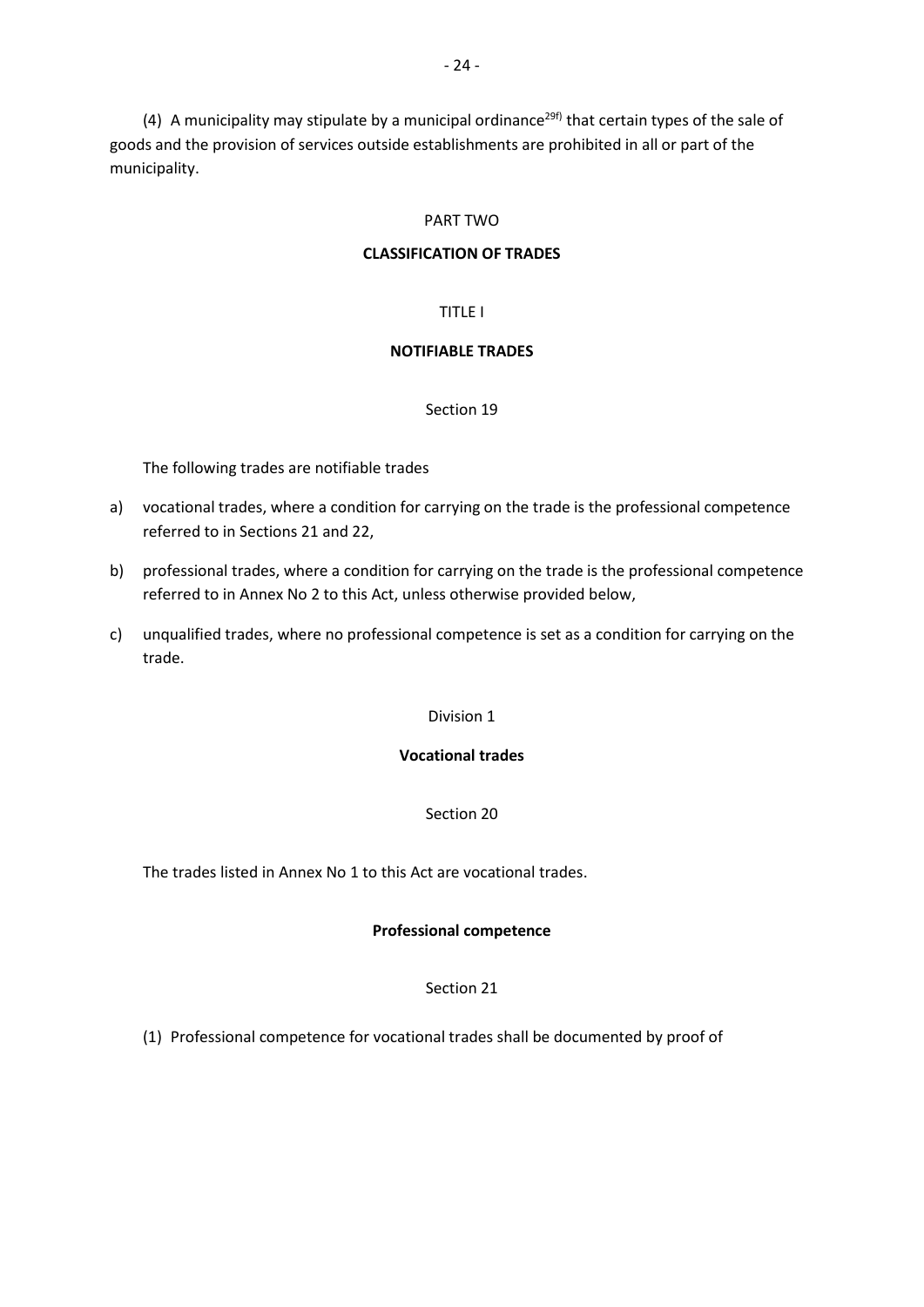- a) due completion of secondary education with a certificate of apprenticeship<sup>30)</sup> in a relevant field of education,
- b) due completion of secondary education with a school-leaving examination<sup>31)</sup> in a relevant field of education, or with vocational training subjects in a relevant field,
- c) due completion of higher vocational education $31$  in a relevant field of education,
- d) due completion of higher education<sup>31a)</sup> in a relevant field of study programmes and study fields,
- e) recognition of professional qualifications issued by the recognition authority in accordance with the Act on the Recognition of Professional Qualifications<sup>25c)</sup>, or
- f) acquirement of complete professional qualifications which are set for appropriate full professional qualifications in the National system of qualifications <sup>23q)</sup>.

(2) Citizens of the Czech Republic or another Member State of the European Union may also prove professional competence

- a) in respect of the trades listed in Part A, Annex No 1 to this Act by means of the documents laid down in Section 7(5)(b), (c) or (e),
- b) in respect of the trades listed in Part B, Annex No 1 to this Act by means of the documents laid down in Section 7(5)(b), (c), (f) or (h), or
- c) in respect of the trades referred to in Part C, Annex No 1 to this Act by means of the documents laid down in Section 7(5)(j), (k), (l) or (m).

### Section 22

Documents proving professional competence in accordance with Section 21 may be replaced by evidence of

a) due completion of secondary education with a certificate of apprenticeship<sup>30)</sup> in a related field of education and evidence of one year's experience in the field,

1

<sup>&</sup>lt;sup>30)</sup> E.g. Act No 29/1984 Coll., on the system of primary schools, secondary schools and post-secondary vocational colleges (the Schools Act), as amended, Decree of the Ministry of Education of the Czech Socialist Republic No 31/1987 Coll., on the completion of studies at secondary schools and on the completion of training at special vocational centres, Decree of the Ministry of Education, Youth and Sports of the Czech Republic No 354/1991 Coll., on secondary schools, as amended, Act No 561/2004 Coll., on preschool, primary, secondary, further vocational, and other education (the Schools Act), as amended.

 $31$  E.g. Act No 29/1984 Coll., as amended, Act No 561/2004 Coll., as amended.

<sup>31</sup>a) Sections 45, 46 and 98(1) of Act No 111/1998 Coll., on universities and amending other laws (the Universities Act), as amended.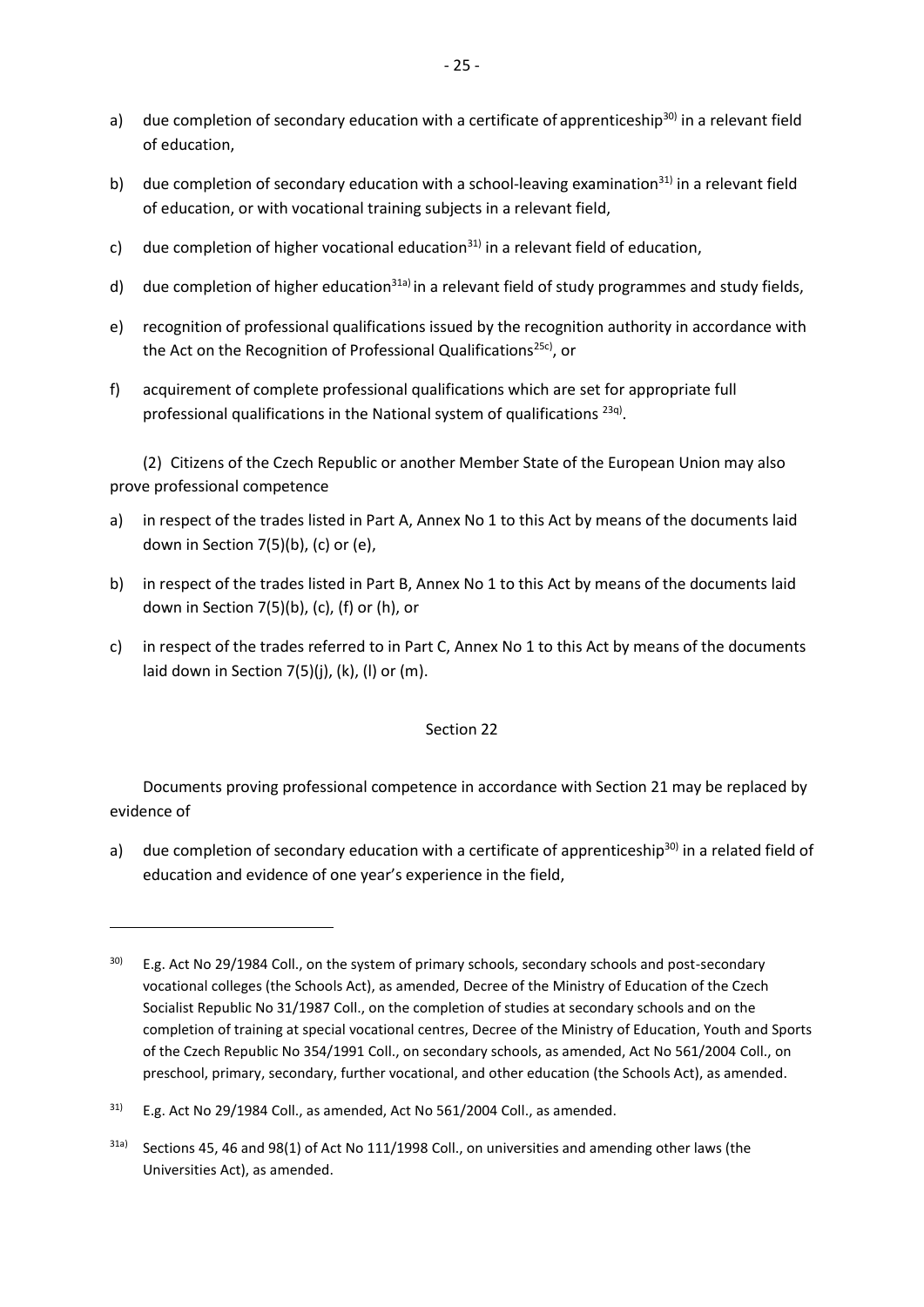- b) due completion of secondary education with a school-leaving examination<sup>31)</sup> in a related field of education and evidence of one year's experience in the field,
- c) due completion of higher vocational education<sup>31)</sup> in a related field of education and evidence of one year's experience in the field,
- d) due completion of higher education<sup>31a)</sup> in a relevant related field of study programmes and study fields,
- e) due completion of retraining<sup>30a)</sup> for relevant work activities, issued by an establishment accredited in accordance with specific legislation, or by an establishment accredited by the Ministry of Education, Youth and Sports, or by a ministry in whose purview the sector in which the trade is operated falls, and evidence of one year's experience in the field, or
- f) six years' experience in the field.

**.** 

### Division 2

## **Professional trades**

## Section 23

The trades listed in Annex No 2 to this Act are professional trades.

### Section 24

## **Professional competence**

(1) Professional competence for professional trades is laid down in Annex No 2 to this Act or is regulated by specific legislation listed in that annex.

(2) A citizen of the Czech Republic or another Member State of the European Union may prove professional competence by means of a document on the recognition of professional qualifications issued by the recognition authority in accordance with the Act on the Recognition of Professional Qualifications**.**

<sup>&</sup>lt;sup>30a)</sup> Decree No 21/1991 Coll., on more detailed conditions for the retraining of job-seekers and employees, as amended by Decree No 324/1992 Coll. Decree No 524/2004 Coll., on the accreditation of facilities to provide retraining for job-seekers and persons interested in employment. Decree No. 176/2009 Coll., setting out the requisite details of an application for the accreditation of an educational programme, the organisation of education in a retraining facility, and the manner of its termination.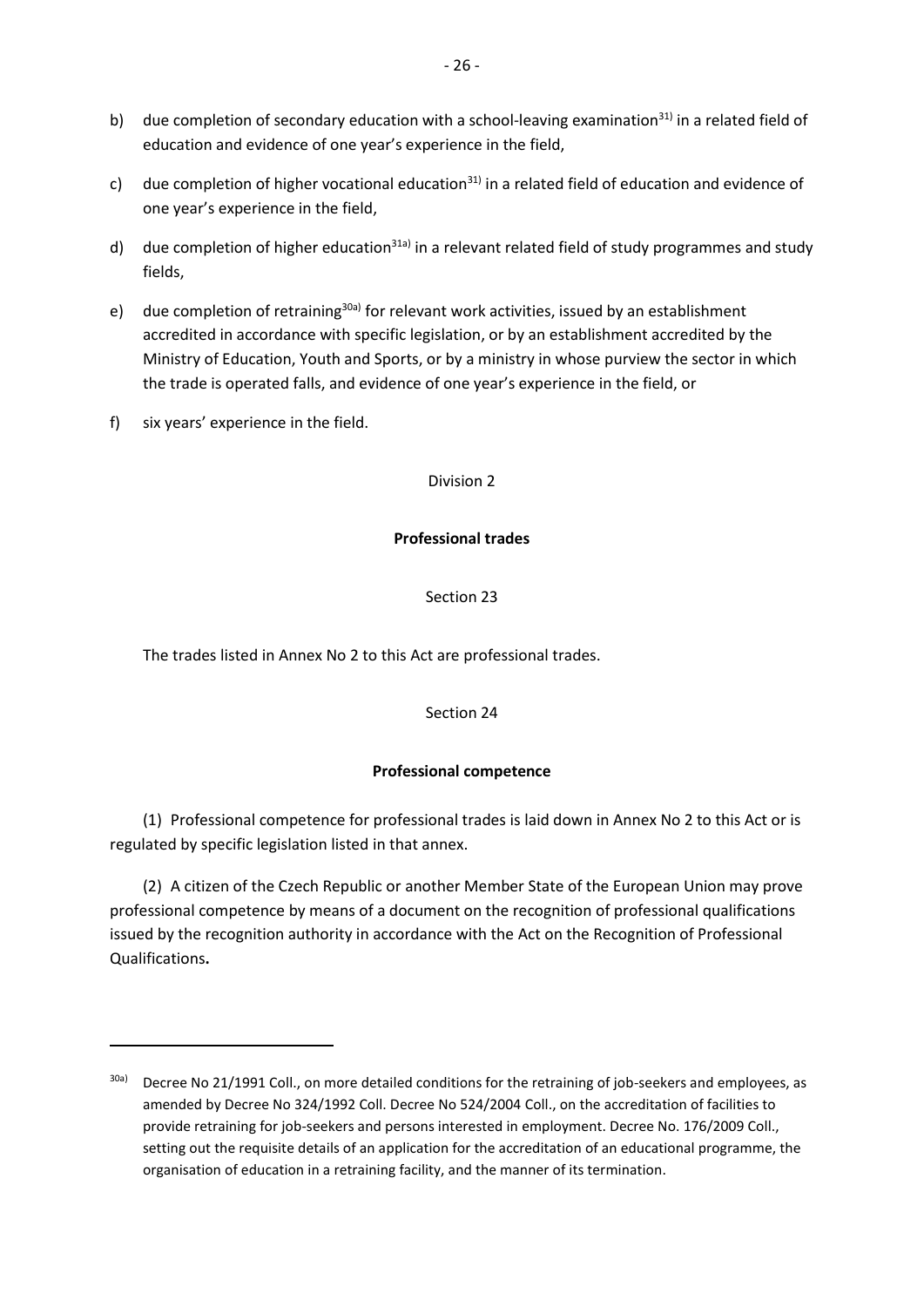### Division 3

### **Unqualified trades**

#### Section 25

(1) Unqualified trades are trades for the carrying-on of which this Act requires no proof of professional or other competence. In order to acquire a trade authorisation for an unqualified trade, general conditions must be fulfilled (Section 6(1)).

(2) Unqualified trades and the areas of activity pertaining to unqualified trades are listed in Annex No 4 to this Act.

#### TITLE II

### **PERMITTED TRADES**

### Section 26

The trades listed in Annex No 3 to this Act are permitted trades.

### Section 27

### **Professional competence and conditions for carrying on a trade**

(1) Professional competence for permitted trades is laid down in Annex No 3 to this Act or is regulated by specific legislation listed in that annex.

(2) A citizen of the Czech Republic or another Member State of the European Union may prove professional competence by means of a document on the recognition of professional qualifications issued by the recognition authority in accordance with the Act on the Recognition of Professional Qualifications.

(3) The trade licensing office shall lay down or amend an entrepreneur's conditions for carryingon a trade pursuant to this Act or by virtue of specific legislation.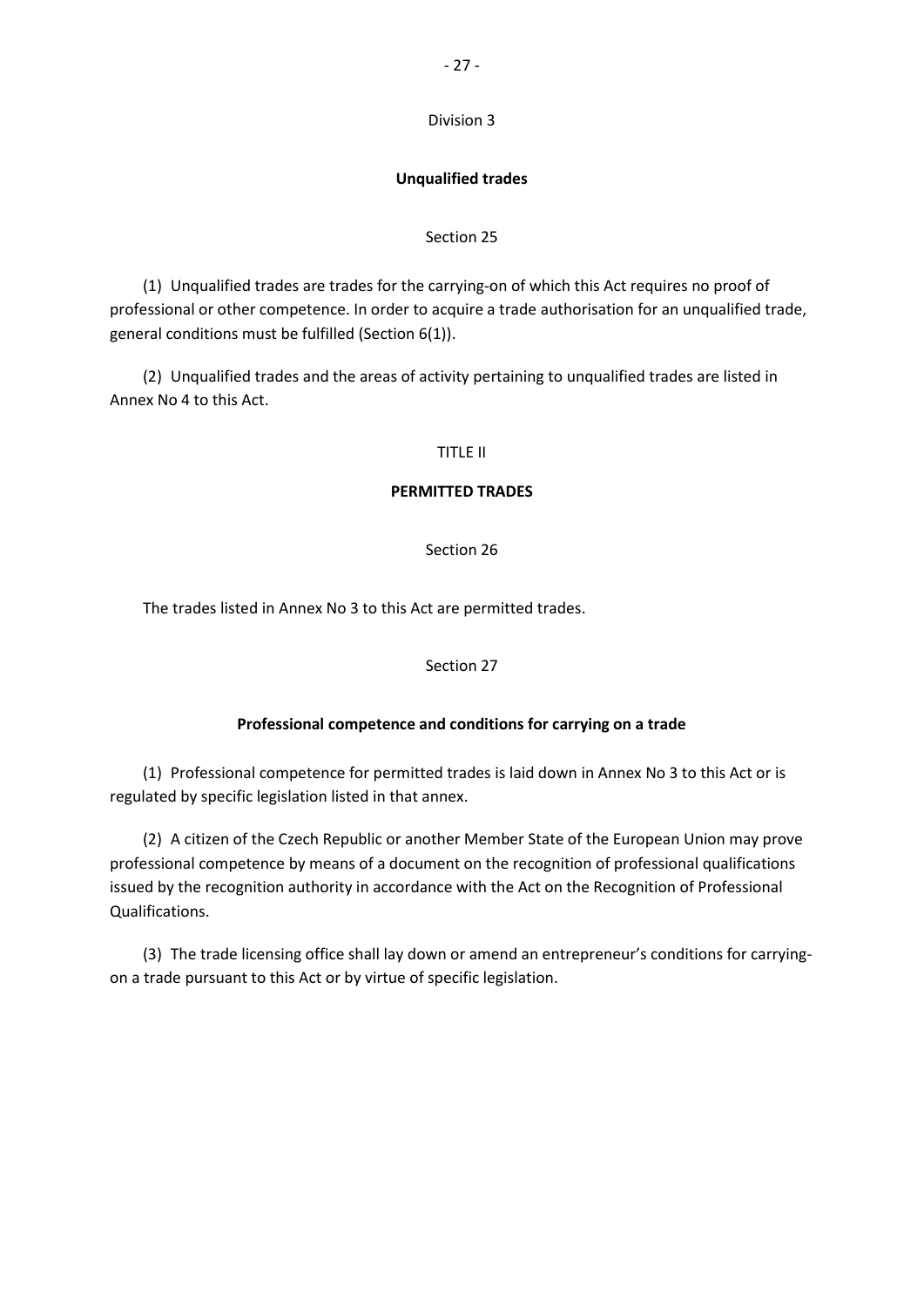#### PART THREE

#### **Scope of trade authorisation**

#### Section 28

(1) The scope of a trade authorisation (hereinafter referred to as 'scope of authorisation') shall be assessed according to the objects of business referred to in the extract, with consideration for the provisions of this Part. A trade authorisation to carry on an unqualified trade shall entitle the holder to engage in the activities listed in Annex No 4 to this Act.

(2) If carrying on a trade in accordance with Annexes 2 and 3 is tied to a document issued by a special authority in accordance with specific legislation, the scope of the trade authorisation shall be defined in that document.

(3) In cases of doubt, the trade licensing office shall take a decision on the scope of authorisation at the entrepreneur's request.

> Section 29 **(deleted)** Section 30 **(deleted)** Section 31

#### **Obligations of an entrepreneur**

(1) An entrepreneur carrying on a trade through a responsible representative (Section 11) shall ensure that the responsible representative participates in the carrying-on of the trade to the extent required.

(2) An entrepreneur shall visibly mark his place of business, or the business name, or given name and surname and the personal identification number, if one has been assigned, the building in which he has a registered office, if different from his place of abode (Section 5 paragraph 2), and a foreign person shall visibly mark the branch plant, if set up. At the request of the trade licensing office, an entrepreneur shall prove his legal title to use the space in which he has a registered office on the territory of the Czech Republic, and in which a foreign person has the branch plant. Entrepreneurs need not prove legal title to space in which they have their place of business in the Czech Republic, if the place of business is identical with the place of residence (Section 5 paragraph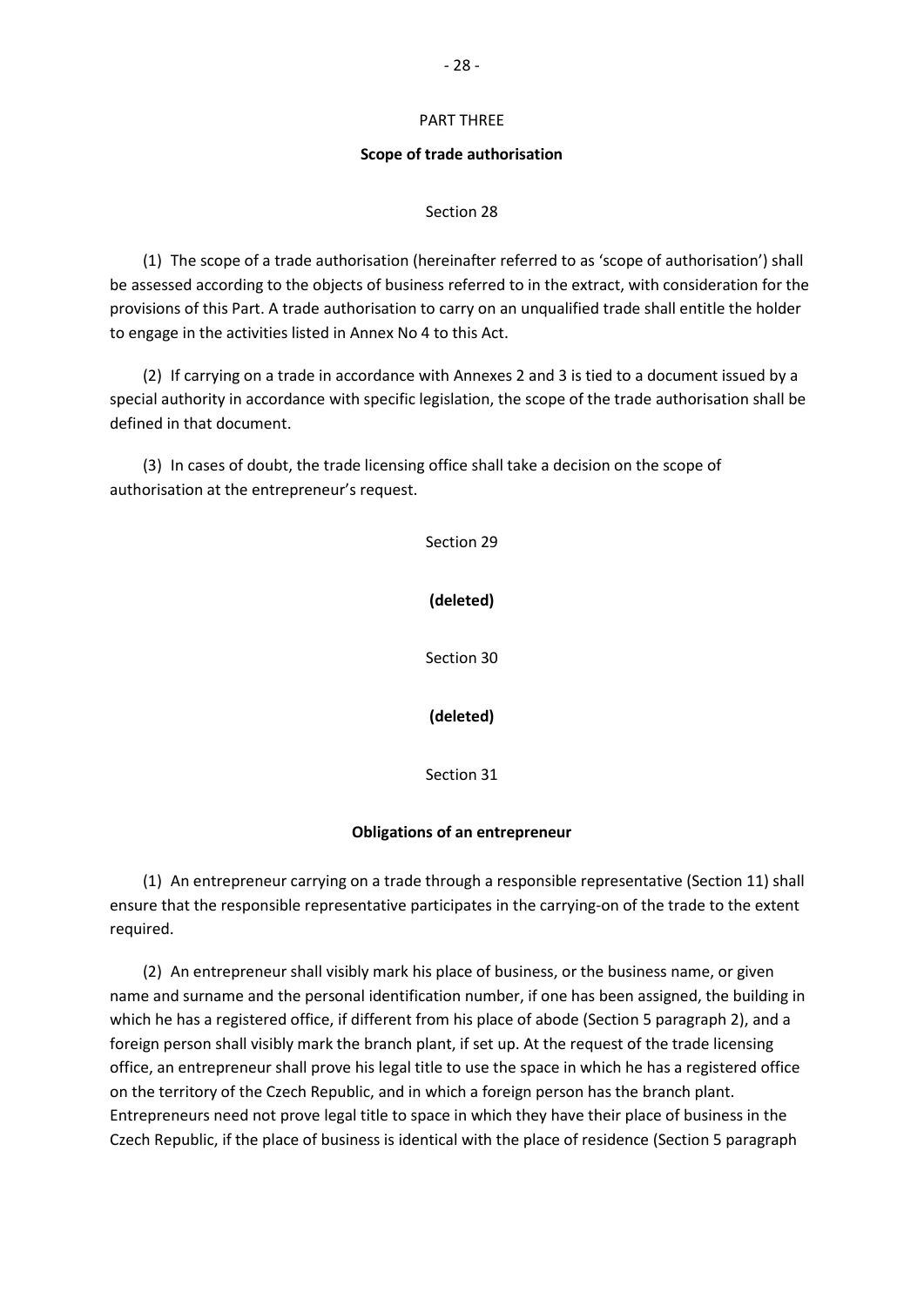2), except where the place of residence is identical with the address of the recording office<sup>53)</sup>, a special register<sup>53)</sup> or the address of the seat of the administrative body<sup>54</sup>, which has officially cancelled the indication of the place of reported residence in the Czech Republic.

(3) An entrepreneur shall demonstrate to a control body, at its request and within the time limit set by it, the method applied in the acquisition of the goods for sale or the materials used in the provision of services.

(4) In cases relating to the purchase of second-hand goods or goods without proof of acquisition, cultural monuments or items of cultural value, the receipt of such goods as pawned items or the mediation of the purchase or pawning of such goods, prior to the conclusion of the contract an entrepreneur shall identify the parties to the contract in accordance with the Act on Certain Measures to Combat Money Laundering and the Financing of Terrorism and the subject of the contractual relationship and keep records of such information, including the date on which the contractual relationship is established. These records shall be available at the establishment where identification takes place and where the goods are located.

(5) For the purposes of this Act, identification of the subject of the contractual relationship shall mean ascertainment of the product name, brand and serial number, of stated on the product, otherwise a brief description of the product facilitating reasonable identification thereof.

(6) The entrepreneur shall keep records of the identification information under paragraphs (4) and (5) and store such information for a period of five years following the date of conclusion of the contract.

(7) If a party to the contractual relationship refuses to undergo identification, or if the subject of the contractual relationship cannot be identified, the entrepreneur shall not purchase goods, take receipt of goods as pawned goods or mediate the purchase thereof.

(8) An entrepreneur shall ensure that a person fulfilling the condition of knowledge of the Czech or Slovak language is present in his establishment intended for the sale of goods or the provision of services to consumers during opening or business hours intended for contact with consumers. Should the trade licensing office have doubts, it may examine the fulfilment of this condition by means of an interview, during which it judges whether that person is capable of responding fluently and linguistically correctly to questions concerning ordinary situations in everyday life and business and whether that person knows how to communicate the content of an article in the daily press orally.

(9) An entrepreneur shall be held liable for his employees' proof of fulfilment of the condition of good character where the good character of employees is required as a condition under this Act or specific legislation.

<sup>53)</sup> Section 10 paragraph 5 and Section 10a of Act No. 133/2000 Coll., as amended.

<sup>54)</sup> Section 98a paragraph 3 of Act No. 326/1999 Coll., as amended by Act No. 274/2008 Coll.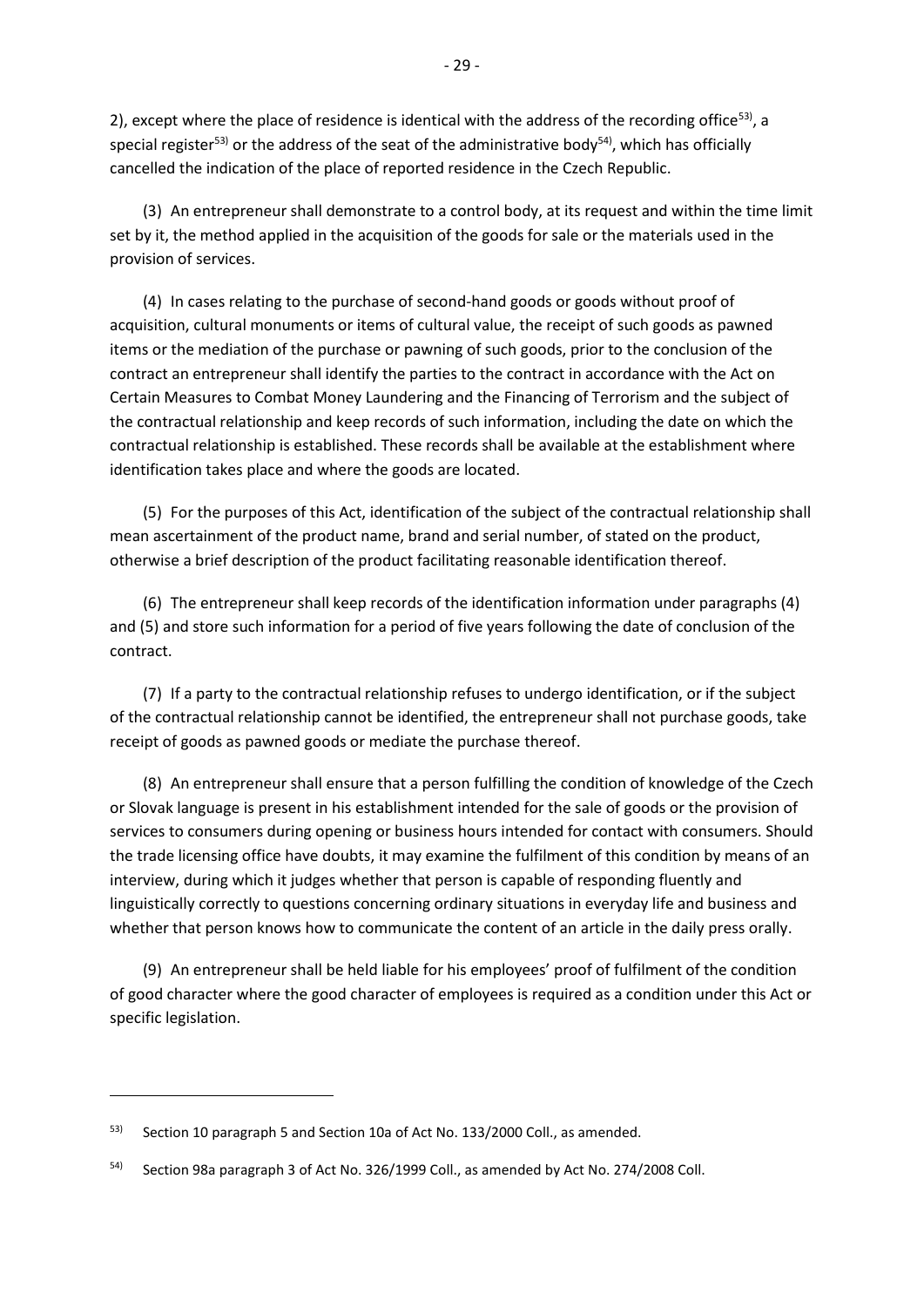(10)An entrepreneur and natural persons carrying on an activity which is the subject of a trade, persons acting on their behalf, and the responsible representative shall prove their identity to employees of the trade licensing office.

(11)Should an entrepreneur notify the trade licensing office of the interruption of a trade, the trade shall be interrupted as of the day of the delivery of the notification of the interruption to the trade licensing office or as of a later date specified in the notification and end on the date specified in the notification; if the validity of the trade authorisation is limited in time, the operation of the trade can be interrupted for a maximum period of the duration of the authorisation. During the interruption of trade, the entrepreneur is subject to the obligations set out in this Act, except for the obligations set out in paragraph 2 relating to the designation of the building where the entrepreneur has his registered office or the branch plant, obligations set out in paragraphs 9, and 17 and in Section 17 (4) and (8) and the obligation to comply with the conditions of professional and other competence, if this Act or special legislation require them for the carrying on of the trade.

(12)An entrepreneur shall notify the trade licensing office in writing in advance of the resumption of a trade before the expiry of the period for which the trade is interrupted under paragraph (11). A trade may be resumed no earlier than the date of delivery of notification of the resumption of the trade to the trade licensing office or as of a later date specified in the notification.

(13)Acting on notification pursuant to paragraphs (12) and (13), the trade licensing office shall enter this information in the trade licensing register and inform the entrepreneur of this entry.

(14)The entrepreneur shall issue proof of the sale of goods and of the provision of a service at the customer's request. This document shall contain a specification of the entrepreneur, i.e. his company name, business name or given name and surname, and personal identification number, if one has been assigned, the date of the sale of goods or the provision of the service, the type of goods or service, and the price, unless otherwise provided in specific legislation.

(15)An entrepreneur shall, at the trade licensing office's request, state whether the entrepreneur carries on a particular trade and submit documents as evidence.

(16)An entrepreneur shall inform the trade licensing office, no later than by the day on which it terminates it activities in an establishment, of the address at which any possible liabilities can be settled. The entrepreneur shall be obliged to report any change of the address referred to in the first sentence for 4 years after the termination of activities in an establishment. The address for settlement of debt must not be identical with the address of the enterpreneur's residence, if this is the address of the recording office<sup>53)</sup>, a special register<sup>53)</sup> or the address of the seat of the recording office<sup>54)</sup>; this shall not apply where the entrepreneur has proven his title or right to use the place at these addresses.

 $53)$  Section 10 paragraph 5 and Section 10a of Act No. 133/2000 Coll., as amended.

<sup>54)</sup> Section 98a paragraph 3 of Act No. 326/1999 Coll., as amended by Act No. 274/2008 Coll.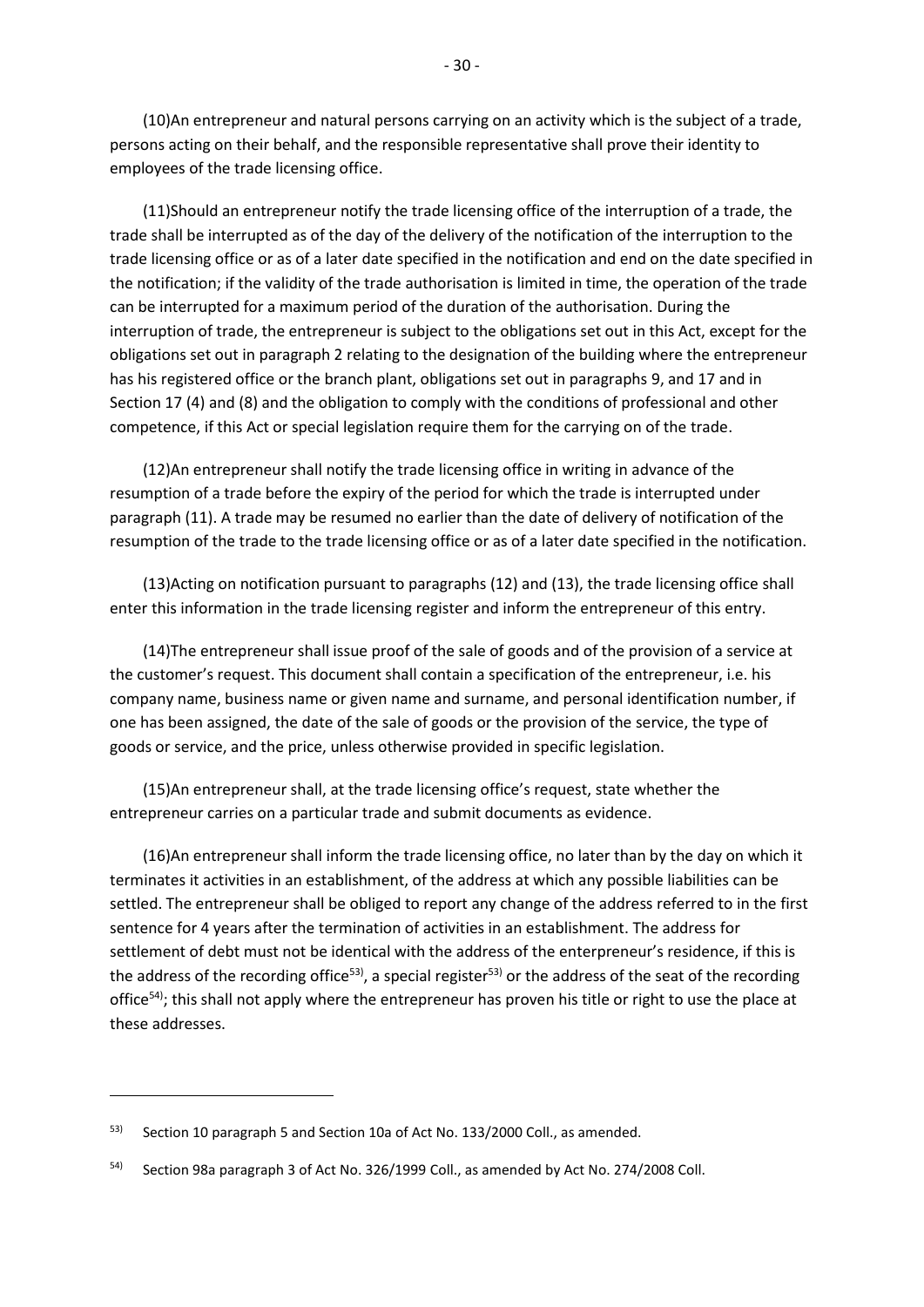(17)An entrepreneur shall be held liable for the fact that his employees have professional competence as laid down in specific legislation, knowledge of safety procedures and knowledge of regulations concerning the protection of public health. Where required by the nature of the work or other activities, the entrepreneur shall also be held liable for the repeated medical examinations of his employees in accordance with specific legislation<sup>33)</sup>.

(18)An entrepreneur who vocationally trains young people shall be governed by specific legislation<sup>23d)</sup>.

(19)In carrying on a trade, an entrepreneur shall comply with obligations arising from this Act and specific legislation.

> Section 31a **(deleted)** Section 32 **(deleted)** Section 33 **(deleted) Scope of authorisation** Section 34

(1) An entrepreneur carrying on a trade consisting of business activities shall also be entitled, provided that the nature of the trade is preserved

a) to lease goods,

- b) to act as an intermediary in the purchase and sale of goods in individual cases,
- c) to make minor alterations to goods in order to adapt them to the purchaser's requirements, should the purchaser so request,
- d) to assemble goods delivered to customers if assembly entails simple operations not requiring special expertise,

 $33$  E.g. Act No 258/2000 Coll., on the protection of public health and amending certain related laws.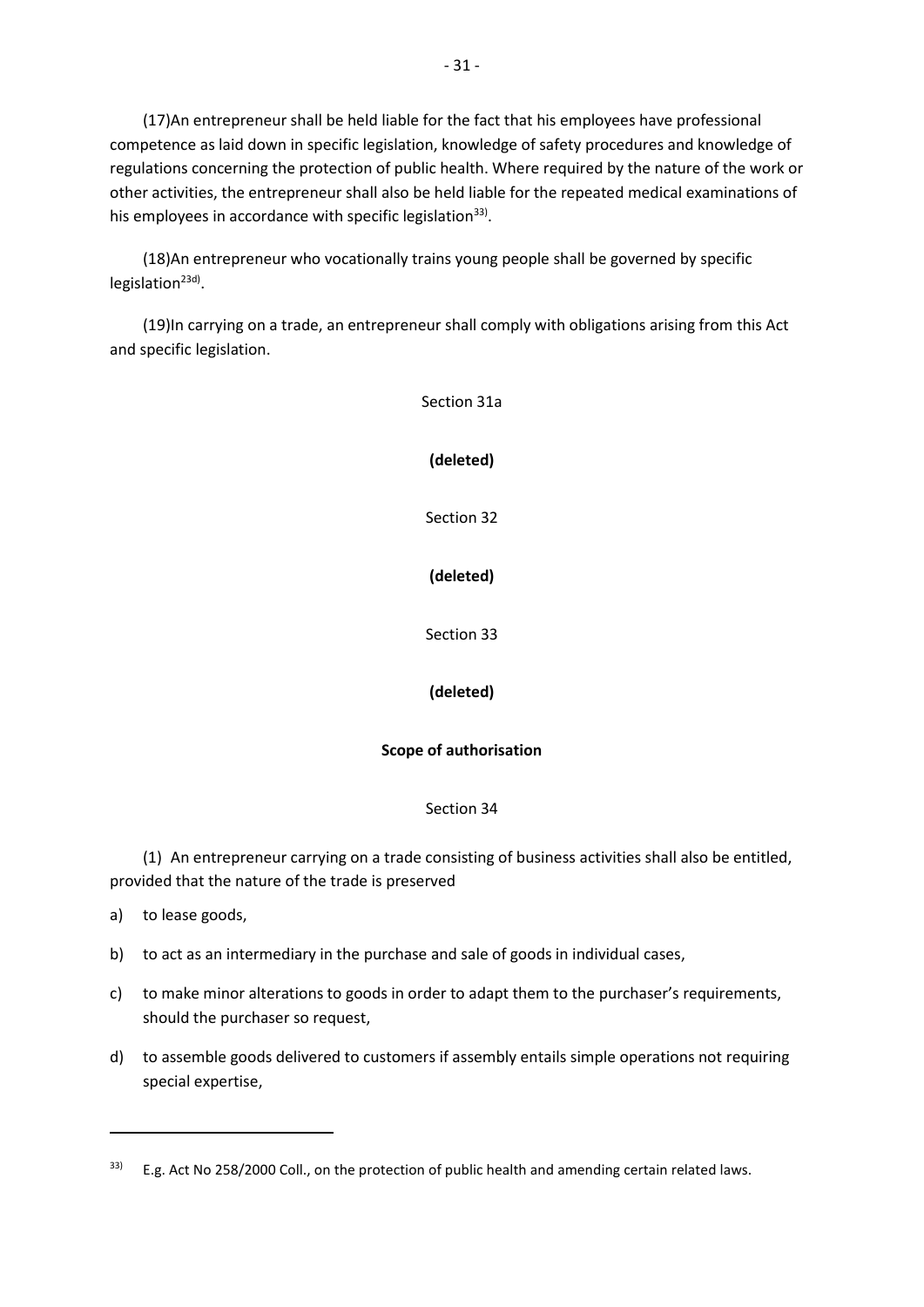e) to replace defective parts of delivered goods if replacement is simple and does not require special expertise.

(2) An entrepreneur shall also be entitled to service goods supplied by the entrepreneur provided that the servicing is carried out by competent persons.

(3) Where the activities referred to in paragraphs (1) and (2) require a concession, the entrepreneur may carry out such activities only if he holds the relevant concession.

(4) An entrepreneur shall be entitled to accept orders for the manufacture, processing of modification of goods which he is authorised to sell, and to commission such work from an authorised manufacturer.

Section 35

**(deleted)** Section 36 **(deleted)** Section 37 **(deleted)** Section 38 **(deleted)** Section 39 **(deleted)** Section 40 **(deleted)**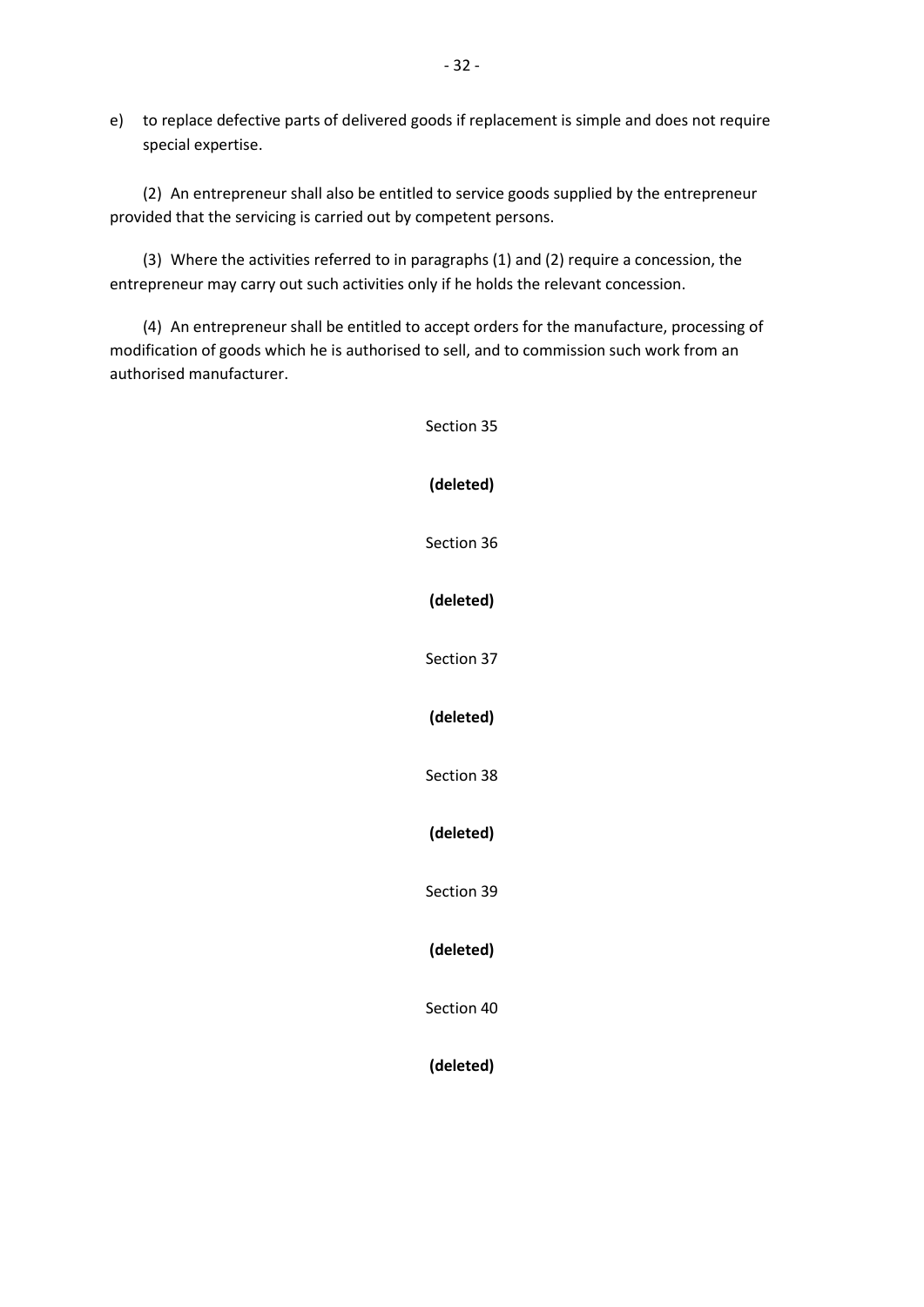#### Section 41

## **(deleted)**

## Section 42

(1) An entrepreneur carrying on a trade consisting of manufacturing activity shall be entitled, within the scope of his trade authorisation, to manufacture, sell and repair products provided that the nature of the trade is preserved.

(2) An entrepreneur shall also be entitled:

- a) to purchase and resell the products of other manufacturers, together with accessories, provided that these are the same type as products manufactured by the entrepreneur or, in individual cases, to act as an intermediary in the sale of products and accessories developed externally,
- b) to manufacture and print packaging, labels and other auxiliary items facilitating the sale of products manufactured by the entrepreneur,
- c) to lease products developed internally and products of the same type made by other manufacturers, together with accessories,
- d) to assemble, modify and service such products.

(3) The purchase, sale, intermediation of sales and the lease of externally developed products under paragraph (2)(a) and (c) shall be possible only insofar as the nature of the manufacturing trade is preserved.

## Section 43

Section 42(2) and (3) shall apply mutatis mutandis to an entrepreneur who carries on a trade where he repairs or services items, transports persons or items, or provides accommodation, hospitality services, pawning services and other work and activities to satisfy other needs, provided that the nature of the trade is preserved.

### Section 44

An entrepreneur authorised to transport persons and goods may engage in activities connected with ensuring the safety and comfort of passengers, the transfer, storage and packaging of consignments, the operation of safekeeping services and the provision of hospitality services aboard vehicles.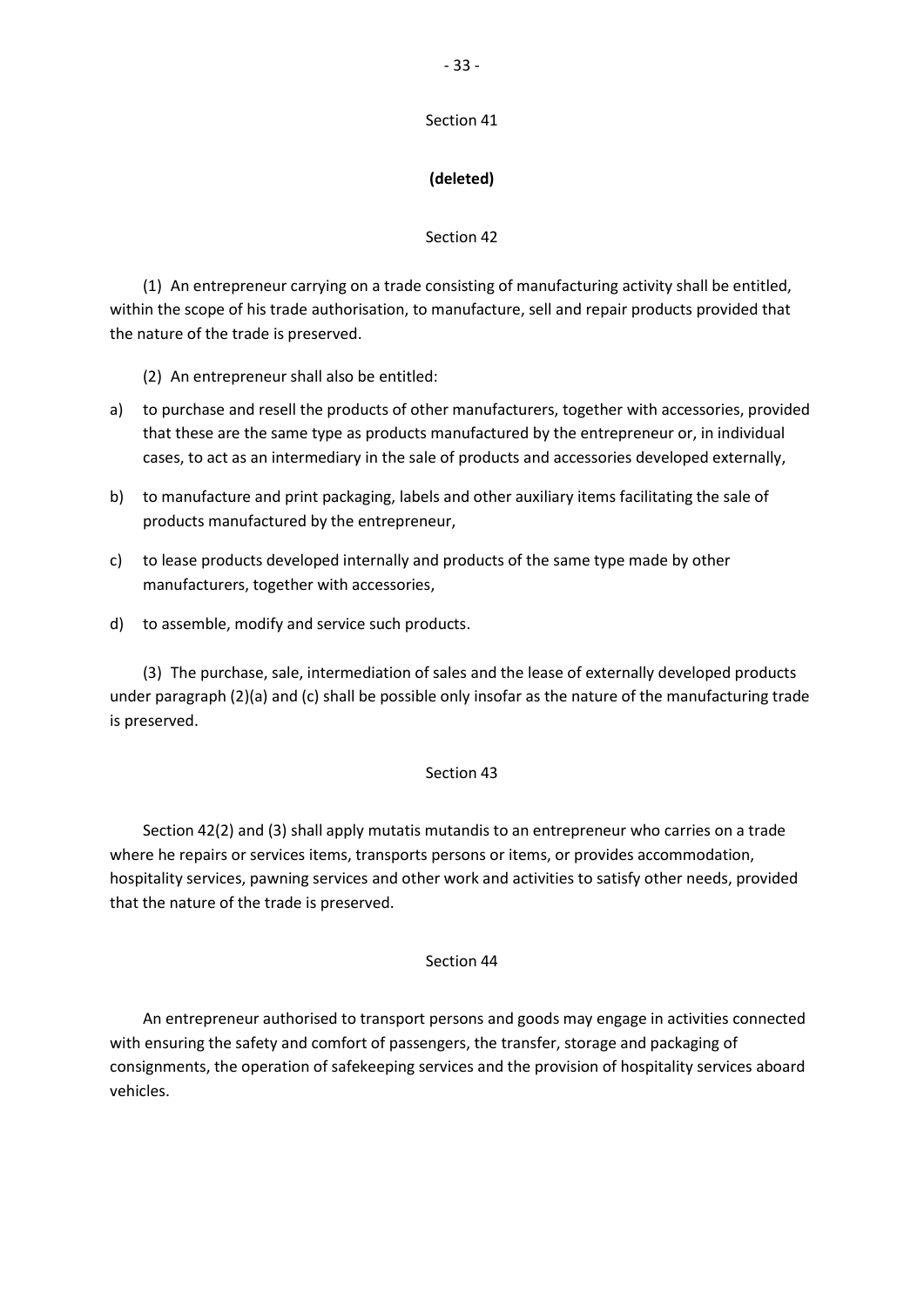#### PART FOUR

# **INCEPTION, AMENDMENT AND TERMINATION OF A TRADE AUTHORISATION, TRADE LICENSING REGISTER**

### TITLE I

### **NOTIFYING A TRADE**

### Section 45

(1) A natural or legal person who intends to carry on a notifiable trade shall notify the trade licensing office of this fact.

(2) In the notification, a natural person shall specify

- a) his given name and surname, where appropriate the company name, his citizenship, residential address, birth registration number, if assigned, his date of birth, place of birth (municipality, district, country) and surname at birth,
- b) in the case of a responsible representative, the information listed under a) for the responsible representative, if the natural person concerned carries on the trade via this responsible representative,
- c) in the case of a foreign natural person, his given name and surname, where appropriate the company name, birth registration number, if assigned, date of birth, residential address outside the Czech Republic, address of the abode in the Czech Republic (if permitted), the designation and address of the branch plant in the Czech Republic; where the responsible representative is a person resident outside the Czech Republic, the address of his abode in the Czech Republic, if the abode has been permitted, shall also be specified,
- d) registered office address,
- e) the objects of business, applying the definition under paragraph (4), and any other supplementary information relating to the scope of the trade authorisation,
- f) the personal identification number, if assigned,
- g) the establishment or establishments in which the carrying-on of the trade shall be commenced on inception of the trade authorisation, with the exception of mobile establishments and vending machines,
- h) the duration of permitted residence, in the case of a person subject to the obligation to have his residence permitted pursuant to Sec. 5 (5).
- i) academic title or scientific degree of the persons referred to under a) c) entered in the ID card, under the Act on Identity Cards (hereinafter referred to as the "academic title or scientific degree"), if these will be used in the operation of the trade,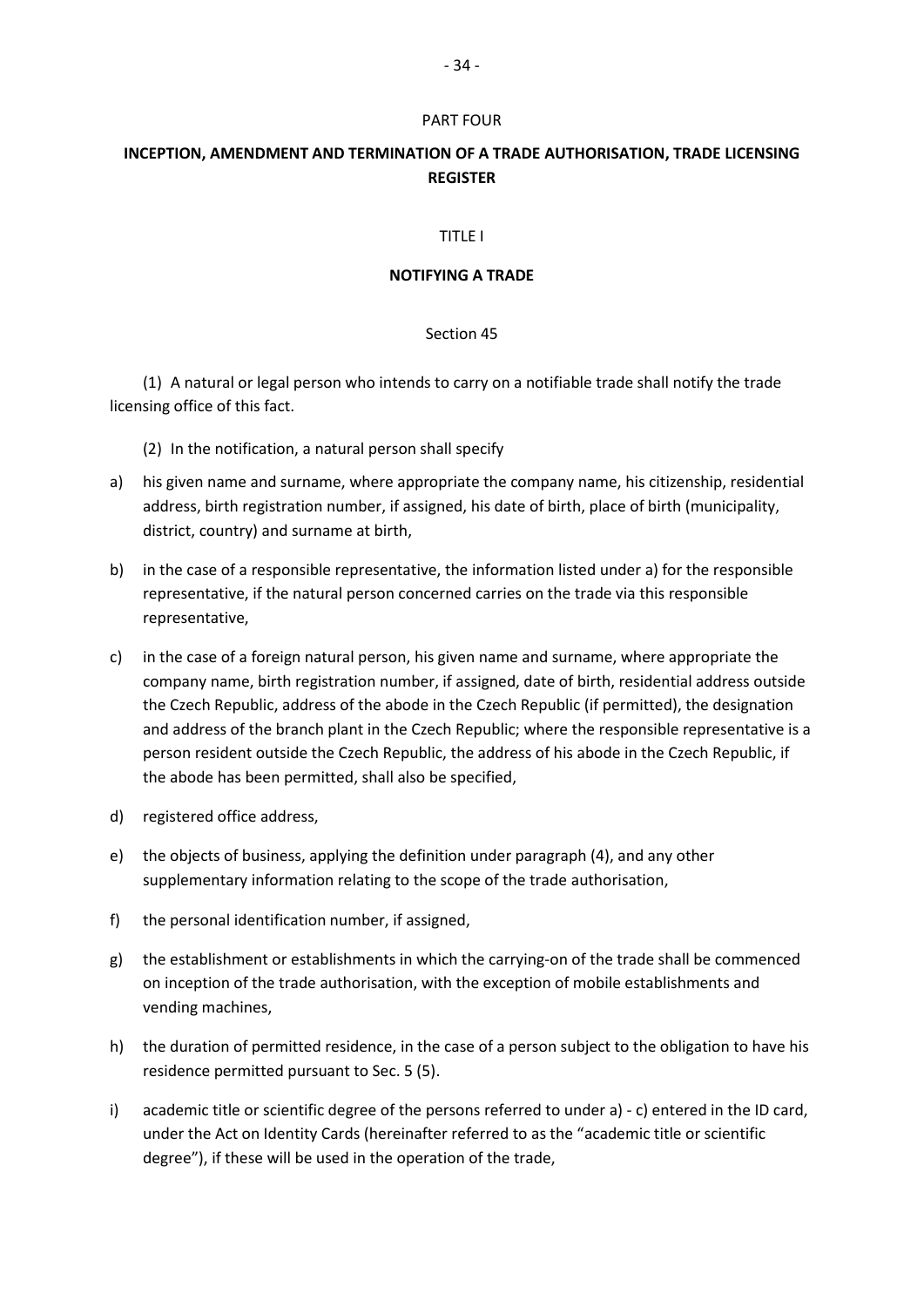- j) a request for an automatic change in the address of the registered office to reflect the address of the place of residence.
- k) where appropriate the address for mail delivery from all trade licensing offices.
	- (3) In the notification, a legal person shall specify
- a) the company name or business name, address of its registered office, in the case of a natural person(s) who is/are member(s) of its statutory body or a person authorised to represent the legal person who is a member of the statutory body: given name, surname, birth registration number if assigned, date of birth, residential address or address of the abode in the Czech Republic, if permitted, the date of entry into office and, in the case of a legal person who is a member of its statutory body, the company name or business name, address of its registered office and the personal identification number if assigned, as well as the date of entry into office; data on members of the statutory body need not be specified by a legal person established by entry into a public register maintained by a registry court<sup>68</sup> (hereinafter referred to as "public register"),
- b) in the case of a responsible representative, the information listed under paragraph (2)(a) for the responsible representative, if the legal person concerned carries on the trade via this responsible representative,
- c) the designation and address of the branch plant in the Czech Republic if it is a foreign legal person; where the responsible representative is a person residing outside the Czech Republic, the address of his abode in the Czech Republic, if the abode has been permitted, shall also be specified,
- d) the personal identification number, if assigned,

**.** 

- e) the objects of business, applying the definition under paragraph (4), and any other supplementary information relating to the scope of the trade authorisation,
- f) the establishment or establishments in which the carrying-on of the trade shall be commenced on inception of the trade authorisation, with the exception of mobile establishments and vending machines,
- g) academic title or scientific degree of the persons referred to under a) c), if these will be used in the operation of the trade,
- h) where appropriate the address for mail delivery from all trade licensing offices.

(4) The notifier shall define the objects of business referred to in the notification with reasonable certainty and clarity. Where an unqualified trade is notified, the notifier shall specify the fields of activity in which the notifier is to engage in business. The objects of business of an

<sup>68)</sup> Act No 304/2013 Coll., on public registers of legal and natural persons and on the registration of trust funds, as amended.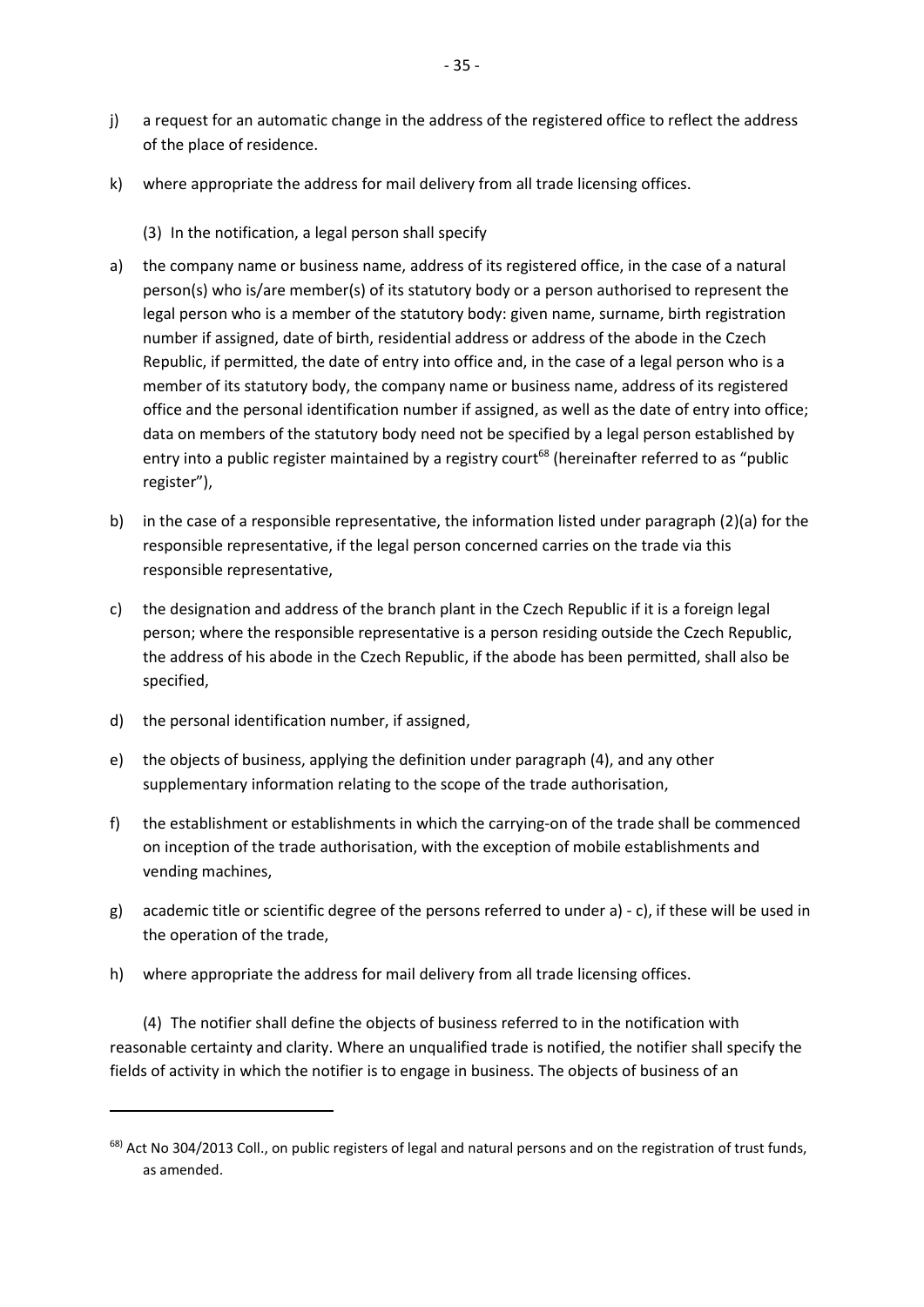unqualified trade shall be notified in accordance with the name of the field of activity listed in Annex No 4 to this Act. The objects of business of a vocational and professional trade shall be notified in accordance with Annexes 1 and 2 to this Act in full or in part.

(5) The notifier shall not be required to supply the information specified in the applications or notifications under paragraphs 1 and 2 and contained in the form under paragraph 3.

## Section 45a

(1) A natural person may, together with the notification of a trade or an application for a concession at a trade licensing office, also

- a) notify the commencement of self-employment according to the Act on the organisation and provision of social security,
- b) submit a pension insurance registration form,
- c) submit a sickness insurance registration form,
- d) notify a vacancy or the filling of a vacancy,
- e) submit a notification in accordance with the Public Health Insurance Act.

(2) A legal person may, together with the notification of a trade or an application for a concession at a trade licensing office, also notify a vacancy or the filling of a vacancy.

(3) Notification of a trade or an application for a concession shall be submitted on a form issued by the Ministry of Industry and Trade.

(4) The trade licensing office shall deliver information obtained under paragraph (1)(a) to (c) to the competent social security authority, information obtained under paragraph (1)(d) and under paragraph (2) to the Employment Office of the Czech Republic – to the competent regional branch office and in the area of the capital city to the branch office for Prague, and information obtained under paragraph (1)(e) to the competent health insurance company.

(5) An entrepreneur may also notify the trade licensing office, within the time limit laid down in specific legislation, of a change in the information under paragraphs (1) and (2), provided that he does so in connection with the fulfilment of the reporting obligation under this Act.

(6) Information under the preceding paragraphs, including notification of changes thereto, shall be forwarded by the trade licensing office to the competent authorities within five working days; this time limit shall commence on inception of the trade authorisation or as of the date that defects in a notification are remedied or that changes are notified. This information may be forwarded electronically and in a manner facilitating remote access.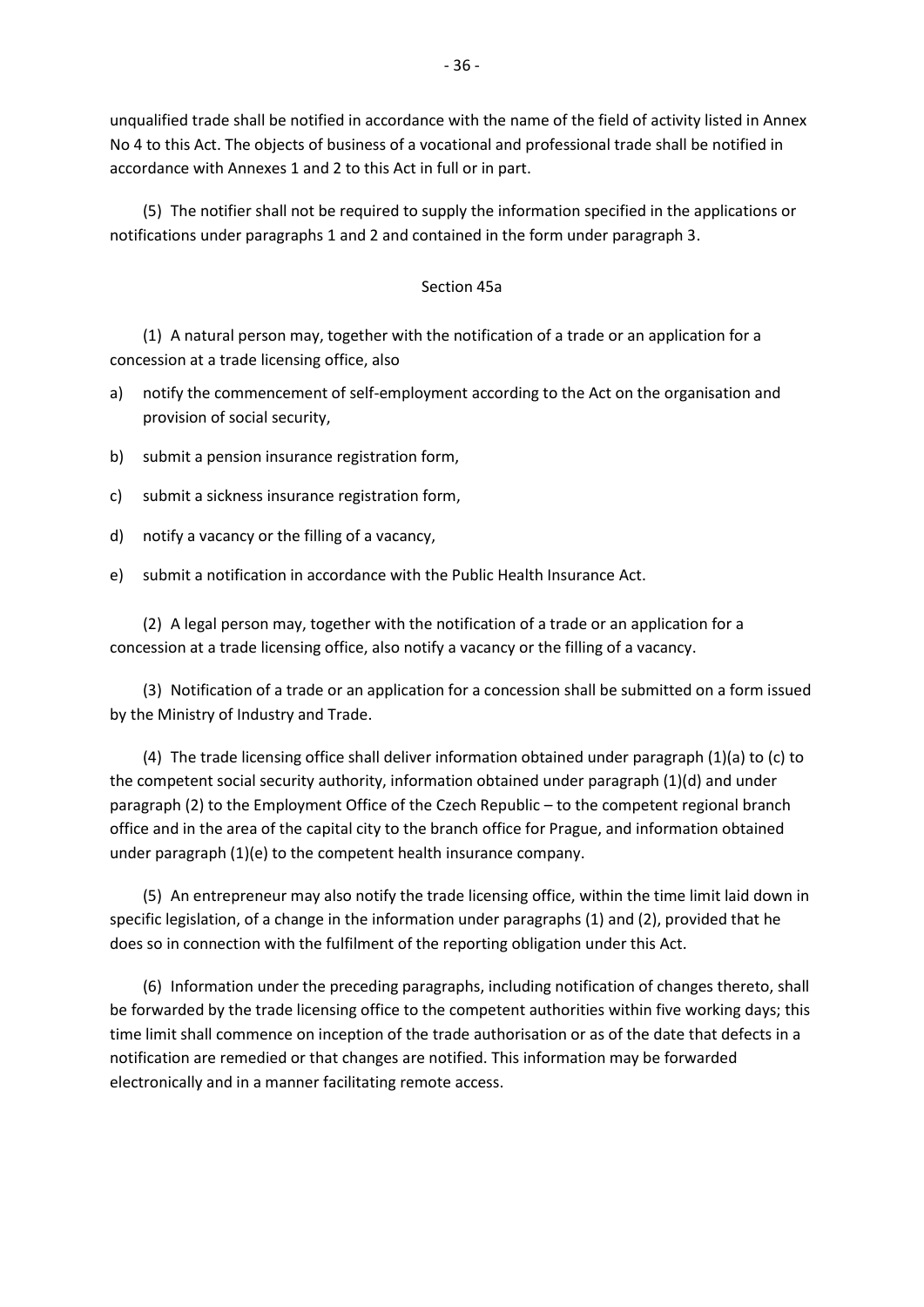#### Section 45b

(1) Together with notifying a trade or applying for a concession, a person may also submit data required in the application for the registration for personal income tax or road tax to the trade licensing office.

(2) An entrepreneur may also submit data required in the notification of a change to the registration data pertaining to the registration for income tax or road tax to the trade licensing office.

(3) A submission containing the data required in the application for the registration or in the notification of a change to the registration data under paragraphs 1 and 2 shall only be possible

a) electronically in the format and structure published by the Ministry of Industry and Trade, or

b) orally on the record.

**.** 

(4) The trade licensing office shall transmit the data under paragraphs 1 and 2 to the relevant tax authority electronically in the format and structure published by the tax authority for the application for registration and for the notification of a change to the registration data.

(5) The data must be transmitted to the tax authority within 3 working days from the day when the person under paragraph 1 or 2 submitted the data to the trade licensing office.

(6) The transmission of the data by the trade licensing office to the tax authority shall be regarded as the submission of an application for registration or of a notification of a change to the registration data made by the person under paragraph 1 or 2.

#### Section 46

(1) Unless otherwise provided in this Act, a natural person shall enclose with his notification

a) If he is a citizen of another Member State of the European Union, an extract from the crime register or an equivalent document issued by the competent judicial or administrative authority of that State or the Member State of most recent residence, or an extract from the Criminal Records Register with an appendix<sup>25b)</sup> containing the information entered in the crime register of the Member State of which he is a citizen, or the Member State of most recent residence; if the Member State of most recent residence is the Czech Republic, the procedure laid down in the third sentence of Section 6 paragraph 3 shall be followed. If that State does not issue extracts from the crime register or an equivalent document, the natural person shall submit an affidavit of good character, made in the presence of a notary or an authority of the Member State of which he is a citizen, or in the presence of a notary or an authority of the State of most recent residence. These documents shall not be more than three months old; a document under this provision may be replaced by a document on the recognition of professional qualifications, provided that it also proves compliance with the condition of good character,

<sup>25</sup>b) Act No. 269/1994 Coll., on the criminal records register, as amended.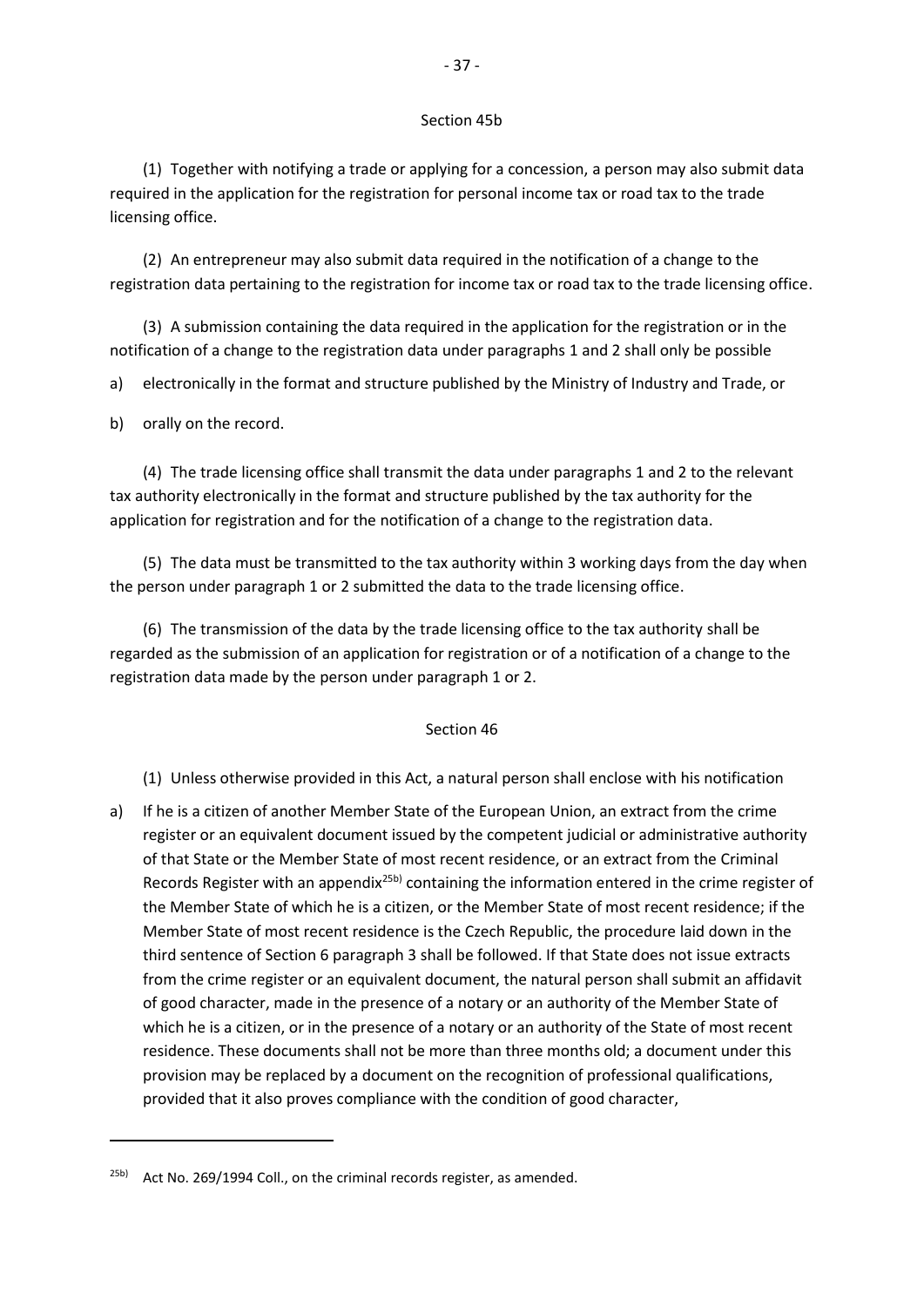b) if he is a citizen of a State other than a State referred to under a) above, and does not have a permit for permenant residence in the Czech Republic, an extract from the crime register or an equivalent document issued by the State of which the natural person is a citizen. If that State does not issue extracts from the crime register or an equivalent document, the natural person shall submit a solemn declaration of good character, made in the presence of a notary or another competent authority of the State of which he is a citizen, or in the presence of a notary or another competent authority of the State of most recent residence. These documents shall not be more than three months old,

- 38 -

- c) if the responsible representative is a citizen of a Member State of the European Union, he shall submit the documents listed in (a) above, if the responsible representative is a citizen of a State other than a Member State of the European Union and has not been issued a permit for permanent residence in the Czech Republic, he shall submit the documents listed in (b) above; these documents shall not be more than three months old,
- d) a document proving his professional competence, or the responsible representative's professional competence, if required by the Act,
- e) if he is a foreign natural person, residence documents, where this obligation is required under Section 5(5); a foreign natural person setting up a branch plant in the Czech Republic, a document proving that the person has a plant outside the Czech Republic and documents proving the operation of it; a citizen of a Member State of the European Union shall not submit a document on the plant operation,
- f) a document proving a legal right to use premises in which the registered office is located, if this is different from his place of residence (Section 5 paragraph 2), or if he has his residence at the address of the recording office<sup>53)</sup>, a special register<sup>53)</sup> or the address of the registered office of the administrative body<sup>54)</sup>, or where the person has placed a branch plant of a foreign person in the Czech Republic; a written declaration from the owner of the property, residential unit or non-residential unit in which the premises are located that he agrees to the use of the premises shall suffice as evidence of a legal title to use the premises,
- g) a declaration from the responsible representative that he agrees to his appointment; the signature on the declaration shall be officially certified unless the responsible representative makes the declaration in person before the trade licensing office, or unless the responsible representative sends a declaration to this office signed in the manner with which specific legislation associates the effects of a personal signature $^{69}$ ,

**.** 

Section 6(1) of Act No 297/2016 Coll., on trust services for electronic transactions.

<sup>53)</sup> Section 10 paragraph 5 and Section 10a of Act No. 133/2000 Coll., as amended.

<sup>54)</sup> Section 98a paragraph 3 of Act No. 326/1999 Coll., as amended by Act No. 274/2008 Coll.

<sup>&</sup>lt;sup>69)</sup> Section 18(2) of Act No 300/2008 Coll., on electronic procedures and authorised conversion of documents, as amended.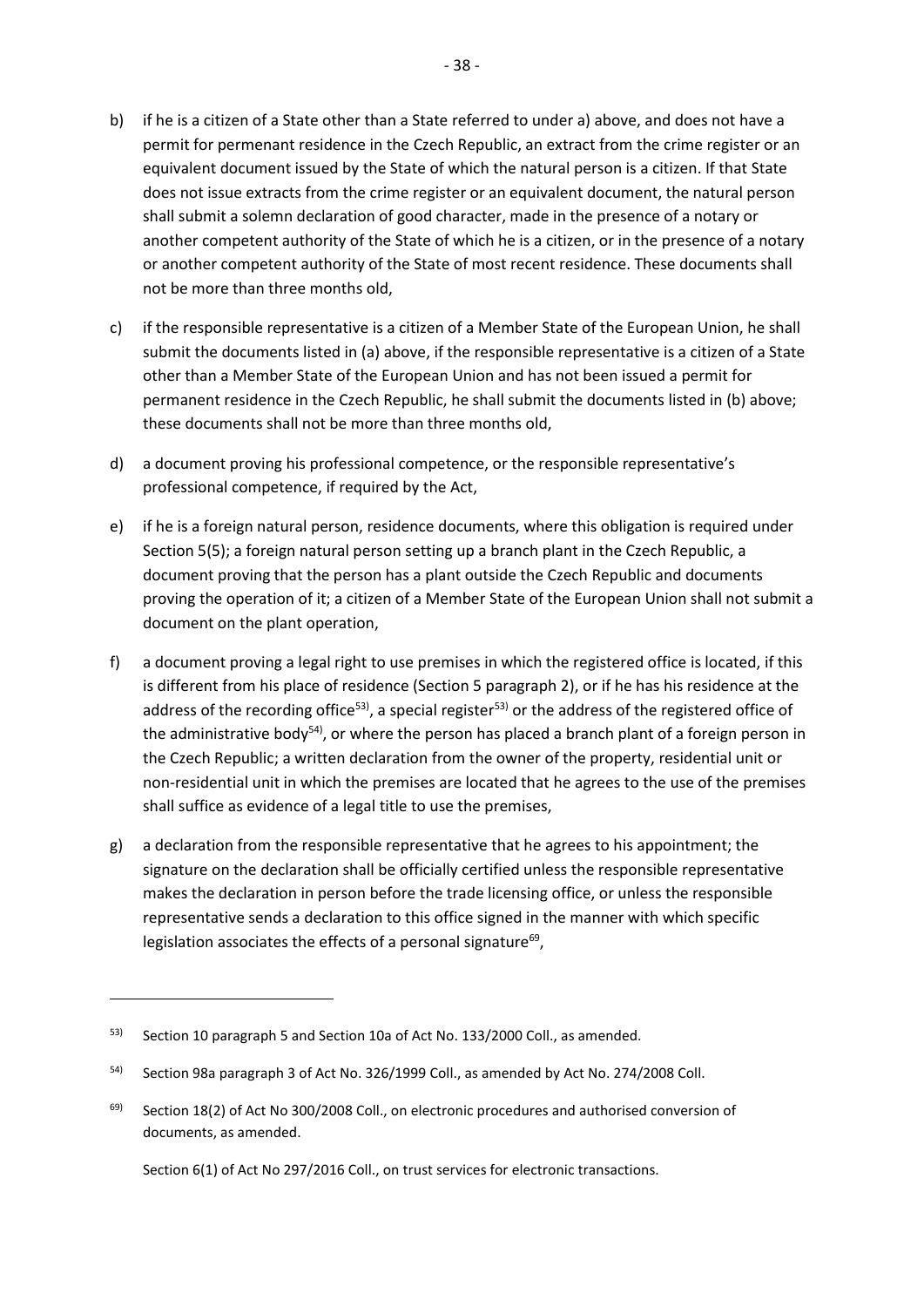- h) proof of payment of the administrative fee in accordance with specific legislation<sup>36i)</sup>.
	- (2) A legal person shall enclose with its notification
- a) in the case of a legal person with its registered office on the territory of a country other than the Czech Republic, an extract from the Crime Register or an equivalent document issued by a competent court or administrative authority of such state evidencing that no obstruction exists to its carrying on a trade within the meaning of Section 8(5); these documents shall not be more than three months old,
- b) if the state referred to in sub-paragraph (a) above does not issue extracts from the Crime Register or equivalent documents, the legal person shall submit an affidavit made before a notary or another competent authority of such state regarding the fact that no obstruction exists to its carrying on a trade within the meaning of Section 8(5); these documents shall not be more than three months old,
- c) if the responsible representative is a citizen of a Member State of the European Union, the documents listed under sub-paragraph 1 (a) above, if the responsible representative is a citizen of a State other than a Member State of the European Union who does not have a permit for permanent residence in the Czech Republic, the documents listed in sub-paragraph 1 (b); these documents shall not be more than three months old,
- d) a document proving the responsible representative's professional competence,
- e) a document proving that the legal person has been established or founded, if registration in the commercial or similar register has not yet been made, or a document proving that the legal person has been registered in the relevant register other than the trade or another public register, if the registration has already been made; in the case of a foreign legal person, an extract from the commercial or similar register kept in the State where the legal person has its registered office, and a document proving the operation of the plant abroad; the document proving the operation of the plant abroad need not be submitted by a legal person with its registered office, headquarters, or principal place of business in a Member State of the European Union; the extract from the register shall not be more than three months old,
- f) a document proving the legal reason for the use of the premises in which the legal person has its registered office in the Czech Republic, unless the notified address of the registered office has already been registered in the commercial register or other register, if this document is required under specific legislation as a condition of registration in that register; a written declaration from the owner of the property, residential unit or non-residential unit where the premises are located that he agrees with the use of the premises shall suffice as evidence of the legal reason for the use of the premises,
- g) a document proving the legal reason for the use of the premises in which the foreign person's branch plant is located in the Czech Republic, unless the notified address has already been

 $\overline{a}$ 

<sup>36</sup>i) Act No 634/2004 Coll., on administrative fees, as amended.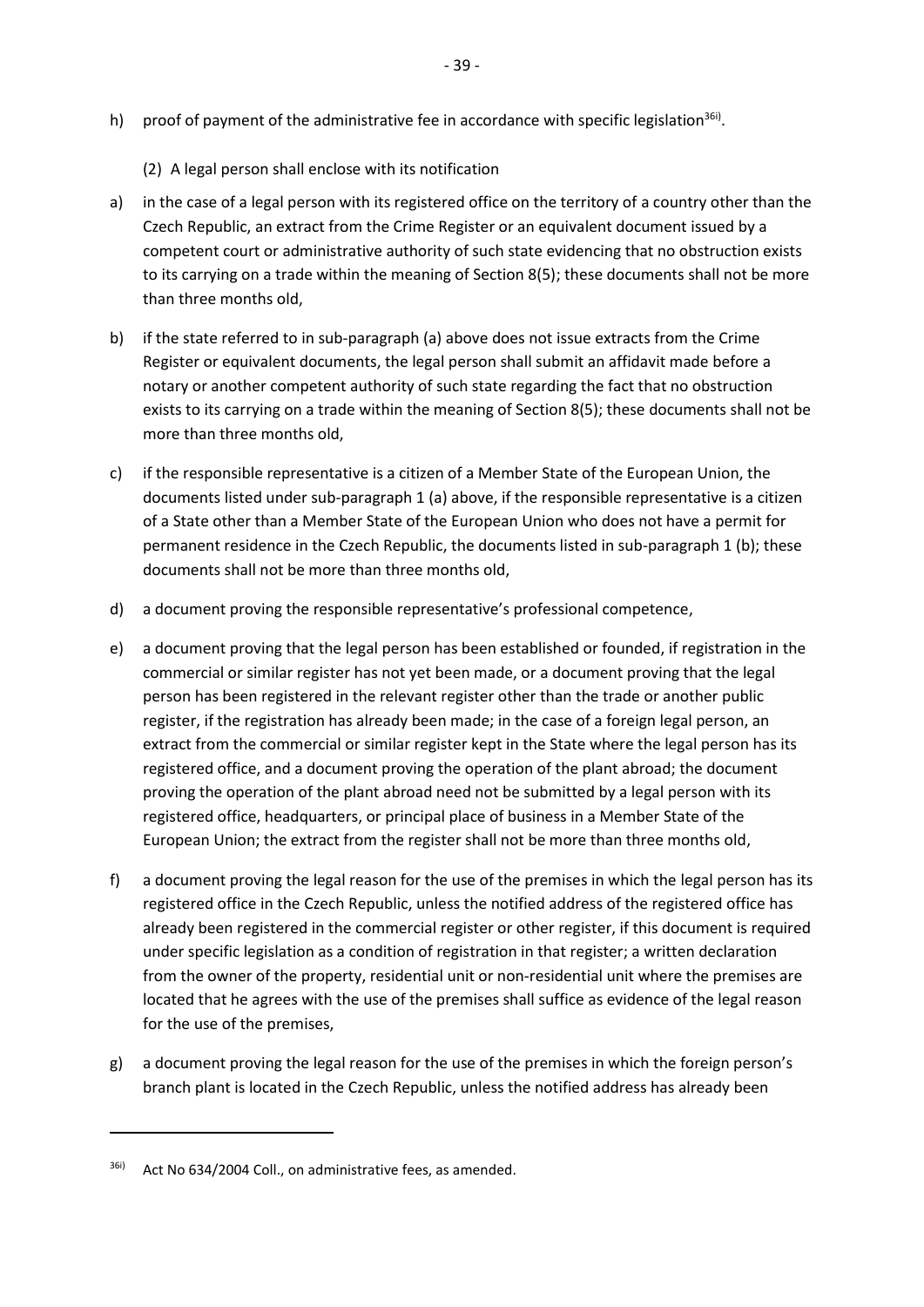registered in the commercial register or other register, if this document is required under specific legislation as a condition of registration in that register; a written declaration from the owner of the property, residential unit or non-residential unit where the premises are located that he agrees with the use of the premises shall suffice as evidence of the legal reason for the use of the premises,

- h) a declaration from the responsible representative that he agrees to his appointment; the signature on the declaration shall be officially certified unless the responsible representative makes the declaration in person before the trade licensing office, or unless the responsible representative sends a declaration to this office signed in the manner with which another legislation associates the effects of a personal signature<sup>69)</sup>,
- i) proof of payment of the administrative fee in accordance with specific legislation<sup>36i)</sup>.

(3) If the notification is submitted by a minor, who has been granted legal capacity by a court, or for whom the court has obtained the consent of the legal representative for the independent operation of a business activity, the court decision to grant legal capacity or the consent of the legal representative obtained by the court shall also be submitted.

(4) Documents confirming education which have been issued abroad shall be accompanied by a recognition clause in accordance with specific legislation<sup>31d)</sup>, documents confirming university education shall be accompanied by a certificate of recognition in accordance with specific legislation<sup>31e)</sup>.

(5) The obligation to submit documents accompanied by a recognition clause or a certificate of recognition under paragraph (4) shall not apply to documents confirming education which are issued in a Member State of the European Union or which are submitted by a person from such a State.

(6) The notifier is not required to attach the documents listed in paragraphs 1 and 2 to the notification, if the facts evidenced can be found in the basic registers or if the trade licensing office can verify these facts free of charge by remote access from land register's data. The notifier is also not required to attach the documents referred to in paragraph 1 (a), (b), (d) and (f) and paragraph 2 (a), (b), (d), (f) and (g) relating to the person entered in the trade licensing register if these documents were already attached to any of the notifications, to any application for a licence or notification of a change, provided the facts evidenced by these documents remain unchanged; the documents referred to in paragraph 1 (a) and (b) and in paragraph 2 (a) and (b) shall not be more than 3 months old.

<sup>31</sup>d) Section 108 of Act no. 561/2004 Coll., Decree No. 12/2005 Coll., on the conditions of the recognition of equality and nostrification of certificates issued by foreign schools.

<sup>31</sup>e) Sections 89 and 90 of Act No 111/1998 Coll., as amended by Act No 165/2006 Coll., and Act No 189/2008 Coll.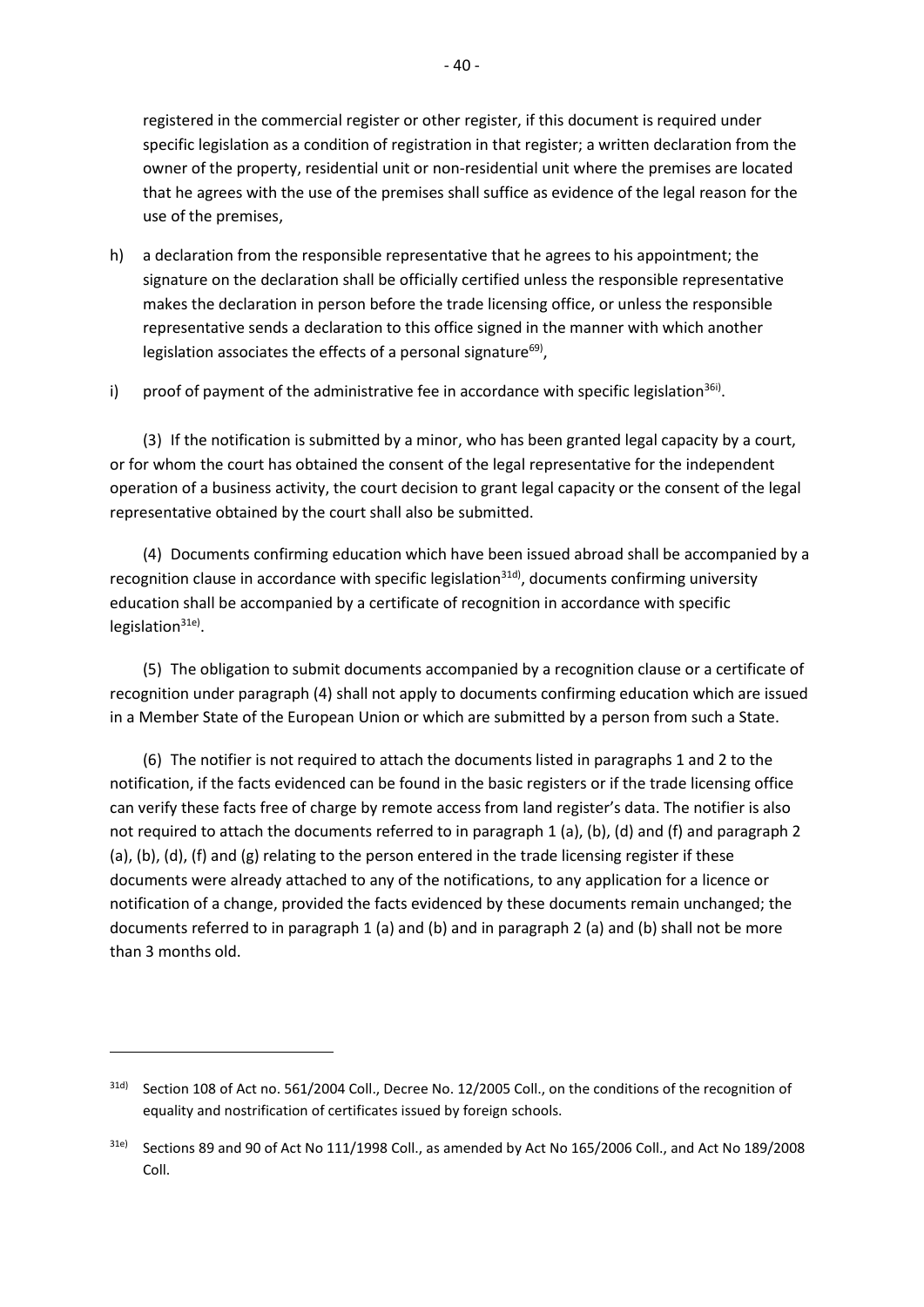(7) Where the documents referred to in paragraph 1 (a), (b), (d) and (f) and paragraph 2 (a), (b), (d), (f) and (g) are submitted in paper form, the trade licensing office shall create electronic copies, which it shall store in the trade licensing register in accordance with Section 60 (1).

# Section 47

(1) If a notifier complies with all the conditions laid down in the Act, the trade licensing office shall make an entry in the trade licensing register within five working days of delivery of the notification and shall issue the entrepreneur with an extract.

- (2) An extract issued to a natural person shall specify
- a) his given name and surname, academic title or scientific degree, birth registration number, if assigned, the entrepreneur's date of birth and his residential address; in the case of a foreign person his residential address outside the Czech Republic, address of the abode in the Czech Republic, if permitted, the designation and address of the branch plant in the Czech Republic, if set up,
- b) the company name, if the natural person is registered in the commercial register, and the personal identification number, if assigned,
- c) the objects of business in full or in part in accordance with Section 45(4), and any other supplementary information relating to the scope of the trade authorisation, if specified by the entrepreneur in the notification,
- d) registered office address,
- e) the term of validity of the trade authorisation; in the case of a person referred to in Section 5(5), that period shall be understood as the period of residence permitted,
- f) the date of inception of the trade authorisation,
- g) the date and place of issue of the extract.
	- (3) An extract issued to a legal person shall specify
- a) the company name or business name, registered office address, personal identification number, if assigned; in the case of a foreign person the designation and address of the branch plant in the Czech Republic,
- b) the objects of business in full or in part in accordance with Section 45(4), and any other supplementary information relating to the scope of the trade authorisation, if specified by the entrepreneur in the notification,
- c) the term of validity of the trade authorisation,
- d) the date of inception of the trade authorisation,
- e) the date and place of issue of the extract.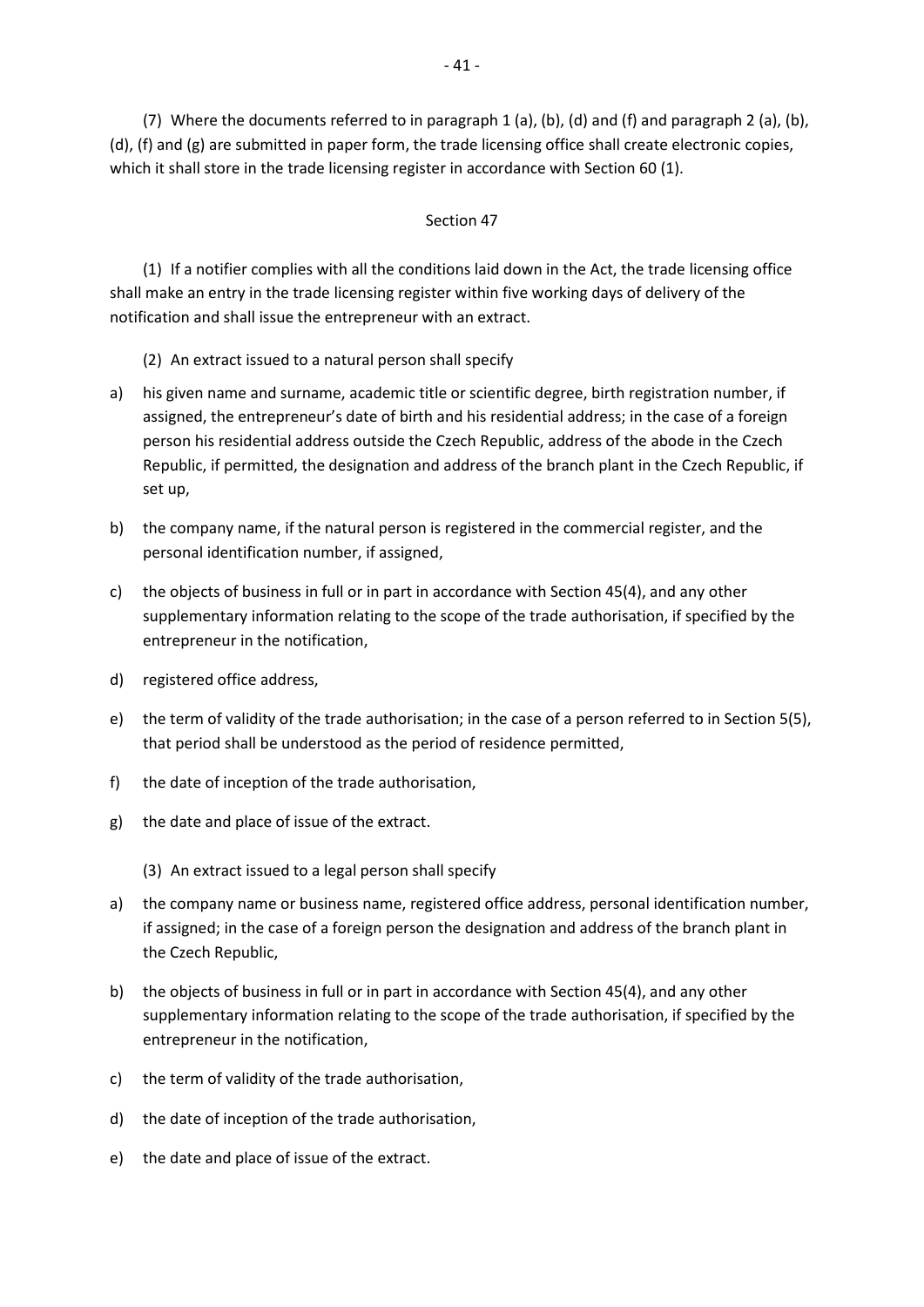(4) If a notification does not contain the particulars according to Sections 45 and 46, the trade licensing office shall call upon the notifier to rectify the defects within the time limit laid down in paragraph (1). In its request, the trade licensing office shall set a reasonable time limit for rectification of the defects which shall be at least 15 days. The trade licensing office may extend the time limit repeatedly at the entrepreneur's request where there are compelling reasons for such an extension. Over the time limit specified in the trade licensing office's request, the time limit for registration in the trade licensing register and issue of an extract shall be suspended.

(5) Should the notifier rectify defects in the stated time limit or in an extended time limit, the notification shall be regarded as devoid of defects from the beginning. Should the notifier fail to rectify defects in the stated or extended time limit, the trade licensing office shall commence procedure and shall rule that no trade authorisation arose on notification of the trade; in the case of a notification made by persons referred to in Section 10(4), the trade licensing office shall rule that the notifier has not complied with the conditions required for the inception of a trade authorisation. If the notifier, prior to the issue of a decision, rectifies the defects and the trade licensing office finds that the conditions for the inception of a trade authorisation have been met, the trade licensing office shall conclude the procedure by making an entry into the trade licensing register and issuing an extract.

(6) If the notifier fails to comply with the conditions laid down in this Act, the trade licensing office shall commence procedure and rule that no trade authorisation arose on notification of the trade. In the case of a notification by a person under Section 10(4), the trade licensing office shall rule that the notifier has not complied with the conditions required for the inception of a trade authorisation.

(7) If a notification is made by a foreign natural person who is also required to submit a document confirming his residence permit in accordance with Section 5(5) and who has proven the fulfilment of all conditions, with the exception of the condition of the residence permit, for the purposes of residence permit procedure the trade licensing office shall issue that foreign natural person with an extract containing the information under Section 47(2), with the exception of the information under subparagraph (e). The right to carry on a trade shall arise for that person on the date of production of a document proving the granting of a long-term visa or a long-term residence permit to the trade licensing office where the trade has been notified. If a foreign natural person fails to comply with the general and specific conditions for carrying on a trade, the trade licensing office shall decide that the notifier has not qualified for the inception of a trade authorisation.

(8) If the person referred to in paragraph (7) submits a document confirming his residence permit in accordance with specific legislation<sup>24b)</sup> within three working days of the date of notification of the foreign national's place of residence in the Czech Republic<sup>37)</sup>, the trade licensing office shall within five working days issue an extract in accordance with Section 47(2). Should this person fail to submit a document confirming his residence permission in the stated time limit, the trade licensing office shall decide that the notifier has not qualified for the inception of a trade authorisation. The

<sup>37)</sup> Section 93 of Act No 326/1999 Coll., on the residence of foreign nationals in the Czech Republic, and the amendment of certain acts, as amended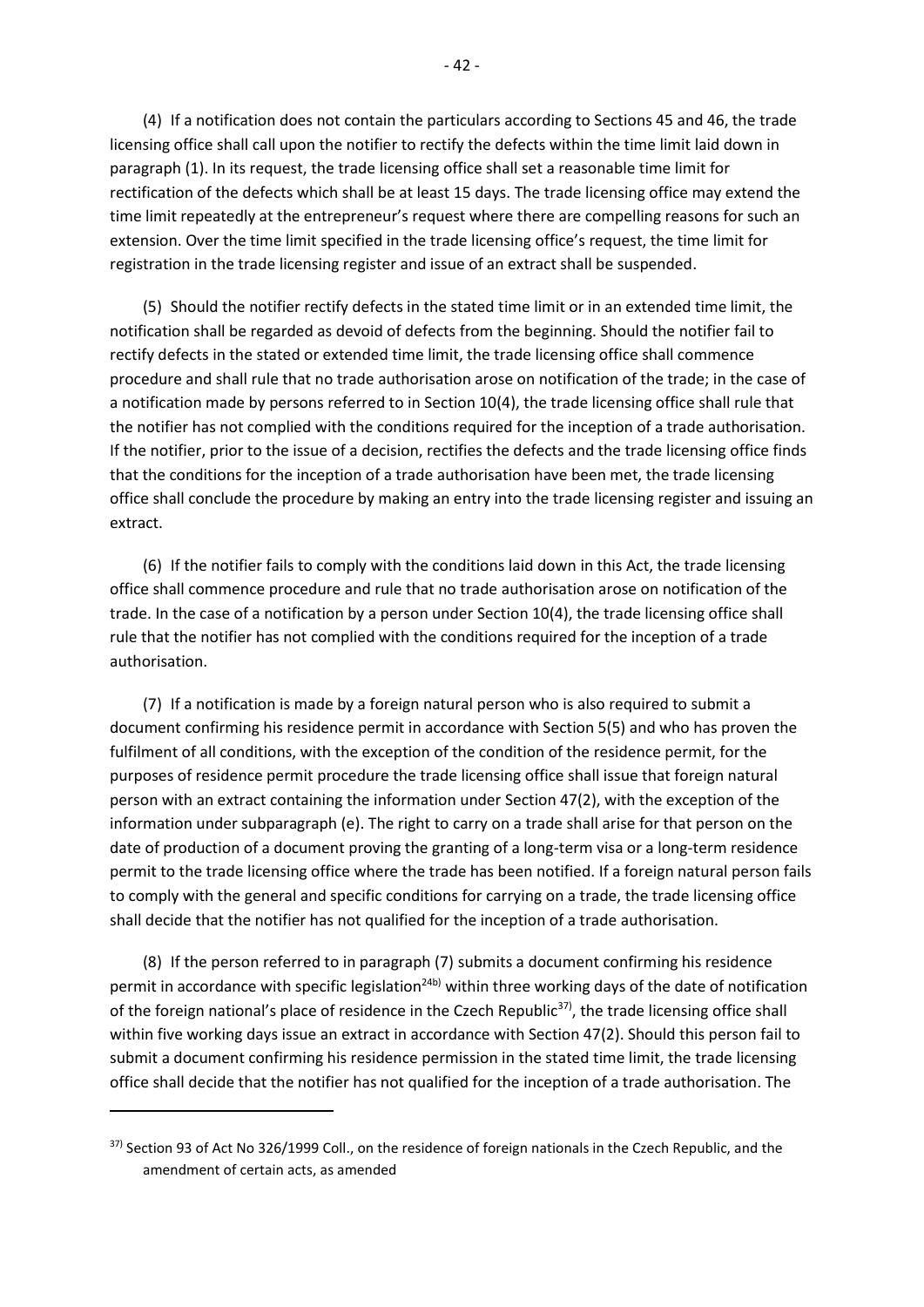trade licensing office shall make the same decision if the said person fails to produce a document confirming his residence permission within six months of the date of service of the extract under paragraph (7). The trade licensing office shall enter in the trade licensing register that the notifier has not complied with the conditions required for the inception of a trade authorisation.

(9) If, for compelling reasons, the trade licensing office is unable to make an entry in the trade licensing register and issue an extract in the time limit under paragraph (1), and this does not constitute procedure under paragraph (4), the trade licensing office shall request a superior authority to extend the time limit for issue of the extract. The trade licensing office shall inform the notifier of the extension to the time limit and the reasons for this.

(10)If the trade licensing office finds that an entry in the trade licensing register has been made by reference to a notification in contravention of the law, it shall commence proceedings for annulment of the relevant trade authorisation. The trade licensing office shall conclude the procedure with a new entry and issue a new extract, or shall issue a decision annulling the trade authorisation.

(11)The trade licensing office shall correct errors in the text and other obvious misprints in an entry in the trade licensing register at any time by making a corrective entry and issuing the entrepreneur with a new extract.

#### Section 48

(1) The trade licensing office shall send an extract, or shall communicate information about a trade and entrepreneur by other means (Section 60(7)), to the tax authority with territorial jurisdiction responsible for the administration of income tax, to the Czech Statistical Office, to the social security administration with territorial jurisdiction based on the entrepreneur's residential address or registered office, in the case of a foreign person based on his place of permitted residence, registered office or location of the foreign person's branch plant, to the competent health insurance company, if known to the trade licensing office, to the authority or organisation which, under specific legislation, keeps a register of all general health insurance policyholders, and the registry court in the case of persons registered in public registers. This obligation of the trade licensing office shall also apply to changes in the trade licensing register, including changes to a trade authorisation if a trade is carried on after the death of the entrepreneur, to the interruption or suspension of a trade, to decisions annulling a trade authorisation, to decisions that a trade authorisation did not arise on notification of a trade, and to measures issued in accordance with Section 47(10) and (11).

(2) The trade licensing office shall forthwith inform the Ministry of the Interior of the issue of an extract to a foreign natural person in accordance with Section 47(7), the inception of a trade authorisation, the suspension and cancellation of a trade authorisation, and decisions on the noninception of a trade authorisation, the interruption of a trade, the fact that the notifier or concession applicant has not complied with the conditions for the inception of a trade authorisation, decisions on the discontinuance of proceedings for concessions and decisions rejecting applications for a concession.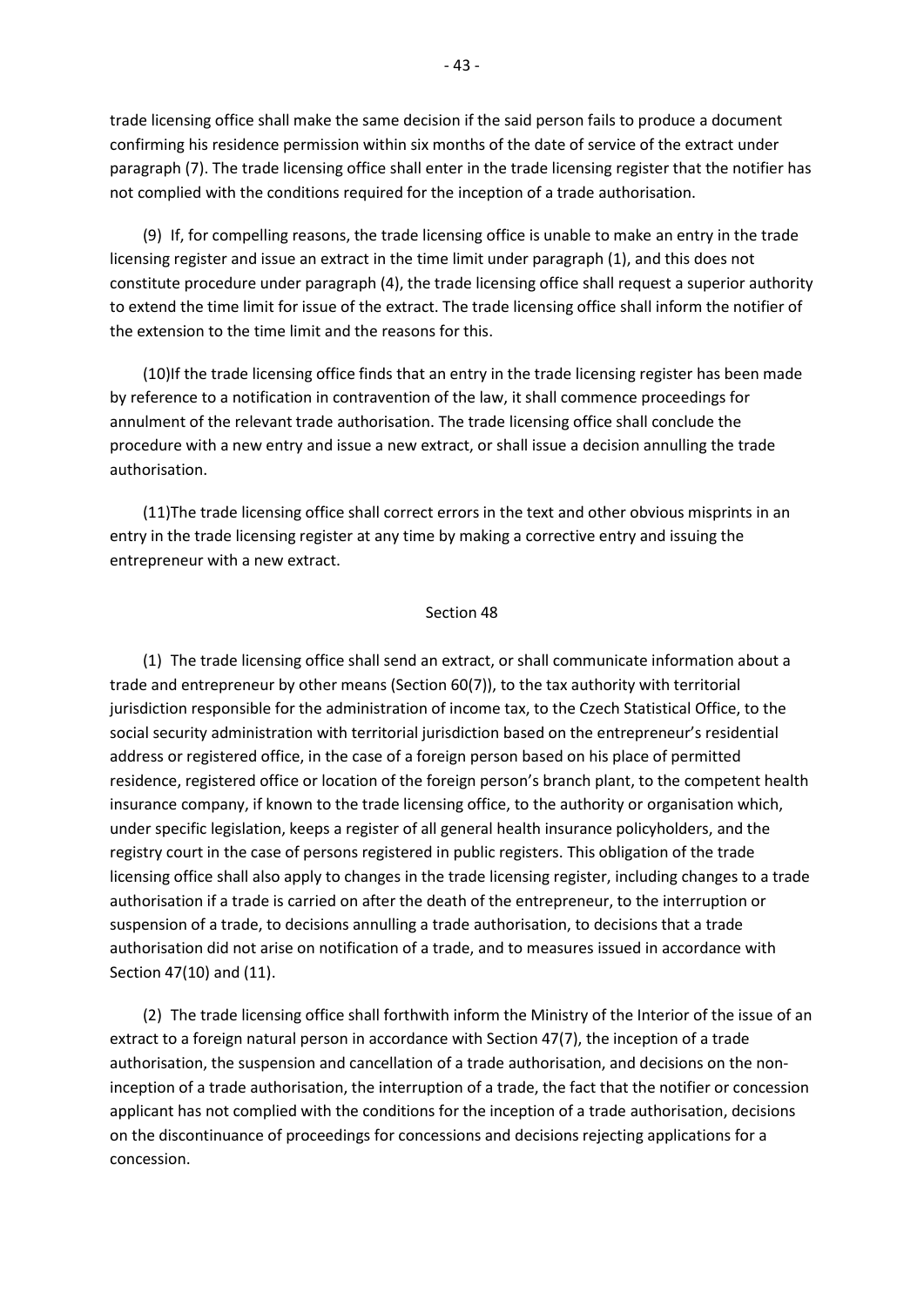(3) The trade licensing office shall comply with the obligations referred to in paragraph (1) within 30 days from the date on which the entry is made in the trade licensing register, unless otherwise provided in this Act.

## Section 49

(1) An entrepreneur shall inform the trade licensing office of all changes and amendments relating to information and documents required for the notification of a trade, and shall submit the related documents within 15 days from the date on which they occur; this shall not apply where changes and amendments have already been entered in basic registers<sup>28d)</sup>, the commercial or another public register or the citizen register information system<sup>38e)</sup>, if the entrepreneur is a citizen of the Czech Republic, or in the foreigner information system<sup>31g)</sup>, if the entrepreneur is a foreigner. Changes and provision of supplementary data obtained from these registers, systems or public registers shall be entered by the trade licensing office in the trade licensing register without undue delay. If an entrepreneur submits the documents referred to in Section 46 paragraph 1 (a), (b), (d) and (f) and in paragraph 2 (a), (b), (d), (f) and (g), the trade licensing office shall proceed accordingly, pursuant to Section 46 paragraph 7.

(2) For the submission of documents for the notification of amendments and additions referred to in the first sentence of paragraph 1 above, Section 46(6) shall apply appropriately.

(3) Acting on notification pursuant to paragraph (1), the trade licensing office shall make an entry in the trade licensing register and, depending on the circumstances, shall issue an extract (Section 47(2) or (3)), or shall inform the entrepreneur of this entry. If a reported change or amendment is not evidenced by means of documents in accordance with paragraph (1), the trade licensing office shall call upon the entrepreneur to submit documents and shall set a time limit for fulfilment of this obligation, which shall be at least 15 days, and shall not make an entry in the trade licensing register until the documents are submitted. If a change relates to the scope of the objects of business and is not evidenced by documents in accordance with this Act, the trade licensing office shall rule, in separate procedure, that the trade authorisation did not arise in the context of the reported change. If an entrepreneur fails to comply with the notification duty under paragraph 1 and the trade licensing office becomes aware of such a change based on the necessary evidence, the change will be entered in the trade licensing register without undue delay.

(4) Where there is a change of responsible representative, an entrepreneur shall complement this notification with documents under Section 46, and the trade licensing office, if the responsible representative appointed by the entrepreneur complies with the conditions for carrying on a trade, shall make an entry in the trade licensing register and shall inform the entrepreneur of that entry. If the responsible representative appointed by the entrepreneur does not comply with the conditions

<sup>38</sup>e) Act No. 133/2000 Coll., on the registry of citizens and personal ID numbers and on amending certain acts (the Citizen Register Act), as amended.

<sup>31</sup>g) Sec. 158 of Act No. 326/1999 Coll., on the residence of foreigners in the Czech Republic and on amending certain acts, as amended by Act No. 227/2009 Coll.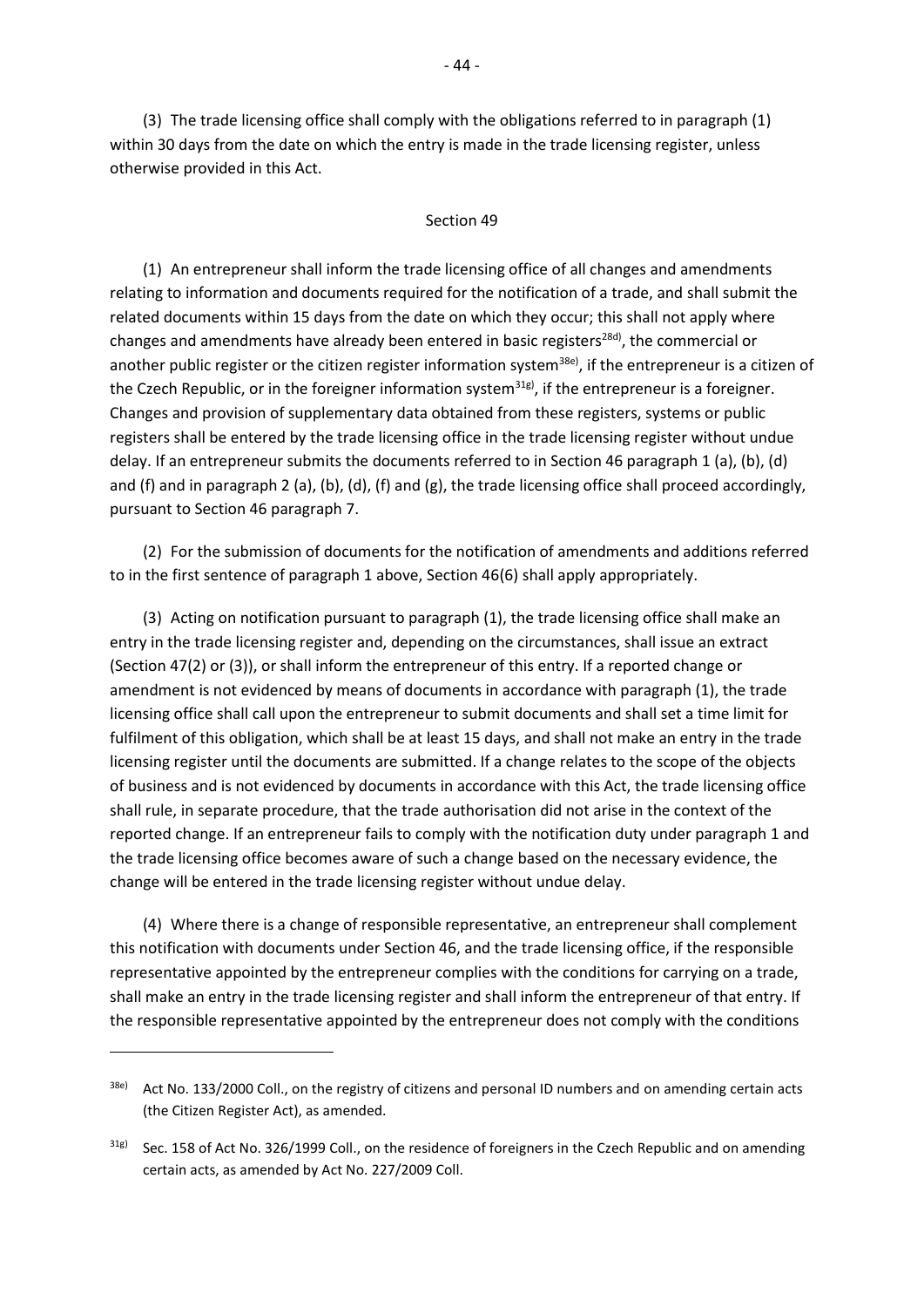for carrying on a trade or if the entrepreneur has not appointed a responsible representative even though he is required to do so by law, the trade licensing office shall commence procedure to suspend the trade further to Section 58(3).

(5) If an entrepreneur moves to a new home address and has previously notified the trade licensing office that in the event of a change in the place of residence the entrepreneur wishes to have their registered office moved to the same address as their place of residence, they will not need to notify the trade licensing office about the change in the registered office when moving to a new home address.

(6) If the trade licensing office finds that the entry of a change or supplementation in the trade licensing register has been made in contravention of the law, the provisions of Section 47(10) shall apply mutatis mutandis.

(7) When trade licensing office corrects errors in the text and other obvious misprints in an entry of a change or supplementation in the trade licensing register, the provisions of Section 47(11) shall apply mutatis mutandis.

## TITLE II

## **PROCEDURE ON CONCESSIONS**

#### Section 50

## **Particulars of an application for a concession**

(1) A person intending to carry on a permitted trade shall submit an application for a concession to the trade licensing office.

(2) For the particulars of an application for a concession, Section 45(2), (3) to (5) and Section 46 shall apply mutatis mutandis. The objects of business shall be specified in the application for a concession in full or partial scope according to Annex No 3.

(3) If conditions of professional or other competence are laid down for carrying on a trade, the following shall be attached to an application for a concession:

- a) in the case of a natural person, a document proving his professional and other competence, or a document proving the professional and other competence of the responsible representative,
- b) in the case of a legal person, a document proving the responsible representative's professional and other competence.

(4) In an application for a concession, the applicant shall also specify information in accordance with specific legislation and evidence that information by means of documents required for the competent State administration authority to assume an opinion in accordance with Section 52(1) of this Act.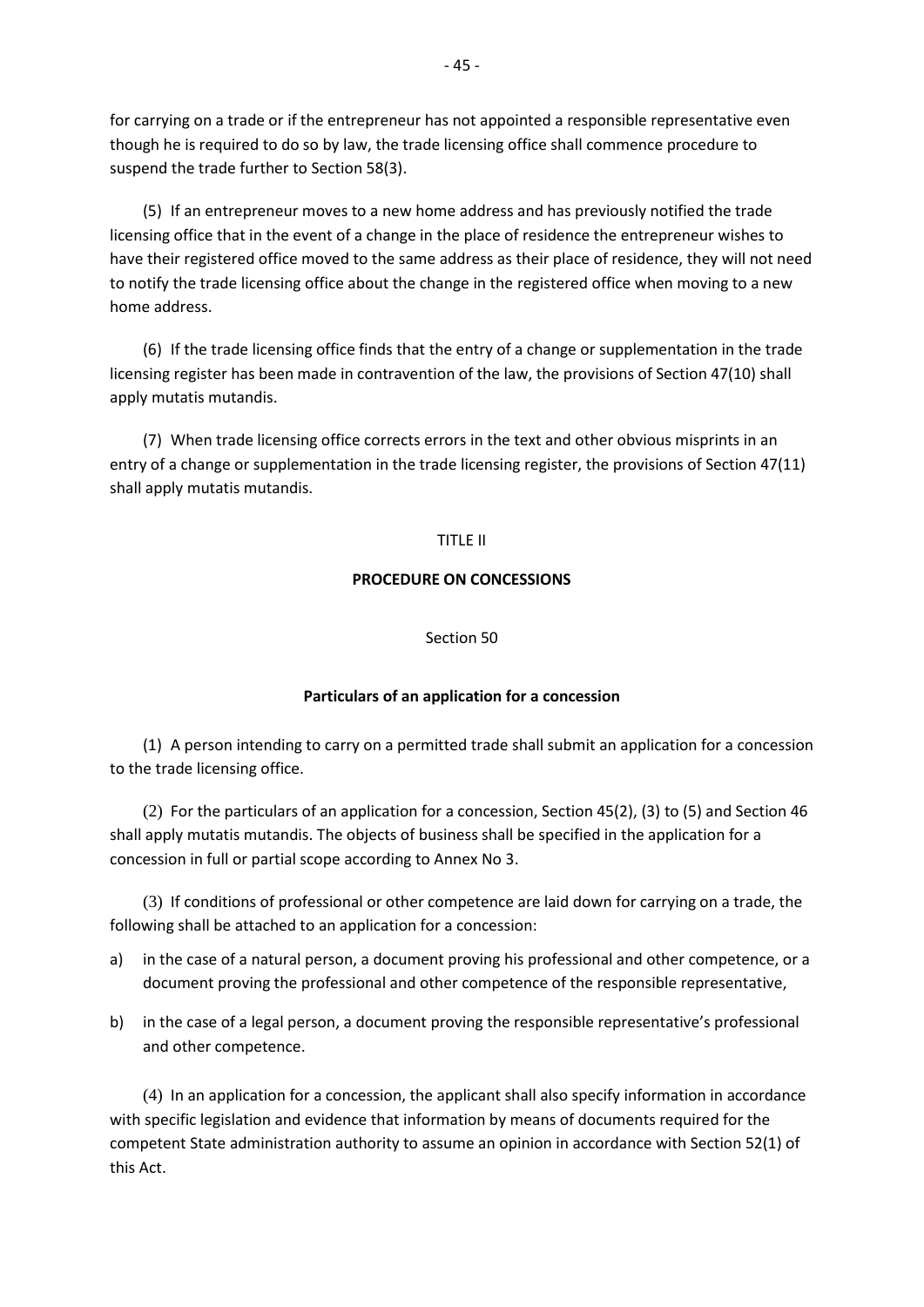Section 51

# **(deleted)**

Section 52

## **Considering an application**

(1) Where, under specific legislation or Annex No 3 to this Act, a State administration authority's authorisation, approval, permission or opinion is required for the carrying-on of a trade, the trade licensing office shall submit to that authority the application for a concession or, where required so by a special legal regulation, an application to approve the appointment of a responsible representative, together with all documents supplied by the applicant for a concession which are required in order to assume an opinion; this authority shall express an opinion within 30 days of delivery of the application, unless otherwise provided in Annex No 3. Its opinion shall be binding upon the trade licensing office. The trade licensing office shall not require this opinion if the authority stipulated in Annex No 3 to this Act has issued a decision approving the conditions in accordance with specific legislation.

(2) If a foreign natural person who is also required to submit a document confirming his residence permit under Section 5(5) submits an application for a concession, the trade licensing office shall proceed in accordance with Section 47(7) and (8) mutatis mutandis.

Section 53

#### **Decision-making on concessions**

(1) Prior to taking a decision on a concession, the trade licensing office shall determine whether all the general and specific conditions for carrying on a trade have been fulfilled and whether there are any impediments to carrying on the trade.

(2) If any of the conditions under paragraph (1) are not met or if the competent state administration authority under Annex No 3 to this Act opposes the granting of a concession, the trade licensing office shall reject the application.

(3) If the appointment of a responsible representative is submitted to the trade licensing office for approval together with the application for a concession and the proposed person meets the statutory conditions, the trade licensing office shall approve the appointment of the responsible representative in its decision to grant a concession.

(4) The trade licensing office shall grant a concession to the person referred to in Section 5(5) covering the duration of his residence permit.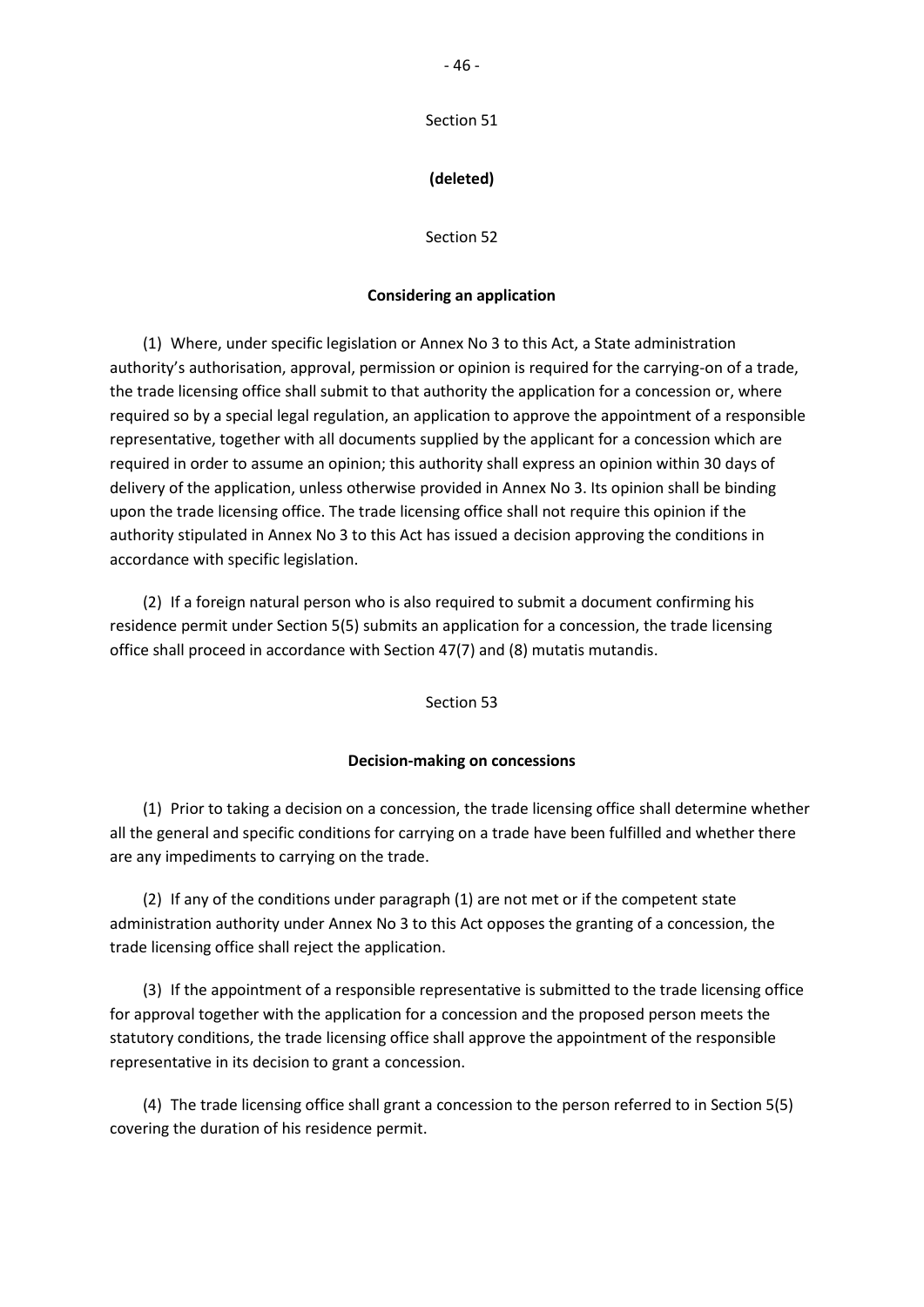(5) For the particulars of a decision granting a concession, Section 47(2)(a) to (e) and Section 47(3)(a) to (c) shall apply mutatis mutandis. In the decision granting a concession, the trade licensing office shall set out the conditions for carrying on a trade in accordance with Section 27(3).

# Section 54

(1) The trade licensing office shall make an entry in the trade licensing register and issue an extract to the entrepreneur within five working days from the date on which the decision granting a concession enters into force.

(2) For the issue of an extract, Section 47(2), (3) and (11) shall apply mutatis mutandis.

(3) If a foreign natural person who is required to submit, under Section 5(5), a document confirming his residence permit under Section 47(8), fails to submit such a document, this shall be deemed as failure to comply with the conditions required for the inception of a trade authorisation. The trade licensing office will report this fact in the file and enter it in the trade licensing register.

(4) If the trade licensing office finds that an entry in the trade licensing register has not been made in accordance with the decision on the granting of a concession, or that the data entered in the trade licensing register and not contained in the decision on the granting of a concession do not correspond to the reality, the trade licensing office will correct the entry in the trade licensing register and - depending on the circumstances - will issue an extra or inform the entrepreneur about the correction of the entry.

## Section 55

(1) The information duties of the trade licensing office under Section 48 shall apply accordingly.

(2) The trade licensing office will send a copy of the lawful decision to grant concession, its change or revocation, data regarding the interruption or suspension of a trade, extract, or otherwise provide data regarding the permitted trade and the entrepreneur, in another agreed manner, also to the authority competent to issue a comment under Section 52 (1).

## Section 56

## **Changes to the information given in an application for a concession**

(1) An entrepreneur shall inform the trade licensing office of all changes and amendments relating to information and documents laid down as particulars of an application for a concession, and shall submit the related documents within 15 days from the date on which they occur; this shall not apply where changes and amendments have already been entered in basic registers<sup>28d)</sup>, the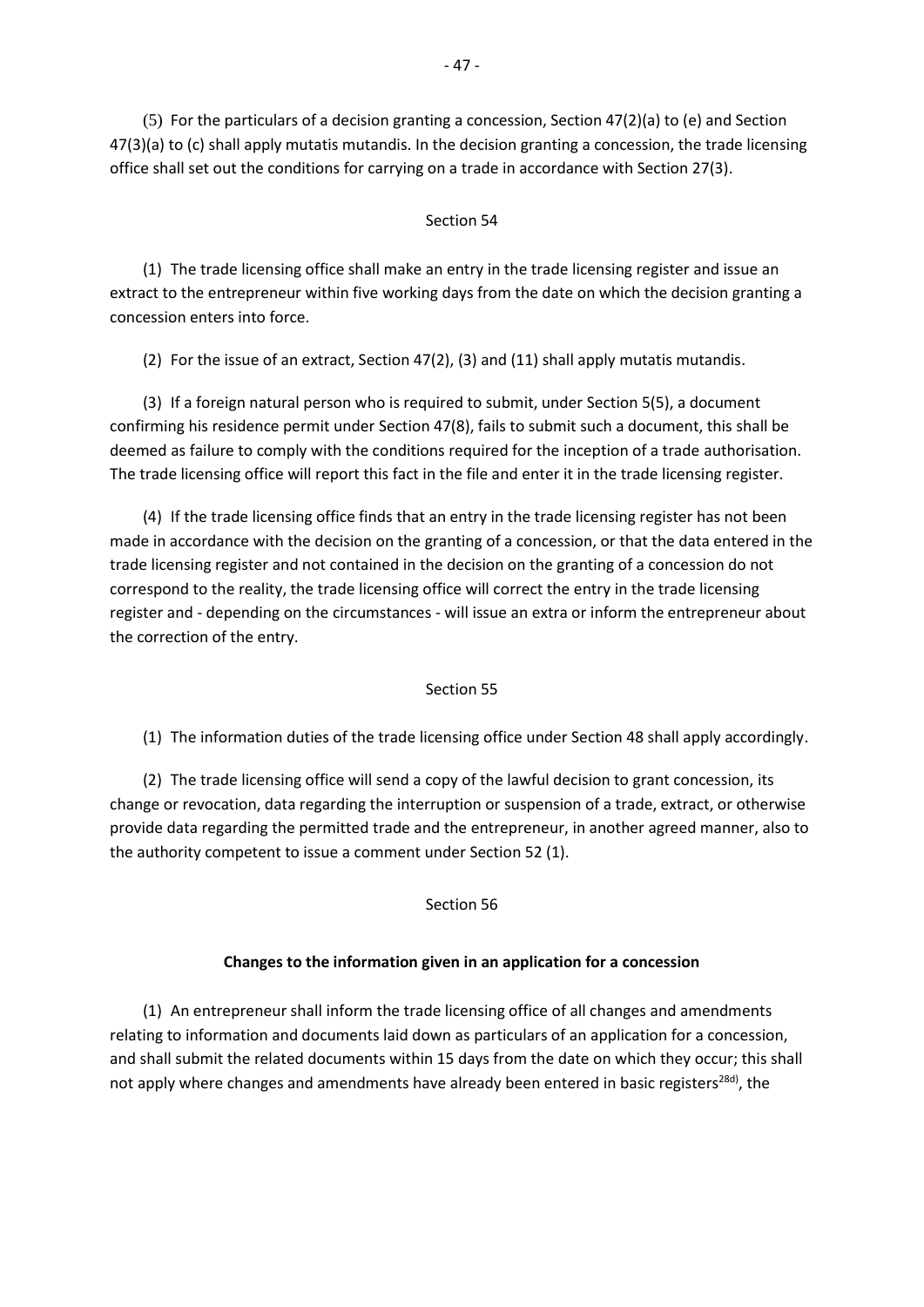commercial or another public register or the citizen register information system<sup>38e)</sup>, if the entrepreneur is a citizen of the Czech Republic, or in the foreigner information system<sup>31g)</sup>, if the entrepreneur is a foreigner. Changes and provision of supplementary data obtained from these registers, systems or public registers shall be entered by the trade licensing office in the trade licensing register without undue delay. If an entrepreneur submits the documents referred to in Section 46 paragraph 1 (a), (b), (d) and (f) and in paragraph 2 (a), (b), (d), (f) and (g), the trade licensing office shall proceed accordingly, pursuant to Section 46 paragraph 7.

(2) For the submission of documents for the notification of amendments and additions referred to in the first sentence of paragraph 1 above, Section 46(6) shall apply appropriately.

(3) Acting on notification pursuant to paragraph (1), the trade licensing office, depending on the circumstances, shall change the decision granting a concession, register changes in the trade licensing register, issue an extract (Section 47(2) or (3)), inform the entrepreneur of this entry or shall decide to suspend the trade or revoke the trade authorisation. If an entrepreneur fails to comply with the notification duty under paragraph 1 and the trade licensing office becomes aware of such a change based on the necessary evidence, the change will be entered in the trade licensing register without undue delay.

(4) Changes relating to the scope of the objects of business and the conditions for carrying on a trade shall be made by the trade licensing office by amending the decision granting a concession on its own or another party's initiative. It shall subsequently make an entry in the trade licensing register and issue an extract with the changed information within the time limit under Section 54(1).

(5) Sections 52 and 53 shall apply mutatis mutandis to procedure for the amendment of a decision granting a concession. Procedure to change conditions laid down in a decision granting a concession under Section 27(3) shall be commenced by the trade licensing office on its own or another party's initiative.

(6) If an entrepreneur moves to a new home address and has previously notified the trade licensing office that in the event of a change in the place of residence the entrepreneur wishes to have their registered office moved to the same address as their place of residence, they will not need to notify the trade licensing office about the change in the registered office when moving to a new home address.

(7) In the correction of an entry of a change or supplementation of data in the trade licensing register, the trade licensing office shall adequately follow the provisions of Section 54(4) or Section 47(11).

<sup>38</sup>e) Act No. 133/2000 Coll., on the registry of citizens and personal ID numbers and on amending certain acts (the Citizen Register Act), as amended.

<sup>31</sup>g) Sec. 158 of Act No. 326/1999 Coll., on the residence of foreigners in the Czech Republic and on amending certain acts, as amended by Act No. 227/2009 Coll.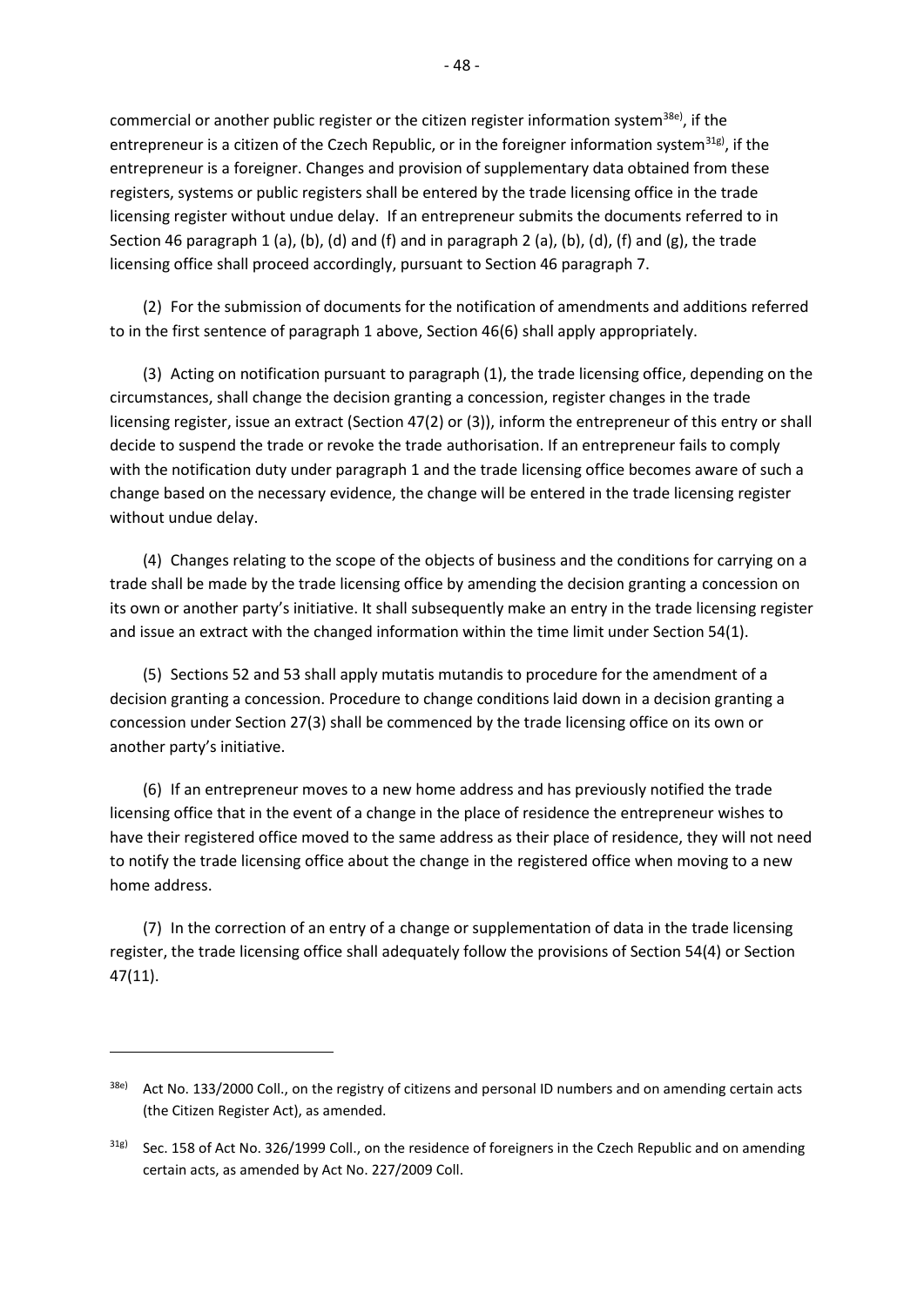#### TITLE III

#### **TERMINATION OF A TRADE AUTHORISATION**

#### Section 57

(1) A trade authorisation shall be terminated:

- a) on the death of an entrepreneur, except in the cases under Section 13,
- b) upon the dissolution of a legal person, except in the cases under Section 14,
- c) at the end of a specific period, if a trade authorisation is limited to a fixed period,
- d) on the deletion of a foreign person mandatorily entered in the commercial register or its objects of business from the commercial register,
- e) where so provided by specific legislation,
- f) by a decision of the trade licensing office to revoke the trade authorisation.

(2) A trade authorisation shall not terminate on expiry of the period under paragraph  $(1)(c)$  if, prior to the expiry of the period for which the trade authorisation has been limited, the entrepreneur announces that it is planning on carrying on in the trade or requests an amendment to the decision granting a concession issued for a fixed period. A foreign natural person whose authorisation to carry on a trade in the Czech Republic is tied to permission to reside in the Czech Republic shall submit a new residence permit with the notification. If this permit is not submitted, the trade licensing office shall call upon that person to do so and set a reasonable time period for doing so, at least for the duration of the residence permitted. If the permit is not submitted within the period set, the trade authorisation shall be terminated on the last day of that period, provided that the period for which the trade authorisation was limited has expired.

(3) If a trade authorisation is terminated, the trade licensing office shall notify this fact to the authorities referred to in Section 48 and Section 55(2).

#### Section 58

- (1) The trade licensing office shall revoke a trade authorisation if
- a) an entrepreneur no longer complies with the conditions under Section 6 paragraph 1 (a) or (b),
- b) impediments under Section 8 arise, apart from an impediment under Section 8(5) in the case of an unqualified trade,
- c) an entrepreneur so requests, or
- d) the entrepreneur does not prove the legal reason for the use of the premises under Section 31(2)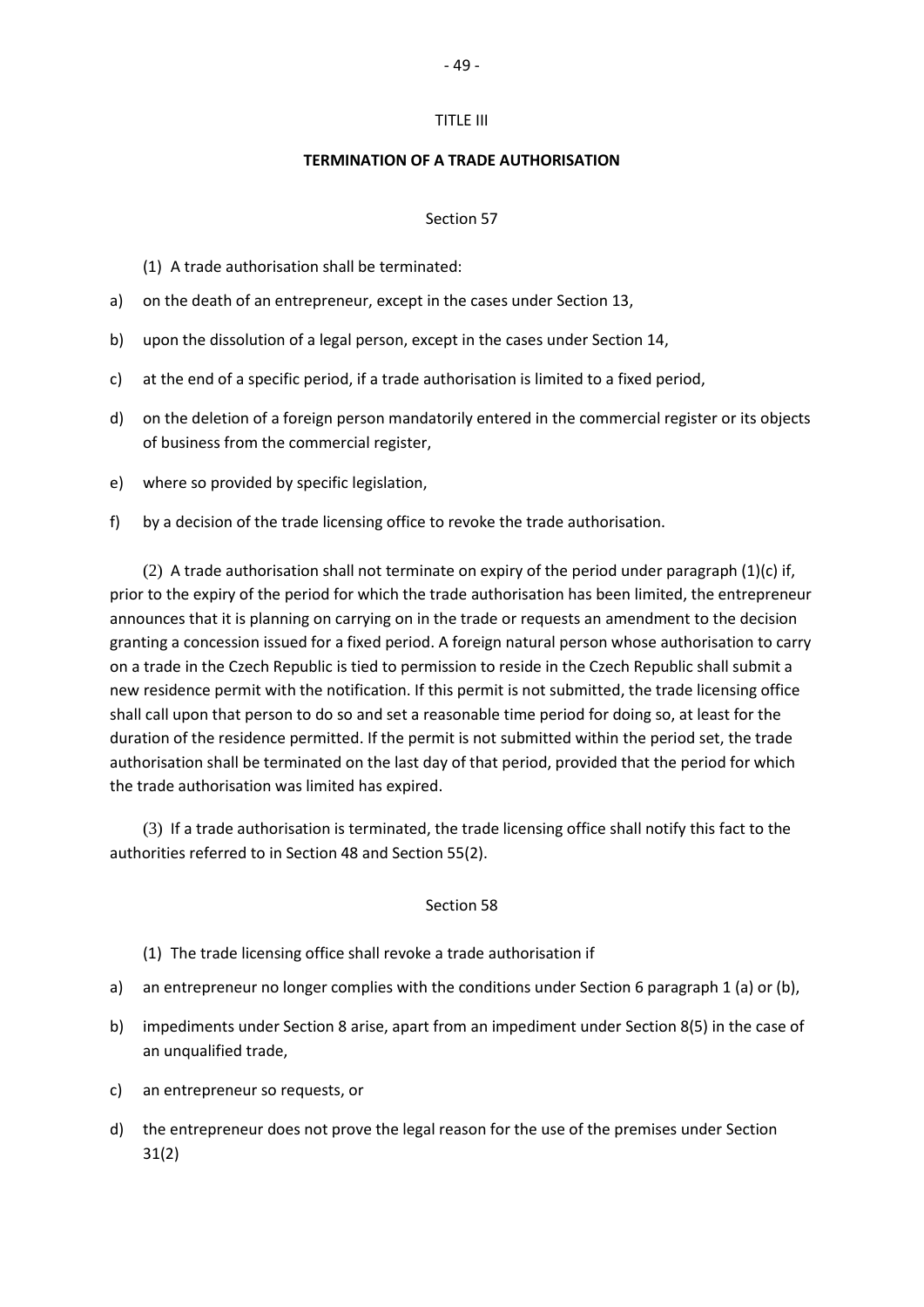(2) The trade licensing office shall revoke a trade authorisation or suspend a trade at the proposal of a state administration authority issuing an opinion in accordance with Section 52(1) on the grounds that the entrepreneur has seriously breached the conditions laid down in the decision granting a concession, this Act or specific legislation.

(3) The trade licensing office may revoke a trade authorisation or suspend a trade to the necessary degree if the entrepreneur has seriously breached the conditions laid down in the decision granting a concession, this Act or specific legislation. The trade licensing office may also revoke a trade authorisation on a proposal from the competent social security administration if an entrepreneur has failed to honour liabilities towards the State.

(4) The trade licensing office shall revoke a trade authorisation if a foreign natural person whose authorisation to carry on a trade in the Czech Republic is tied to permission to reside in the Czech Republic (Section 5(5)) fails to comply with this condition.

(5) The trade licensing office may revoke an entrepreneur's trade authorisation if the entrepreneur fails to carry on a trade for a period of longer than four years; this shall not apply if the entrepreneur has notified the interruption of a trade under Section 31(11).

(6) The trade licensing office shall suspend a trade in an establishment, if the operation of the trade in the establishment leads to a significant breach of the duties set out in this Act or specific legislation.

(7) The trade licensing office shall revoke a trade authorisation upon the entrepreneur's request as of the date notified by the entrepreneur, but no earlier than as of the date on which the application is delivered. If the entrepreneur does not specify the cancellation date, the trade authorisation shall be cancelled as of the date on which the decision of the trade licensing office becomes legally effective. If a trade authorisation revocation procedure under paragraph 2 or 3 has been launched, the decision to revoke the same trade authorisation upon the entrepreneur's request cannot be made before the decision to revoke the trade authorisation under paragraph 2 or 3 is made.

(8) In the decision to suspend a trade under paragraphs 2 and 3 or to suspend a trade in an establishment under paragraph 6, the trade licensing office shall set the period over which the trade cannot be carried on; this period must not be longer than one year. Unless the reasons that had led to the suspension are eliminated within the set deadline, the trade licensing office shall again decide to suspend the operation of the trade in the establishment or to revoke the entrepreneur's trade authorisation, depending on the circumstances of the case.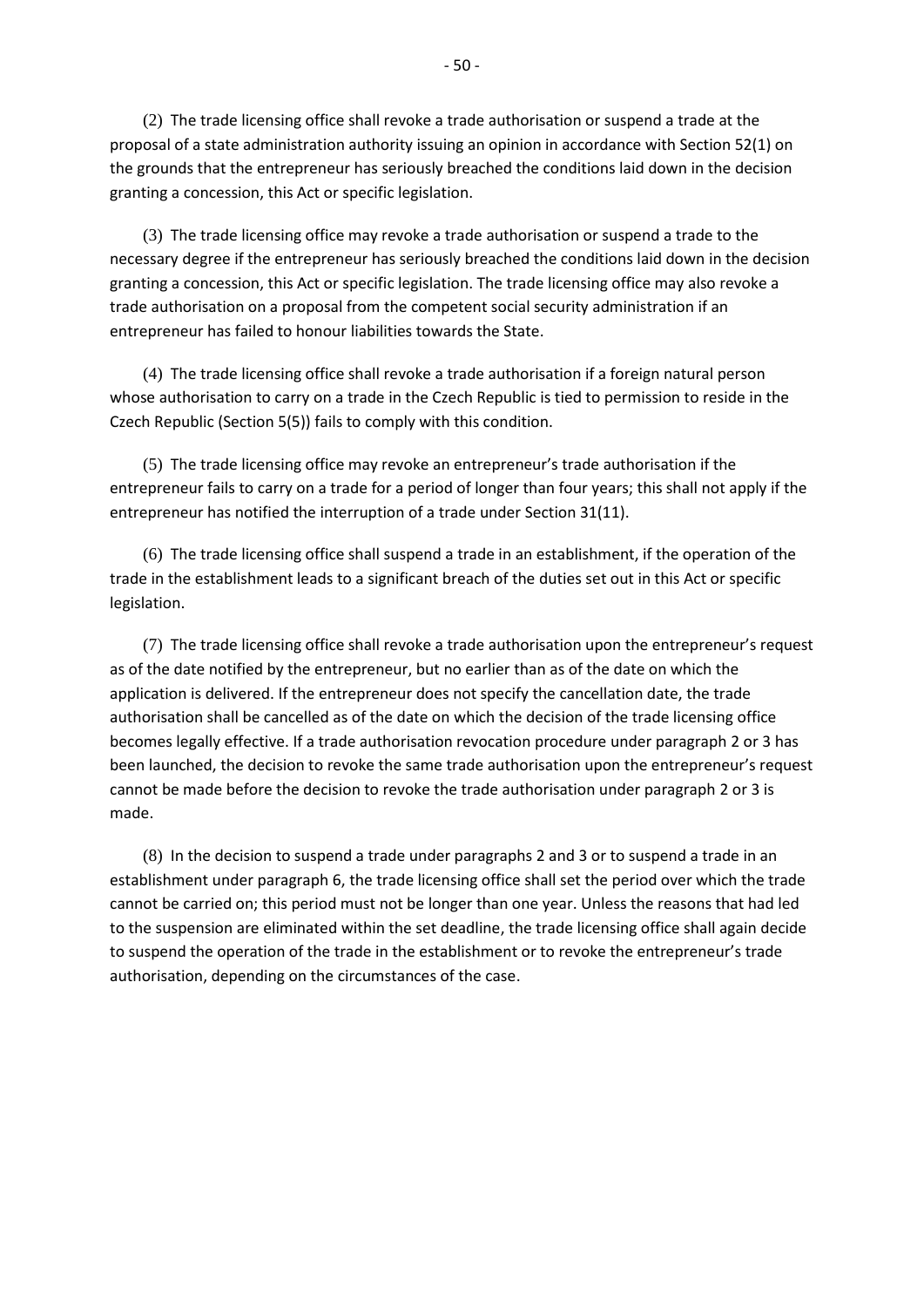#### Section 59

The trade licensing office shall be entitled to impose a prohibition of unlawful conduct<sup>40a)</sup> on an entrepreneur carrying on the trade of travel agency or tour operator in the carrying-on of that trade where such conduct infringes or could infringe the common interest of consumers<sup>40b)</sup> and where such conduct is perpetrated in the European Union or in another State forming the European Economic Area. Breach of this Act shall constitute grounds for the revocation or suspension of a trade authorisation.

## TITLE IV

#### **TRADE LICENSING REGISTER**

## Section 60

(1) The trade licensing register is a public administration information system<sup>38d)</sup> maintained in electronic form, which includes the information set out in paragraph 2 below and data of a statistical and reference nature associated with the carrying out of a trade. Information and data are transferred from other information systems and registers for this purpose. The administrator of the trade licensing register is the Trade Licensing Office of the Czech Republic and its operators are the regional trade licensing offices within the scope set out in paragraphs 3 to 5 below and municipal trade licensing offices within the scope set out in paragraphs 2 to 5 below. Municipal trade licensing offices enter in this information system documents evidencing compliance with the conditions stipulated in this Act, referred to in Section 46 paragraph 7.

(2) The following particulars, including changes thereto, shall be entered in the trade licensing register:

a) identification data, specifically

- 1. in the case of a natural person, the given name and surname, academic title or scientific degree, citizenship, residential address, birth registration number, if assigned, date of birth, identification number of the person if the person has a company name, company name and registered office address,
- 2. in the case of a foreign natural person, the data specified in point 1 plus the address of the abode in the Czech Republic, if permitted, the designation and address of his branch

<sup>40</sup>a) Article 3(b) of Regulation (EC) No 2006/2004 of the European Parliament and of the Council on cooperation between national authorities responsible for the enforcement of consumer protection laws (the Regulation on consumer protection cooperation).

<sup>40</sup>b) Article 3(k) of Regulation (EC) No 2006/2004 of the European Parliament and of the Council on cooperation between national authorities responsible for the enforcement of consumer protection laws (the Regulation on consumer protection cooperation).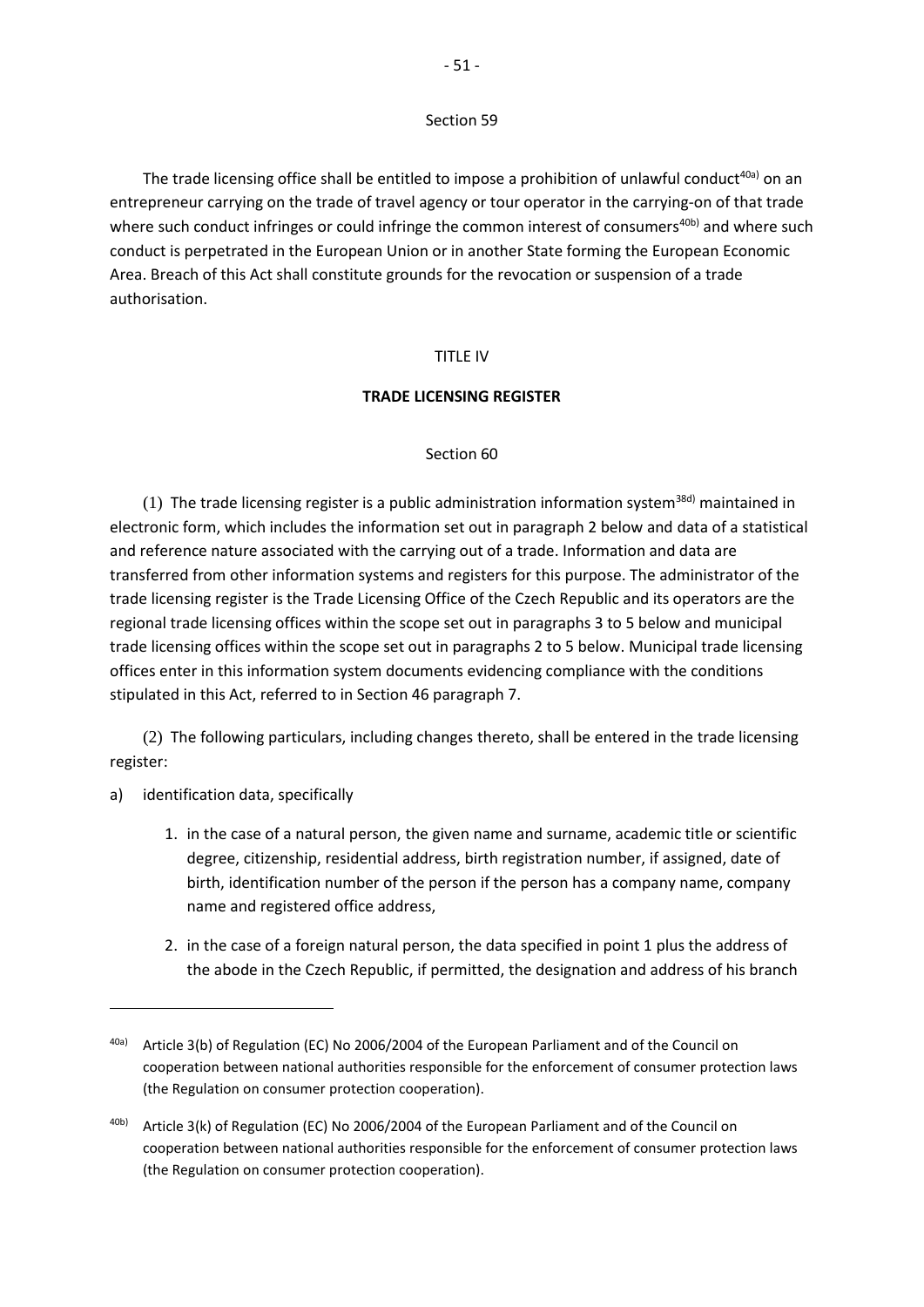plant in the Czech Republic, and the data specified in point 7 regarding the head of that branch plant,

- 3. in the case of a legal person, the company name or business name, registered office address, identification number of the person, and the data specified in points 5 and 6 regarding members of its statutory body,
- 4. in the case of a foreign legal person, the data specified in point 3 plus the designation and address of the branch plant situated in the Czech Republic, and the data specified in point 7 regarding the head of that branch plant,
- 5. in the case of a natural person who is a member of a legal person's statutory body or a person authorised to represent a legal person which is a member of the statutory body, the given name, surname, academic title or scientific degree, residential address or address of the abode in the Czech Republic, birth registration number, if assigned, date of birth, dates of entry into and cessation of the office,
- 6. in the case of a legal person who is a member of a statutory body, the company name or business name, registered office address, identification number of the person, dates of entry into and cessation of the office,
- 7. in the case of the head of a foreign person's branch plant, the given name, surname, academic title or scientific degree, citizenship, residential address or address of the abode in the Czech Republic, and residential address outside the Czech Republic, birth registration number, if assigned, date of birth, dates of entry into and cessation of the office,
- 8. in the case of a responsible representative, the given name, surname, academic title or scientific degree, citizenship, residential address or address of the abode in the Czech Republic, and residential address outside the Czech Republic, birth registration number, if assigned, date of birth, dates of entry into and cessation of his office,
- b) the objects of business,
- c) the type of trade,
- d) the establishment or establishments in which the trade is carried out, with the exception of vending machines and mobile establishments, including information required by Section 17(5)(c) and (d); including the identification number of the establishment, or including data according to Section 58(6),
- e) the validity period of the trade authorisation,
- f) the date of inception of the trade authorisation,
- g) period of the suspension or interruption of a trade,
- h) the date of termination of the trade authorisation,
- i) the date of delivery of an extract in accordance with Section 10(4),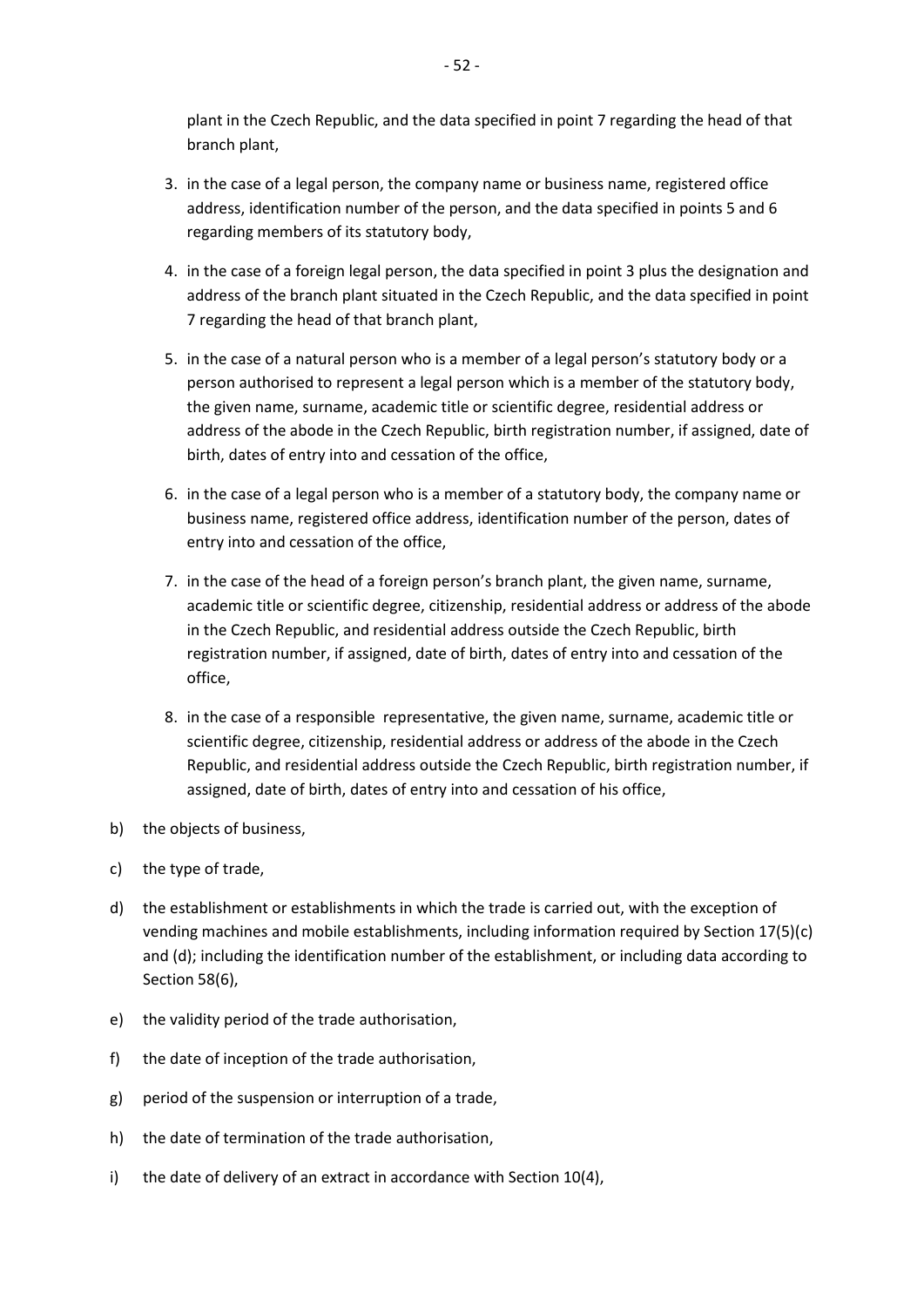- k) the entry of a legal person into liquidation procedure,
- l) impediments to a trade under Section 8,
- m) the fines imposed by trade licensing offices and penalties imposed by other administrative authorities in connection with the business, with the exception of fines imposed on the spot,
- n) other additional information relating to the scope of the trade authorisation (Section 45(2)(e), Section 45(3)(e) and Section 45(4)), and to the conditions for carrying on a trade (Section 27),
- o) the address of the place where any liabilities may be settled following the termination of activities in an establishment.
- p) person continuing to carry on the trade of a deceased entrepreneur; the data regarding such a person shall be entered adequately according to a),
- q) failure to comply with the conditions for continuing in the trade pursuant to Section 10(5), Section 47(8) and Section 52(2).
- r) delivery address under Section 45(2)(k) and under Section 45(3)(h).

(3) The trade licensing register is a public list as regards the sections that include the data set out in paragraph 2 above, unless stated otherwise. The trade licensing register is not a public list as regards the sections that include

- a) the information referred to in paragraph 2(m) and (r), information on the domicile and place of residence in the Czech Republic, the domicile outside the Czech Republic and birth registration numbers,
- b) the other information referred to in paragraph 2 at the end of 4 years after the expiry of the last trade licence for an entrepreneur, when this data will be transferred from the public section of the trade licensing register to the non-public section; this information will again be included in the public section of the trade licensing register in the event the entrepreneur again obtains a trade licence,
- c) the other information referred to in paragraph 2 in the event the conditions for carrying on a trade, pursuant to Section 10 paragraph 5, Section 47 paragraph 8 and Section 52 paragraph 2 are not complied with,
- d) the documents stored in accordance with paragraph 1.

(4) The trade licensing office shall provide

- a) the information referred to in paragraph 3 (a) to the entrepreneur to whom it relates, to the administrative authorities, if they require such information to perform their activities, and in cases set out in other legal regulations,
- b) the information referred to in paragraph 3 (b) and (c) to a person who can demonstrate a legal interest in it, within the scope set out in paragraph 5 (b) to (d).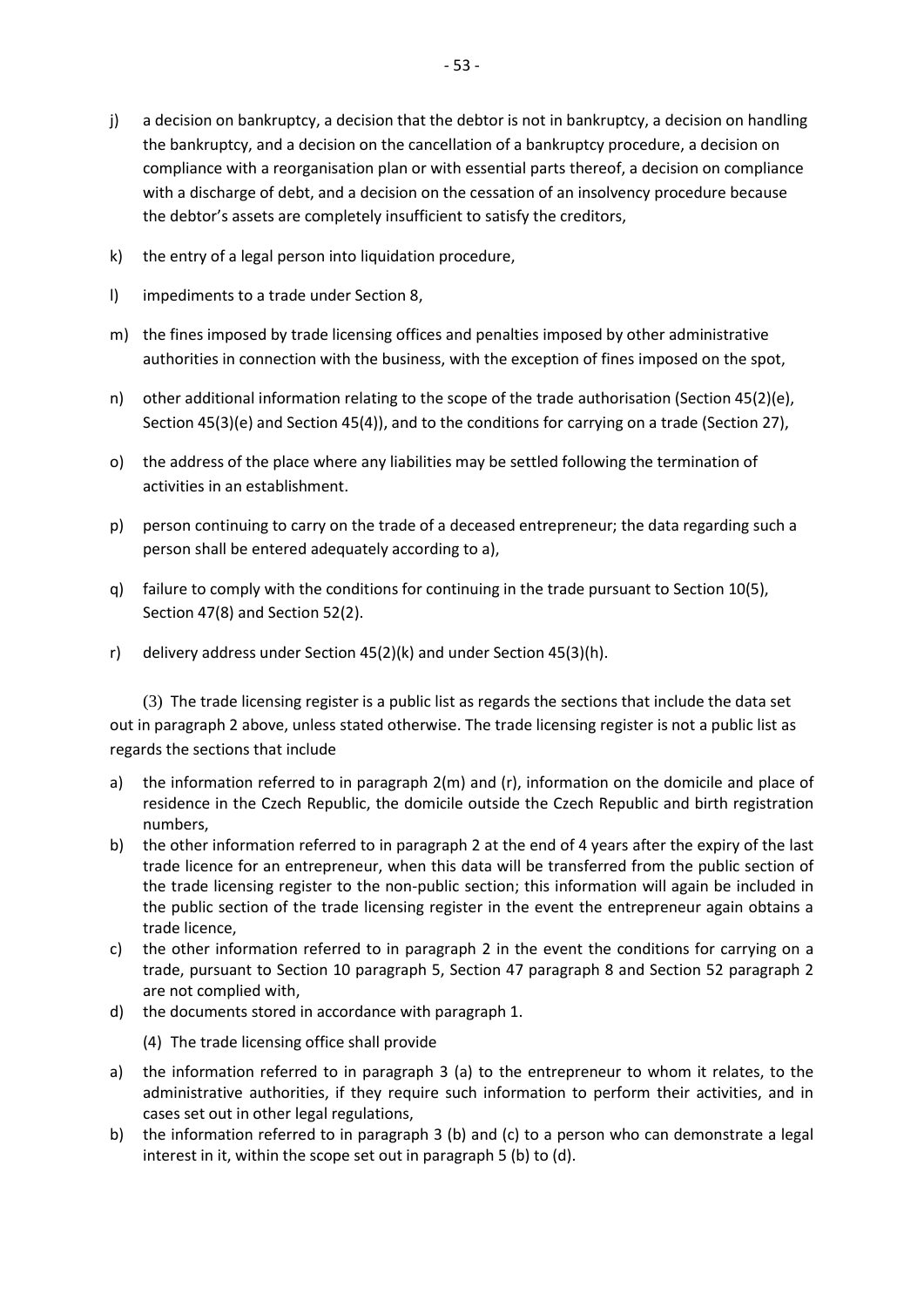(5) Upon request, the trade licensing office shall issue the following, in paper or electronic form and under the conditions set out in paragraph 4, about one person identified in the application from the trade licensing register

- a) an extract pursuant to Section 47 paragraph 2 or 3; this extract shall be issued to the entrepreneur to whom it relates,
- b) a full extract about one person, containing all the information referred to in paragraph 2,
- c) a partial extract about one person, containing the information requested,
- d) a confirmation of a specific registration or a confirmation that the trade licensing office does not hold a specific registration.

(6) Upon request, the trade licensing office shall issue a dataset from the public section of the trade licensing register, in paper or electronic form, which may only include basic identification data on the entrepreneur, i.e. given name, surname, or company name or business name, as appropriate, registered office address and personal identification number, as well as, if requested by the applicant, the objects of business and the location of the establishment. The dataset shall include data valid as at the date when the dataset was prepared. The applicant must not publish this dataset or provide it to a third party.

(7) The application for providing the dataset under paragraph 6 may be submitted to the office competent under Section 71(5) of this Act; in addition to the requirements for submission laid down by the Rules of Administrative Procedure, the application must include the scope of the dataset requested.

(8) The dataset under paragraph 6 shall be provided to the applicant within 30 days from submitting the application. Where a particularly large dataset is requested, the deadline for providing it shall be extended by 30 days. If the trade licensing office fails to grant the whole or part of the application, it shall issue a decision on rejection of the application or of part of the application within the deadline pursuant to the first sentence or second sentence, as appropriate.

(9) Data other than those specified in paragraphs 4, 5 and 6 shall not be provided, unless this Act provides otherwise.

(10)The Trade Licensing Office of the Czech Republic<sup>39)</sup> shall make the information held in the public section of the trade licensing register available in electronic form, in a manner that allows remote access to this information. The information from the public section of the trade licensing register pursuant to paragraph 5 (b) shall also be issued as verified outputs from the public administration information system in accordance with the Act regulating public administration information systems<sup>38d)</sup>. The Trade Licensing Office of the Czech Republic shall provide information from the trade licensing register to those authorities referred to in Section 48, to authorities pursuant to another legal regulation and to administrative authorities that require this information to carry out their activities, in electronic form in a manner that allows remote access, or by any other means agreed. The transmission of information pursuant to Section 45a and Section 45b shall proceed accordingly.

(11)The Ministry of the Interior or the Police of the Czech Republic shall provide the Trade Licensing Office of the Czech Republic, regional and municipal trade licensing offices<sup>39)</sup>, for the needs

<sup>39)</sup> Act No. 570/1991 Coll., on trade licensing offices, as amended.

<sup>38</sup>d) Act No. 365/2000 Coll., on public administration information systems and on amendments to certain other acts, as amended.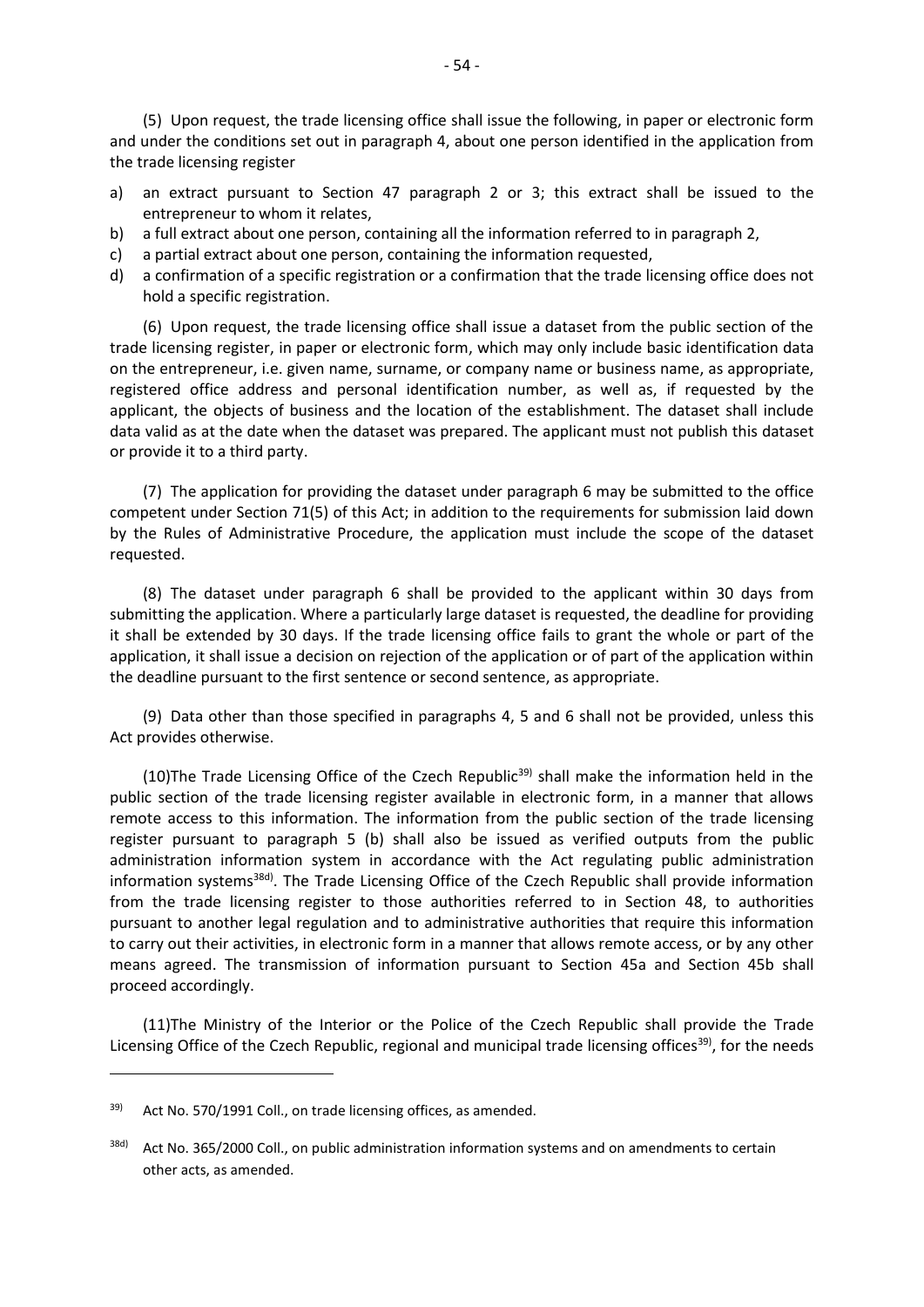of proceedings at those offices under this Act, for the needs of maintaining the trade licensing register, and for them to exercise their supervisory responsibilities under other legislation<sup>70)</sup>, with

- a) reference data from the basic register of persons,
- b) data from the population records information system,
- c) data from the foreigners information system.

(12)The data provided pursuant to paragraph 11 (a) are

- a) surname,
- b) name (s),
- c) date, place and district of birth; in the case of data for a person who was born abroad, the date, place and state in which they were born,
- d) permanent address,
- e) identification document type and number,
- f) date, place and district of birth; in the case of data for a person who died outside the Czech Republic, the date of death and the place and state in which the death occurred; if a court ruling declaring the death was issued, the date that is taken as the date of death in the ruling, or the day that the subject of the data, who had been declared dead, did not survive, and the date on which this ruling came into effect,
- g) citizenship, or citizenship of several countries, if relevant.

(13)Data provided pursuant to paragraph 11 (b) are

- a) given name(s), surname, former surname,
- b) date and place of birth,
- c) birth number,
- d) citizenship,

- e) permanent address,
- f) date, place and district of birth; in the case of data for a person who died outside the Czech Republic, the date of death and the place and state in which the death occurred,
- g) the date that is taken as the date of death in a court ruling, or the day that the subject of the data, who had been declared dead, did not survive,

 $70$  For instance, Act No 40/1995 Coll., on regulation of advertising and amending and supplementing Act No 468/1991 Coll., on operation of television and radio broadcasting, as amended, Act No 634/1992 Coll., on protection of consumers, as amended.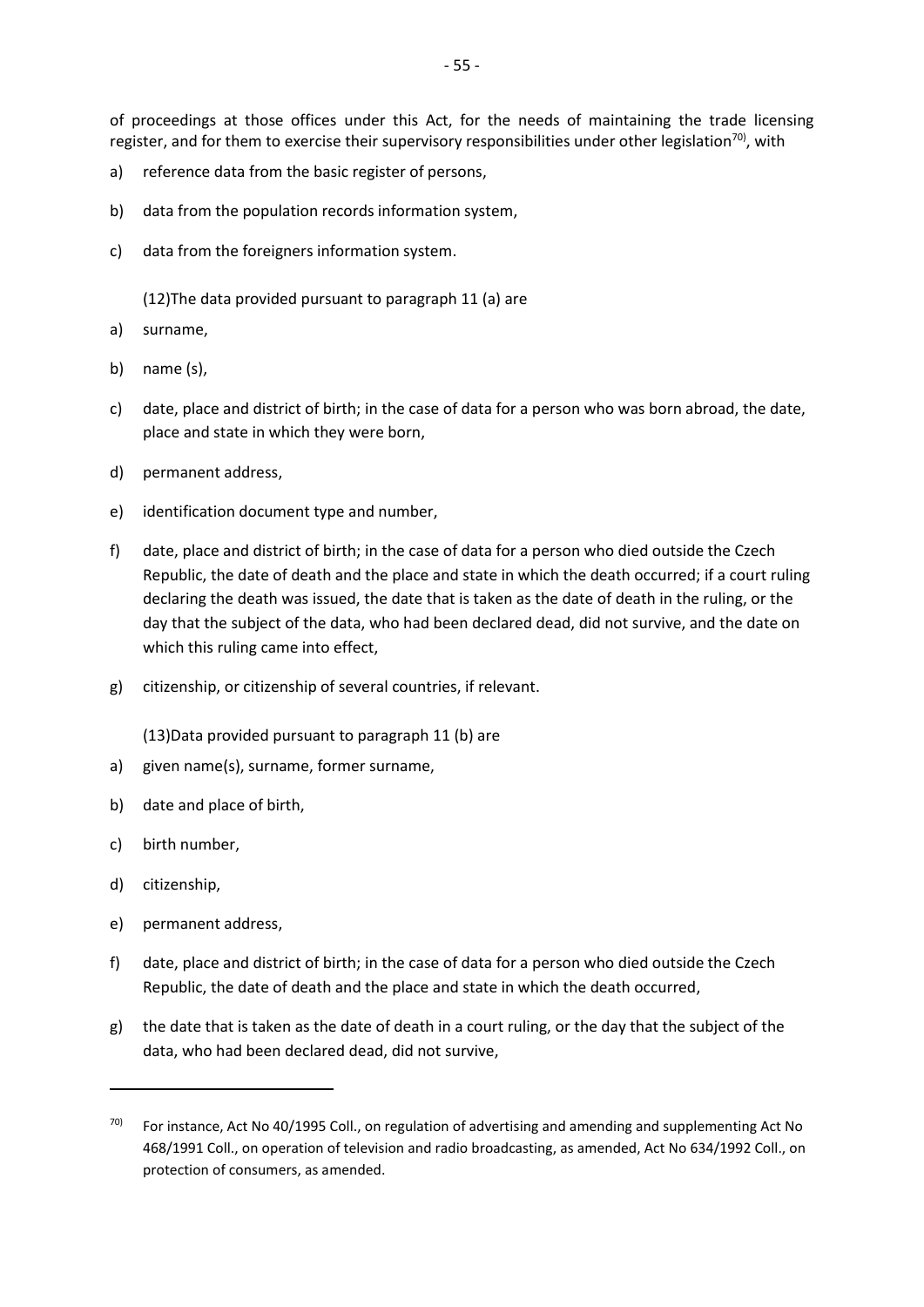h) restriction of legal capacity.

(14)Data provided pursuant to paragraph 11 (c) are

- a) given name(s), surname, any changes to these, maiden name,
- b) date of birth,
- c) sex,
- d) place and country of birth,
- e) birth registration number, if one has been assigned,
- f) citizenship,
- g) type of residence and address,
- h) number and validity of the residency permit,
- i) start of residency, if applicable the date on which the residency ends,
- j) restriction of legal capacity,
- k) administrative or judicial expulsion and the period for which the subject is not allowed to enter the territory of the Czech Republic,
- l) date, place and district of death; in the case of a death that occurred outside the Czech Republic, the State in which the death occurred and the date of death,
- m) the day that is taken as the date of death in a court ruling, or the day that the subject of the data did not survive.

(15)Data that are kept as reference data in the basic register of persons shall only be used from the population records information system or from the foreigners information system if they are in the form that predates the present situation.

(16)Of the data provided, only those data that are essential to perform a given task may always be used and kept in a specific case.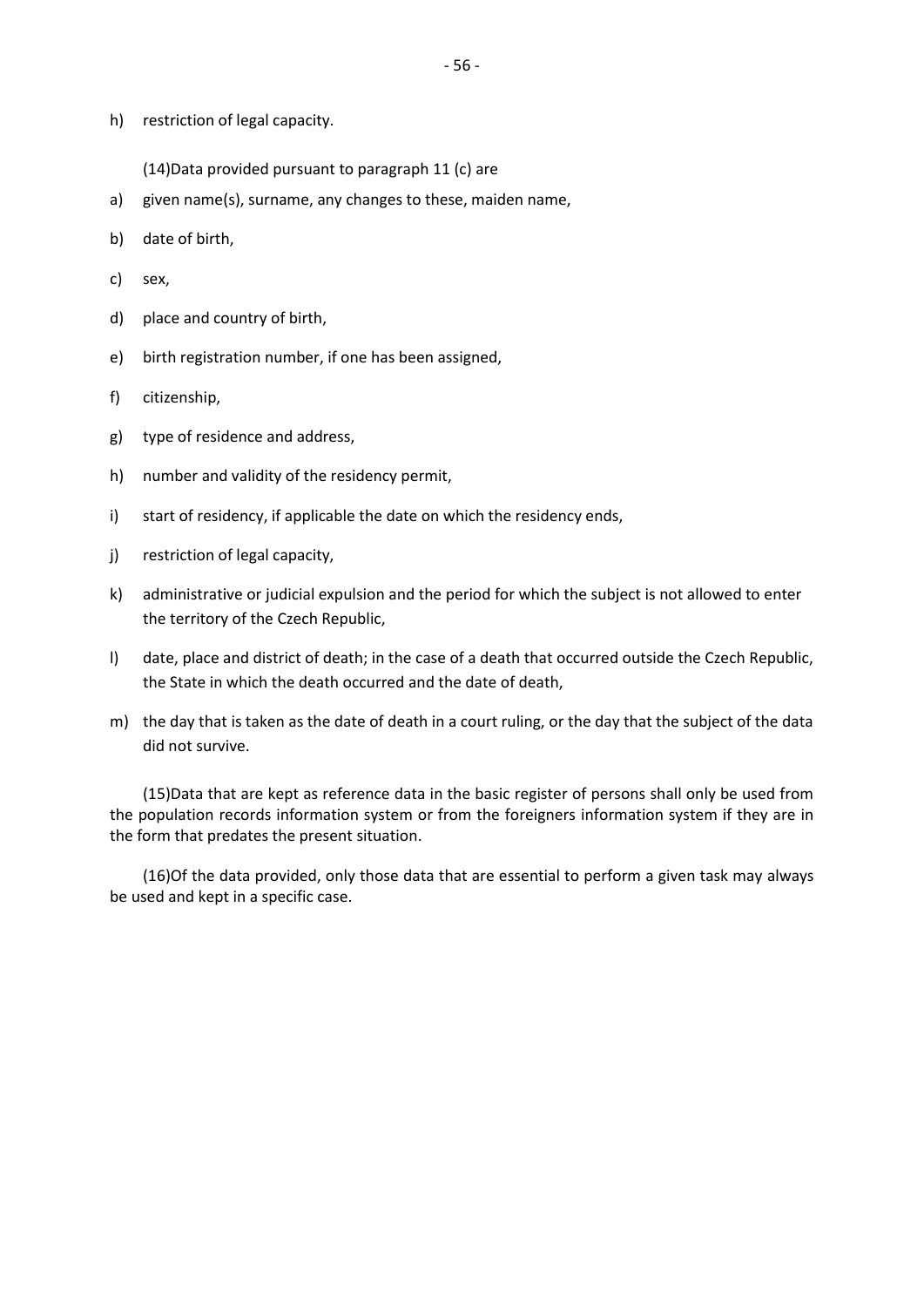- 57 -

# PART FIVE

#### **TRADE INSPECTION**

#### TITLE I

#### **TRADE INSPECTION**

Section 60a

(1) Trade licensing offices shall carry out trade inspections within the scope of their competence with the aim of monitoring whether and how the obligations laid down in the Trade Licensing Act and specific legislation relating to licensed trades are fulfilled, the provision of services under Section 69a, and the conditions for carrying-on a trade as laid down in the decision granting a concession.

(2) The trade licence authorities monitor the compliance with obligations in spirits labelling and dealing with spirits under the law governing compulsory spirits labelling, if they find breaching of these obligations in the execution of their other duty, and compliance with tobacco labelling obligations under the excise duty law. If they find that there has been a breach of such obligations, they shall immediately inform the Excise Duty administrator accordingly.

## Section 60b

If the municipality or region issues a license to the person carrying out inspections, employees of trade licensing offices shall show this license during inspections. If the municipality or region does not issue a license under the first sentence, employees of trade licensing offices carrying out inspections shall show a written authorisation for each individual inspection. The provision of information concerning the outcome of an inspection of an entrepreneur or concerning the results of an administrative proceeding conducted on the entrepreneur to another administrative authority in response to its request and for the purposes of an inspection or administrative proceeding, shall not be considered to be a breach of confidentiality by an employee in accordance with a special legal regulation<sup>39)</sup>.

 $\overline{a}$ 

 $39$  Act No. 570/1991 Coll., on trade licensing offices, as amended.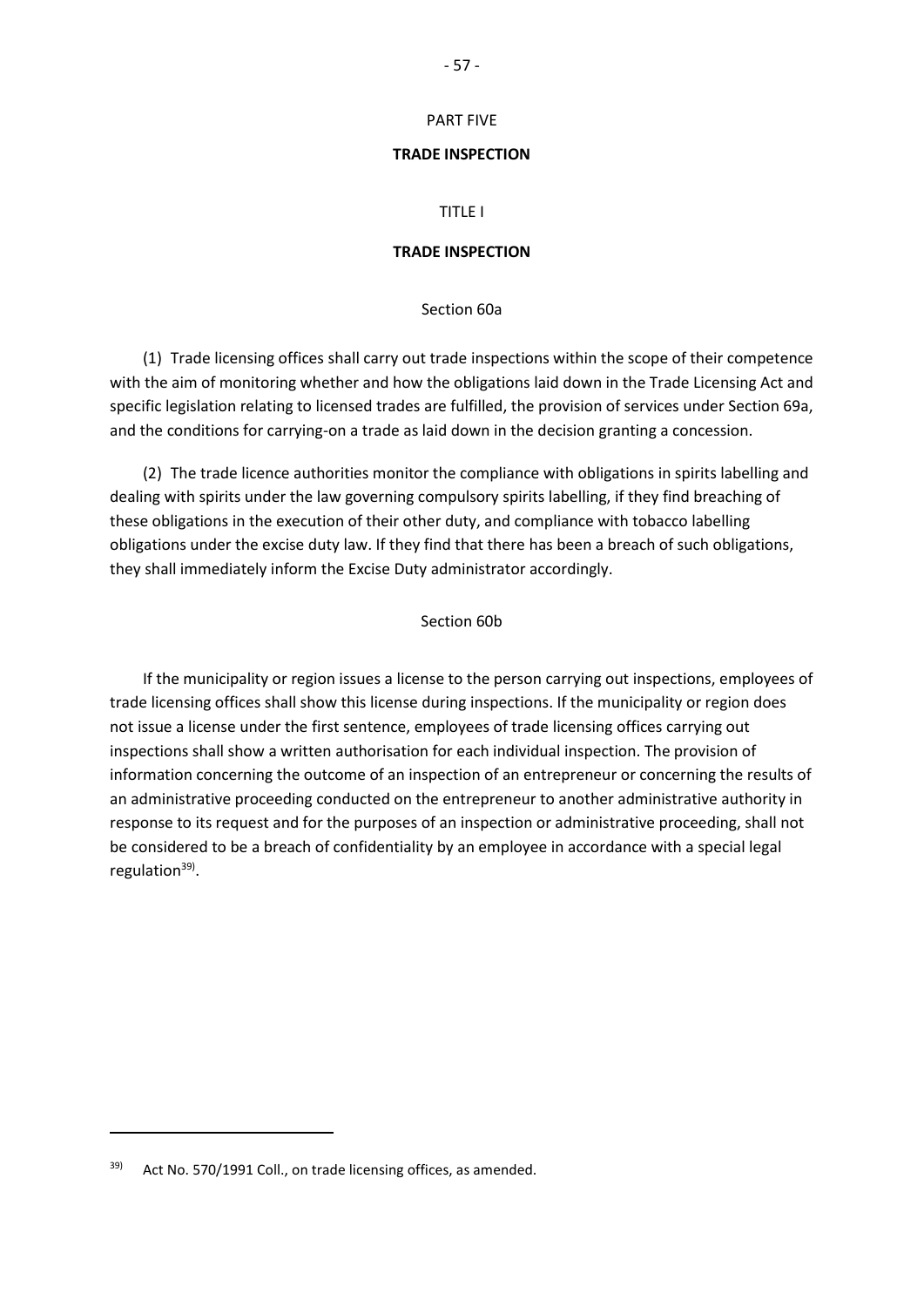## Section 60c

An entrepreneur shall be entitled to invite a third party of his choice during inspections. The absence of a third party shall not constitute grounds to interrupt an inspection.

## Section 60d

(1) A trade licensing office may decide to demand that an entrepreneur correct irregularities discovered in the way he carries on a trade.

(2) An appeal against the decision under paragraph 1 will not have any suspensory effect.

Section 60e

## **(deleted)**

## TITLE II

## **OFFENCES**

#### Section 61

## **Offences of natural persons**

- (1) A natural person shall commit an offence
- a) as the administrator of the business assets of the deceased entrepreneur, or the executor of the will, if he also administers the estate, or a person referred to in Section 13 paragraph 1 (b), (c) or (e) by failing to appoint a responsible representative in contravention of Section 13 paragraph 2, or
- b) as an administrator of the estate appointed by a court, or as a trust, liquidation or insolvency administrator by failing to notify the intention to continue to carry on the business in contravention of Section 13(4), or by failing to appoint an authorised representative.

(2) A natural person shall commit an offence by submitting a false solemn declaration concerning good character in accordance with

- a) Sec. 46 (1) (a), if he is a citizen of another European Union Member State, or
- b) Sec. 46 (1) (b), if he is a citizen of a country other than a European Union Member State.

(3) Further, a natural person shall commit an offence by carrying on a trade which is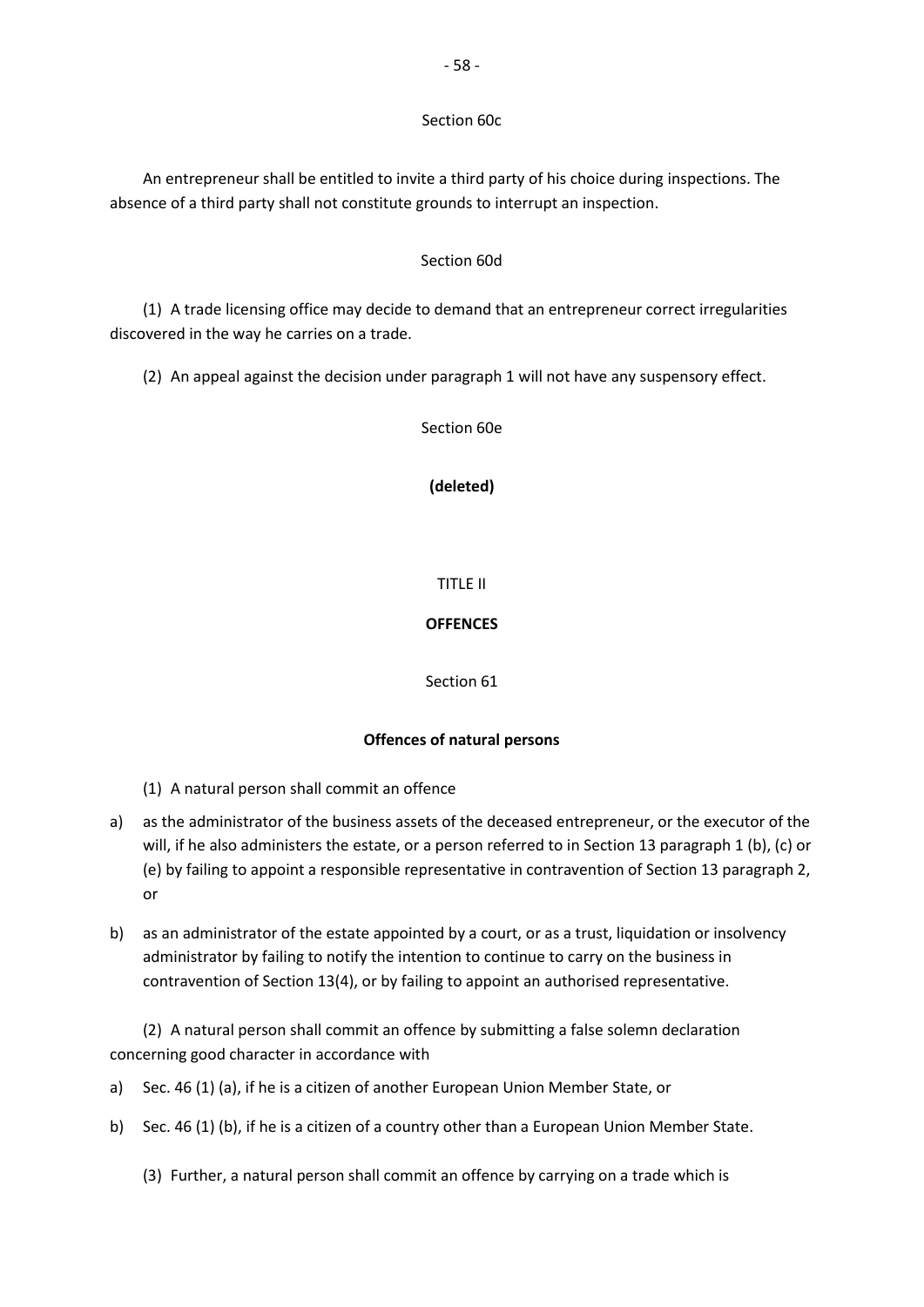- a) an unqualified trade without holding a trade authorisation for that trade,
- b) the subject of a vocational or professional trade without holding a trade authorisation for that trade, or
- c) the subject of a permitted trade without holding a trade authorisation for that trade.
	- (4) The following fines may be imposed for offences
- a) up to CZK 10,000 for an offence under paragraph (1),
- b) up to CZK 100,000 for an offence under paragraph (2),
- c) up to CZK 500,000 for an offence under paragraph (3)(a),
- d) up to CZK 750,000 for an offence under paragraph (3)(b),
- e) up to CZK 1,000,000 for an offence under paragraph (3)(c).

(5) Offences referred to in paragraphs (2) and (3) cannot be dealt with in an on-the-spot procedure.

# **Offences of legal persons and natural persons engaged in business**

# Section 62

(1) A legal person, as an entrepreneur, or a natural person engaged in business shall commit an offence

- a) in contravention of Section 7(6), by failing to arrange for the performance of activities that are the content of trades referred to in Annex No 5, solely by natural persons fulfilling the conditions of professional competence, or fails to maintain and keep for a period prescribed by law a record of those persons, or fails to maintain for the period prescribed by law copies of documents of their professional competence,
- b) by failing to report the appointment of a responsible representative or failing to notify the trade licensing office of the termination of his appointment for a notifiable trade in accordance with Section 11(5),
- c) by failing to report to the trade licensing office, for approval, the appointment of a responsible representative or failing to notify the termination of his appointment for a permitted trade in accordance with Section 11(7),
- d) by failing to appoint a new responsible representative in accordance with Section 11(8),
- e) in contravention of Section 17(3)
	- 1. by failing to prove the legal title to use an establishment or the legitimacy of the placement of a mobile establishment at the request of the trade licensing office, or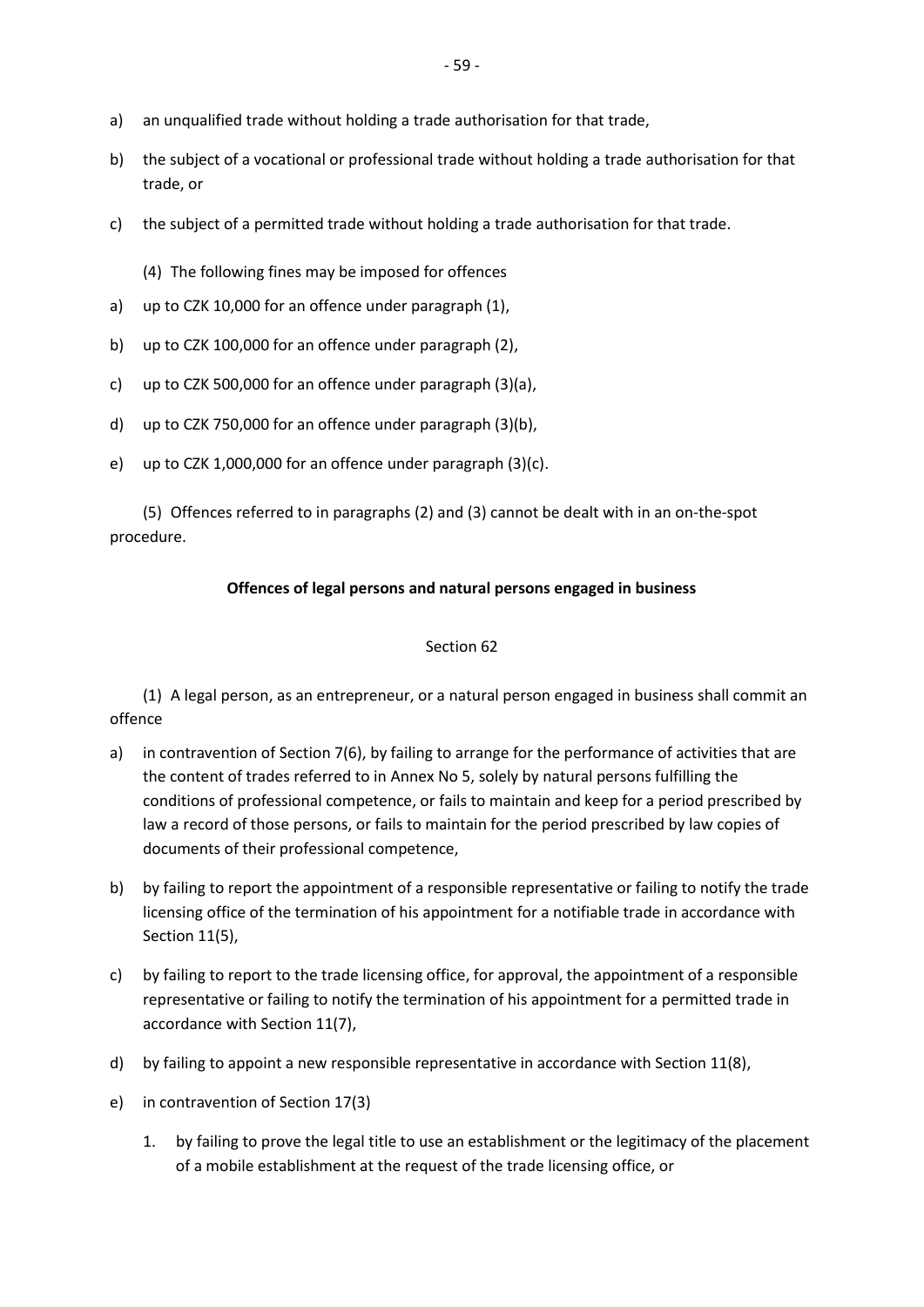- 2. by failing to report in advance the commencement or termination of a trade at an establishment,
- f) by failing to appoint a person responsible for the establishment's activities in accordance with Section 17(4),
- g) by failing to mark the establishment in accordance with Section 17(7), (8) or (9),
- h) in contravention of Section 17(10), by permitting, by the sale of goods or provision of services via vending machines operated by the consumer, particular types of goods to be obtained by persons protected under a specific law,
- i) by breaching a condition set or amended by the trade licensing office for carrying on a permitted trade in accordance with Section 27(3),
- j) by failing to mark a registered office or branch plant in contravention of Section 31(2),
- k) by failing to prove to a control body the manner in which the goods for sale or material were obtained in accordance with Sec. 31 (3),
- l) in contravention of Section 31(4), by failing to identify a party to a contractual relationship or the subject matter of a contractual relationship, or by failing to keep records of parties to a contractual relationship or of the subject matter of a contractual relationship, or by failing to have those records available in the establishment where the identification is taking place and where the goods are located,
- m) by failing to keep a record of, or store, identification information in accordance with Section 31(6),
- n) in contravention of Section 31(7), by purchasing goods or accepting goods as pawned items, or by mediating the purchase of such goods,
- o) by failing to ensure that a person fulfilling the condition of knowledge of the Czech or Slovak language in line with Section 31(8) is present in his establishment intended for the sale of goods or the provision of services to consumers during opening or business hours intended for contact with consumers,
- p) by failing to ensure that its employees prove compliance with the condition of good character in accordance with Section 31(9),
- q) by failing to report to the trade licensing office the resumption of a trade in accordance with Section 31(12),
- r) by failing to issue proof of the sale of goods or the provision of a service at the customer's request or failing to state in the proof of sale the information stipulated by law in accordance with Section 31(14),
- s) in contravention of Section 31(15), by failing to communicate at the request of the trade licensing office whether he carries on a trade or by failing to produce documents documenting the carrying on of a trade,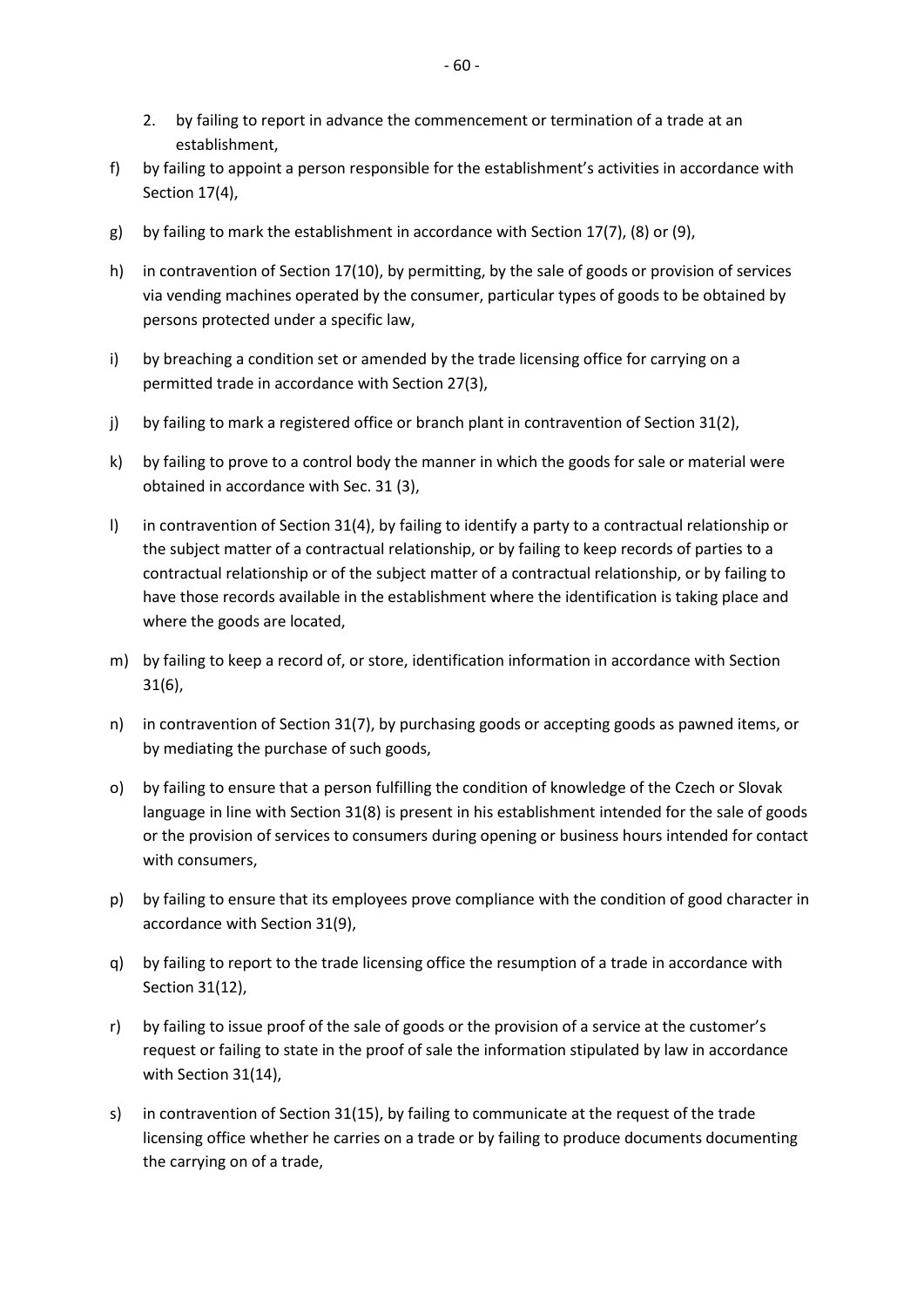- t) in contravention of Section 31(16), by failing to report to the trade licensing office, in the case of the termination of activities in an establishment, the address of the place where any potential liabilities may be settled,
- u) in contravention of Section 31(17), by employing employees who do not possess the competence to engage in an occupation as laid down in specific legislation, or the knowledge of safety procedures or regulations concerning the protection of public health,
- v) in contravention of Section 49(1), by failing to report to the trade licensing office, within the time period set, changes and amendments relating to information and documents required for the notification of a trade, or by failing to submit documents concerning such changes and amendments, with the exception of failing to report a change in the field of activity under an unqualified trade, or
- w) in contravention of Section 56(1), by failing to report to the trade licensing office, within the time period set, changes and amendments relating to information and documents required as particulars of an application for a concession or by failing to submit documents concerning such changes and amendments.

(2) A natural person engaged in business listed in Sec. 69a (1) shall commit an offence in the temporary provision of services

- a) by failing to prove in contravention of Sec. 69a (4) (a) the legitimacy of the provision of services during an inspection,
- b) by failing to ensure, in contravention of Sec. 69a (4) (b) and Sec. 7 (6), the performance of activities that constitute the contents of trades listed in Annex No. 5, solely by natural persons who meet the requirements of professional competence, or
- c) by failing, in contravention of Sec. 69a (5), to report to the recognition authority the provision of services in an activity that constitutes a trade and the operation of which requires compliance with special professional competence provisions in accordance with Sec. 7.

(3) A legal person listed in Sec. 69a (2) shall commit an offence in the temporary provision of services

- a) by failing to prove in contravention of Sec. 69a (4) (a) the legitimacy of the provision of services during an inspection,
- b) by failing to ensure, in contravention of Sec. 69a (4) (b) and Sec. 7 (6), the performance of activities that constitute the contents of trades listed in Annex No. 5, solely by natural persons who meet the requirements of professional competence, or
- c) by failing, in contravention of Sec. 69a (5), to report to the recognition authority the provision of services in an activity that constitutes a trade and the operation of which requires compliance with special professional competence provisions in accordance with Sec. 7.
	- (4) The following fines may be imposed for offences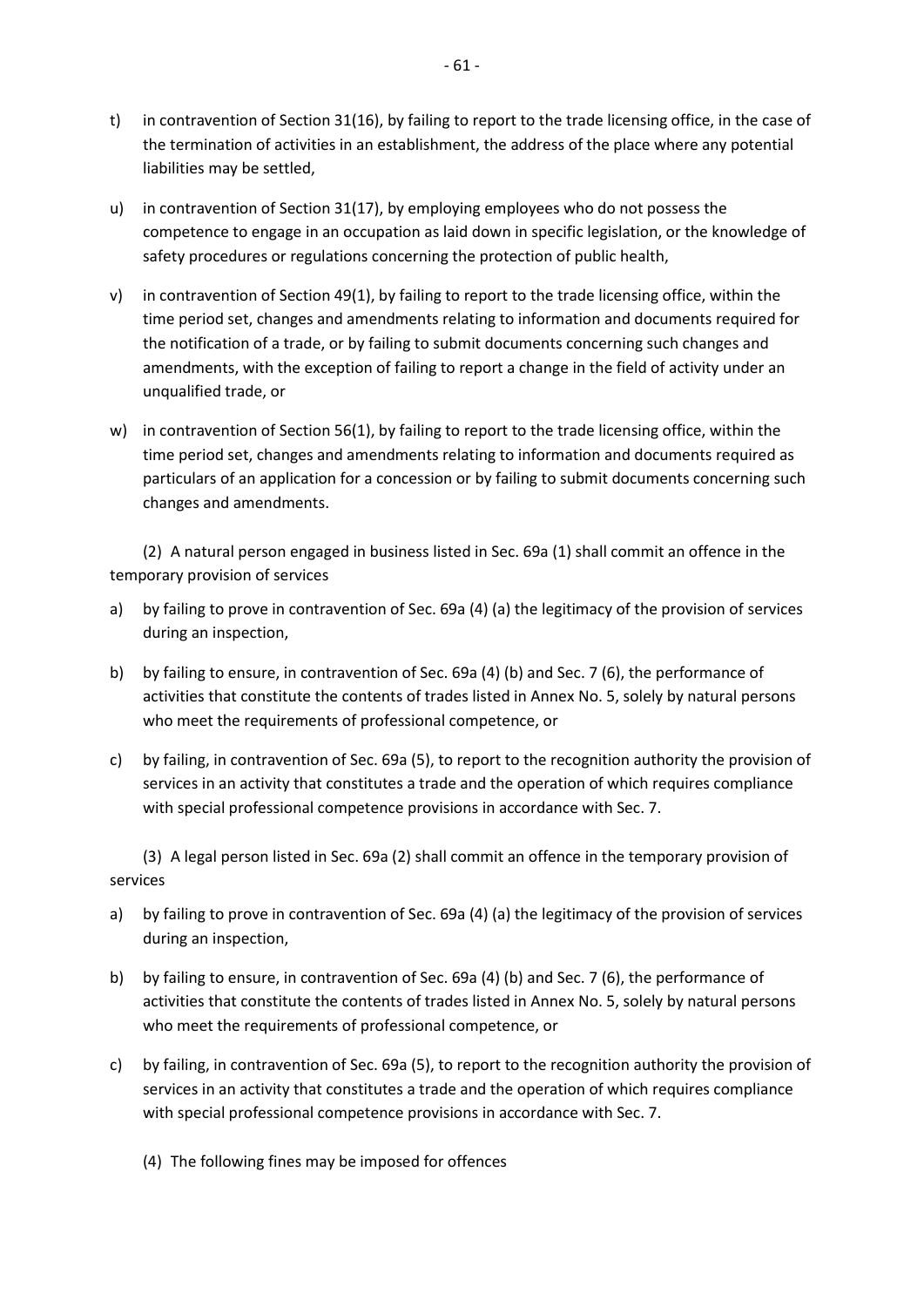- a) up to CZK 1,000,000 for an offence under paragraph (1) (h), (k), (l), (m), (n), (r) (t), or (u),
- b) up to CZK 100,000 for an offence under paragraph (1) (a), (c), (d), (e), (f), (g), (i), (j), (k), (o), (p), (q), or (s), or under paragraph (2) or under paragraph (3),
- c) up to CZK 50,000 for an offence under paragraph (1) (b),
- d) up to CZK 20,000 for an offence under paragraph  $(1)(v)$  or  $(w)$ ,
- e) up to CZK 10,000 for an offence under paragraph (1)(q).

#### Section 63

- (1) Further, a legal person shall commit an offence by carrying on activity which is
- a) an unqualified trade,
- b) the subject of a vocational or professional trade, or
- c) the subject of a permitted trade,

without holding a trade authorisation for that trade.

(2) The following fines may be imposed for offences

- a) up to CZK 500,000 for an offence under paragraph (1)(a),
- b) up to CZK 750,000 for an offence under paragraph (1)(b),
- c) up to CZK 1,000,000 for an offence under paragraph  $(1)(c)$ .
	- (3) Offences referred to in the paragraph 1 cannot be dealt with in an on the spot procedure.

#### Section 63a

### **(deleted)**

Section 64

#### **Common provisions**

(1) Offences under this Act shall be handled in the first instance by municipal trade licensing offices.

(2) Fines shall be recovered and enforced by the authority which levied them.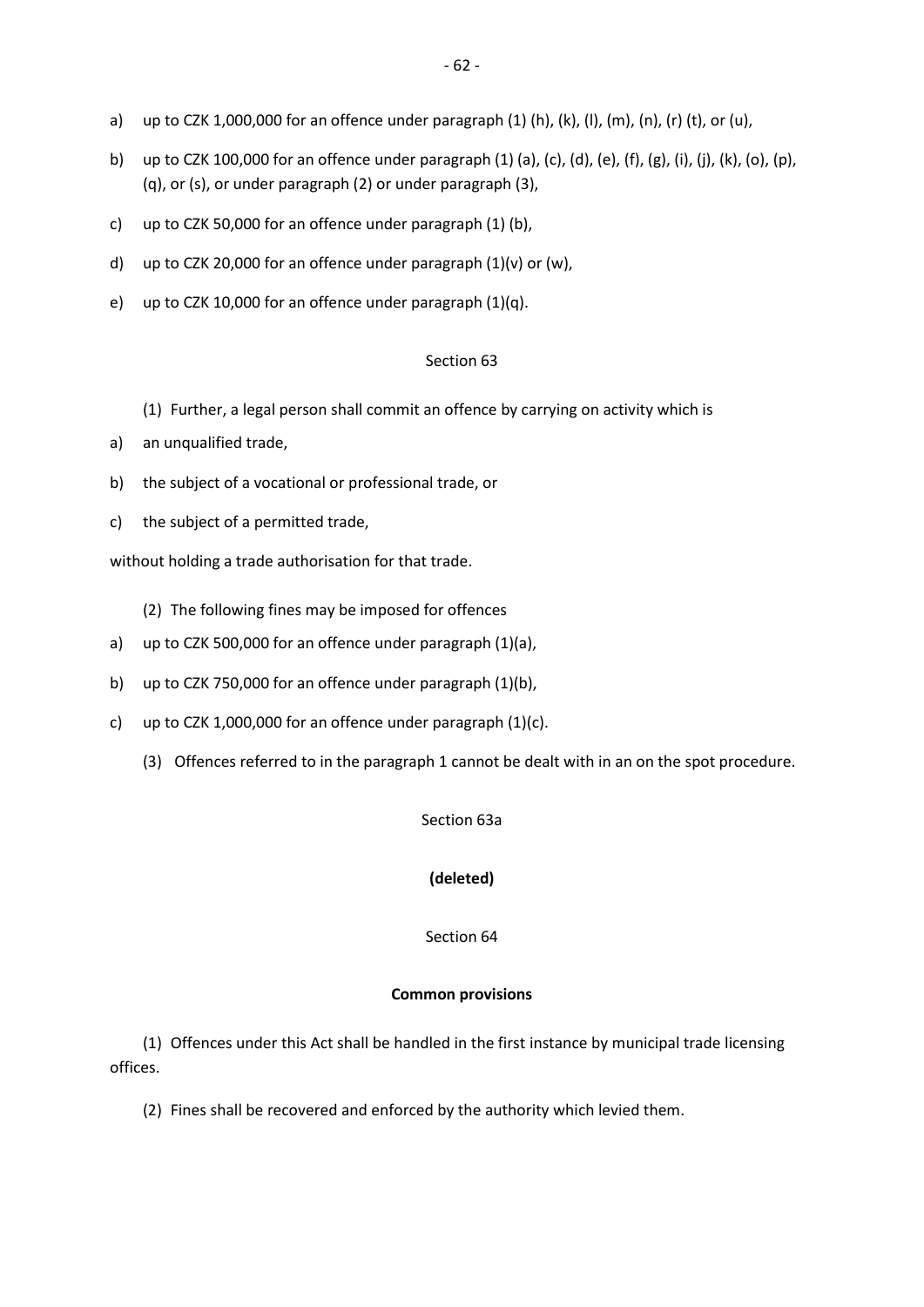**TITLES III and IV**

#### Section 65 to 66a

#### **(deleted)**

#### PART SIX

#### **COMMON, TRANSITIONAL AND FINAL PROVISIONS**

## TITLE I

#### **Common provisions**

#### Section 67

(1) For the purposes of this Act, the address in the Czech Republic shall mean a combination of data on the address location registered in the basic register of geographical identification, of addresses and real estate<sup>71)</sup>. Addresses shall be entered into the trade licensing register to include the following data:

- a) name of a municipality or military training area; the municipality name in the Capital of Prague shall be followed by a municipal district number,
- b) name of a municipal quarter; name of a cadastral section in the Capital of Prague,
- c) postcode assigned to the address location,
- d) street name, if entered in the register of geographical identification, of addresses and real estate,
- e) land registry reference number or registration number,
- f) street number, if assigned, including its appendix.

 $\overline{a}$ 

(2) The address outside the Czech Republic shall be entered into the trade licensing register to include the names of a municipality and region, street name and house number, postcode and country name.

 $71)$  Decree No 359/2011 Coll., on basic register of geographical identification, of addresses and real estate.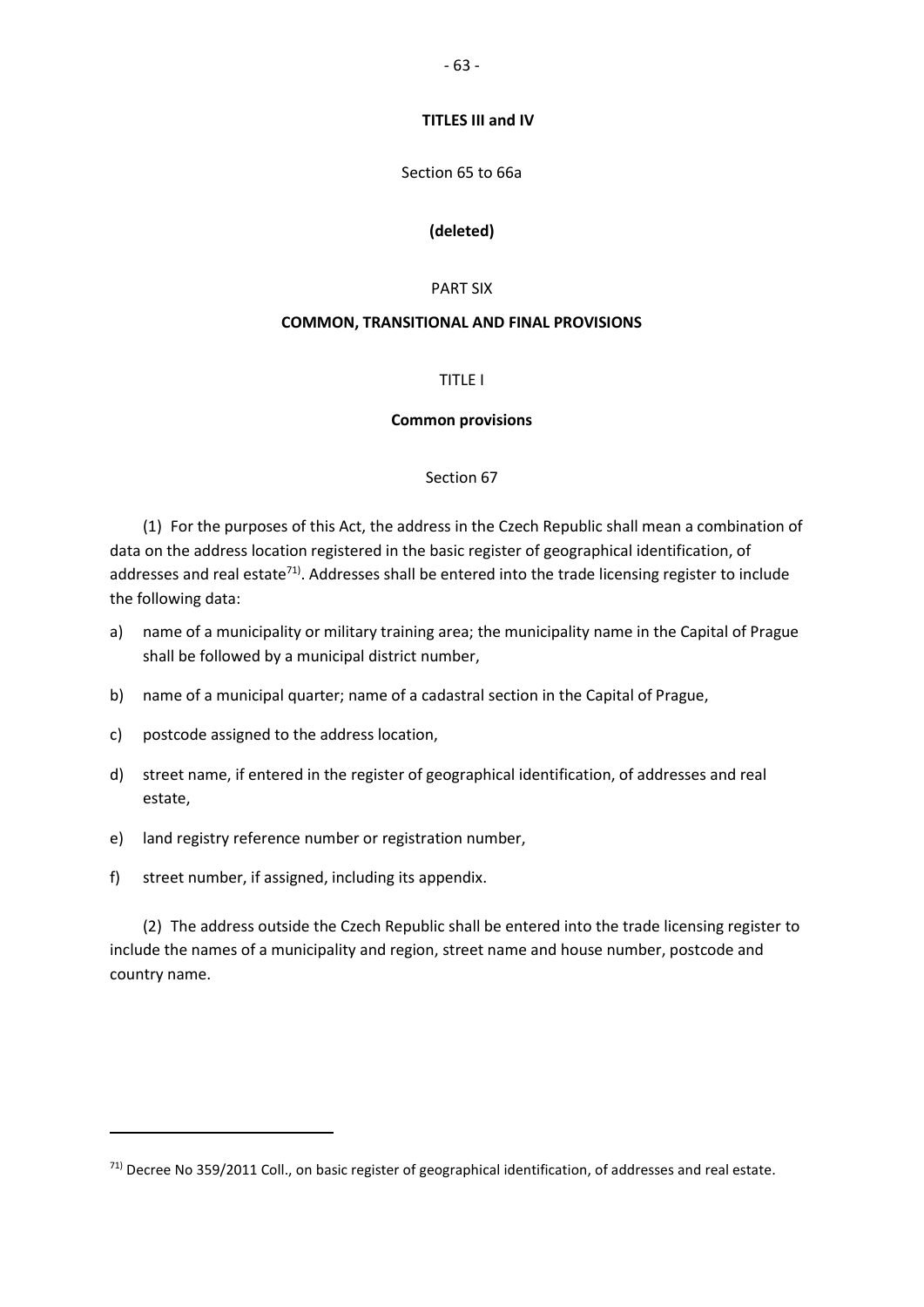## Section 68

#### **Cooperation of State administration authorities**

(1) Authorities carrying out inspections under specific regulations shall cooperate with one another and shall send copies of decisions ruling on any serious infringement of specific regulations by an entrepreneur to the trade licensing office within 30 days of the date on which such a decision enters into force. Within the same time limit, they shall also notify the competent trade licensing office of any cases of unauthorised business ascertained in the course of their activities. This shall not prejudice the obligation of confidentiality laid down in a specific law<sup>42)</sup>.

(2) Within 30 days of ascertaining such conduct, trade licensing offices shall inform individual specialized authorities, in particular authorities supervising the observance of hygiene, safety and fire regulations, and bodies of the Czech Trade Inspectorate, of the infringement of the relevant specific regulations by persons carrying out activities which are the subject of a trade.

Section 69

**(deleted)**

#### Section 69a

(1) A citizen of a Member State of the European Union who is entitled to engage in business activities in a Member State of the European Union may temporarily provide services in the Czech Republic within the scope of his business authorisation in accordance with Article 56 et seq. of the Treaty on the Functioning of the European Union.

(2) A legal person whose internal relations are governed by the law of a Member State of the European Union and who has its registered office, headquarters or principal place of business activities in a Member State of the European Union and is entitled to engage in business activities in a Member State of the European Union may temporarily provide services in the Czech Republic within the scope of its business authorisation in accordance with Articles 56 et seq. of the Treaty on the Functioning of the European Union.

(3) Citizens of other States parties to the European Economic Area Agreement, citizens of the Swiss Confederation and legal persons having their registered office in such States shall be regarded as persons referred to in paragraphs (1) or (2) for the purposes of this provision.

(4) Further provisions of this Act shall not apply to the provision of services in accordance with this section, with the exception of

<sup>42)</sup> E.g. Act of the Czech National Council No 337/1992 Coll., on the administration of taxes and charges, as amended.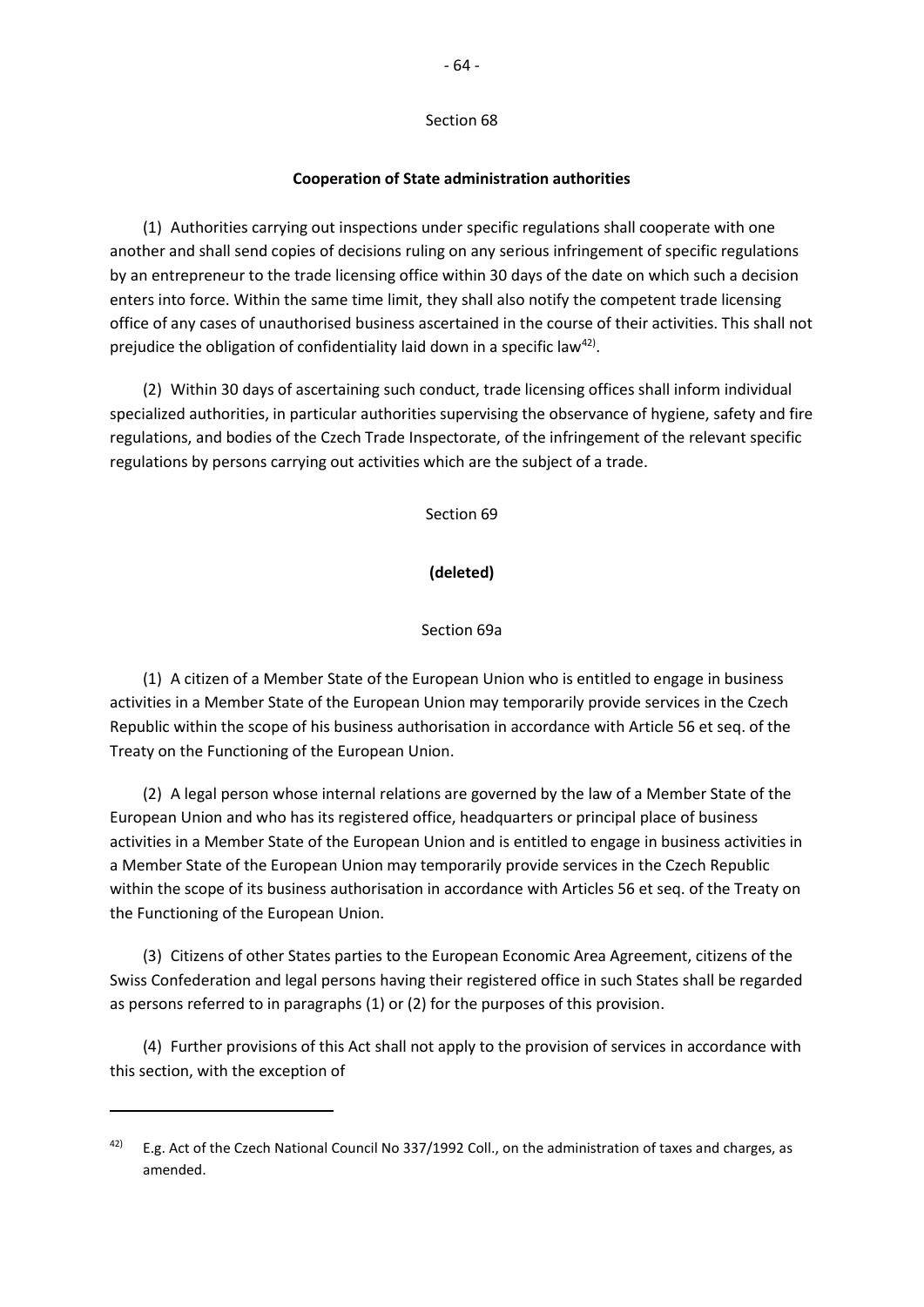- a) the obligation to prove, in an inspection under Section 60a, the authorisation to provide services by means of an identity card, a document verifying nationality, a document confirming that the person providing services is established in the Member State of origin and engages in the activity in question in accordance with the legislation of the Member State of origin, and
- b) the obligation of a person providing services to ensure the performance of activities which are the content of trades listed in Annex No 5 to this Act solely by natural persons complying with the requirements of professional competence laid down in that annex; for the purposes of that annex, the condition of professional competence shall be regarded as fulfilled if the person providing services produces proof, on behalf of persons in a salaried position performing the activity, of their education in the Member State of origin training them to carry out the regulated activity concerned or, if the activity concerned is not regulated in the Member State of origin, proof that they have carried on the activity in one or more of the Member States for a period of at least one year in the preceding ten years.

(5) The natural persons referred to in paragraph (1) providing services in an activity which is a trade and for the carrying-on of which compliance with the specific condition of professional competence is required under Section 7 (hereinafter referred to as 'regulated activity') shall provide written notification of the provision of services in the Czech Republic to the recognition authority, including the submission of documents in accordance with specific legislation<sup>43)</sup>. Section 36a of the Act on the Recognition of Professional Qualifications shall apply to legal persons referred to in paragraph (2) mutatis mutandis. In relation to a legal person, evidence of professional qualifications or experience shall be produced by an appointed person responsible for the due provision of services.

(6) In the case of persons providing services in regulated activities which are trades, the trade licensing office shall be entitled, during an inspection in accordance with Section 60a, to check on the fulfilment of the obligation to notify the recognition authority in writing of the provision of the service<sup>44)</sup>. The trade licensing office may also check on the fulfilment of the obligation of the person providing the services to ensure that the activities constituting the trades referred to in Annex No 5 to this Act are performed solely by natural persons fulfilling the requirements of professional competence.

#### Section 70

(1) For the purposes of this Act, the following shall also be considered to be citizens of a Member State of the European Union

<sup>43)</sup> Section 36a of Act No 18/2004 Coll., on the recognition of professional qualifications and other competence of nationals of European Union Member States and nationals of other States and amending certain laws (Act on the Recognition of Professional Qualifications), as amended.

<sup>44)</sup> Section 36a(4) of Act No 18/2004 Coll., as amended by Act No 189/2008 Coll.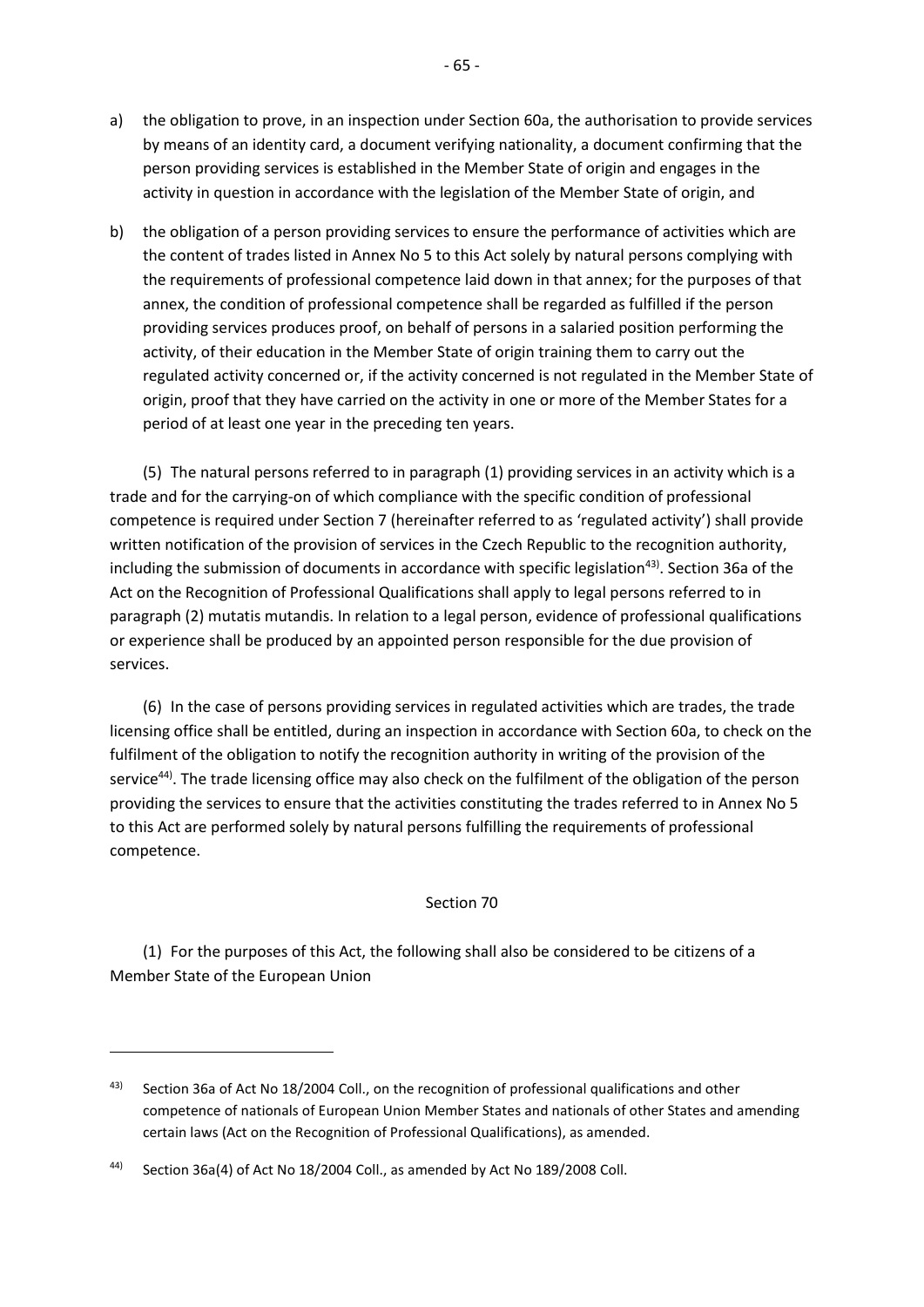- a) a citizen of another country that is Party to the Agreement on the European Economic Area and a citizen of the Swiss Confederation,
- b) a family member of a citizen of the European Union or a person referred to in sub-paragraph (a) 61) ,
- c) a person who has been granted permanent residence in the Czech Republic and his/her family members,
- d) a third-country national who has been granted the legal status of a long-term resident of the Czech Republic or another European Union Member State <sup>62)</sup>,
- e) a third-country national who has been granted residence in the Czech Republic or another European Union Member State for the purpose of scientific research <sup>63)</sup>,
- f) a family member of a person referred to in sub-paragraph (d) or (e), who has been granted longterm residence in the Czech Republic <sup>64)</sup>,
- g) a third-country national who has been granted residence in the Czech Republic or another European Union Member State for the purpose of studies, pupil exchange, unremunerated training or voluntary services <sup>65)</sup>,
- h) a third-country national who is a victim of trafficking in human beings or who has been the subject of an action to facilitate illegal immigration, who is cooperating with the competent authorities, if he/she has been granted residence in the Czech Republic or another European Union Member State for this purpose <sup>66)</sup>,

- <sup>63)</sup> Article 12 of Council Directive 2005/71/EC of 12 October 2005 on a specific procedure for admitting thirdcountry nationals for the purposes of scientific research.
- <sup>64)</sup> Article 14 paragraph 1 (b) of Council Directive 2003/86/EC of 22 September 2003 on the right to family reunification.
- $65$ ) Article 17 paragraph 1 of Council Directive 2004/114/EC of 13 December 2004 on the conditions of admission of third-country nationals for the purposes of studies, pupil exchanges, unremunerated training or voluntary services.
- <sup>66)</sup> Article 11 paragraph 1 of Council Directive 2004/81/EC of 29 April 2004 on the residence permit issued to third-country nationals who are victims of trafficking in human beings or who have been the subject of an action to facilitate illegal immigration, who cooperate with the competent authorities.

<sup>61)</sup> Article 23 and Article 24 paragraph 1 of Directive 2004/38/EC of the European Parliament and of the Council of 29 April 2004 on the right of citizens of the Union and their family members to move and reside freely within the territory of the Member States, amending Regulation (EEEC) No. 1612/68 and repealing Directives 64/221/EEC, 68/360/EEC, 72/194/EEC, 73/148/EEC, 75/34/EEC, 75/35/EEC, 90/364/EEC, 90/365/EEC and 93/96/EEC.

 $62$ ) Article 11 paragraph 1 (a) and Article 21 paragraph 1 of Council Directive 2003/109/EC of 25 November 2003 concerning the status of third-country nationals who are long-term residents.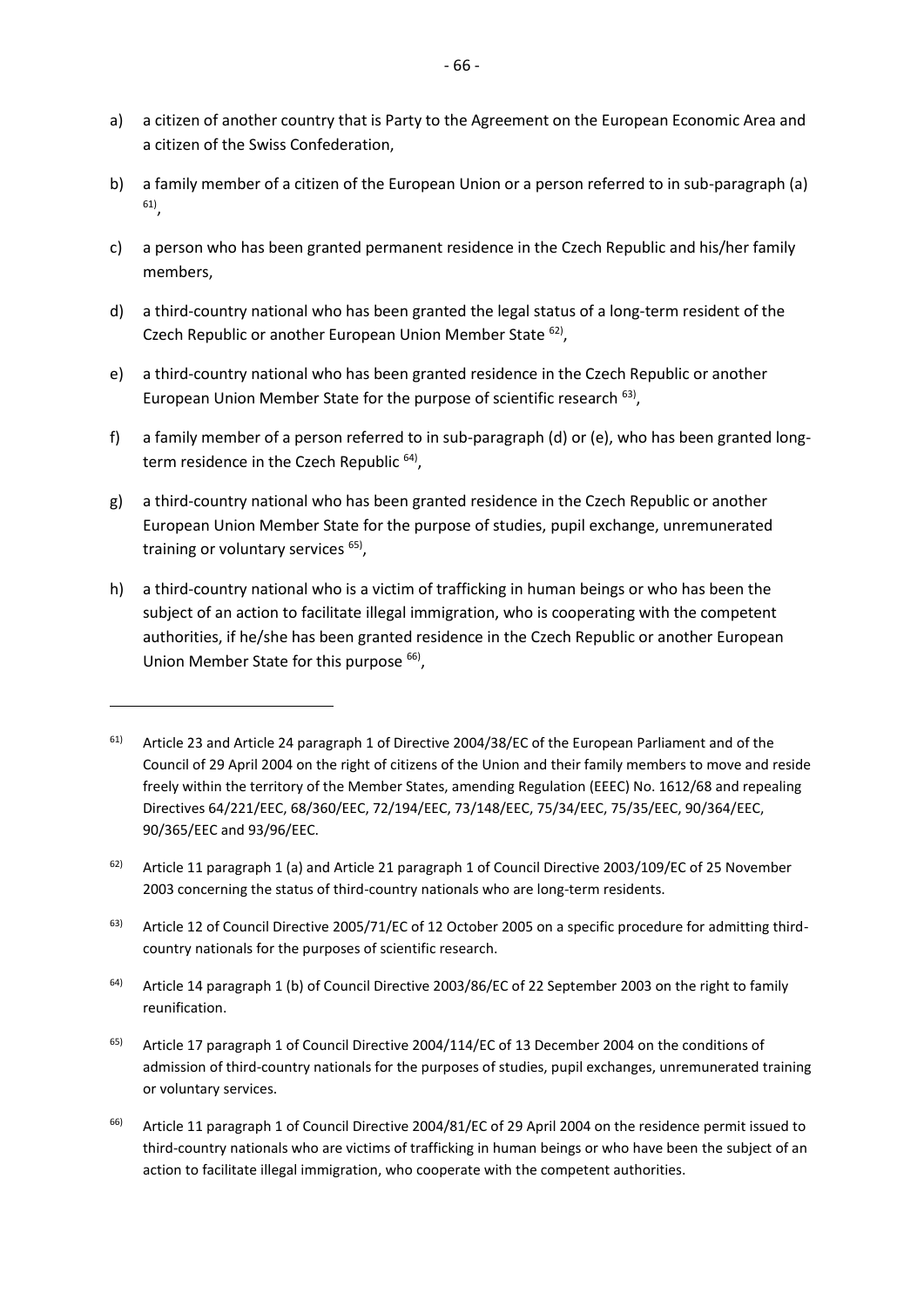i) the holder of a European Union Blue Card <sup>67)</sup>.

(2) The authorisation referred to in Section 69a shall not apply to those persons referred to in paragraph 1 (c) to (i).

(3) For the purposes of this Act, a legal entity with a registered office on the territory of a European Union Member State shall be considered to be a legal entity, whose internal relations are governed by the laws of a Member State of the European Union or another country which is Party to the Agreement on the European Economic Area and which has its registered office, central administration or principal place of business on the territory of a Member State of the European Union or another country which is Party to the Agreement on the European Economic Area. A legal entity whose internal relations are governed by the laws of the Swiss Confederation and which has its registered office, central administration or principal place of business on the territory of the Swiss Confederation shall also be considered to be a legal entity pursuant to the previous sentence, subject to the conditions and within the scope set out in an international treaty on the free movement of persons.

(4) Where this Act requires the submission of documents issued by a competent authority of a European Union Member State or the carrying out of business activities on the territory of a European Union Member State, these shall also be understood to refer to documents issued by a competent authority of a country which is Party to the Agreement on the European Economic Area and documents issued by a competent authority of the Swiss Confederation and the carrying out of activities on the territory of these countries.

#### Section 71

### **Geographical jurisdiction**

(1) Submissions under this Act may be made to any municipal trade licensing office. The municipal trade licensing office to which a submission is delivered first shall be competent to proceed in accordance with this Act.

(2) In proceedings on the cancellation of a trade authorisation or on the suspension of a trade, the geographical jurisdiction of the trade licensing office shall be determined in accordance with the Rules of Administrative Procedure; this shall not apply in the event of the cancellation of a trade authorisation at the request of the entrepreneur.

 $67$  Article 14 paragraphs 1 and 4 of Council Directive 2009/50/EC of 25 May 2009 on the conditions of entry and residence of third-country nationals for the purposes of highly qualified employment.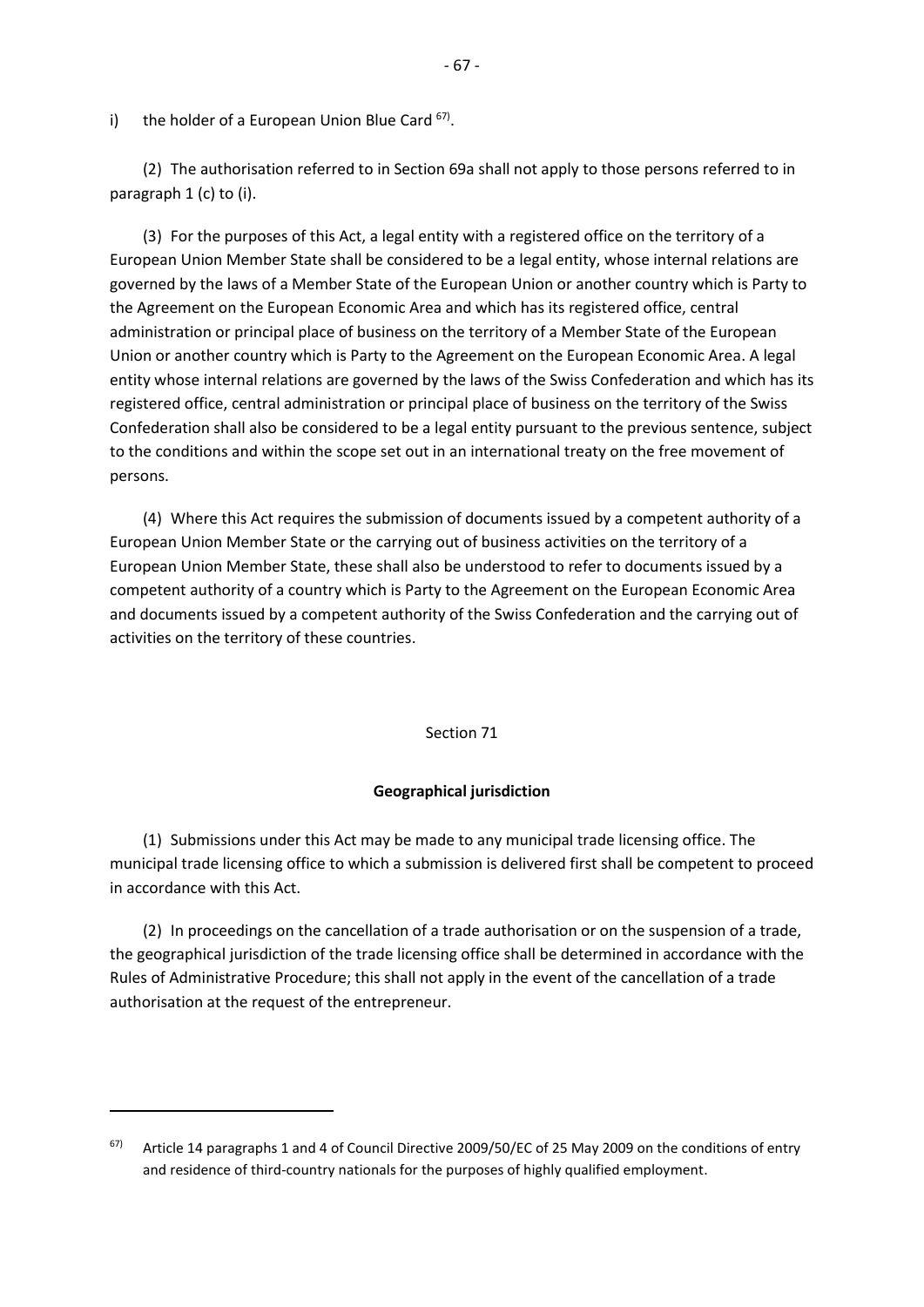(3) The obligation of courts and other authorities to disclose information, deriving from specific legislation, shall be fulfilled by the trade licensing office with geographical jurisdiction under paragraph (2). This office shall make the corresponding entry in the trade licensing register.

(4) A trade licensing office which executes an action resulting in the need to make an entry in the trade licensing register shall be competent to make that entry.

(5) A dataset under Section 60(6) shall be issued, according to its geographical jurisdiction, by a municipal trade licensing office, regional trade licensing office or the Trade Licensing Office of the Czech Republic. A dataset determined by a registered office address shall be issued by the trade licensing office within the geographical area of which the entrepreneur has his registered office. A dataset determined by an establishment location shall be issued by the trade licensing office within the geographical area of which the establishment is located. A dataset determined by the objects of business shall be issued by the trade licensing office within the geographical area of which the entrepreneur with the requested objects of business has his registered office or establishment.

(6) If a delivery address under Section 45(2)(k) or under Section 45(3)(h) is specified by a trade notifier in his notification or by an applicant for a concession in his application, all trade licensing offices shall be obliged to deliver mailings to the specified address; this shall not apply if the person has set up a date exchange box.

#### Section 72

(1) Submissions under this Act to a municipal trade licensing office may be made via a public administration contact point<sup>28c)</sup>; this shall not apply to applications for datasets under Section 60(6).

(2) A public administration contact point shall deliver a received submission to the municipal trade licensing office chosen by the submitter without undue delay. Should the submitter fail to choose a municipal trade licensing office, the submission shall be delivered to the municipal trade licensing office with jurisdiction based on the place of submission. If a submission is made at a mission and the submitter fails to choose a municipal trade licensing office, the jurisdiction of the municipal trade licensing office shall be determined in accordance with the Rules of Administrative Procedure.

(3) If a time limit is set for a submission, it is considered met if, on the final day of the time limit, the submission is made to a public administration contact point. The time limit for handling a submission shall commence on delivery thereof, including annexes, to the municipal trade licensing office.

(4) A submission shall be delivered electronically in a manner facilitating remote access with the use of the communication infrastructure of the trade licensing register, provided that the nature of the submission so allows. The public administration contact point shall send the competent

<sup>&</sup>lt;sup>28c)</sup> Section 8a of Act No 365/2000 Coll., on public administration information systems and amending certain other acts.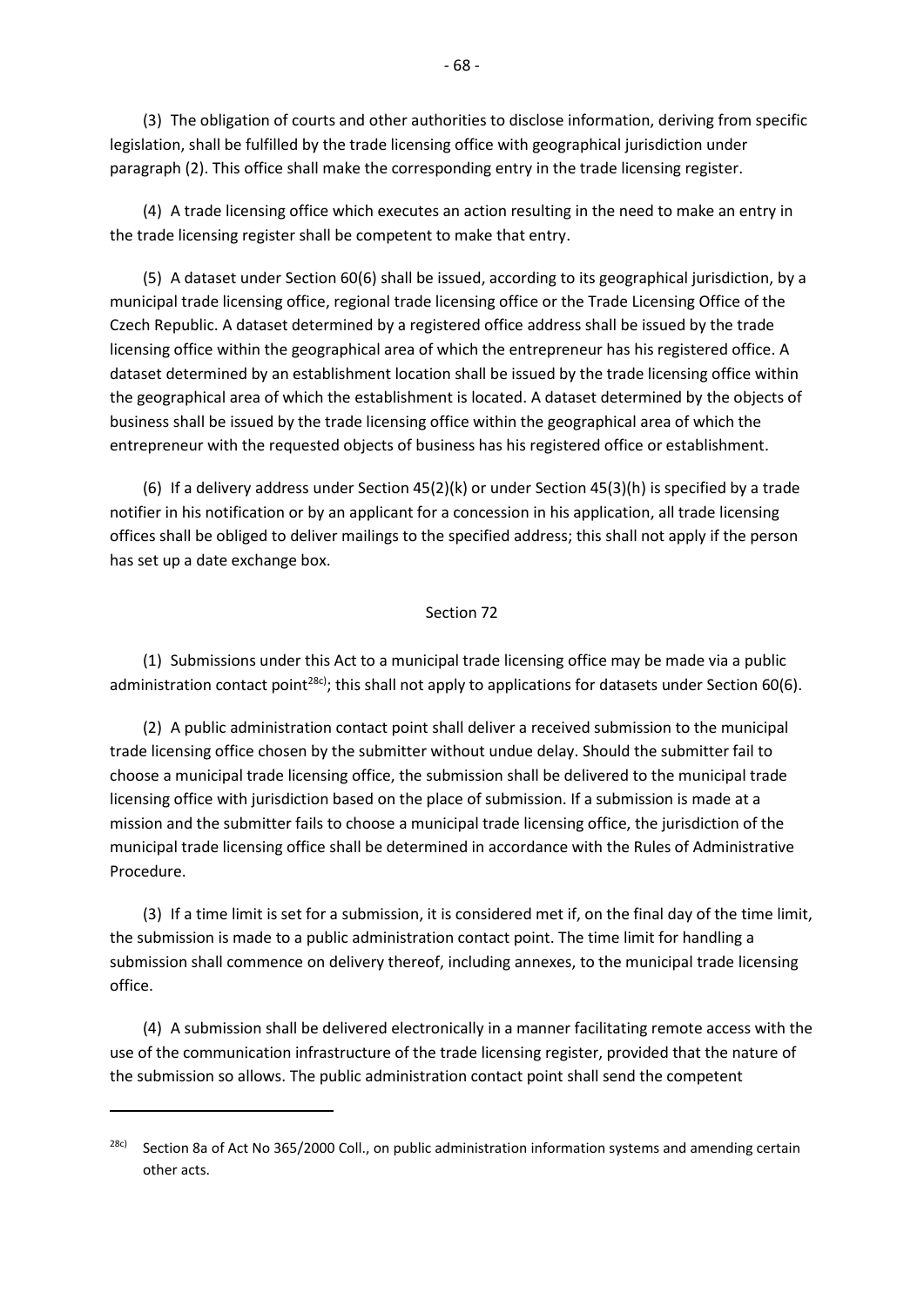municipal trade licensing office under paragraph (2) the documentary form of the submission without undue delay.

#### Section 73

#### **International treaties**

The provisions of this Act shall not apply if an international treaty binding upon the Czech Republic and published in the Collection of Laws provides otherwise.

## Section 73a

The Government shall determine the content of individual trades and fields of activity under unqualified trades.

#### TITLE II

#### **TRANSITIONAL AND FINAL PROVISIONS**

Section 74

## **Preservation of current authorisations**

(1) Natural and legal persons may continue business activities constituting trades under this Act for a period of one year after this Act enters into effect on the basis of an authorisation for business activity or a business authorisation granted prior to the entry into effect of this Act. Such authorisations shall be revoked on expiry of the said time limit.

(2) Natural persons whose authorisation for business activity under an unqualified trade or vocational trade is revoked on expiry of the time limit under paragraph (1) shall, at the same time, acquire a trade authorisation for those trades. The trade licensing office shall issue a trade certificate within the time limit laid down in paragraph (1).

(3) Natural persons who hold authorisation for a business activity under an unqualified or permitted trade as at the date this Act enters into effect shall submit documents proving that they have met the conditions laid down by the Act or that they have appointed a responsible representative who meets the conditions to the trade licensing office within nine months of the entry into effect of this Act. If this condition is satisfied, the trade licensing office shall issue a trade certificate or trade permit certificate within 60 days of the submission of the documents.

(4) Legal persons who hold business authorisation for activities constituting trades as at the date this Act enters into effect shall submit documents proving that they have appointed a responsible representative who meets the conditions under the Act to the trade licensing office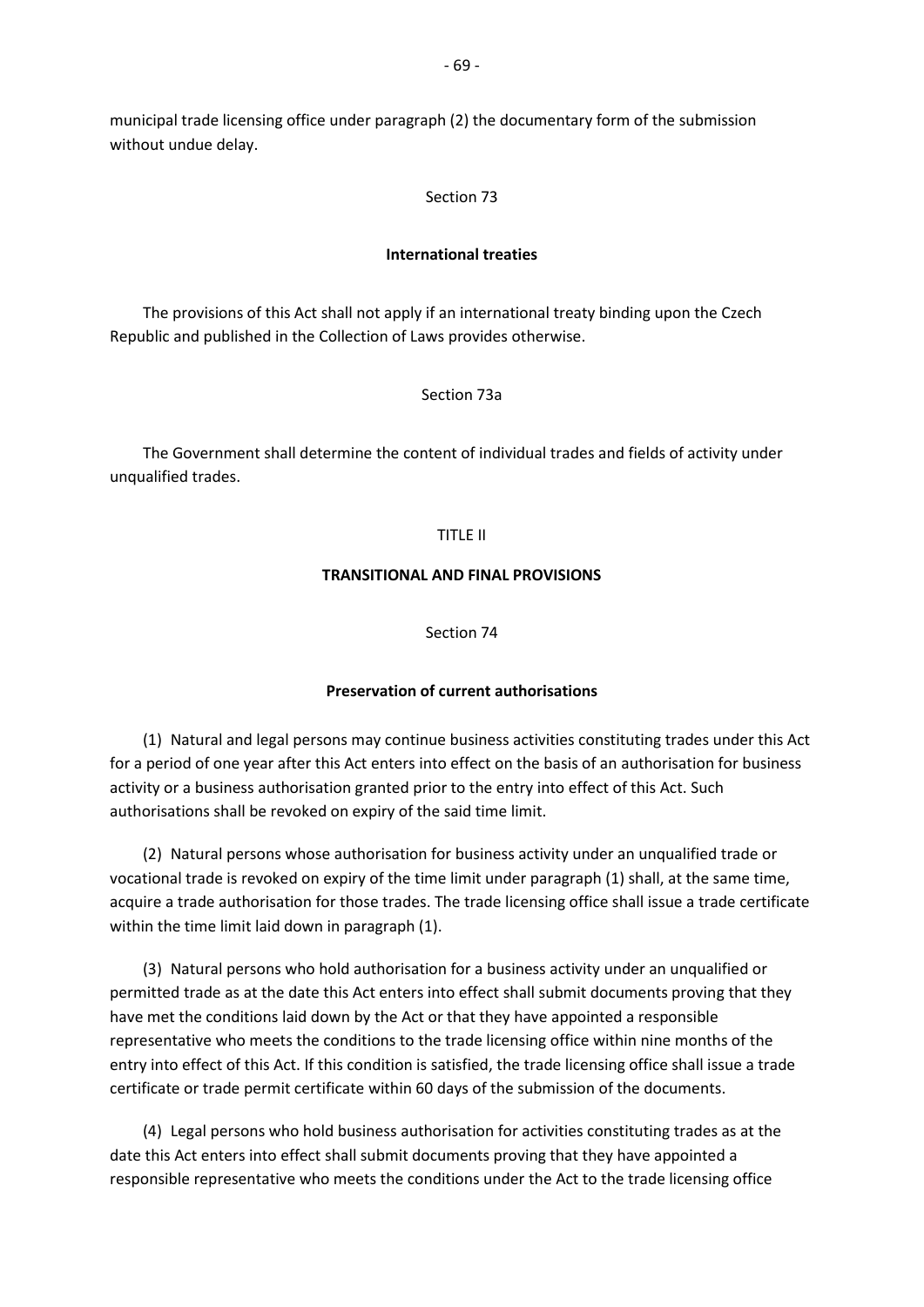within nine months of the entry into effect of this Act. If this condition is satisfied, the trade licensing office shall issue a trade certificate or trade permit certificate within 60 days of the submission of the documents.

(5) If the persons referred to in paragraphs (3) and (4) fail to submit the documents to the trade licensing office or fail to prove in the submitted documents that they meet the conditions for carrying on a trade, they shall not be granted a trade authorisation. In cases of doubt, the trade licensing office shall decide whether the conditions for carrying on a trade have been met.

# Section 75

(1) Applications from natural persons for the registration of a business activity constituting a trade which are submitted in accordance with existing regulations and which have not been fully processed before this Act enters into effect shall be regarded as notifications or as applications for a concession.

(2) Applications for an authorisation, permit or certificate of competence for an activity which have not been fully processed before this Act enters into effect shall be regarded, depending on their content, as applications for a concession or as notifications of a professional trade. The competent State administration authority shall forward them to the trade licensing office, and shall attach an opinion to the application for a concession as the basis for a decision.

(3) Natural persons who have received an authorisation, permit or certificate of competence and have not applied for registration before this Act enters into effect shall attach that document to the application for a concession or to the notification of a professional trade. In decision-making on concessions, these documents shall replace the opinion of the competent State administration authority.

## Section 76

Natural persons shall also be able, to the same extent and under the same conditions, to carry on trades which, under specific legislation, may be carried on by organisations.

## Section 77

Authorisations for business activities and business authorisations for activities not constituting trades shall not be affected, unless provided otherwise by a specific regulation.

## Section 78

By 30 June 2012, the competent trade licensing office, acting in accordance with the part of the first sentence before the semi-colon of Section 71(2) mutatis mutandis, shall assign a registered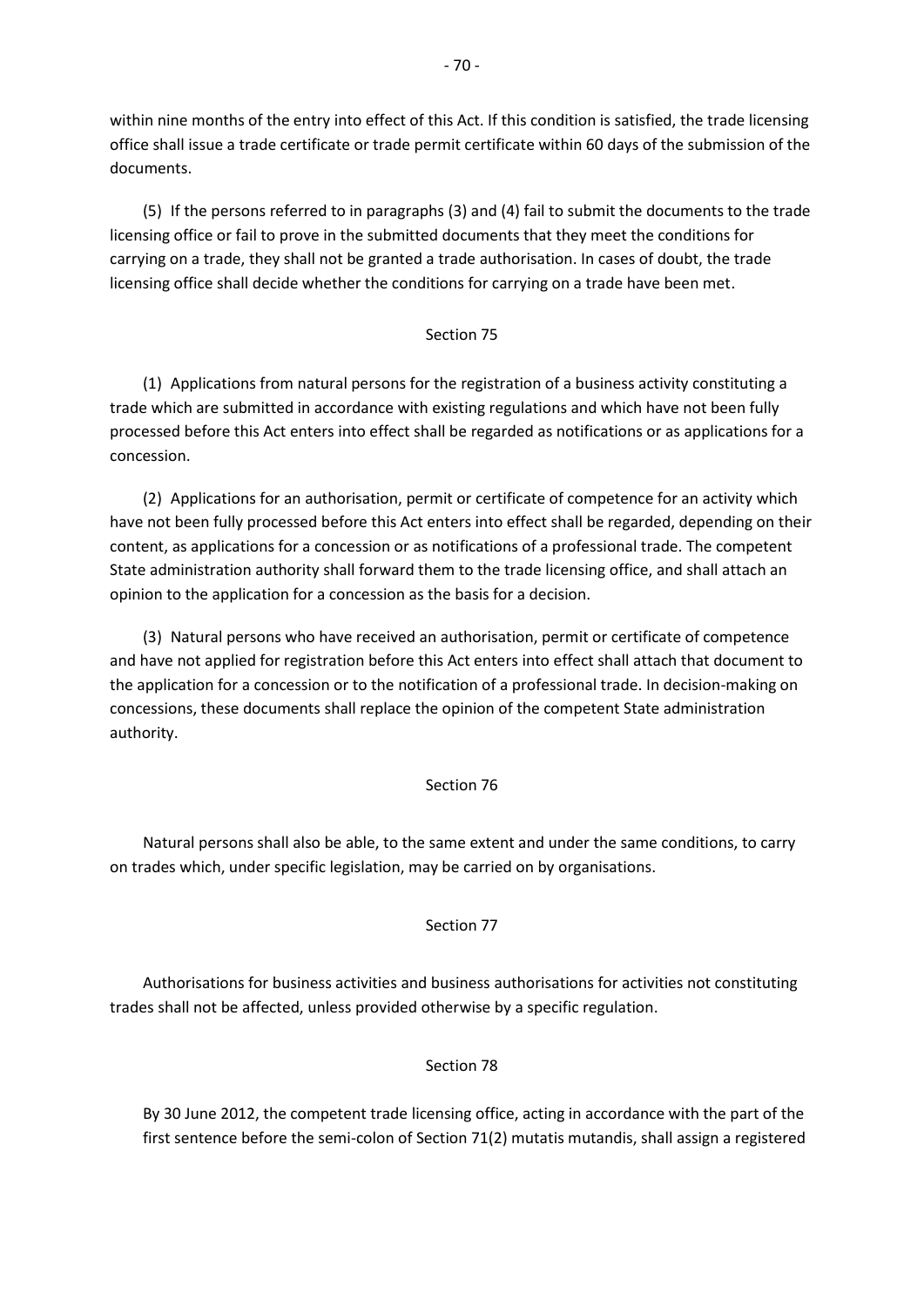number to an establishment set up before 1 July 2010 as provided by the administrator of the basic register of persons<sup>28d)</sup>.

## Section 79

## **Liquidation of assets due to insolvency**

(1) The liquidation of assets due to insolvency shall be regarded as an impediment to the carrying-on of a trade arising prior to the entry into effect of Act No 328/1991 on bankruptcy and composition<sup>47)</sup>.

(2) Liquidation of assets due to insolvency which has occurred prior to 1 January 1990 shall not be taken into consideration.

## Section 80

## **Repealing provisions**

As at the date this Act enters into effect the following shall be repealed:

- 1. Act No 105/1990 on private enterprise by citizens, as amended by Act No 219/1991, apart from Sections 12a to 12e,
- 2. Section 2 of Presidential Decree No 100/1945 on the nationalization of mines and certain industrial enterprises, as amended by Act No 114/1948 on the nationalization of certain other industrial and other undertakings and factories and regulating certain conditions of nationalized and national undertakings,
- 3. Section 4 of Act No 114/1948 on the nationalization of certain other industrial and other undertakings and factories and regulating certain conditions of nationalized and national undertakings,
- 4. Section 3 of Act No 115/1948 on the nationalization of other industrial and other production undertakings and factories in the food-processing sector and regulating certain conditions of nationalized and national undertakings in this sector, as amended by Act No 108/1950, amending regulations on the nationalization of certain undertakings in the foodprocessing industry,
- 5. Section 3 of Act No 120/1948 on the nationalization of commercial undertakings employing fifty or more persons,
- 6. Section 1(2) of Act No 121/1948 on the nationalization of construction industries, as amended by Act No 58/1951 amending the Act on the Nationalization of Construction Industries,

 $\overline{a}$ 

<sup>&</sup>lt;sup>28d)</sup> Act No. 111/2009 Coll., on basic registers.

<sup>47)</sup> Sections 352 to 354 of the Rules of Civil Procedure, No 99/1963 Coll.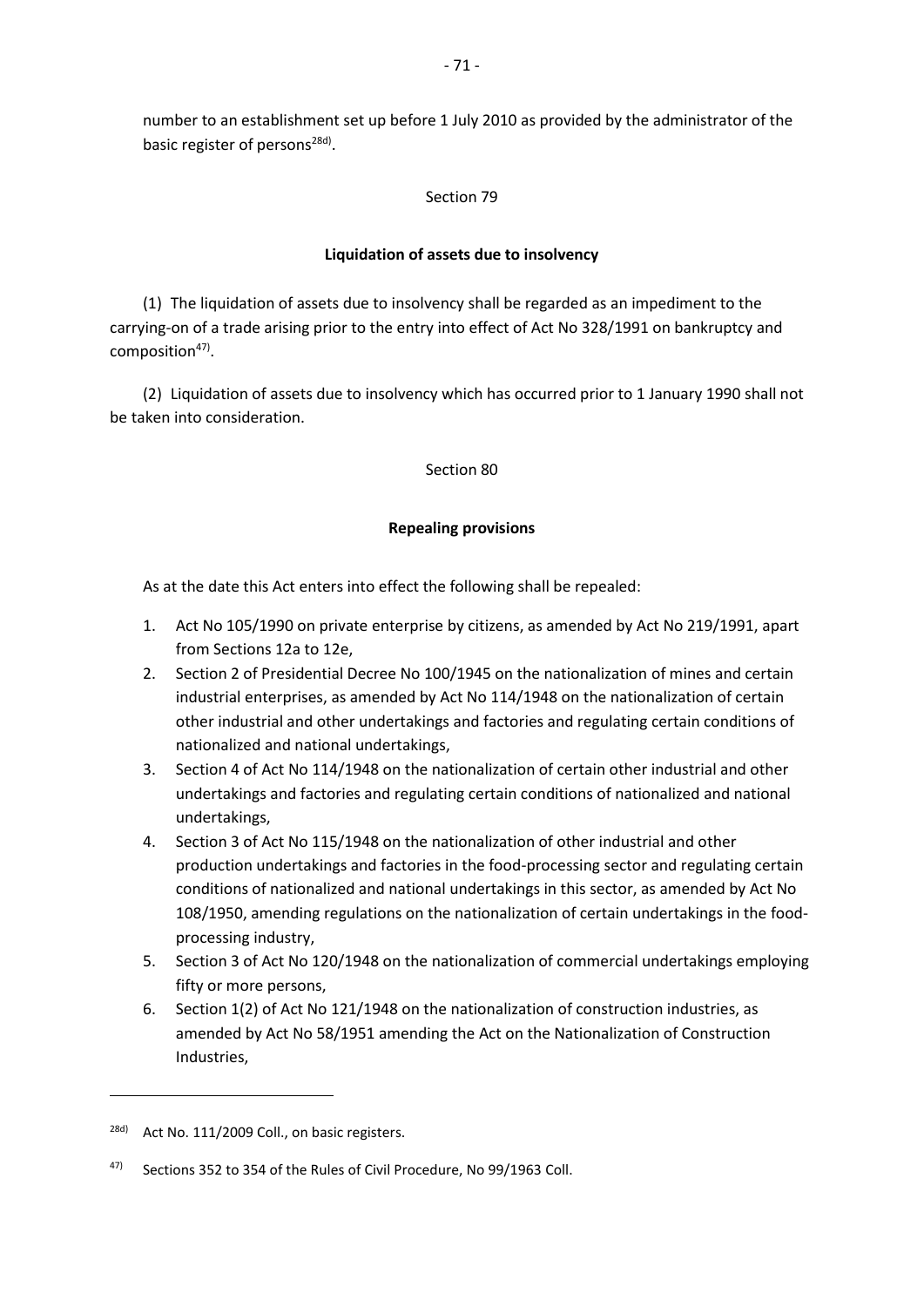- 7. Section 3 of Act No 123/1948 on the nationalization of printing undertakings,
- 8. Section 8 of Act No 124/1948 on the nationalization of certain public catering undertakings, tap-houses and accommodation facilities.

# Section 81

This Act shall enter into effect on 1 January 1992.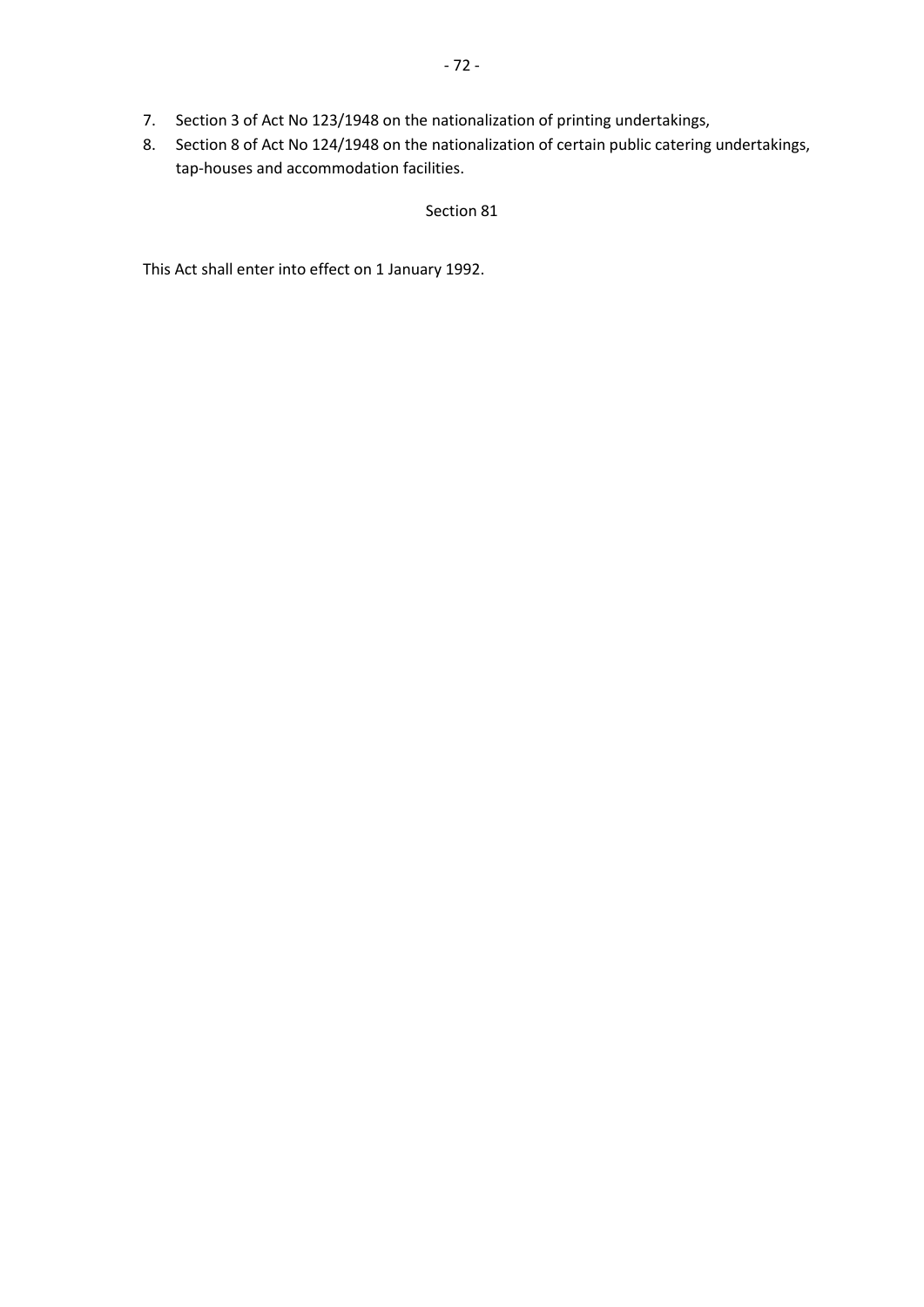## **VOCATIONAL TRADES**

(further to Section 20)

#### **Part A**

Butchery and meat processing Dairy farming Milling Bakery and pastry products Brewing and malting Processing of hides and skins Application, manufacture and repair of orthopaedic footwear Glass cutting and etching Processing of rubber compounds Stone working Casting of metals, modelling Forging, horseshoeing Machining Locksmithery, tool-making Galvanization, enamelling Manufacture, installation, and repair of electrical machinery and appliances, electronic and telecommunication equipment Watchmaking Goldsmithery and jewellery Joinery, flooring Manufacture and repair of musical instruments Repair of other transport equipment and work machinery Bricklaying Installation, repair, inspection and testing of electrical equipment Installation, repair and reconstruction of cooling equipment and heat pumps Plumbing, heating Installation, repair, inspection and testing of gas equipment and the filling of vessels with gas Installation, repair, inspection and testing of pressure equipment and gas vessels Installation, repair, inspection and testing of lifting equipment Insulation Painting, varnishing, coating Roofing, carpentry Tinsmithery and repair of vehicle bodies Stove-fitting Repair of road vehicles Hairdressing

#### **Part B**

Dyeing and chemical treatment of textiles Cleaning and washing of textiles and clothing Chimney sweeping

#### **Part C**

Catering services. Cosmetic services Pedicure, manicure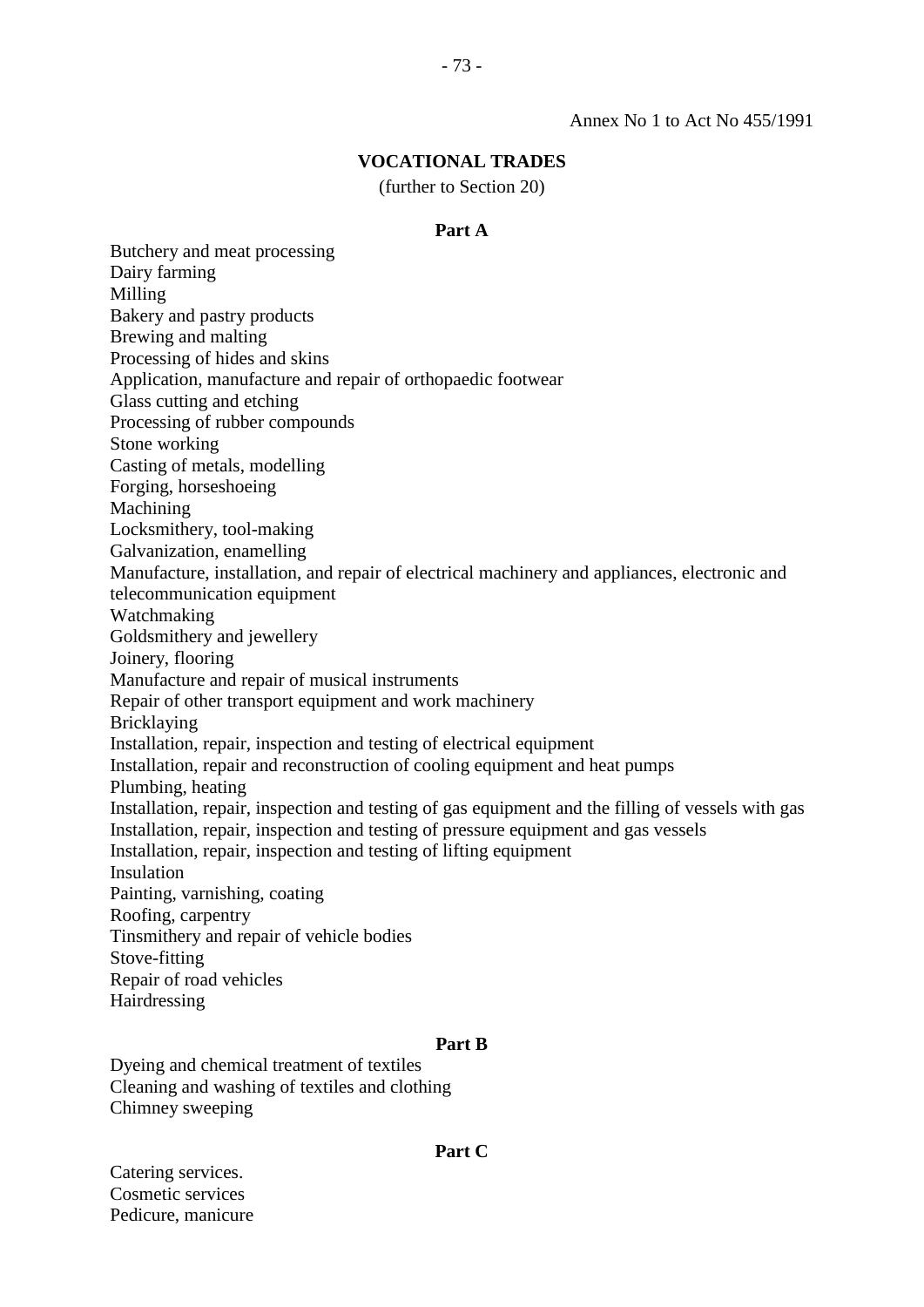# **PROFESSIONAL TRADES**

(further to Sections 23 and 24)

| Object of business                                               | Professional competence required                                                                                                                                                                                                                                                                                                                                                                                                                                                                                                                                                                                                                                                                                                                     | Remarks                                                                                                                                                                                                                                                                                                                                                                                                        |
|------------------------------------------------------------------|------------------------------------------------------------------------------------------------------------------------------------------------------------------------------------------------------------------------------------------------------------------------------------------------------------------------------------------------------------------------------------------------------------------------------------------------------------------------------------------------------------------------------------------------------------------------------------------------------------------------------------------------------------------------------------------------------------------------------------------------------|----------------------------------------------------------------------------------------------------------------------------------------------------------------------------------------------------------------------------------------------------------------------------------------------------------------------------------------------------------------------------------------------------------------|
| 1                                                                | $\overline{2}$                                                                                                                                                                                                                                                                                                                                                                                                                                                                                                                                                                                                                                                                                                                                       | 3                                                                                                                                                                                                                                                                                                                                                                                                              |
| Geological work*)                                                | certificate of professional<br>competence issued by the Ministry<br>of the Environment**)                                                                                                                                                                                                                                                                                                                                                                                                                                                                                                                                                                                                                                                            | *) with the exception of<br>geological work<br>constituting mining and<br>other activities using<br>mining techniques in<br>accordance with Sections<br>2 and 3 of Act No<br>$61/1988$ on mining,<br>explosives and the State<br>Mining Authority, as<br>amended by Act No<br>128/1999 and Act No<br>206/2002<br>**) Section $3(3)$ of Act<br>No 62/1988 on geological<br>work, as amended by Act<br>No 3/2005 |
| Tobacco processing and the<br>manufacture of tobacco<br>products | university education in a study<br>a)<br>programme and study field<br>focusing on food chemicals or<br>agriculture and one year's<br>professional experience, or<br>higher education in a field of<br>b)<br>study focusing on food<br>chemicals or agriculture and<br>three years' professional<br>experience, or<br>secondary education with a<br>$\mathbf{c})$<br>school-leaving examination in a<br>field of study focusing on food<br>chemicals or agriculture and<br>three years' professional<br>experience, or<br>a retraining certificate or other<br>d)<br>evidence of professional<br>qualifications for the relevant<br>work activities, issued by an<br>establishment accredited in<br>accordance with specific<br>legislation, or by an | Act No 353/2003 on<br>excise duty, as amended                                                                                                                                                                                                                                                                                                                                                                  |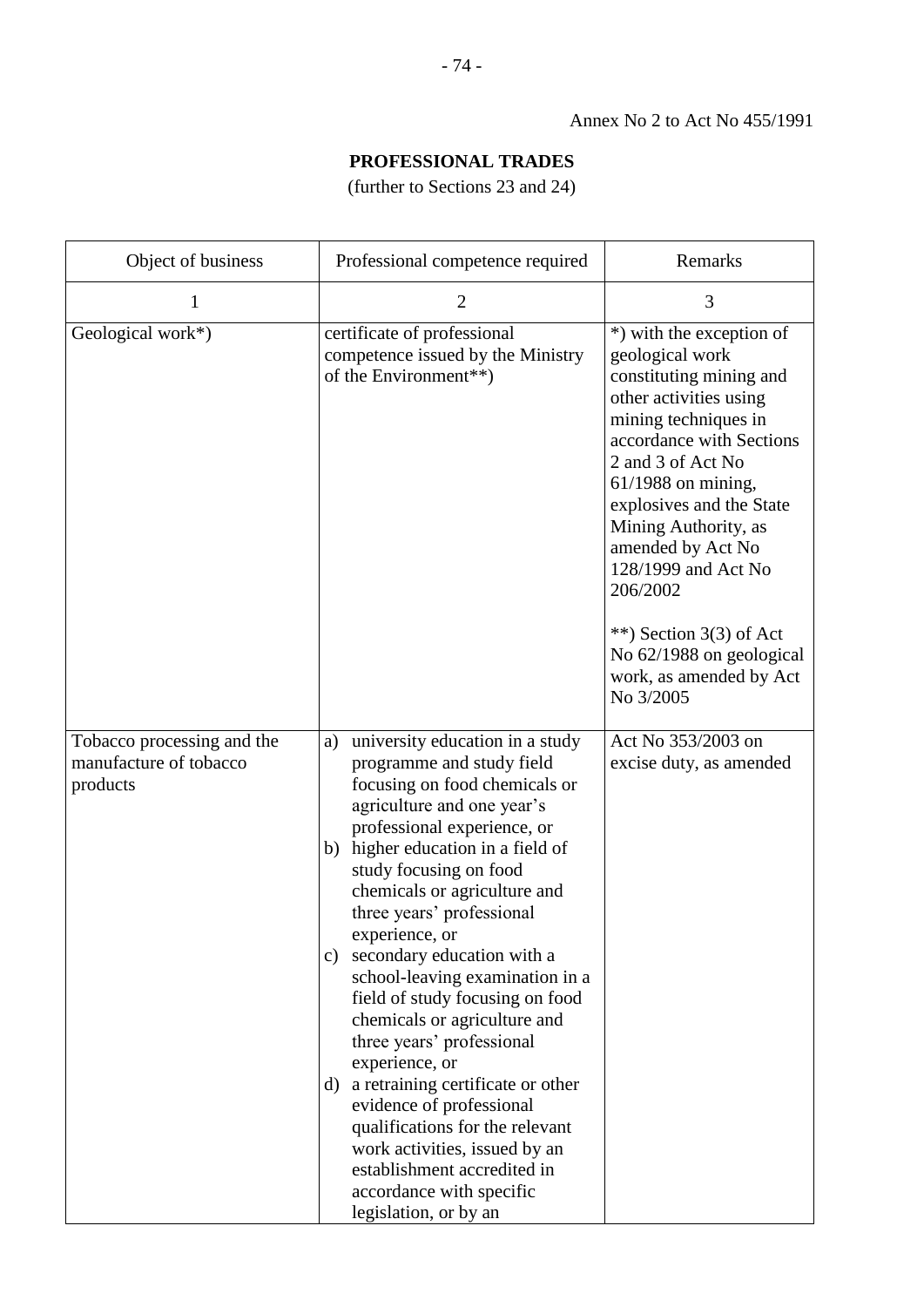|                                                                                                                                                                          |                      | establishment accredited by the<br>Ministry of Education, Youth<br>and Sports, or by a ministry in<br>whose purview the sector in<br>which the trade is operated falls,<br>and four years' professional<br>experience                                                                                                                                                                                                                                                                                                                                                                                                                                                                                                                                                                                                                                                                                                                                                                                                                                                                                                                                                                                                                                                                                                                                                |                                                                                                                                                                                                                                                                                                                                                                                                                                                                                                                                                                                                                                                                                                                                                                                                          |
|--------------------------------------------------------------------------------------------------------------------------------------------------------------------------|----------------------|----------------------------------------------------------------------------------------------------------------------------------------------------------------------------------------------------------------------------------------------------------------------------------------------------------------------------------------------------------------------------------------------------------------------------------------------------------------------------------------------------------------------------------------------------------------------------------------------------------------------------------------------------------------------------------------------------------------------------------------------------------------------------------------------------------------------------------------------------------------------------------------------------------------------------------------------------------------------------------------------------------------------------------------------------------------------------------------------------------------------------------------------------------------------------------------------------------------------------------------------------------------------------------------------------------------------------------------------------------------------|----------------------------------------------------------------------------------------------------------------------------------------------------------------------------------------------------------------------------------------------------------------------------------------------------------------------------------------------------------------------------------------------------------------------------------------------------------------------------------------------------------------------------------------------------------------------------------------------------------------------------------------------------------------------------------------------------------------------------------------------------------------------------------------------------------|
| Manufacture of dangerous<br>chemicals and dangerous<br>chemical mixtures and sale of<br>chemicals and chemical<br>mixtures classified as very<br>$toxic*)$ and $toxic*)$ | a)<br>b)<br>c)<br>d) | university education in a study<br>programme and study field<br>focusing on chemistry, mining,<br>metallurgy, mechanical<br>engineering, civil engineering,<br>electrical engineering, fire<br>protection, food processing,<br>medicine, veterinary medicine,<br>pharmacy, natural sciences,<br>agriculture or forestry and one<br>year's professional experience,<br><b>or</b><br>higher education in a field of<br>study focusing on chemistry,<br>mining, metallurgy, mechanical<br>engineering, civil engineering,<br>fire protection, electrical<br>engineering, health care,<br>pharmacy, veterinary sciences,<br>agriculture or forestry and three<br>years' professional experience,<br><sub>or</sub><br>secondary education with a<br>school-leaving examination in a<br>field of study focusing on<br>chemistry, mining, metallurgy,<br>mechanical engineering, civil<br>engineering, fire protection,<br>electrical engineering, health<br>care, pharmacy, veterinary<br>sciences, agriculture or forestry<br>and three years' professional<br>experience, or<br>a retraining certificate or other<br>evidence of professional<br>qualifications for the relevant<br>work activities, issued by an<br>establishment accredited in<br>accordance with specific<br>legislation, or by an<br>establishment accredited by the<br>Ministry of Education, Youth | *) Section $5(1)(f)$ and $(g)$<br>of Act No 350/2011 on<br>chemical substances and<br>chemical mixtures and<br>amending certain laws (the<br>Chemicals Act);<br>for the manufacture of a<br>chemical substance and a<br>chemical mixture, a trade<br>authorization is not<br>required for this trade if<br>the manufacture of the<br>chemical substance and<br>chemical mixture is also<br>the subject of another<br>trade referred to in this<br>annex or in Annex No 3<br>to Act No 455/1991, as<br>amended by Act No<br>130/2008, Act<br>No 145/2010 and Act<br>No 155/2010.<br>**) Act No. 179/2006<br>Coll., on verifying and<br>recognising the results of<br>continuing education and<br>on amendments to certain<br>Acts (Act on Recognising<br>the Results of Further<br>Education), as amended |
|                                                                                                                                                                          |                      | and Sports, or by a ministry in<br>whose purview the sector in                                                                                                                                                                                                                                                                                                                                                                                                                                                                                                                                                                                                                                                                                                                                                                                                                                                                                                                                                                                                                                                                                                                                                                                                                                                                                                       |                                                                                                                                                                                                                                                                                                                                                                                                                                                                                                                                                                                                                                                                                                                                                                                                          |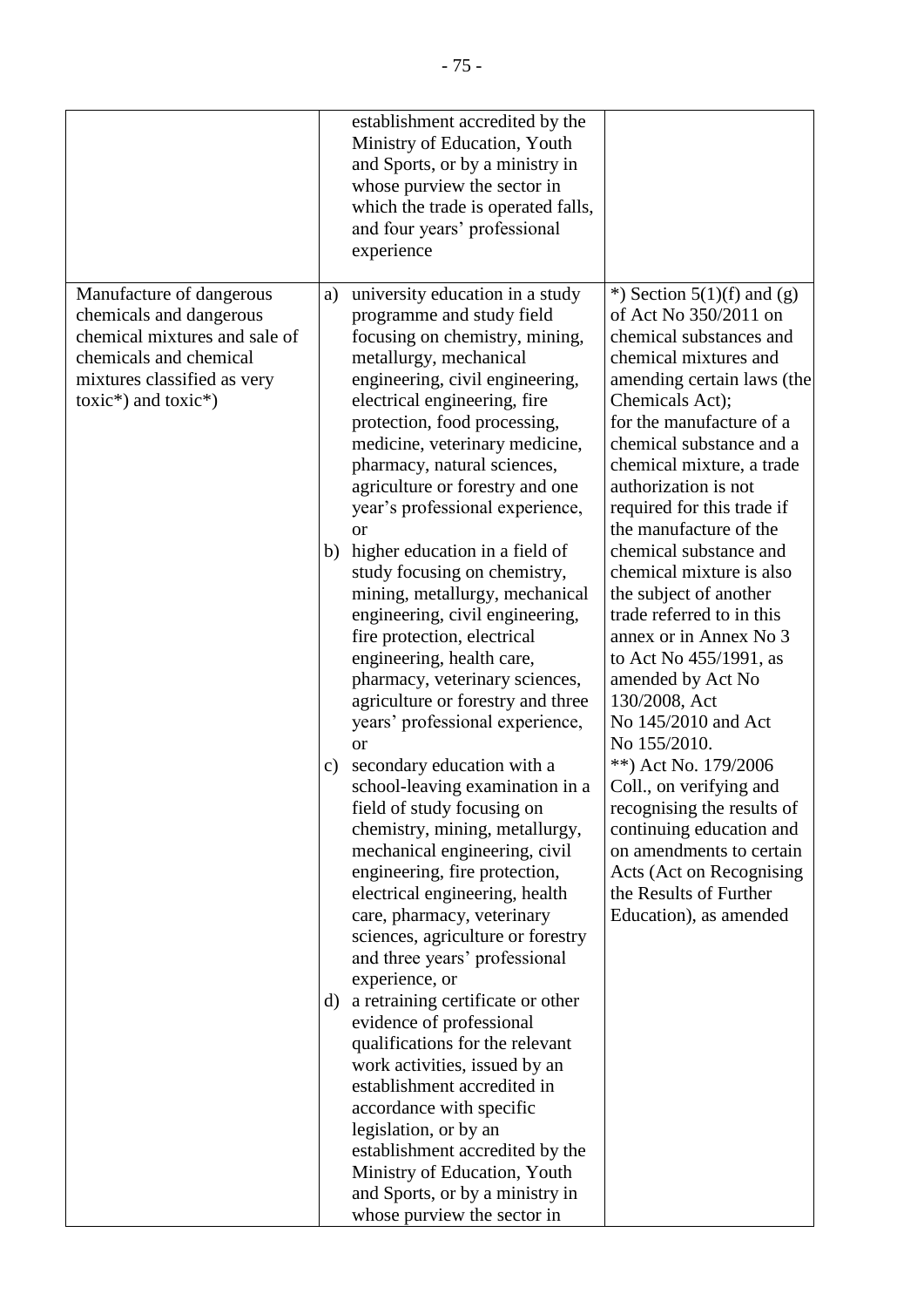|                                  | which the trade is operated falls,<br>and four years' professional<br>experience, or<br>documents under Section<br>e) |                         |
|----------------------------------|-----------------------------------------------------------------------------------------------------------------------|-------------------------|
|                                  | $7(5)(a)$ , (b), (c), (d) or (e) of the<br>Trade Licensing Act, or<br>f                                               |                         |
|                                  | a professional qualification to<br>pursue the vocation of chemist<br>to operate devices pursuant to a                 |                         |
|                                  | special legal regulation <sup>**</sup> ) and 4<br>years' professional experience;                                     |                         |
|                                  | for the sale of chemical substances<br>and chemical mixtures classified as                                            |                         |
|                                  | very toxic or toxic, professional                                                                                     |                         |
|                                  | competence can also be<br>demonstrated by means of:                                                                   |                         |
|                                  | a) evidence of at least five years'                                                                                   |                         |
|                                  | uninterrupted professional<br>experience as an entrepreneur or                                                        |                         |
|                                  | manager, or                                                                                                           |                         |
|                                  | b) evidence of at least two years'<br>uninterrupted professional                                                      |                         |
|                                  | experience as an entrepreneur or                                                                                      |                         |
|                                  | manager, and evidence of the                                                                                          |                         |
|                                  | completion of education in the                                                                                        |                         |
|                                  | field, or                                                                                                             |                         |
|                                  | evidence of at least three years'<br>c)                                                                               |                         |
|                                  | uninterrupted professional                                                                                            |                         |
|                                  | experience as an entrepreneur or<br>manager, and evidence of                                                          |                         |
|                                  | retraining or other evidence of a                                                                                     |                         |
|                                  | qualification issued by the                                                                                           |                         |
|                                  | competent State authority, or                                                                                         |                         |
|                                  | evidence of at least three years'<br>d)                                                                               |                         |
|                                  | uninterrupted professional                                                                                            |                         |
|                                  | experience as an employee, and                                                                                        |                         |
|                                  | evidence of the completion of<br>education in the field, or                                                           |                         |
|                                  | evidence of four years'<br>e)                                                                                         |                         |
|                                  | uninterrupted professional                                                                                            |                         |
|                                  | experience as an employee, and                                                                                        |                         |
|                                  | evidence of retraining or other                                                                                       |                         |
|                                  | evidence of a qualification                                                                                           |                         |
|                                  | issued by the competent State<br>authority                                                                            |                         |
| Manufacture and repair of series | professional competence to<br>a)                                                                                      | *) Act No 96/2004 on    |
| produced                         | pursue the profession of                                                                                              | conditions for the      |
| prostheses,                      | orthotics/prosthetics fitter in                                                                                       | acquisition and         |
| body ortheses,                   | accordance with specific                                                                                              | recognition of          |
| limb ortheses,                   | legislation <sup>*</sup> , or                                                                                         | competence to engage in |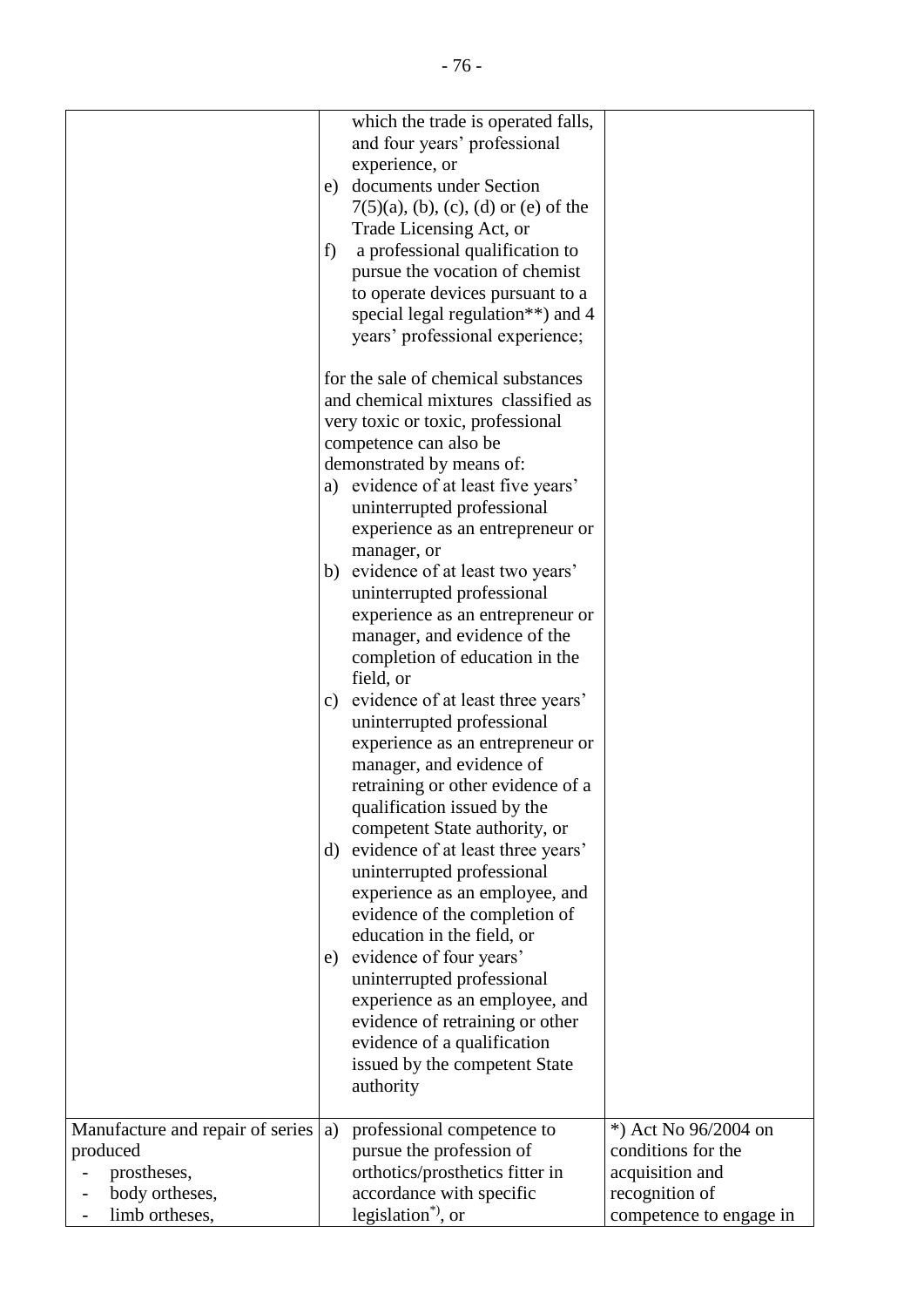| soft bandages               | $\mathbf{c})$<br>d) | b) professional competence to<br>pursue the profession of<br>orthotics/prosthetics technician<br>in accordance with specific<br>legislation <sup>*</sup> ) and three years'<br>professional experience, or<br>a retraining certificate or other<br>evidence of professional<br>qualifications for the relevant<br>work activities, issued by an<br>establishment accredited in<br>accordance with specific<br>legislation, or by an<br>establishment accredited by the<br>Ministry of Education, Youth<br>and Sports, or by a ministry in<br>whose purview the sector in<br>which the trade is operated falls,<br>and three years' professional<br>experience, or<br>documents under Section<br>$7(5)(a)$ , (b), (c), (d) or (e) of the<br><b>Trade Licensing Act</b>                                                               | paramedical professions<br>and to carry out activities<br>connected with the<br>provision of health care<br>and amending certain<br>related laws (the<br>Paramedical Act), as<br>amended                                                                                                                                  |
|-----------------------------|---------------------|-------------------------------------------------------------------------------------------------------------------------------------------------------------------------------------------------------------------------------------------------------------------------------------------------------------------------------------------------------------------------------------------------------------------------------------------------------------------------------------------------------------------------------------------------------------------------------------------------------------------------------------------------------------------------------------------------------------------------------------------------------------------------------------------------------------------------------------|---------------------------------------------------------------------------------------------------------------------------------------------------------------------------------------------------------------------------------------------------------------------------------------------------------------------------|
| Optician                    | a)<br>b)<br>c)      | competence to pursue the<br>healthcare profession of<br>optometrist in accordance with<br>specific legislation*), or<br>higher education in a field of<br>education to become a certified<br>optician or certified eye<br>technician, or<br>secondary education with a<br>school-leaving examination in a<br>field of education to become an<br>optician or eye technician, or<br>d) a retraining certificate or other<br>evidence of professional<br>qualifications for the relevant<br>work activities, issued by an<br>establishment accredited in<br>accordance with specific<br>legislation, or by an<br>establishment accredited by the<br>Ministry of Education, Youth<br>and Sports, or by a ministry in<br>whose purview the sector in<br>which the trade is operated falls,<br>and four years' professional<br>experience | *) Act No 96/2004 on<br>conditions for the<br>acquisition and recognition<br>of competence to engage<br>in paramedical professions<br>and to carry out activities<br>connected with the<br>provision of health care<br>and amending certain<br>related laws (the<br>Paramedical Act), as<br>amended by Act No<br>125/2005 |
| Disposal of hazardous waste | a)                  | university education and one                                                                                                                                                                                                                                                                                                                                                                                                                                                                                                                                                                                                                                                                                                                                                                                                        | Section 4 of Act                                                                                                                                                                                                                                                                                                          |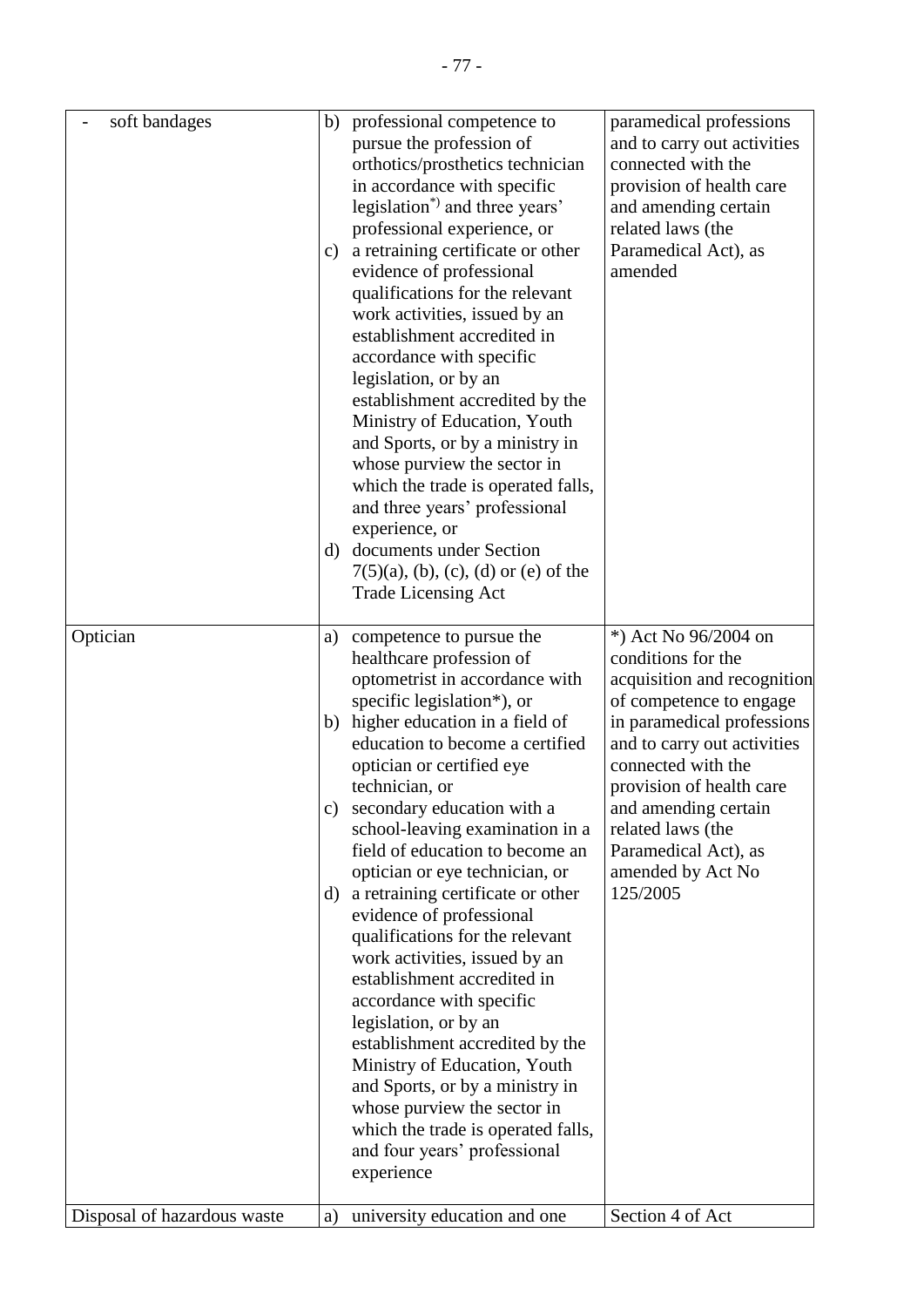|                     |    | year's professional experience,                   | No 185/2001 on      |
|---------------------|----|---------------------------------------------------|---------------------|
|                     |    | <sub>or</sub>                                     | waste and           |
|                     | b) | higher education in a technical                   | amending certain    |
|                     |    | or scientific field of study and                  | other laws          |
|                     |    | three years' professional                         |                     |
|                     |    | experience, or                                    |                     |
|                     | c) | secondary education with                          |                     |
|                     |    | a school-leaving examination in                   |                     |
|                     |    | a technical or scientific field of                |                     |
|                     |    | study and three years'                            |                     |
|                     |    | professional experience, or                       |                     |
|                     | d) | a retraining certificate or other                 |                     |
|                     |    | evidence of professional                          |                     |
|                     |    | qualifications for the relevant                   |                     |
|                     |    | work activities, issued by an                     |                     |
|                     |    | establishment accredited in                       |                     |
|                     |    | accordance with specific                          |                     |
|                     |    | legislation, or by an                             |                     |
|                     |    | establishment accredited by the                   |                     |
|                     |    | Ministry of Education, Youth                      |                     |
|                     |    | and Sports, or by a ministry in                   |                     |
|                     |    | whose purview the sector in                       |                     |
|                     |    | which the trade is operated falls,                |                     |
|                     |    | and four years' professional                      |                     |
|                     |    | experience                                        |                     |
|                     |    |                                                   |                     |
|                     |    |                                                   |                     |
|                     |    |                                                   |                     |
| Construction design | a) | authorization or entry in the                     | Sections 158 and    |
|                     |    | register of registered persons in                 | 159 of Act No       |
|                     |    | accordance with Act No                            | 183/2006 on land-   |
|                     |    | 360/1992 on the profession of                     | use planning and    |
|                     |    | authorized architects and the                     | building rules (the |
|                     |    | profession of authorized                          | Building Act)       |
|                     |    | engineers and technicians active                  |                     |
|                     |    | in construction, as amended, or                   |                     |
|                     |    | b) university education in a master               |                     |
|                     |    | study programme and study field                   |                     |
|                     |    | focusing on civil engineering or                  |                     |
|                     |    | architecture and three years'                     |                     |
|                     |    | experience of structural design,                  |                     |
|                     |    | <sub>or</sub>                                     |                     |
|                     | c) | university education in a                         |                     |
|                     |    | bachelor study programme and                      |                     |
|                     |    | study field focusing on civil                     |                     |
|                     |    | engineering or architecture and                   |                     |
|                     |    | five years' experience of                         |                     |
|                     |    | structural design, or                             |                     |
|                     |    | d) higher education in a field of                 |                     |
|                     |    | study focusing on civil                           |                     |
|                     |    | engineering and five years'                       |                     |
|                     |    | experience of structural design,<br><sub>or</sub> |                     |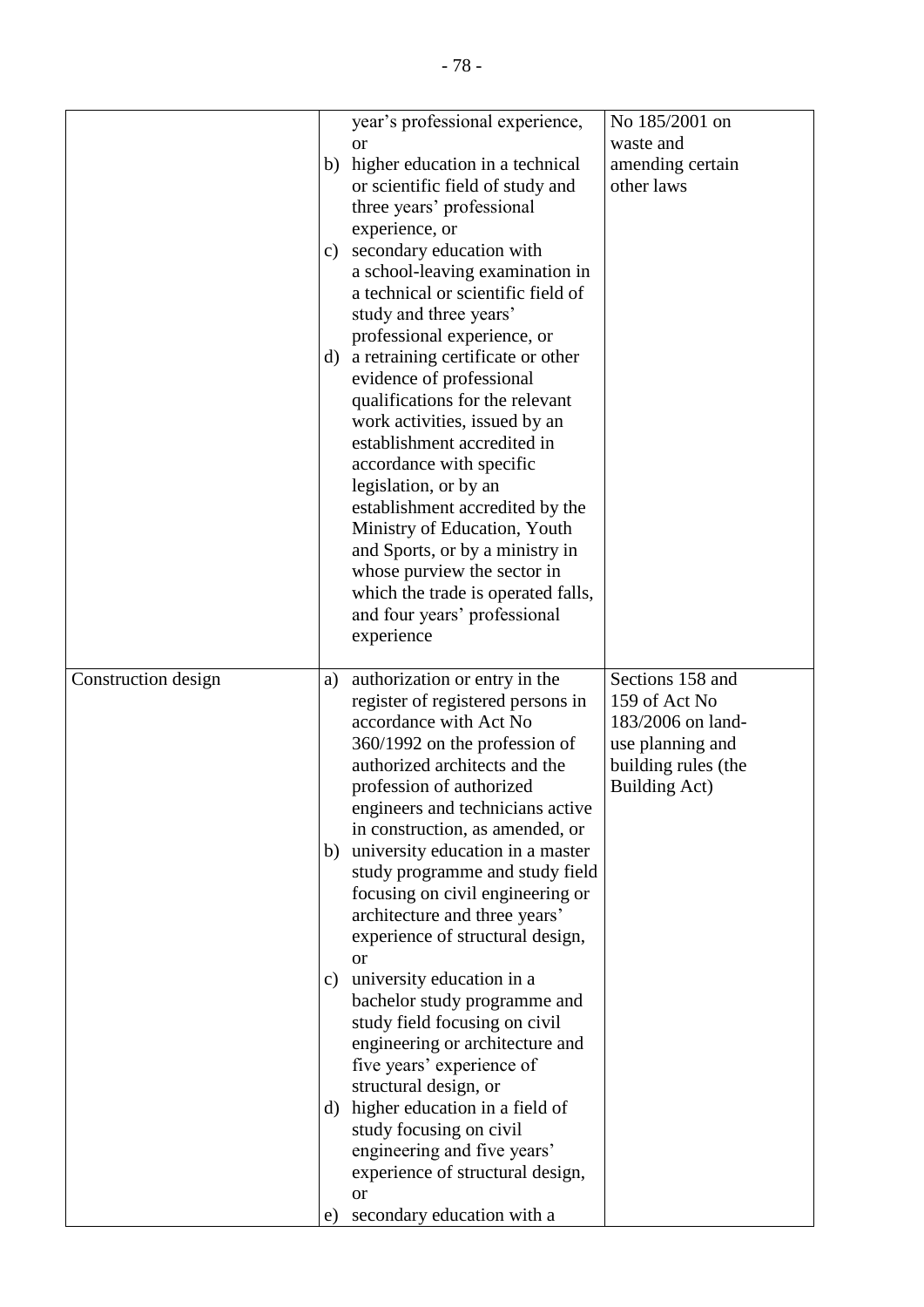|                                                                           | school-leaving examination in a<br>field of study focusing on civil<br>engineering and five years'<br>experience of structural design,<br><sub>or</sub>                                                                                                                                                                                                                                                                                                                                                                                                                                                                                                                                                                                                                                                                                                                                                                           |                                   |
|---------------------------------------------------------------------------|-----------------------------------------------------------------------------------------------------------------------------------------------------------------------------------------------------------------------------------------------------------------------------------------------------------------------------------------------------------------------------------------------------------------------------------------------------------------------------------------------------------------------------------------------------------------------------------------------------------------------------------------------------------------------------------------------------------------------------------------------------------------------------------------------------------------------------------------------------------------------------------------------------------------------------------|-----------------------------------|
| Construction of structures,<br>changes thereto, and demolition<br>thereof | authorization or entry in the<br>a)<br>register of registered persons in<br>accordance with Act No<br>360/1992, as amended, or<br>university education in a master<br>b)<br>study programme and study field<br>focusing on civil engineering or<br>architecture and three years'<br>experience of construction, or<br>university education in a<br>c)<br>bachelor study programme and<br>study field focusing on civil<br>engineering or architecture and<br>five years' experience of<br>construction, or<br>d) higher education in a field of<br>study focusing on civil<br>engineering and five years'<br>experience of construction, or<br>secondary education with a<br>e)<br>school-leaving examination in a<br>field of study focusing on civil<br>engineering and five years'<br>experience of construction, or<br>documents under Section<br>f)<br>$7(5)(a)$ , (b), (c), (d) or (e) of the<br><b>Trade Licensing Act</b> | Section 160 of Act No<br>183/2006 |
| Purchase, sale, destruction and                                           | for the purchase, sale, destruction                                                                                                                                                                                                                                                                                                                                                                                                                                                                                                                                                                                                                                                                                                                                                                                                                                                                                               | Act No. 206/2015 Coll.            |
| disposal of category P2, T2 and<br>F4 pyrotechnic articles and            | and disposal of category P2<br>pyrotechnic articles P2, a certificate                                                                                                                                                                                                                                                                                                                                                                                                                                                                                                                                                                                                                                                                                                                                                                                                                                                             |                                   |
| work with fireworks<br>Purchase and sale of cultural                      | of professional competence pursuant<br>to Section 36 $(1)(a)$ of Act<br>No. 206/2015 Coll.;<br>for the purchase, sale, destruction<br>and disposal of category T2 and F4<br>pyrotechnic articles and work with<br>fireworks, a certificate of<br>professional competence pursuant to<br>Section 36 $(1)(b)$ or a document<br>pursuant to Section 66 (8) of Act<br>No. 206/2015 Coll.<br>university education in a study<br>a)                                                                                                                                                                                                                                                                                                                                                                                                                                                                                                     | *) Act No 20/1987 on the          |
| monuments*) or items of                                                   | programme and study field                                                                                                                                                                                                                                                                                                                                                                                                                                                                                                                                                                                                                                                                                                                                                                                                                                                                                                         | care of monuments by the          |
| cultural value**)                                                         | focusing on fine art, restoration<br>or the history of art, or                                                                                                                                                                                                                                                                                                                                                                                                                                                                                                                                                                                                                                                                                                                                                                                                                                                                    | State, as amended                 |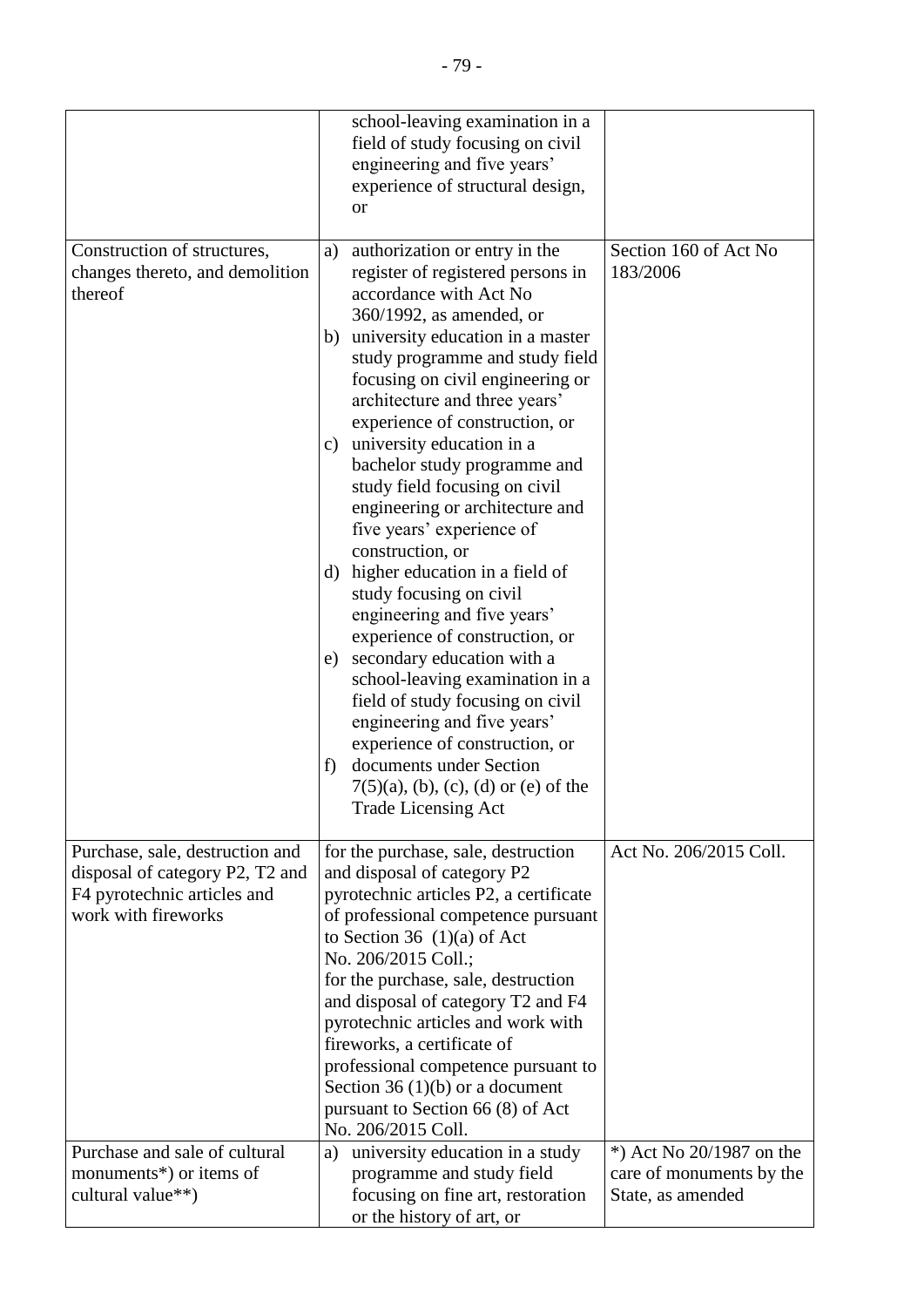|                                                 | c)                  | b) higher education in a field of<br>study focusing on fine art,<br>restoration, conservation or<br>works of fine and applied art and<br>one year's professional<br>experience, or<br>secondary education with a<br>school-leaving examination in a<br>field of study focusing on fine<br>art, restoration, conservation,<br>works of fine and applied art or<br>trading in antiques and one<br>year's professional experience,<br><b>or</b>                                                                                                                                                                                                                                            | **) Act No 71/1994<br>on the sale and<br>export of items of<br>cultural value, as<br>amended |
|-------------------------------------------------|---------------------|-----------------------------------------------------------------------------------------------------------------------------------------------------------------------------------------------------------------------------------------------------------------------------------------------------------------------------------------------------------------------------------------------------------------------------------------------------------------------------------------------------------------------------------------------------------------------------------------------------------------------------------------------------------------------------------------|----------------------------------------------------------------------------------------------|
|                                                 | d)<br>e)            | secondary education with a<br>certificate of apprenticeship in a<br>relevant field of study focusing<br>on fine art, restoration,<br>conservation or works of fine<br>and applied art and three years'<br>professional experience, or<br>a retraining certificate or other<br>evidence of professional<br>qualifications for the relevant<br>work activities, issued by an<br>establishment accredited in<br>accordance with specific<br>legislation, or by an<br>establishment accredited by the<br>Ministry of Education, Youth<br>and Sports, or by a ministry in<br>whose purview the sector in<br>which the trade is operated falls,<br>and four years' professional<br>experience |                                                                                              |
| Trade in animals used for<br>livestock breeding | a)<br>$\mathbf{c})$ | university education in a study<br>programme and study field<br>focusing on livestock breeding,<br>zootechnics or veterinary<br>medicine and one year's<br>professional experience, or<br>b) higher education in a field of<br>study focusing on livestock<br>breeding, zootechnics or<br>veterinary medicine and two<br>years' professional experience,<br><sub>or</sub><br>secondary education with a<br>school-leaving examination in a<br>field of study focusing on<br>livestock breeding, zootechnics                                                                                                                                                                             |                                                                                              |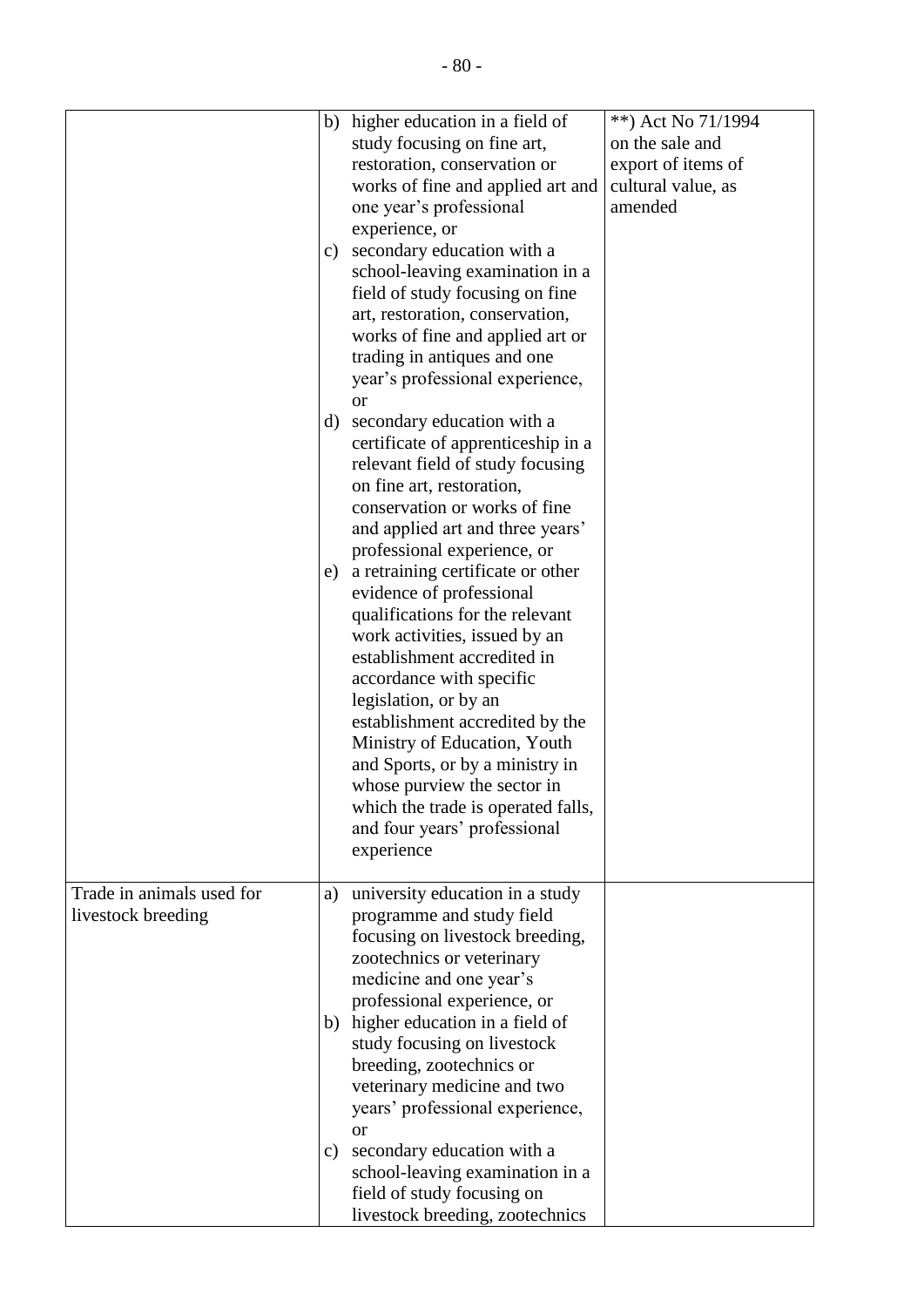|                             |               | or veterinary medicine and two<br>years' professional experience,  |  |
|-----------------------------|---------------|--------------------------------------------------------------------|--|
|                             |               | <sub>or</sub>                                                      |  |
|                             | d)            | secondary education with a                                         |  |
|                             |               | certificate of apprenticeship in a                                 |  |
|                             |               | field of study focusing on                                         |  |
|                             |               | livestock breeding or<br>zootechnics and three years'              |  |
|                             |               | professional experience, or                                        |  |
|                             | e)            | a retraining certificate or other                                  |  |
|                             |               | evidence of professional                                           |  |
|                             |               | qualifications for the relevant                                    |  |
|                             |               | work activities, issued by an<br>establishment accredited in       |  |
|                             |               | accordance with specific                                           |  |
|                             |               | legislation, or by an                                              |  |
|                             |               | establishment accredited by the                                    |  |
|                             |               | Ministry of Education, Youth                                       |  |
|                             |               | and Sports, or by a ministry in                                    |  |
|                             |               | whose purview the sector in<br>which the trade is operated falls,  |  |
|                             |               | and four years' professional                                       |  |
|                             |               | experience, or                                                     |  |
|                             | f)            | documents under Section $7(5)(j)$ ,                                |  |
|                             |               | $(k)$ , $(l)$ or $(m)$ of the Trade                                |  |
|                             |               | Licensing Act                                                      |  |
| Accounting consulting,      | a)            | university education and three                                     |  |
| bookkeeping, tax accounting |               | years' professional experience,                                    |  |
|                             | b)            | <b>or</b><br>higher education and five years'                      |  |
|                             |               | professional experience, or                                        |  |
|                             | $\mathbf{c})$ | secondary education with a                                         |  |
|                             |               | school-leaving examination and                                     |  |
|                             |               | five years' professional                                           |  |
|                             | d)            | experience, or<br>a retraining certificate or other                |  |
|                             |               | evidence of professional                                           |  |
|                             |               | qualifications for the relevant                                    |  |
|                             |               | work activities, issued by an                                      |  |
|                             |               | establishment accredited in                                        |  |
|                             |               | accordance with specific<br>legislation, or by an                  |  |
|                             |               | establishment accredited by the                                    |  |
|                             |               | Ministry of Education, Youth                                       |  |
|                             |               | and Sports, or by a ministry in                                    |  |
|                             |               | whose purview the sector in                                        |  |
|                             |               | which the trade is operated falls,<br>and five years' professional |  |
|                             |               | experience                                                         |  |
|                             |               |                                                                    |  |
|                             |               |                                                                    |  |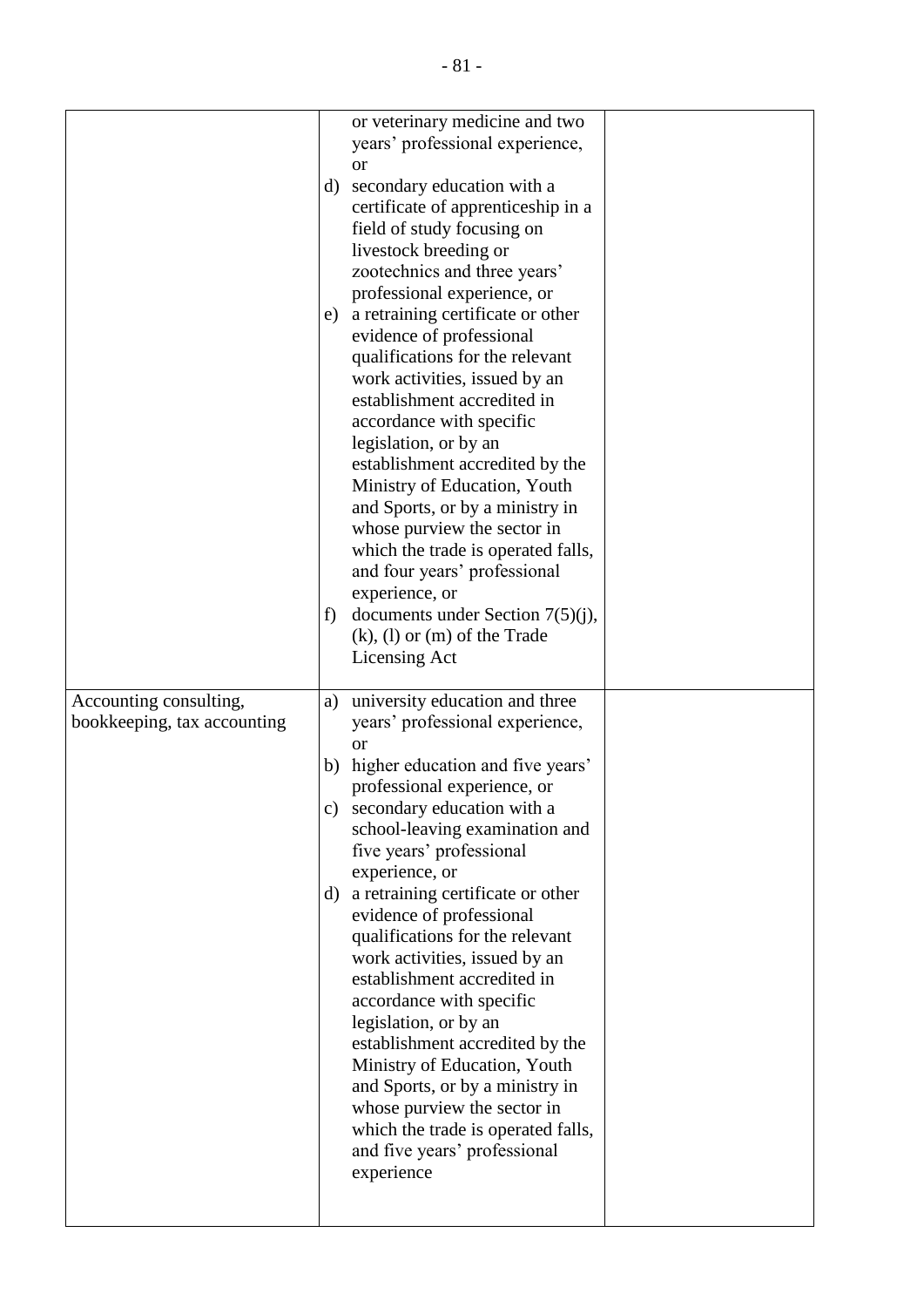| Performance of voluntary                   | a)            | university education, or                                           | Act No 26/2000 on public                             |
|--------------------------------------------|---------------|--------------------------------------------------------------------|------------------------------------------------------|
| auctions of movables under the             | b)            | higher education and two years'                                    | auctions, as amended                                 |
| <b>Public Auctions Act</b>                 |               | business experience, or                                            |                                                      |
|                                            | $\mathbf{c})$ | secondary education with a                                         |                                                      |
|                                            |               | school-leaving examination and                                     |                                                      |
|                                            |               | three years' business experience,                                  |                                                      |
|                                            |               | <sub>or</sub>                                                      |                                                      |
|                                            | d)            | a retraining certificate or other                                  |                                                      |
|                                            |               | evidence of professional                                           |                                                      |
|                                            |               | qualifications for the relevant                                    |                                                      |
|                                            |               | work activities, issued by an                                      |                                                      |
|                                            |               | establishment accredited in                                        |                                                      |
|                                            |               | accordance with specific<br>legislation, or by an                  |                                                      |
|                                            |               | establishment accredited by the                                    |                                                      |
|                                            |               | Ministry of Education, Youth                                       |                                                      |
|                                            |               | and Sports, or by a ministry in                                    |                                                      |
|                                            |               | whose purview the sector in                                        |                                                      |
|                                            |               | which the trade is operated falls,                                 |                                                      |
|                                            |               | and four years' professional                                       |                                                      |
|                                            |               | experience, or                                                     |                                                      |
|                                            | e)            | documents under Section $7(5)(j)$ ,                                |                                                      |
|                                            |               | $(k)$ , $(l)$ or $(m)$ of the Trade                                |                                                      |
|                                            |               | Licensing Act                                                      |                                                      |
|                                            |               |                                                                    |                                                      |
| Valuation of property*)<br>movable assets, |               | for the valuation of movable and<br>immovable assets:              | *) the notifier shall<br>define the objects          |
| immovable assets,                          | a)            | university education in a study                                    | of business                                          |
| intangible assets,                         |               | programme and study field                                          | pursuant to the first                                |
| financial assets,                          |               | focusing on property valuation,                                    | sentence of Section                                  |
| business operations                        |               | or                                                                 | $45(4)$ of Act No                                    |
|                                            | b)            | university education and lifelong                                  | 455/1991, as                                         |
|                                            |               | learning in accordance with                                        | amended by Act                                       |
|                                            |               | specific legislation <sup>**</sup> ) consisting                    | No 130/2008, in                                      |
|                                            |               | of at least four semesters                                         | accordance with                                      |
|                                            |               | focusing on the valuation of a                                     | submitted evidence                                   |
|                                            |               | particular category of property,                                   | of professional                                      |
|                                            |               | <b>or</b>                                                          | competence                                           |
|                                            | $\mathbf{c})$ | at least secondary education with                                  |                                                      |
|                                            |               | matriculation in the discipline in<br>which the valuation is to be | **) Section 60 of Act No<br>111/1998 on universities |
|                                            |               | carried out, and life-long                                         | and amending other laws                              |
|                                            |               | learning under special                                             | (the Universities Act), as                           |
|                                            |               | legislation**) of 2 semesters                                      | amended by Act No                                    |
|                                            |               | focused on property valuation,                                     | 147/2001                                             |
|                                            |               | <sub>or</sub>                                                      |                                                      |
|                                            | d)            | at least secondary education with                                  |                                                      |
|                                            |               | matriculation in the discipline in                                 |                                                      |
|                                            |               | which the valuation is to be                                       |                                                      |
|                                            |               | carried out and post-                                              |                                                      |
|                                            |               | matriculation qualification                                        |                                                      |
|                                            |               | studies of at least 2 school years                                 |                                                      |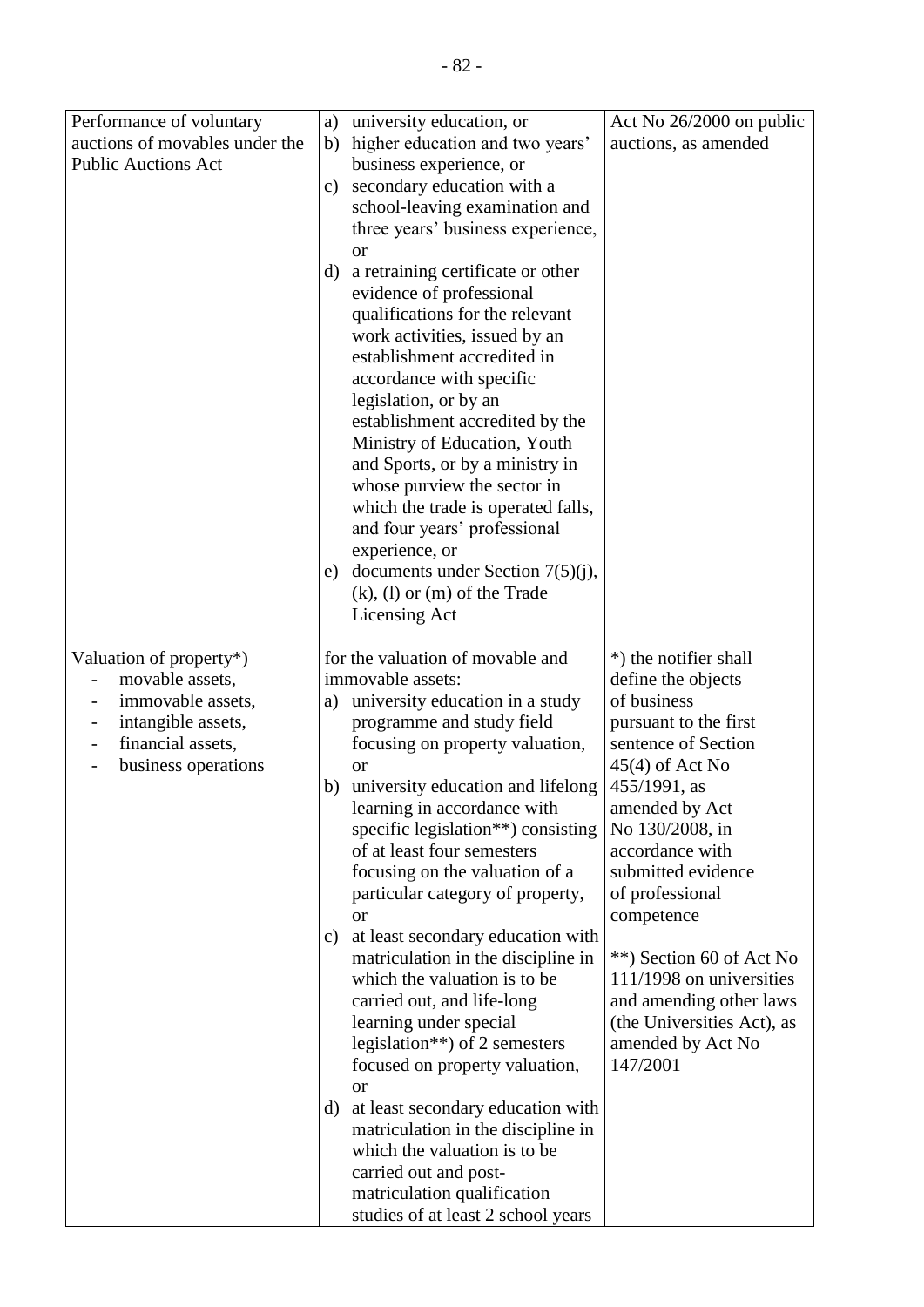|                       |               | focused on property valuation,                                          |                             |
|-----------------------|---------------|-------------------------------------------------------------------------|-----------------------------|
|                       | e)            | <b>or</b>                                                               |                             |
|                       |               | at least secondary education with<br>matriculation in the discipline in |                             |
|                       |               | which the valuation is to be                                            |                             |
|                       |               | carried out and 2 years of                                              |                             |
|                       |               | professional experience in                                              |                             |
|                       |               | property valuation, or                                                  |                             |
|                       | f)            | a retraining certificate or other                                       |                             |
|                       |               | evidence of professional                                                |                             |
|                       |               | qualifications for the relevant                                         |                             |
|                       |               | work activities, issued by an                                           |                             |
|                       |               | establishment accredited in                                             |                             |
|                       |               | accordance with specific                                                |                             |
|                       |               | legislation, or by an                                                   |                             |
|                       |               | establishment accredited by the                                         |                             |
|                       |               | Ministry of Education, Youth                                            |                             |
|                       |               | and Sports, or by a ministry in                                         |                             |
|                       |               | whose purview the sector in                                             |                             |
|                       |               | which the trade is operated falls,                                      |                             |
|                       |               | and five years' professional                                            |                             |
|                       |               | experience in property valuation;                                       |                             |
|                       |               |                                                                         |                             |
|                       |               | for valuations of intangible assets,                                    |                             |
|                       |               | financial assets and business                                           |                             |
|                       |               | operations:                                                             |                             |
|                       | a)            | university education in a study                                         |                             |
|                       |               | programme and study field                                               |                             |
|                       |               | focusing on property valuation,                                         |                             |
|                       |               | <b>or</b>                                                               |                             |
|                       | b)            | university education and lifelong                                       |                             |
|                       |               | learning in accordance with                                             |                             |
|                       |               | specific legislation**) consisting                                      |                             |
|                       |               | of at least four semesters                                              |                             |
|                       |               | focusing on the valuation of a                                          |                             |
|                       |               | particular category of property,                                        |                             |
|                       |               | <sub>or</sub>                                                           |                             |
|                       | $\mathbf{c})$ | university education and lifelong<br>learning in accordance with        |                             |
|                       |               | specific legislation**) consisting                                      |                             |
|                       |               | of at least two semesters                                               |                             |
|                       |               | focusing on the valuation of a                                          |                             |
|                       |               | particular category of property,                                        |                             |
|                       |               | and two years' professional                                             |                             |
|                       |               | experience.                                                             |                             |
|                       |               |                                                                         |                             |
| Geodesic activities*) | a)            | university education in a study                                         | *) Act No 200/1994 on       |
|                       |               | programme and study field                                               | surveying and amending      |
|                       |               | focusing on surveying and one                                           | certain laws related to the |
|                       |               | year's professional experience,                                         | implementation thereof,     |
|                       |               | <sub>or</sub>                                                           | as amended                  |
|                       | b)            | higher education in a field of                                          |                             |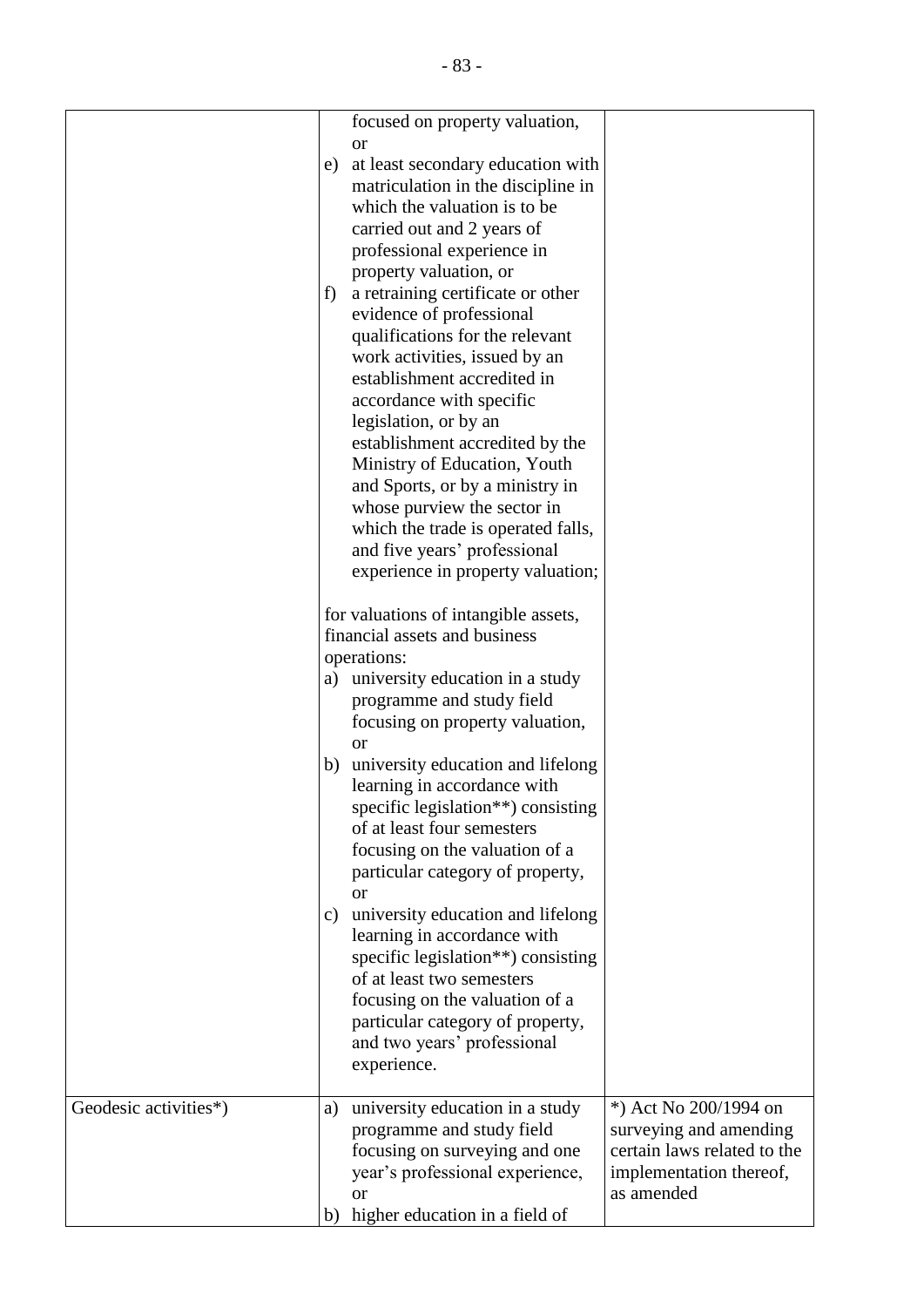|                                                                                                                                                                                               | study focusing on surveying and<br>three years' professional<br>experience, or<br>c) secondary education with a<br>school-leaving examination in a<br>field of study focusing on<br>surveying and three years'<br>professional experience, or<br>d) authorization issued by the<br>Czech Office for Surveying,<br>Mapping and Cadastre**) or<br>a retraining certificate or other<br>e)<br>evidence of professional<br>qualifications for the relevant<br>work activities, issued by an<br>establishment accredited in<br>accordance with specific<br>legislation, or by an<br>establishment accredited by the<br>Ministry of Education, Youth<br>and Sports, or by a ministry in<br>whose purview the sector in<br>which the trade is operated falls,<br>and four years' professional<br>experience. | **) Section 14 of Act No<br>$200/1994$ , as amended by<br>Act No 186/2001                                                                                                                                                               |
|-----------------------------------------------------------------------------------------------------------------------------------------------------------------------------------------------|-------------------------------------------------------------------------------------------------------------------------------------------------------------------------------------------------------------------------------------------------------------------------------------------------------------------------------------------------------------------------------------------------------------------------------------------------------------------------------------------------------------------------------------------------------------------------------------------------------------------------------------------------------------------------------------------------------------------------------------------------------------------------------------------------------|-----------------------------------------------------------------------------------------------------------------------------------------------------------------------------------------------------------------------------------------|
| Inspection, checking and testing<br>of specified technical<br>equipment in operations                                                                                                         | Certificate issued by a track<br>administrative authority                                                                                                                                                                                                                                                                                                                                                                                                                                                                                                                                                                                                                                                                                                                                             | Sections 47 and 48 of Act<br>No 266/1994 on railways,<br>as amended by Act No<br>23/2000 and Act No<br>191/2006                                                                                                                         |
| Restoration of works of art that<br>are not cultural monuments or<br>parts thereof but are held in the<br>collections of museums and<br>galleries*), or of objects of<br>cultural<br>value**) | university education in a study<br>a)<br>programme and study field<br>focusing on restoration or fine<br>art, or<br>higher education in a field of<br>b)<br>education focusing on<br>restoration or fine art, or<br>secondary education with a<br>C)<br>school-leaving examination in a<br>relevant field of study focusing<br>on restoration, fine art or applied<br>art and three years' experience<br>of restoration, or<br>secondary education with a<br>d)<br>certificate of apprenticeship in a<br>relevant field of study focusing<br>on fine art or applied art and five<br>years' experience of restoration,<br><b>or</b><br>a retraining certificate or other<br>e)                                                                                                                         | *) Act No 122/2000<br>on the protection of<br>collections of a<br>museum nature and<br>amending certain<br>other laws, as<br>amended<br>$**$ ) Act No<br>71/1994 on the sale<br>and export of items<br>of cultural value, as<br>amended |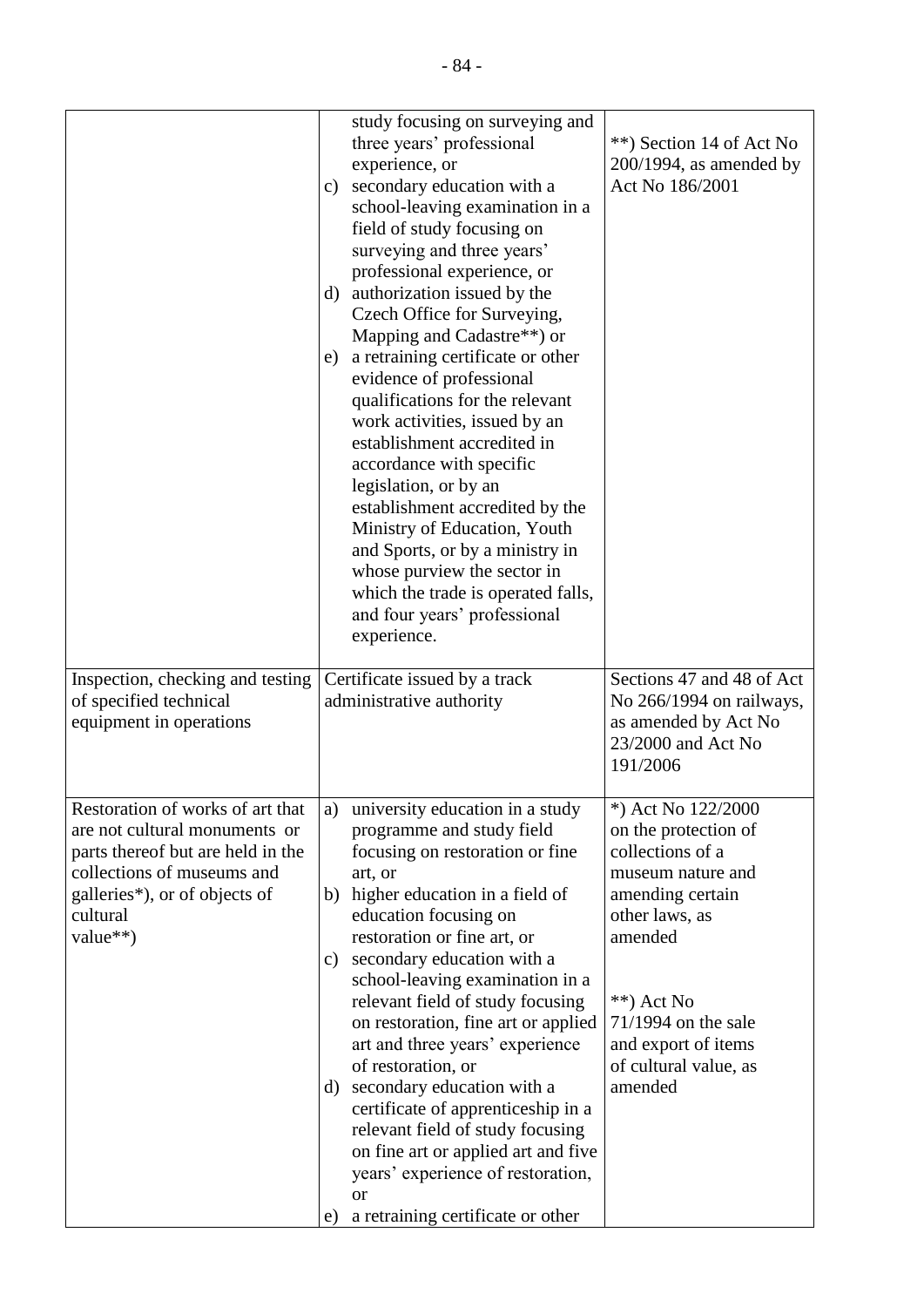|                                  | evidence of professional<br>qualifications for the relevant<br>work activities, issued by an<br>establishment accredited in<br>accordance with specific<br>legislation, or by an<br>establishment accredited by the<br>Ministry of Education, Youth<br>and Sports, or by a ministry in<br>whose purview the sector in<br>which the trade is operated falls,<br>and six years' professional<br>experience. |                        |
|----------------------------------|-----------------------------------------------------------------------------------------------------------------------------------------------------------------------------------------------------------------------------------------------------------------------------------------------------------------------------------------------------------------------------------------------------------|------------------------|
| Special protective disinfection, | for special protective disinfection,                                                                                                                                                                                                                                                                                                                                                                      | *) $§$ 44a (3) and (4) |
| disinsectization and             | disinsectization and disinfestation                                                                                                                                                                                                                                                                                                                                                                       | of Act No. 258/2000    |
| disinfestation                   | without using dangerous chemicals                                                                                                                                                                                                                                                                                                                                                                         | Coll., as amended by   |
| without using dangerous          | and dangerous chemical mixtures                                                                                                                                                                                                                                                                                                                                                                           | Act No. 267/2015       |
| chemicals and dangerous          | classified as toxic or highly toxic *),                                                                                                                                                                                                                                                                                                                                                                   | Coll. $**$ ) Act No.   |
| chemical mixtures classified     | excluding special protective                                                                                                                                                                                                                                                                                                                                                                              | 179/2006 Coll., as     |
| as toxic or highly toxic $*$ ),  | disinfection, disinsectization and                                                                                                                                                                                                                                                                                                                                                                        | amended.               |
| excluding special protective     | disinfestation in food-processing                                                                                                                                                                                                                                                                                                                                                                         |                        |
| disinfection,                    | and agricultural operations:                                                                                                                                                                                                                                                                                                                                                                              |                        |
| disinsectization and             | professional competence in<br>a)                                                                                                                                                                                                                                                                                                                                                                          |                        |
| disinfestation in food-          | accordance with Section 58(1) of                                                                                                                                                                                                                                                                                                                                                                          |                        |
| processing and agricultural      | Act No. 258/2000 Coll., on the                                                                                                                                                                                                                                                                                                                                                                            |                        |
| operations,                      | protection of public health and                                                                                                                                                                                                                                                                                                                                                                           |                        |
|                                  | amending certain related Acts,                                                                                                                                                                                                                                                                                                                                                                            |                        |
| in food-processing or            | as amended by Act No.                                                                                                                                                                                                                                                                                                                                                                                     |                        |
| agricultural operations,         | 392/2005 Coll., and Act No.<br>267/2015 Coll., or                                                                                                                                                                                                                                                                                                                                                         |                        |
| using dangerous chemicals        | a professional qualification to<br>b)                                                                                                                                                                                                                                                                                                                                                                     |                        |
| and dangerous chemical           | work as a sanitation worker                                                                                                                                                                                                                                                                                                                                                                               |                        |
| mixtures classified as toxic     | without fumigants in accordance                                                                                                                                                                                                                                                                                                                                                                           |                        |
| or highly toxic $*$ ) excluding  | with a special legal regulation*),                                                                                                                                                                                                                                                                                                                                                                        |                        |
| special protective               | <b>or</b>                                                                                                                                                                                                                                                                                                                                                                                                 |                        |
| disinsectization and             | documents under Section $7(5)(j)$ ,<br>$\mathbf{c}$ )                                                                                                                                                                                                                                                                                                                                                     |                        |
| disinfestation in food-          | $(k)$ , (1) or (m) of the Trade                                                                                                                                                                                                                                                                                                                                                                           |                        |
| processing or agricultural       | Licensing Act;                                                                                                                                                                                                                                                                                                                                                                                            |                        |
| operations                       |                                                                                                                                                                                                                                                                                                                                                                                                           |                        |
|                                  | for special protective disinfection,                                                                                                                                                                                                                                                                                                                                                                      |                        |
|                                  | disinsectization and disinfestation in                                                                                                                                                                                                                                                                                                                                                                    |                        |
|                                  | food-processing or agricultural                                                                                                                                                                                                                                                                                                                                                                           |                        |
|                                  | operations:                                                                                                                                                                                                                                                                                                                                                                                               |                        |
|                                  | a) professional competence in<br>accordance with Section 58(2) of                                                                                                                                                                                                                                                                                                                                         |                        |
|                                  | Act No. 258/2000 Coll., as                                                                                                                                                                                                                                                                                                                                                                                |                        |
|                                  | amended by Act No. 392/2005                                                                                                                                                                                                                                                                                                                                                                               |                        |
|                                  | Coll., , and Act No. 267/2015                                                                                                                                                                                                                                                                                                                                                                             |                        |
|                                  | Coll., or                                                                                                                                                                                                                                                                                                                                                                                                 |                        |
|                                  | a professional qualification to<br>b)                                                                                                                                                                                                                                                                                                                                                                     |                        |
|                                  | work as a sanitation worker                                                                                                                                                                                                                                                                                                                                                                               |                        |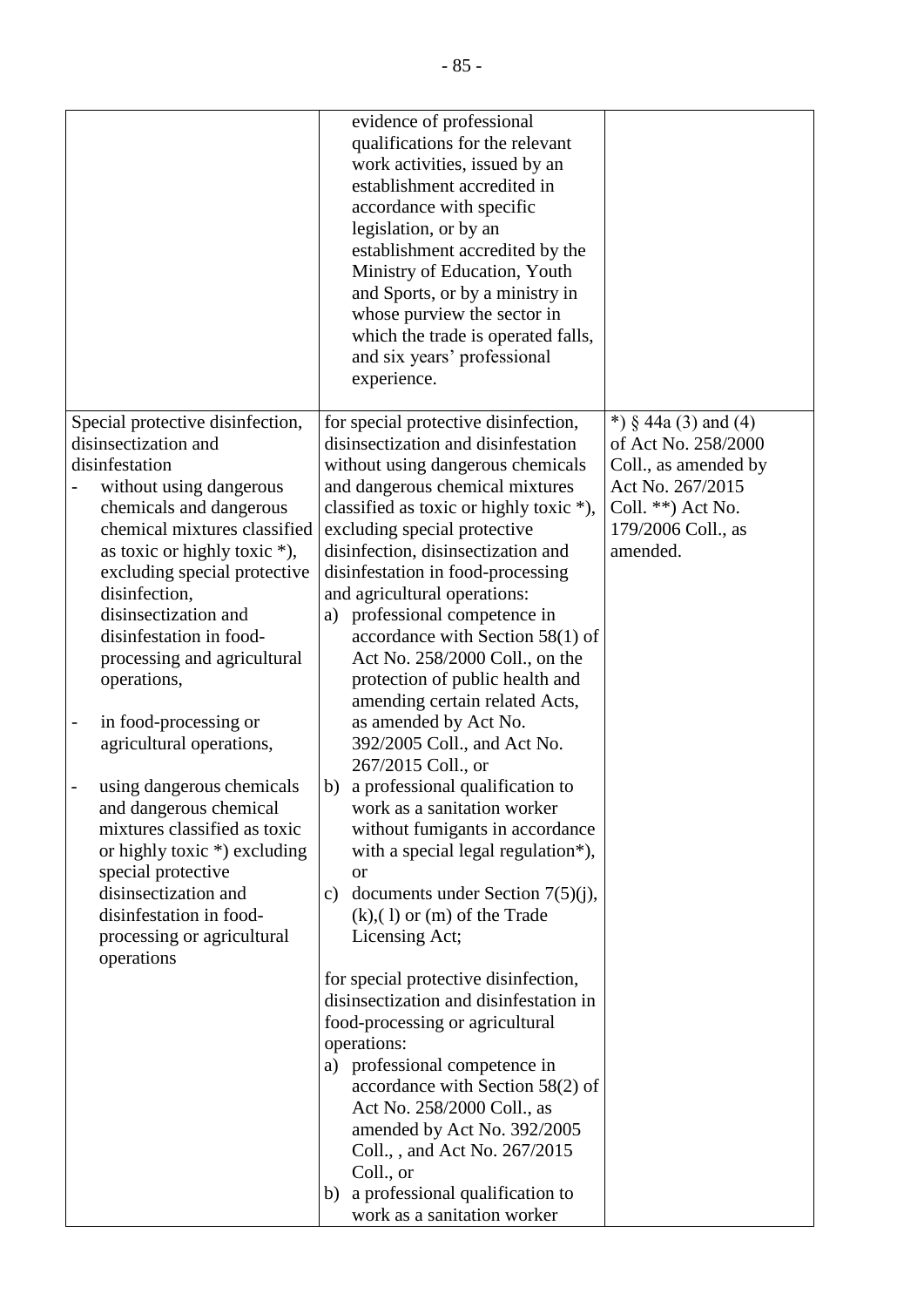|                                                    | without fumigants in accordance<br>with a special legal<br>regulation**), or<br>documents under Section<br>c)<br>$7(5)(j),(k),(l)$ or (m) of the Trade<br>Licensing Act;<br>for special protective disinfection,<br>disinsectization and disinfestation<br>using dangerous chemicals and<br>dangerous chemical mixtures<br>classified as toxic or highly toxic *)<br>excluding special protective<br>disinfection and disinfestation in<br>food-processing or agricultural<br>operations:<br>a) professional competence in<br>accordance with Section 58(2)<br>of Act No. 258/2000 Coll., as<br>amended by Act No. 392/2005<br>Coll., and Act No. 267/2015<br>Coll., or<br>b) a professional qualification to<br>work as a sanitation worker<br>without fumigants in<br>accordance with a special legal<br>regulation $**$ ), or<br>c) documents under Section<br>$7(5)(j),(k),(l)$ or (m) of the<br>Trade Licensing Act; |                                                                                                                                                                                                                   |
|----------------------------------------------------|---------------------------------------------------------------------------------------------------------------------------------------------------------------------------------------------------------------------------------------------------------------------------------------------------------------------------------------------------------------------------------------------------------------------------------------------------------------------------------------------------------------------------------------------------------------------------------------------------------------------------------------------------------------------------------------------------------------------------------------------------------------------------------------------------------------------------------------------------------------------------------------------------------------------------|-------------------------------------------------------------------------------------------------------------------------------------------------------------------------------------------------------------------|
| Tourist assistance activities in<br>mountain areas | secondary education with a<br>a)<br>school-leaving examination and<br>professional qualification for<br>mountain tourist assistance<br>activities in accordance with<br>specific legislation*), or<br>a retraining certificate or other<br>b)<br>evidence of professional<br>qualifications for the relevant<br>work activities, issued by an<br>establishment accredited by the<br>Ministry of Education, Youth<br>and Sports, or by a ministry in<br>whose purview the sector in<br>which the trade is operated falls,<br>and four years' professional<br>experience                                                                                                                                                                                                                                                                                                                                                    | *) Act No 179/2006<br>on the certification<br>and recognition of<br>the results of further<br>education and<br>amending certain<br>laws (the Act on the<br>Recognition of<br><b>Further Education</b><br>Results) |
| Water rescue service                               | a) a retraining certificate or other<br>evidence of professional<br>qualifications for the relevant                                                                                                                                                                                                                                                                                                                                                                                                                                                                                                                                                                                                                                                                                                                                                                                                                       | *) Act No. 179/2006<br>Coll., as amended                                                                                                                                                                          |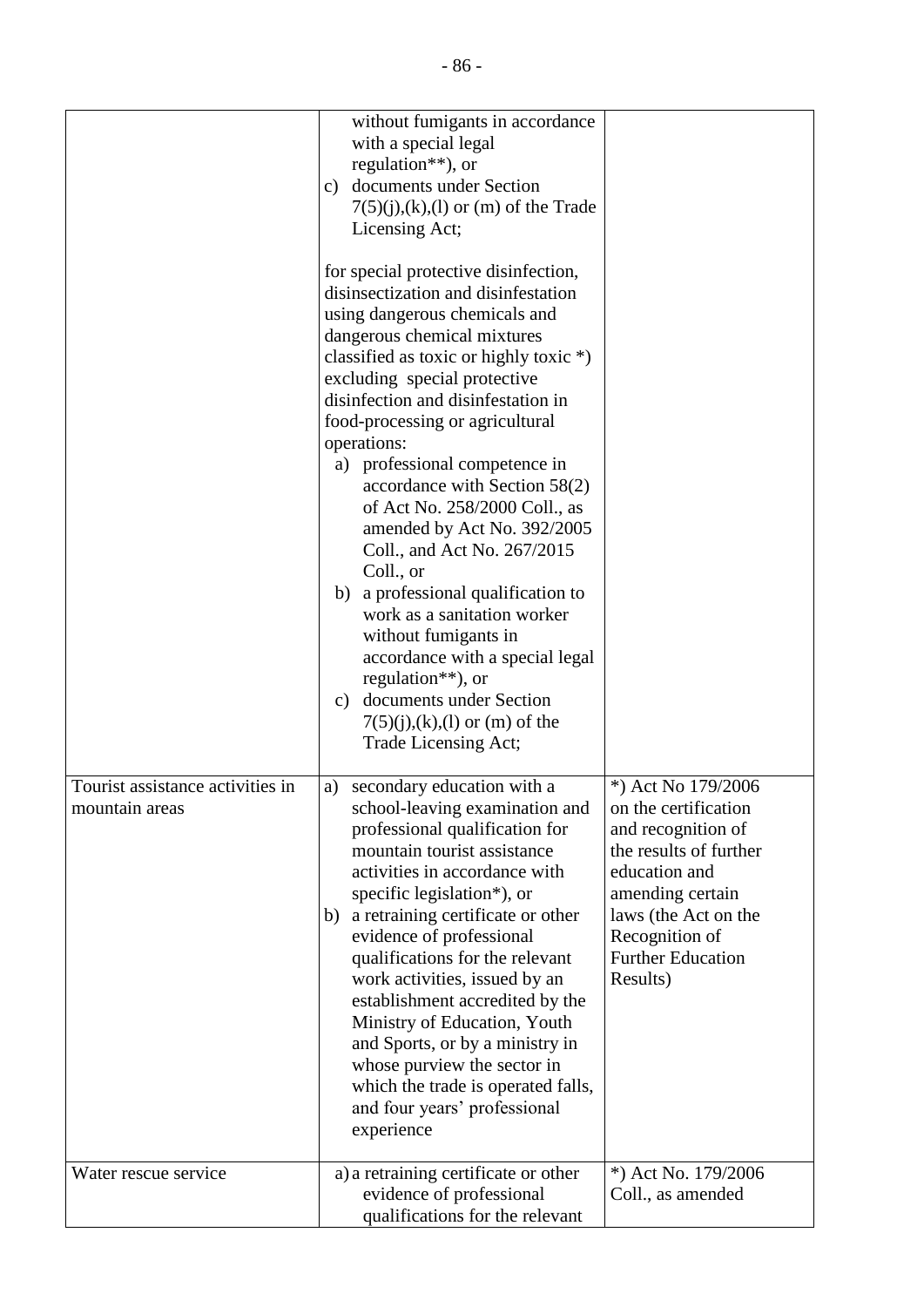|                                  | work activities issued by an<br>establishment accredited in<br>accordance with specific<br>legislation, or by an<br>establishment accredited by the<br>Ministry of Education, Youth<br>and Sports, or by a ministry in<br>whose purview the sector in<br>which the trade is operated<br>falls, or<br>b) a professional qualification for<br>the activity of an open water<br>rescuer, or for the activity of a<br>senior life guard in accordance<br>with specific legislation |                                             |
|----------------------------------|--------------------------------------------------------------------------------------------------------------------------------------------------------------------------------------------------------------------------------------------------------------------------------------------------------------------------------------------------------------------------------------------------------------------------------------------------------------------------------|---------------------------------------------|
| Fire protection technical and    | university education in a study<br>a)                                                                                                                                                                                                                                                                                                                                                                                                                                          | Section 11 of Act No                        |
| organizational activity          | programme and study field                                                                                                                                                                                                                                                                                                                                                                                                                                                      | 133/1985 on fire                            |
|                                  | focusing on fire protection, or                                                                                                                                                                                                                                                                                                                                                                                                                                                | protection, as                              |
|                                  | b) higher education in a field of                                                                                                                                                                                                                                                                                                                                                                                                                                              | amended by Act No                           |
|                                  | education focusing on fire<br>protection, or                                                                                                                                                                                                                                                                                                                                                                                                                                   | 237/2000                                    |
|                                  | secondary education with a<br>$\mathbf{c})$                                                                                                                                                                                                                                                                                                                                                                                                                                    |                                             |
|                                  | school-leaving examination in a                                                                                                                                                                                                                                                                                                                                                                                                                                                |                                             |
|                                  | field of education focusing on                                                                                                                                                                                                                                                                                                                                                                                                                                                 |                                             |
|                                  | fire protection, or                                                                                                                                                                                                                                                                                                                                                                                                                                                            |                                             |
|                                  | d) certificate of professional                                                                                                                                                                                                                                                                                                                                                                                                                                                 |                                             |
|                                  | competence issued by the                                                                                                                                                                                                                                                                                                                                                                                                                                                       |                                             |
|                                  | Ministry of the Interior, or                                                                                                                                                                                                                                                                                                                                                                                                                                                   |                                             |
|                                  | a retraining certificate or other<br>e)<br>evidence of professional                                                                                                                                                                                                                                                                                                                                                                                                            |                                             |
|                                  | qualifications for the relevant                                                                                                                                                                                                                                                                                                                                                                                                                                                |                                             |
|                                  | work activities, issued by an                                                                                                                                                                                                                                                                                                                                                                                                                                                  |                                             |
|                                  | establishment accredited in                                                                                                                                                                                                                                                                                                                                                                                                                                                    |                                             |
|                                  | accordance with specific                                                                                                                                                                                                                                                                                                                                                                                                                                                       |                                             |
|                                  | legislation, or by an                                                                                                                                                                                                                                                                                                                                                                                                                                                          |                                             |
|                                  | establishment accredited by the                                                                                                                                                                                                                                                                                                                                                                                                                                                |                                             |
|                                  | Ministry of Education, Youth<br>and Sports, or by a ministry in                                                                                                                                                                                                                                                                                                                                                                                                                |                                             |
|                                  | whose purview the sector in                                                                                                                                                                                                                                                                                                                                                                                                                                                    |                                             |
|                                  | which the trade is operated falls,                                                                                                                                                                                                                                                                                                                                                                                                                                             |                                             |
|                                  | and two years' professional                                                                                                                                                                                                                                                                                                                                                                                                                                                    |                                             |
|                                  | experience                                                                                                                                                                                                                                                                                                                                                                                                                                                                     |                                             |
| Provision of services related to | university education in<br>a)                                                                                                                                                                                                                                                                                                                                                                                                                                                  |                                             |
| occupational health and safety   | occupational health and safety                                                                                                                                                                                                                                                                                                                                                                                                                                                 | *) Section 10 paragraph 1                   |
|                                  | and one year's experience of                                                                                                                                                                                                                                                                                                                                                                                                                                                   | (c) and Section 10                          |
|                                  | occupational health and safety,                                                                                                                                                                                                                                                                                                                                                                                                                                                | paragraph 2 (c) of Act No.                  |
|                                  | <sub>or</sub>                                                                                                                                                                                                                                                                                                                                                                                                                                                                  | 309/2006 Coll.,                             |
|                                  | higher education and two years'<br>b)                                                                                                                                                                                                                                                                                                                                                                                                                                          | stipulating further                         |
|                                  | experience of occupational<br>health and safety, or                                                                                                                                                                                                                                                                                                                                                                                                                            | requirements for<br>occupational health and |
|                                  |                                                                                                                                                                                                                                                                                                                                                                                                                                                                                |                                             |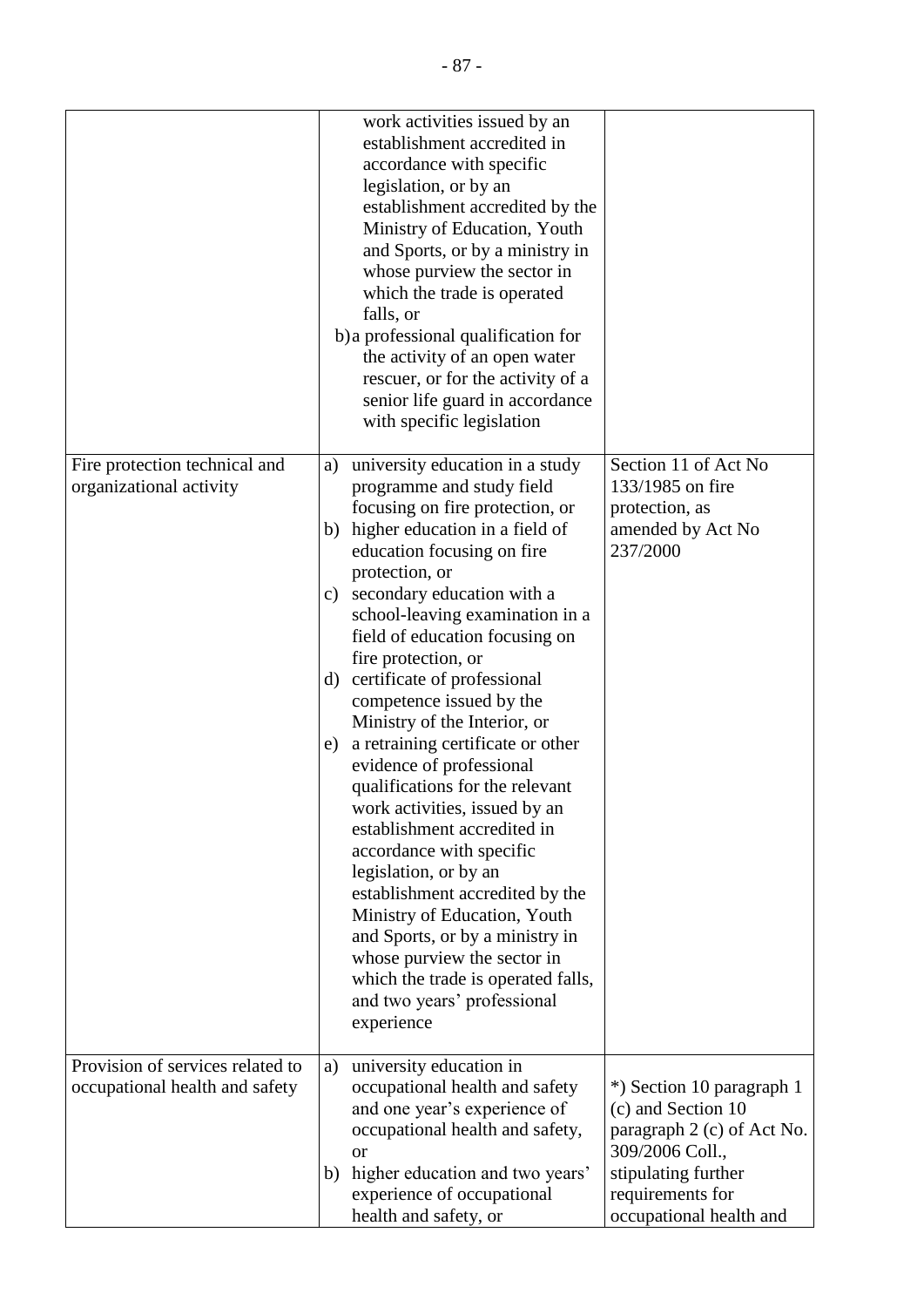|                                                                                | c)<br>d)<br>e) | secondary education with a<br>school-leaving examination and<br>three years' experience of<br>occupational health and safety,<br><sub>or</sub><br>a retraining certificate or other<br>evidence of professional<br>qualifications for the relevant<br>work activities, issued by an<br>establishment accredited in<br>accordance with specific<br>legislation, or by an<br>establishment accredited by the<br>Ministry of Education, Youth<br>and Sports, or by a ministry in<br>whose purview the sector in<br>which the trade is operated falls,<br>and three years' experience of<br>occupational health and safety,<br><sub>or</sub><br>a document of a successfully<br>completed examination of<br>competence under special<br>legislation*)                | safety in labour relations<br>and ensuring safety and<br>health protection during<br>work activities or<br>providing services outside<br>labour relations (Act on<br>securing other conditions<br>for health and safety at<br>work), as amended, and<br>Section 8 paragraph 1 and<br>2 of Government<br>Resolution No. 592/2006<br>Coll., on conditions for<br>accreditation and<br>performing proficiency<br>tests |
|--------------------------------------------------------------------------------|----------------|------------------------------------------------------------------------------------------------------------------------------------------------------------------------------------------------------------------------------------------------------------------------------------------------------------------------------------------------------------------------------------------------------------------------------------------------------------------------------------------------------------------------------------------------------------------------------------------------------------------------------------------------------------------------------------------------------------------------------------------------------------------|---------------------------------------------------------------------------------------------------------------------------------------------------------------------------------------------------------------------------------------------------------------------------------------------------------------------------------------------------------------------------------------------------------------------|
| Provision of physical education<br>and sports services in the field<br>$of^*)$ | a)             | university education in a study<br>programme and study field<br>focusing on physical culture,<br>physical education and sport, or<br>b) higher education in a field of<br>education focusing on physical<br>culture, physical education and<br>sport, or c) a retraining certificate or<br>other evidence of professional<br>qualifications for the relevant work<br>activities, issued by an<br>establishment accredited in<br>accordance with specific legislation,<br>or by an establishment accredited by<br>the Ministry of Education, Youth<br>and Sports, or by a ministry in<br>whose purview the sector in which<br>the trade is operated falls, or<br>d) a professional qualification for<br>the relevant area of physical<br>education activities **) | *)the notifier shall define<br>the objects of business<br>pursuant to the first<br>sentence of Section $45(4)$<br>of Act No 455/1991, as<br>amended by Act No<br>130/2008, in accordance<br>with submitted evidence<br>of professional<br>competence<br>**) Act No. 179/2006<br>Coll., as amended                                                                                                                   |
| Driving instruction                                                            |                | professional certificate issued by the<br>competent regional authority*) and<br>one year's professional experience                                                                                                                                                                                                                                                                                                                                                                                                                                                                                                                                                                                                                                               | $*$ ) Section 21(1) of Act<br>No 247/2000 on the<br>acquisition and                                                                                                                                                                                                                                                                                                                                                 |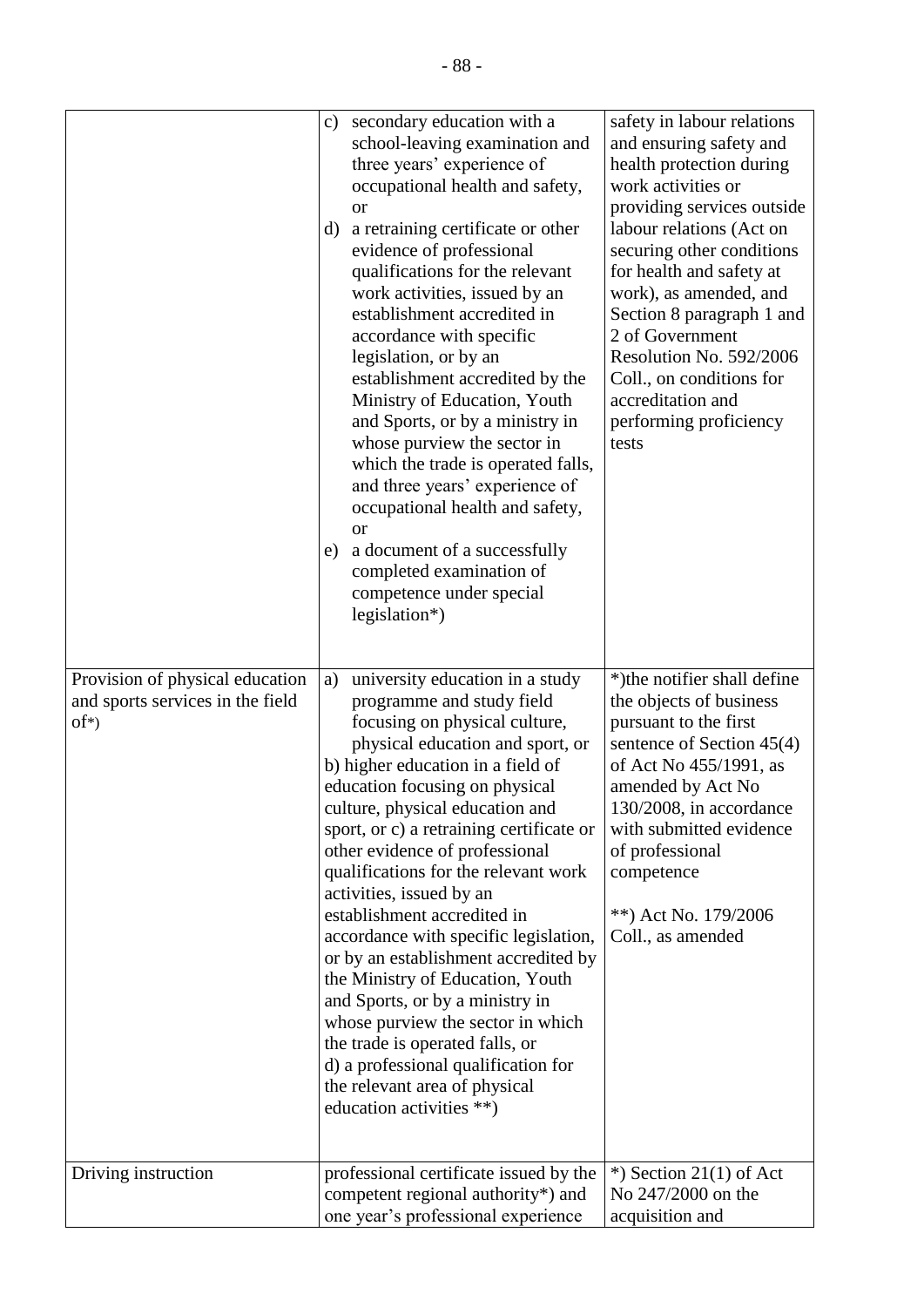|                                                                                                                                       |                                                                                                                                                                                                                                                                                                                                                                                                                                                                                                                                                                                                                                                       | recognition of<br>professional competence<br>to drive motor vehicles<br>and amending certain<br>laws, as amended by Act<br>No 478/2001                                                                                                                                                                                                                                                                                                                                                                       |
|---------------------------------------------------------------------------------------------------------------------------------------|-------------------------------------------------------------------------------------------------------------------------------------------------------------------------------------------------------------------------------------------------------------------------------------------------------------------------------------------------------------------------------------------------------------------------------------------------------------------------------------------------------------------------------------------------------------------------------------------------------------------------------------------------------|--------------------------------------------------------------------------------------------------------------------------------------------------------------------------------------------------------------------------------------------------------------------------------------------------------------------------------------------------------------------------------------------------------------------------------------------------------------------------------------------------------------|
| Organization of courses to<br>acquire qualifications in special<br>protective disinfection,<br>disinsectization and<br>disinfestation | professional competence in<br>accordance with Section $58(1)$ of<br>Act No 258/2000 on the protection<br>of public health and amending<br>certain related laws, as amended by<br>Act No 392/2005                                                                                                                                                                                                                                                                                                                                                                                                                                                      |                                                                                                                                                                                                                                                                                                                                                                                                                                                                                                              |
| Day care of children up to the<br>age of three                                                                                        | professional competence to<br>a)<br>pursue the profession of a<br>general nurse or health assistant,<br>carer, midwife, or paramedic<br>under specific legislation*), or<br>professional competence to<br>b)<br>pursue the profession of social<br>worker or social services worker<br>under specific legislation**), or<br>professional qualifications to<br>C)<br>pursue the profession of nursery<br>school teacher in accordance<br>with specific legislation <sup>***</sup> ) or<br>professional qualifications for<br>d)<br>the activities of nannies taking<br>care of pre-school children in<br>accordance with specific<br>legislation****); | *) Act No 96/2004 on<br>conditions for the<br>acquisition and<br>recognition of<br>competence to engage in<br>paramedical professions<br>and to carry out activities<br>connected with the<br>provision of health care<br>and amending certain<br>related laws (the<br>Paramedical Act), as<br>amended<br>**) Act No 108/2006 on<br>social services, as<br>amended<br>***) Act No 563/2004 on<br>pedagogical staff and<br>amending certain other<br>laws, as amended<br>****) Act No 179/2006,<br>as amended |
| Psychological consulting and<br>diagnostics                                                                                           | university education in the field of<br>psychology and, in the case of<br>single-field study, one year's<br>professional experience or, in the<br>case of multi-field study, three<br>years' professional experience                                                                                                                                                                                                                                                                                                                                                                                                                                  |                                                                                                                                                                                                                                                                                                                                                                                                                                                                                                              |
| Animal training                                                                                                                       | university education in a study<br>a)<br>programme and study field<br>focusing on livestock breeding,                                                                                                                                                                                                                                                                                                                                                                                                                                                                                                                                                 |                                                                                                                                                                                                                                                                                                                                                                                                                                                                                                              |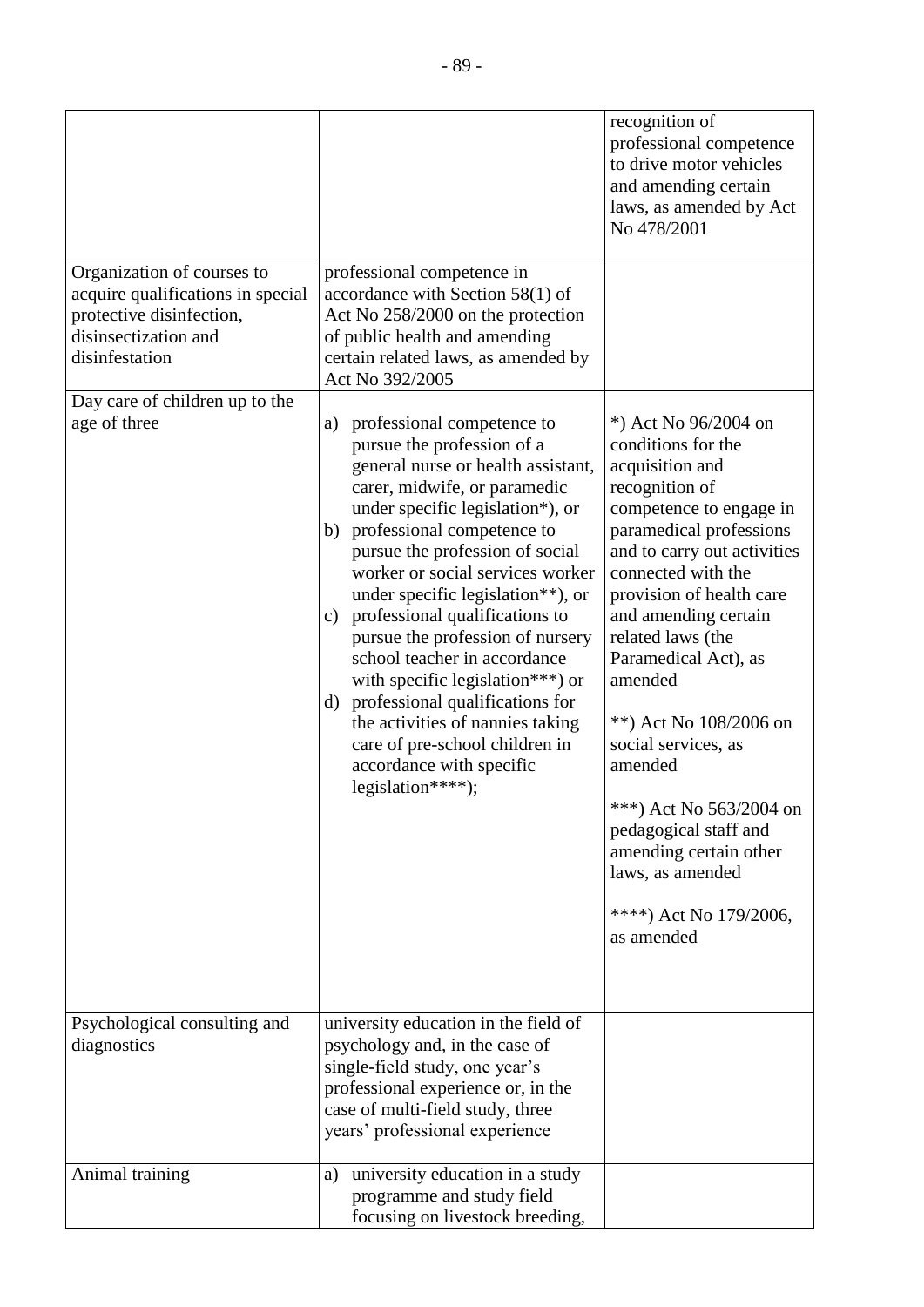|                                                      | b)            | zootechnics or veterinary<br>medicine and one year's<br>professional experience, or<br>higher education in a field of<br>study focusing on livestock<br>breeding, zootechnics or<br>veterinary medicine and two<br>years' professional experience,<br><b>or</b>                                                                                                                                                                                    |                                                                                                                                                                                                                                                     |
|------------------------------------------------------|---------------|----------------------------------------------------------------------------------------------------------------------------------------------------------------------------------------------------------------------------------------------------------------------------------------------------------------------------------------------------------------------------------------------------------------------------------------------------|-----------------------------------------------------------------------------------------------------------------------------------------------------------------------------------------------------------------------------------------------------|
|                                                      | $\mathbf{c})$ | secondary education with a<br>school-leaving examination in a<br>field of study focusing on<br>livestock breeding, zootechnics<br>or veterinary medicine and two<br>years' professional experience,<br><sub>or</sub>                                                                                                                                                                                                                               |                                                                                                                                                                                                                                                     |
|                                                      | d)            | secondary education with a<br>certificate of apprenticeship in a<br>field of study focusing on<br>livestock breeding or<br>zootechnics and three years'<br>professional experience, or                                                                                                                                                                                                                                                             |                                                                                                                                                                                                                                                     |
|                                                      | e)            | a retraining certificate or other<br>evidence of professional<br>qualifications for the relevant<br>work activities, issued by an<br>establishment accredited in<br>accordance with specific<br>legislation, or by an<br>establishment accredited by the<br>Ministry of Education, Youth<br>and Sports, or by a ministry in<br>whose purview the sector in<br>which the trade is operated falls,<br>and four years' professional<br>experience, or |                                                                                                                                                                                                                                                     |
|                                                      | f)            | documents under Section $7(5)(i)$ ,<br>$(k)$ , $(l)$ or $(m)$ of the Trade<br>Licensing Act                                                                                                                                                                                                                                                                                                                                                        |                                                                                                                                                                                                                                                     |
| Activities disturbing the<br>integrity of human skin |               | professional competence to<br>a)<br>pursue the profession of<br>physician or dental<br>practitioner in accordance<br>with specific legislation*), or<br>b) professional competence to<br>pursue the profession of a<br>general nurse, midwife,<br>paramedic or health assistant<br>under specific legislation**),<br><b>or</b>                                                                                                                     | *) Act No 95/2004 on<br>conditions for the<br>acquisition and<br>recognition of<br>professional competence<br>and specialist<br>competence to practice as<br>a physician, dental<br>practitioner or<br>pharmacist, as amended<br>by Act No 125/2005 |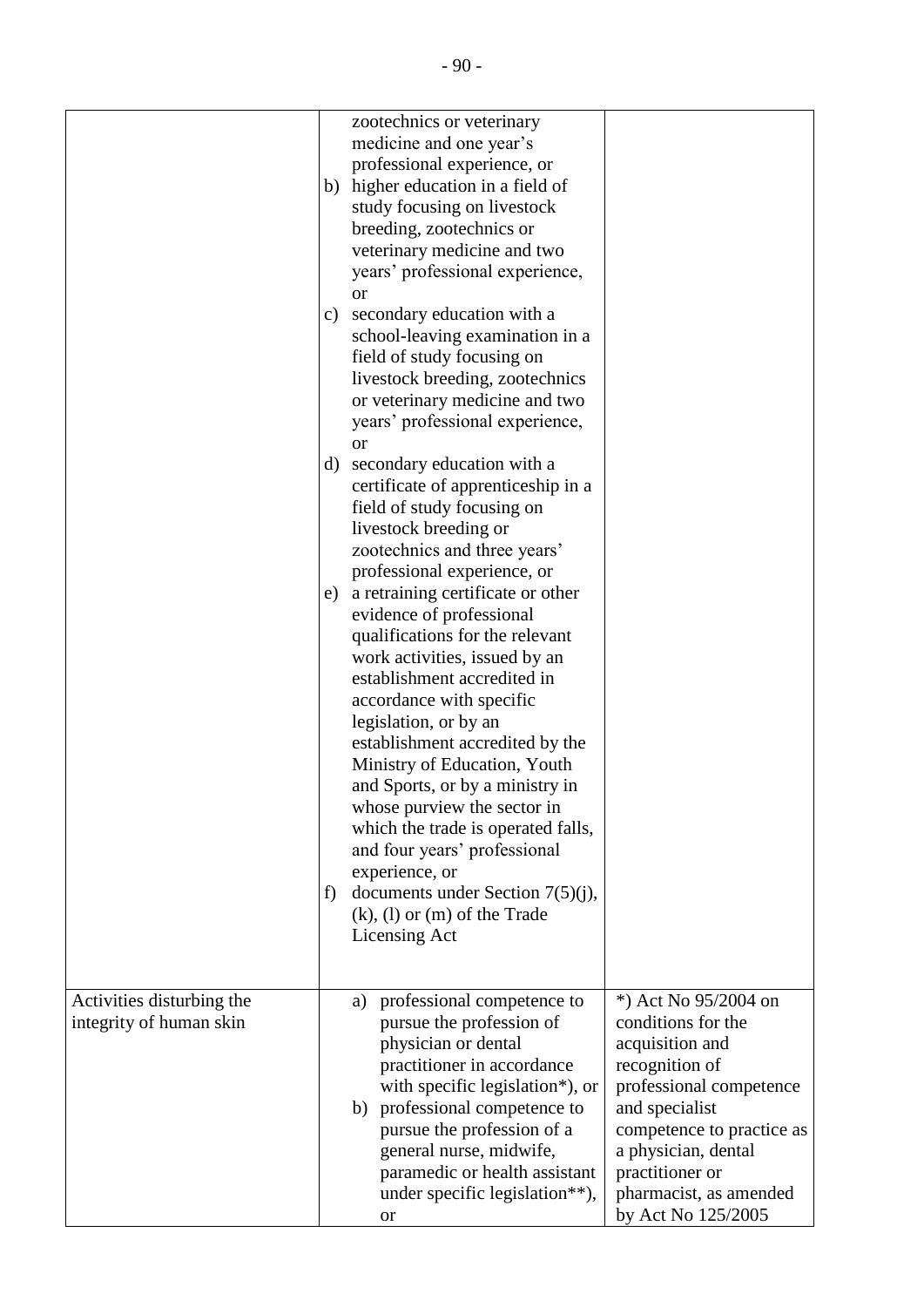| c) secondary education with a<br>school-leaving examination<br>**) Act No $96/2004$ , as<br>in the study field of<br>amended by Act No<br>125/2005<br>cosmetics and a retraining<br>certificate or other evidence<br>***) Act No. 179/2006<br>of professional competence<br>Coll., as amended<br>for activities where the<br>integrity of the human skin<br>disturbed, issued by an<br>establishment accredited in<br>accordance with specific<br>legislation, or by an<br>establishment accredited by<br>the Ministry of Education,<br>Youth and Sports, or by a<br>ministry in whose purview<br>the sector in which the trade<br>is operated falls, or<br>d) secondary education with a<br>certificate of apprenticeship<br>in the study field of<br>cosmetics and a retraining<br>certificate or other evidence<br>of professional competence<br>for activities where the<br>integrity of the human skin is<br>disturbed, issued by an<br>establishment accredited in<br>accordance with specific<br>legislation, or by an<br>establishment accredited by<br>the Ministry of Education,<br>Youth and Sports, or by a<br>ministry in whose purview<br>the sector in which the trade<br>is operated falls, or<br>a retraining certificate or<br>e)<br>other evidence of<br>professional competence for<br>a cosmetician and for<br>activities where the integrity<br>of the human skin is<br>disturbed, issued by an |  |  |
|-----------------------------------------------------------------------------------------------------------------------------------------------------------------------------------------------------------------------------------------------------------------------------------------------------------------------------------------------------------------------------------------------------------------------------------------------------------------------------------------------------------------------------------------------------------------------------------------------------------------------------------------------------------------------------------------------------------------------------------------------------------------------------------------------------------------------------------------------------------------------------------------------------------------------------------------------------------------------------------------------------------------------------------------------------------------------------------------------------------------------------------------------------------------------------------------------------------------------------------------------------------------------------------------------------------------------------------------------------------------------------------------------------------------------|--|--|
|                                                                                                                                                                                                                                                                                                                                                                                                                                                                                                                                                                                                                                                                                                                                                                                                                                                                                                                                                                                                                                                                                                                                                                                                                                                                                                                                                                                                                       |  |  |
|                                                                                                                                                                                                                                                                                                                                                                                                                                                                                                                                                                                                                                                                                                                                                                                                                                                                                                                                                                                                                                                                                                                                                                                                                                                                                                                                                                                                                       |  |  |
|                                                                                                                                                                                                                                                                                                                                                                                                                                                                                                                                                                                                                                                                                                                                                                                                                                                                                                                                                                                                                                                                                                                                                                                                                                                                                                                                                                                                                       |  |  |
|                                                                                                                                                                                                                                                                                                                                                                                                                                                                                                                                                                                                                                                                                                                                                                                                                                                                                                                                                                                                                                                                                                                                                                                                                                                                                                                                                                                                                       |  |  |
|                                                                                                                                                                                                                                                                                                                                                                                                                                                                                                                                                                                                                                                                                                                                                                                                                                                                                                                                                                                                                                                                                                                                                                                                                                                                                                                                                                                                                       |  |  |
|                                                                                                                                                                                                                                                                                                                                                                                                                                                                                                                                                                                                                                                                                                                                                                                                                                                                                                                                                                                                                                                                                                                                                                                                                                                                                                                                                                                                                       |  |  |
|                                                                                                                                                                                                                                                                                                                                                                                                                                                                                                                                                                                                                                                                                                                                                                                                                                                                                                                                                                                                                                                                                                                                                                                                                                                                                                                                                                                                                       |  |  |
|                                                                                                                                                                                                                                                                                                                                                                                                                                                                                                                                                                                                                                                                                                                                                                                                                                                                                                                                                                                                                                                                                                                                                                                                                                                                                                                                                                                                                       |  |  |
|                                                                                                                                                                                                                                                                                                                                                                                                                                                                                                                                                                                                                                                                                                                                                                                                                                                                                                                                                                                                                                                                                                                                                                                                                                                                                                                                                                                                                       |  |  |
|                                                                                                                                                                                                                                                                                                                                                                                                                                                                                                                                                                                                                                                                                                                                                                                                                                                                                                                                                                                                                                                                                                                                                                                                                                                                                                                                                                                                                       |  |  |
|                                                                                                                                                                                                                                                                                                                                                                                                                                                                                                                                                                                                                                                                                                                                                                                                                                                                                                                                                                                                                                                                                                                                                                                                                                                                                                                                                                                                                       |  |  |
|                                                                                                                                                                                                                                                                                                                                                                                                                                                                                                                                                                                                                                                                                                                                                                                                                                                                                                                                                                                                                                                                                                                                                                                                                                                                                                                                                                                                                       |  |  |
|                                                                                                                                                                                                                                                                                                                                                                                                                                                                                                                                                                                                                                                                                                                                                                                                                                                                                                                                                                                                                                                                                                                                                                                                                                                                                                                                                                                                                       |  |  |
|                                                                                                                                                                                                                                                                                                                                                                                                                                                                                                                                                                                                                                                                                                                                                                                                                                                                                                                                                                                                                                                                                                                                                                                                                                                                                                                                                                                                                       |  |  |
|                                                                                                                                                                                                                                                                                                                                                                                                                                                                                                                                                                                                                                                                                                                                                                                                                                                                                                                                                                                                                                                                                                                                                                                                                                                                                                                                                                                                                       |  |  |
|                                                                                                                                                                                                                                                                                                                                                                                                                                                                                                                                                                                                                                                                                                                                                                                                                                                                                                                                                                                                                                                                                                                                                                                                                                                                                                                                                                                                                       |  |  |
|                                                                                                                                                                                                                                                                                                                                                                                                                                                                                                                                                                                                                                                                                                                                                                                                                                                                                                                                                                                                                                                                                                                                                                                                                                                                                                                                                                                                                       |  |  |
|                                                                                                                                                                                                                                                                                                                                                                                                                                                                                                                                                                                                                                                                                                                                                                                                                                                                                                                                                                                                                                                                                                                                                                                                                                                                                                                                                                                                                       |  |  |
|                                                                                                                                                                                                                                                                                                                                                                                                                                                                                                                                                                                                                                                                                                                                                                                                                                                                                                                                                                                                                                                                                                                                                                                                                                                                                                                                                                                                                       |  |  |
|                                                                                                                                                                                                                                                                                                                                                                                                                                                                                                                                                                                                                                                                                                                                                                                                                                                                                                                                                                                                                                                                                                                                                                                                                                                                                                                                                                                                                       |  |  |
|                                                                                                                                                                                                                                                                                                                                                                                                                                                                                                                                                                                                                                                                                                                                                                                                                                                                                                                                                                                                                                                                                                                                                                                                                                                                                                                                                                                                                       |  |  |
|                                                                                                                                                                                                                                                                                                                                                                                                                                                                                                                                                                                                                                                                                                                                                                                                                                                                                                                                                                                                                                                                                                                                                                                                                                                                                                                                                                                                                       |  |  |
|                                                                                                                                                                                                                                                                                                                                                                                                                                                                                                                                                                                                                                                                                                                                                                                                                                                                                                                                                                                                                                                                                                                                                                                                                                                                                                                                                                                                                       |  |  |
|                                                                                                                                                                                                                                                                                                                                                                                                                                                                                                                                                                                                                                                                                                                                                                                                                                                                                                                                                                                                                                                                                                                                                                                                                                                                                                                                                                                                                       |  |  |
|                                                                                                                                                                                                                                                                                                                                                                                                                                                                                                                                                                                                                                                                                                                                                                                                                                                                                                                                                                                                                                                                                                                                                                                                                                                                                                                                                                                                                       |  |  |
|                                                                                                                                                                                                                                                                                                                                                                                                                                                                                                                                                                                                                                                                                                                                                                                                                                                                                                                                                                                                                                                                                                                                                                                                                                                                                                                                                                                                                       |  |  |
|                                                                                                                                                                                                                                                                                                                                                                                                                                                                                                                                                                                                                                                                                                                                                                                                                                                                                                                                                                                                                                                                                                                                                                                                                                                                                                                                                                                                                       |  |  |
|                                                                                                                                                                                                                                                                                                                                                                                                                                                                                                                                                                                                                                                                                                                                                                                                                                                                                                                                                                                                                                                                                                                                                                                                                                                                                                                                                                                                                       |  |  |
|                                                                                                                                                                                                                                                                                                                                                                                                                                                                                                                                                                                                                                                                                                                                                                                                                                                                                                                                                                                                                                                                                                                                                                                                                                                                                                                                                                                                                       |  |  |
|                                                                                                                                                                                                                                                                                                                                                                                                                                                                                                                                                                                                                                                                                                                                                                                                                                                                                                                                                                                                                                                                                                                                                                                                                                                                                                                                                                                                                       |  |  |
|                                                                                                                                                                                                                                                                                                                                                                                                                                                                                                                                                                                                                                                                                                                                                                                                                                                                                                                                                                                                                                                                                                                                                                                                                                                                                                                                                                                                                       |  |  |
|                                                                                                                                                                                                                                                                                                                                                                                                                                                                                                                                                                                                                                                                                                                                                                                                                                                                                                                                                                                                                                                                                                                                                                                                                                                                                                                                                                                                                       |  |  |
|                                                                                                                                                                                                                                                                                                                                                                                                                                                                                                                                                                                                                                                                                                                                                                                                                                                                                                                                                                                                                                                                                                                                                                                                                                                                                                                                                                                                                       |  |  |
|                                                                                                                                                                                                                                                                                                                                                                                                                                                                                                                                                                                                                                                                                                                                                                                                                                                                                                                                                                                                                                                                                                                                                                                                                                                                                                                                                                                                                       |  |  |
|                                                                                                                                                                                                                                                                                                                                                                                                                                                                                                                                                                                                                                                                                                                                                                                                                                                                                                                                                                                                                                                                                                                                                                                                                                                                                                                                                                                                                       |  |  |
|                                                                                                                                                                                                                                                                                                                                                                                                                                                                                                                                                                                                                                                                                                                                                                                                                                                                                                                                                                                                                                                                                                                                                                                                                                                                                                                                                                                                                       |  |  |
|                                                                                                                                                                                                                                                                                                                                                                                                                                                                                                                                                                                                                                                                                                                                                                                                                                                                                                                                                                                                                                                                                                                                                                                                                                                                                                                                                                                                                       |  |  |
|                                                                                                                                                                                                                                                                                                                                                                                                                                                                                                                                                                                                                                                                                                                                                                                                                                                                                                                                                                                                                                                                                                                                                                                                                                                                                                                                                                                                                       |  |  |
|                                                                                                                                                                                                                                                                                                                                                                                                                                                                                                                                                                                                                                                                                                                                                                                                                                                                                                                                                                                                                                                                                                                                                                                                                                                                                                                                                                                                                       |  |  |
|                                                                                                                                                                                                                                                                                                                                                                                                                                                                                                                                                                                                                                                                                                                                                                                                                                                                                                                                                                                                                                                                                                                                                                                                                                                                                                                                                                                                                       |  |  |
|                                                                                                                                                                                                                                                                                                                                                                                                                                                                                                                                                                                                                                                                                                                                                                                                                                                                                                                                                                                                                                                                                                                                                                                                                                                                                                                                                                                                                       |  |  |
|                                                                                                                                                                                                                                                                                                                                                                                                                                                                                                                                                                                                                                                                                                                                                                                                                                                                                                                                                                                                                                                                                                                                                                                                                                                                                                                                                                                                                       |  |  |
|                                                                                                                                                                                                                                                                                                                                                                                                                                                                                                                                                                                                                                                                                                                                                                                                                                                                                                                                                                                                                                                                                                                                                                                                                                                                                                                                                                                                                       |  |  |
|                                                                                                                                                                                                                                                                                                                                                                                                                                                                                                                                                                                                                                                                                                                                                                                                                                                                                                                                                                                                                                                                                                                                                                                                                                                                                                                                                                                                                       |  |  |
| establishment accredited in                                                                                                                                                                                                                                                                                                                                                                                                                                                                                                                                                                                                                                                                                                                                                                                                                                                                                                                                                                                                                                                                                                                                                                                                                                                                                                                                                                                           |  |  |
| accordance with specific                                                                                                                                                                                                                                                                                                                                                                                                                                                                                                                                                                                                                                                                                                                                                                                                                                                                                                                                                                                                                                                                                                                                                                                                                                                                                                                                                                                              |  |  |
| legislation, or by an                                                                                                                                                                                                                                                                                                                                                                                                                                                                                                                                                                                                                                                                                                                                                                                                                                                                                                                                                                                                                                                                                                                                                                                                                                                                                                                                                                                                 |  |  |
| establishment accredited by                                                                                                                                                                                                                                                                                                                                                                                                                                                                                                                                                                                                                                                                                                                                                                                                                                                                                                                                                                                                                                                                                                                                                                                                                                                                                                                                                                                           |  |  |
| the Ministry of Education,                                                                                                                                                                                                                                                                                                                                                                                                                                                                                                                                                                                                                                                                                                                                                                                                                                                                                                                                                                                                                                                                                                                                                                                                                                                                                                                                                                                            |  |  |
| Youth and Sports, or by a                                                                                                                                                                                                                                                                                                                                                                                                                                                                                                                                                                                                                                                                                                                                                                                                                                                                                                                                                                                                                                                                                                                                                                                                                                                                                                                                                                                             |  |  |
| ministry in whose purview                                                                                                                                                                                                                                                                                                                                                                                                                                                                                                                                                                                                                                                                                                                                                                                                                                                                                                                                                                                                                                                                                                                                                                                                                                                                                                                                                                                             |  |  |
| the sector in which the trade                                                                                                                                                                                                                                                                                                                                                                                                                                                                                                                                                                                                                                                                                                                                                                                                                                                                                                                                                                                                                                                                                                                                                                                                                                                                                                                                                                                         |  |  |
| is operated falls, and four                                                                                                                                                                                                                                                                                                                                                                                                                                                                                                                                                                                                                                                                                                                                                                                                                                                                                                                                                                                                                                                                                                                                                                                                                                                                                                                                                                                           |  |  |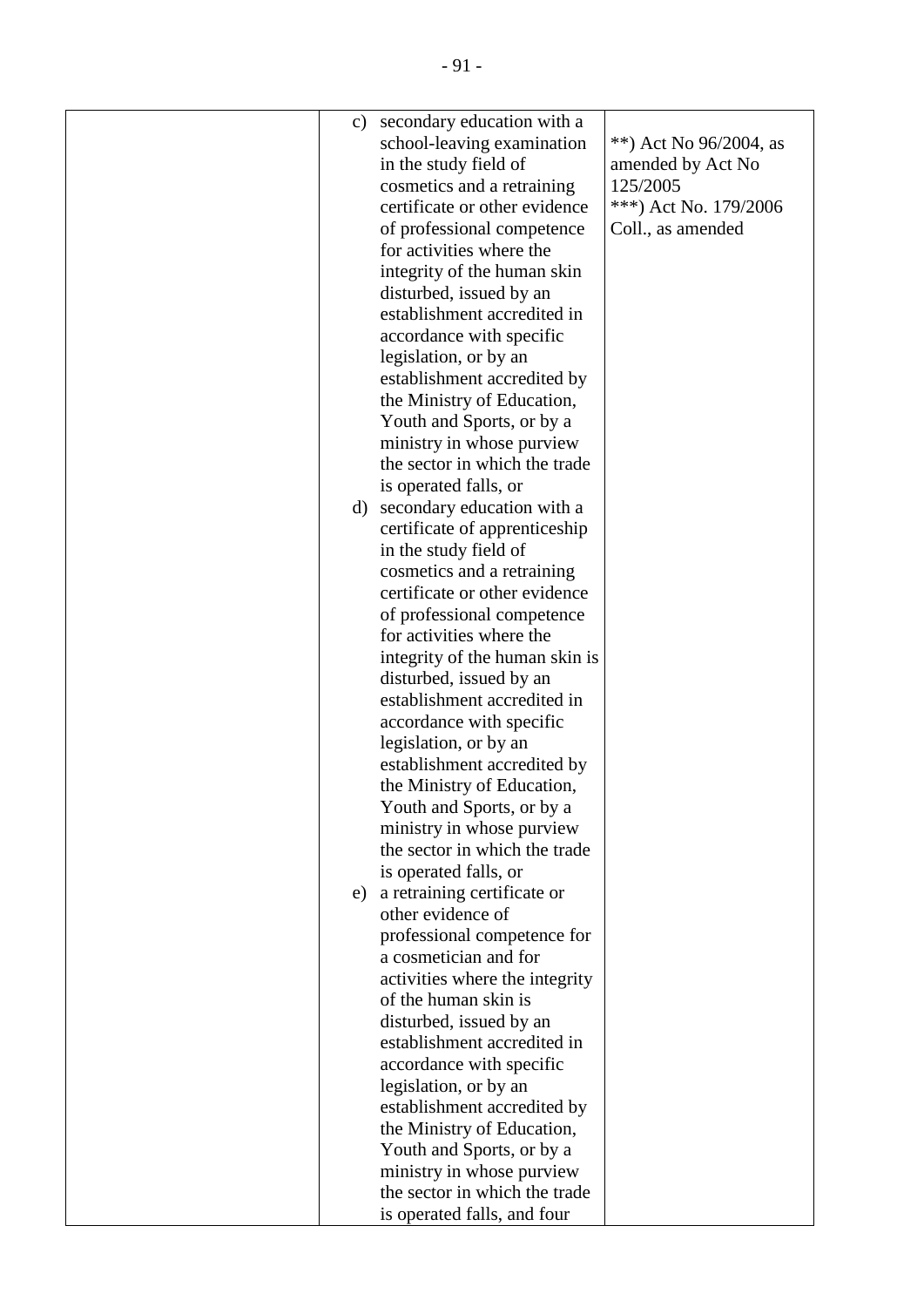|                                                       |                            | years of professional<br>experience in cosmetic<br>services or in activities<br>where the integrity of the<br>human skin disturbed.<br><sub>or</sub><br>a professional qualification<br>f)<br>for beauticians and for<br>certain activities during<br>which the integrity of the<br>human skin is disturbed<br>(expert in permanent make-<br>up, piercer or tatoo artist) in<br>accordance with specific<br>legislation $***$ ) and 1 year of<br>experience in the field of<br>cosmetic services or in<br>activities during which the<br>integrity of the human skin is<br>disturbed.                                                                                                                                                                                                                                                                                                                                                                                     |                                                                                                                                                                |
|-------------------------------------------------------|----------------------------|---------------------------------------------------------------------------------------------------------------------------------------------------------------------------------------------------------------------------------------------------------------------------------------------------------------------------------------------------------------------------------------------------------------------------------------------------------------------------------------------------------------------------------------------------------------------------------------------------------------------------------------------------------------------------------------------------------------------------------------------------------------------------------------------------------------------------------------------------------------------------------------------------------------------------------------------------------------------------|----------------------------------------------------------------------------------------------------------------------------------------------------------------|
| Massage, reconditioning, and<br>regeneration services | a)<br>b)<br>c)<br>$\rm d)$ | professional competence to<br>pursue the profession of<br>physician and specialized<br>competence in the field of<br>rehabilitation and physical<br>medicine or sports medicine in<br>accordance with specific<br>legislation, $*$ ) or<br>professional competence to<br>pursue the profession of<br>physiotherapist or masseur or<br>blind and weak-sighted masseur<br>in accordance with specific<br>legislation, $**$ ) or<br>university education in a study<br>programme and study field<br>focusing on rehabilitation or<br>physical education, or<br>a retraining certificate or other<br>evidence of professional<br>qualifications for the relevant<br>work activities, issued by an<br>establishment accredited in<br>accordance with specific<br>legislation, or by an<br>establishment accredited by the<br>Ministry of Education, Youth<br>and Sports, or by a ministry in<br>whose purview the sector in<br>which the trade is operated falls,<br><b>or</b> | *) Act No $95/2004$ , as<br>amended by Act No<br>125/2005<br>**) Act No $96/2004$ , as<br>amended by Act No<br>125/2005<br>***) Act No 179/2006, as<br>amended |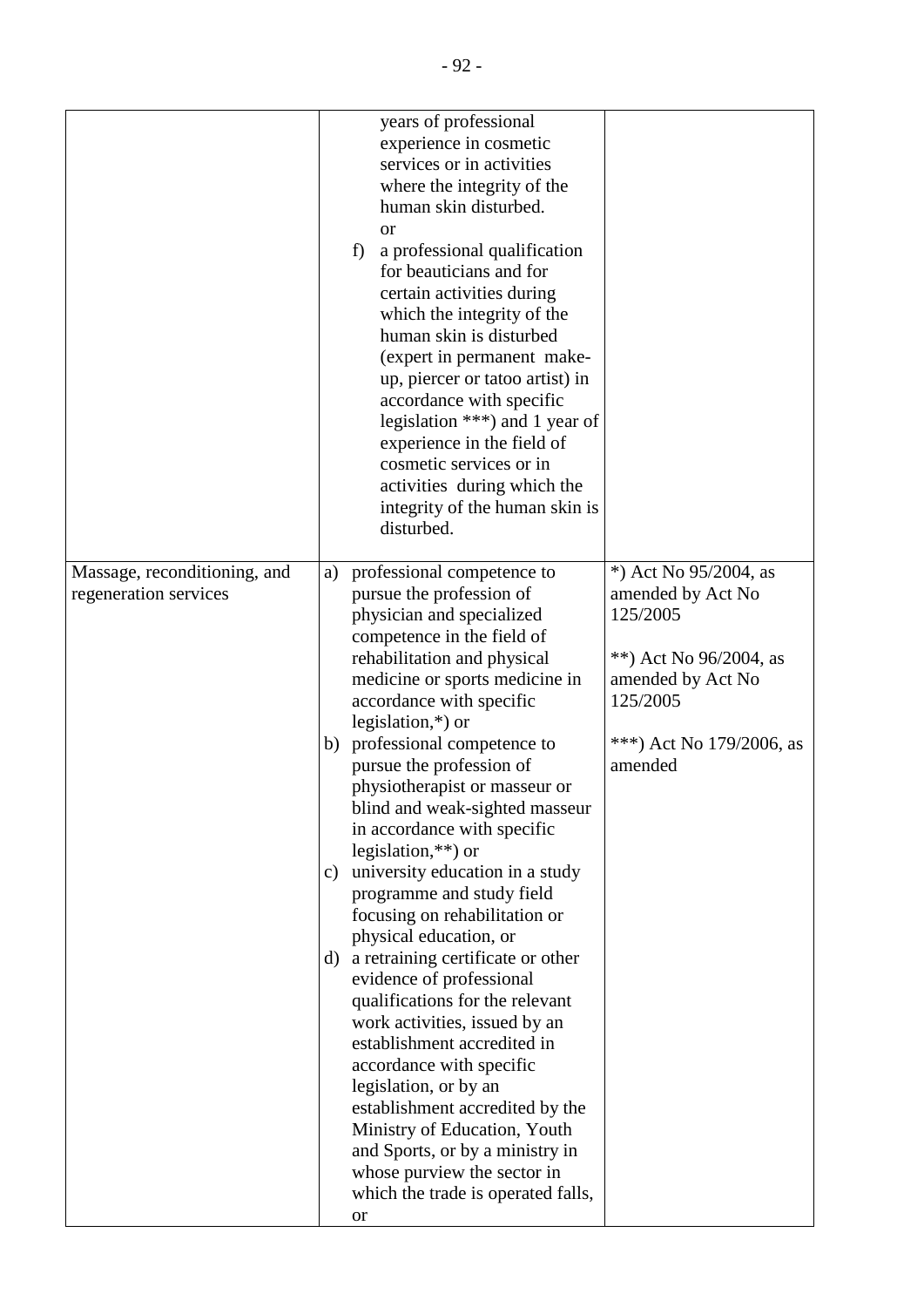|                        | e) professional<br>qualification<br>for<br>traditional or<br>sport<br>massage<br>under specific legislation***)                                                                                                                                                                                                                                                                                                                                                                                                                                                                                                                                                                                                                                                                                                                                                                                                                                                                                                                                                                                                                                                                                                                                                                                                                                                                                                   |                                                                                                                                                             |
|------------------------|-------------------------------------------------------------------------------------------------------------------------------------------------------------------------------------------------------------------------------------------------------------------------------------------------------------------------------------------------------------------------------------------------------------------------------------------------------------------------------------------------------------------------------------------------------------------------------------------------------------------------------------------------------------------------------------------------------------------------------------------------------------------------------------------------------------------------------------------------------------------------------------------------------------------------------------------------------------------------------------------------------------------------------------------------------------------------------------------------------------------------------------------------------------------------------------------------------------------------------------------------------------------------------------------------------------------------------------------------------------------------------------------------------------------|-------------------------------------------------------------------------------------------------------------------------------------------------------------|
| Operation of solariums | professional competence to<br>a)<br>pursue the profession of<br>physician or dental<br>practitioner in accordance<br>with specific legislation*)<br>and a retraining certificate or<br>other evidence of<br>professional qualifications<br>for the relevant work<br>activities, issued by an<br>establishment accredited in<br>accordance with specific<br>legislation, or by an<br>establishment accredited by<br>the Ministry of Education,<br>Youth and Sports, or by a<br>ministry in whose purview<br>the sector in which the trade<br>is operated falls, or<br>b) professional competence to<br>pursue the profession of<br>general nurse, midwife,<br>occupational therapist,<br>radiology assistant, assistant<br>for the protection of public<br>health, paramedic,<br>biomedicine technician,<br>biotechnological assistant,<br>radiology technician,<br>physiotherapist, radiological<br>physicist, biomedicine<br>engineer, expert in the<br>protection of public health,<br>or health assistance in<br>accordance with specific<br>legislation <sup>**</sup> ) and a<br>retraining certificate or other<br>evidence of professional<br>qualifications for the<br>relevant work activities,<br>issued by an establishment<br>accredited in accordance<br>with specific legislation, or<br>by an establishment<br>accredited by the Ministry of<br>Education, Youth and<br>Sports, or by a ministry in | *) Act No 95/2004, as<br>amended by Act No<br>125/2005<br>**) Act No $96/2004$ , as<br>amended by Act No<br>125/2005<br>***) Act No 179/2006, as<br>amended |
|                        | whose purview the sector in                                                                                                                                                                                                                                                                                                                                                                                                                                                                                                                                                                                                                                                                                                                                                                                                                                                                                                                                                                                                                                                                                                                                                                                                                                                                                                                                                                                       |                                                                                                                                                             |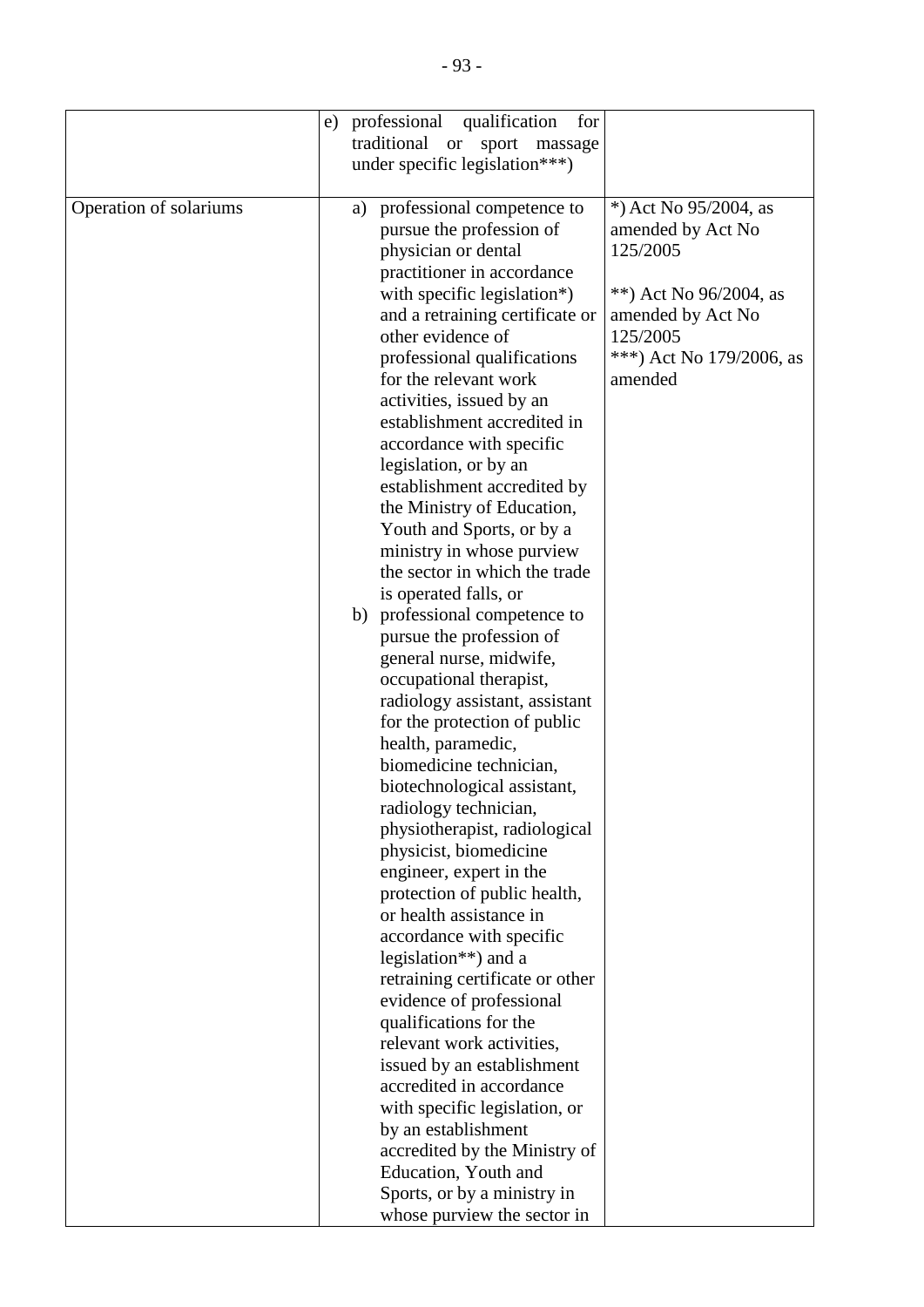|    | which the trade is operated     |  |
|----|---------------------------------|--|
|    | falls, or                       |  |
| c) | university education in a       |  |
|    | study programme and study       |  |
|    | field focusing on physical      |  |
|    | culture, physical education     |  |
|    | and sport, and a retraining     |  |
|    | certificate or other evidence   |  |
|    | of professional qualifications  |  |
|    | for the relevant work           |  |
|    | activities, issued by an        |  |
|    | establishment accredited in     |  |
|    | accordance with specific        |  |
|    |                                 |  |
|    | legislation, or by an           |  |
|    | establishment accredited by     |  |
|    | the Ministry of Education,      |  |
|    | Youth and Sports, or by a       |  |
|    | ministry in whose purview       |  |
|    | the sector in which the trade   |  |
|    | is operated falls, or           |  |
|    | d) a retraining certificate for |  |
|    | non-medical workers or          |  |
|    | other evidence of               |  |
|    | professional qualifications     |  |
|    | for the relevant work           |  |
|    | activities, issued by an        |  |
|    | establishment accredited in     |  |
|    | accordance with specific        |  |
|    | legislation, or by an           |  |
|    | establishment accredited by     |  |
|    | the Ministry of Education,      |  |
|    | Youth and Sports, or by a       |  |
|    | ministry in whose purview       |  |
|    | the sector in which the trade   |  |
|    | is operated falls, and one      |  |
|    | year's professional             |  |
|    | experience, or                  |  |
|    |                                 |  |
| e) | a professional qualification    |  |
|    | for the activity a solarium     |  |
|    | operator under specific         |  |
|    | legislation***) and 1 year of   |  |
|    | experience in the field         |  |
|    |                                 |  |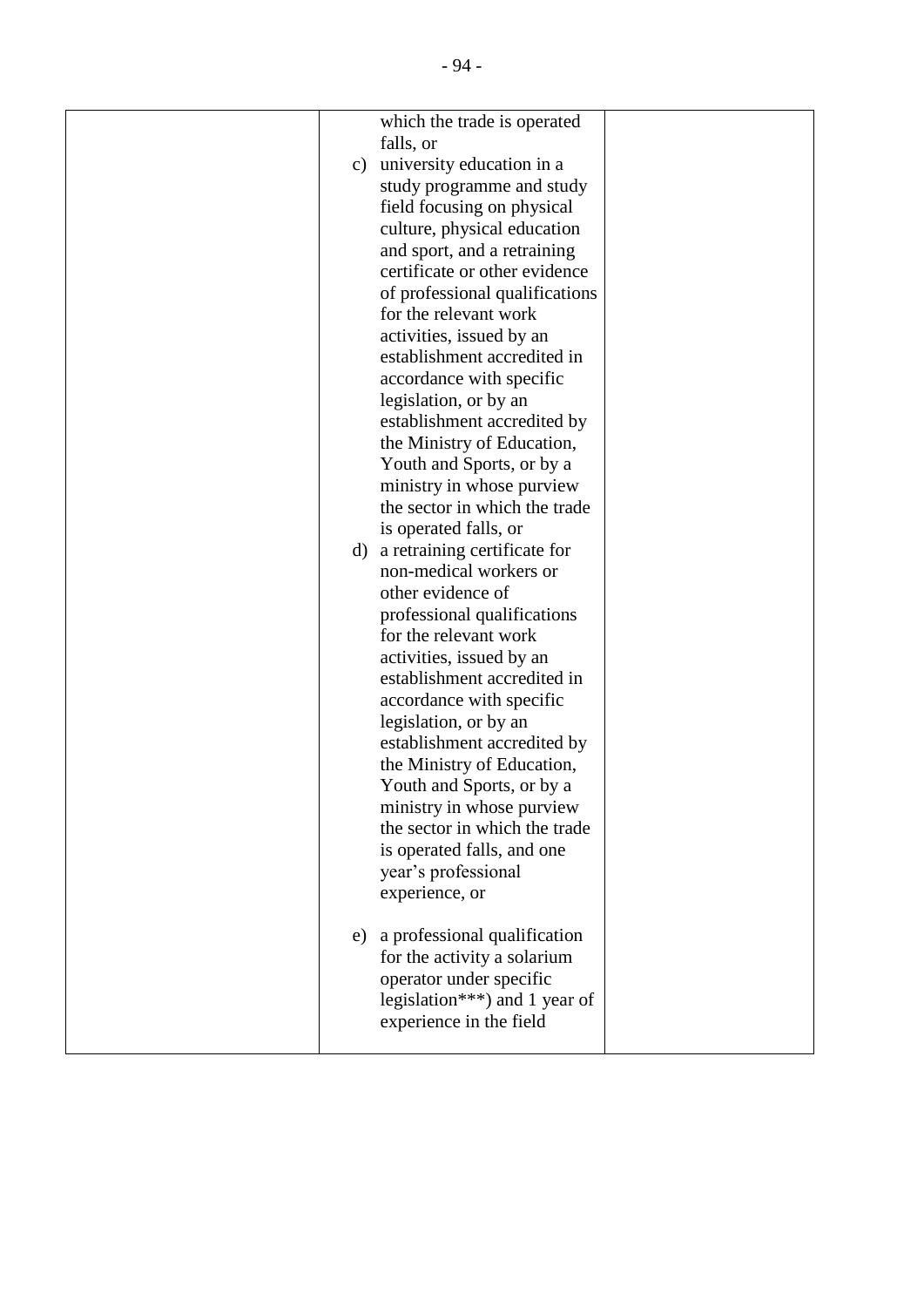### **PERMITTED TRADES**

(further to Sections 26 and 27)

| Object of business                                                                                                                                                                                                                                                                        | Professional or other<br>competence required under<br>Section $27(1)$ and $(2)$                                                                                                                                                                                                                                                                                                                                                                                                                        | Conditions requiring fulfilment<br>under<br>Section $27(3)$ | State administration<br>authority expressing an<br>opinion on an<br>application for a<br>concession                                                                                                                                       | Remarks                                                                                                                                                                                                        |
|-------------------------------------------------------------------------------------------------------------------------------------------------------------------------------------------------------------------------------------------------------------------------------------------|--------------------------------------------------------------------------------------------------------------------------------------------------------------------------------------------------------------------------------------------------------------------------------------------------------------------------------------------------------------------------------------------------------------------------------------------------------------------------------------------------------|-------------------------------------------------------------|-------------------------------------------------------------------------------------------------------------------------------------------------------------------------------------------------------------------------------------------|----------------------------------------------------------------------------------------------------------------------------------------------------------------------------------------------------------------|
|                                                                                                                                                                                                                                                                                           | $\overline{2}$                                                                                                                                                                                                                                                                                                                                                                                                                                                                                         | 3                                                           | $\overline{4}$                                                                                                                                                                                                                            | 5                                                                                                                                                                                                              |
| Production and<br>processing of fermented<br>spirits, consumer spirits<br>and other alcoholic<br>beverages (except for<br>beer, fruit wines, other<br>wines and mead, and<br>growers' own fruit<br>distillates) and the sale of<br>fermented alcohol,<br>drinking alcohol and<br>spirits. | for the production and<br>processing of fermented<br>alcohol, drinking alcohol,<br>spirits and other alcoholic<br>beverages (except for beer, fruit<br>wines, other wines and mead,<br>and growers' own fruit<br>distillates)<br>university education in a<br>a)<br>study programme and<br>study field focusing on<br>food-processing<br>technology, chemistry,<br>agriculture, pharmacy,<br>medicine or veterinary<br>medicine, or<br>higher education in a field<br>b)<br>of study focusing on food- |                                                             | for the production and<br>processing of fermented<br>alcohol, drinking<br>alcoholic beverages<br>(except for beer, fruit<br>wines, other wines and<br>mead, and growers' own amended<br>fruit distillates) the<br>Ministry of Agriculture | Act No 61/1997 on spirits<br>and amending Act No<br>455/1991, the Trade<br>alcohol, spirits and other Licensing Act, as amended,<br>and Act No 587/1992 on<br>excise duty, as amended<br>(the Spirits Act), as |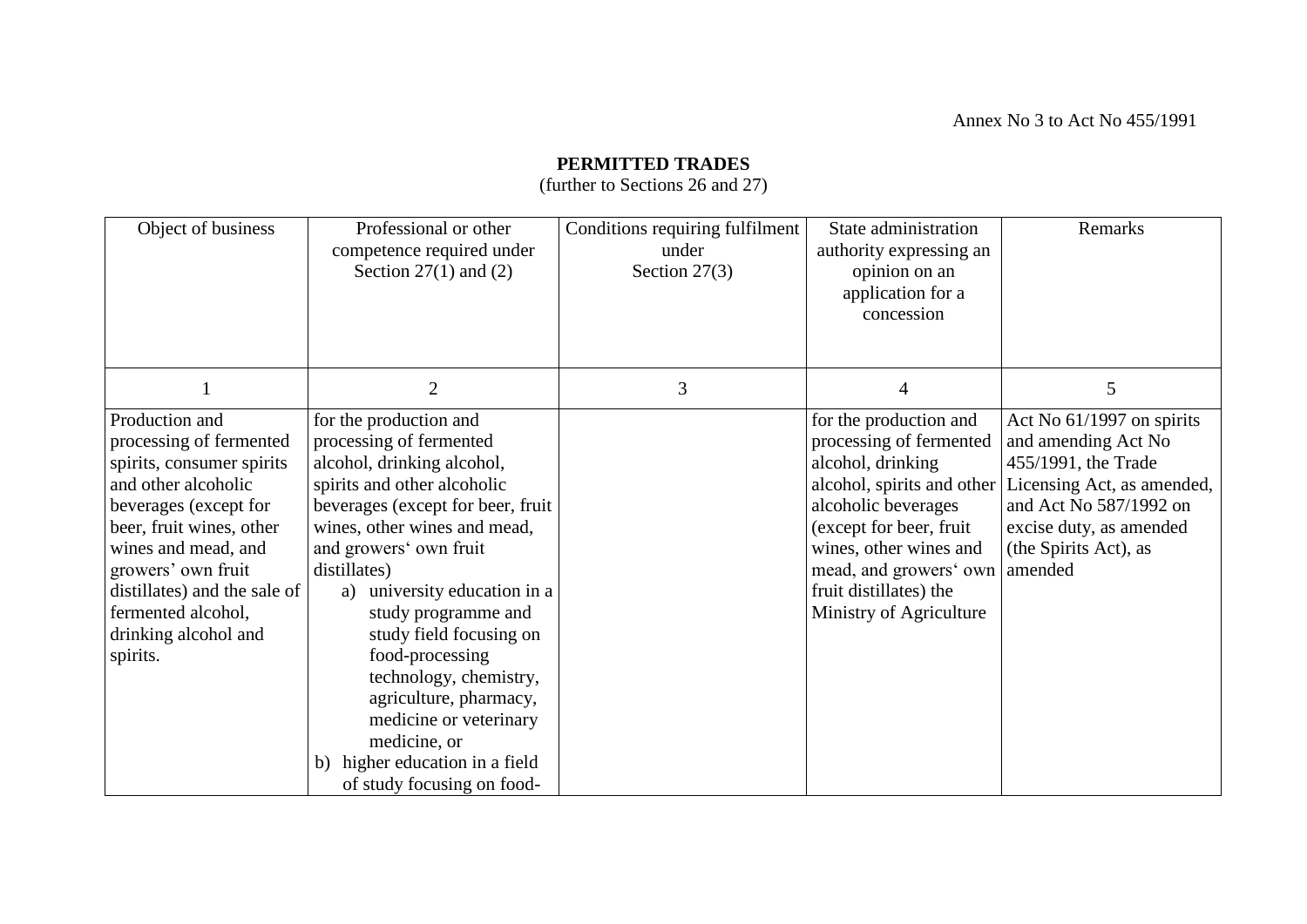| processing technology,                     |
|--------------------------------------------|
| chemistry, agriculture,                    |
| pharmacy, or veterinary                    |
| medicine and three years'                  |
| professional experience, or                |
| secondary education with a<br>$\mathbf{c}$ |
| school-leaving examination                 |
| in a field of study focusing               |
| on food-processing                         |
| technology, chemistry,                     |
| agriculture, or in the field               |
| of pharmaceutical                          |
| manufacturing laboratory                   |
| technician, and three years'               |
| professional experience, or                |
| d) a retraining certificate or             |
| other evidence of                          |
| professional qualifications                |
| for the relevant work                      |
| activities, issued by an                   |
| establishment accredited in                |
| accordance with specific                   |
| legislation, or by an                      |
| establishment accredited by                |
| the Ministry of Education,                 |
| Youth and Sports, or by a                  |
| ministry in whose purview                  |
| the sector in which the trade              |
| is operated falls, and three               |
| years' professional                        |
| experience, or                             |
| documents under Section<br>e)              |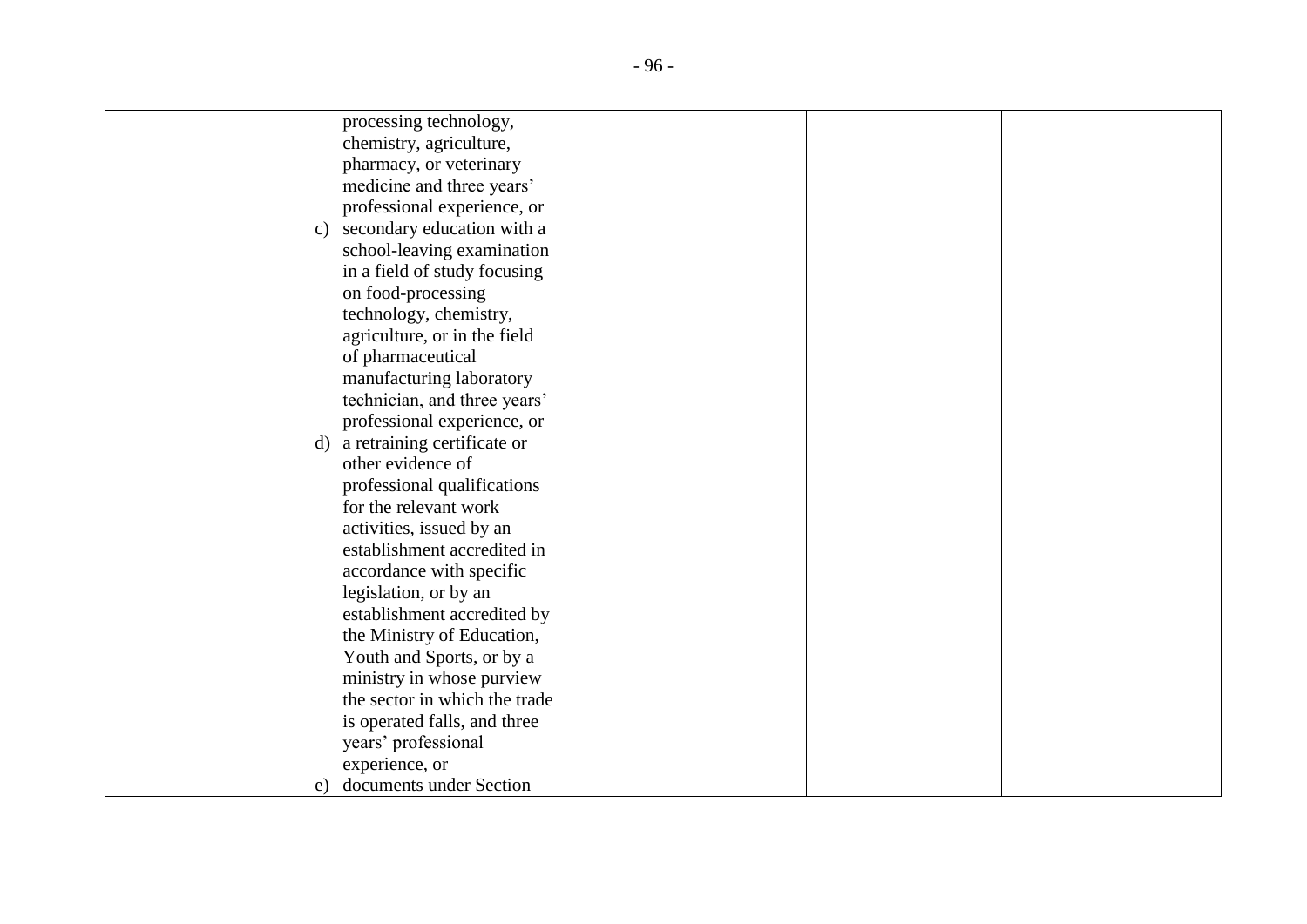|                                                                  |                     | $7(5)(a)$ , (b), (c), (d) or (e) of<br>the Trade Licensing Act                                                                                                                                                                                           |  |                                   |                               |
|------------------------------------------------------------------|---------------------|----------------------------------------------------------------------------------------------------------------------------------------------------------------------------------------------------------------------------------------------------------|--|-----------------------------------|-------------------------------|
| Production and<br>processing of sulphite or<br>synthetic alcohol | a)<br>$\mathbf{c})$ | university education in a<br>study programme and study<br>field focusing on chemistry,<br><b>or</b><br>b) higher education in a field<br>of study focusing on<br>chemistry and three years'<br>professional experience, or<br>secondary education with a |  | Ministry of Industry and<br>Trade | Act No 61/1997, as<br>amended |
|                                                                  | d)                  | school-leaving examination<br>in a field of study focusing<br>on chemistry and three<br>years' professional<br>experience, or<br>a retraining certificate or<br>other evidence of                                                                        |  |                                   |                               |
|                                                                  |                     | professional qualifications<br>for the relevant work<br>activities, issued by an<br>establishment accredited in<br>accordance with specific<br>legislation, or by an<br>establishment accredited by                                                      |  |                                   |                               |
|                                                                  |                     | the Ministry of Education,<br>Youth and Sports, or by a<br>ministry in whose purview<br>the sector in which the trade<br>is operated falls, and three<br>years' professional                                                                             |  |                                   |                               |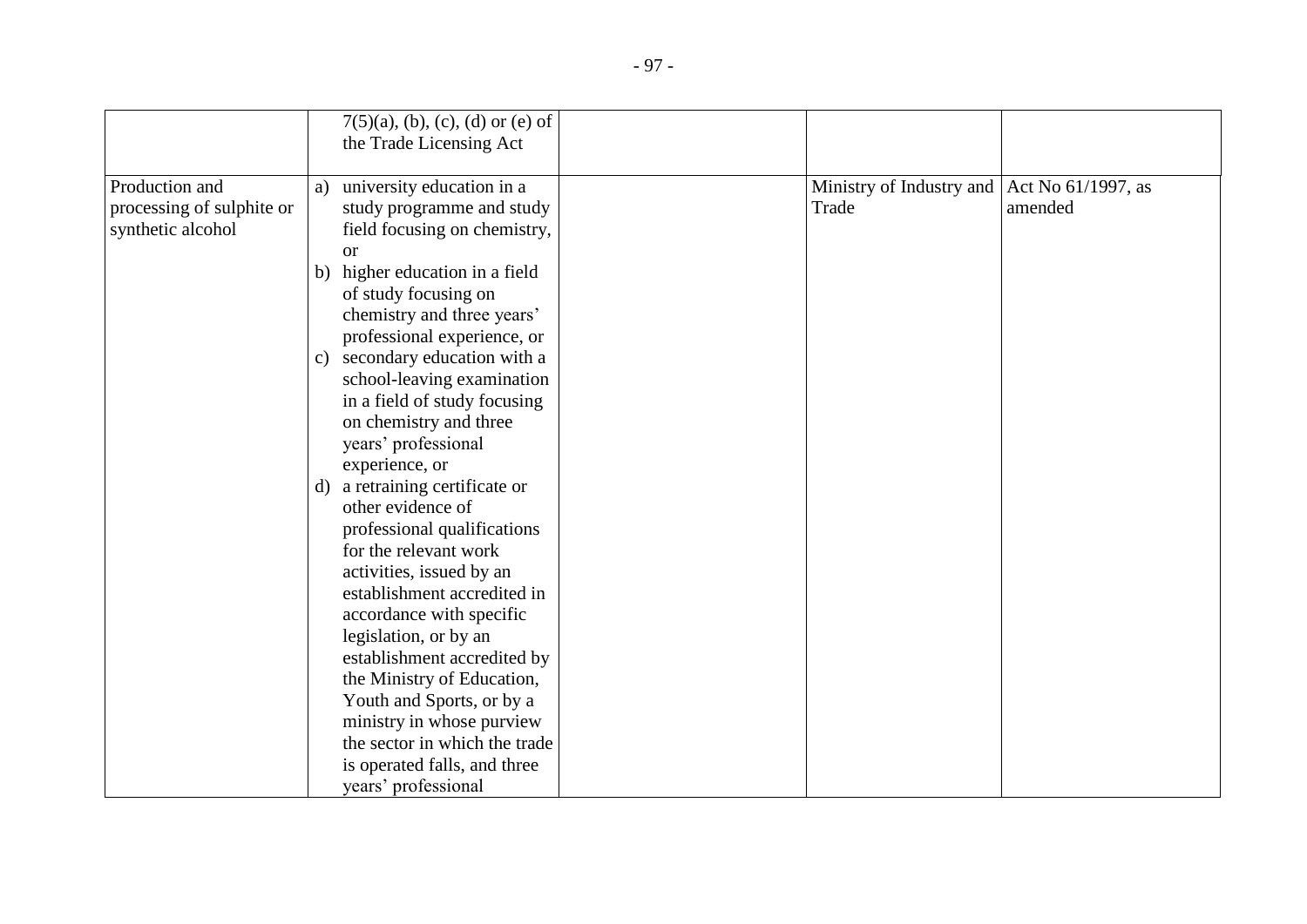|                                                                                                                                                                                                                                                                                | experience, or<br>documents under Section<br>e)<br>$7(5)(a)$ , (b), (c), (d) or (e) of<br>the Trade Licensing Act                                                                                                                                                                                                                                                                                                                                                                                                                                                                                                                                                                                                                       |                                                                                                                                                                                                                                                                                                                                           |                                                                                                                                                                      |                                                                                                                                                                                                                                                                                                                                                                                                                                                                                                                                                                                                                                             |
|--------------------------------------------------------------------------------------------------------------------------------------------------------------------------------------------------------------------------------------------------------------------------------|-----------------------------------------------------------------------------------------------------------------------------------------------------------------------------------------------------------------------------------------------------------------------------------------------------------------------------------------------------------------------------------------------------------------------------------------------------------------------------------------------------------------------------------------------------------------------------------------------------------------------------------------------------------------------------------------------------------------------------------------|-------------------------------------------------------------------------------------------------------------------------------------------------------------------------------------------------------------------------------------------------------------------------------------------------------------------------------------------|----------------------------------------------------------------------------------------------------------------------------------------------------------------------|---------------------------------------------------------------------------------------------------------------------------------------------------------------------------------------------------------------------------------------------------------------------------------------------------------------------------------------------------------------------------------------------------------------------------------------------------------------------------------------------------------------------------------------------------------------------------------------------------------------------------------------------|
| Research, development,<br>manufacture, destruction,<br>purchase, sale and<br>storage of explosives and<br>military munitions,<br>processing and<br>degradation of<br>explosives, degradation<br>and delaboration of<br>military munitions and<br>carrying out blasting<br>work | for the research, development,<br>manufacture and processing of<br>explosives and research,<br>development and manufacture<br>of military munitions:<br>university education in a study<br>programme and study field<br>focusing on technical science or<br>technology;<br>for the destruction and<br>degradation of explosives:<br>authorization or certificate of<br>pyrotechnic expert*);<br>for the purchase, sale and<br>storage of explosives:<br>a) authorization or certificate<br>of a pyrotechnic expert or<br>shot-firer*), or<br>authorization or certificate<br>b)<br>of a firework detonator);<br>C)<br>for the degradation, destruction<br>and delaboration of military<br>munitions:<br>a) at least secondary education | reliability of the entrepreneur<br>or the governing body or<br>members of the governing<br>body ***);<br>research, development,<br>manufacture, degradation,<br>destruction, delaboration,<br>purchase, sale and storage of<br>military munitions may only be<br>operated at the premises<br>specified in the ammunition<br>license ****) | for the research,<br>development,<br>manufacture,<br>processing, destruction,<br>purchase, sale and<br>storage of explosives,<br>the Czech Mining<br>Authority*****) | $*)$ § 35 and 36 of Act No<br>$61/1988$ on mining,<br>explosives and the State<br>Mining Authority as<br>amended<br>**) § 70f of Act No.<br>119/2002 Coll., on firearms<br>and ammunition (the<br>Weapons Act) as amended<br>by Act No. 229/2016 Coll.<br>***) $\S$ 1 paragraph 5 of Act<br>No. 451/1991 Coll., which<br>lays down some other<br>prerequisites for the<br>performance of certain<br>functions in state bodies<br>and organizations of the<br>Czech and the Slovak<br>Federal Republic, the<br>Czech Republic and the<br>Slovak Republic<br>****) § 70i of Act No.<br>119/2002 Coll. as amended<br>by Act No. 229/2016 Coll. |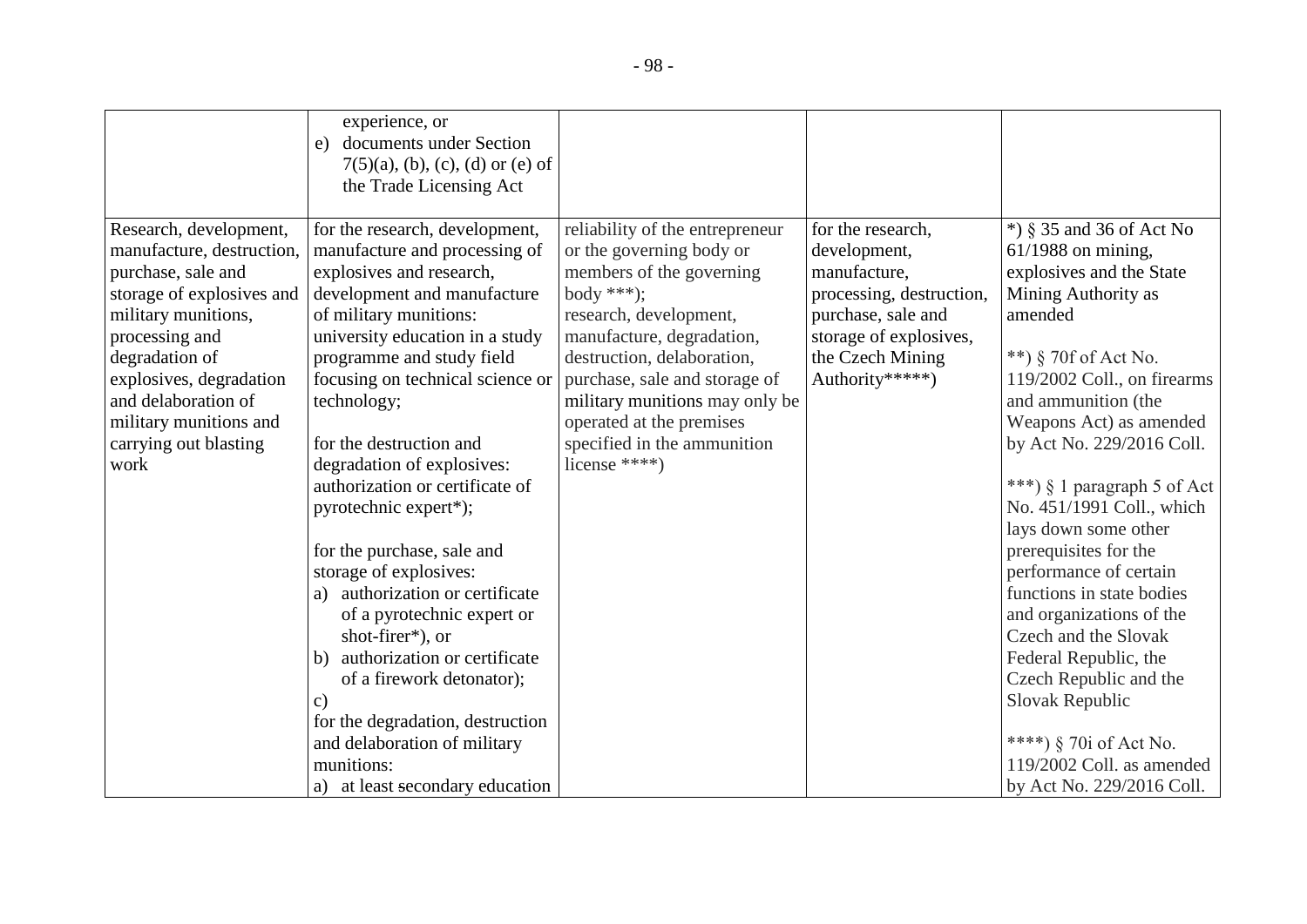| with a school-leaving                         |  |                          |
|-----------------------------------------------|--|--------------------------|
| examination in a field of                     |  | *****) $§$ 23 of Act No. |
| study with a technical focus                  |  | 61/1988 Coll. as amended |
| and authorization of                          |  |                          |
| pyrotechnic expert*),                         |  |                          |
| a certificate of professional<br>b)           |  |                          |
| competence of the applicant                   |  |                          |
| to issue a certificate to carry               |  |                          |
| out a pyrotechnic survey                      |  |                          |
| **) and 3 years of                            |  |                          |
| professional experience; or                   |  |                          |
| a certificate of professional<br>$\mathbf{c}$ |  |                          |
| competence of the applicant                   |  |                          |
| for the issue of a higher                     |  |                          |
| ammunition certificate**)                     |  |                          |
| and 5 years of experience in                  |  |                          |
| the field;                                    |  |                          |
|                                               |  |                          |
| for the purchase, sale and                    |  |                          |
| storage of military munitions:                |  |                          |
| at least secondary education<br>a)            |  |                          |
| with a school-leaving                         |  |                          |
| examination in a field of                     |  |                          |
| study with a technical,                       |  |                          |
| economic, military or police                  |  |                          |
| focus,                                        |  |                          |
| a certificate of professional<br>b)           |  |                          |
| competence of the applicant                   |  |                          |
| to issue a certificate to carry               |  |                          |
| out a pyrotechnic survey                      |  |                          |
| **) and 3 years of                            |  |                          |
| professional experience; or                   |  |                          |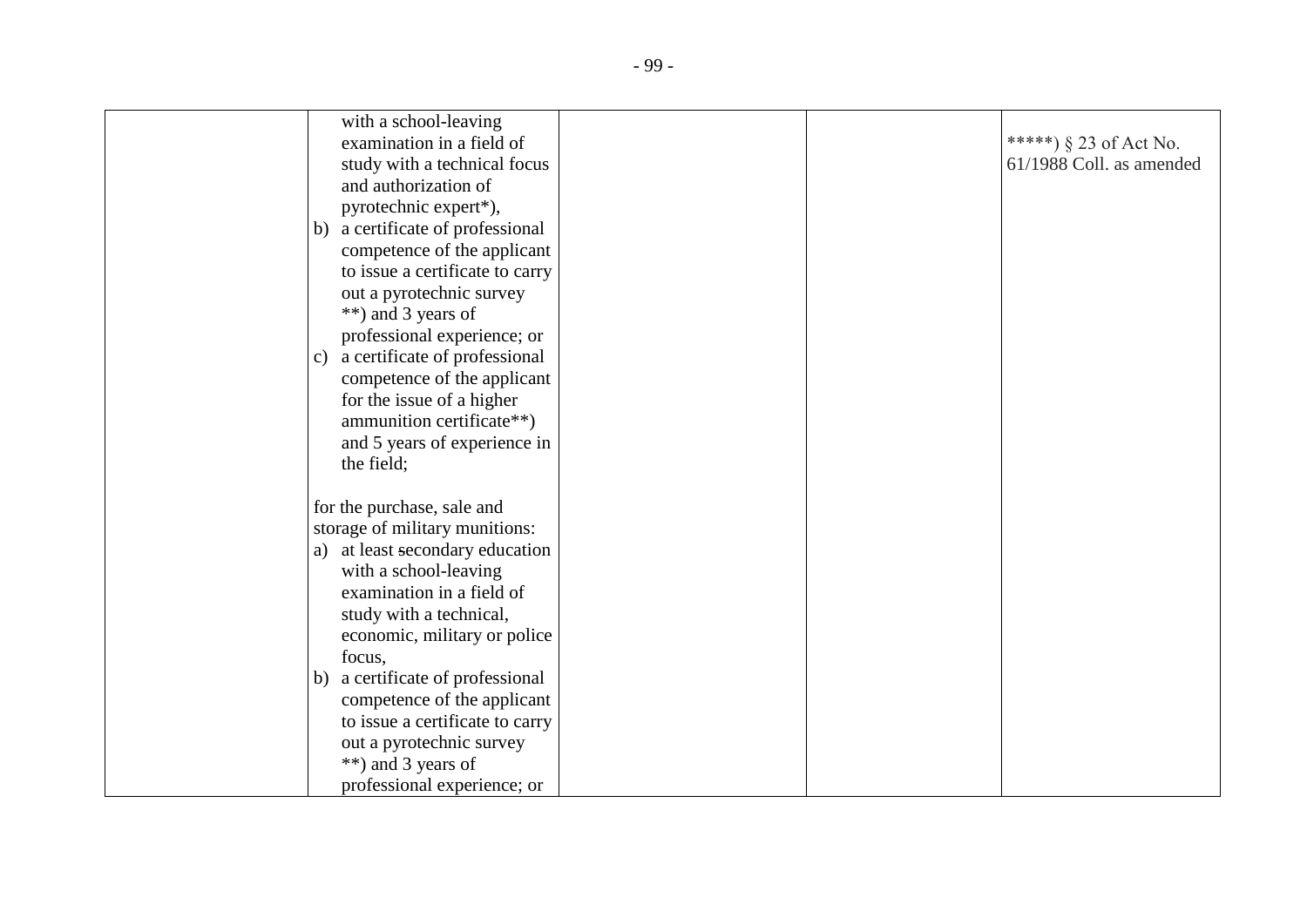|                           | a certificate of professional<br>$\mathbf{c}$<br>competence of the applicant<br>for the issue of a higher<br>ammunition certificate**)<br>and 5 years of experience in<br>the field;                     |                                                        |                           |                                                       |
|---------------------------|----------------------------------------------------------------------------------------------------------------------------------------------------------------------------------------------------------|--------------------------------------------------------|---------------------------|-------------------------------------------------------|
|                           | for the carrying out of the<br>blasting work:<br>authorization or certificate<br>a)<br>of a pyrotechnic expert or<br>shot-firer*), or<br>authorization or certificate<br>b)<br>of a firework detonator*) |                                                        |                           |                                                       |
| Development,              | for the development,                                                                                                                                                                                     | reliability of the entrepreneur                        | for the development,      | $*$ ) Section 1(5) of Act No                          |
| manufacture, repair,      | manufacture, repair,                                                                                                                                                                                     | or the governing body or                               | manufacture,              | 451/1991                                              |
| modification,             | modification, disabling and                                                                                                                                                                              | members of the governing                               | destruction, disabling of |                                                       |
| transportation, purchase, | destruction of arms:                                                                                                                                                                                     | $body^*$ ),                                            | ammunition, Czech         | **) Section 21(1) and (2)                             |
| sale, rental, storage,    | a) university education in a                                                                                                                                                                             | for the acquisition of                                 | Authority for the         | of Act No 61/1988, as                                 |
| disabling and destruction | study programme and study                                                                                                                                                                                | explosives $**$ ) and the                              | Testing of Weapons and    | amended by Act No                                     |
| of arms and ammunition    | field focusing on technical                                                                                                                                                                              | performance of activities                              | Ammunition ***)           | 542/1991                                              |
|                           | science or technology and                                                                                                                                                                                | involving explosives, the                              |                           |                                                       |
|                           | three years' professional                                                                                                                                                                                | entrepreneur or the                                    |                           | ***) for the development,                             |
|                           | experience, or                                                                                                                                                                                           | entrepreneur's responsible                             |                           | manufacture, destruction                              |
|                           | higher education in a field<br>b)                                                                                                                                                                        | representative shall comply                            |                           | and disabling of                                      |
|                           | of study focusing on<br>technical sciences or                                                                                                                                                            | with the professional<br>competence stipulated for the |                           | ammunition, Section 17 (3)<br>(i) of Act No. 156/2000 |
|                           | technology and three years'                                                                                                                                                                              | research, development,                                 |                           | Coll., on the verification of                         |
|                           | professional experience, or                                                                                                                                                                              | destruction, disposal,                                 |                           | firearms, ammunition and                              |
|                           | secondary education with a<br>C)                                                                                                                                                                         | processing, purchase and sale                          |                           | pyrotechnical objects, as                             |
|                           | school-leaving examination                                                                                                                                                                               | of explosives consistent with                          |                           | amended by Act No.                                    |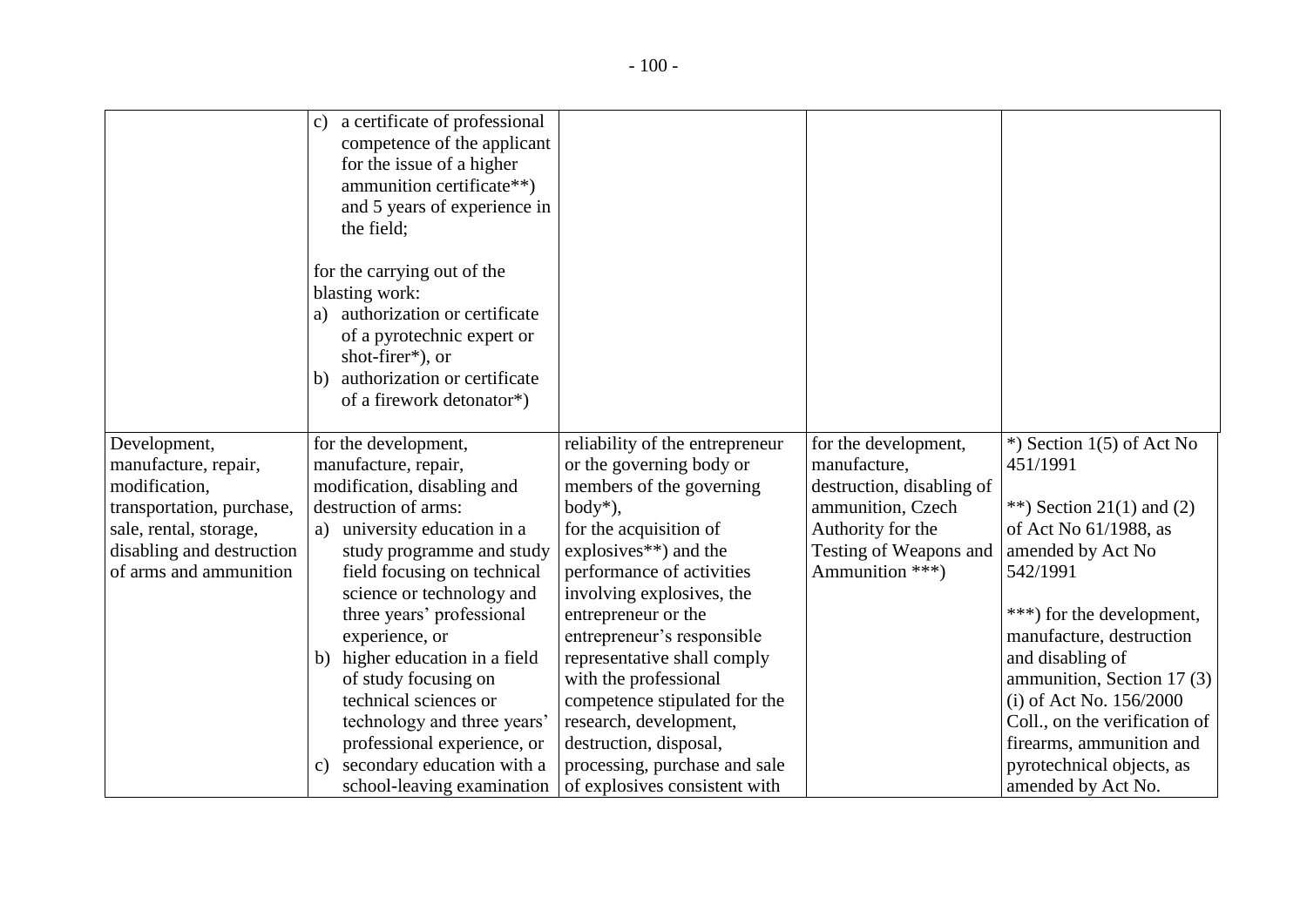| in a field of study with a        | the scope of the trade | 13/1998 Coll., and Act      |
|-----------------------------------|------------------------|-----------------------------|
| technical focus and three         | authorization          | No. 368/1992 Coll., on      |
| years' professional               |                        | administrative fees, as     |
| experience, or                    |                        | amended, as amended by      |
| secondary education with a<br>d)  |                        | Act No. 155/2010 Coll.      |
| certificate of apprenticeship     |                        | and as amended by Act       |
| in a field of study for a         |                        | No. 206/2015 Coll., on      |
| gunsmith or tool maker and        |                        | pyrotechnical products and  |
| three years' professional         |                        | the handling thereof and on |
| experience, or                    |                        | amendments to certain       |
| a retraining certificate or<br>e) |                        | Acts (Act on Pyrotechnics)  |
| other evidence of                 |                        |                             |
| professional qualifications       |                        |                             |
| for the relevant work             |                        |                             |
| activities, issued by an          |                        |                             |
| establishment accredited in       |                        |                             |
| accordance with specific          |                        |                             |
| legislation, or by an             |                        |                             |
| establishment accredited by       |                        |                             |
| the Ministry of Education,        |                        |                             |
| Youth and Sports, or by a         |                        |                             |
| ministry in whose purview         |                        |                             |
| the sector in which the trade     |                        |                             |
| is operated falls, and four       |                        |                             |
| years' professional               |                        |                             |
| experience                        |                        |                             |
|                                   |                        |                             |
| for the purchase, sale,           |                        |                             |
| transportation, rental and        |                        |                             |
| storage of arms and               |                        |                             |
| ammunition:                       |                        |                             |
| a) university education in a      |                        |                             |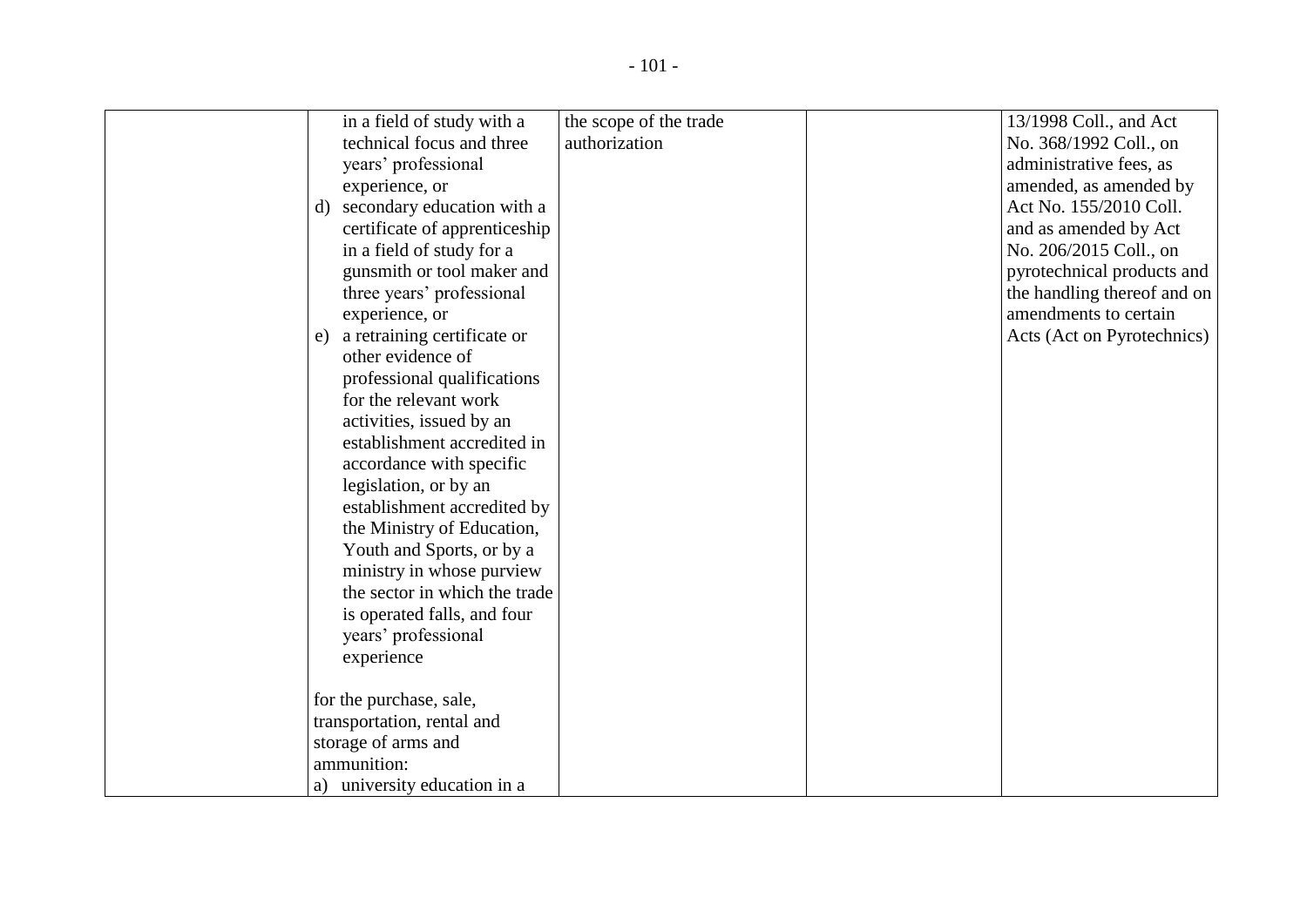| study programme and study                    |
|----------------------------------------------|
| field focusing on                            |
| economics, the military, the                 |
| police, technical sciences or                |
| technology and one year's                    |
| professional experience, or                  |
| b) higher education in a field               |
| of study focusing on                         |
| economics, the military, the                 |
| police, technical sciences or                |
| technology and two years'                    |
| professional experience, or                  |
| secondary education with a<br>$\mathbf{c}$ ) |
| school-leaving examination                   |
| in a field of study with a                   |
| technical, economic,                         |
| military or police focus and                 |
| two years' professional                      |
| experience, or                               |
| secondary education with a<br>d)             |
| certificate of apprenticeship                |
| in a field of study to be a                  |
| shop assistant specializing                  |
| in arms and ammunition or                    |
| in a related field and three                 |
| years' experience of                         |
| business activity involving                  |
| arms and ammunition, or                      |
| secondary education with a<br>e)             |
| certificate of apprenticeship                |
| in a field of study to be a                  |
| gunsmith or tool maker and                   |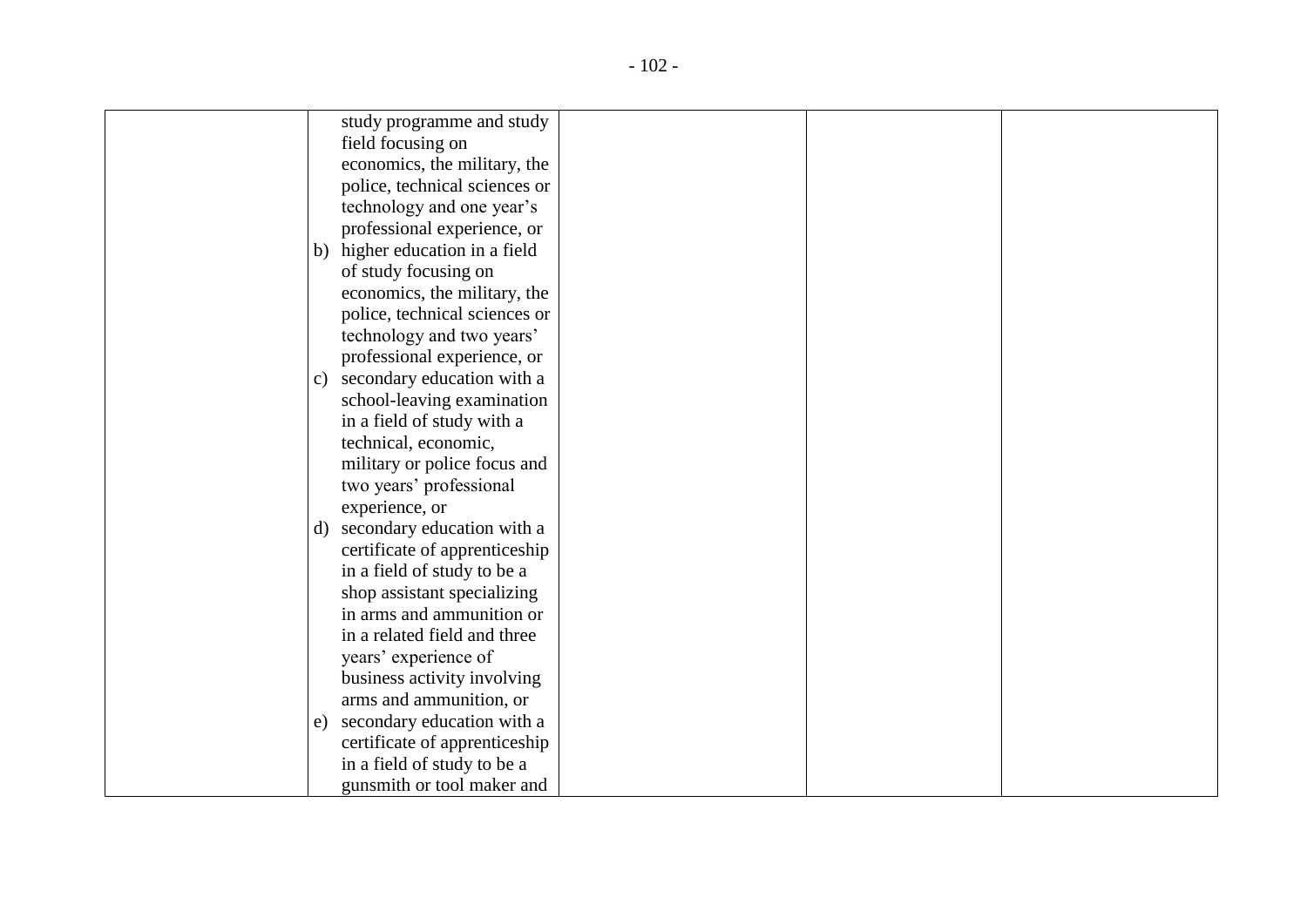| three years' professional         |
|-----------------------------------|
| experience or one year's          |
| experience of business            |
| activity involving arms and       |
| ammunition, or                    |
| a retraining certificate or<br>f) |
| other evidence of                 |
| professional qualifications       |
| for the relevant work             |
| activities, issued by an          |
| establishment accredited in       |
| accordance with specific          |
| legislation, or by an             |
| establishment accredited by       |
| the Ministry of Education,        |
| Youth and Sports, or by a         |
| ministry in whose purview         |
| the sector in which the trade     |
| is operated falls, and four       |
| years' professional               |
| experience;                       |
|                                   |
| for the manufacture, repair,      |
| modification, disabling and       |
| destruction of ammunition:        |
| professional competence           |
| stipulated for the development,   |
| manufacture, repair,              |
| modification, disabling and       |
| destruction of arms, a            |
| pyrotechnic authorization or      |
| certificate, and age of at least  |
|                                   |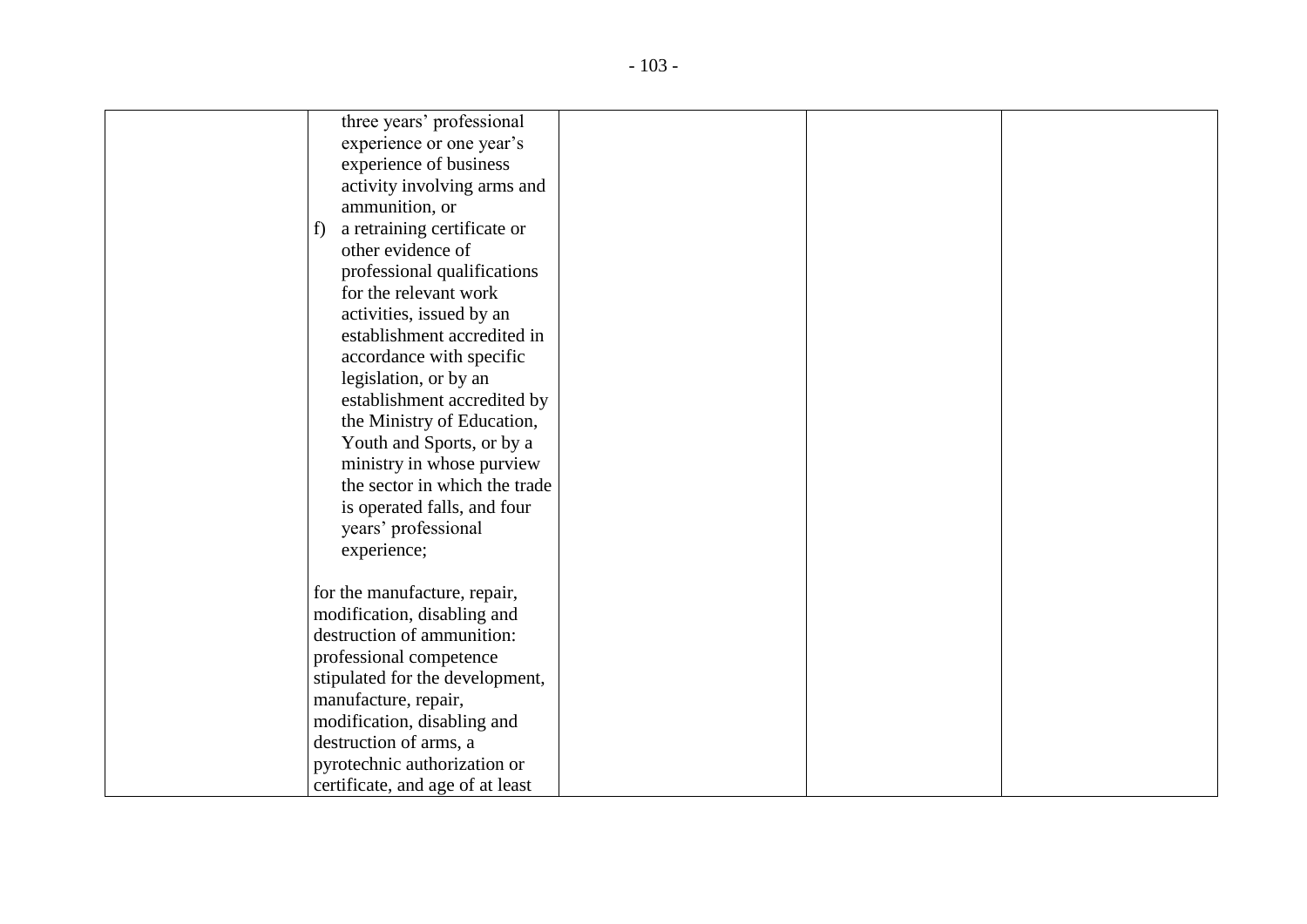|                                                                                                                                                                      | 21 years;                                                                                                                                                                                                                                                                                                                                                                                                                                                                                                                                                                                 |                                                                                                                |                                                                                         |                                                                                                                                                                                                                                                    |
|----------------------------------------------------------------------------------------------------------------------------------------------------------------------|-------------------------------------------------------------------------------------------------------------------------------------------------------------------------------------------------------------------------------------------------------------------------------------------------------------------------------------------------------------------------------------------------------------------------------------------------------------------------------------------------------------------------------------------------------------------------------------------|----------------------------------------------------------------------------------------------------------------|-----------------------------------------------------------------------------------------|----------------------------------------------------------------------------------------------------------------------------------------------------------------------------------------------------------------------------------------------------|
|                                                                                                                                                                      | for the development of<br>ammunition:<br>university education in a study<br>programme and study field<br>focusing on technical sciences<br>or technology, the study field of<br>explosive theory and<br>technology, and three years'<br>professional experience                                                                                                                                                                                                                                                                                                                           |                                                                                                                |                                                                                         |                                                                                                                                                                                                                                                    |
| Purchase and sale, rental,<br>development,<br>manufacture, repair,<br>modification, storage,<br>transportation, disabling<br>and destruction of<br>security material | university education in a<br>a)<br>study programme and study<br>field focusing on technical<br>sciences, economics, the<br>military, or the police, aged<br>at least 21 years, or<br>higher education in a field<br>b)<br>of study focusing on<br>technical sciences,<br>economics, the military or<br>the police, aged at least 21<br>years, or<br>secondary education with a<br>$\mathcal{C}$ )<br>school-leaving examination<br>or a certificate of<br>apprenticeship in a field of<br>study with a technical,<br>economic, military or<br>police focus, aged at least<br>21 years, or | good character of all<br>employees<br>(Section $6(2)$ of Act No<br>455/1991, as amended by Act<br>No 155/2010) | approval of the regional<br>directorate of the Police<br>Force of the Czech<br>Republic | Section $3(2)$ of Act No<br>$310/2006$ on the handling<br>of certain items usable for<br>defence and security<br>purposes in the Czech<br>Republic and amending<br>certain other laws (the Act<br>on the Handling of<br><b>Security Material</b> ) |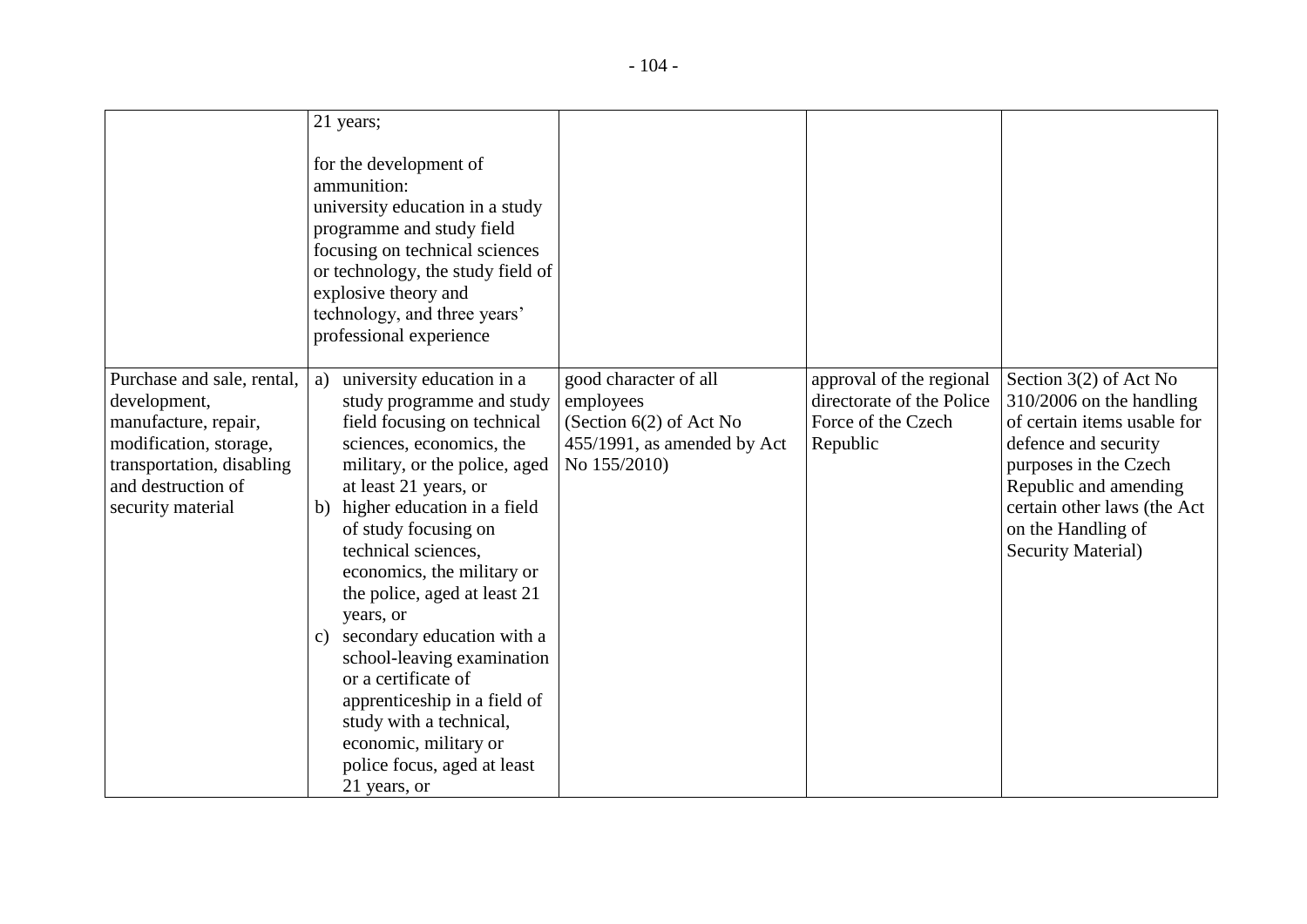|                         | d) a retraining certificate or   |                            |                         |
|-------------------------|----------------------------------|----------------------------|-------------------------|
|                         | other evidence of                |                            |                         |
|                         | professional qualifications      |                            |                         |
|                         | for the relevant work            |                            |                         |
|                         | activities, issued by an         |                            |                         |
|                         | establishment accredited in      |                            |                         |
|                         | accordance with specific         |                            |                         |
|                         | legislation, or by an            |                            |                         |
|                         | establishment accredited by      |                            |                         |
|                         | the Ministry of Education,       |                            |                         |
|                         | Youth and Sports, or by a        |                            |                         |
|                         | ministry in whose purview        |                            |                         |
|                         | the sector in which the trade    |                            |                         |
|                         | is operated falls, and one       |                            |                         |
|                         | year's professional              |                            |                         |
|                         | experience, and aged at          |                            |                         |
|                         | least 21 years                   |                            |                         |
| Manufacture and         | for the manufacture and          | for fuel distribution, the | Act No. 311/2006 Coll., |
| processing of fuels and | processing of fuels and          | customs authority          | on fuels and service    |
| lubricants and fuel     | lubricants:                      |                            | stations and on         |
| distribution            | university education in a<br>a)  |                            | amendments to certain   |
|                         | study programme and study        |                            | related Acts (Act on    |
|                         | field focussing on chemistry     |                            | Fuels), as amended      |
|                         | and one year of professional     |                            |                         |
|                         | experience, or                   |                            | *) Act No. 179/2006     |
|                         | b) higher education in a field   |                            | Coll., as amended       |
|                         | of study focussing on            |                            |                         |
|                         | chemistry and three years of     |                            |                         |
|                         | professional experience, or      |                            |                         |
|                         | secondary education with a<br>C) |                            |                         |
|                         | school-leaving examination       |                            |                         |
|                         | in a field of study focussing    |                            |                         |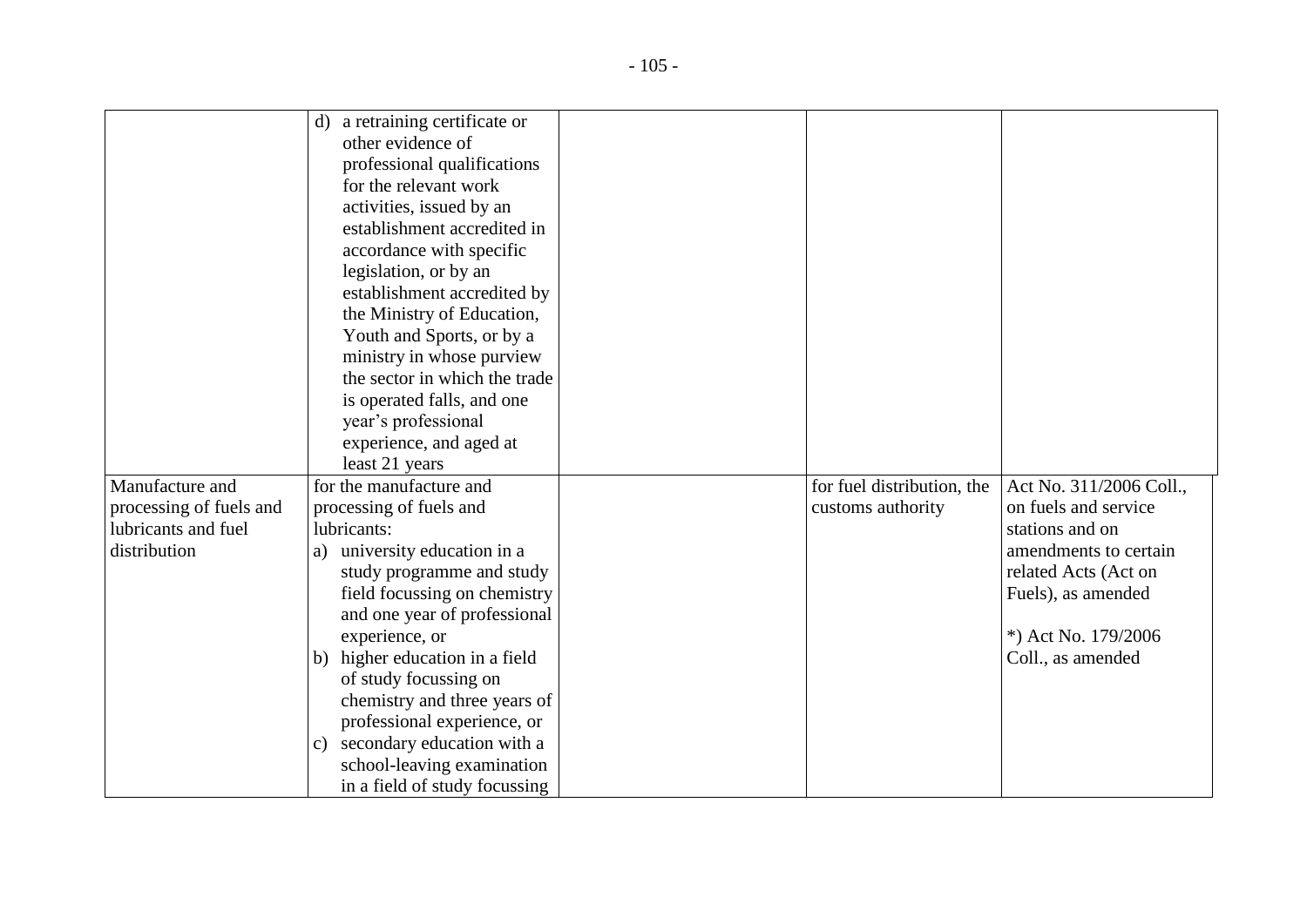| on chemistry and three                       |
|----------------------------------------------|
| years of professional                        |
| experience, or                               |
| a retraining certificate or<br>d)            |
| other evidence of                            |
| professional qualifications                  |
| for the relevant work                        |
| activities, issued by an                     |
| establishment accredited in                  |
| accordance with specific                     |
| legislation or by an                         |
| establishment accredited by                  |
| the Ministry of Education,                   |
| Youth and Sports, or by a                    |
| ministry in whose purview                    |
| the trade is operated falls,                 |
| and four years of                            |
| professional experience, or                  |
| a professional qualification<br>e)           |
| to pursue the vocation of                    |
| chemist to operate devices                   |
| in accordance with a special                 |
| legal regulation*) and four                  |
| years of professional                        |
| experience, or                               |
| documents in accordance<br>f)                |
| with Section 7 para. 5(                      |
| $a)$ , $(b)$ , $(c)$ , $(d)$ or $(e)$ of the |
| Trade Licensing Act;                         |
|                                              |
| for fuel distribution:                       |
| a) university education and                  |
|                                              |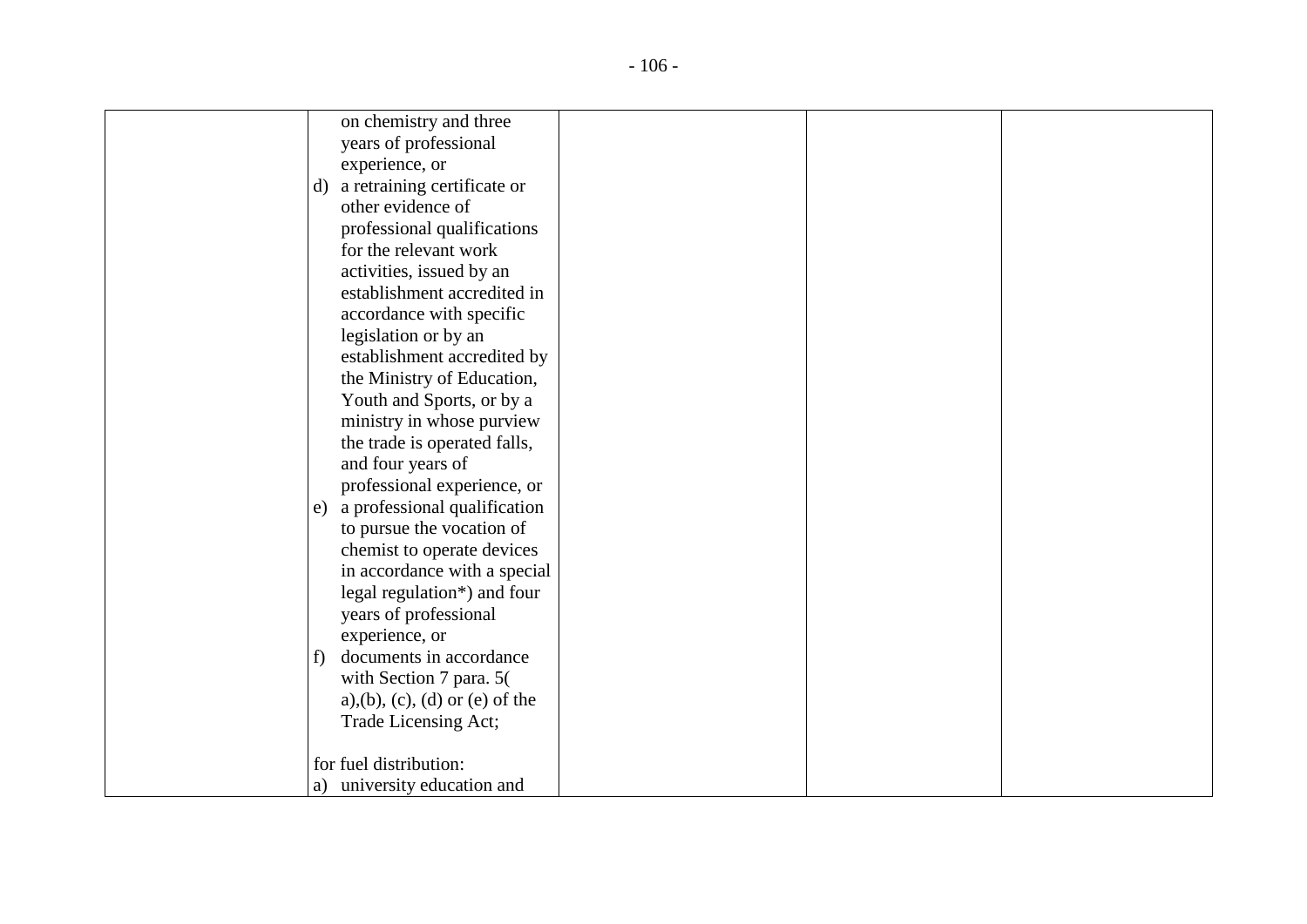|                           | b)<br>C)<br>e) | one year of professional<br>experience, or<br>higher education and two<br>years of professional<br>experience, or<br>secondary education with<br>school-leaving examination<br>and three years of<br>professional experience, or<br>d) secondary education and<br>four years of professional<br>experience, or<br>a professional qualification<br>to pursue the vocation of<br>chemist to operate devices |                                                               |                                     |                            |
|---------------------------|----------------|-----------------------------------------------------------------------------------------------------------------------------------------------------------------------------------------------------------------------------------------------------------------------------------------------------------------------------------------------------------------------------------------------------------|---------------------------------------------------------------|-------------------------------------|----------------------------|
|                           |                | in accordance with a special                                                                                                                                                                                                                                                                                                                                                                              |                                                               |                                     |                            |
|                           |                | legal regulation*) and four<br>years of professional                                                                                                                                                                                                                                                                                                                                                      |                                                               |                                     |                            |
|                           |                | experience                                                                                                                                                                                                                                                                                                                                                                                                |                                                               |                                     |                            |
| Generation and            |                | university education in a                                                                                                                                                                                                                                                                                                                                                                                 |                                                               |                                     | *) Act No 458/2000 on      |
| distribution of heat not  | a)             | study programme and study                                                                                                                                                                                                                                                                                                                                                                                 | a natural or legal person who<br>applies for a concession and | <b>State Energy</b><br>Inspectorate | conditions of business and |
| subject to a licence*)    |                | field focusing on technical                                                                                                                                                                                                                                                                                                                                                                               | does not hold a licence to                                    |                                     | on State administration in |
| from heat sources with an |                | sciences and three years'                                                                                                                                                                                                                                                                                                                                                                                 | produce heat and a licence to                                 |                                     | the energy sectors and     |
| installed capacity per    |                | professional experience, or                                                                                                                                                                                                                                                                                                                                                                               | distribute heat*) must prove                                  |                                     | amending certain laws      |
| source of more than 50    |                | b) higher education in a field                                                                                                                                                                                                                                                                                                                                                                            | that he/it has the technical                                  |                                     | (the Energy Act), as       |
| kW                        |                | of study with a technical                                                                                                                                                                                                                                                                                                                                                                                 | attributes required to ensure the                             |                                     | amended                    |
|                           |                | focus and six years'                                                                                                                                                                                                                                                                                                                                                                                      | performance of the permitted                                  |                                     |                            |
|                           |                | professional experience, or                                                                                                                                                                                                                                                                                                                                                                               | activities**) and that this                                   |                                     | **) Section 9 of Decree    |
|                           | C)             | secondary education with a                                                                                                                                                                                                                                                                                                                                                                                | activity will not endanger the                                |                                     | No 426/2005 on the         |
|                           |                | school-leaving examination                                                                                                                                                                                                                                                                                                                                                                                | lives and activities of persons,                              |                                     | details of granting        |
|                           |                | in a field of study with a                                                                                                                                                                                                                                                                                                                                                                                | property or interests in                                      |                                     | licences for business in   |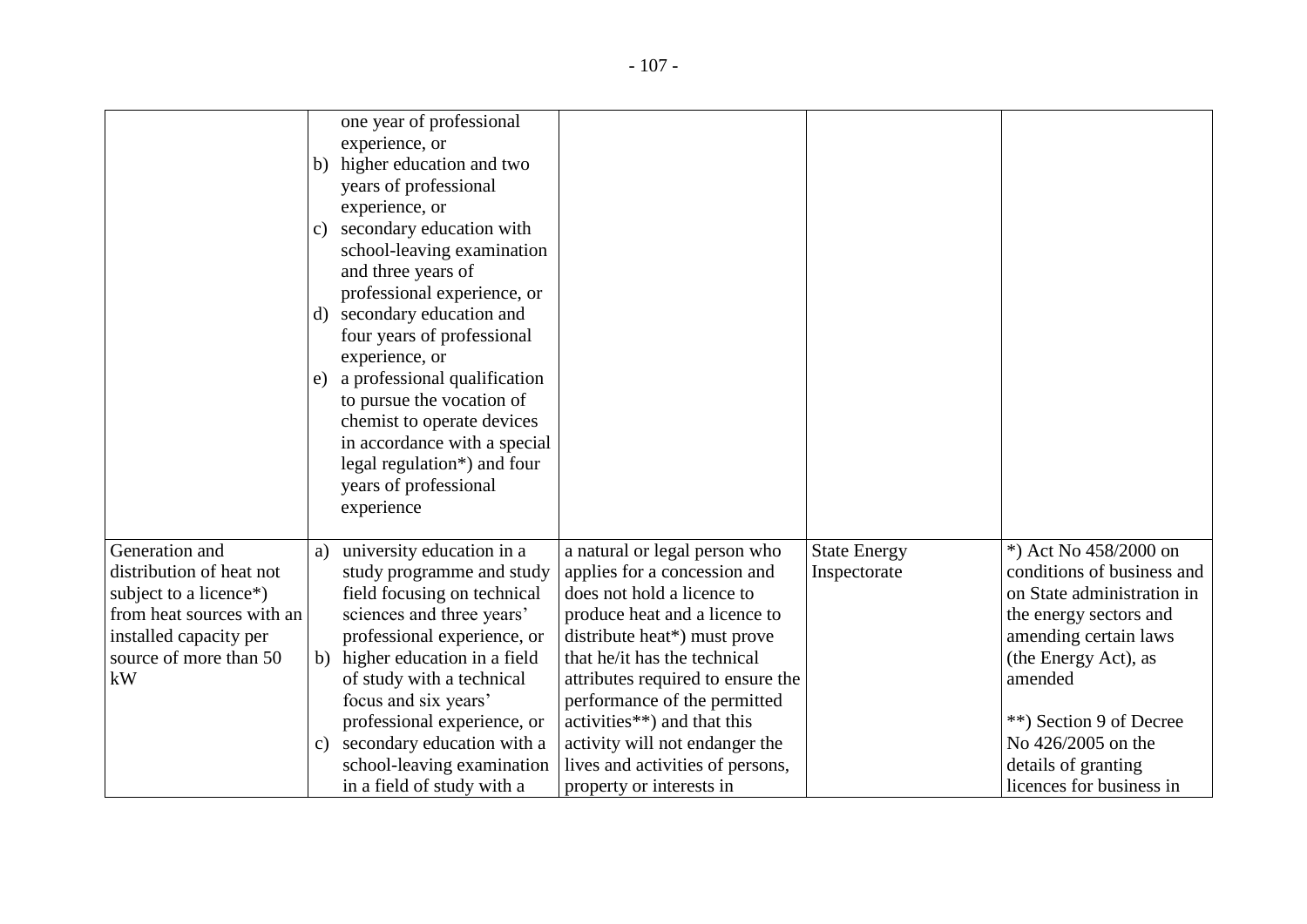| technical focus and six            | environmental protection. A   | energy sectors |
|------------------------------------|-------------------------------|----------------|
| years' professional                | natural or legal person who   |                |
| experience;                        | applies for a concession must |                |
|                                    | have liability insurance.     |                |
| for heat sources with an           |                               |                |
| installed capacity of up to        |                               |                |
| 1MW inclusive and a separate       |                               |                |
| heat distribution facility with an |                               |                |
| installed capacity of up to 1      |                               |                |
| MW inclusive, the following        |                               |                |
| shall suffice:                     |                               |                |
| a) secondary education with a      |                               |                |
| certificate of apprenticeship      |                               |                |
| in a field of study with a         |                               |                |
| technical focus and three          |                               |                |
| years' professional                |                               |                |
| experience, or                     |                               |                |
| a retraining certificate or<br>b)  |                               |                |
| other evidence of                  |                               |                |
| professional qualifications        |                               |                |
| for the operation of small         |                               |                |
| energy sources, issued by          |                               |                |
| an establishment accredited        |                               |                |
| in accordance with specific        |                               |                |
| legislation, or by an              |                               |                |
| establishment accredited by        |                               |                |
| the Ministry of Education,         |                               |                |
| Youth and Sports, or by a          |                               |                |
| ministry in whose purview          |                               |                |
| the sector in which the trade      |                               |                |
| is operated falls                  |                               |                |
|                                    |                               |                |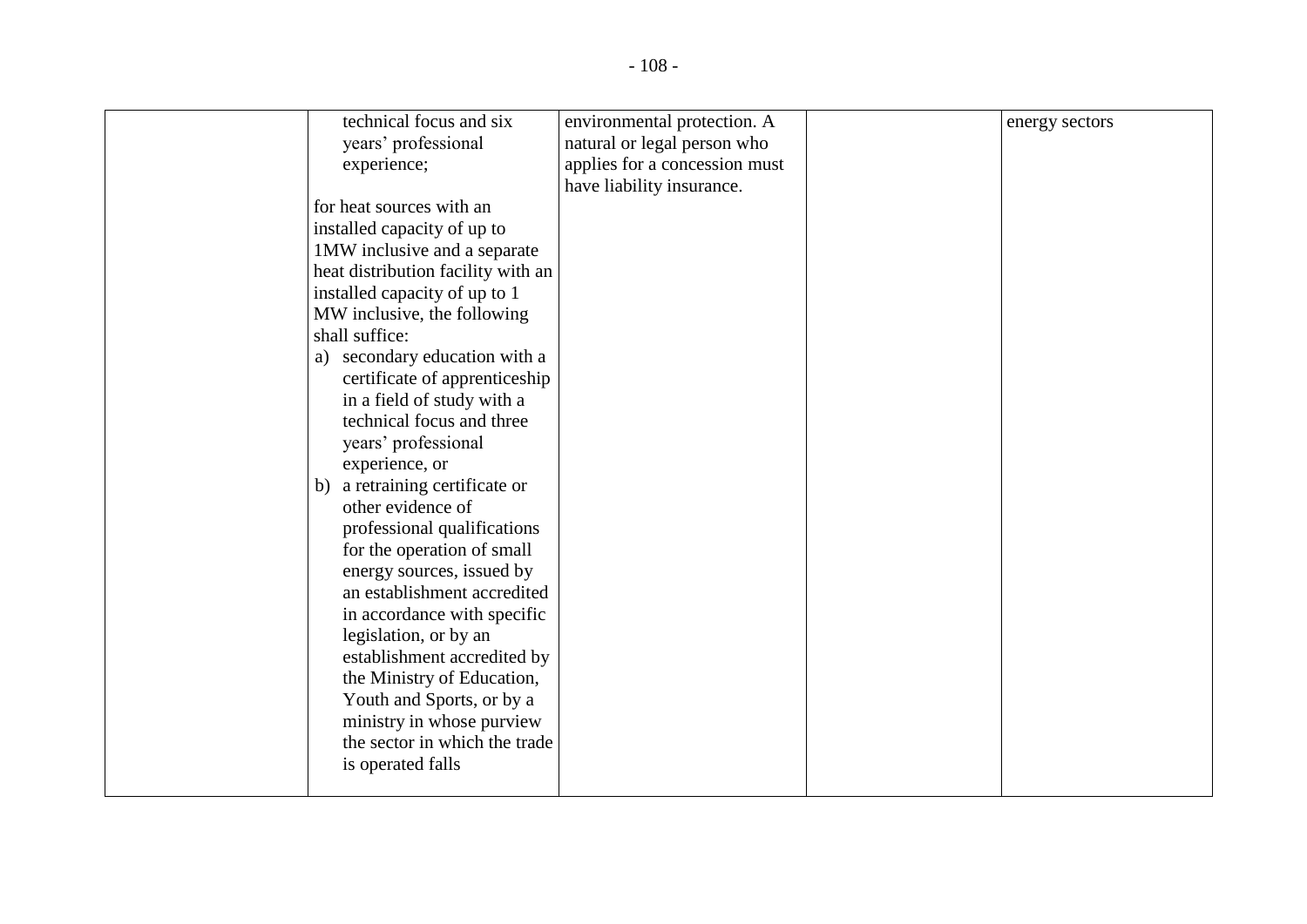| Road transport         | professional competence in      | transport authority | Act No 111/1994 on road        |
|------------------------|---------------------------------|---------------------|--------------------------------|
| haulage operated by    | accordance with Section 8a of   |                     | transport, as amended          |
| means of motor         | Act No 111/1994 for road        |                     |                                |
| vehicles or            | haulage operated by means of    |                     | Regulation (EC) No.            |
| combinations of        | motor vehicles or combinations  |                     | 1071/2009 of the               |
| vehicles with a        | of vehicles with a maximum      |                     | <b>European Parliament and</b> |
| maximum permissible    | permissible weight above 3.5    |                     | of the Council of              |
| weight above 3.5       | tonnes, where intended for      |                     | 21 October 2009                |
| tonnes, where          | animal and goods transport, as  |                     | establishing common rules      |
| intended for animal    | well as for passenger transport |                     | concerning the conditions      |
| and goods transport;   | operated by means of vehicles   |                     | to be complied with to         |
| passenger transport    | designed for carrying more than |                     | pursue the occupation of       |
| operated by means of   | 9 persons including the driver. |                     | road transport operator        |
| vehicles designed for  |                                 |                     | and repealing Council          |
| carrying more than     |                                 |                     | Directive 96/26/EC.            |
| 9 persons including    |                                 |                     |                                |
| the driver,            |                                 |                     |                                |
| haulage operated by    |                                 |                     |                                |
| means of motor         |                                 |                     |                                |
| vehicles or            |                                 |                     |                                |
| combinations of        |                                 |                     |                                |
| vehicles with a        |                                 |                     |                                |
| maximum permissible    |                                 |                     |                                |
| weight not exceeding   |                                 |                     |                                |
| 3.5 tonnes, where      |                                 |                     |                                |
| intended for animal    |                                 |                     |                                |
| and goods transport,   |                                 |                     |                                |
| passenger transport    |                                 |                     |                                |
| operated by means of   |                                 |                     |                                |
| vehicles designed for  |                                 |                     |                                |
| carrying not more than |                                 |                     |                                |
| 9 persons including    |                                 |                     |                                |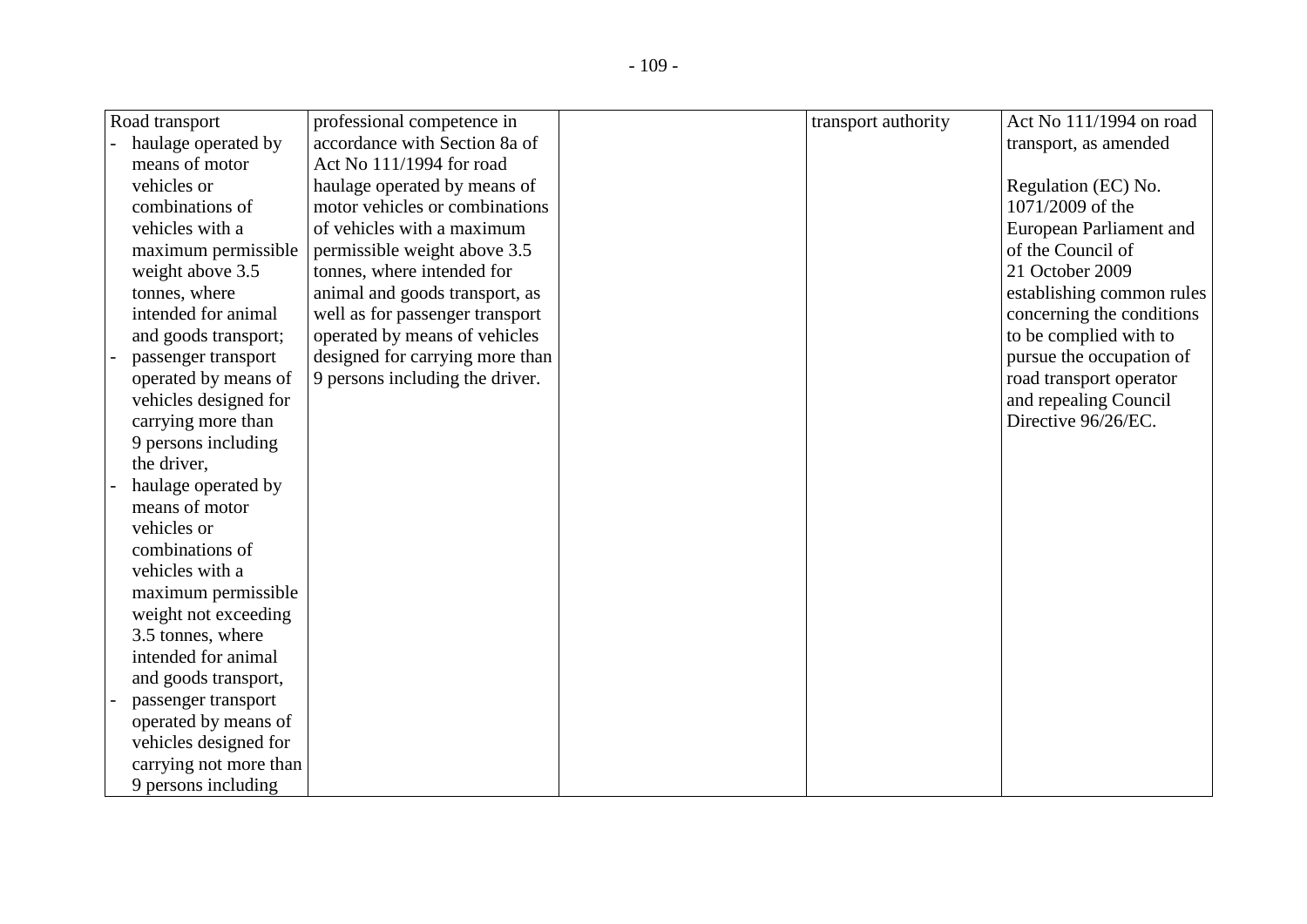| the driver.                                                                          |                                                                                                                                                                                                                                                                                                                                                                                                                                                                                                                                                                                    |                                                                                         |                                                                    |                                                                                                                            |
|--------------------------------------------------------------------------------------|------------------------------------------------------------------------------------------------------------------------------------------------------------------------------------------------------------------------------------------------------------------------------------------------------------------------------------------------------------------------------------------------------------------------------------------------------------------------------------------------------------------------------------------------------------------------------------|-----------------------------------------------------------------------------------------|--------------------------------------------------------------------|----------------------------------------------------------------------------------------------------------------------------|
| Inland water transport                                                               | Section 33a of Act No<br>114/1995 on inland waterways,<br>as amended by Act No<br>358/1999                                                                                                                                                                                                                                                                                                                                                                                                                                                                                         |                                                                                         | Ministry of Transport                                              | Act No 114/1995 on<br>inland waterways, as<br>amended                                                                      |
| Check testing of<br>professional equipment<br>for the application of<br>preparations | at least secondary education<br>a)<br>with a school-leaving<br>examination in a field of<br>plant health, plant<br>protection, cultivation,<br>gardening, hop growing,<br>viticulture, forestry,<br>agricultural or forestry<br>equipment, or general<br>agriculture and three years'<br>professional experience in<br>the operation and<br>adjustment of product<br>application equipment, or<br>at lease secondary education<br>b)<br>with a school-leaving<br>examination and four years'<br>experience in the operation<br>and adjustment of product<br>application equipment. | approval of establishment                                                               | Central Institute for<br>Supervising and Testing<br>in Agriculture | Section 65 of Act No<br>326/2004 on plant health<br>and amending certain<br>related laws, as amended<br>by Act No 199/2012 |
| Pyrotechnical research                                                               | a) pyrotechnic<br>authorization*) issued<br>by the district mining                                                                                                                                                                                                                                                                                                                                                                                                                                                                                                                 | reliability of the entrepreneur<br>or the governing body or<br>members of the governing |                                                                    | $*)$ § 35 and 36 of Act No.<br>61/1988 Coll. as amended                                                                    |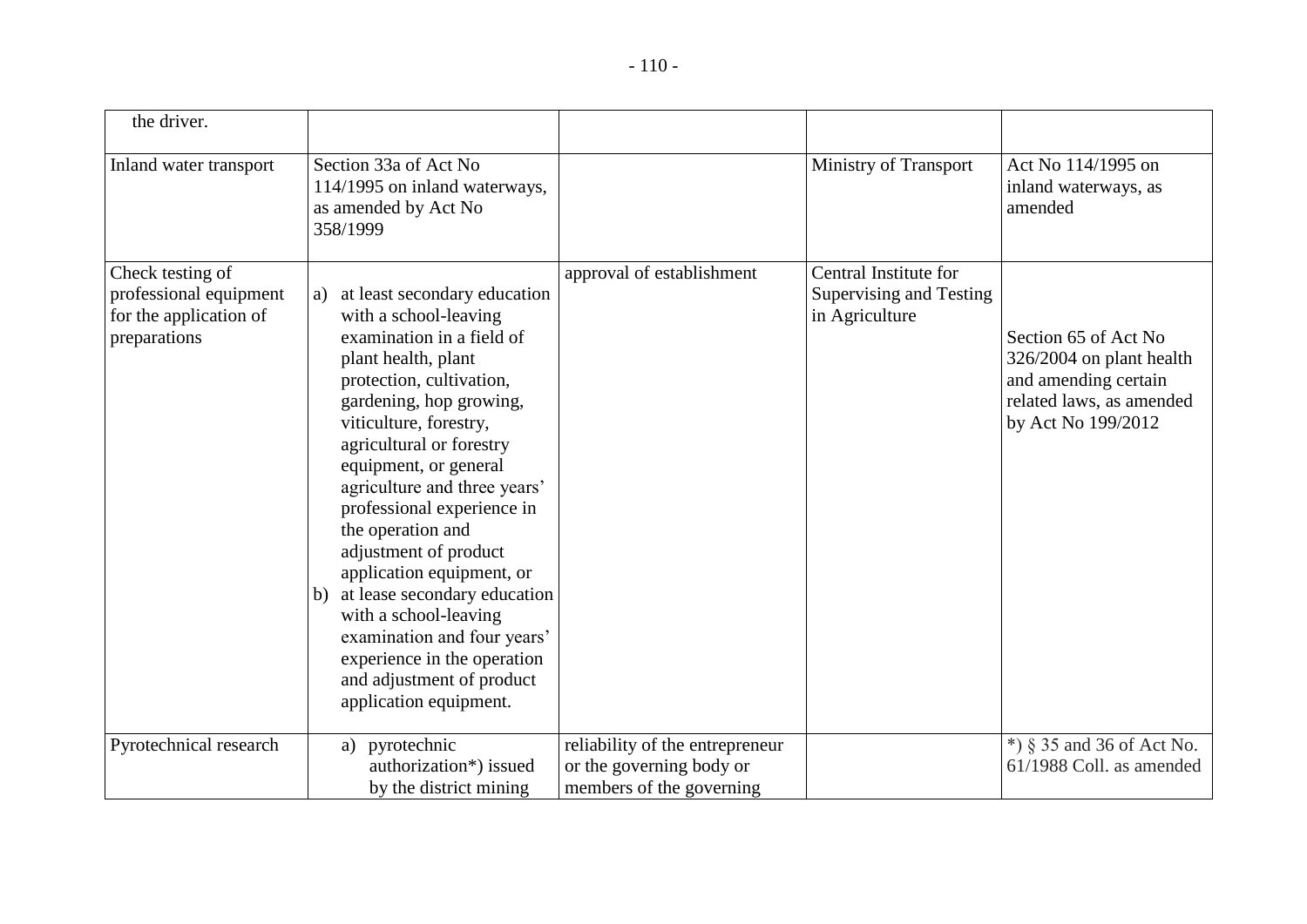|                                                   | authority or<br>b) a certificate of<br>professional<br>competence of the<br>applicant to issue a<br>certificate to carry out a<br>pyrotechnic survey **)                                                                                                                                                                                                                                                                                                                                                                                                                                                                                                                                   | $body***$ |                                     | **) § 70f of Act No.<br>119/2002 Coll. as<br>amended by Act No.<br>229/2016 Coll.<br>***) § 1 paragraph 5 of<br>Act No. 451/1991 Coll. |
|---------------------------------------------------|--------------------------------------------------------------------------------------------------------------------------------------------------------------------------------------------------------------------------------------------------------------------------------------------------------------------------------------------------------------------------------------------------------------------------------------------------------------------------------------------------------------------------------------------------------------------------------------------------------------------------------------------------------------------------------------------|-----------|-------------------------------------|----------------------------------------------------------------------------------------------------------------------------------------|
| <b>Public auctions</b><br>voluntary<br>compulsory | for voluntary public auctions:<br>university education and<br>a)<br>one year's experience of<br>auctions or real estate<br>activity, or<br>b) higher education and three<br>years' experience of<br>auctions or real estate<br>activity, or<br>secondary education and<br>$\mathbf{c}$<br>five year's experience of<br>auctions or real estate<br>activity, or<br>a retraining certificate or<br>d)<br>other evidence of<br>professional qualifications<br>for the relevant work<br>activities, issued by an<br>establishment accredited in<br>accordance with specific<br>legislation, or by an<br>establishment accredited by<br>the Ministry of Education,<br>Youth and Sports, or by a |           | Ministry of Regional<br>Development | Section 6 of Act No<br>$26/2000$ on public<br>auctions, as amended by<br>Act No 315/2006                                               |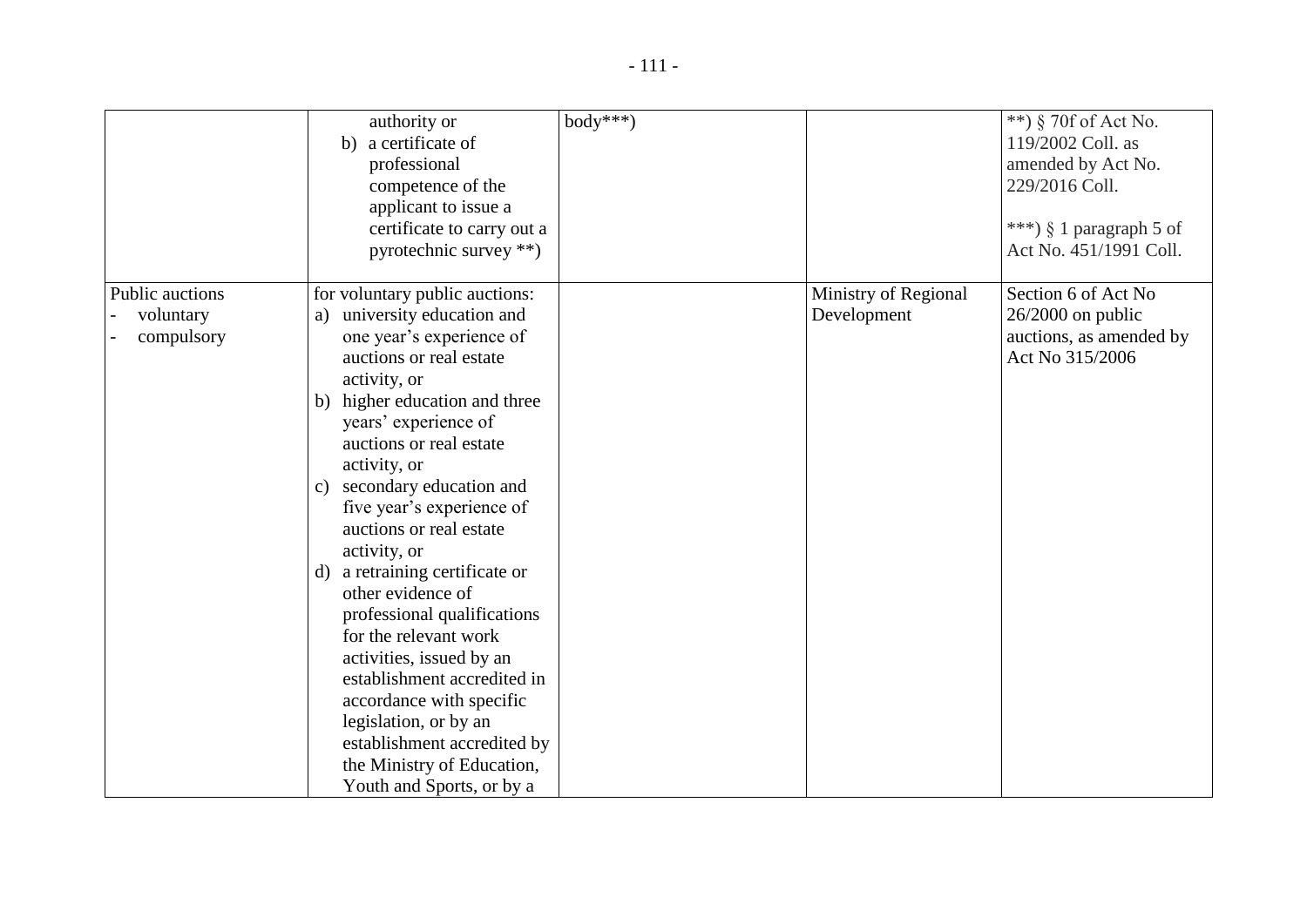| ministry in whose purview                      |
|------------------------------------------------|
| the sector in which the trade                  |
| is operated falls, and nine                    |
| years' experience of                           |
| auctions or real estate                        |
| activities, or                                 |
| documents under Section<br>e)                  |
| $7(5)(j)$ , (k), (l) or (m) of the             |
| Trade Licensing Act;                           |
|                                                |
| for compulsory public auctions:                |
| a) university education and                    |
| three year's experience of                     |
| auctions or real estate                        |
| activity, or                                   |
| b) higher education and four                   |
| years' experience of                           |
| auctions or real estate                        |
| activity, or                                   |
| secondary education and six<br>$\mathcal{C}$ ) |
| year's experience of                           |
| auctions or real estate                        |
| activity, or                                   |
| a retraining certificate or<br>d)              |
| other evidence of                              |
| professional qualifications                    |
| for the relevant work                          |
| activities, issued by an                       |
| establishment accredited in                    |
| accordance with specific                       |
| legislation, or by an                          |
| establishment accredited by                    |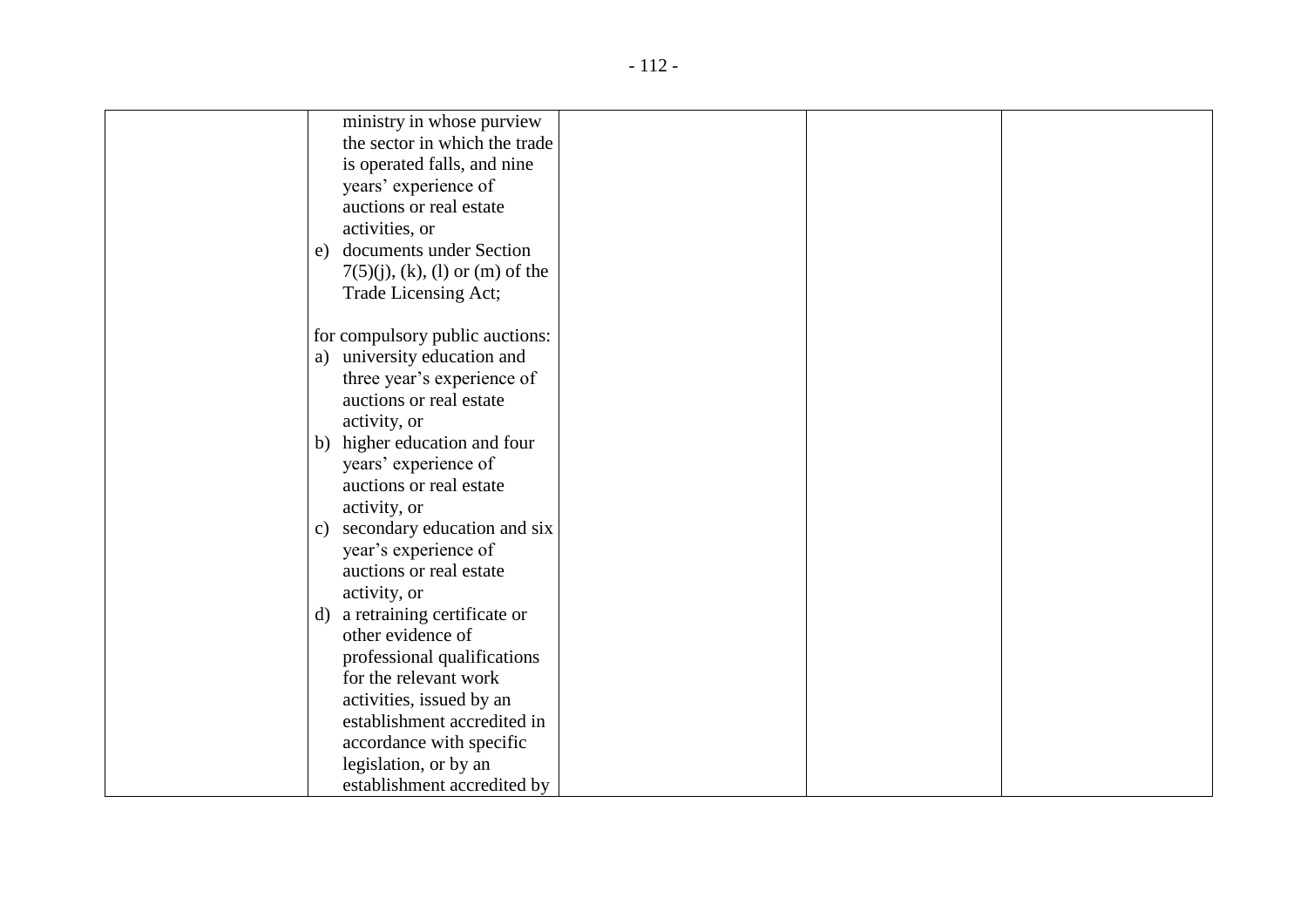|                                                                                                     | the Ministry of Education,<br>Youth and Sports, or by a<br>ministry in whose purview<br>the sector in which the trade<br>is operated falls, and ten<br>years' experience of<br>auctions or real estate<br>activities, or<br>documents under Section<br>e)<br>$7(5)(j)$ , (k), (l) or (m) of the<br><b>Trade Licensing Act</b>                                                                                                                                                                                                                                                          |                                        |                                                                                                                                                                                                                                                                                                                   |
|-----------------------------------------------------------------------------------------------------|----------------------------------------------------------------------------------------------------------------------------------------------------------------------------------------------------------------------------------------------------------------------------------------------------------------------------------------------------------------------------------------------------------------------------------------------------------------------------------------------------------------------------------------------------------------------------------------|----------------------------------------|-------------------------------------------------------------------------------------------------------------------------------------------------------------------------------------------------------------------------------------------------------------------------------------------------------------------|
| Tour operators<br>organisation of<br>packages,<br>- facilitation of<br>linked travel<br>arrangement | university education in a<br>a)<br>study programme and study<br>field focusing on tourism,<br><sub>or</sub><br>b) higher education in a field<br>of education focusing on<br>tourism, or<br>secondary education with a<br>$\mathbf{c}$<br>school-leaving examination<br>in a field of education<br>focusing on tourism, or<br>university education and<br>d)<br>one year's professional<br>experience, or<br>higher education and three<br>e)<br>years' professional<br>experience, or<br>secondary education with a<br>f<br>school-leaving examination<br>and six years' professional | Ministry of Regional<br>Development**) | *) Act No 179/2006 on<br>the certification and<br>recognition of the results<br>of further education and<br>amending certain laws<br>(the Act on the<br>Recognition of Further<br><b>Education Results</b> )<br>**) Act No 159/1999 on<br>certain conditions for<br>engaging in business in<br>tourism as amended |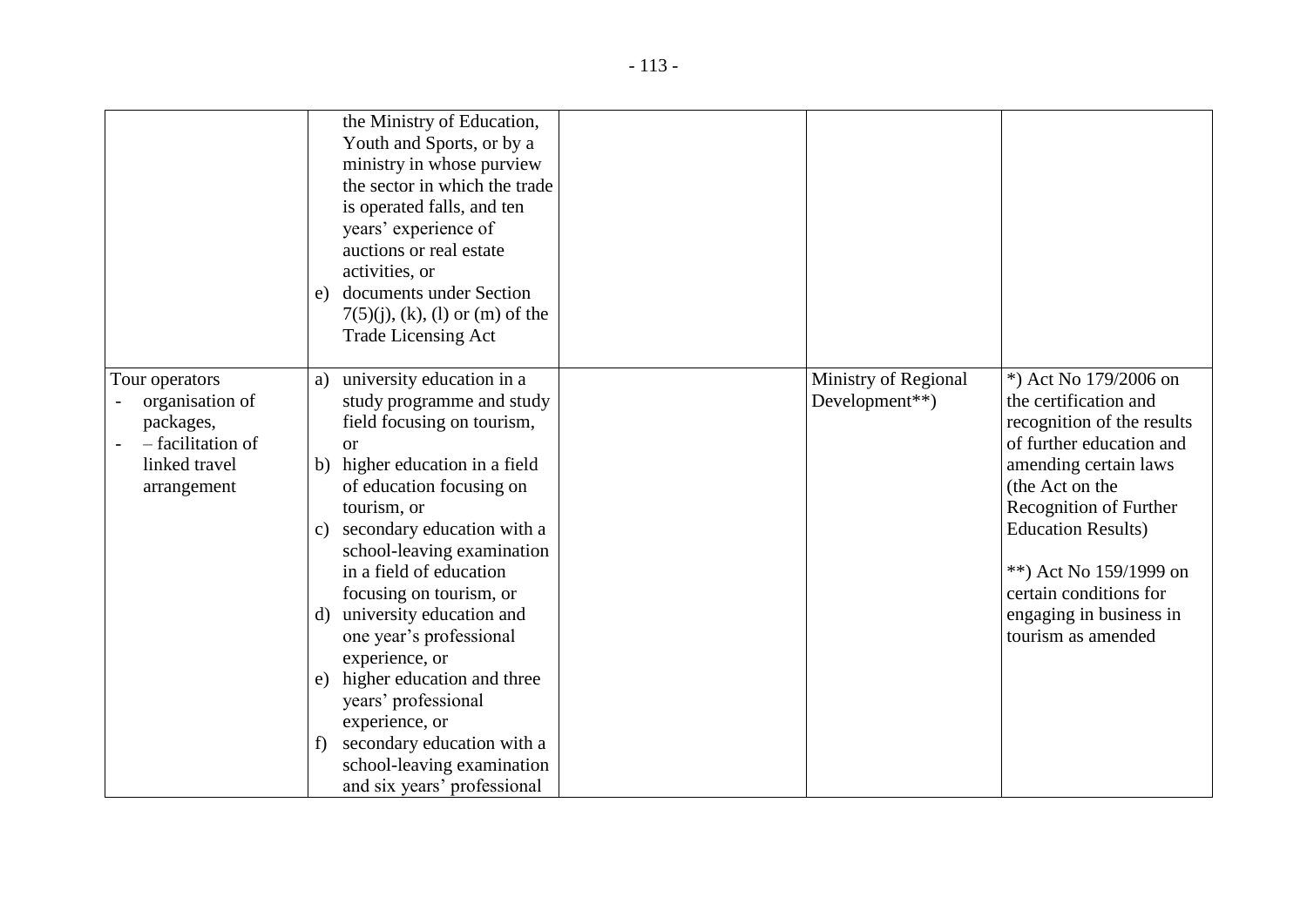|                                     | experience, or<br>a retraining certificate or<br>$\mathbf{g}$<br>other evidence of<br>professional qualifications<br>for the relevant work<br>activities, issued by an<br>establishment accredited in<br>accordance with specific<br>legislation, or by an<br>establishment accredited by<br>the Ministry of Education,<br>Youth and Sports, or by a<br>ministry in whose purview<br>the sector in which the trade<br>is operated falls, and six<br>years' professional<br>experience, or<br>evidence of professional<br>h)<br>qualifications to act as a<br>tour operator in accordance<br>with specific legislation*)<br>and two years' professional<br>experience<br>documents under Section<br>$\mathbf{i}$<br>$7(5)(b)$ , (c), (f), (g), (h) or<br>(i) of the Trade Licensing<br>Act |                                                                                                                           |                                                                    |
|-------------------------------------|-------------------------------------------------------------------------------------------------------------------------------------------------------------------------------------------------------------------------------------------------------------------------------------------------------------------------------------------------------------------------------------------------------------------------------------------------------------------------------------------------------------------------------------------------------------------------------------------------------------------------------------------------------------------------------------------------------------------------------------------------------------------------------------------|---------------------------------------------------------------------------------------------------------------------------|--------------------------------------------------------------------|
| Security of property and<br>persons | university education, or<br>a)<br>higher education in law,<br>b)<br>security or other similar<br>specialisations, or                                                                                                                                                                                                                                                                                                                                                                                                                                                                                                                                                                                                                                                                      | "reliability of the entrepreneur<br>or the governing body or<br>members of the governing<br>body**) and good character of | *) Act No $179/2006$ , as<br>amended,<br>**) Section $1(5)$ of Act |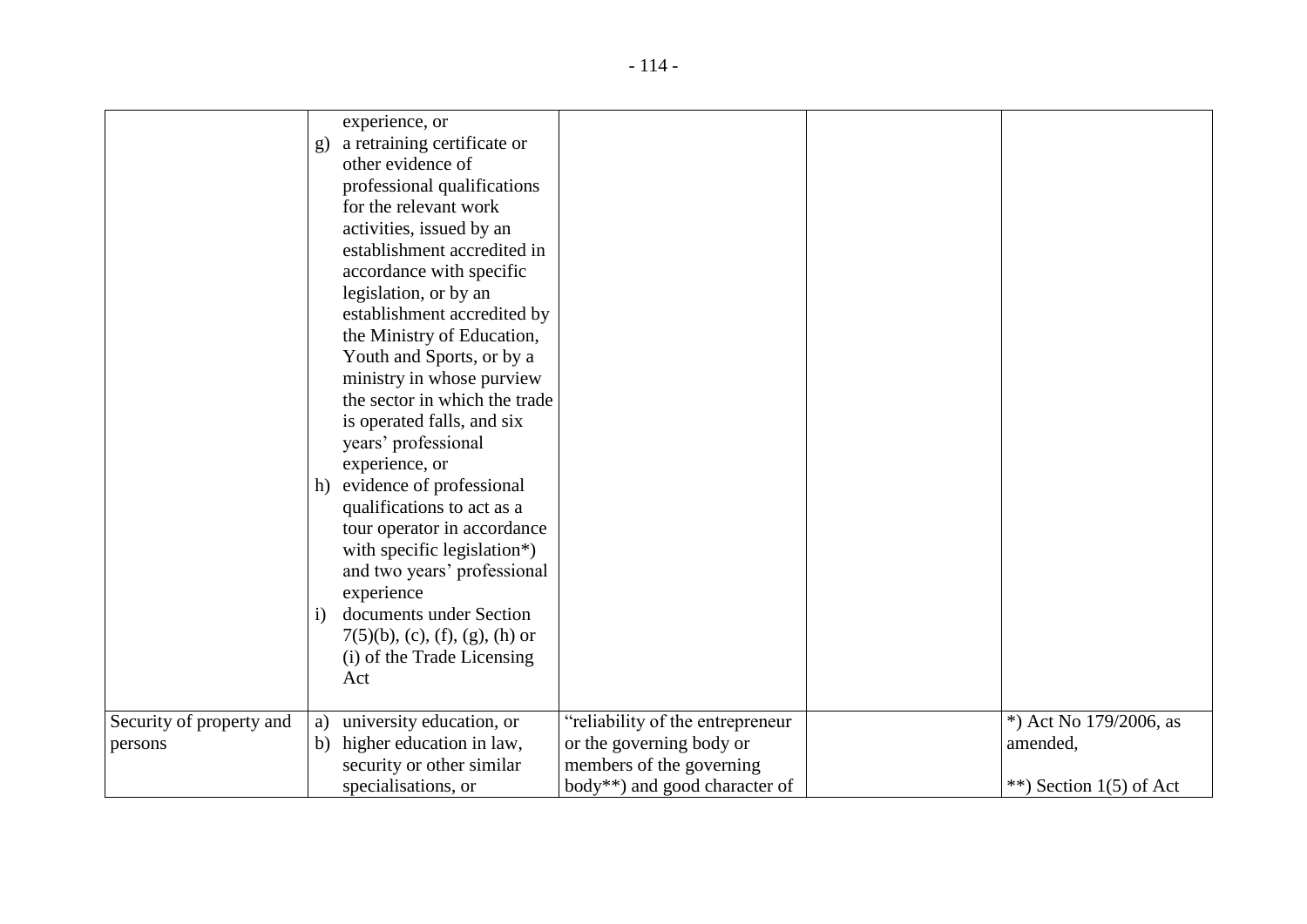|                            | $\mathbf{c}$ | secondary education with a     | all of the persons carrying out  | No 451/1991.           |
|----------------------------|--------------|--------------------------------|----------------------------------|------------------------|
|                            |              | school-leaving examination     | the activity concerned for the   |                        |
|                            |              | in security or law and 3       | entrepreneur (Section 6 $(2)$ of |                        |
|                            |              | years of professional          | Act No 455/1991, as amended      |                        |
|                            |              | experience, or                 | by Act No 155/2010)              |                        |
|                            | $\mathbf{d}$ | secondary education with a     |                                  |                        |
|                            |              | school-leaving                 |                                  |                        |
|                            |              | examination, 3 years of        |                                  |                        |
|                            |              | professional experience in     |                                  |                        |
|                            |              | the field and a certificate of |                                  |                        |
|                            |              | retraining or another          |                                  |                        |
|                            |              | document of professional       |                                  |                        |
|                            |              | qualification for the          |                                  |                        |
|                            |              | relevant work activity         |                                  |                        |
|                            |              | issued by an establishment     |                                  |                        |
|                            |              | accredited in accordance       |                                  |                        |
|                            |              | with specific legislation of   |                                  |                        |
|                            |              | the Ministry of Education,     |                                  |                        |
|                            |              | Youth and Sports or by the     |                                  |                        |
|                            |              | ministry in whose purview      |                                  |                        |
|                            |              | the sector in which the trade  |                                  |                        |
|                            |              | is operated falls, or          |                                  |                        |
|                            | e)           | secondary education with a     |                                  |                        |
|                            |              | school-leaving                 |                                  |                        |
|                            |              | examination, 3 years of        |                                  |                        |
|                            |              | professional experience in     |                                  |                        |
|                            |              | the field and professional     |                                  |                        |
|                            |              | qualification for the          |                                  |                        |
|                            |              | activities of a guard under    |                                  |                        |
|                            |              | specific legislation*)         |                                  |                        |
| Private detective services | a)           | university education and       | "reliability of the entrepreneur | *) Act No 179/2006, as |
|                            |              | one year's professional        | or the governing body or         | amended,               |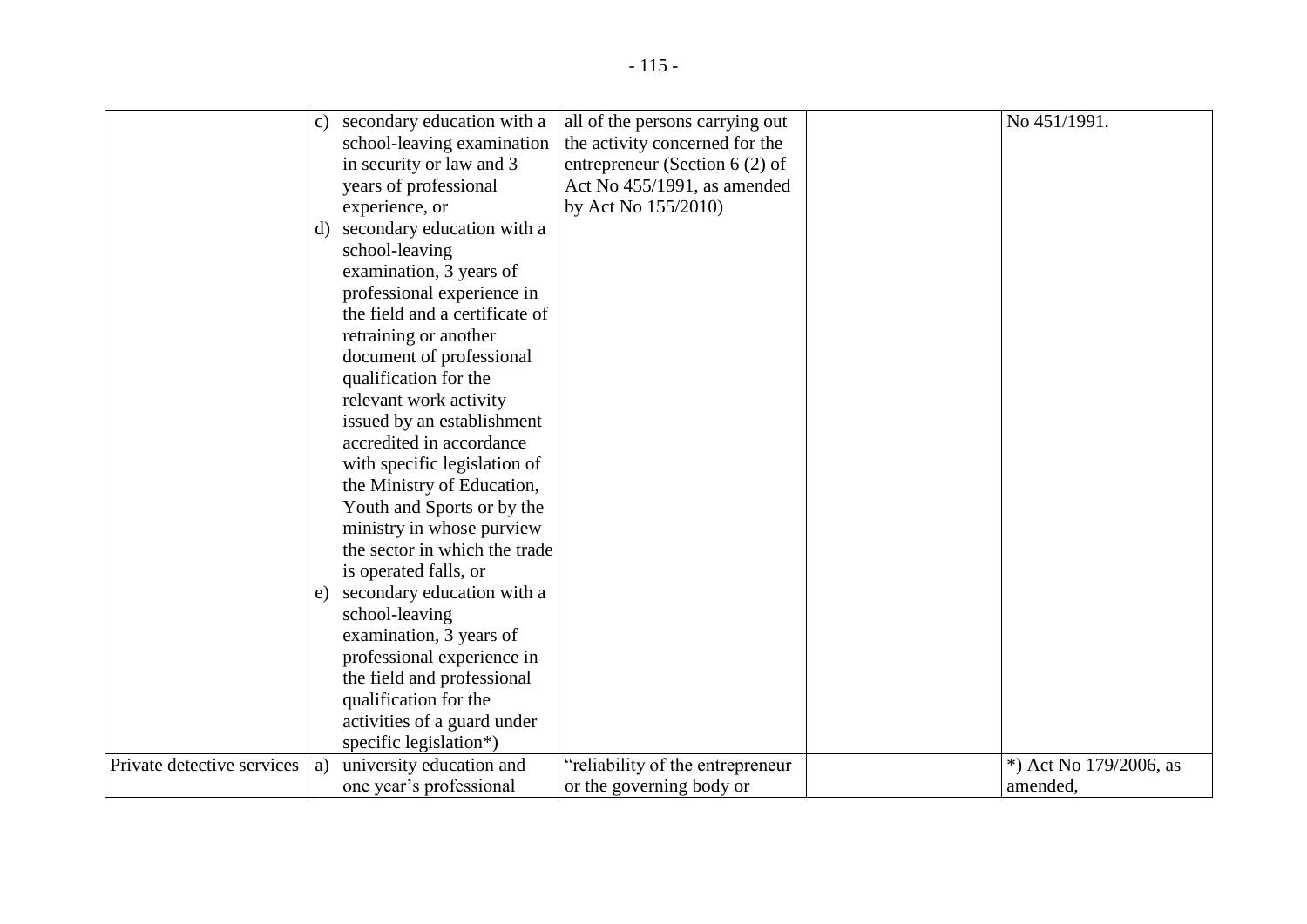|              | experience, or                 | members of the governing         |                           |
|--------------|--------------------------------|----------------------------------|---------------------------|
|              | b) higher education in law,    | body**) and good character of    | **) Section $1(5)$ of Act |
|              | security or other similar      | all of the persons carrying out  | No 451/1991.              |
|              | specialisations and one year   | the activity concerned for the   |                           |
|              | of professional experience     | entrepreneur (Section 6 $(2)$ of |                           |
|              | in the field, or               | Act No 455/1991, as amended      |                           |
| $\mathbf{c}$ | secondary education with a     | by Act No 155/2010)              |                           |
|              | school-leaving examination     |                                  |                           |
|              | in security or law and 3       |                                  |                           |
|              | years of professional          |                                  |                           |
|              | experience, or                 |                                  |                           |
| $\mathbf{d}$ | secondary education with a     |                                  |                           |
|              | school-leaving                 |                                  |                           |
|              | examination, 3 years of        |                                  |                           |
|              | professional experience in     |                                  |                           |
|              | the field and a certificate of |                                  |                           |
|              | retraining or another          |                                  |                           |
|              | document of professional       |                                  |                           |
|              | qualification for the          |                                  |                           |
|              | relevant work activity         |                                  |                           |
|              | issued by an establishment     |                                  |                           |
|              | accredited in accordance       |                                  |                           |
|              | with specific legislation of   |                                  |                           |
|              | the Ministry of Education,     |                                  |                           |
|              | Youth and Sports or by the     |                                  |                           |
|              | ministry in whose purview      |                                  |                           |
|              | the sector in which the trade  |                                  |                           |
|              | is operated falls, or          |                                  |                           |
| e)           | secondary education with a     |                                  |                           |
|              | school-leaving                 |                                  |                           |
|              | examination, 3 years of        |                                  |                           |
|              | professional experience in     |                                  |                           |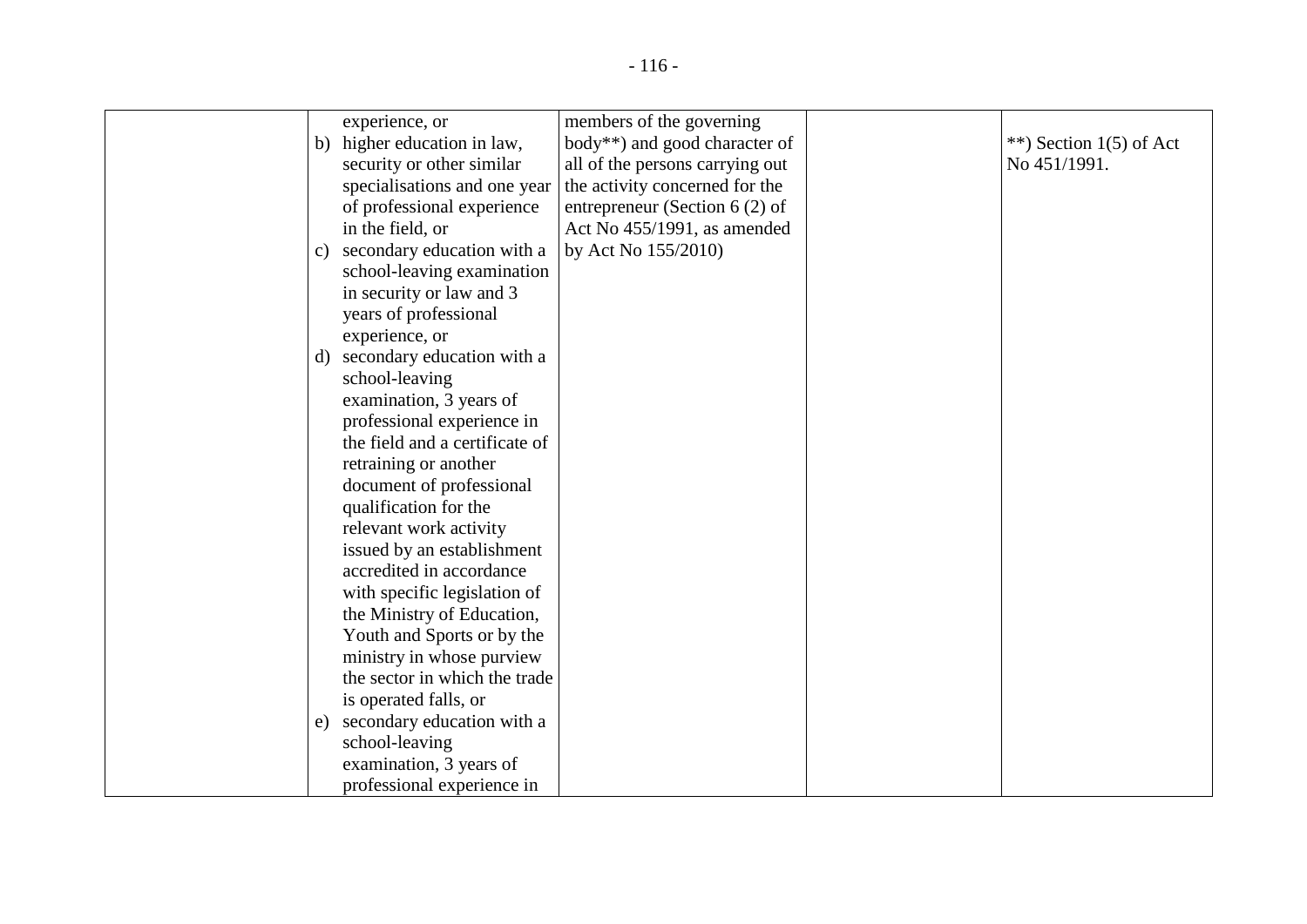|                        |               | the field and professional    |                                  |  |
|------------------------|---------------|-------------------------------|----------------------------------|--|
|                        |               |                               |                                  |  |
|                        |               | qualification for the         |                                  |  |
|                        |               | activities of a detective in  |                                  |  |
|                        |               | training under specific       |                                  |  |
|                        |               | legislation*)                 |                                  |  |
| Provision of technical | a)            | university education in a     | the good character of all        |  |
| services for the       |               | study programme and study     | persons who carry out the        |  |
| protection of property |               | field focusing on             | relevant activity for the        |  |
| and persons            |               | mechanical engineering,       | entrepreneur (Section 6 $(2)$ of |  |
|                        |               | electrical engineering,       | Act No 455/1991, as amended      |  |
|                        |               | telecommunications or         | by Act No 155/2010 Sb.)          |  |
|                        |               | information technology and    |                                  |  |
|                        |               | one year's professional       |                                  |  |
|                        |               | experience, or                |                                  |  |
|                        | b)            | higher education in a field   |                                  |  |
|                        |               | of study focusing on          |                                  |  |
|                        |               | mechanical engineering,       |                                  |  |
|                        |               | electrical engineering,       |                                  |  |
|                        |               | telecommunications or         |                                  |  |
|                        |               | information technology and    |                                  |  |
|                        |               | two years' professional       |                                  |  |
|                        |               | experience, or                |                                  |  |
|                        | $\mathbf{c})$ | secondary education with a    |                                  |  |
|                        |               | school-leaving examination    |                                  |  |
|                        |               | in a field of study focusing  |                                  |  |
|                        |               | on mechanical engineering,    |                                  |  |
|                        |               | electrical engineering,       |                                  |  |
|                        |               | telecommunications or         |                                  |  |
|                        |               |                               |                                  |  |
|                        |               | information technology and    |                                  |  |
|                        |               | two years' professional       |                                  |  |
|                        |               | experience, or                |                                  |  |
|                        |               | d) secondary education with a |                                  |  |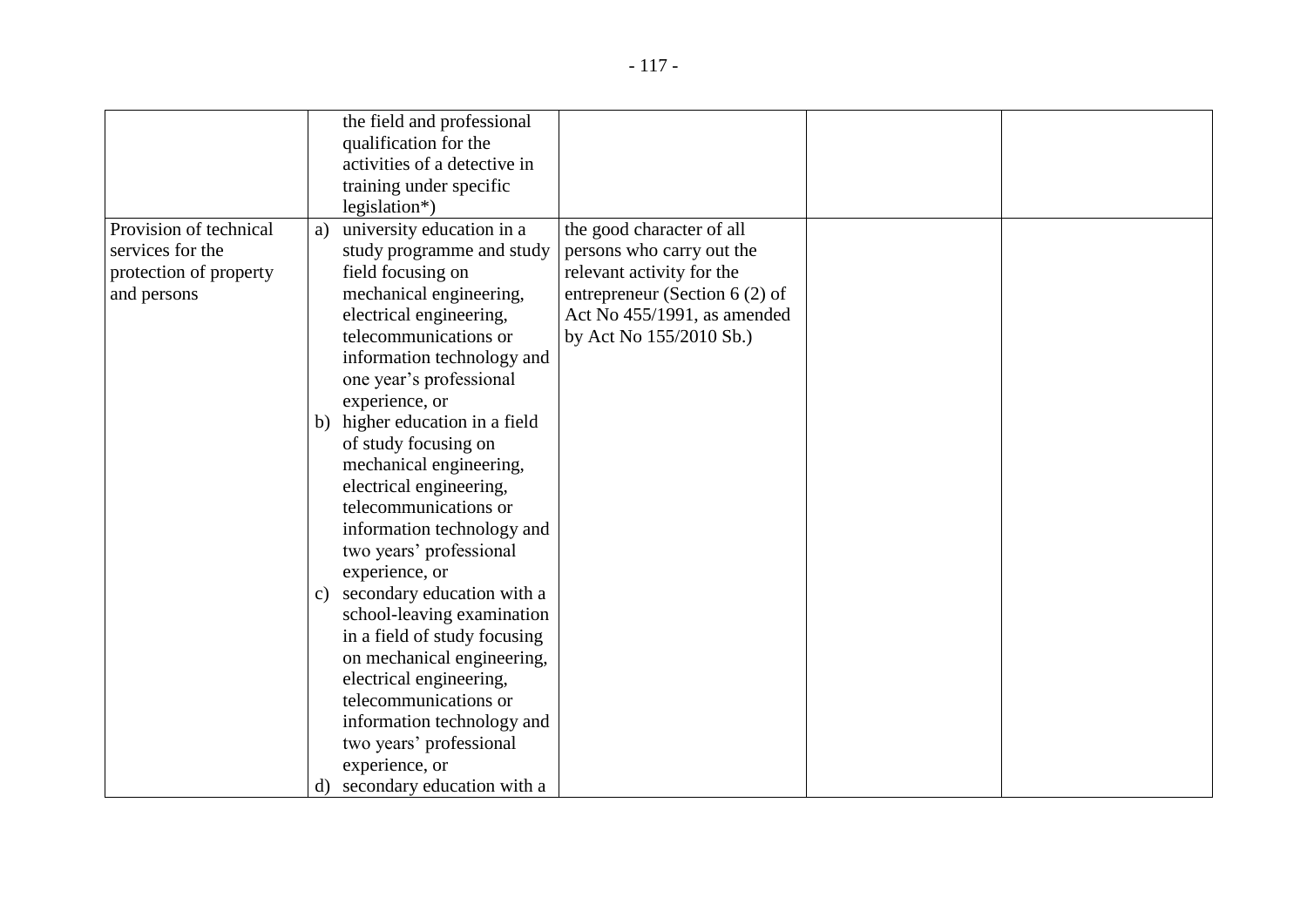|                     |               | certificate of apprenticeship<br>in a field of study focusing<br>on mechanical engineering,<br>electrical engineering, |                                                               |                                               |                                                  |
|---------------------|---------------|------------------------------------------------------------------------------------------------------------------------|---------------------------------------------------------------|-----------------------------------------------|--------------------------------------------------|
|                     |               | telecommunications or<br>information technology and<br>three years' professional                                       |                                                               |                                               |                                                  |
|                     |               | experience, or                                                                                                         |                                                               |                                               |                                                  |
|                     | e)            | a retraining certificate or                                                                                            |                                                               |                                               |                                                  |
|                     |               | other evidence of                                                                                                      |                                                               |                                               |                                                  |
|                     |               | professional qualifications                                                                                            |                                                               |                                               |                                                  |
|                     |               | for the relevant work                                                                                                  |                                                               |                                               |                                                  |
|                     |               | activities, issued by an                                                                                               |                                                               |                                               |                                                  |
|                     |               | establishment accredited in                                                                                            |                                                               |                                               |                                                  |
|                     |               | accordance with specific                                                                                               |                                                               |                                               |                                                  |
|                     |               | legislation, or by an                                                                                                  |                                                               |                                               |                                                  |
|                     |               | establishment accredited by                                                                                            |                                                               |                                               |                                                  |
|                     |               | the Ministry of Education,                                                                                             |                                                               |                                               |                                                  |
|                     |               | Youth and Sports, or by a                                                                                              |                                                               |                                               |                                                  |
|                     |               | ministry in whose purview                                                                                              |                                                               |                                               |                                                  |
|                     |               | the sector in which the trade                                                                                          |                                                               |                                               |                                                  |
|                     |               | is operated falls, and four                                                                                            |                                                               |                                               |                                                  |
|                     |               | years' professional                                                                                                    |                                                               |                                               |                                                  |
|                     |               | experience;                                                                                                            |                                                               |                                               |                                                  |
| Registry management | a)            | university education and<br>one year's administrative                                                                  | approval of an establishment<br>and the good character of all | State Area Archives in<br>the location of the | Section 68(4) of Act No<br>499/2004 on archiving |
|                     |               | experience, or                                                                                                         | employees (Section $6(2)$ of Act                              | establishment                                 | and the registry service                         |
|                     | b)            | higher education and two                                                                                               | No $455/1991$ , as amended by                                 |                                               | and amending certain laws                        |
|                     |               | years' administrative                                                                                                  | Act No 155/2010)                                              |                                               |                                                  |
|                     |               | experience, or                                                                                                         |                                                               |                                               |                                                  |
|                     | $\mathbf{c})$ | secondary education with a                                                                                             |                                                               |                                               |                                                  |
|                     |               | school-leaving examination                                                                                             |                                                               |                                               |                                                  |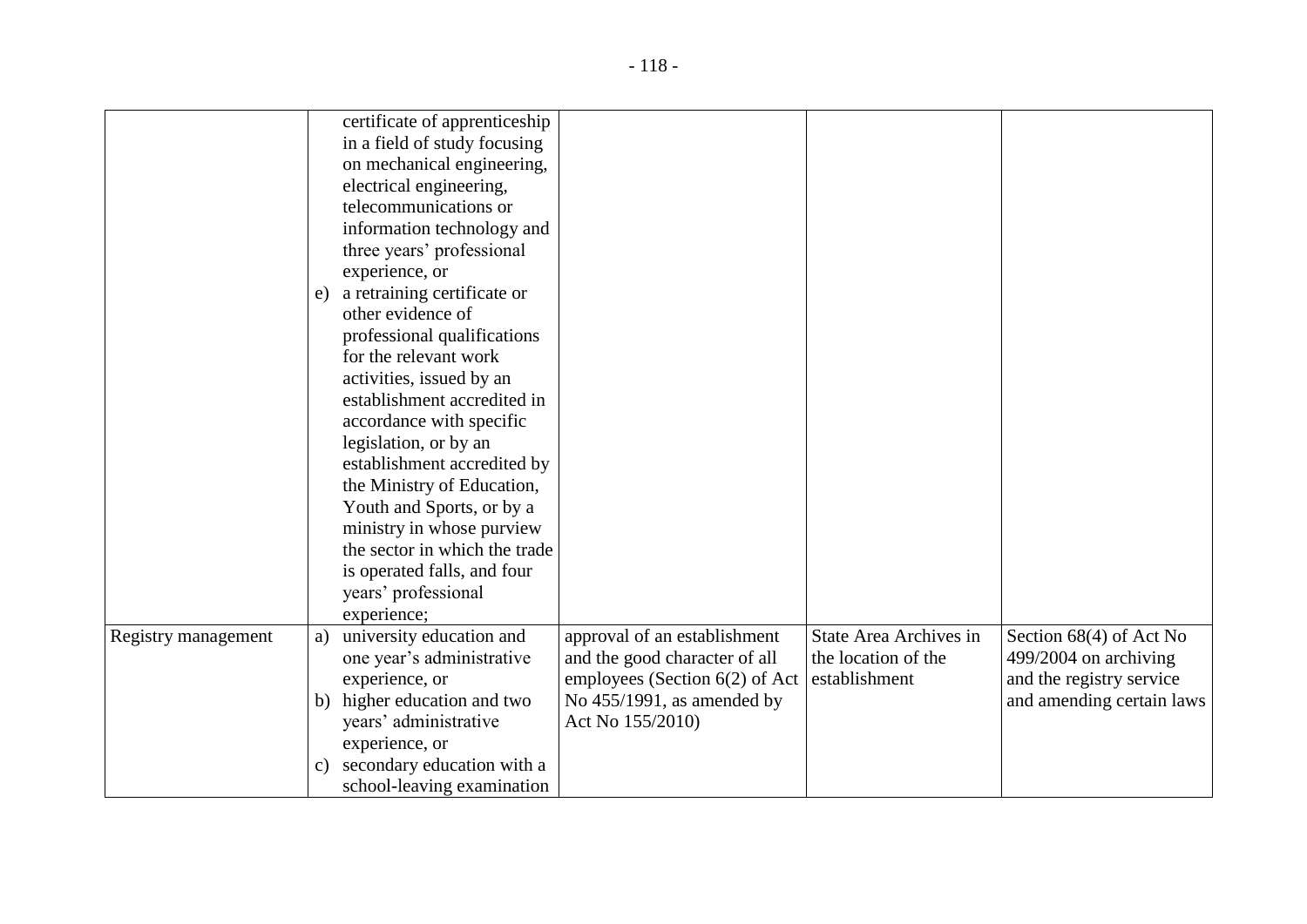|                                                         | and three years'<br>administrative experience,<br><b>or</b><br>a retraining certificate or<br>d)                                                                                                                                                                                                                                                                                                                        |                                                                                                      |                                          |
|---------------------------------------------------------|-------------------------------------------------------------------------------------------------------------------------------------------------------------------------------------------------------------------------------------------------------------------------------------------------------------------------------------------------------------------------------------------------------------------------|------------------------------------------------------------------------------------------------------|------------------------------------------|
|                                                         | other evidence of<br>professional qualifications<br>for the relevant work<br>activities, issued by an<br>establishment accredited in<br>accordance with specific<br>legislation, or by an<br>establishment accredited by<br>the Ministry of Education,<br>Youth and Sports, or by a<br>ministry in whose purview<br>the sector in which the trade<br>is operated falls, and four<br>years' administrative<br>experience |                                                                                                      |                                          |
| Operation of shooting<br>ranges and shooting<br>courses | university education in a<br>a)<br>study programme and study<br>field focusing on the<br>military, the police, or<br>physical culture, physical<br>education and sport and two<br>years' experience of<br>managing shooting or<br>operating shooting ranges,<br>$\alpha$<br>b) higher education in a study<br>field focusing on the<br>military, the police, or                                                         | reliability of the entrepreneur<br>or the governing body or<br>members of the governing<br>$body^*)$ | $*$ ) Section 1(5) of Act No<br>451/1991 |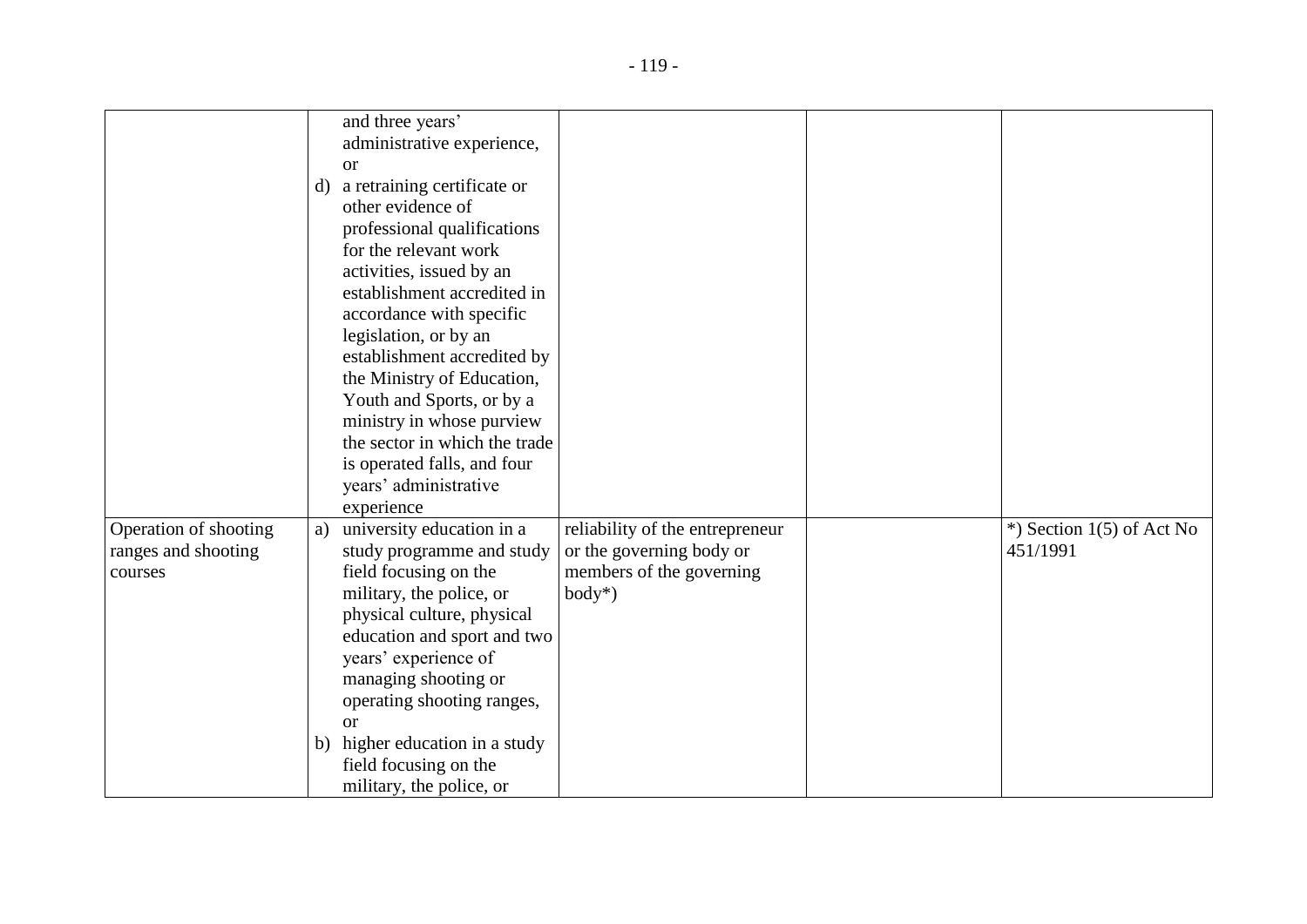|                      | physical culture, physical                    |                  |                          |
|----------------------|-----------------------------------------------|------------------|--------------------------|
|                      | education and sport and two                   |                  |                          |
|                      | years' experience of                          |                  |                          |
|                      | managing shooting or                          |                  |                          |
|                      | operating shooting ranges,                    |                  |                          |
|                      | <b>or</b>                                     |                  |                          |
|                      | secondary education with a<br>$\mathcal{C}$ ) |                  |                          |
|                      | school-leaving examination                    |                  |                          |
|                      | in a field of study focusing                  |                  |                          |
|                      | on the military or the police                 |                  |                          |
|                      | and two years' experience                     |                  |                          |
|                      | of managing shooting or                       |                  |                          |
|                      | operating shooting ranges,                    |                  |                          |
|                      | <b>or</b>                                     |                  |                          |
|                      | a shooting judge or trainer<br>d)             |                  |                          |
|                      | certificate and three years'                  |                  |                          |
|                      | experience of managing                        |                  |                          |
|                      | shooting or operating                         |                  |                          |
|                      | shooting ranges                               |                  |                          |
| Operation of funeral | Section $6(2)$ of Act No                      | regional hygiene | Section 6(3) of Act No   |
| establishments       | 256/2001 on funeral services                  | stations         | $256/2001$ on funeral    |
|                      | and amending certain laws, as                 |                  | services and amending    |
|                      | amended                                       |                  | certain laws, as amended |
| Embalming and        | Section 10(2) of Act No                       | regional hygiene | Section 10(4) of Act No  |
| conserving           | 256/2001 on funeral services                  | stations         | $256/2001$ on funeral    |
|                      | and amending certain laws, as                 |                  | services and amending    |
|                      | amended                                       |                  | certain laws, as amended |
| Operation of         | Section 13(2) of Act No                       | regional hygiene | Section 13(3) of Act No  |
| crematoriums         | 256/2001 on funeral services                  | stations         | $256/2001$ on funeral    |
|                      | and amending certain laws, as                 |                  | services and amending    |
|                      | amended                                       |                  | certain laws, as amended |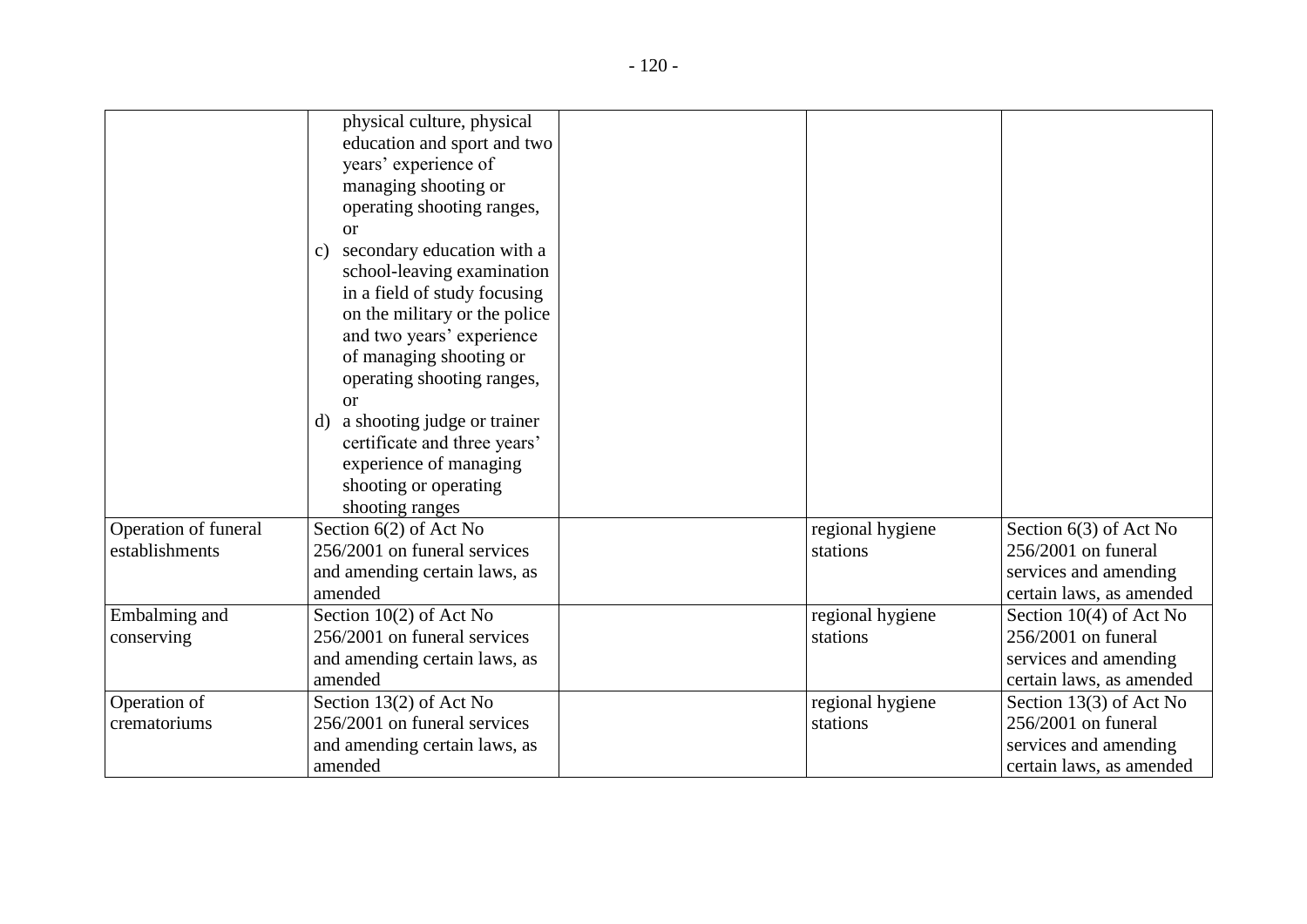# **UNQUALIFIED TRADE**

(further to Section 25(2))

Objects of business: Manufacture, trade and services not specified in Annexes 1 to 3 to the Trade Licensing Act

## **Fields of activity classified as unqualified trades:**

- 1. Provision of services for agriculture, horticulture, fishing, forestry and hunting
- 2. Professional forest management and the production of forest management plans and outlines
- 3. Diagnosis, testing and consulting related to the protection of plants and the treatment of plants, plant products, structures and soil against harmful organisms by means of plant protection products and biocidal products
- 4. Handling of the reproductive material of forestry plants
- 5. Animal breeding and training (with the exception of animal production)
- 6. Treatment of minerals, extraction of peat and mud
- 7. Manufacture of food and starch products
- 8. Fruit distillation
- 9. Manufacture of feed, compound feed, additives and premixtures
- 10. Manufacture of textiles, textile products, clothing and clothing accessories
- 11. Manufacture and repair of footwear, saddlery and harness products
- 12. Wood processing, manufacture of wooden, cork, straw and plaiting products
- 13. Manufacture of pulp, paper and paperboard and of goods made of those materials
- 14. Publishing, printing, binding and copying
- 15. Manufacture, reproduction, distribution, sale, rental of audio and audiovisual recordings, and manufacture of blank data and recording carriers
- 16. Manufacture of coke, raw pitch and other solid fuels
- 17. Manufacture of chemicals and chemical mixtures or articles and cosmetic products
- 18. Manufacture of fertilizers
- 19. Manufacture of plastic and rubber products
- 20. Glass manufacture and processing
- 21. Manufacture of building materials, porcelain, ceramic and plaster products
- 22. Manufacture of abrasive products and other non-metallic mineral products
- 23. Technical and jewellery stone cutting
- 24. Production of iron, precious metals, non-ferrous metals and their alloys
- 25. Manufacture of metal structures and fabricated metal products
- 26. Artistic and craft working of metals
- 27. Surface treatment and welding of metals and other materials
- 28. Manufacture of measuring, testing, navigation, optical and photographic instruments and equipment
- 29. Manufacture of electronic components, electrical equipment, and the manufacture and repair of electrical machinery, appliances and electronic equipment powered by low voltage
- 30. Manufacture of non-electric domestic appliances
- 31. Manufacture of industrial machinery
- 32. Manufacture of motor vehicles and their trailers and bodies
- 33. Design and manufacture of vessels
- 34. Manufacture, development, design, testing, installation, maintenance, repair, modification and structural changes to aircraft, aircraft engines, blades, aircraft parts and equipment and aviation ground facilities
- 35. Manufacture of rail traction units and rail vehicles on tramways trolley-bus tracks and cableways, and railway fleets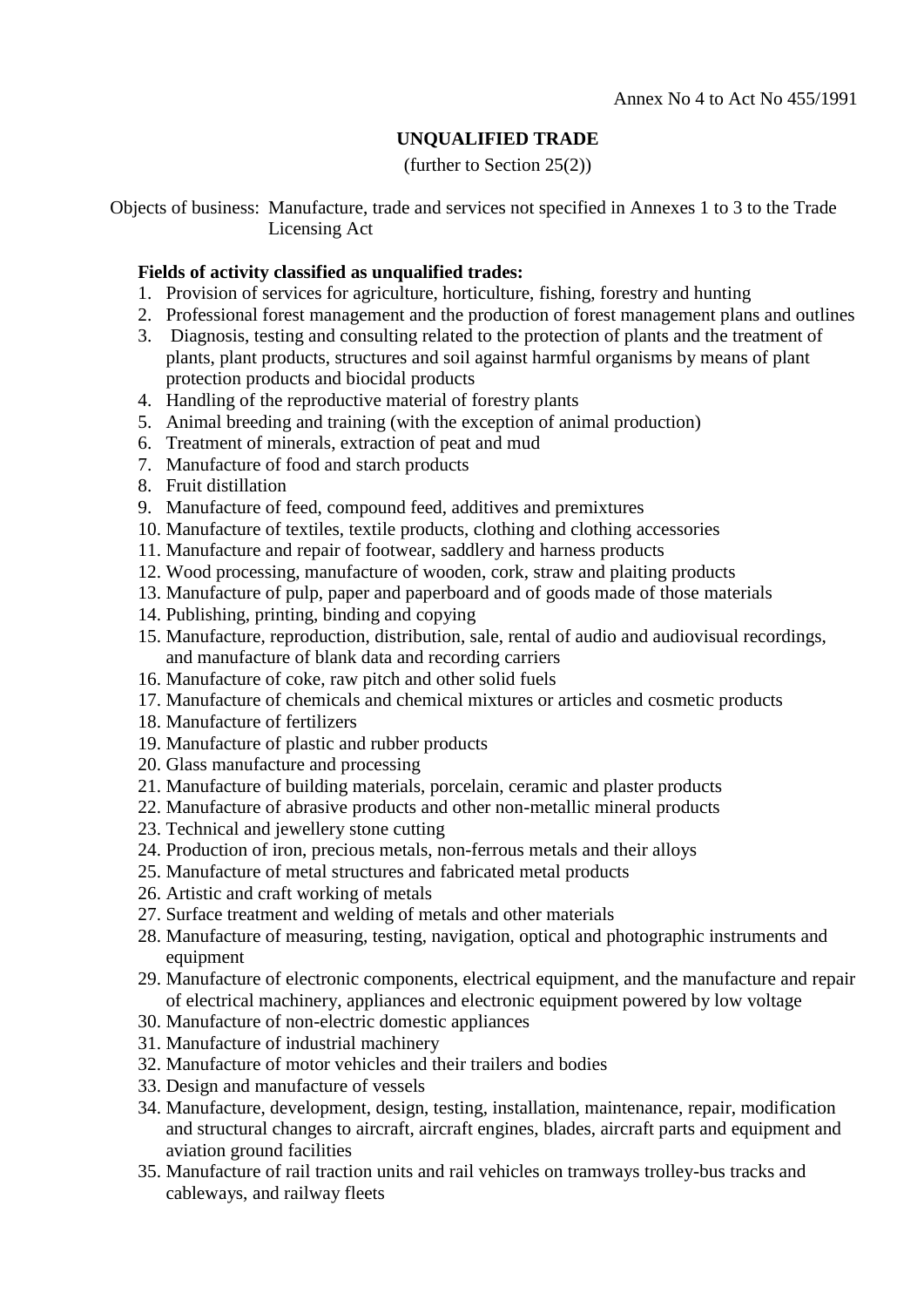- 36. Manufacture of bicycles, wheelchairs and other non-motor vehicles
- 37. Manufacture and repair of upholstered products
- 38. Manufacture, repair and maintenance of sport products, games, toys and prams and pushchairs
- 39. Manufacture of medical devices
- 40. Manufacture and repair of sources of ionizing radiation
- 41. Manufacture of school and office equipment, except paper products, the manufacture of costume jewellery, brooms and brushes, made-up articles, umbrellas, souvenirs
- 42. Manufacture of other manufacturing articles
- 43. Operation of water supply and wastewater services, and water treatment and distribution
- 44. Waste management (except dangerous waste)
- 45. Preparatory and finishing work, specialized construction activities
- 46. Glazing, framing and mounting
- 47. Intermediation in trade and services
- 48. Wholesale and retail trade
- 49. Pawnbroking and retailing in second-hand goods
- 50. Maintenance of motor vehicles and accessories
- 51. Transport via pipelines and land transport (except rail and road motor transport)
- 52. Storage, packaging of goods, cargo handling and technical activities in transport
- 53. Forwarding and representation in customs procedure
- 55. Accommodation services
- 56. Provision of software, information technology consulting, data processing, hosting and related activities and web portals
- 57. Activities of information and news agencies
- 58. Real estate services, facility management and maintenance
- 59. Leasing and loaning of movables
- 60. Guidance and consulting activities, production of expert studies and opinions
- 61. Land consolidation design
- 62. Preparation and production of technical designs, graphic and drawing work
- 63. Design of electrical equipment
- 64. Research and development in the field of natural and technical sciences or social sciences
- 65. Testing, measurement, analysis and inspections
- 66. Advertising, marketing, media representation
- 67. Design and arrangement activities and modelling
- 68. Photographic services
- 69. Translation and interpreting
- 70. Administrative services and services of an organizational and economic nature
- 71. Operation of a travel agency and guide services in the field of tourism
- 72. Extra-curricular education, organization of courses, training, including instructor services
- 73. Operation of cultural, educational and entertainment facilities, organization of cultural productions, events, exhibitions, fairs, festivals, sales and similar events
- 74. Operation of physical education and sports facilities and organization of sports activities
- 75. Domestic washing, ironing, repair and maintenance of clothing, household linen and personal goods
- 76. Provision of technical services
- 77. Repair and maintenance of household goods, items of a cultural nature, precision equipment, optical equipment and measuring devices
- 78. Provision of personal and personal hygiene services
- 79. Provision of services for the family and households
- 80. Manufacture, trade and services not elsewhere specified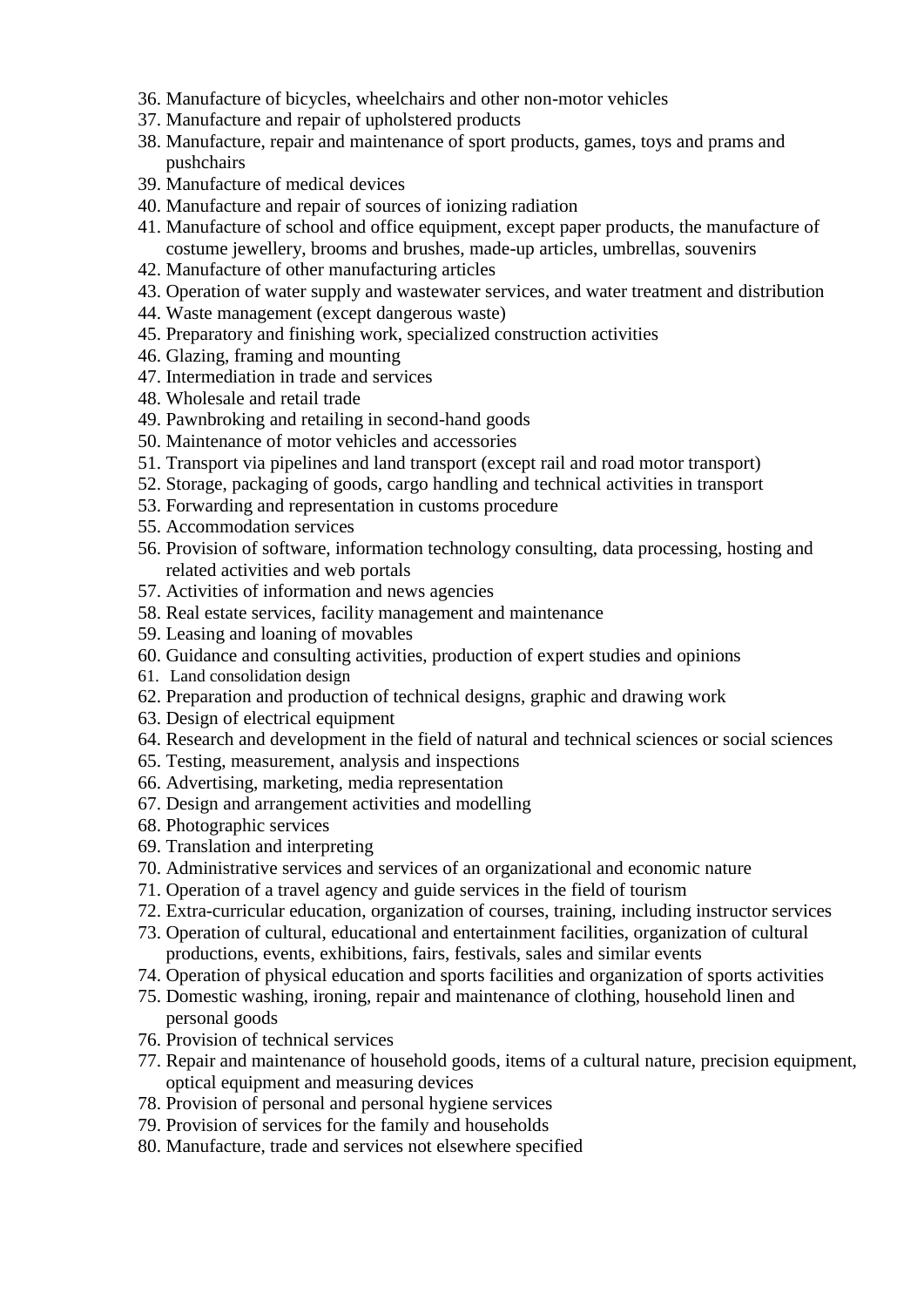List of trades where the entrepreneur is required to ensure that such trades are carried on solely by natural persons complying with professional competence, and professional competence required for such activities

| Trade                                              | Professional competence required                                                                                                                                                                                                                                                                                                                                                                                                                                                                                                                                                                                                                                                                                                                                                                                                                                                                                                                                                                                                                                                                                                           | Remarks                                                                                                                                                                                                                                                                                                                                                                                                                   |
|----------------------------------------------------|--------------------------------------------------------------------------------------------------------------------------------------------------------------------------------------------------------------------------------------------------------------------------------------------------------------------------------------------------------------------------------------------------------------------------------------------------------------------------------------------------------------------------------------------------------------------------------------------------------------------------------------------------------------------------------------------------------------------------------------------------------------------------------------------------------------------------------------------------------------------------------------------------------------------------------------------------------------------------------------------------------------------------------------------------------------------------------------------------------------------------------------------|---------------------------------------------------------------------------------------------------------------------------------------------------------------------------------------------------------------------------------------------------------------------------------------------------------------------------------------------------------------------------------------------------------------------------|
| 1                                                  | $\overline{2}$                                                                                                                                                                                                                                                                                                                                                                                                                                                                                                                                                                                                                                                                                                                                                                                                                                                                                                                                                                                                                                                                                                                             | 3                                                                                                                                                                                                                                                                                                                                                                                                                         |
| Optician                                           | competence to perform the profession<br>a)<br>of optometrist under a special legal<br>regulation $*$ ), or<br>higher education in a field of education<br>b)<br>of a qualified optician or a qualified<br>ophthalmic technician, or<br>secondary education with a school-<br>$\mathbf{c})$<br>leaving examination in a field of<br>education of an optician or ophthalmic<br>technician, or<br>a retraining*) certificate or other<br>d)<br>evidence of professional qualifications<br>for the relevant work activities, issued<br>by an establishment accredited in<br>accordance with specific legislation, or<br>by an establishment accredited by the<br>Ministry of Education, Youth and<br>Sports, or by a ministry in whose<br>purview the sector in which the trade is<br>operated falls, or<br>a professional qualification to work as<br>e)<br>an optician for spectacle lens<br>technology in accordance with a<br>special legal regulation **), or<br>evidence of three years' professional<br>f)<br>experience in an independent position<br>(Section 420 of the Civil Procedure<br>Code) or in an employment<br>relationship | *) Act No. 96/2004 Coll.,<br>on conditions for<br>obtaining and recognising<br>professional<br>qualifications to perform<br>non-medical health care<br>professions and to<br>perform activities relating<br>to health care provision<br>and on amendments to<br>certain Acts (Act on non-<br>medical health care<br>professions), as amended<br>by Act No. 125/2005<br>Coll.<br>**) Act No. 179/2006 Coll., as<br>amended |
| Trade in animals<br>used for livestock<br>breeding | university education in a study<br>a)<br>programme and study field focusing on<br>veterinary medicine and hygiene,<br>livestock breeding, or zootechnics, or<br>higher education in a field of study<br>b)<br>focusing on livestock breeding,<br>zootechnics or veterinary medicine, or                                                                                                                                                                                                                                                                                                                                                                                                                                                                                                                                                                                                                                                                                                                                                                                                                                                    | *) Decree No<br>176/2009 setting out the<br>requisite details of an<br>application for the<br>accreditation of an<br>educational programme,<br>organisation of education                                                                                                                                                                                                                                                  |

# (further to Section 7(6))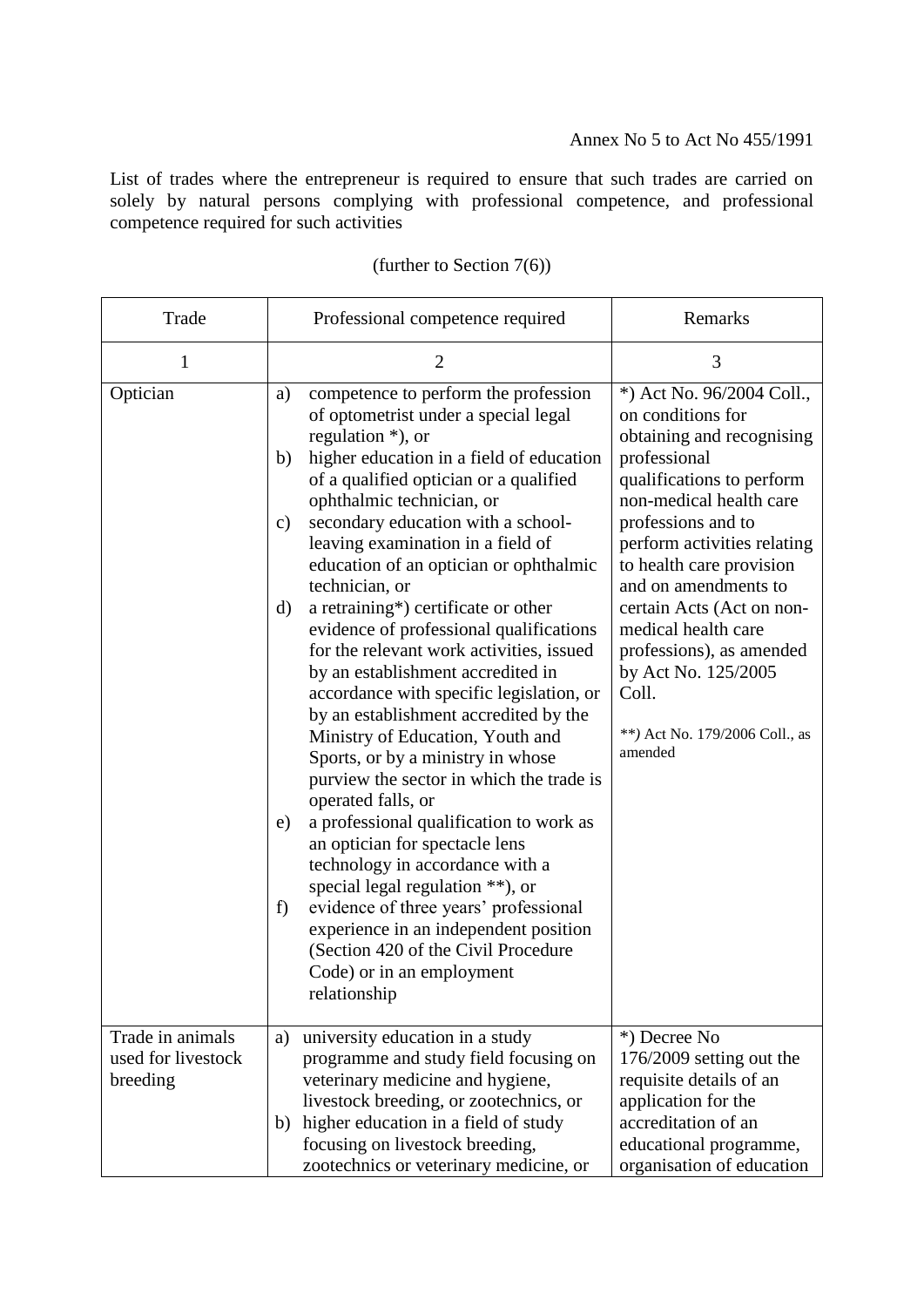|                                                       | $\mathbf{c})$<br>d)<br>e)<br>f)<br>g) | secondary education with a school-<br>leaving examination in a field of study<br>focusing on livestock breeding,<br>zootechnics or veterinary medicine, or<br>secondary education with a certificate<br>of apprenticeship in a field of education<br>focusing on livestock breeding or<br>zootechnics, or<br>a retraining*) certificate or other<br>evidence of professional qualifications<br>for the relevant work activities, issued<br>by an establishment accredited in<br>accordance with specific legislation, or<br>by an establishment accredited by the<br>Ministry of Education, Youth and<br>Sports, or by a ministry in whose<br>purview the sector in which the trade is<br>operated falls, or<br>evidence of three years' professional<br>experience in an independent position<br>(Section 420 of the Civil Procedure<br>Code) or in an employment<br>relationship, or<br>evidence of the recognition of<br>professional qualifications under<br>specific legislation,**) or<br>h) documents under Section $7(5)(k)$ of the<br><b>Trade Licensing Act</b> | in a retraining facility,<br>and the manner of its<br>completion<br>**) Act No 18/2004 on<br>the recognition of<br>professional<br>qualifications and other<br>competence of nationals<br>of European Union<br>Member States and<br>amending certain laws<br>(the Act on the<br>Recognition of<br>Professional<br>Qualifications), as<br>amended |
|-------------------------------------------------------|---------------------------------------|---------------------------------------------------------------------------------------------------------------------------------------------------------------------------------------------------------------------------------------------------------------------------------------------------------------------------------------------------------------------------------------------------------------------------------------------------------------------------------------------------------------------------------------------------------------------------------------------------------------------------------------------------------------------------------------------------------------------------------------------------------------------------------------------------------------------------------------------------------------------------------------------------------------------------------------------------------------------------------------------------------------------------------------------------------------------------|--------------------------------------------------------------------------------------------------------------------------------------------------------------------------------------------------------------------------------------------------------------------------------------------------------------------------------------------------|
| Tourist assistance<br>activities in<br>mountain areas | a)<br>b)<br>c)                        | secondary education with a school-<br>leaving examination and professional<br>qualification for mountain tourist<br>assistance activities in accordance with<br>specific legislation*)<br>a retraining**) certificate or other<br>evidence of professional qualifications<br>for the relevant work activities, issued<br>by an establishment accredited in<br>accordance with specific legislation, or<br>by an establishment accredited by the<br>Ministry of Education, Youth and<br>Sports, or by a ministry in whose<br>purview the sector in which the trade is<br>operated falls, or<br>evidence of three years' professional<br>experience in an independent position<br>(Section 420 of the Civil Procedure<br>Code) or in an employment<br>relationship, or                                                                                                                                                                                                                                                                                                      | *) Act No 179/2006 on<br>the certification and<br>recognition of the results<br>of further education and<br>amending certain laws<br>(the Act on the<br>Recognition of Further<br><b>Education Results)</b><br>**) Decree No 176/2009<br>***) Act No $18/2004$ , as<br>amended                                                                   |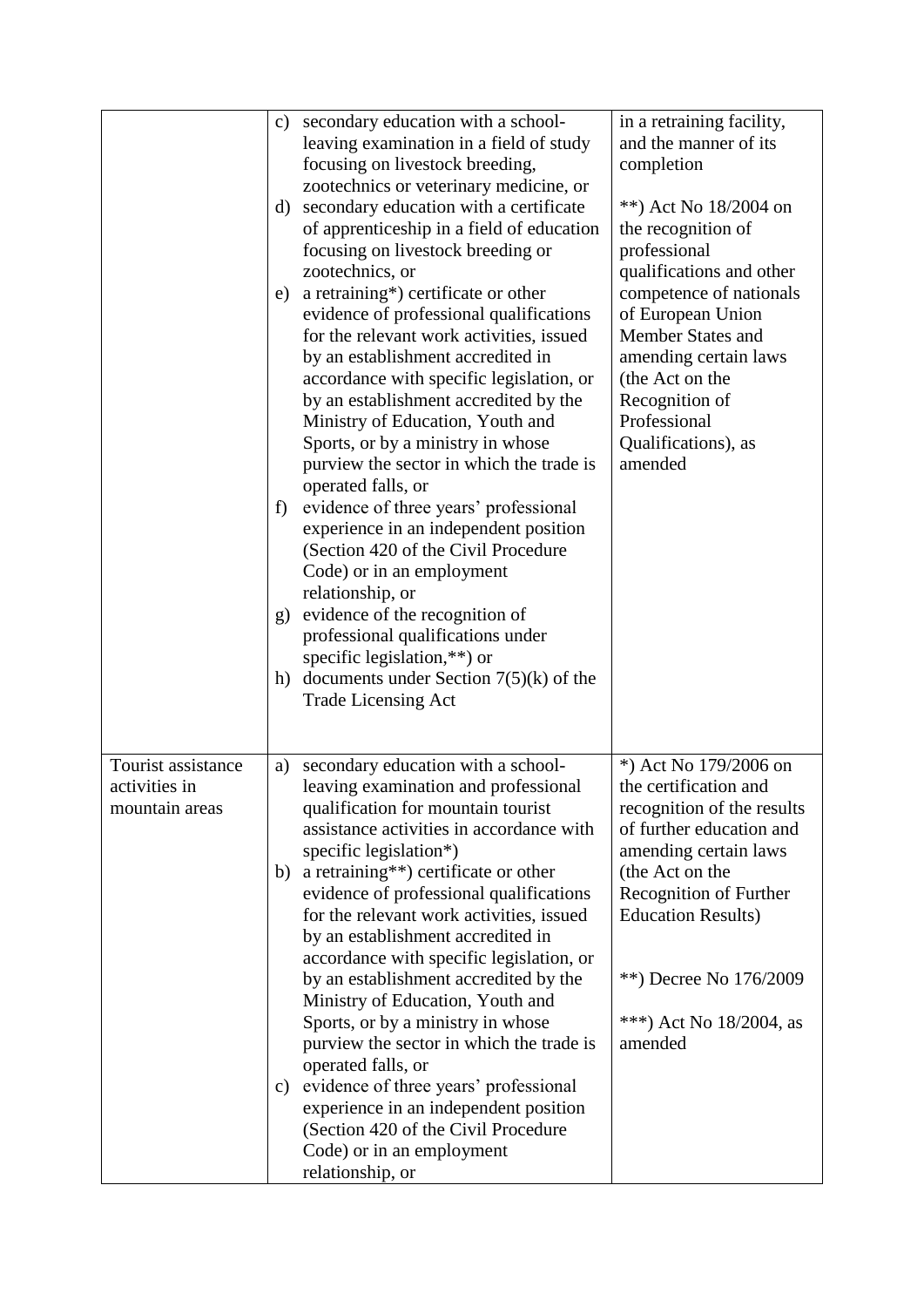|                     |               | d) evidence of the recognition of                                  |                                           |
|---------------------|---------------|--------------------------------------------------------------------|-------------------------------------------|
|                     |               | professional qualifications under                                  |                                           |
|                     |               | specific legislation***)                                           |                                           |
|                     |               |                                                                    |                                           |
| Water rescue        | a)            | a retraining*) certificate or other                                | *) Decree No 176/2009                     |
| service             |               | evidence of professional qualifications                            |                                           |
|                     |               | for the relevant work activities, issued                           | **) Decree No 447/2001                    |
|                     |               | by an establishment accredited in                                  | on the mining rescue                      |
|                     |               | accordance with specific legislation, or                           | service, as amended by                    |
|                     |               | by an establishment accredited by the                              | Decree No 87/2006                         |
|                     |               | Ministry of Education, Youth and                                   |                                           |
|                     |               | Sports, or by a ministry in whose                                  | ***) Act No $18/2004$ , as                |
|                     |               | purview the sector in which the trade is                           | amended                                   |
|                     |               | operated falls, or                                                 |                                           |
|                     | b)            | a document confirming specialization                               | ****) Act                                 |
|                     |               | as a mining rescuer <sup>**</sup> ) – diver, or                    | No 179/2006 Coll., as                     |
|                     | $\mathbf{c})$ | a professional qualification for the                               | amended                                   |
|                     |               | activity of an open water rescuer or for                           |                                           |
|                     |               | the activity of a senior life guard in<br>accordance with specific |                                           |
|                     |               | legislation****)                                                   |                                           |
|                     |               | d) evidence of three years' professional                           |                                           |
|                     |               | experience in an independent position                              |                                           |
|                     |               | (Section 420 of the Civil Procedure                                |                                           |
|                     |               | Code) or in an employment                                          |                                           |
|                     |               | relationship, or                                                   |                                           |
|                     | e)            | evidence of the recognition of                                     |                                           |
|                     |               | professional qualifications under                                  |                                           |
|                     |               | specific legislation***)                                           |                                           |
|                     |               |                                                                    |                                           |
| Provision of        | a)            | higher education in a field of education                           | *) Decree No 176/2009                     |
| physical education  |               | focusing on physical culture, physical                             |                                           |
| and sports services |               | education and sport, or                                            | **) Act No $18/2004$ , as                 |
| in the field of     | b)            | university education in a study                                    | amended                                   |
|                     |               | programme and study field focusing on                              | ***) Act No 179/2006 Coll.,<br>as amended |
|                     |               | physical culture, physical education                               |                                           |
|                     |               | and sport, or<br>a retraining*) certificate or other               |                                           |
|                     | C)            | evidence of professional qualifications                            |                                           |
|                     |               | for the relevant work activities, issued                           |                                           |
|                     |               | by an establishment accredited in                                  |                                           |
|                     |               | accordance with specific legislation, or                           |                                           |
|                     |               | by an establishment accredited by the                              |                                           |
|                     |               | Ministry of Education, Youth and                                   |                                           |
|                     |               | Sports, or by a ministry in whose                                  |                                           |
|                     |               | purview the sector in which the trade is                           |                                           |
|                     |               | operated falls, or                                                 |                                           |
|                     | d)            | proof of professional competence,                                  |                                           |
|                     |               | issued by an educational institution                               |                                           |
|                     |               | specializing in physical education (e.g.                           |                                           |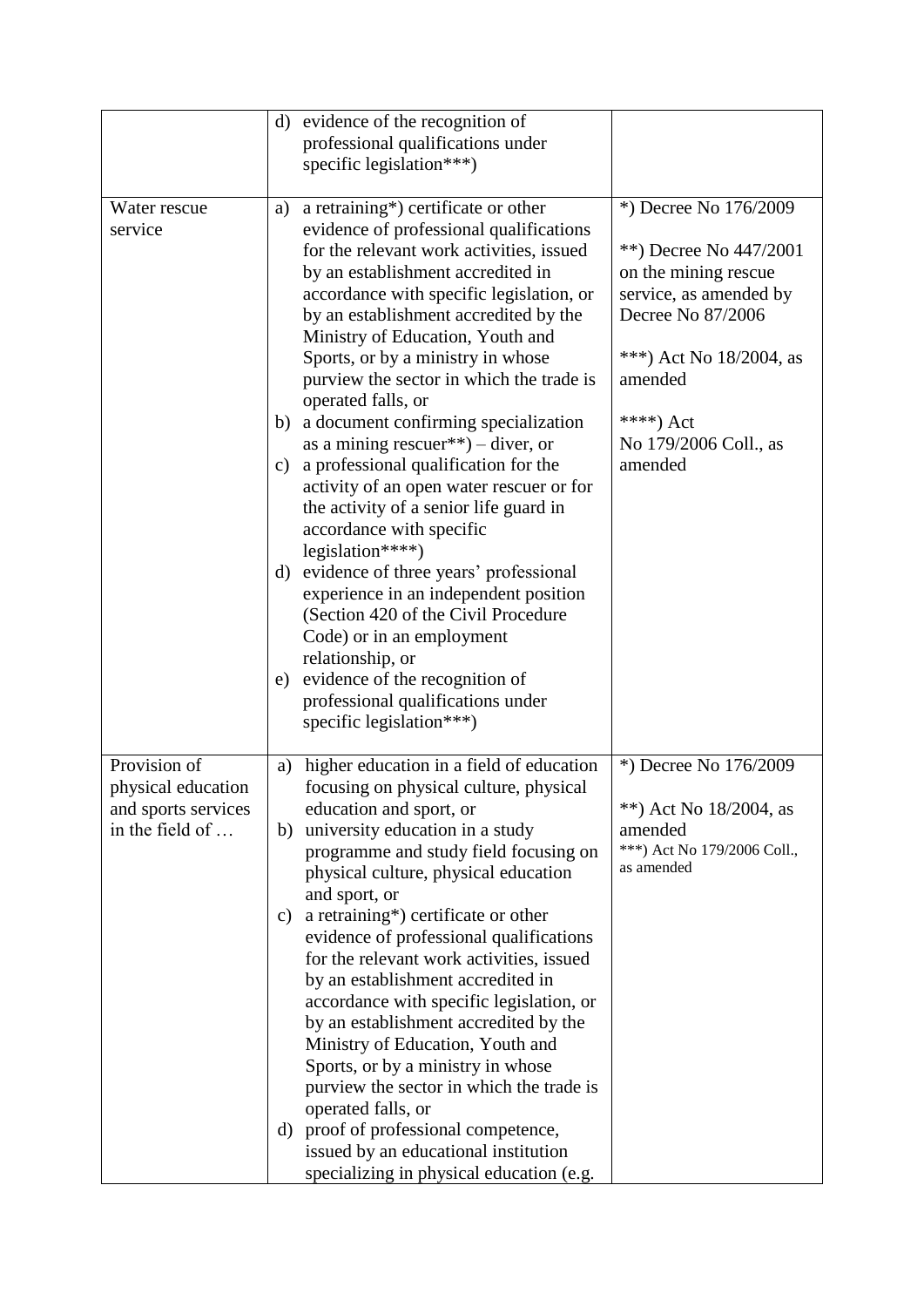|                                                                   | e)<br>f)<br>g) | the educational institutions of physical<br>education associations),<br>a professional qualification for the<br>relevant area of fitness activities under<br>specific legislation***) or<br>evidence of three years' professional<br>experience in an independent position<br>(Section 420 of the Civil Procedure<br>Code) or in an employment<br>relationship, or<br>evidence of the recognition of<br>professional qualifications under<br>specific legislation**)                                                                                                                                                                                                                                                                                                                                                                                                                                                                               |                                                                                                                                                                                                                                                                                                                                                                                                                                                                                                                                                         |
|-------------------------------------------------------------------|----------------|----------------------------------------------------------------------------------------------------------------------------------------------------------------------------------------------------------------------------------------------------------------------------------------------------------------------------------------------------------------------------------------------------------------------------------------------------------------------------------------------------------------------------------------------------------------------------------------------------------------------------------------------------------------------------------------------------------------------------------------------------------------------------------------------------------------------------------------------------------------------------------------------------------------------------------------------------|---------------------------------------------------------------------------------------------------------------------------------------------------------------------------------------------------------------------------------------------------------------------------------------------------------------------------------------------------------------------------------------------------------------------------------------------------------------------------------------------------------------------------------------------------------|
| Day care of<br>children up to the<br>age of three                 | a)<br>f)       | professional competence to pursue the<br>profession of a general nurse or health<br>assistant, carer, midwife, or paramedic,<br>or general ambulance attendant, under<br>specific legislation*), or<br>b) professional competence to pursue the<br>profession of social worker or social<br>services worker under specific<br>legislation $**$ ), or<br>c) professional qualifications to pursue<br>the profession of nursery school<br>teacher in accordance with specific<br>legislation***) or<br>d) professional qualifications for the<br>activities of nannies taking care of pre-<br>school children in accordance with<br>specific legislation****), or<br>e) evidence of three years' professional<br>experience in an independent position<br>(Section 420 of the Civil Procedure<br>Code) or in an employment<br>relationship, or<br>evidence of the recognition of<br>professional qualifications under<br>specific legislation *****) | *) Act No 96/2004 on<br>conditions for the<br>acquisition and<br>recognition of<br>competence to engage in<br>paramedical professions<br>and to carry out activities<br>connected with the<br>provision of health care<br>and amending certain<br>related laws (the<br>Paramedical Act), as<br>amended<br>**) Act No 108/2006 on<br>social services, as<br>amended<br>***) Act No 563/2004 on<br>pedagogical staff and<br>amending certain other<br>laws, as amended<br>****) Act No 179/2006,<br>as amended<br>*****) Act No $18/2004$ ,<br>as amended |
| <b>Activities</b><br>disturbing the<br>integrity of human<br>skin | a)<br>b)       | professional competence to pursue the<br>profession of physician or dental<br>practitioner in accordance with specific<br>legislation*), or<br>professional competence to pursue the<br>profession of a general nurse, midwife,                                                                                                                                                                                                                                                                                                                                                                                                                                                                                                                                                                                                                                                                                                                    | *) Act No 95/2004 on<br>conditions for the<br>acquisition and<br>recognition of<br>professional competence<br>and specialist                                                                                                                                                                                                                                                                                                                                                                                                                            |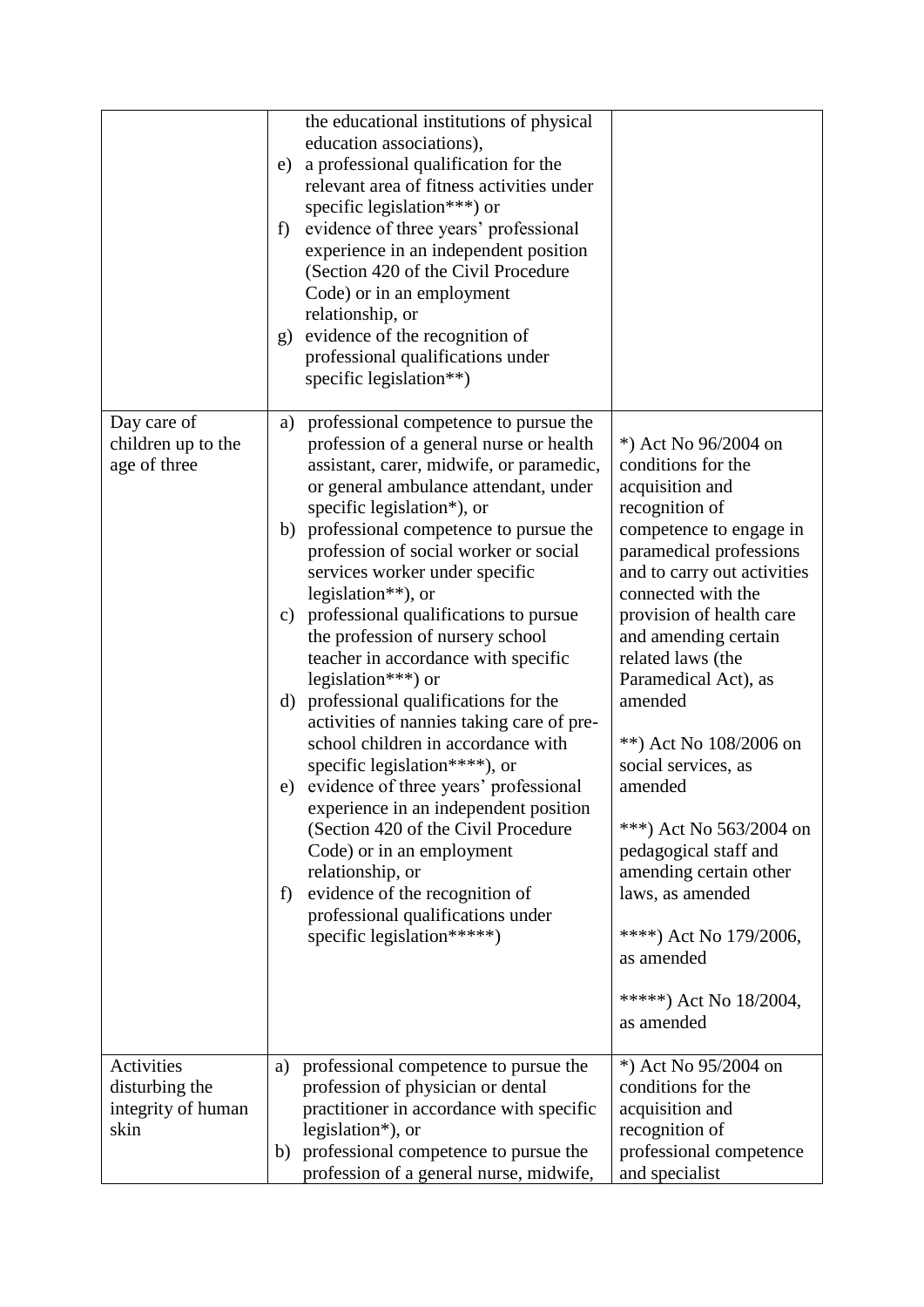|    | paramedic or health assistant under                                              | competence to practice as   |
|----|----------------------------------------------------------------------------------|-----------------------------|
|    | specific legislation**), or                                                      | a physician, dental         |
| c) | secondary education with a school-                                               | practitioner or             |
|    | leaving examination in the study field                                           | pharmacist, as amended      |
|    | of cosmetics and a retraining***)                                                | by Act No 125/2005          |
|    | certificate or other evidence of                                                 |                             |
|    | professional competence for activities                                           | **) Act No $96/2004$ , as   |
|    | where the integrity of the human skin                                            | amended by Act No           |
|    | disturbed, issued by an establishment                                            | 125/2005                    |
|    | accredited in accordance with specific                                           |                             |
|    | legislation, or by an establishment                                              | ***) Act No 176/2009,       |
|    | accredited by the Ministry of                                                    |                             |
|    | Education, Youth and Sports, or by a                                             | ****) Act No $18/2004$ , as |
|    | ministry in whose purview the sector in                                          | amended                     |
|    |                                                                                  |                             |
| d) | which the trade is operated falls, or<br>secondary education with a certificate  | *****) Act No 179/2006      |
|    | of apprenticeship in the study field of                                          | Coll., as amended           |
|    | cosmetics and a retraining***)                                                   |                             |
|    | certificate or other evidence of                                                 |                             |
|    | professional competence for activities                                           |                             |
|    | where the integrity of the human skin is                                         |                             |
|    | disturbed, issued by an establishment                                            |                             |
|    | accredited in accordance with specific                                           |                             |
|    |                                                                                  |                             |
|    | legislation, or by an establishment                                              |                             |
|    | accredited by the Ministry of                                                    |                             |
|    | Education, Youth and Sports, or by a                                             |                             |
|    | ministry in whose purview the sector in                                          |                             |
|    | which the trade is operated falls, or<br>a retraining***) certificate or other   |                             |
| e) | evidence of professional competence                                              |                             |
|    | for a cosmetician and for activities                                             |                             |
|    |                                                                                  |                             |
|    | where the integrity of the human skin is                                         |                             |
|    | disturbed, issued by an establishment                                            |                             |
|    | accredited in accordance with specific                                           |                             |
|    | legislation, or by an establishment                                              |                             |
|    | accredited by the Ministry of                                                    |                             |
|    | Education, Youth and Sports, or by a                                             |                             |
|    | ministry in whose purview the sector in<br>which the trade is operated falls, or |                             |
|    |                                                                                  |                             |
| f) | a professional qualification for the<br>activity of a beautician and for certain |                             |
|    | activities during which the integrity of                                         |                             |
|    |                                                                                  |                             |
|    | the human skin is disturbed (expert in<br>permanent make-up, piercer or tattoo   |                             |
|    | artist) under specific legislation *****),                                       |                             |
|    | <sub>or</sub>                                                                    |                             |
|    | evidence of the recognition of                                                   |                             |
| g) | professional qualifications under                                                |                             |
|    | specific legislation****)                                                        |                             |
|    |                                                                                  |                             |
|    |                                                                                  |                             |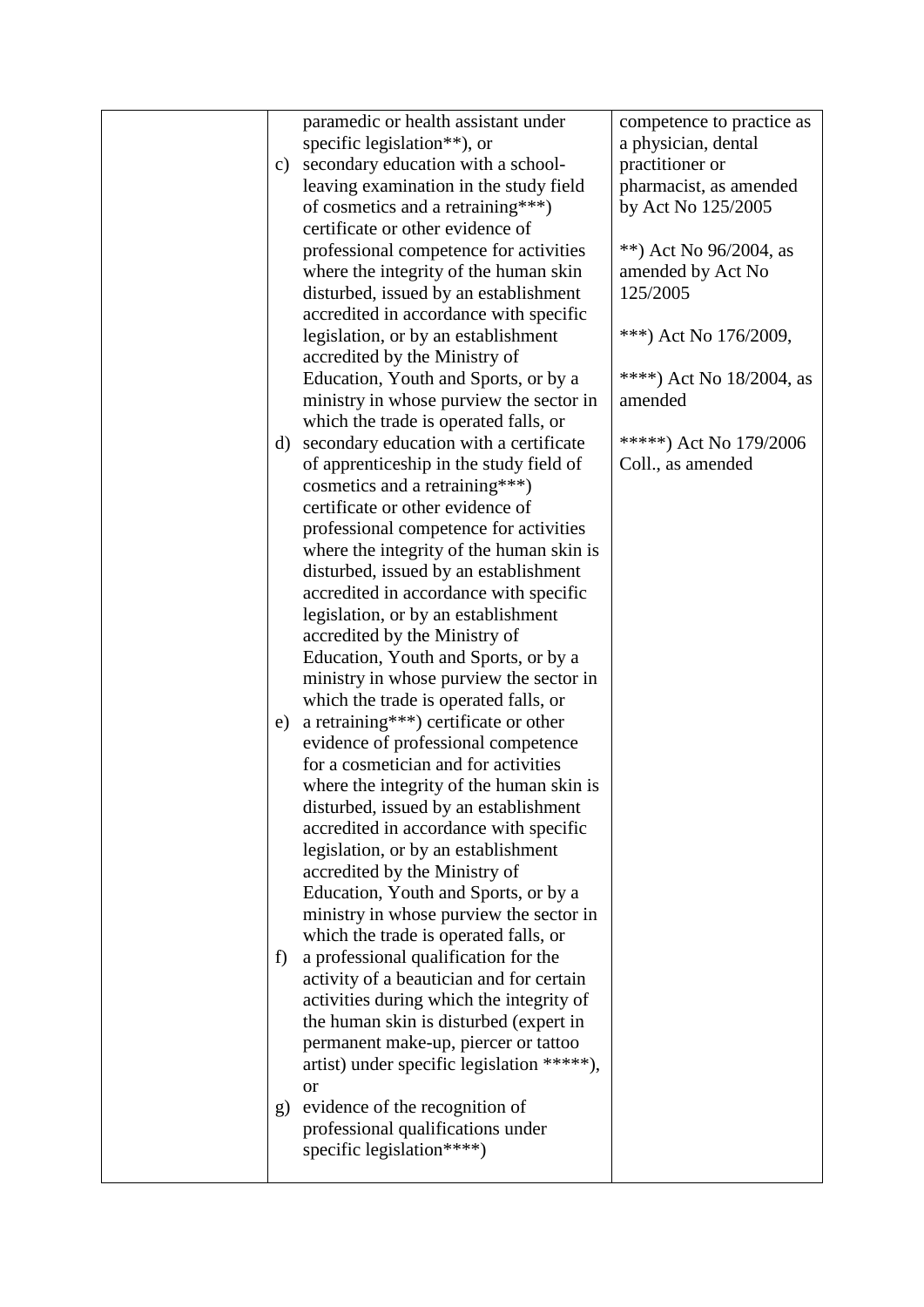| Massage,<br>reconditioning, and<br>regeneration<br>services | a)<br>$\mathbf{c})$<br>d)<br>e)<br>f) | professional competence to pursue the<br>profession of physician and specialized<br>competence in the field of rehabilitation<br>and physical medicine or sports<br>medicine in accordance with specific<br>legislation, $*$ ) or<br>b) professional competence to pursue the<br>profession of physiotherapist or<br>masseur or blind and weak-sighted<br>masseur in accordance with specific<br>legislation, $**$ ) or<br>university education in a study<br>programme and study field focusing on<br>rehabilitation or physical education, or<br>a retraining***) certificate or other<br>evidence of professional competence<br>for the relevant work activities, issued<br>by an establishment accredited in<br>accordance with specific legislation, or<br>by an establishment accredited by the<br>Ministry of Education, Youth and<br>Sports, or by a ministry in whose<br>purview the sector in which the trade is<br>operated falls, or<br>professional qualification for traditional<br>or sport massage under specific<br>legislation*****), or<br>evidence of the recognition of<br>professional qualifications under | *) Act No 95/2004, as<br>amended by Act No<br>125/2005<br>**) Act No $96/2004$ , as<br>amended by Act No<br>125/2005<br>***) Act No 176/2009,<br>****) Act No 18/2004, as<br>amended<br>*****) Act No $179/2006$ ,<br>as amended |
|-------------------------------------------------------------|---------------------------------------|-----------------------------------------------------------------------------------------------------------------------------------------------------------------------------------------------------------------------------------------------------------------------------------------------------------------------------------------------------------------------------------------------------------------------------------------------------------------------------------------------------------------------------------------------------------------------------------------------------------------------------------------------------------------------------------------------------------------------------------------------------------------------------------------------------------------------------------------------------------------------------------------------------------------------------------------------------------------------------------------------------------------------------------------------------------------------------------------------------------------------------------|----------------------------------------------------------------------------------------------------------------------------------------------------------------------------------------------------------------------------------|
| Operation of<br>solariums                                   | a)<br>b)<br>C)<br>d)                  | specific legislation****)<br>a retraining*) certificate or other<br>evidence of professional competence<br>for the relevant work activities, issued<br>by an establishment accredited in<br>accordance with specific legislation, or<br>by an establishment accredited by the<br>Ministry of Education, Youth and<br>Sports, or by a ministry in whose<br>purview the sector in which the trade is<br>operated falls, or<br>a professional qualification for the<br>activity of a solarium operator under<br>specific legislation***), or<br>evidence of three years' professional<br>experience in an independent position<br>(Section 420 of the Civil Procedure<br>Code) or in an employment<br>relationship, or<br>evidence of the recognition of                                                                                                                                                                                                                                                                                                                                                                             | *) Decree No 176/2009<br>**) Act No $18/2004$ , as<br>amended<br>***) Act<br>No 179/2006 Coll., as<br>amended                                                                                                                    |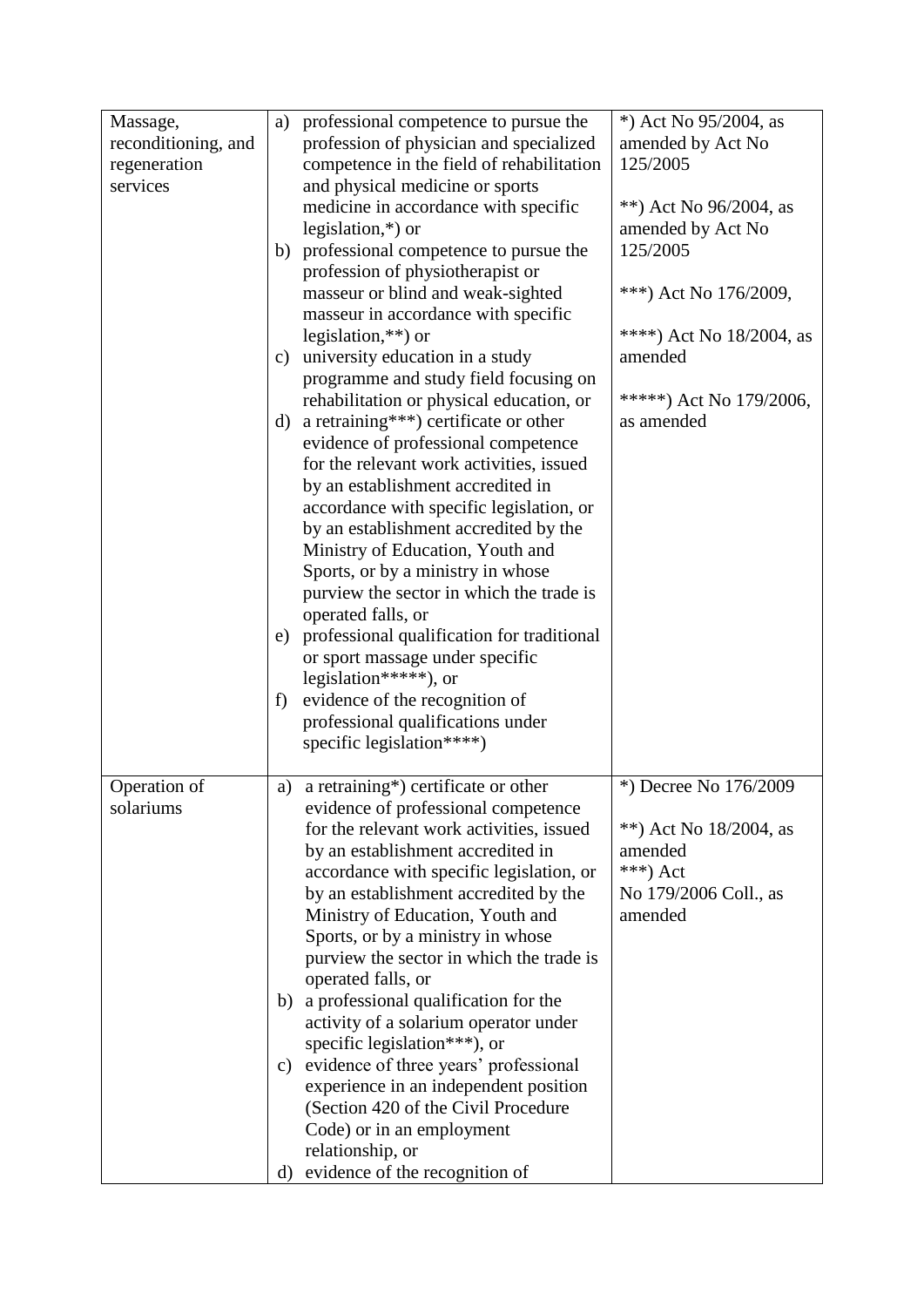|                    | professional qualifications under<br>specific legislation**)                                                                                                                                                                                                                                                                                                                                                                                                                                                                                                                                                                                                                                                                                                                                                                                                                                                                                                                                                                                                                                                                  |                                                                                                               |
|--------------------|-------------------------------------------------------------------------------------------------------------------------------------------------------------------------------------------------------------------------------------------------------------------------------------------------------------------------------------------------------------------------------------------------------------------------------------------------------------------------------------------------------------------------------------------------------------------------------------------------------------------------------------------------------------------------------------------------------------------------------------------------------------------------------------------------------------------------------------------------------------------------------------------------------------------------------------------------------------------------------------------------------------------------------------------------------------------------------------------------------------------------------|---------------------------------------------------------------------------------------------------------------|
| Cosmetic services  | secondary education with a certificate<br>a)<br>of apprenticeship in the study field of<br>cosmetics, or<br>b) secondary education with a school-<br>leaving examination in the study field<br>of cosmetics, or with vocational<br>training subjects in a relevant field, or<br>higher education in the study field of<br>c)<br>cosmetics, or<br>university education in a relevant study<br>d)<br>programme and study field focusing on<br>the area of the trade, or<br>a retraining*) certificate or other<br>e)<br>evidence of professional qualifications<br>for the relevant work activities, issued<br>by an establishment accredited in<br>accordance with specific legislation, or<br>by an establishment accredited by the<br>Ministry of Education, Youth and<br>Sports, or by a ministry in whose<br>purview the sector in which the trade is<br>operated falls, or<br>a professional qualification for the<br>f)<br>activity of a beautician under specific<br>legislation***), or<br>evidence of three years' professional<br>g)<br>experience in an independent position<br>(Section 420 of the Civil Procedure | *) Decree No 176/2009<br>**) Act No $18/2004$ , as<br>amended<br>***) Act<br>No 179/2006 Coll., as<br>amended |
|                    | Code) or in an employment<br>relationship, or<br>evidence of the recognition of<br>h)<br>professional qualifications under<br>specific legislation,**) or<br>documents under Section $7(5)(k)$ of the<br>$\ddot{1}$<br><b>Trade Licensing Act</b>                                                                                                                                                                                                                                                                                                                                                                                                                                                                                                                                                                                                                                                                                                                                                                                                                                                                             |                                                                                                               |
| Pedicure, manicure | secondary education with a certificate<br>a)<br>of apprenticeship in the study field of<br>cosmetics, or<br>secondary education with a school-<br>b)<br>leaving examination in the study field<br>of cosmetics, or with vocational<br>training subjects in a relevant field, or<br>higher education in the study field of<br>C)<br>cosmetics, or<br>university education in a relevant study<br>d)<br>programme and study field focusing on                                                                                                                                                                                                                                                                                                                                                                                                                                                                                                                                                                                                                                                                                   | *) Decree No 176/2009<br>**) Act No $18/2004$ , as<br>amended<br>***) Act<br>No 179/2006 Coll., as<br>amended |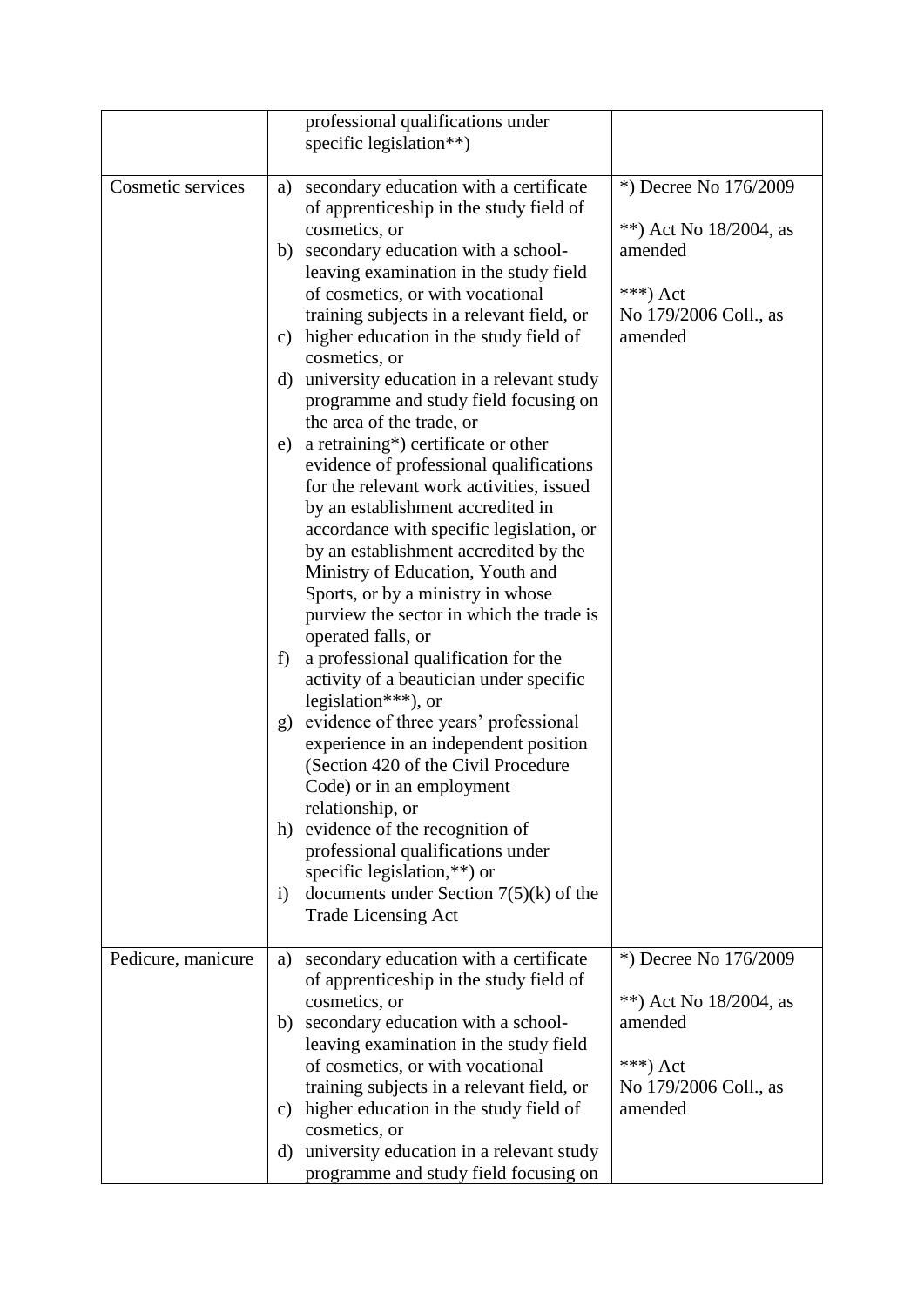|              |              | the area of the trade, or                                      |                           |
|--------------|--------------|----------------------------------------------------------------|---------------------------|
|              | e)           | a retraining*) certificate or other                            |                           |
|              |              | evidence of professional qualifications                        |                           |
|              |              | for the relevant work activities, issued                       |                           |
|              |              | by an establishment accredited in                              |                           |
|              |              | accordance with specific legislation, or                       |                           |
|              |              | by an establishment accredited by the                          |                           |
|              |              | Ministry of Education, Youth and                               |                           |
|              |              |                                                                |                           |
|              |              | Sports, or by a ministry in whose                              |                           |
|              |              | purview the sector in which the trade is<br>operated falls, or |                           |
|              | f)           | a professional qualification for the                           |                           |
|              |              | activity of a pedicurist and nail                              |                           |
|              |              | designer or a manicurist and nail                              |                           |
|              |              | designer under specific legislation***),                       |                           |
|              |              | <b>or</b>                                                      |                           |
|              | g)           | evidence of three years' professional                          |                           |
|              |              | experience in an independent position                          |                           |
|              |              | (Section 420 of the Civil Procedure                            |                           |
|              |              | Code) or in an employment                                      |                           |
|              |              | relationship, or                                               |                           |
|              | h)           | evidence of the recognition of                                 |                           |
|              |              | professional qualifications under                              |                           |
|              |              | specific legislation**) or                                     |                           |
|              | $\mathbf{i}$ | documents under Section $7(5)(k)$ of the                       |                           |
|              |              | Trade Licensing Act.                                           |                           |
| Security of  | a)           | university education, or                                       | *) Act No 179/2006, as    |
| property and | b)           | higher education in law, security or                           | amended                   |
| persons      |              | other similar specialisations, or                              |                           |
|              | c)           | secondary education with a school-                             | **) Act No $18/2004$ , as |
|              |              | leaving examination in security or law,                        | amended                   |
|              |              | <b>or</b>                                                      |                           |
|              | $\rm d$      | secondary education with a school-                             |                           |
|              |              | leaving examination and a certificate of                       |                           |
|              |              | retraining or another document of                              |                           |
|              |              | professional qualification for the                             |                           |
|              |              | relevant work activity issued by an                            |                           |
|              |              | establishment accredited in accordance                         |                           |
|              |              | with specific legislation, an                                  |                           |
|              |              | establishment accredited by the                                |                           |
|              |              | Ministry of Education, Youth and                               |                           |
|              |              | Sports or by the ministry in whose                             |                           |
|              |              | purview the sector in which the trade is                       |                           |
|              |              | operated falls, or                                             |                           |
|              |              | e) professional qualification for the                          |                           |
|              |              | activities of a guard under specific                           |                           |
|              |              | legislation*), or                                              |                           |
|              | f            | evidence of the recognition of                                 |                           |
|              |              |                                                                |                           |
|              |              | professional qualifications under<br>specific legislation**)   |                           |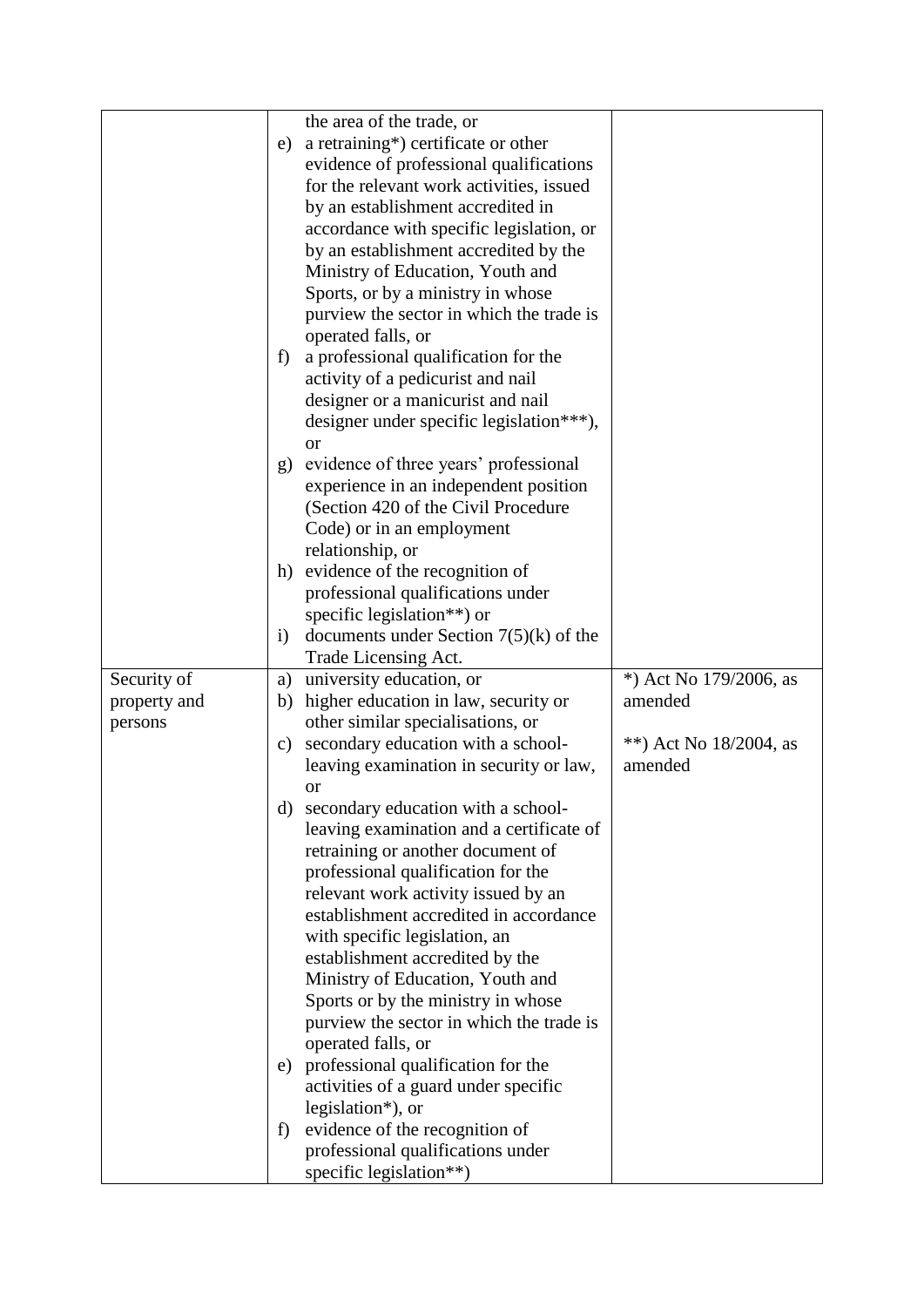| Private detective | university education, or<br>a)                                                | *) Act No $179/2006$ , as |
|-------------------|-------------------------------------------------------------------------------|---------------------------|
| services          | higher education in law, security or<br>b)                                    | amended                   |
|                   | other similar specialisations, or                                             |                           |
|                   | secondary education with a school-<br>c)                                      | **) Act No $18/2004$ , as |
|                   | leaving examination in security or law,                                       | amended                   |
|                   | <sub>or</sub>                                                                 |                           |
|                   | secondary education with a school-<br>d)                                      |                           |
|                   | leaving examination and a certificate of                                      |                           |
|                   | retraining or another document of                                             |                           |
|                   | professional qualification for the                                            |                           |
|                   | relevant work activity issued by an<br>establishment accredited in accordance |                           |
|                   |                                                                               |                           |
|                   | with specific legislation, an<br>establishment accredited by the              |                           |
|                   | Ministry of Education, Youth and                                              |                           |
|                   | Sports or by the ministry in whose                                            |                           |
|                   | purview the sector in which the trade is                                      |                           |
|                   | operated falls, or                                                            |                           |
|                   | professional qualification for the<br>e)                                      |                           |
|                   | activities of a detective in training                                         |                           |
|                   | under specific legislation*), or                                              |                           |
|                   | evidence of the recognition of<br>f)                                          |                           |
|                   | professional qualifications under                                             |                           |
|                   | specific legislation**)                                                       |                           |
|                   |                                                                               |                           |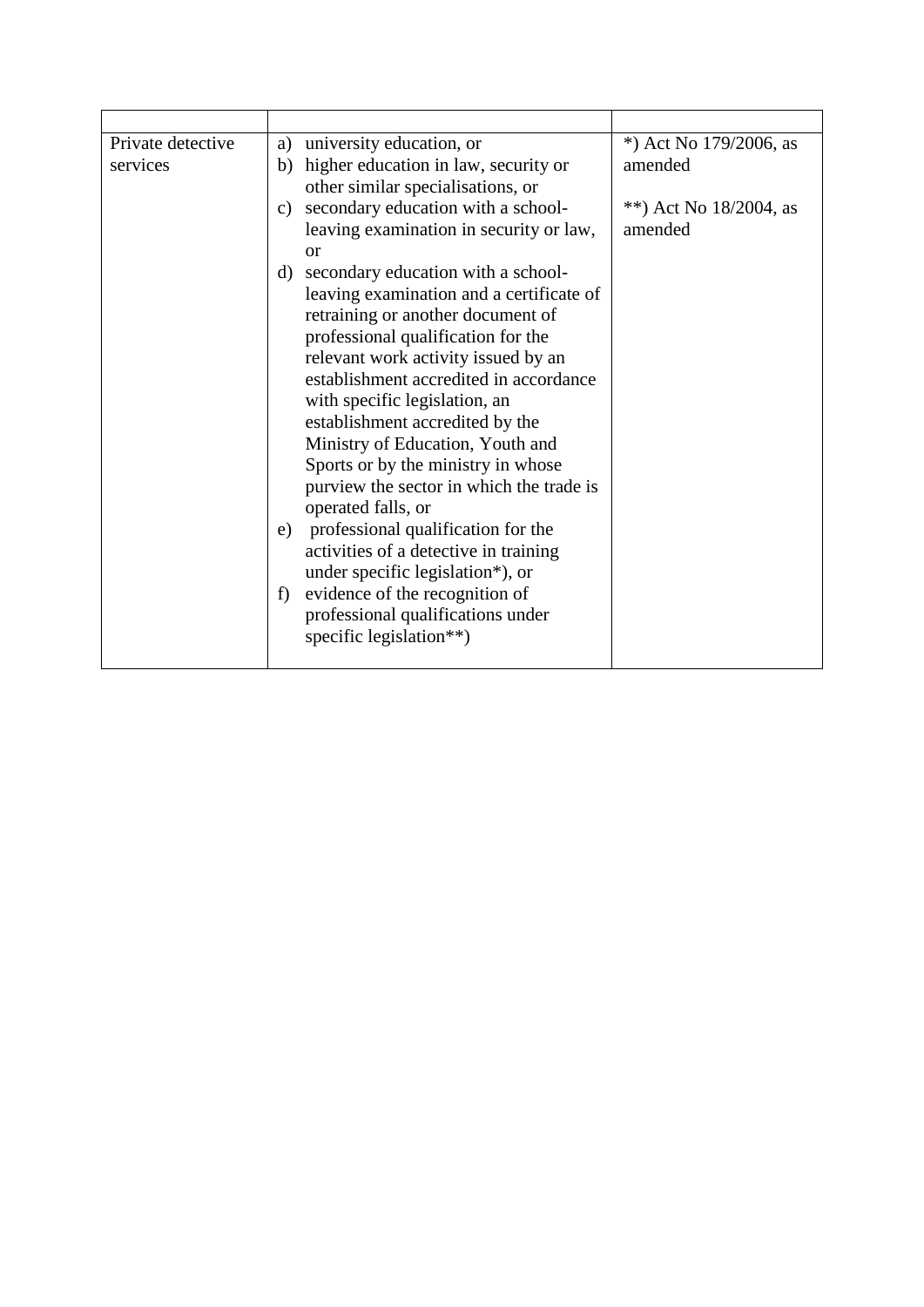## **ACT NO 286/1995**

#### Article III

#### Transitional provisions

- The carrying-on of a trade pursuant to a trade authorization, in respect of the inception of which an enforceable decision is taken before this Act enters into effect, and the termination thereof shall be governed by this Act.
- An entrepreneur carrying on a trade pursuant to a trade certificate or trade permit certificate issued before this Act enters into effect shall, where this Act requires the fulfilment of conditions for a trade authorization and for carrying on a trade that differ from the conditions laid down in existing legislation, with the exception of the obligations set out in point 7, evidence fulfilment of such conditions at the request of the trade licensing office with due jurisdiction based on the registered office or place of business within nine months of delivery of that request. This shall not apply in cases where the fulfilment of different conditions is evident from documents submitted by the entrepreneur in procedure under existing legislation or in cases of a vocational trade within the meaning of point 6. The trade licensing office shall request the entrepreneurs to evidence the fulfilment of the conditions for carrying on a trade within six months of the date that this Act enters into effect.
- Should the trade licensing office find that the conditions for carrying on a trade have been fulfilled, it shall decide on a change to the trade certificate or trade permit certificate. Where a notifiable trade becomes a permitted trade under the law, it shall issue a trade permit certificate instead of a decision on a change. Where a permitted trade becomes a notifiable trade under the law, it shall issue a trade certificate instead of a decision on a change. Should an entrepreneur, at the trade licensing office's request, fail to evidence the fulfilment of the conditions for carrying on a trade, this shall be regarded as a grave infringement of this Act. Where the fulfilment of the conditions may be derived from documents submitted by the entrepreneur to the trade licensing office in preceding proceedings, the trade licensing office shall issue a decision on a change, a trade certificate or a trade permit certificate within nine months of the date that this Act enters into effect.
- A trade authorization for an activity which is not a trade under this Act shall be terminated one year after this Act enters into effect, unless otherwise provided by a specific law; a trade authorization certificate shall become invalid in the same time limit. Natural and legal persons may continue business activities constituting trades under this Act for a period of one year after this Act enters into effect on the basis of an authorization for business activity granted prior to the entry into effect of this Act. On expiry of this time limit authorizations shall be terminated and after this time limit a trade may be carried on solely pursuant to a trade authorization.
- Notification of a trade and applications for a concession submitted before this Act enters into effect, in respect of which an enforceable decision has not been taken by the time this Act enters into effect, shall be discussed in accordance with the new legislation. Procedure on the imposition of a fine, on the cancellation of a trade authorization, on the suspension of the carrying-on of a trade and on penalization for unauthorized business activity, in respect of which an enforceable decision has not been taken by the time this Act enters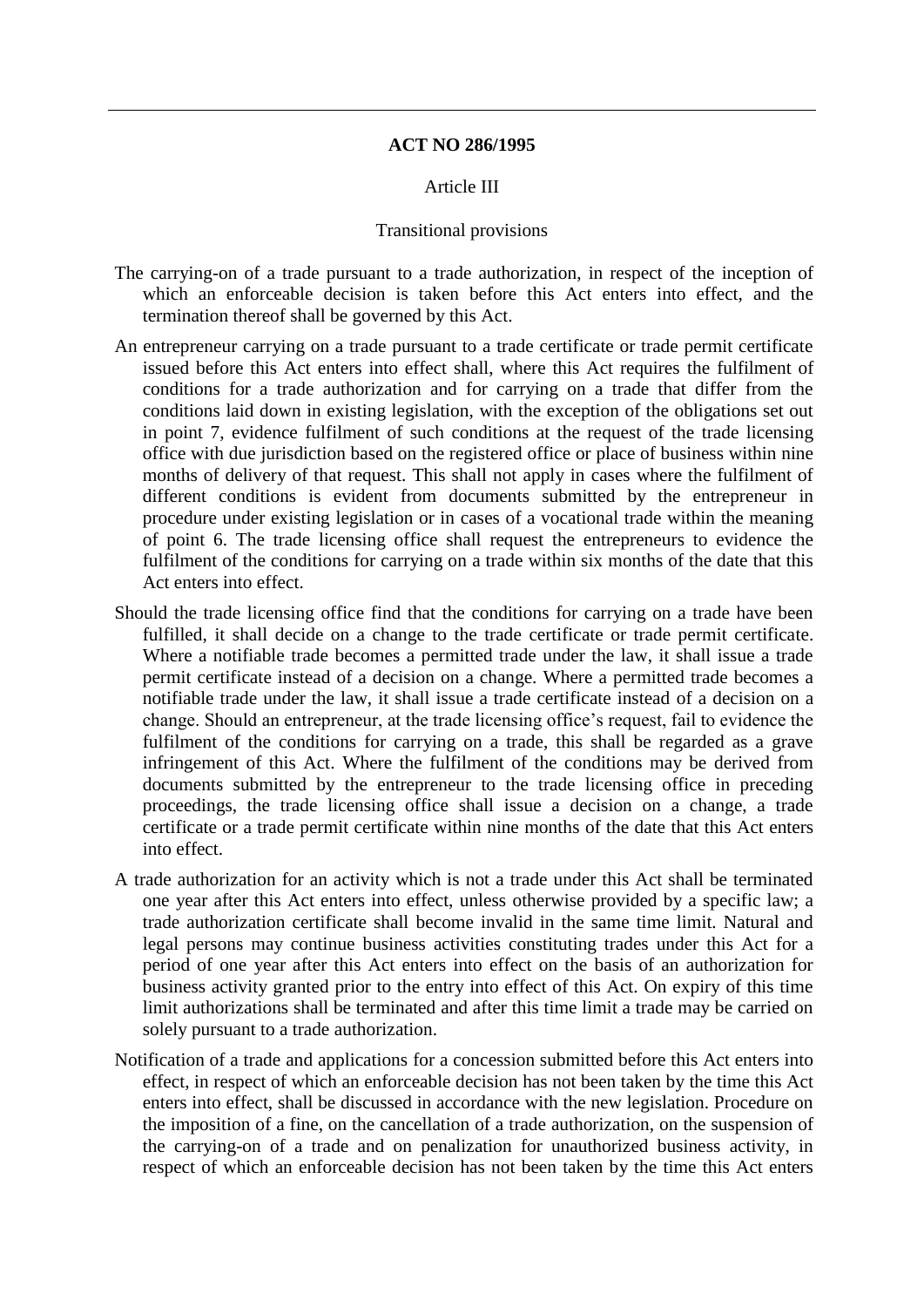into effect, shall be completed in accordance with existing legislation, unless the provisions under this Act are more favourable for a party to the proceedings.

- The fulfilment of specific conditions for carrying on a trade under this Act shall not be required for six years for carrying on a vocational trade which has been an unqualified trade under existing legislation and which has been carried on pursuant to a trade certificate, in respect of which a decision has been issued before this Act enters into effect.
- A natural person who is a long-term resident in the Czech Republic and carries on a trade as a foreign person as of the date this Act enters into effect may continue business activities constituting a trade for one year as of the entry into effect of this Act pursuant to authorization obtained before this Act enters into effect. If such a person fails to submit documents to the trade licensing office in this time limit which prove fulfilment of the conditions laid down in this Act, the authorization to carry on a trade shall be terminated on expiry of that time limit.
- The responsible representative shall comply with the requirement of knowledge of Czech pursuant to Section 11(2) within one year of the date that this Act enters into effect.
- Actions executed under the preceding provisions of this Act shall be exempt from administrative fees.

### **ACT NO 159/1999**

## PART FOUR TRANSITIONAL AND FINAL PROVISIONS

#### Section 14

#### Transitional provisions

(2) A trade authorization, pursuant to which trades are carried on that, under this Act, are changed into notifiable professional trades (the operation of a travel agency) or into a permitted trade (the operation of a tour operator), shall become void six months after the date that this Act enters into effect.

(3) Natural and legal persons who intend, on expiry of the time limit under paragraph (1), to continue carrying on activities which are the subject of the notifiable professional trade of the operation of a travel agency as of the date that this Act enters into effect shall submit to the trade licensing office, within the time limit under paragraph (1), documents proving that they fulfil the conditions of professional competence laid down in this Act. If the trade licensing office finds that the submitted documents are incomplete or do not sufficiently prove professional competence, it shall call upon the legal or natural person to provide additional material or to rectify irregularities, with the condition that if the person fails to heed the request within the time limit set in paragraph (1), its authorization to carry on activities which, as of the date this Act enters into effect, are the subject of the notifiable professional trade of the operation of a travel agency shall be terminated on expiry of that time limit.

(4) Natural and legal persons who intend, on expiry of the time limit under paragraph (1), to continue carrying on activities which are the subject of the permitted trade of the operation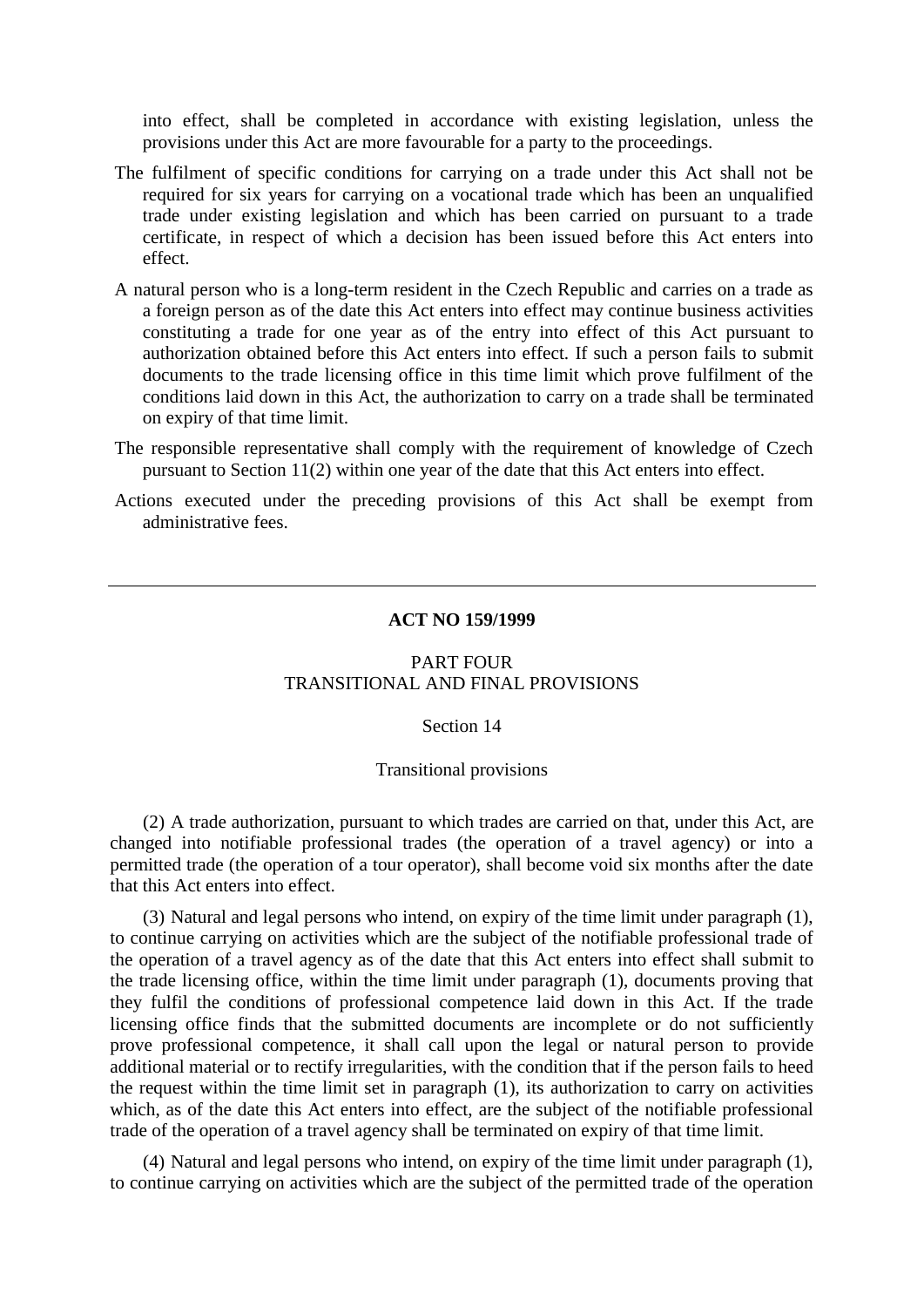of a tour operator as of the date that this Act enters into effect shall submit to the trade licensing office, within the time limit under paragraph (1), documents proving that they fulfil the conditions of professional competence and documents laid down in Section 5(1) of this Act. Provided they meet this requirement, they shall be entitled to carry on activities pursuant to the original trade authorization until a decision on a concession enters into force.

(5) Unless otherwise provided, legal relations formed before this Act enters into effect shall be governed by the provisions of this Act; however, the inception of such legal relations, and the entitlements arising thereunder before this Act enters into effect, shall be assessed in accordance with existing legislation.

## **ACT NO 356/1999**

## PART SIX TRANSITIONAL AND FINAL PROVISIONS

#### Article VI

- 1. A trade authorization which is issued before this Act enters into effect shall be preserved unless otherwise provided below. A surviving spouse's right to continue carrying on a trade under preceding legislation, granted before this Act enters into effect, shall be preserved.
- 2. The carrying-on of a trade pursuant to a trade authorization under point 1 and the termination thereof shall be governed by this Act. The good character of an entrepreneur granted a trade authorization before this Act enters into effect shall be assessed in accordance with existing legislation; this shall not apply if the entrepreneur is convicted of a crime after this Act enters into effect.
- 3. If, under the law, a notifiable unqualified trade changes into a notifiable professional trade or permitted trade, natural and legal persons authorized to engage in business pursuant to a trade authorization obtained before this Act enters into effect may continue carrying on that trade. Within one year of the date that this Act enters into effect, they shall submit to the competent trade licensing office documents proving the fulfilment of specific conditions for carrying on a trade as laid down by this Act, unless the trade licensing office has these documents at its disposal from previous proceedings.
- 4. Should persons referred to in point 3 submit documents to the trade licensing office concerning the fulfilment of specific conditions for carrying on a trade, the trade licensing office shall issue a trade certificate or trade permit certificate, in which the changed information is reflected. The procedure under Sections 52 and 53 shall be followed mutatis mutandis when a decision is to be taken on a concession. If the authority referred to in Section 52(1) opposes the granting of a concession, the trade licensing office shall revoke the trade authorization. The trade licensing office shall revoke the trade authorization of persons who, within the time limit set in paragraph (3), fail to submit documents on the fulfilment of specific conditions for carrying on a trade.
- 5. If, under the law, a notifiable unqualified trade changes into a notifiable vocational trade, natural and legal persons authorized to engage in business pursuant to a trade authorization obtained before this Act enters into effect may continue carrying on that trade. Within one year of the entry into effect of this Act, they shall notify the trade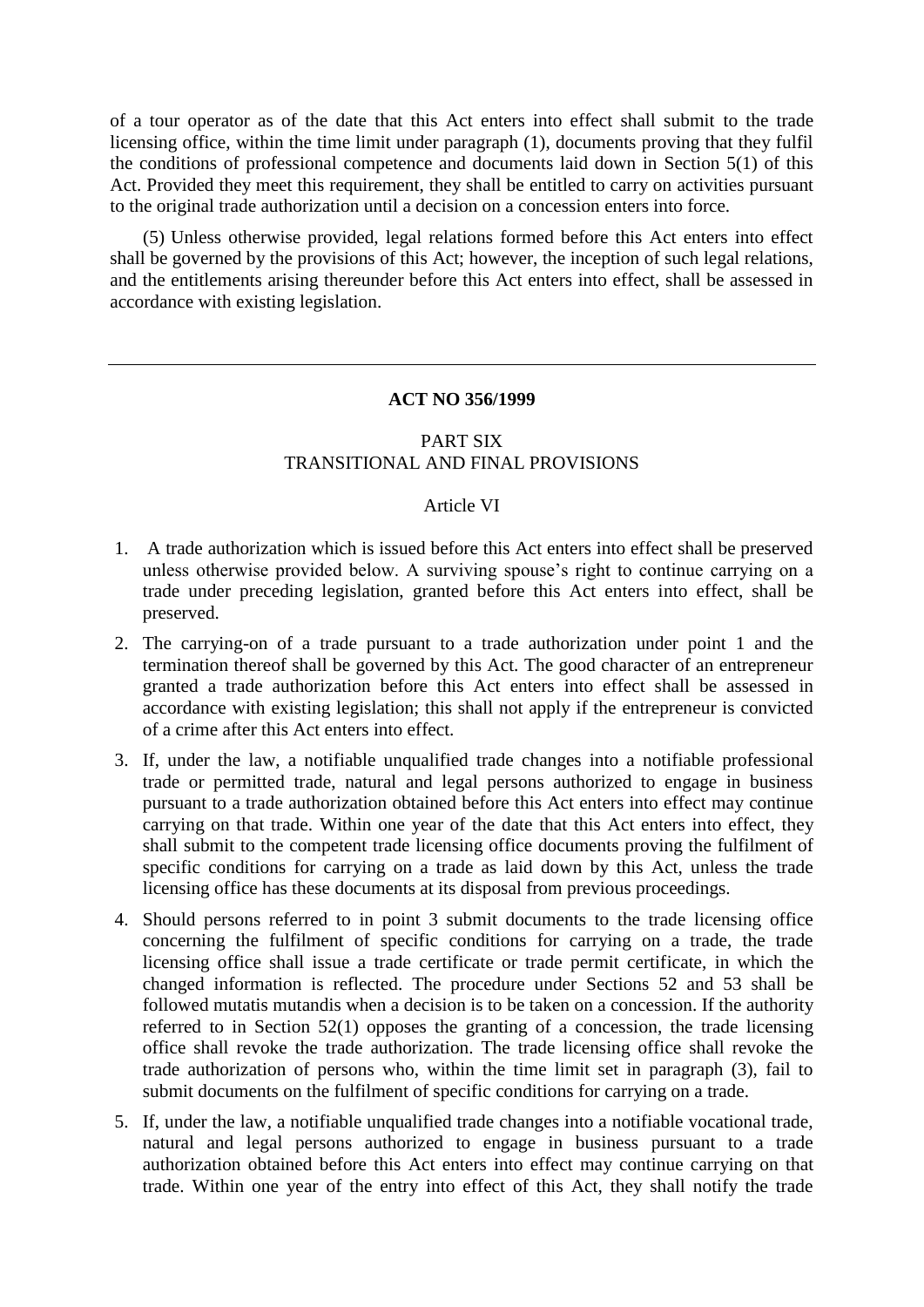licensing office of the information required for the issuance of a trade authorization certificate for a vocational trade under the new legislation. If an entrepreneur complies with this obligation in the set time limit, he shall not be required to prove fulfilment of the conditions of professional competence to the trade licensing office and the trade licensing office shall issue him with a trade certificate. Should an entrepreneur fail to comply with the obligation under the second sentence, the trade licensing office shall revoke the entrepreneur's trade authorization without undue delay.

- 6. If, under this Act, there is a change only to the name of a trade, within one year of the date this Act enters into effect the trade licensing office shall issue the entrepreneur with a trade certificate or trade permit certificate with the new name of the trade.
- 7. If, under this Act, trades are merged, within one year of the date this Act enters into effect the trade licensing office shall issue the entrepreneur with a trade authorization certificate in which that change is reflected.
- 8. If, under this Act, a trade is divided into two or more individual trades, natural and legal persons authorized to engage in business pursuant to a trade authorization obtained before this Act enters into effect may continue carrying on that trade. Within one year of the date that this Act enters into effect, they shall submit to the trade licensing office documents proving the fulfilment of specific conditions for carrying on a trade as laid down by this Act or specific legislation, unless the trade licensing office has these documents at its disposal from previous proceedings.
- 9. Should persons referred to in point 8 submit documents to the trade licensing office concerning the fulfilment of specific conditions for carrying on a trade, the trade licensing office shall change the trade certificate by issuing trade certificates with the altered information or shall decide to grant a concession and subsequently issue a trade permit certificate. The procedure under Sections 52 and 53 shall be followed mutatis mutandis when a decision is to be taken on concessions. If the authority referred to in Section 52(1) opposes the granting of a concession, the trade licensing office shall revoke the trade authorization.
- 10. If the persons referred to in point 8 fail to comply with the obligation to submit documents on the fulfilment of specific conditions for carrying on a trade in accordance with this Act within the set time limit set, the trade licensing office shall revoke their trade authorization without undue delay.
- 11. Entrepreneurs who acquire a trade authorization before this Act enters into effect for a trade where there has been a change to the specific conditions for carrying on the trade without a simultaneous change pursuant to point 3 shall prove to the trade licensing office that they comply with the professional competence solely in respect of the responsible representative, if appointed after the date that this Act enters into effect.
- 12. A trade authorization to carry on an activity which is no longer a trade under this Act shall be terminated one year after this Act enters into effect, unless otherwise provided by specific legislation; a trade authorization certificate shall become invalid in the same time limit. The trade licensing office shall draw the entrepreneur's attention in writing to the fact that this is no longer a trade within six months of the date that this Act enters into effect.
- 13. An entrepreneur who carries on a trade industrially pursuant to a trade authorization acquired before this Act enters into effect shall, within one year of the effect of this Act, submit a list of activities to the trade licensing office which are carried out to manufacture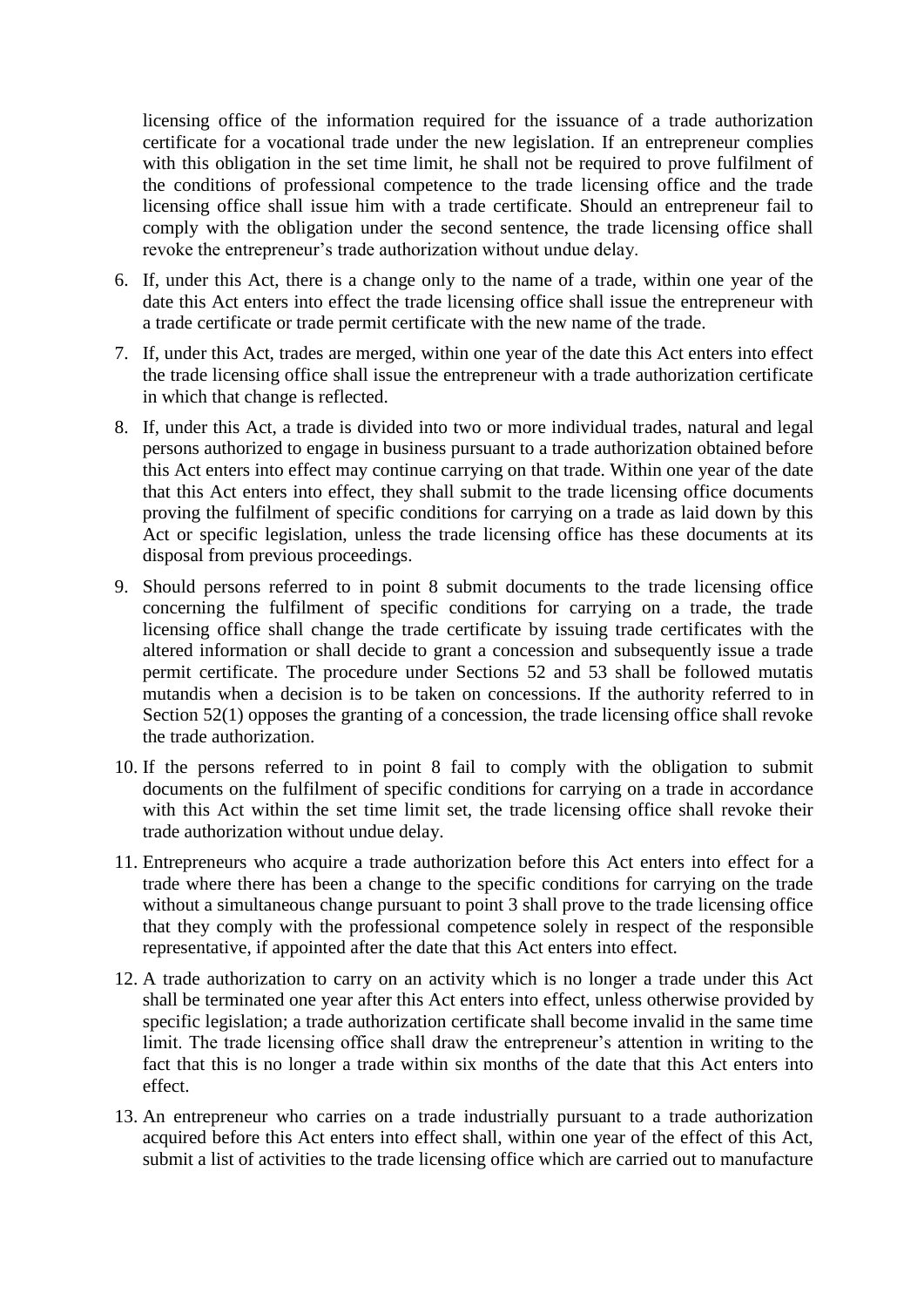the final product or to provide a service and are only partial elements of the technological process.

- 14. The trade licensing office shall issue, as an annex to the trade certificate, a list of trades pursuant to Section 7a(8) of this Act to an entrepreneur carrying on a trade industrially pursuant to a trade authorization acquired before this Act enters into effect on fulfilment of the entrepreneur's obligation under point 13.
- 15. An entrepreneur who has obtained a trade authorization before this Act enters into effect shall, at the trade licensing office's request, notify the trade licensing office of information about his place of business, registered office or organizational unit of a foreign person located in the Czech Republic in accordance with Section 45(2)(a) and (c) and (3)(a) and (c), unless the trade licensing office already has such information at its disposal from previous proceedings. The obligation of notification within the meaning of this provision shall also apply to entrepreneurs who have been issued with a trade authorization certificate before this Act enters into effect but do not have the right to carry on a trade until registration in the commercial register after this Act enters into effect. The trade licensing office shall change the trade authorization certificate within six months of the date on which the relevant information is reported.
- 16. An entrepreneur who has acquired a trade authorization before the date this Act enters into effect shall submit documents to the trade licensing office, within one year of the date this Act enters into effect, concerning the ownership title or other rights attached to structures or rooms in which his registered office, place of business (if the place of business differs from the residential address) or organizational unit of a foreign person located in the Czech Republic is situated. This obligation shall also apply to entrepreneurs who have been issued with a trade authorization certificate before this Act enters into effect but do not have the right to carry on a trade until registration subsequent in the commercial register after this Act enters into effect.
- 17. The trade licensing office shall issue, at the request of an entrepreneur issued with a trade authorization certificate for a permitted trade before the date this Act enters into effect, a trade permit certificate in accordance with Section 54 within 30 days of the request.
- 18. Where a permitted trade becomes a notifiable trade under the law, the trade licensing office shall issue a trade certificate to the entrepreneur within one year of the date this Act enters into effect.
- 19. An application for a concession to carry on a trade which, as a result of the provisions of this Act, has become a notifiable trade in respect of which an enforceable decision has been taken before this Act enters into effect shall be regarded as notification of a trade.
- 20. Notification of a trade delivered to a trade licensing office before the date this Act enters into effect which concerns a trade that is a permitted trade under this Act shall be regarded as an application for a concession, unless the procedure is completed in accordance with Section 47 before the date this Act enters into effect.
- 21. Applications for a concession submitted before this Act enters into effect, in respect of which an enforceable decision has not been taken by the time this Act enters into effect, shall be discussed in accordance with the new legislation.
- 22. Notifications of a trade delivered to the trade licensing office before this Act enters into effect, unless completed in accordance with Section 47 by the time this Act enters into effect, with the exception of notifications under point 19, shall be discussed in accordance with the new legislation.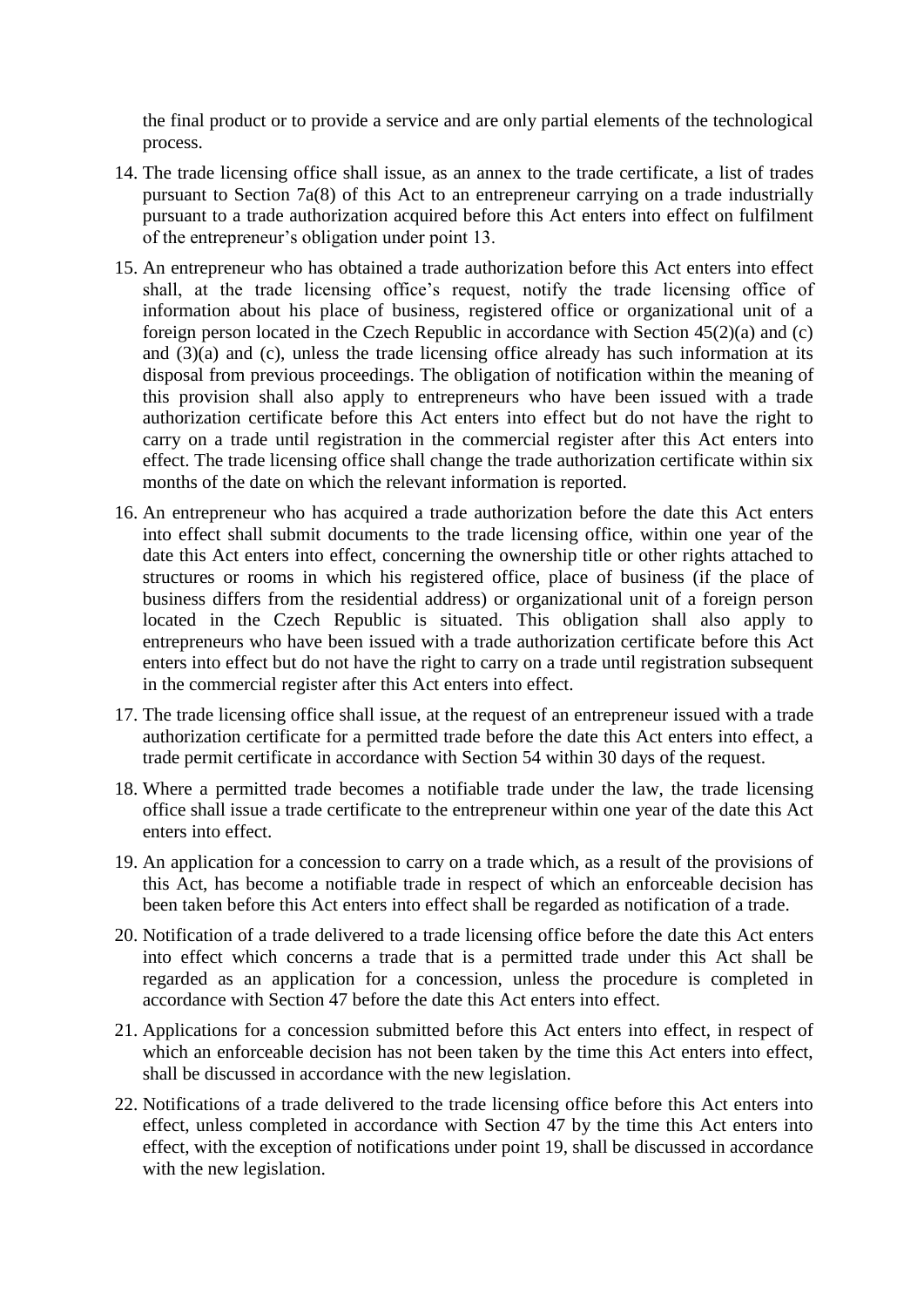- 23. Procedure on the imposition of a fine, on the cancellation of a trade authorization, and on the suspension of the carrying-on of a trade, in respect of which an enforceable decision has not been taken by the time this Act enters into effect, shall be completed in accordance with the new legislation, unless existing legislation is more favourable for a party to the proceedings.
- 24. A foreign natural person who carries on a trade pursuant to a trade authorization obtained before this Act enters into effect and who is not an entrepreneur abroad and has established an undertaking in the Czech Republic shall submit evidence of the fulfilment of the conditions of residence for business purposes (Section  $5(4)$ ) to the trade licensing office within one year of the date on which this Act enters into effect, if subject to this obligation under Section 5(4). Non-compliance with this obligation shall be regarded as a grave infringement of the Act (Section 58(2)).
- 25. (deleted)
- 26. Actions executed in accordance with points 4, 5, 6, 7, 9, 10, 14, 15, 17, 18 and 25 shall be exempt from an administrative fee.

# **ACT NO 358/1999**

## Article III

## Transitional provisions

- 1. Operators of vessels who operate water transport for other parties' requirements pursuant to a concession shall, within two years of the date on which this Act enters into effect, submit a certificate of professional competence, issued by a shipping authority, to the trade licensing office; if they fail to submit a certificate within this time limit, their trade authorization shall be revoked and these persons shall return their trade permit certificate to the trade licensing office without undue delay.
- 2. The natural and legal persons referred to in Section 23(4) shall commence radio operations within two years of the date this Act enters into effect.

## **ACT NO 124/2000**

## Article IV

- 1. The validity of authorizations issued by bodies and organizations of state supervision and bodies of the State mining authority to organizations and natural persons engaged in business prior to 1 January 1993 shall expire three years after this Act enters into effect; authorizations issued after 31 December 1992 shall remain in force.
- 2. The validity of certificates issued by bodies and organizations of State supervision and bodies of the State mining authority to natural persons before this Act enters into effect shall expire five years after this Act enters into effect.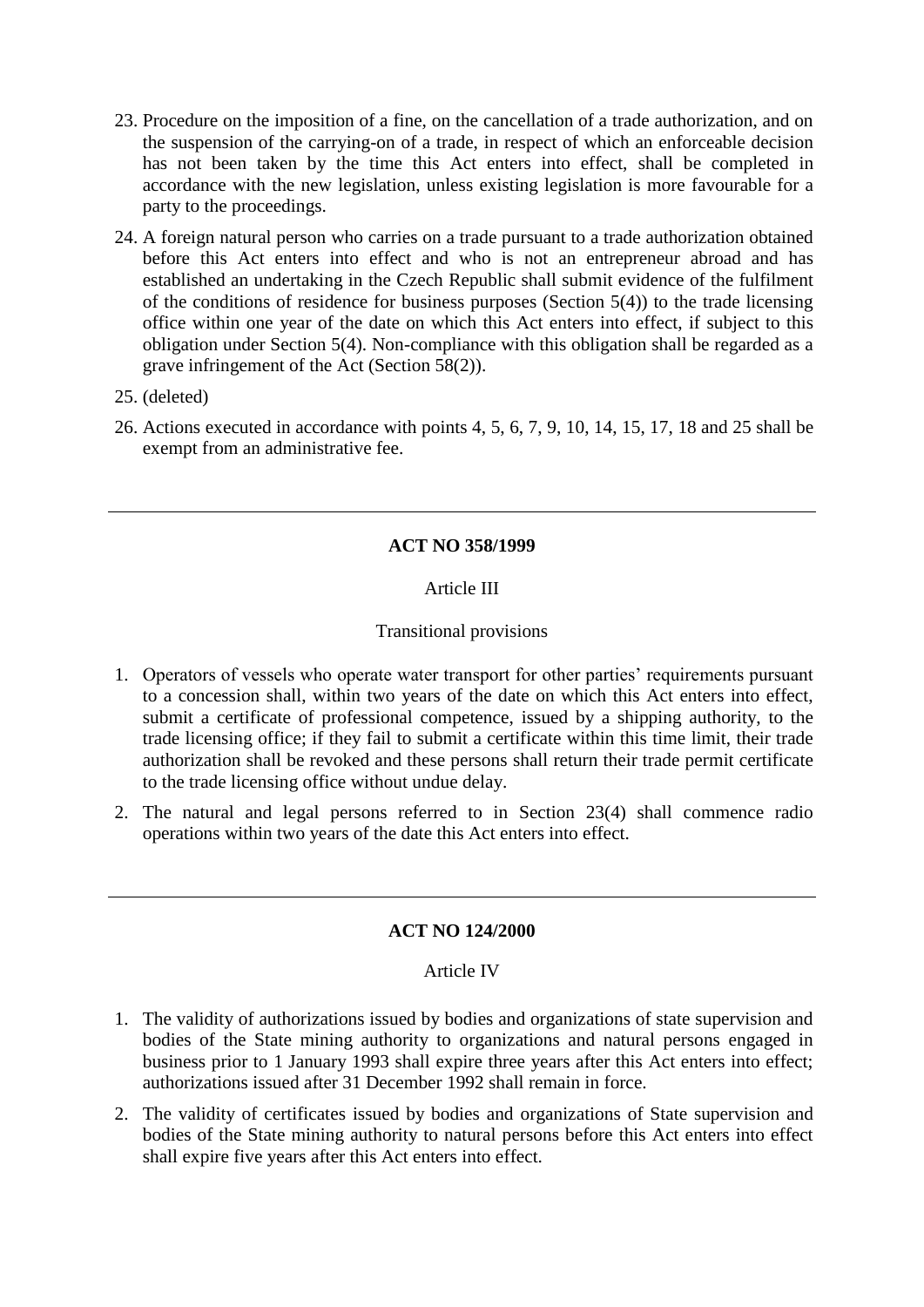- 3. Trade authorizations acquired before this Act enters into effect for carrying on professional trades under group 202 of Annex No 2 to the Trade Licensing Act shall constitute authorization to carry on trades in the context of authorization issued by a body or organization of State supervision or a body of the State mining authority.
- 4. Trade authorizations acquired before this Act enters into effect for carrying on the professional trade under group 205 of Annex No 2 to the Trade Licensing Act, 'Installation, repair, maintenance and inspection of dedicated electrical equipment and manufacture of low-voltage distribution boards', shall be regarded as trade authorizations for carrying on the professional trade 'Installation, repair, inspection and testing of dedicated electrical equipment' as of the date this Act enters into effect. They shall constitute authorization to carry on a trade within the scope of authorization issued by a body or organization of State supervision or a body of the State mining authority.
- 5. Trade authorizations acquired before this Act enters into effect for carrying on the professional trade under group 205 of Annex No 2 to the Trade Licensing Act, 'Design of electrical equipment', and trade authorizations issued for the manufacture of distribution boards shall be regarded as trade authorizations for carrying on a notifiable unqualified trade with that object of business as of the date this Act enters into effect.
- 6. Trade authorizations acquired before this Act enters into effect for carrying on professional trades under group 205 of Annex No 2 to the Trade Licensing Act, 'Manufacture, installation and repair of electrical machinery and appliances' and 'Manufacture, installation and repair of electronic equipment', shall be regarded as trade authorizations for carrying on the vocational trade under group 105 of Annex No 1 to the Trade Licensing Act: Electrical machinery and appliances, 'Installation and repair of electrical machinery and appliances' and 'Installation and repair of electronic equipment' as of the date this Act enters into effect.
- 7. The trade licensing office shall issue entrepreneurs carrying on a trade pursuant to trade authorizations acquired before the date this Act enters into effect and referred to in points 3 to 6 with trade certificates with objects of business under the legal provisions of this Act within 18 months of the date that this Act enters into effect.

## **ACT NO 149/2000**

## Article IV

- 1. Sellers of dedicated medicinal products who acquire a trade authorization to sell dedicated medicinal products before this Act enters into effect shall notify this fact to the State Institute for Drug Control within six months of the date that this Act enters into effect. Sellers of dedicated medicinal products who fail to comply with this obligation may be fined in accordance with the Trade Licensing Act.
- 2. The list of dedicated medicinal products drawn up under Decree of the Ministry of Health and the Ministry of Agriculture No 21/1998 laying down dedicated medicinal products and good practice for sellers of dedicated medicinal products shall expire twelve months after this Act enters into effect. If a holder of a decision on the registration of a dedicated medicinal product referred to in Decree of the Ministry of Health and the Ministry of Agriculture No 21/1998 laying down dedicated medicinal products and good practice for sellers of dedicated medicinal products applies for a change to registration in respect of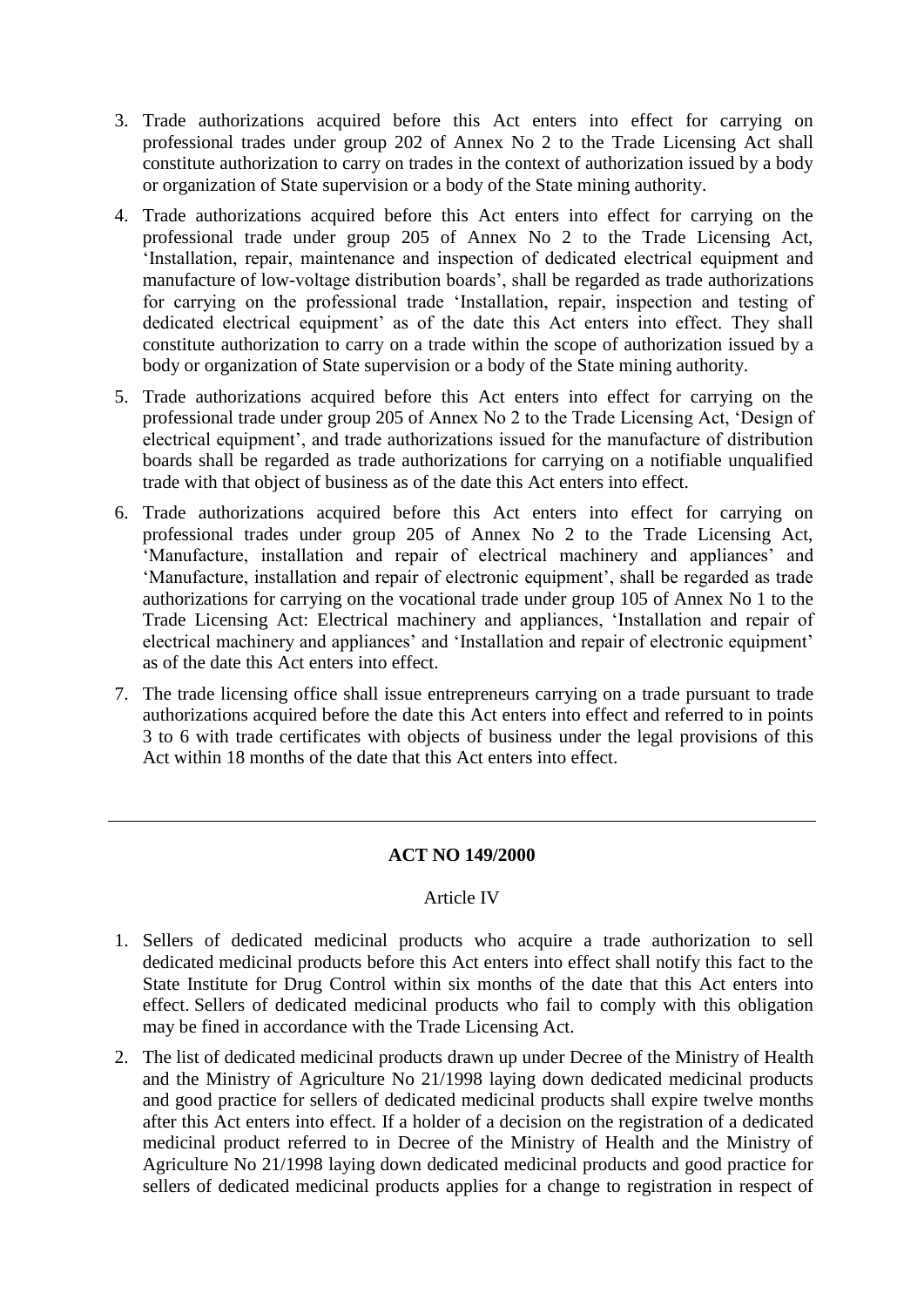which a medicinal product is classified among dedicated medicinal products (Section 2(19) of Act No 79/1997 on medicinal products and amending certain related laws, as amended by this Act) within six months of the date this Act enters into effect, hr shall be exempt from an administrative fee.

5. Persons who carried on a registered activities in the field of 'Dental laboratory technician' as a private healthcare facility in accordance with specific legislation1 as at 1 March 2000 and, after that date, carried on that activity by way of the permitted trade 'Manufacture and repair of dental prostheses', and who notify the authority competent for registration under specific legislation within one month of the date this Act enters into effect that they intend to continue their activity as a private healthcare facility and no changes have been made compared to the facts referred to in the original registration, shall not be required to apply for new registration. In other cases the procedure under specific legislation shall be followed.<sup>1)</sup>

### **ACT NO 309/2000**

## PART THREE TRANSITIONAL PROVISIONS

- 1. Entrepreneurs who have acquired a trade authorization for trades referred to in this Act, in respect of which there has been a change in professional competence, shall submit documents to the trade licensing office proving the fulfilment of professional competence under this Act within two years of the date this Act enters into effect and shall not be subject to the obligation laid down in Article VI (transitional provisions) of Act No 356/1999 amending Act No 455/1991, the Trade Licensing Act, as amended, and certain other laws.
- 2. Where, under this Act, one trade is divided into two, trade authorizations shall be preserved and the trade licensing office shall issue trade authorization certificates in accordance with this Act within one year of the date this Act enters into effect.

#### **ACT NO 409/2000**

#### Article IV

Should a person who has acquired a trade authorization for the trade 'Treatment of plants, plant products, structures and soil against harmful organisms with plant protection products' before the date this Act enters into effect fail to submit evidence of professional competence within six months of the date this Act enters into effect, the trade licensing office shall revoke that person's trade authorization without undue delay.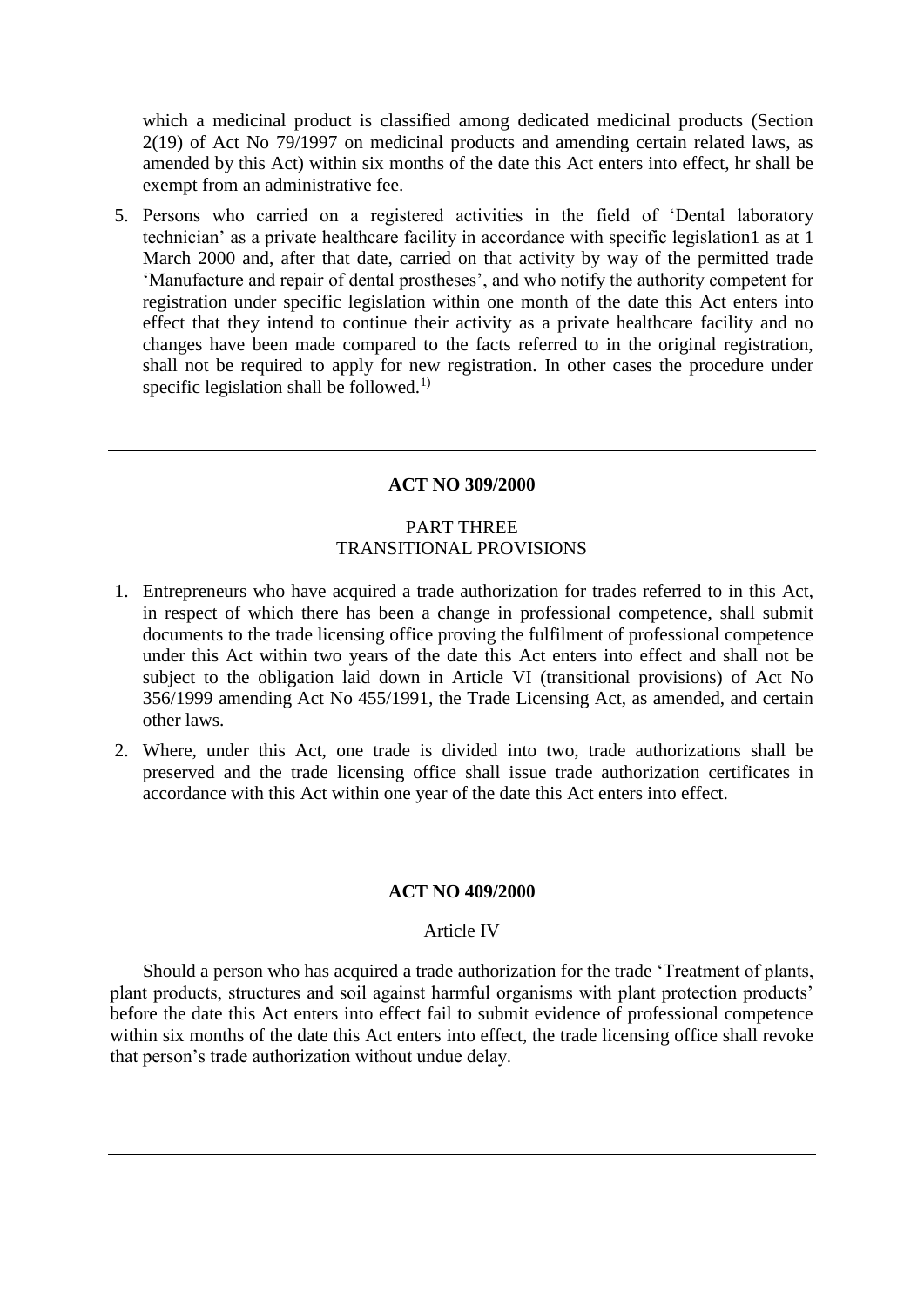#### **ACT NO 274/2001**

## TITLE X

#### COMMON, TRANSITIONAL AND FINAL PROVISIONS

### Section 39

(6) Owners of sewerage networks for whose sewerage networks no sewage rules have been approved shall draw up such rules and submit them to the water authority for approval within one year of the date this Act enters into effect.

(7) Owners of sewerage networks for whose sewerage networks sewage rules have been approved in accordance with existing legislation shall draw up new sewage rules and submit them to the water authority for approval by 31 March 2004.

(8) Natural and legal persons authorized to engage in business pursuant to a trade authorization for the permitted trade of 'Operation of water supply and wastewater services' who acquired such authorization before this Act enters into effect may continue carrying on this trade until no later than 31 March 2004, unless the regional authority issues them, at their request, with a permit in accordance with Section 6 prior to that date. Without prejudice to the preceding sentence, the competent trade licensing office shall issue a new trade certificate to those persons, without their prior request, within one year of the date this Act enters into effect.

(9) Water supply and wastewater services which, under existing legislation, have been public water supply and wastewater services and comply with the conditions laid down in Section 1, shall be water supply and wastewater services under this Act. In cases of doubt, the Ministry shall decide.

(10)The plan for the development of water supply and wastewater services shall be drawn up and approved by 31 December 2004.

(11)The obligation to provide selected information from the registry and operating records to the water authority in accordance with Section 5(3) shall first be met by 31 January 2004.

(12)The obligation of the owner of water supply or wastewater services to enter into a contract with a purchaser in accordance with Section 8(5) and Section 36(1) shall be met by 31 January 2003.

#### **ACT NO 478/2001**

- 1. Holders of certificates for motor vehicle driving instructors whose certificate has been issued prior to 1 January 2001 may request the Ministry to replace their current certificate with a professional certificate; the Ministry shall replace the existing certificate for instructors with a processional certificate.
- 2. Professional certificates for training instructors issued after 1 January 2001 under Act No 247/2000 on the acquisition and improvement of professional competence to

 $\overline{\phantom{a}}$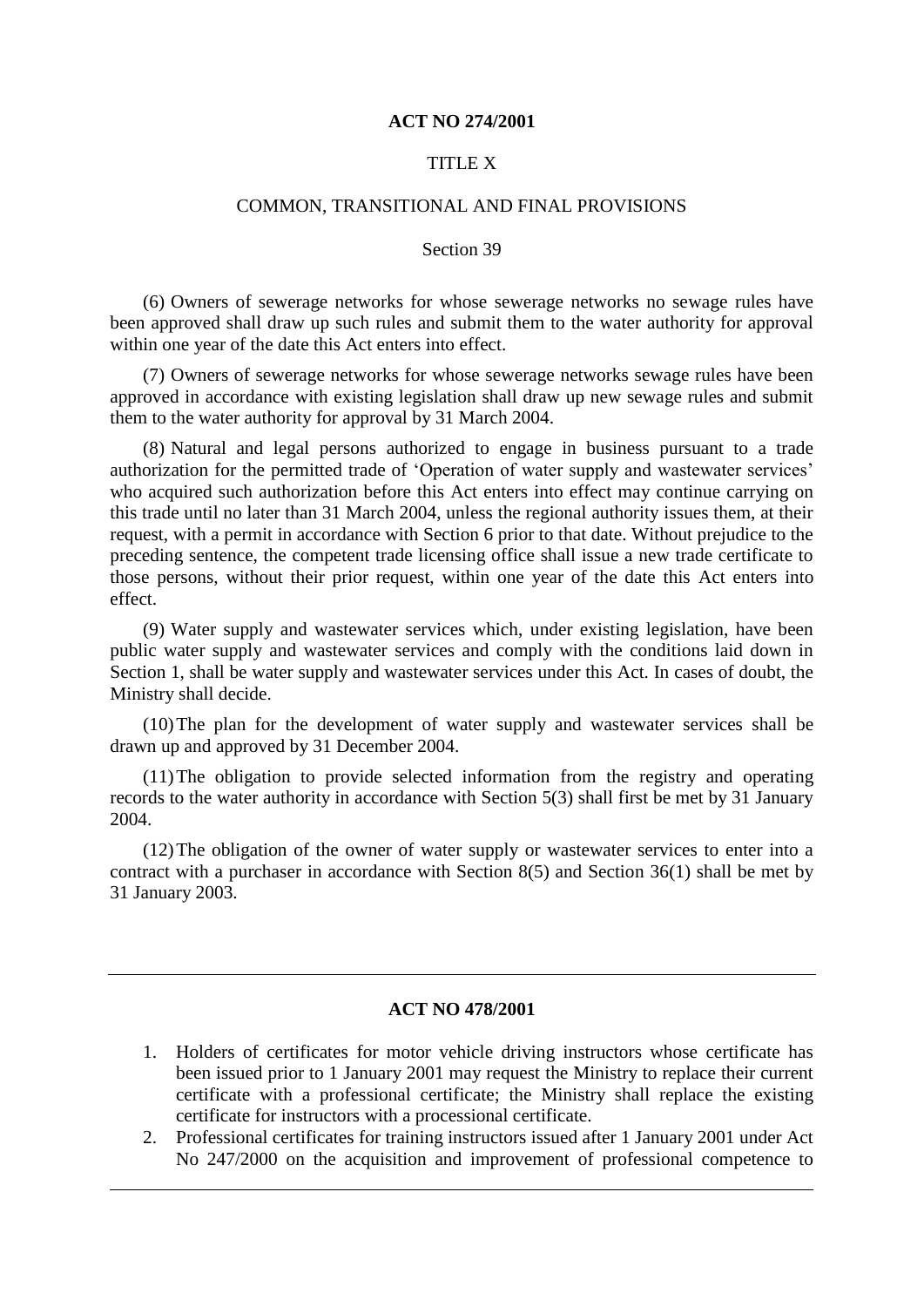drive motor vehicles and amending certain laws are professional certificates for training instructors under this Act.

- 3. Instructors issued with a certificate under legislation in force prior to 1 January 2001 shall be regarded as instructors under this Act.
- 4. 4. Any procedure for the revocation of a certificate for training instructors commenced in accordance with Section 60(3) of Act No 247/2000 on the acquisition and improvement of professional competence to drive motor vehicles and amending certain laws shall be stopped as of the date this Act enters into effect.
- 5. Teaching and instruction commenced prior to 1 January 2001 shall be completed by 31 July 2002.
- 6. The fulfilment of the condition of three years' professional experience for the issue of a trade authorization for the trade of 'Driving instruction' shall not be required for entrepreneurs or responsible representatives who have held the relevant trade authorization or been the responsible representative for this trade.

### **ACT NO 119/2002**

#### Section 86

#### Transitional provisions

(1) Natural or legal persons carrying on permitted trades in accordance with Group 302 under Annex No 3 to the Trade Licensing Act where the objects of business are 'Development, manufacture, repair, modification, purchase, sale, rental, storage, transportation and disabling of ammunition for weapons subject to registration under the law' or 'Development, manufacture, repair, modification, transportation, purchase, sale, rental, storage and disabling of military ammunition' pursuant to a trade authorization acquired before this Act enters into effect, to an extent encompassing the development, manufacture, repair or modification or disabling of ammunition, shall submit documents to the competent trade licensing office proving their professional competence under this Act within 12 months of the date this Act enters into effect. If documents are not submitted in that time limit, the competent trade licensing office shall revoke the trade authorization.

(2) If the persons under paragraph (1) submit documents to the trade licensing office proving their professional competence in accordance with this Act, the trade licensing office shall proceed in its decision-making on a concession in accordance with Sections 53 and 54. The opinion under Section 52 shall not be required.

(3) Trade authorizations in respect of permitted trades in accordance with Group 302 under Annex No 3 to the Trade Licensing Act where the objects of business are 'Development, manufacture, repair, modification, transportation, purchase, sale, rental, storage, and disabling of weapons subject to registration under the law', 'Development, manufacture, repair, modification, purchase, sale, rental, storage, transportation and disabling of military weapons' and 'Development, manufacture, repair, modification, purchase, sale, rental, storage, transportation and disabling of ammunition for weapons subject to registration under the law', to an extent encompassing the purchase, sale, rental, storage or transportation of military ammunition, acquired before this Act enters into effect, shall be regarded as trade authorizations with objects of business according to new legislation. The trade licensing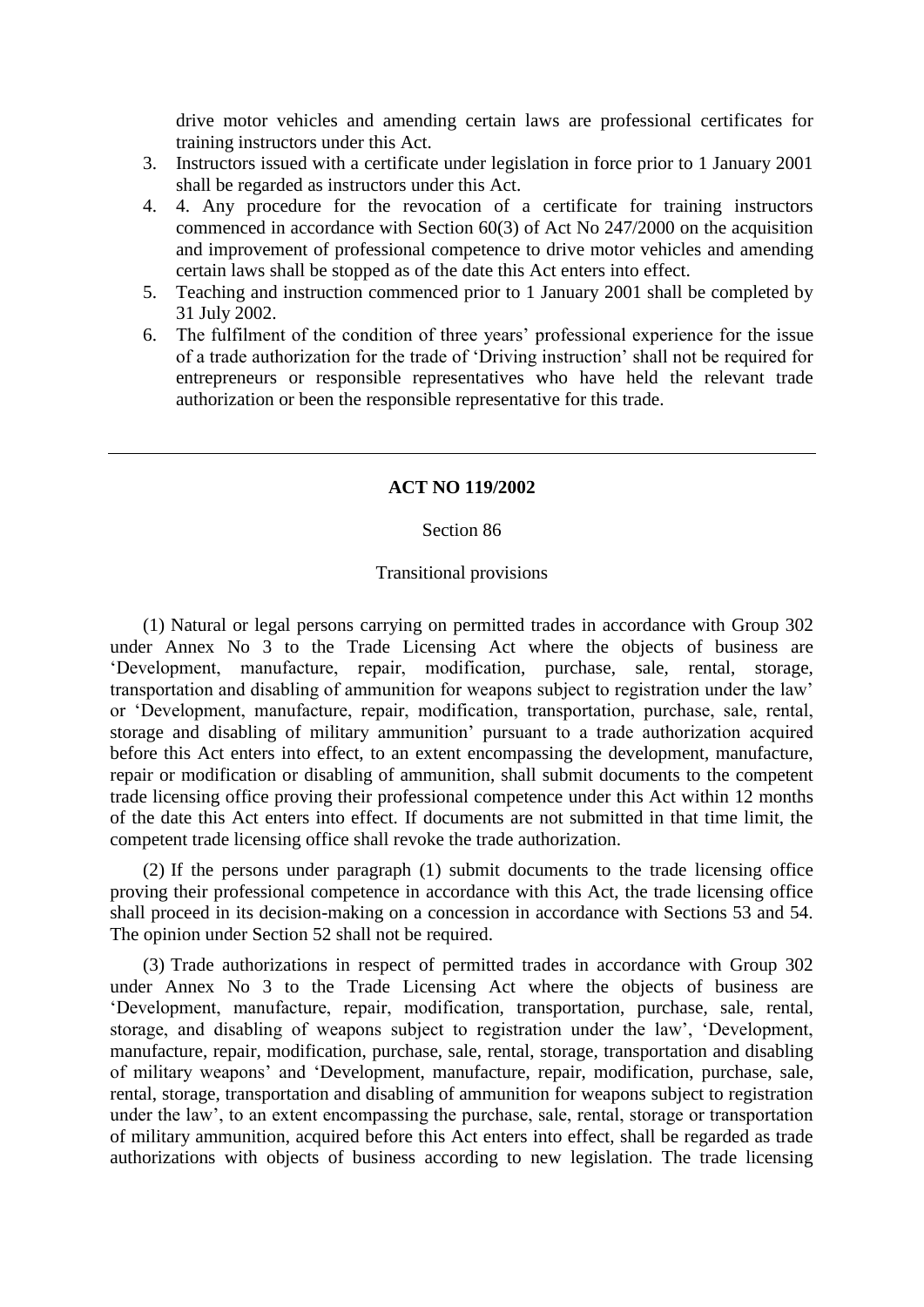office shall issue the corresponding trade permit certificate within 12 months of the date on which this Act enters into effect.

(4) In decision-making on an application for a concession, in respect of which no enforceable decision has been issued before this Act enters into effect, the procedure under new legislation shall be followed, including the obligation to seek opinions in accordance with Sections 52 and 53.

(5) Actions executed under paragraphs (2) and (3) shall be exempt from administrative fees.

#### **ACT NO 174/2002**

#### Article II

#### Transitional provisions

- 1. The current trade authorizations where the subject of the trade is the 'Purchase, sale and storage of liquefied hydrocarbon gases in pressure vessels, including transportation' which are in force when this Ace enters into effect shall remain in force.
- 2. Where there is a change in the name of a trade pursuant to this Act, the trade licensing office shall issue a trade authorization certificate under the new legislation to the entrepreneur at the entrepreneur's request or no later than pursuant to notification of a change in accordance with Section 49 of the Trade Licensing Act. Actions under the preceding sentence shall not be subject to an administrative fee.
- 3. Notifications of a notifiable professional trade where the subject is defined as the 'Purchase, sale and storage of liquefied hydrocarbon gases in pressure vessels, including transportation' which are delivered to the trade licensing office before this Ace enters into effect and in respect of which the procedure has not been completed shall be discussed in accordance with the new legislation.

## **ACT NO 174/2002**

## Article IV Transitional provisions

1. Trade authorization certificates for notifiable unqualified trades which have been issued before the governmental order promulgated under Section 73a enters into effect shall remain in force. An entrepreneur who has acquired a trade authorization before Act No 356/1999 amending Act No 455/1991, the Trade Licensing Act, as amended, and certain other laws, as amended by Act No 61/2001 enters into effect, where the name of the objects of business on the trade authorization certificate does not correspond to the list of notifiable unqualified trades set by governmental order, shall be entitled to make a written request to the trade licensing office for the replacement of the certificate with a certificate or certificates in accordance with the governmental order to the extent of the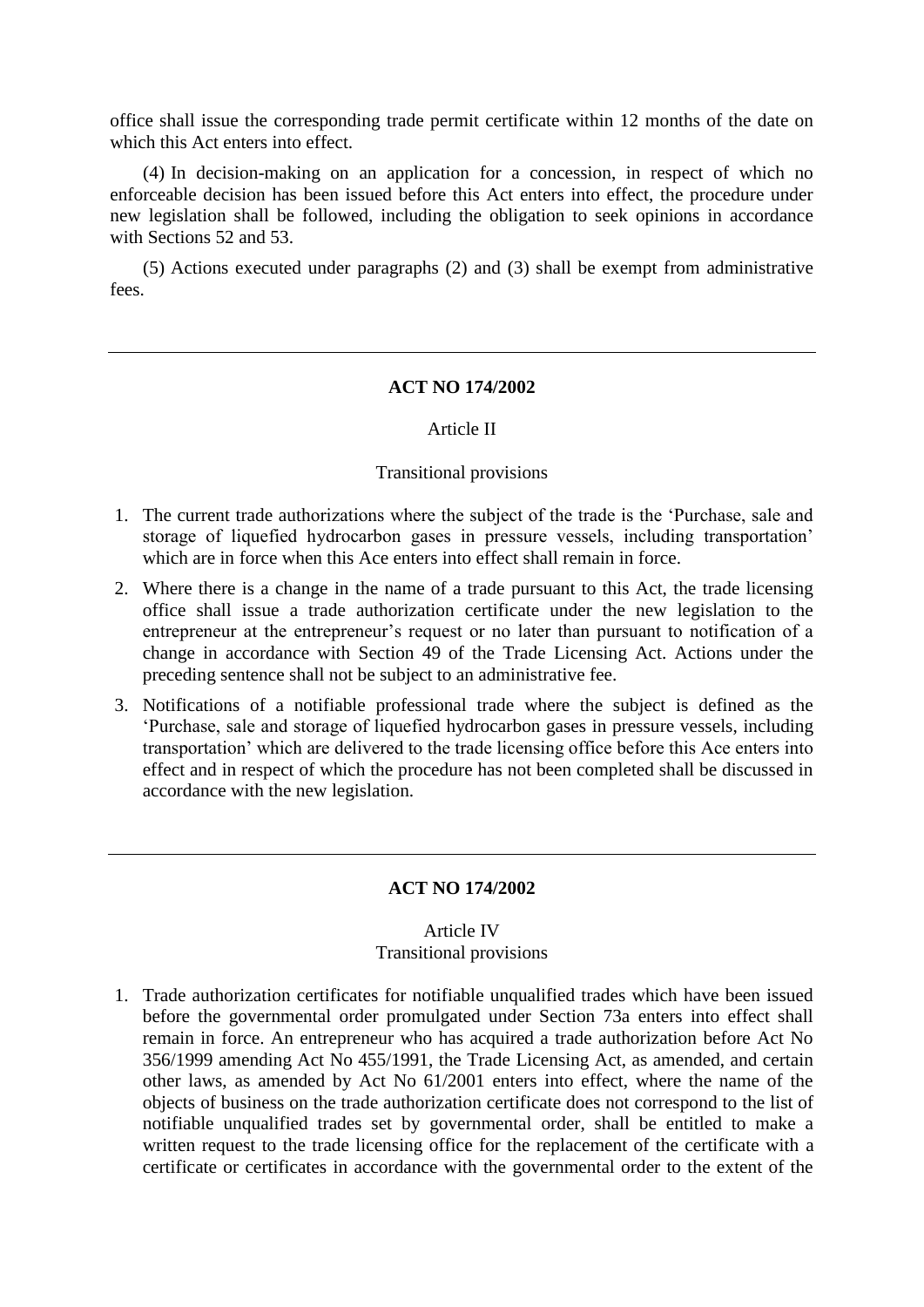original trade authorization. In the request, the entrepreneur shall also specify the name or names of the trades under the said list, if he has set up establishments, these names shall be reflected in the information about establishments in the trade licensing register, and if he carries on a trade via a responsible representative, he shall notify that responsible representative's appointment for these trades. If the request does not contain all the said particulars, the trade licensing office shall call upon the entrepreneur to rectify the irregularities. In its request, the trade licensing office shall set a reasonable time limit of at least 15 days. Should the entrepreneur fail to rectify the irregularities in the set time limit, the trade licensing office shall reject the request and shall not replace the certificates. If a request contains all the required particulars or if the entrepreneur rectifies the irregularities in the request in the set time limit, the trade licensing office shall issue a trade authorization certificate or certificates for the trades within 30 days of delivery of the request, or within 30 days of the date on which the entrepreneur rectifies the irregularities. Trade authorizations which, by scope, correspond to the original trade authorization and which the entrepreneur does not expressly state in his request shall be terminated on the date of issue of the new trade authorization certificates. Actions under this point shall not be subject to an administrative fee.

2. Trade authorization certificates for notifiable unqualified trades which have been issued under Article VI(25) of Act No 356/1999 in force until this Act enters into effect shall remain in force.

#### **ACT NO 308/2002**

### Article IX Transitional provisions

A trade authorization, pursuant to which a trade has been carried on that is changed by this Act into a permitted trade, shall expire one year after this Act enters into effect. This shall not apply if, within one year of the date this Act enters into effect, a holder of the trade authorization under the first sentence submits documents referred to in Section 50 to the trade licensing office.

#### **ACT NO 130/2003**

### Article IV

#### Transitional provisions

Trade authorizations issued in accordance with Group 315, 'Medical devices', under Annex No 3 to Act No 455/1991, the Trade Licensing Act, as amended, shall remain in force even after this Act enters into effect; decisions to grant a concession and trade permit certificates shall be regarded as trade authorization certificates for the new professional trade referred to in Group 214, 'Miscellaneous', under Annex No 2.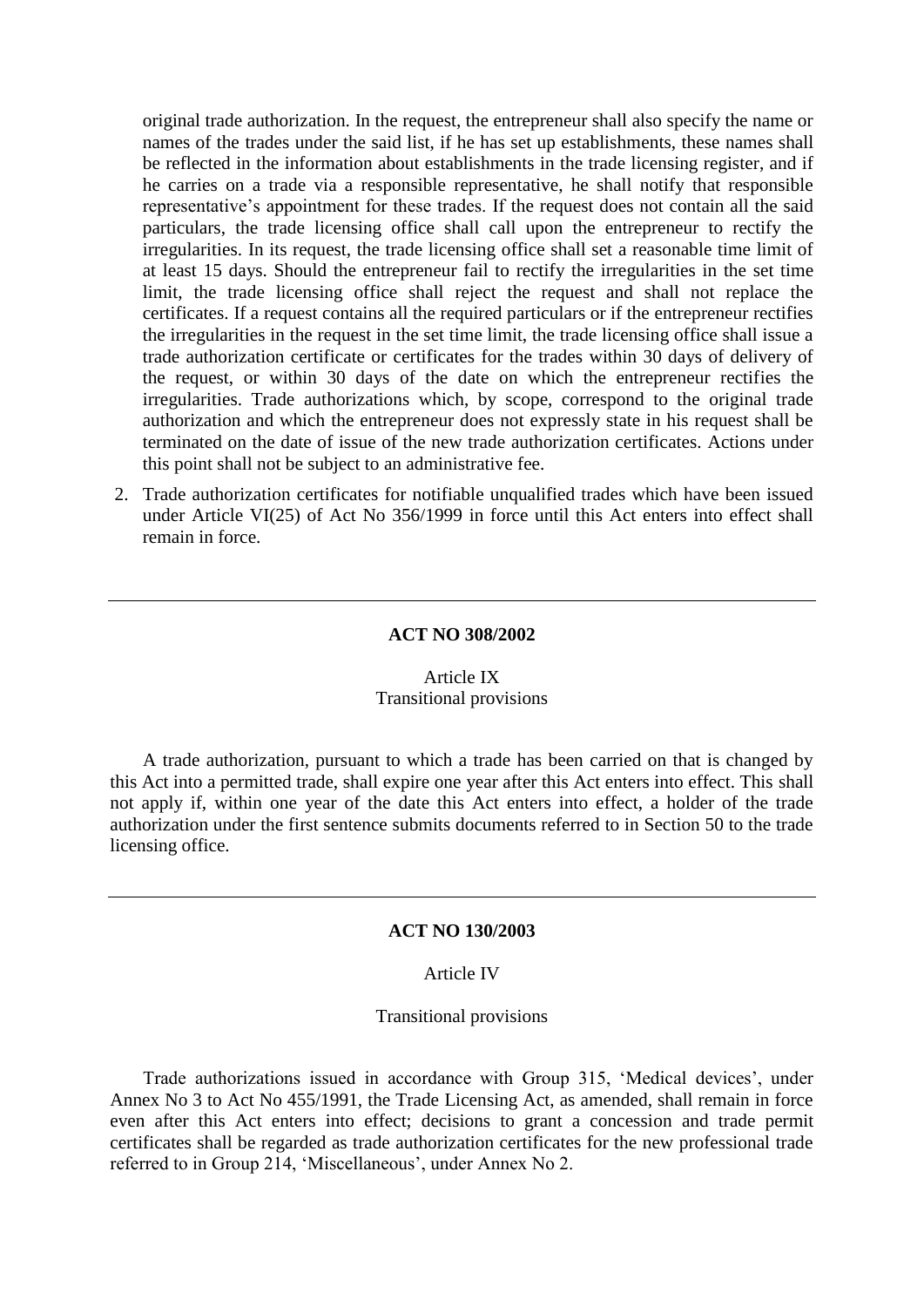## **ACT NO 354/2003**

## Article IV

## Transitional provisions

- 1. Trade authorizations for notifiable unqualified trades, pursuant to which activities have been carried out which, under this Act, are changed to the permitted trade 'Manufacture and processing of fermented spirits, consumer spirits and other alcoholic beverages<sup>2)</sup> (except for beer, fruit wines, other wines and mead, and growers' own fruit distillates)', shall expire one year after this Act enters into effect, unless provided otherwise below.
- 2. Legal and natural persons holding valid trade authorizations pursuant to paragraph (1) when this Act enters into effect and intending, after the time limit laid down in paragraph (1), to continue activities constituting, as of the date this Act enters into effect, the subject of the permitted trade 'Manufacture and processing of fermented spirits, consumer spirits and other alcoholic beverages (except for beer, fruit wines, other wines and mead, and growers' own fruit distillates)', shall apply for a concession, submit documents to the trade licensing office proving that they comply with the professional competence, disclose the address of the establishment, and supply the documents under Section 3a(3) of the Spirits Act before the time limit under paragraph (1) expires. Provided they meet this requirement, they shall be entitled to carry on activities pursuant to the original trade authorization until a decision on a concession enters into force.
- 3. Notifications of a trade delivered to the trade licensing office before this Act enters into effect and relating, under this Act, to the permitted trade of 'Manufacture and processing of fermented spirits, consumer spirits and other alcoholic beverages (except for beer, fruit wines, other wines and mead, and growers' own fruit distillates)', shall be regarded as an application for a concession if the procedure is not concluded in accordance with Section 47 of the Trade Licensing Act before this Act enters into effect. Procedures in progress regarding the issue of a trade authorization shall be completed in accordance with this Act.
- 4. Actions executed under points 1 and 2 shall be exempt from administrative fees.

## **ACT NO 438/2003**

## Article XIII

#### Transitional provisions

1. Trade authorizations issued before 1 January 2004 for the carrying-on of the notifiable professional trade under Group 214 of Annex No 2 to the Trade Licensing Act, 'Accounting consulting, bookkeeping', shall be regarded, as of that date, as trade authorizations for carrying on the professional trade under Group 214 of Annex No 2 to the Trade Licensing Act, 'Accounting consulting, bookkeeping, tax accounting'.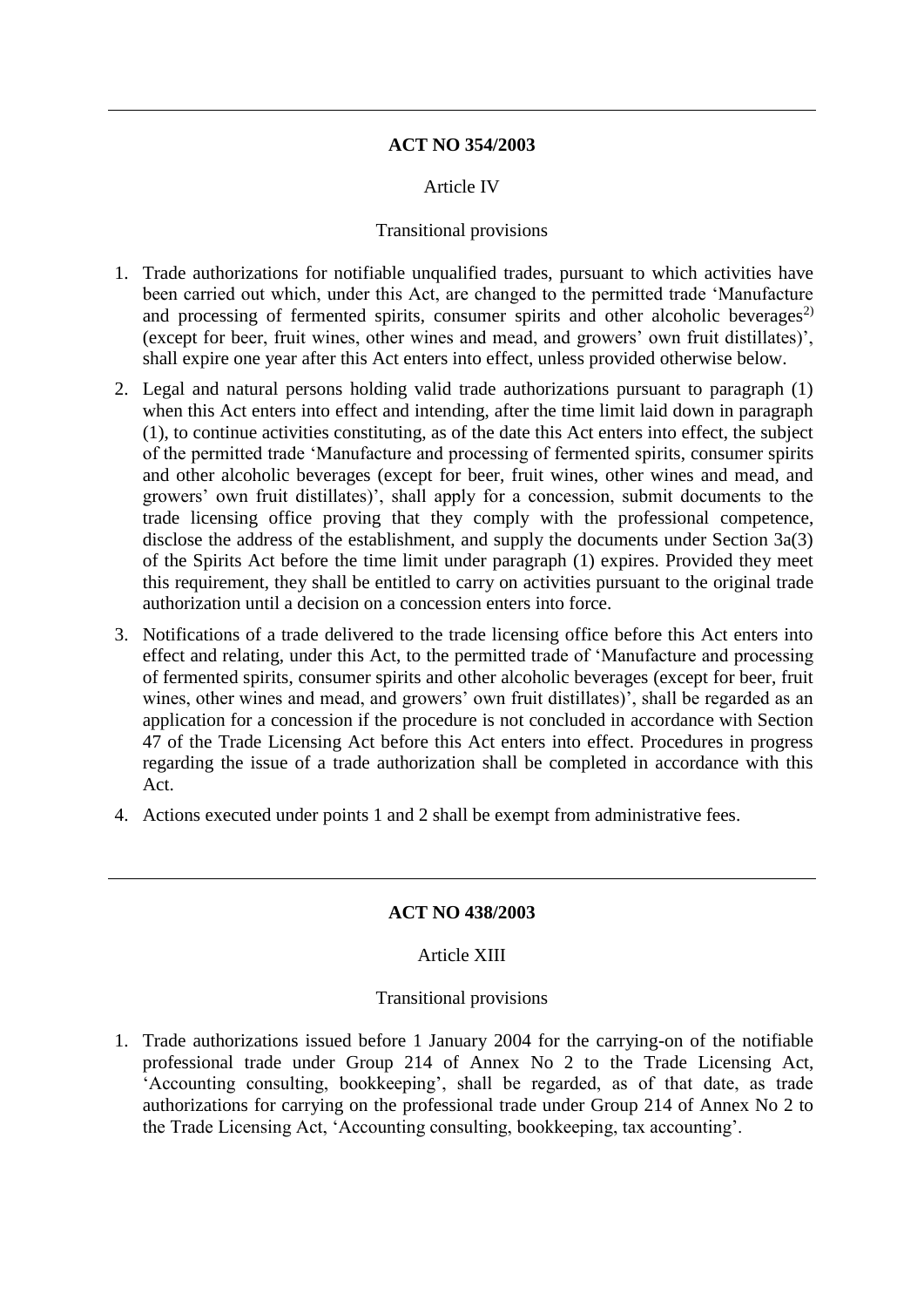2. A trade authorization certificate issued under existing legislation for the notifiable professional trade under Group 214 of Annex No 2 to the Trade Licensing Act, 'Accounting consulting, bookkeeping', shall be replaced with a trade authorization certificate under Annex No 2 to the Trade Licensing Act, as amended by Article XII of this Act, by the trade licensing office by 1 January 2006 after discussion with the entrepreneur. This action shall not be subject to an administrative fee.

# **ACT NO 167/2004**

### Transitional provisions

### Article II

- 1. Trade authorizations in force before this Act enters into effect shall remain in force unless otherwise provided below.
- 2. Natural and legal persons who, before this Act enters into effect, have acquired authorization to engage in business in an activity which has become a notifiable trade as of the date this Act enters into effect may continue engaging in that business. However, within one year of the date that this Act enters into effect they shall notify the carrying-on of this trade to the competent trade licensing office in accordance with Section 45 and shall supply the documents laid down in Section 46 of the Trade Licensing Act. If they fail to meet this obligation, the authorization to engage in business shall be terminated on expiry of that time limit.
- 3. Trade authorization certificates issued before this Act enters into effect for a trade reclassified under this Act from permitted trades to notifiable trades shall remain in force and, as of the date this Act enters into effect, shall be regarded as trade authorization certificates for a notifiable trade, unless otherwise provided. The trade licensing office shall issue the entrepreneur with a trade certificate in case of a change notified under Section 49 of the Trade Licensing Act.
- 4. Where a notifiable professional trade and permitted trade are merged by this Act into a notifiable professional trade, the trade licensing office shall issue a trade certificate for that trade under the new legislation at the entrepreneur's request or no later than pursuant to notification of a change in accordance with Section 49 of the Trade Licensing Act. The scope of the objects of business specified on a newly issued trade certificate shall be governed by the scope of the trade authorization acquired before the date this Act enters into effect.
- 5. Where there is a change in the name of a trade pursuant to this Act, the trade licensing office shall issue a trade authorization certificate under the new legislation to the entrepreneur at the entrepreneur's request or no later than pursuant to notification of a change in accordance with Section 49 or in accordance with Section 56 of the Trade Licensing Act.
- 6. Where a notifiable professional trade is changed into a notifiable unqualified trade by this Act, the trade licensing office shall issue a trade authorization certificate for that trade under the new legislation to the entrepreneur in accordance with a governmental order issued in accordance with Section 73a(1) of the Trade Licensing Act at the entrepreneur's

 $\overline{a}$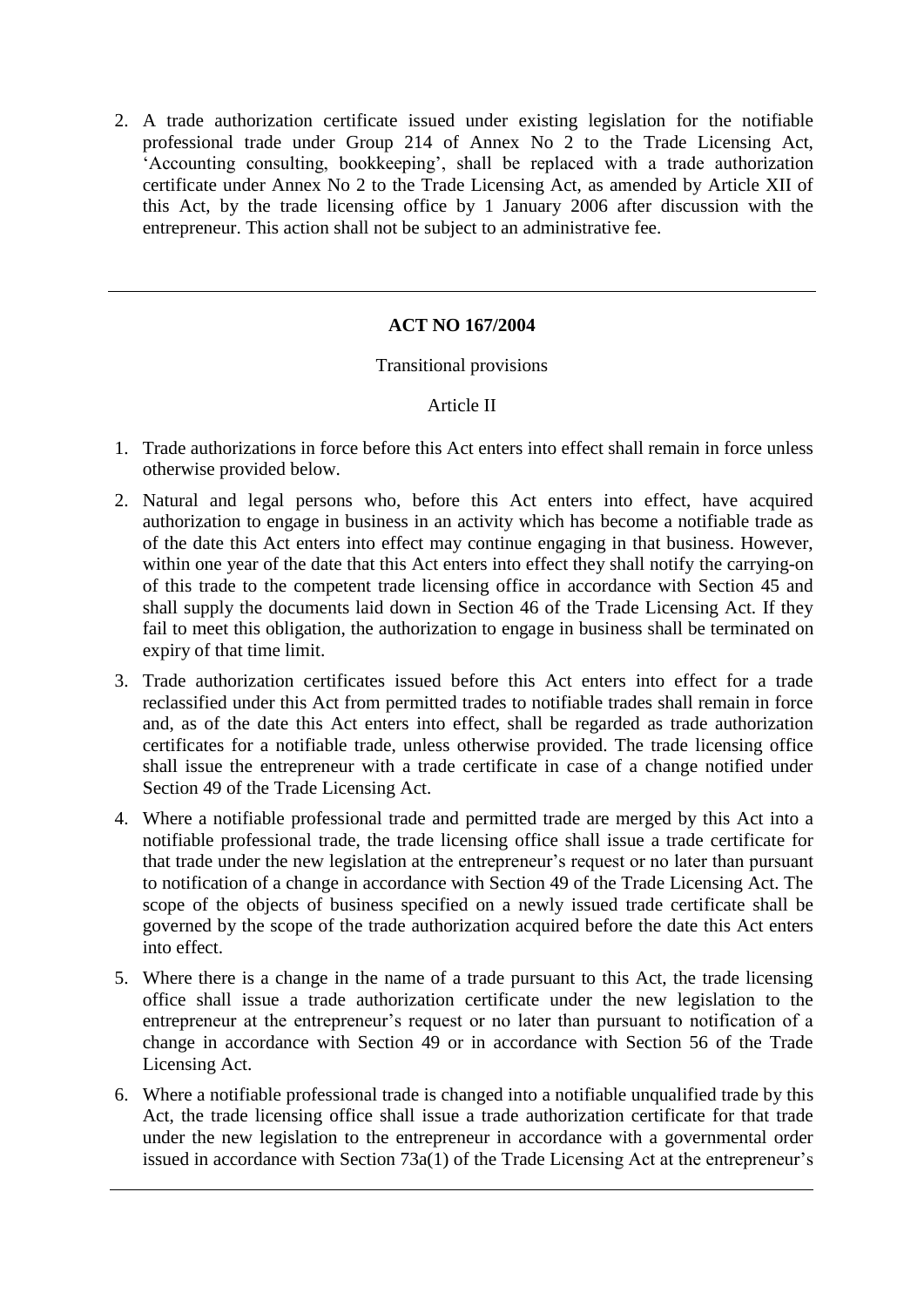request or no later than pursuant to notification of a change in accordance with Section 49 of the Trade Licensing Act.

- 7. An entrepreneur who has acquired, before this Act enters into effect, a trade authorization for the trade 'Manufacture, installation, repair, reconstruction, inspection and testing of dedicated pressure equipment and periodic testing of gas vessels' shall be issued, by the trade licensing office, with a trade certificate for the manufacture of such equipment in accordance with a governmental order issued in accordance with Section 73a(1) of the Trade Licensing Act, such being within six months of the date on which this Act enters into effect, unless the entrepreneur already holds authorization for that activity. For the trade 'Manufacture, installation, repair, reconstruction, inspection and testing of dedicated pressure equipment and periodic testing of gas vessels', the trade licensing office shall issue a trade certificate at the entrepreneur's request or no later than pursuant to notification of a change in accordance with Section 49 of the Trade Licensing Act.
- 8. An entrepreneur who, as at the date this Act enters into effect, holds a valid trade authorization for activity which is the subject of the trade 'Installation, repair and reconstruction of cooling equipment and heat pumps' under this Act and intends to continue carrying on that trade shall, within twelve months of the date this Act enters into effect, notify the trade licensing office that he intends to carry on that trade, or that he does not intend to carry out further activity beyond the scope of that trade under the trade authorization encompassing that trade issued before this Act enters into effect. Pursuant to such notification, the trade licensing office shall issue a trade certificate for the trade 'Installation, repair and reconstruction of cooling equipment and heat pumps' with the objects of business in the full or partial scope without requiring the entrepreneur to prove compliance with general and specific conditions for carrying on a trade, or the trade licensing office shall change or revoke the trade authorization issued under previous legislation. If an entrepreneur fails to provide notification to the trade licensing office that he intends to carry on the trade 'Installation, repair and reconstruction of cooling equipment and heat pumps', his trade authorization to carry on the said activity shall be terminated on expiry of the time limit specified in the first sentence. This provision shall apply mutatis mutandis to the trade 'stove-fitting'.
- 9. The issue of a change to the trade authorization certificate under the preceding provisions of this Act shall not be subject to an administrative fee if the change to the objects of business is a result of changes made by this Act.
- 10. Proceedings in progress regarding the issue of trade authorization certificates shall be completed in accordance with the new legislation.

# **ACT NO 499/2004**

### Section 90

#### Transitional provisions

(1) Trade authorizations for notifiable unqualified trades, pursuant to which an activity has been carried out that is changed by this Act into the permitted trade 'registry management', shall expire one year after this Act enters into effect, unless provided otherwise below.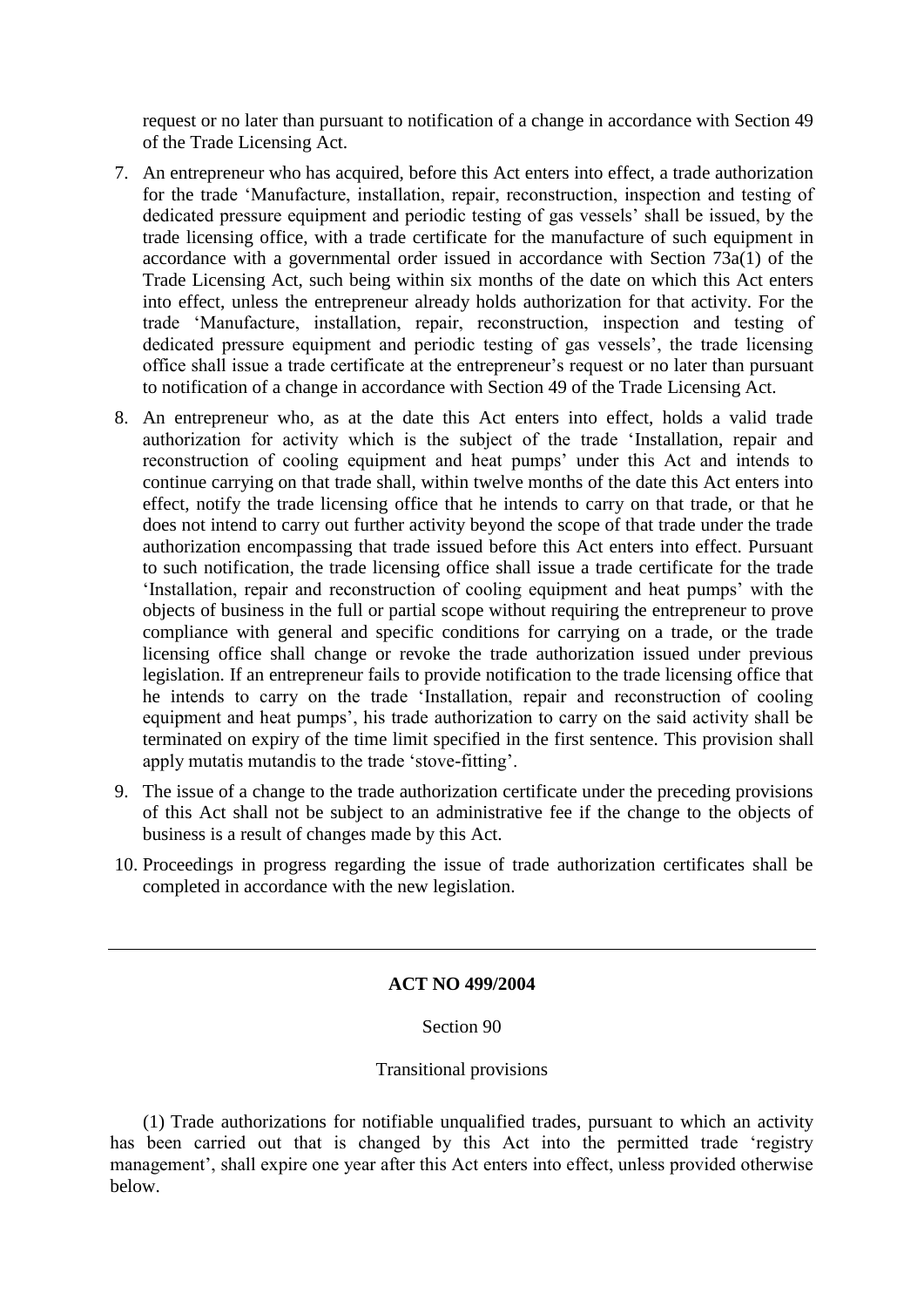(2) Legal and natural persons holding valid trade authorizations pursuant to paragraph (1) when this Act enters into effect and intending, after the time limit laid down in paragraph (1), to continue activities constituting, as of the date this Act enters into effect, the subject of the permitted trade 'registry management', shall apply for a concession and submit evidence proving compliance with specific conditions for carrying on the trade within the time limit laid down in paragraph (1). Provided they meet this requirement, they shall be entitled to carry on activities pursuant to the original trade authorization until a decision on a concession enters into force.

(3) Notification of a trade delivered to a trade licensing office before the date this Act enters into effect which concerns the permitted trade 'registry management' under this Act shall be regarded as an application for a concession, unless the procedure is completed before the date this Act enters into effect. Proceedings in progress regarding the issue of a trade authorization shall be completed in accordance with the new legislation.

(4) Actions executed under paragraphs (1) and (2) shall be exempt from administrative fees.

### **ACT NO 58/2005**

### Article III

#### Transitional provisions

- 1. Existing trade authorizations for the trade 'Purchase, storage and sale of medical devices,\*) which may be sold by sellers of medical devices' that are valid when this Act enters into effect shall remain in force, unless otherwise provided below.
- 2. The trade licensing office shall issue an entrepreneur holding a valid trade authorization for the professional trade 'Purchase, storage and sale of medical devices,\*) which may be sold by sellers of medical devices' as at the date this Act enters into effect with a trade authorization certificate in accordance with the new legislation in a complete or partial scope at the entrepreneur's request or pursuant to notification of a change notified in accordance with Section 49 of the Trade Licensing Act. The issue of a certificate concerning a change to the name of a trade shall not be subject to an administrative fee.

### **ACT NO 95/2005**

#### Article IX

#### Transitional provisions

Existing trade authorizations where the subject of the trade is 'Operation of postal services' which are valid when this Act enters into effect shall remain in force and shall be regarded as authorization to carry on the unqualified trade 'Operation of postal and international postal services'. The trade licensing office shall make the change to the name of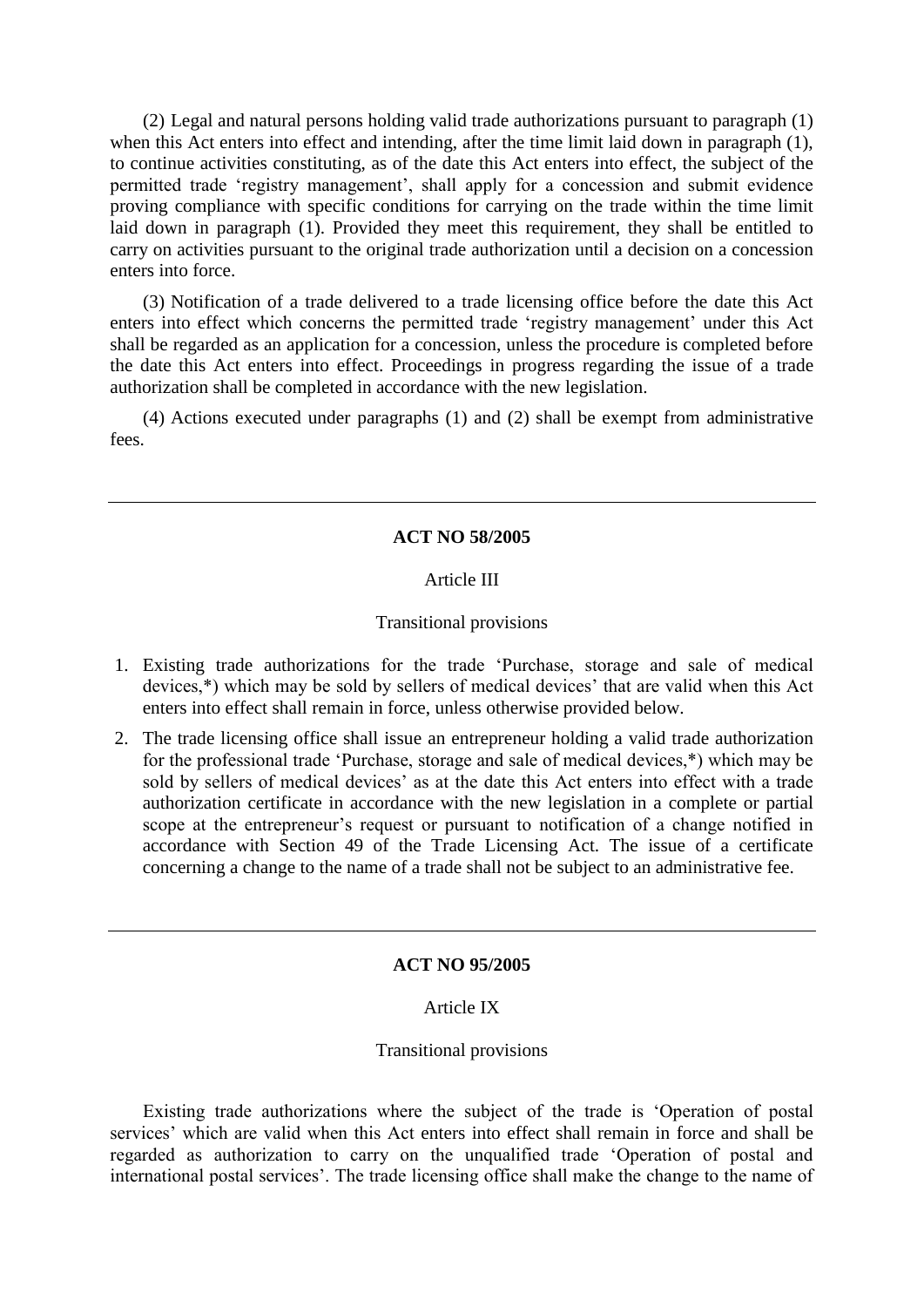the trade on a trade authorization certificate at the entrepreneur's request or when the first change is notified in accordance with Section 49 of the Trade Licensing Act. Notifications of the notifiable professional trade 'Operation of postal services' delivered to the trade licensing office before the date this Act enters into effect and in respect of which proceedings have not yet been completed shall be discussed in accordance with the new legislation.

#### **ACT NO 127/2005**

#### Transitional provisions

#### Section 136

- (16) Trade authorizations issued for the permitted trade 'Provision of telecommunication services' shall be terminated on the date that the person engaged in business pursuant to such an authorization notifies the performance of communication activities in accordance with Section 13 of this Act, but no later than one year as of the date this Act enters into effect.
- (17) Procedure on the issue of a trade authorization for the permitted trade 'Provision of telecommunication services' commenced before this Act enters into effect and not completed as at that date shall be halted.

#### **ACT NO 131/2006**

### Article III Transitional provisions

(1) Trade authorizations in force before this Act enters into effect shall remain in force unless otherwise provided below.

(2) The trade licensing office shall issue a natural or legal person holding, when this Act enters into effect, a valid trade authorization for the trade 'Treatment of plants, plant products, structures and soil against harmful organisms with plant protection products', for the trade 'Special protective disinfection, disinsectization and disinfestation with toxic or very toxic chemical substances or chemical products, with the exception of special protective disinsectization and disinfestation in food or agricultural operations and professional activities in the field of plant health', or for the trade 'Special protective disinfection, disinsectization and disinfestation without the use of toxic or very toxic chemical substances or chemical products, with the exception of special protective disinfection, disinsectization and disinfestation in food or agricultural operations and professional activities in the field of plant health', with a trade certificate in accordance with the Trade Licensing Act, in the version effective when this Act enters into effect, such being at that person's request, or no later than pursuant to a change notified by a natural or legal person in accordance with Section 49 of the Trade Licensing Act.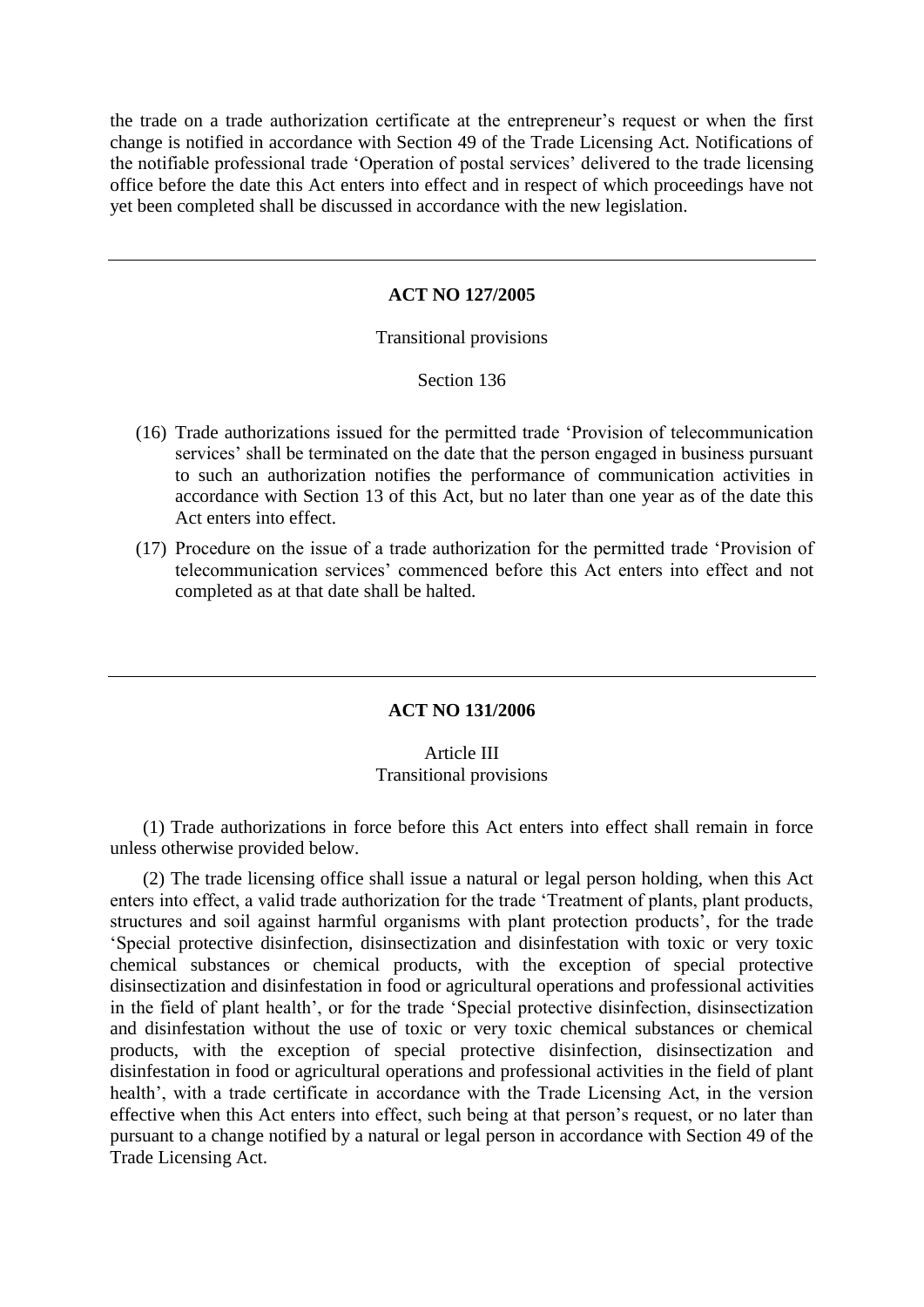(3) The trade licensing office shall issue a natural or legal person holding, when this Act enters into effect, a valid trade authorization for the trade 'Special protective disinfection, disinsectization and disinfestation in food or agricultural operations, including plant protection against harmful organisms', at his request, with a trade authorization certificate specifying the objects of business 'Treatment of plants, plant products, structures and soil against harmful organisms with plant protection products or biocidal products' and 'Special protective disinfection, disinsectization and disinfestation in food or agricultural operations' on request, such being no later than six months as of the date this Act enters into effect.

(4) The issue of a trade certificate or a change to a trade certificate pursuant to points 1 to 3 shall not be subject to an administrative fee.

(5) Proceedings in progress regarding the issue of a trade authorization certificate shall be completed in accordance with the Trade Licensing Act, in the version effective as at the date this Act enters into effect.

# **ACT NO 191/2006**

# Transitional provisions

# Article III

- 1. Ski lift facilities shall be regarded as operable provided that, within sixteen months of the date this Act enters into effect, the ski lift operator applies to the Rail Authority for a certificate of competence for the designated technical equipment (Section 47 of Act No 266/1994 on railways, as amended). If the operator fails to apply for a certificate of competence within that time limit, on expiry of the time limit the facility shall no longer be regarded as operable.
- 2. Natural and legal persons may continue operating a ski lift for a period of one year after this Act enters into effect on the basis of an authorization for business activity or a business authorization granted prior to the entry into effect of this Act. Such authorizations shall be revoked on expiry of the said time limit. Natural or legal persons operating a ski lift shall submit documents to the trade licensing office proving that they have met the conditions laid down by the Trade Licensing Act or that they have appointed a responsible representative who meets those conditions within nine months of the entry into effect of this Act. If this condition is satisfied, the trade licensing office shall issue a trade certificate to operate a ski lift within 60 days of the submission of the documents.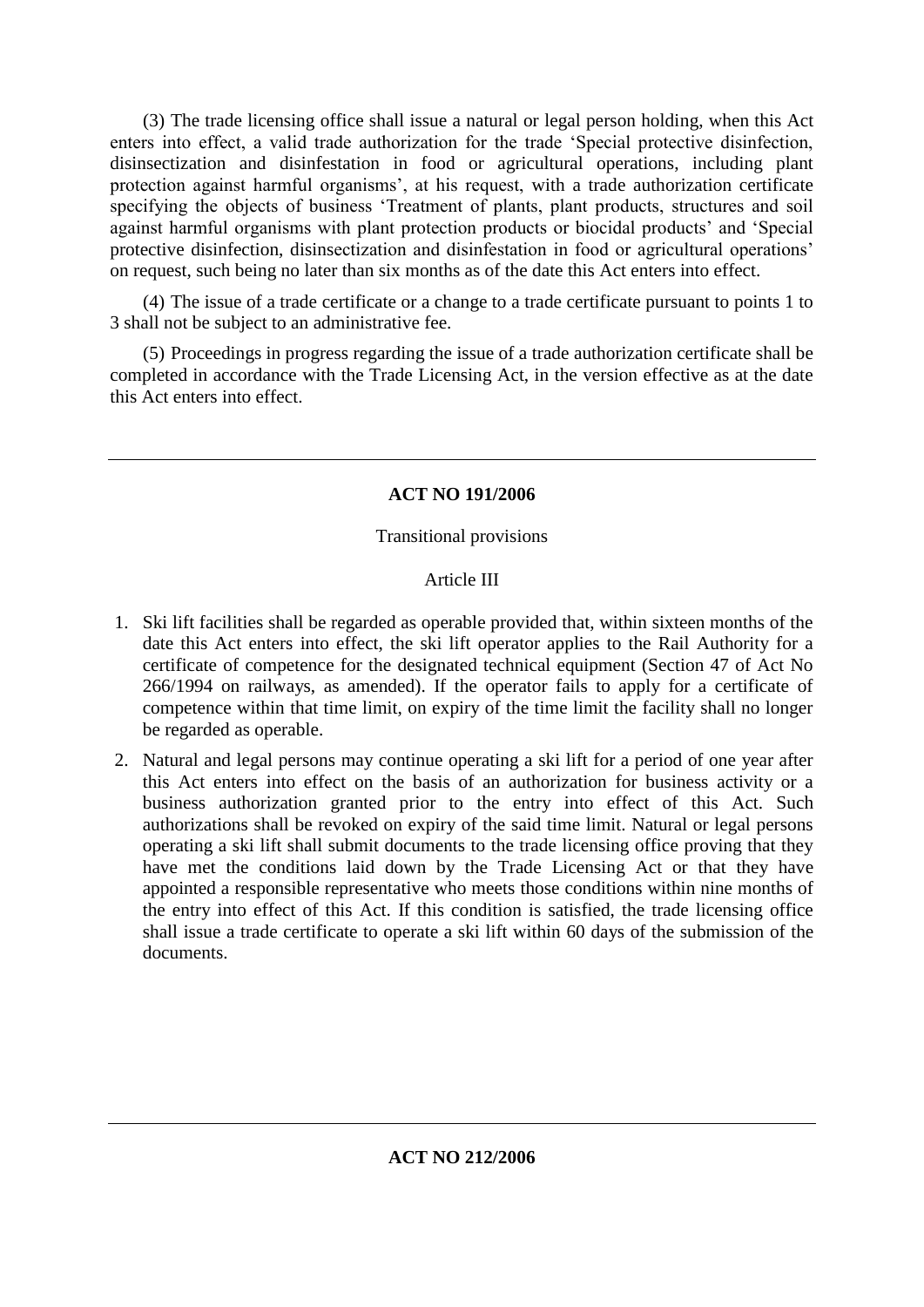# Article IV

# Transitional provisions

- 1. Natural and legal persons who, as at the date this Act enters into effect, are holders of valid trade authorizations to carry on a professional trade in the field of 'Measurements of pollutants and odorous agents, processing of dispersion studies' and in the field of 'Verification of the quantity of greenhouse gas emissions' shall, as at the date this Act enters into effect, become holders of a valid trade authorization to carry on a professional trade in the field of 'Measurements of pollutants and odorous agents, verification of the quantity of greenhouse gas emissions and processing of dispersion studies'; the trade licensing office shall issue these legal and natural persons with a trade certificate with the objects of business stated as 'Measurements of pollutants and odorous agents, verification of the quantity of greenhouse gas emissions and processing of dispersion studies' on request or when the first change is notified in accordance with Section 49(1) of Act No 455/1991, the Trade Licensing Act, as amended, and this Act.
- 2. The issue of a trade certificate under point 1 shall be exempt from an administrative fee.

# **ACT NO 214/2006**

# Transitional provisions

# Article XIII

- 1. Proceedings commenced before this Act enters into effect shall be completed in accordance with existing legislation.
- 2. Proceedings in progress regarding the issue of a trade authorization certificate for a notifiable unqualified trade for a legal person shall be completed in accordance with the Trade Licensing Act, in the version effective as at the date this Act enters into effect.
- 3. Decisions to suspend the carrying-on of a notifiable unqualified trade for a legal person on the grounds that a responsible representative has not been appointed shall lose their legal effect on the day this Act enters into effect.
- 4. Where, pursuant to this Act, a trade is changed from a notifiable unqualified trade into a notifiable vocational trade, natural and legal persons fulfilling the conditions for carrying on such a trade shall acquire a trade authorization for that vocational trade on the day Act No 214/2006 enters into effect.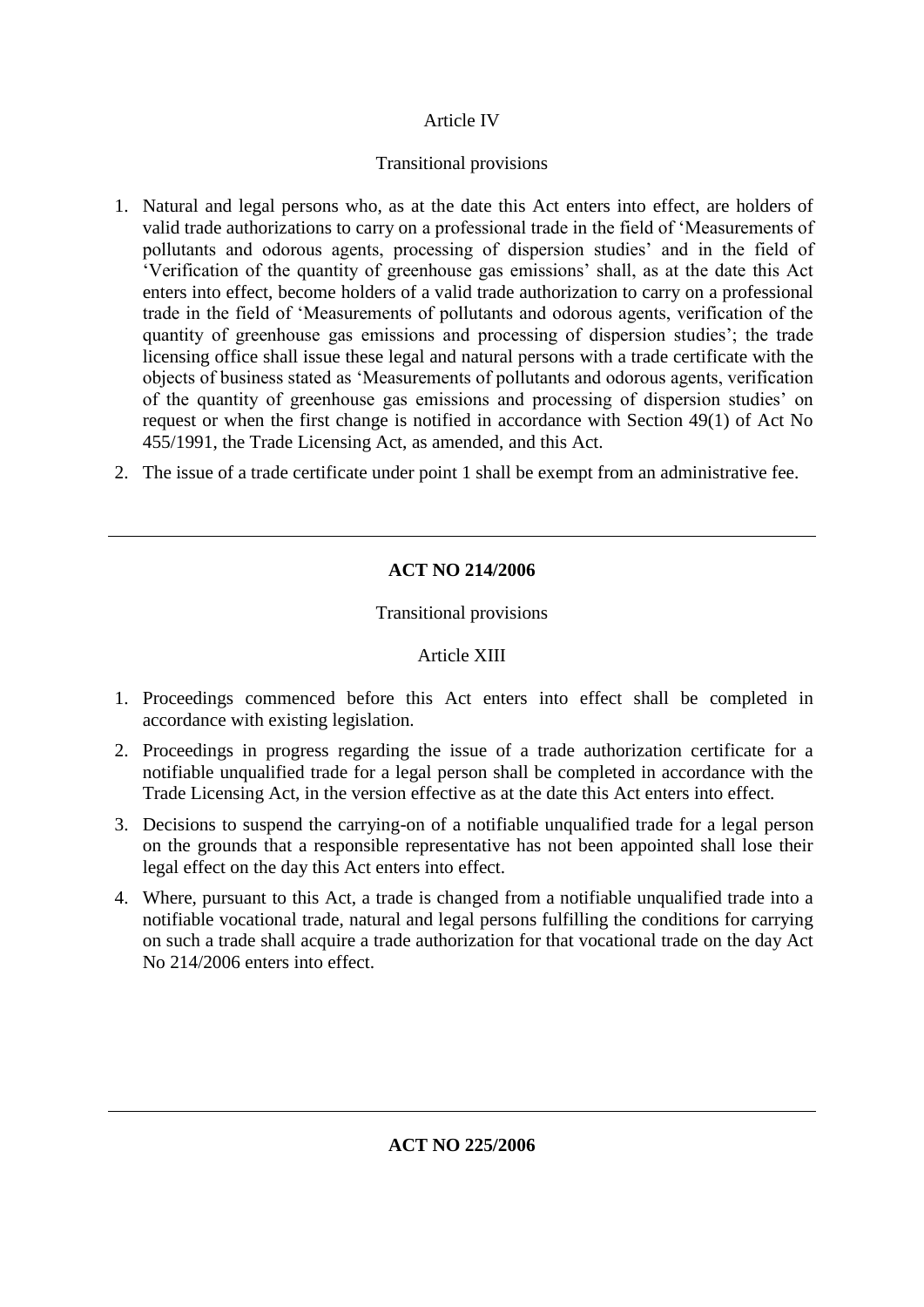### Article VI

#### Transitional provisions

- 1. Trade authorizations issued before this Act enters into effect for carrying on the notifiable professional trade under group 203 of Annex No 2 to the Trade Licensing Act, 'Development, design, manufacture, testing, maintenance, repair, modification and structural changes to aircraft, components thereof, and aviation technological products', shall be regarded as trade authorizations for carrying on the professional trade under group 203 of Annex No 2 to the Trade Licensing Act, 'Development, design, manufacture, testing, installation, maintenance, repair, modification and structural changes to aircraft, engines, blades, aircraft parts and equipment and aviation ground facilities' as of the date that this Act enters into effect.
- 2. A trade authorization certificate issued in accordance with existing legislation for the notifiable professional trade under group 203 of Annex No 2 to the Trade Licensing Act, 'Development, design, manufacture, testing, maintenance, repair, modification and structural changes to aircraft, components thereof, and aviation technological products', shall be replaced by the trade licensing office on request, or when the first change is notified by the entrepreneur in accordance with Section 49(1) of Act No 455/1991, in the version effective up to the date this Act enters into effect, with a trade authorization certification pursuant to Section 49(1) of Act No 455/1991, in the version effective as of the date this Act enters into effect.

# **ACT NO 310/2006**

#### TITLE VII

#### Transitional provisions

#### Section 21

(1) Persons who handle security material as part of their business activities shall, within three months of the date that this Act enters into effect, apply for a concession for activities under the trade 'Purchase and sale, rental, development, manufacture, repair, modification, storage, transportation, disabling and destruction of security material'. If they do so in the set time limit, they may continue the activities which, as of the date this Act enters into effect, are the content of that permitted trade in the scope laid down in the trade authorization under existing legislation until a decision on a concession enters into force. If, in the set time limit, they fail to submit an application for a concession, existing authorizations to carry on activities which are the content of the permitted trade referred to in the first sentence shall be revoked on expiry of the time limit.

(2) Persons who handle security material under groups 1, 5, 6 or 10 referred to in an annex to this Act within the scope of the business activities shall

a) within three months of the date this Act enters into effect, apply for the issue of a document confirming the security clearance of a natural person, if a natural person; this shall also apply to a responsible representative, if appointed,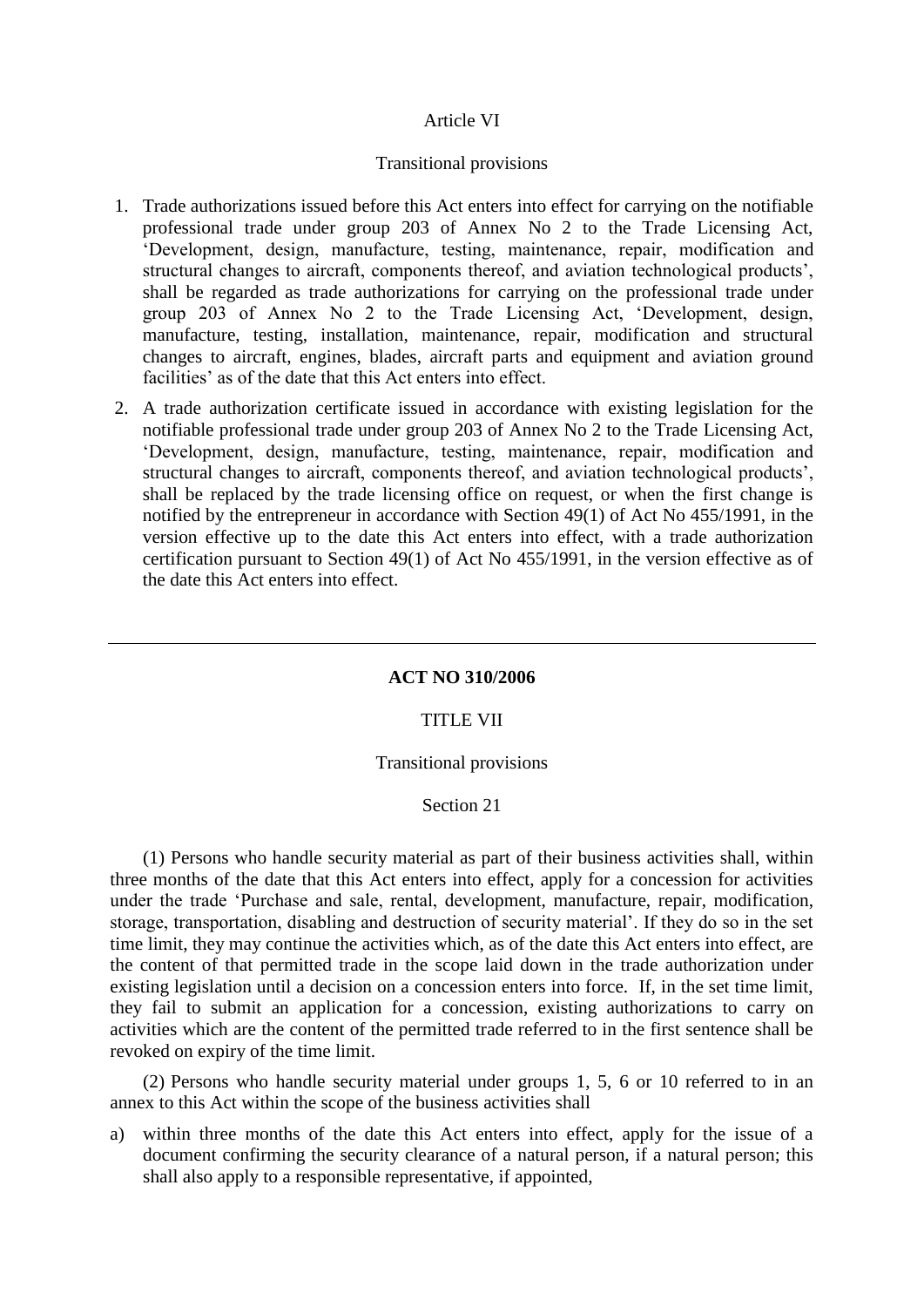b) ensure that, within three months of the date this Act enters into effect, the governing body or members of the governing body, members of the supervisory board, confidential clerks and the responsible representative, if appointed, and the head of the organizational unit, apply for the issue of a document confirming the security clearance of a natural person, if a legal person.

(3) If the persons referred to in paragraph (2) fail to apply for a document confirming the security clearance of a natural person, they shall not be permitted to handle security material on expiry of the time limit referred to in paragraph (2). If persons referred to in paragraph (2) are not issued with a document confirming the security clearance of a natural person, they shall not be permitted to handle security material as of the date on which the application for the issue of a document confirming the security clearance of a natural person is rejected.

(4) Persons who handle security material other than for business purposes shall apply to the competent police department for registration within three months of the date that this Act enters into effect.

# **ACT NO 315/2006**

# Article VI

# Transitional provisions

- 1. Existing trade authorizations where the object of business is 'Public auctions' which are valid when this Act enters into effect shall be regarded as authorization to carry on the trade 'Performance of a) voluntary, b) compulsory public auctions', unless otherwise provided.
- 2. The trade licensing office, at the request of an entrepreneur carrying on, as at the date this Act enters into effect, a trade with the object of business 'Public auctions' and intending to operate, in the future, only voluntary public auctions, shall issue a new trade permit certificate with the object of business 'Performance of a) voluntary public auctions'. The issue of a new trade permit certificate shall not be subject to an administrative fee.
- 3. Persons who, under existing legislation, are authorized to engage in the activity constituting the permitted trade 'Public auctions' and who intend to continue operating compulsory public auctions shall, within one year of the date that this Act enters into effect, submit documents to the trade licensing office proving compliance with professional competence, unless the trade licensing office has such documents at its disposal from previous proceedings, and shall prove fulfilment of the conditions under Section 6(1) of Act No 26/2000, in the version effective as of the date this Act enters into effect. If these persons supply the documents and fulfil the conditions laid down in the first sentence of this paragraph, the trade licensing office shall issue a decision amending the decision to grant a concession and shall issue a trade permit certificate with amended information. If these persons fail to act in this manner, the trade licensing office shall issue a decision amending the decision to grant a concession and shall issue a trade permit certificate covering voluntary public auctions. These actions shall not be subject to an administrative fee.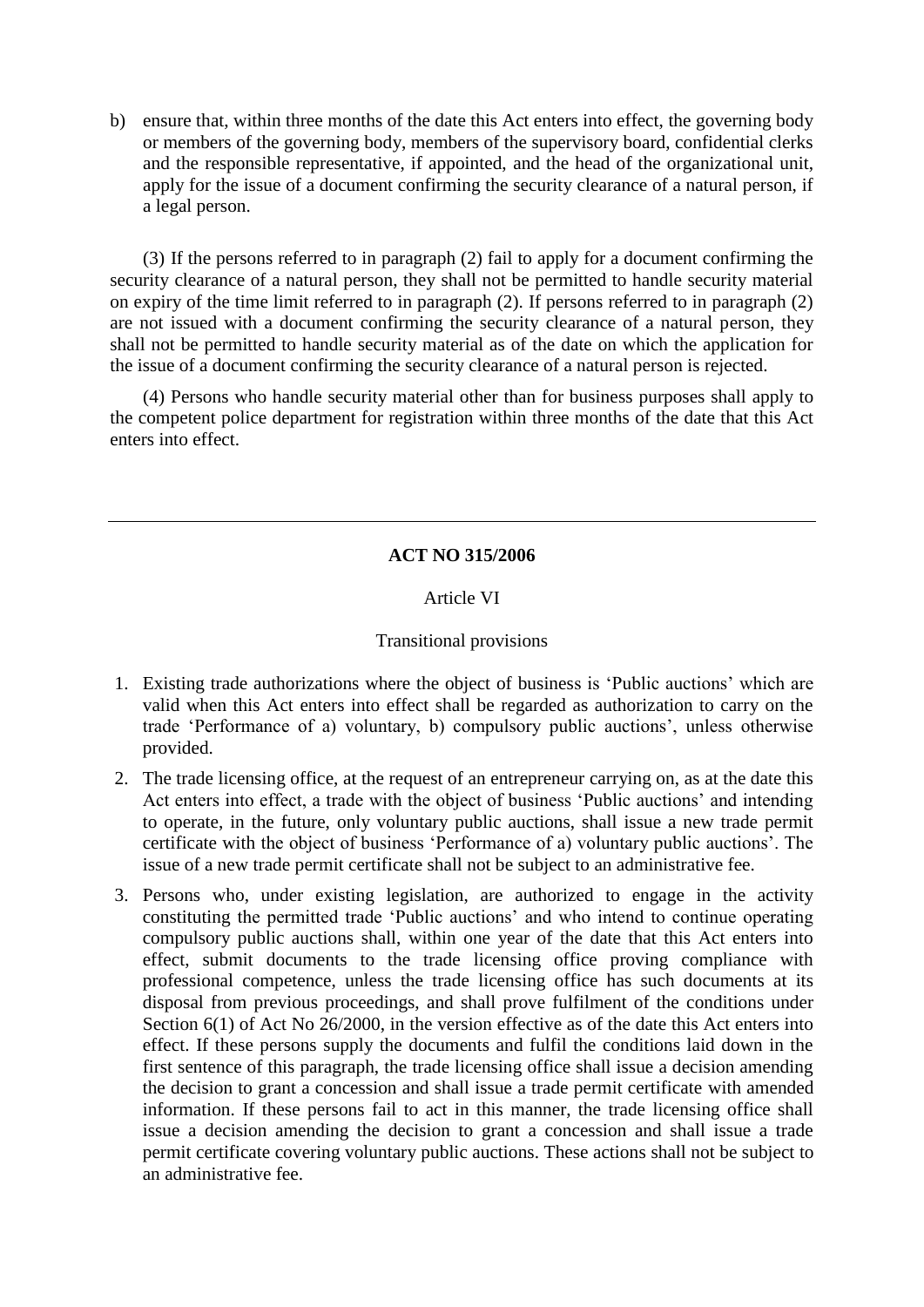4. Proceedings regarding the granting of a concession for 'Public auctions' commenced before this Act enters into effect shall be completed in accordance with Act No 26/2000, in the version effective as of the date this Act enters into effect.

#### **ACT NO 296/2007**

# Article XIV

### Transitional provisions

In case of procedure under Act No 328/1991 on bankruptcy and composition, as amended, which has not been completed by the date this Act enters into effect, Section 13, in the version effective as of the date this Act enters into effect, shall also apply to the bankruptcy trustee; if the bankruptcy trustee continues the trade on the death of an entrepreneur, Section 57, in the version effective as of the date on which this Act enters into effect shall apply.

### **ACT NO 130/2008**

### Article II

#### Transitional provisions

- 1. The right to carry on trades which are partial activities in the context of a trade carried on industrially until the date this Act enters into effect shall remain in force. The trade licensing office with territorial jurisdiction based on the residential address of a natural person or the registered office of a legal person (or, in the case of a foreign natural person, based on the location of the undertaking's organizational unit, or the permitted place of residence, and if jurisdiction cannot be determined by the permitted place of residence, then based on the place of business; in the case of a foreign legal person, based on the location of the undertaking's organizational unit) shall call upon the entrepreneur to deliver evidence of professional competence, if required under the new legislation, within six months of the date this Act enters into effect. In its request, the trade licensing office shall set a reasonable time limit for the delivery of documents. If an entrepreneur fails to deliver documents to the trade licensing office or if such documents fail to prove fulfilment of the conditions for carrying on a trade, the trade licensing office shall revoke the authorization for that trade.
- 2. Existing trade authorizations shall remain in force. The right to carry on a trade shall be evidenced by means of an existing trade authorization certificate until such time as the first extract is issued to the entrepreneur. The trade licensing office shall issue an extract on request or pursuant to notification of a change in accordance with Sections 49 or 56 of Act No 455/1991, in the version effective as of the date this Act enters into effect.
- 3. Proceedings regarding the granting of and amendment of a concession commenced before this Act enters into effect shall be completed in accordance with Act No 455/1991, in the version effective as of the date this Act enters into effect.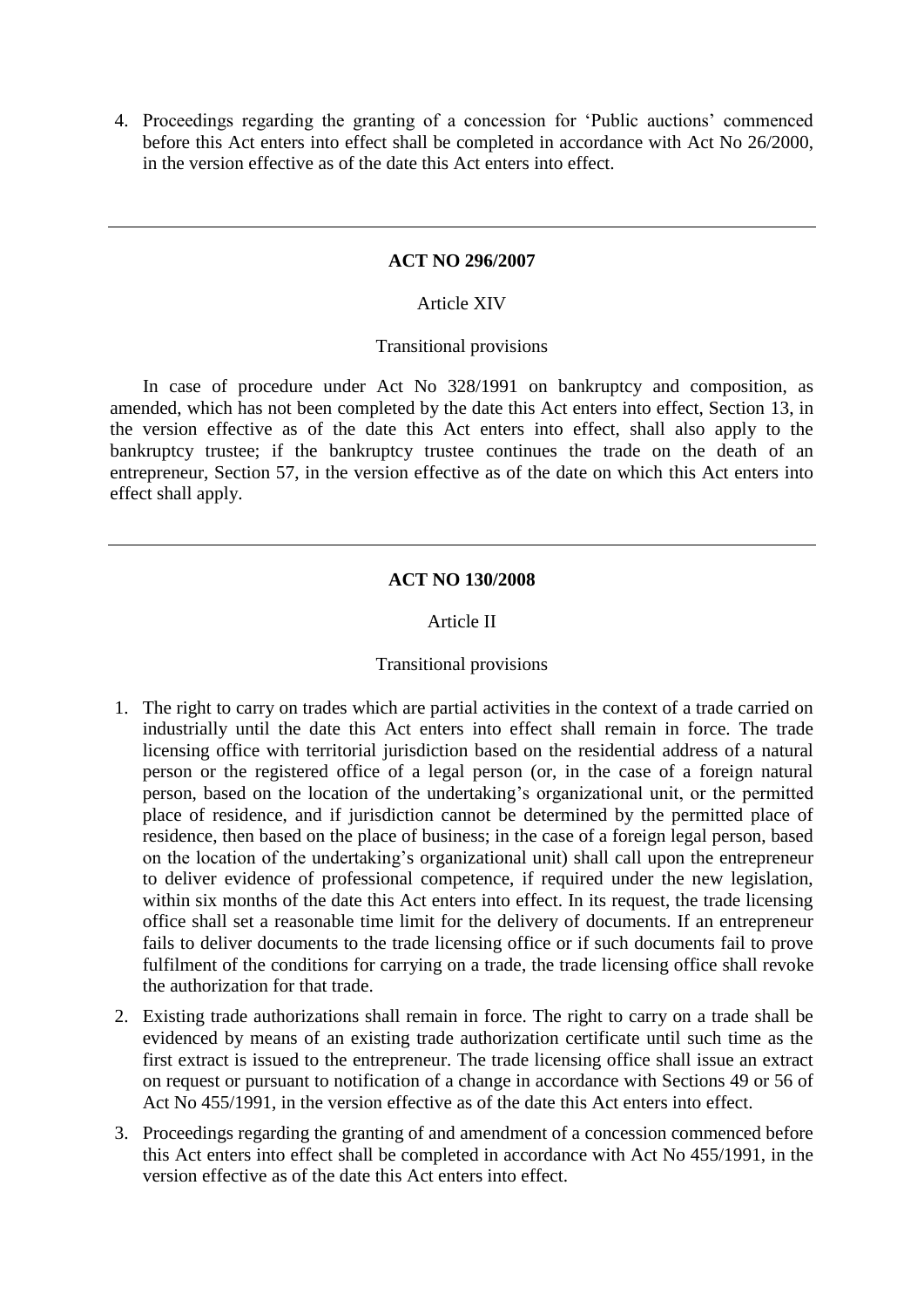- 4. Proceedings on administrative offences which are not concluded by the time this Act enters into effect shall be completed in accordance with Act No 455/1991, in the version effective until this Act enters into effect, unless the provisions of Act No 455/1991 in the version effective as of the date this Act enters into effect are more favourable for the party to the proceedings.
- 5. If a professional trade is changed into a vocational trade under this Act, documents used to prove professional competence for the professional trade shall be regarded as documents under Act No 455/1991, in the version effective as of the date this Act enters into effect.
- 6. If notifiable trades are merged under this Act, the entrepreneur shall be entitled, as of the date this Act enters into effect, to carry on a trade within the scope laid down in Act No 455/1991, in the version effective as of the date this Act enters into effect. This shall not apply to the merger of notifiable professional trades where persons carrying on trades referred to in the first sentence or appointed responsible representatives for such trades have professional competence required under the new legislation only for carrying on a trade to a partial extent. In this case, the entrepreneur shall be entitled to carry on a professional trade as of the date this Act enters into effect within the scope of the authorization under Act No 455/1991, in the version effective until the date this Act enters into effect.
- 7. If permitted trades are merged under this Act, the entrepreneur shall be entitled, as of the date this Act enters into effect, to carry on a trade within the scope of the authorization laid down in Act No 455/1991, in the version effective until the date this Act enters into effect.
- 8. An entrepreneur who, as at the date this Act enters into effect, is authorized to carry on a trade which, under this Act, is a notifiable unqualified trade, shall be authorized, as of the date this Act enters into effect, to carry on the notifiable unqualified in full.
- 9. Evidence of professional competence referred to in Section 21 of Act No 455/1991, in the version effective as of the date this Act enters into effect, may, even after this Act enters into effect, be replaced by evidence of the passing of a qualification examination under Decree No 154/1996 to implement qualification examinations replacing professional competence for carrying on vocational trades, as amended by Decree No 235/2000, passed before this Act enters into effect.
- 10. The objects of business of notifiable unqualified trades under Act No 455/1991, in the version effective until this Act enters into effect, shall become, as at the date this Act enters into effect, fields of activity under an unqualified trade in accordance with Annex No 4 to Act No 455/1991, in the version effective as of the date this Act enters into effect. The trade licensing office with territorial jurisdiction based on the residential address of a natural person or the registered office of a legal person (or, in the case of a foreign natural person, based on the location of the undertaking's organizational unit, or the permitted place of residence, and if jurisdiction cannot be determined by the permitted place of residence, then based on the place of business; in the case of a foreign legal person, based on the location of the undertaking's organizational unit) shall make an entry in the trade licensing register and shall issue the entrepreneur with an extract with the fields of activity under Annex No 4 to Act No 455/1991, in the version effective as of the date this Act enters into effect, when the first change is notified or at the entrepreneur's request.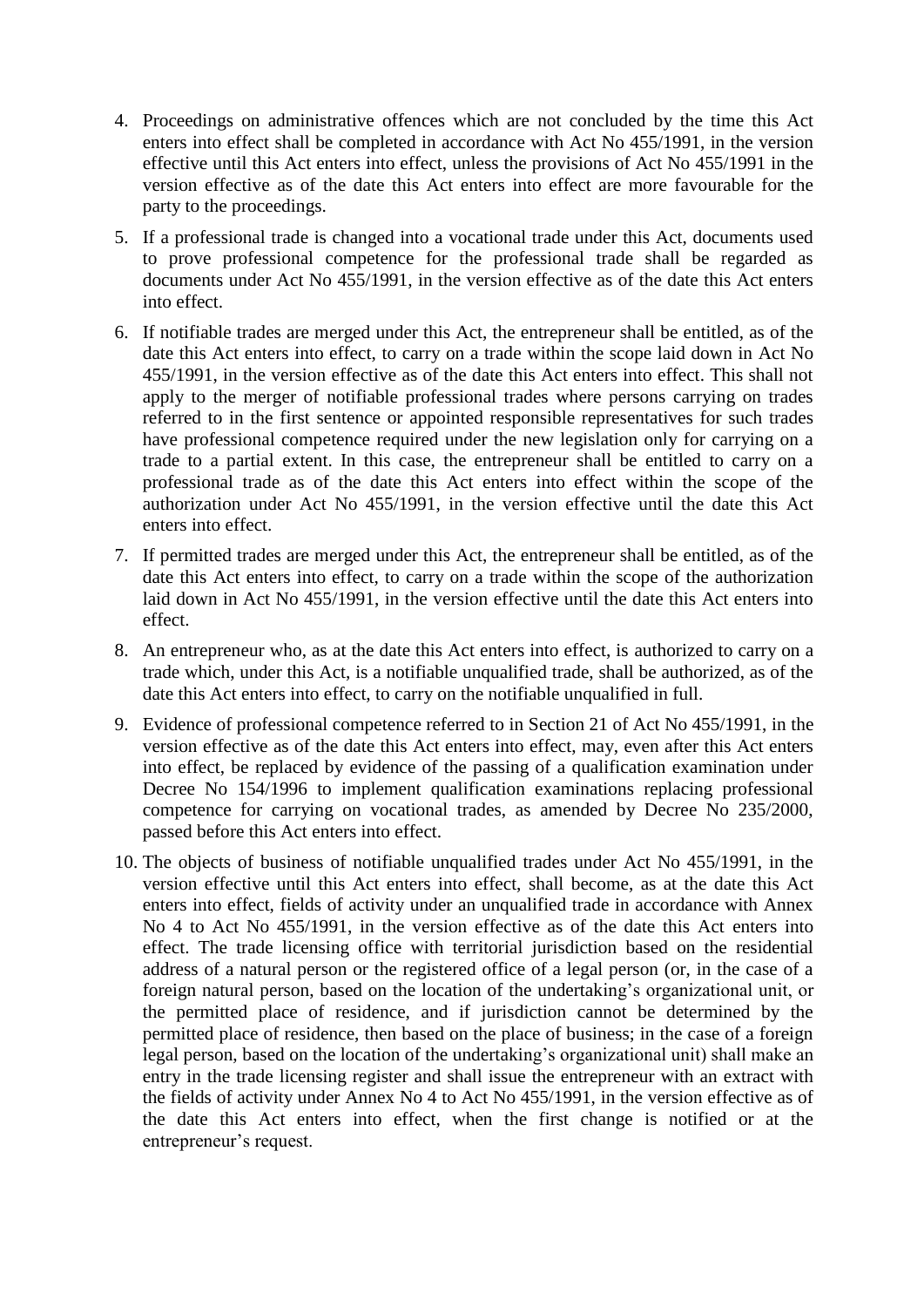- 11. Authorizations to design land consolidation in accordance with existing legislation shall remain in force. An entrepreneur who, as at the date this Act enters into effect, carries on the said activity and intends to continue this activity shall notify this fact within one year of the date on which this Act enters into effect to the trade licensing office in writing. The trade licensing office shall forthwith make an entry in the trade licensing register and issue the entrepreneur with an extract. The right to carry on this trade shall be extinguished if the entrepreneur fails to make the above notification within the one-year time limit.
- 12. If proceedings are commenced regarding an impediment to the carrying-on of a trade on account of the cancellation of bankruptcy procedure due to compliance with the resolution to distribute the estate and these proceedings are not concluded by the time this Act enters into effect, the proceedings shall be discontinued.

# **ACT NO 189/2008**

### Article XVII Transitional provisions

- 1. An entrepreneur who, as at the date this Act enters into effect, also performs activities within the scope of the trade 'Application, manufacture and repair of a) prostheses, b) body ortheses, c) limb ortheses, d) soft bandages' which do not constitute a trade as of the date this Act enters into effect may continue such activities until 31 December 2010. After this date, the authorization to perform such activities shall be terminated.
- 2. Professional competence evidenced before the date this Act enters into effect for the trade of 'Application, manufacture and repair of a) prostheses, b) body ortheses, c) limb ortheses, d) soft bandages' shall be regarded as professional competence for the trade 'Manufacture and repair of series produced prostheses, body ortheses, limb ortheses, soft bandages' as of the date this Act enters into effect.

### **ACT NO 254/2008**

# Article XXVII Transitional provisions

Incomplete proceedings for the granting of the concession 'Foreign exchange activities' shall be halted on the date that this Act enters into effect. Within 15 working days, the trade licensing office shall return the application for a concession and documents attached to the application to the applicant and shall advise the applicant of the new legislation concerning registration for foreign exchange activities in accordance with the Foreign Exchange Act. The trade licensing office shall also refund the administrative fee, if paid.

**ACT NO 274/2008,** as amended by Act No 292/2009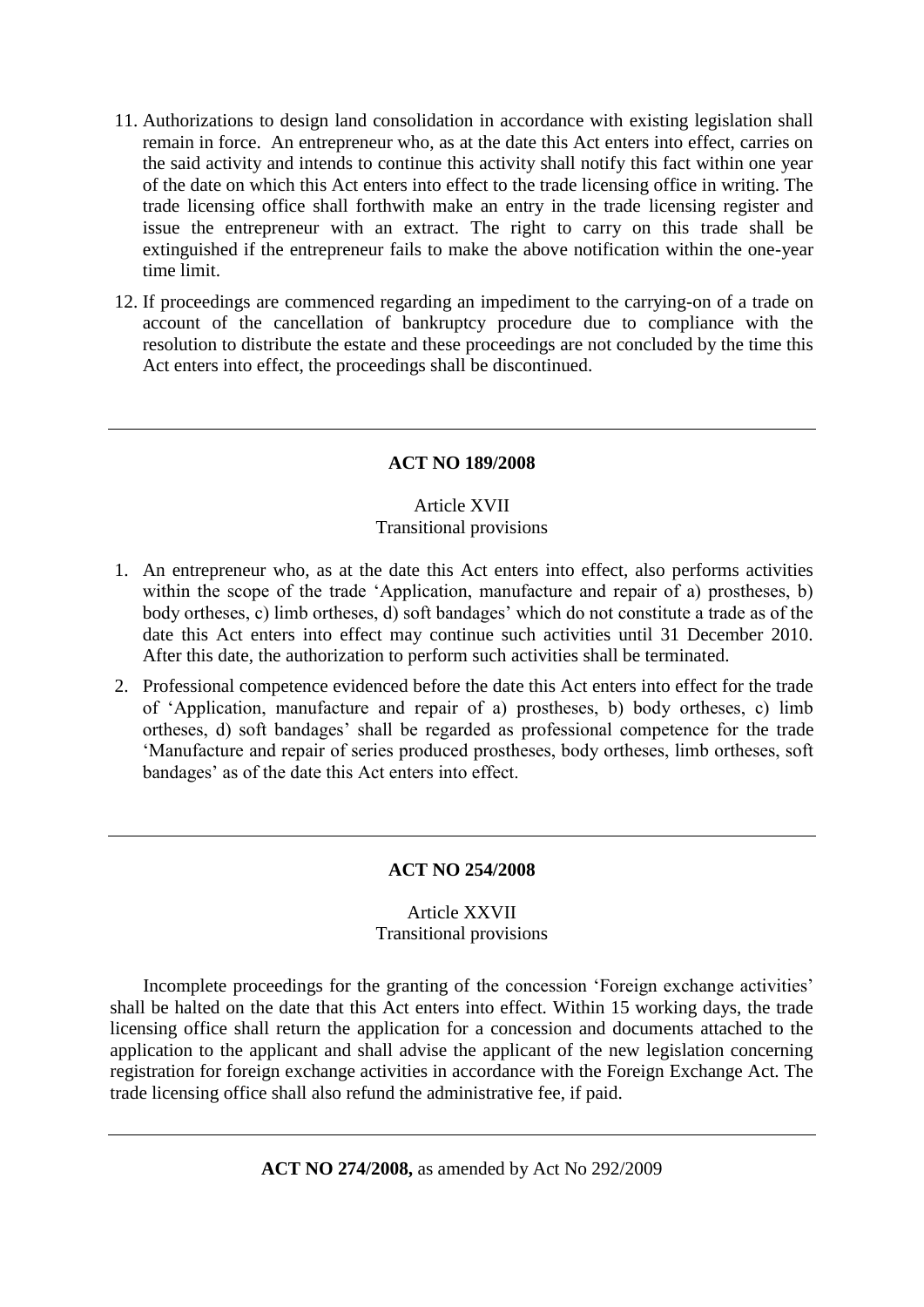# Article XIX Transitional provisions

- 1. Natural or legal persons conducting permitted trades under Annex no. 3 to the Trade Licensing Act with the sphere of business as security of property and persons and private detective and investigation services are required to submit the documents demonstrating their professional qualification under this Act to the appropriate trade licensing office at the latest 36 months from the date on which this Act enters into force. Failure to provide these documents shall result in the termination of the relevant trade authorization by the trade licensing office.
- 2. Natural or legal persons conducting permitted trades under Annex no. 3 to the Trade Licensing Act with the sphere of business security of property and persons and private detective services are required to ensure at the latest 36 months from the entry into force of this Act and upon request by the relevant trade licensing office to document that the activities related to protecting the lives and property of persons and private detective services will be carried out by employees meeting all professional qualification requirements in accordance with Annex no. 5 to this Act and health requirements in accordance with Section 31a of this Act.

# **ACT NO 227/2009**

### Article XXII Transitional provisions

- 1. The trade licensing office determined as appropriate under Section 71 paragraph 2 shall allocate an establishment identification number provided by the administrator of the basic register of persons pursuant to Act no. 111/2009 to an establishment set up prior to the date of entry into force of this Act at the latest within one year of the date on which this Act enters into force, and shall inform the enterprise of such allocation within the same deadline.
- 2. The enterprise specified in paragraph 1 above is obliged to use the establishment identification number allocated in accordance with paragraph 1 above within a maximum of 1 month after the expiry of the deadline specified in paragraph 1 above.

# **ACT NO 155/2010**

# Article VIII Transitional provisions

- 1. Trade authorizations issued pursuant to Act No 455/1991, in the version effective as at the effective date of this Act, shall stand.
- 2. An entrepreneur who held, as at the effective date of this Act, a trade authorization for the trades "Security of property and persons" and "Private detective services" shall, no later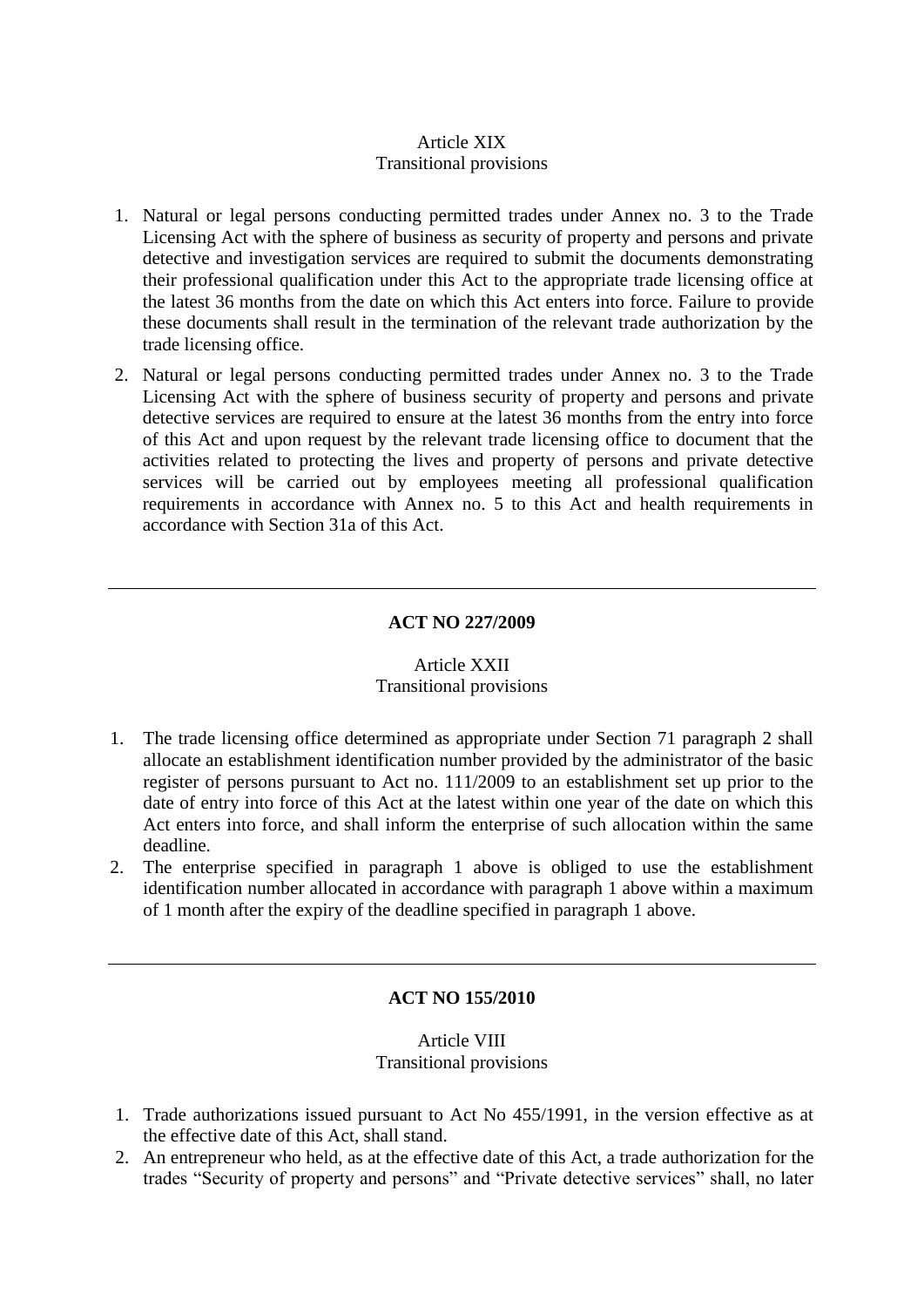than within 2 years of the effective date of this Act, comply with the professional competence requirements pursuant to Act No 455/1991, in the version effective from the effective date of this Act, and submit evidence of that to the trade licensing office or appoint a responsible representative; this shall not apply if the entrepreneur has already documented compliance with professional qualification requirements to the trade licensing office. If an entrepreneur fails to document compliance with the professional competence requirements within the time-period referred to above, the trade licensing office shall commence proceedings leading to the cancellation of the trade authorization.

3. An entrepreneur who held, as at the effective date of this Act, a trade authorization for the trades "Security of property and persons" and "Private detective services" shall, no later than within 2 years of the effective date of this Act, ensure, and at the request of the trade licensing office document, that the activities that constitute the contents of the said trades are ensured solely through natural persons who comply with the professional competence requirements listed in Annex No. 5 to Act No 455/1991, in the version effective from the effective date of this Act.

#### **ACT NO 145/2010**

# PART TWO Section 26 Transitional provisions

An entrepreneur who, as at the date on which this Act enters into force, has provided or intermediated consumer credit within the scope of the notifiable unqualified trade 'Manufacture, trade and services not specified in Annexes 1 to 3 to the Trade Licensing Act' may continue this activity for a period of one year as of the date on which this Act enters into force. If, before this period expires, the entrepreneur serves notice that he intends to continue operating this activity and submits documents to the trade licensing office proving professional competence for the professional trade 'Provision or intermediation of consumer credit', the trade licensing office shall make an entry in the trade licensing register and shall issue the entrepreneur with an extract; this act shall not be subject to an administrative fee. Upon expiry of this period without action, the authorization to provide or intermediate consumer credit shall lapse.

### **ACT NO 119/2012**

### Section V Transitional provisions

1. Entrepreneurs who, as at the date of entry into effect of this Act, were authorized to carry out a permitted trade with the line of business "Road transport – national haulage operated by vehicles with a maximum permissible weight of 3.5 tonnes inclusive, – national haulage operated by vehicles with a maximum permissible weight above 3.5 tonnes, – international haulage operated by vehicles with a maximum permissible weight of 3.5 tonnes inclusive, – international haulage operated by vehicles with a maximum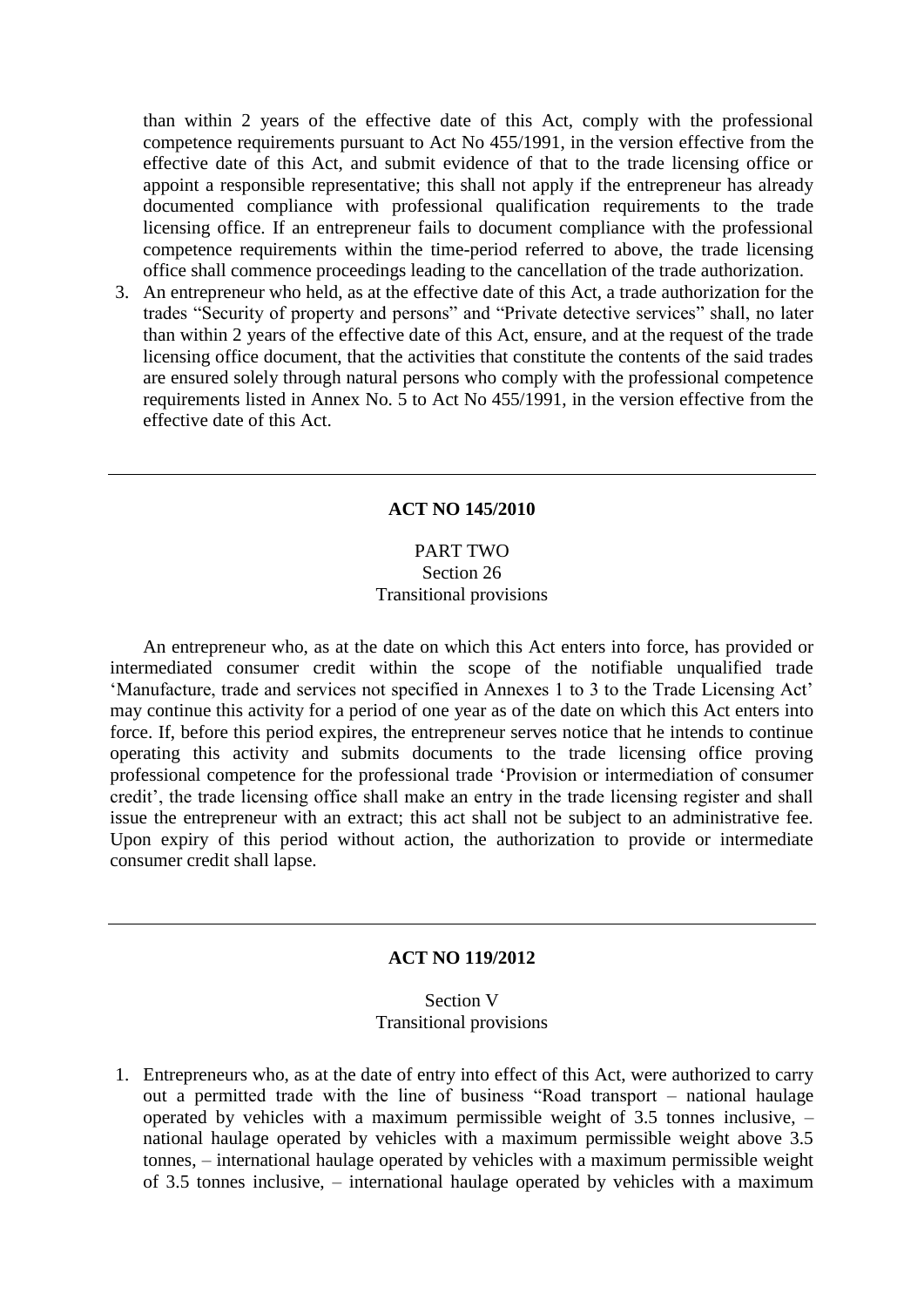permissible weight above 3.5 tonnes, – national occasional passenger transport, – international occasional passenger transport, – national public regular service, – national special regular service, – international regular service, – international shuttle service, – taxi service" pursuant to Act No 455/1991, in the version effective before the date of entry into effect of this Act, shall be authorized to carry on the trade in the scope of the concession granted under the existing legal regulations, unless stipulated otherwise below.

- 2. Entrepreneurs who, as at the date of entry into effect of this Act, were authorized to carry out a permitted trade referred to in point 1 in the scope of the line of business "Road transport – national haulage operated by vehicles with a maximum permissible weight of 3.5 tonnes inclusive" or "Road transport – international haulage operated by vehicles with a maximum permissible weight of 3.5 tonnes inclusive", shall – as from the date of entry into force of this Act – be authorized to carry on the permitted trade in the scope of the line of business "Road transport – haulage operated by means of motor vehicles or combinations of vehicles with a maximum permissible weight not exceeding 3.5 tonnes, where intended for animal and goods transport". The trade licensing office shall register the change in the scope of the line of business pursuant to Act No 455/1991, in the version effective as of the date of entry into effect of this Act, in the trade licensing register within a period of 1 month after the date of entry into effect of this Act. The decision granting the concession shall be amended by the trade licensing office at the first next change in the data notified by the entrepreneur pursuant to Section 56 of Act No 455/1991, in the version effective as of the date of entry into effect of this Act.
- 3. Entrepreneurs who, as at the date of entry into effect of this Act, were authorized to carry out a permitted trade referred to in point 1 in the scope of the line of business "Road transport – taxi service", shall – as from the date of entry into force of this  $Act - be$ authorized to carry on the permitted trade in the scope of the line of business "Road transport – passenger transport operated by means of vehicles designed for carrying not more than 9 persons including the driver". The trade licensing office shall register the change in the scope of the line of business pursuant to Act No 455/1991, in the version effective as of the date of entry into effect of this Act, in the trade licensing register within a period of 1 month after the date of entry into effect of this Act. The decision granting the concession shall be amended by the trade licensing office at the first next change in the data notified by the entrepreneur pursuant to Section 56 of Act No 455/1991, in the version effective as of the date of entry into effect of this Act.
- 4. Entrepreneurs who, as at the date of entry into effect of this Act, were authorized to carry out a permitted trade referred to in point 1 in the scope of the line of business "Road transport – national occasional passenger transport", "Road transport – international occasional passenger transport", "Road transport – national public regular service", "Road transport – national special regular service", "Road transport – international regular service", or "Road transport – international shuttle service" and who, after the date of entry into effect of this Act, intend to carry on a permitted trade in the scope of the line of business "Road transport – passenger transport operated by means of vehicles designed for carrying more than 9 persons including the driver", shall be obliged to apply, within a period of 1 year after the date of entry into effect of this Act, for an amendment to the scope of the line of business and submit the relevant documents pursuant to Act No 455/1991, in the version effective as of the date of entry into effect of this Act, and Act No 111/1994, in the version effective as of the date of entry into effect of this Act. Based on the entrepreneur's application and the relevant documents submitted, the decision granting the concession shall be amended by the trade licensing office, indicating the scope of the line of business in consistence with the version of the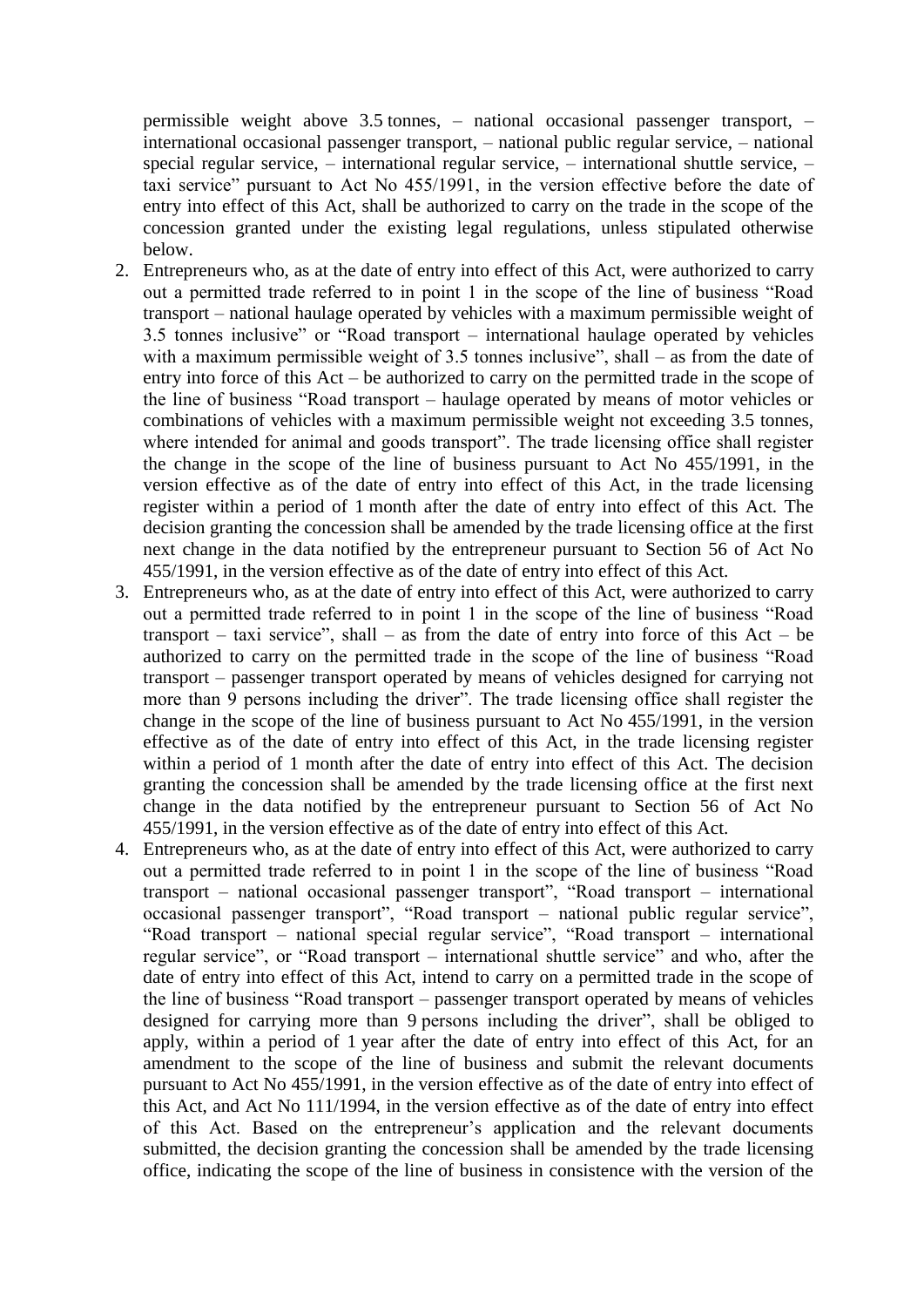line of business pursuant to Act No 455/1991, in the version effective as of the date of entry into effect of this Act, by amending the scope of the line of business to "Road transport – passenger transport operated by means of vehicles designed for carrying not more than 9 persons including the driver" or "Road transport – passenger transport operated by means of vehicles designed for carrying more than 9 persons including the driver". If the application is not filed within a period of 1 year after the date of entry into effect of this Act, the decision granting the concession, which was issued before the entry into effect of this Act, shall be amended by the trade licensing office in the scope of the line of business in consistence with the first sentence, amending the scope of the line of business to "Road transport – passenger transport operated by means of vehicles designed for carrying not more than 9 persons including the driver".

- 5. Entrepreneurs who, as at the date of entry into effect of this Act, were authorized to carry out a permitted trade referred to in point 1 in the scope of the line of business "Road transport – national haulage operated by vehicles with a maximum permissible weight above 3.5 tonnes" or  $\sqrt{ }$ , Road transport – international haulage operated by vehicles with a maximum permissible weight above 3.5 tonnes" and who, after the date of entry into effect of this Act, intend to carry on a trade in road transport in the scope of the line of business "Road transport – haulage operated by means of motor vehicles or combinations of vehicles with a maximum permissible weight above 3.5 tonnes, where intended for animal and goods transport", shall be obliged to apply, within a period of 1 year after the date of entry into effect of this Act, for an amendment to the scope of the line of business and submit the relevant documents pursuant to Act No 455/1991, in the version effective as of the date of entry into effect of this Act, and Act No 111/1994, in the version effective as of the date of entry into effect of this Act. Based on the entrepreneur's application and the relevant documents submitted, the decision granting the concession shall be amended by the trade licensing office, indicating the scope of the line of business in consistence with the version of the line of business pursuant to Act No 455/1991, in the version effective as of the date of entry into effect of this Act, and amending the scope of the line of business to "Road transport – haulage operated by means of motor vehicles or combinations of vehicles with a maximum permissible weight above 3.5 tonnes, where intended for animal and goods transport" or "Road transport – haulage operated by means of motor vehicles or combinations of vehicles with a maximum permissible weight not exceeding 3.5 tonnes, where intended for animal and goods transport". If the application is not filed within a period of 1 year after the date of entry into effect of this Act, the decision granting the concession, which was issued before the entry into effect of this Act, shall be amended by the trade licensing office in the scope of the line of business in consistence with the first sentence, limiting the scope of the line of business to "Road transport – haulage operated by means of motor vehicles or combinations of vehicles with a maximum permissible weight not exceeding 3.5 tonnes, where intended for animal and goods transport".
- 6. Proceedings regarding the granting of a concession for "Road transport national haulage operated by vehicles with a maximum permissible weight of 3.5 tonnes inclusive – national haulage operated by vehicles with a maximum permissible weight above 3.5 tonnes, – international haulage operated by vehicles with a maximum permissible weight of 3.5 tonnes inclusive, – international haulage operated by vehicles with a maximum permissible weight above 3.5 tonnes, – national occasional passenger transport, – international occasional passenger transport, – national public regular service, – national special regular service, – international regular service, – international shuttle service, – taxi service", which were commenced before the date of entry into effect of this Act and are still pending by that date, shall be completed and the related rights and duties shall be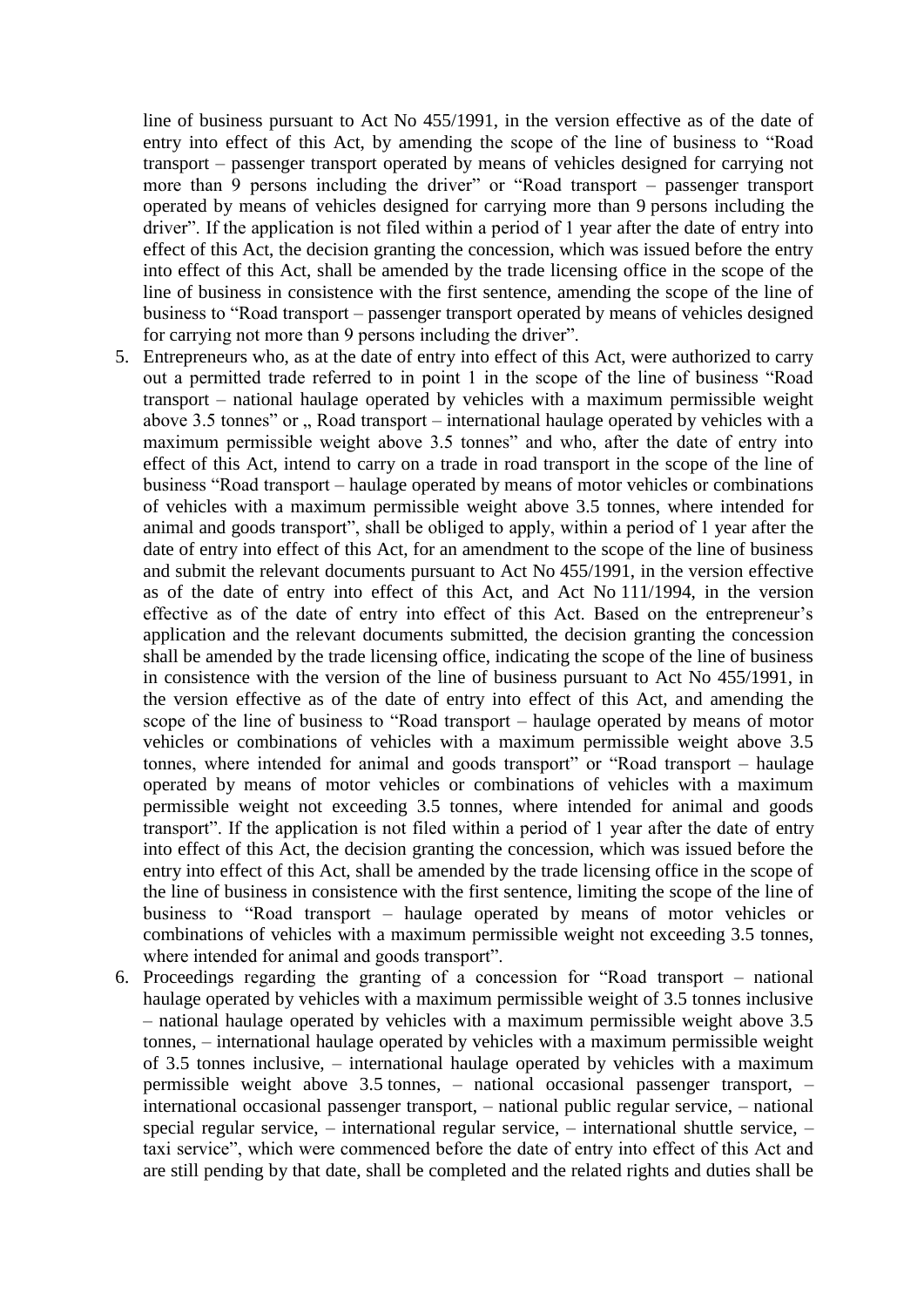assessed pursuant to Act No 455/1991, in the version effective as of the date of entry into effect of this Act, and Act No 111/1994, in the version effective as of the date of entry into effect of this Act. Where the line of business is not apparent from the application pursuant to Act No 455/1991, in the version effective as of the date of entry into effect of this Act, for which the granting of the concession is being applied for, the trade licensing office shall request the entrepreneur to clarify the line of business in consistence with Act No 455/1991, in the version effective as of the date of entry into effect of this Act. If the proceedings concern the granting of a concession for the line of business of "Road transport – haulage operated by means of motor vehicles or combinations of vehicles with a maximum permissible weight above 3.5 tonnes, where intended for animal and goods transport" or "Road transport – passenger transport operated by means of vehicles designed for carrying more than 9 persons including the driver", the trade licensing office shall request the entrepreneur to complete the documents proving the compliance with the concession requirements pursuant to Act No 455/1991, in the version effective as of the date of entry into effect of this Act, and Act No 111/1994, in the version effective as of the date of entry into effect of this Act.

7. The filing of an application to amend the line of business provided for in points 4 and 5 above shall be exempt from an administrative fee.

# **ACT NO 169/2012**

# Article II Transitional provisions

- 1. If an entrepreneur has died prior to the effective date of this Act, the persons specified in Section 13 (1) (b), (c) or (e) of Act No 455/1991, in force prior to the effective date of this Act, shall be entitled to continue to carry on the trade, until the completion of the inheritance proceedings, based on the trade licence of the deceased entrepreneur. They shall notify the trade licensing office about this fact within 3 months following the effective date of this Act, unless they have done so prior to the effective date of this Act. Upon the expiry of this period without action, the trade authorization of the deceased entrepreneur shall be deemed expired as of the date of the entrepreneur's death, unless the trade is further carried out by the administrator of the decedent's estate or insolvency administrator.
- 2. If prior to the effective date of this Act, the persons specified in Section 13 (1) (b), (c) or (e) of Act No 455/1991, in force prior to the effective date of this Act, have notified they would continue to carry on the trade, and have acquired the ownership title relating to the operation of the trade, they may continue in the trade based on the trade licence of the deceased entrepreneur, under the terms and conditions of Section 13 (4) of Act No 455/1991, in force prior to the effective date of this Act.
- 3. Proceedings commenced before this Act enters into effect shall be completed in accordance with the legal regulation which is more beneficial for the entrepreneur.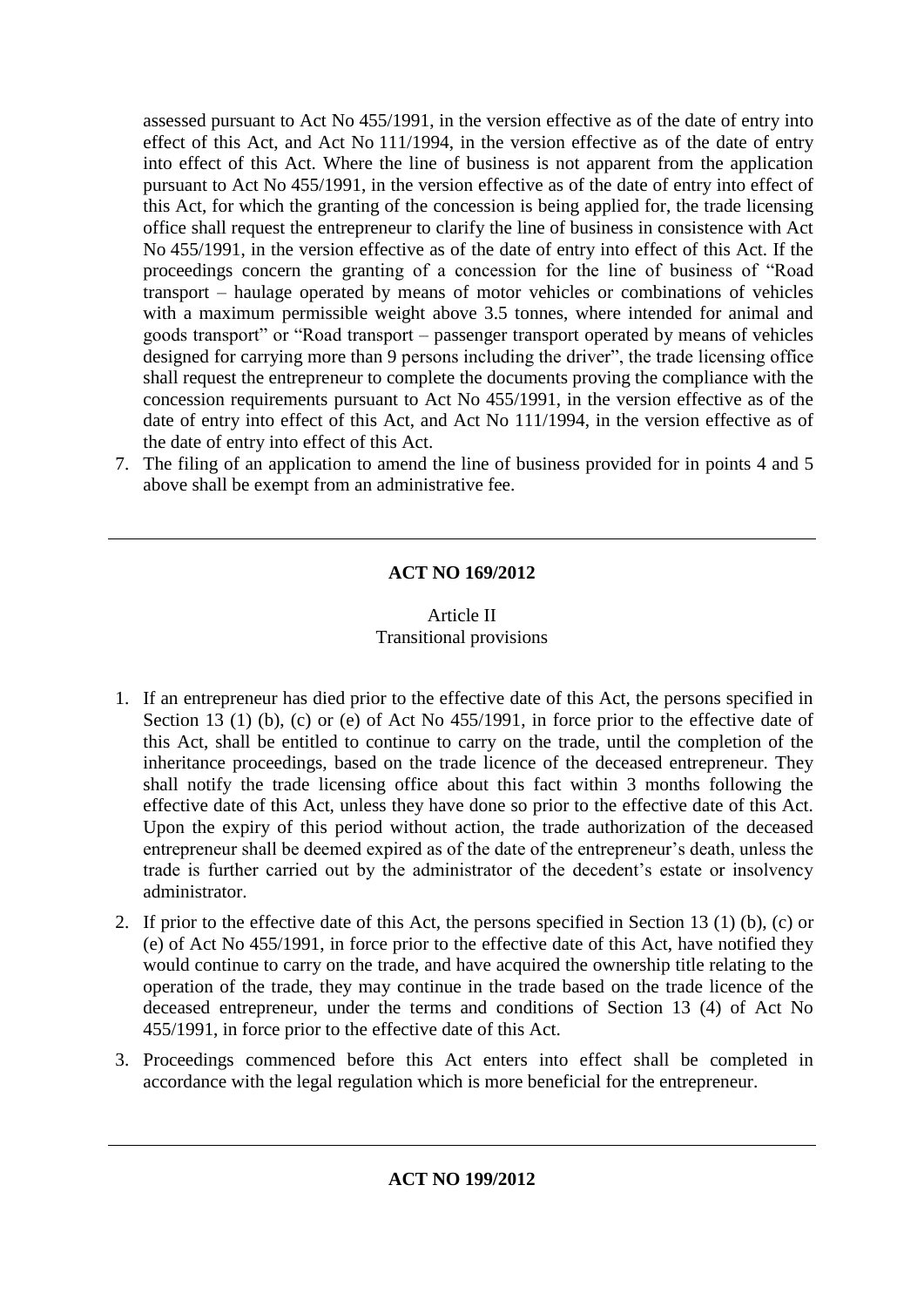# PART TWO Article IV Transitional provisions

- 1. Trade authorizations issued for professional trades where the object of business is "Diagnosis, testing and consulting related to the protection of plants and the treatment of plants, plant products, structures and soil against harmful organisms by means of plant protection products and biocidal products" and for permitted trades where the object of business is "Check testing of machinery used in plant protection", issued under Act 455/1991, in force prior to the effective date of this Act, shall remain in force.
- 2. The entrepreneur holding, prior to the effective date of this Act, trade authorization to carry on a professional trade where the object of business is "Diagnosis, testing and consulting related to the protection of plants and the treatment of plants, plant products, structures and soil against harmful organisms by means of plant protection products and biocidal products", shall as of the effective date of this Act be authorized to carry on unqualified trade where the object of business is "Production, trade and services not listed in Annexes 1 to 3 the Trade Licensing Act".
- 3. Within one month following the effective date of this Act, the trade licensing office shall register the change in the object of business under point 2 in the trade licensing register, and shall enter in this register the field of activity classified as unqualified trade of "Diagnosis, testing and consulting related to the protection of plants and the treatment of plants, plant products, structures and soil against harmful organisms by means of plant protection products and biocidal products".
- 4. The trade authorization under points 2 and 3 shall until the issue of a new extract from the trade licensing register be proven with the current extract from the trade licensing register.

# **ACT NO 221/2012**

# PART THREE Article VII Transitional provisions

Proceedings in the matter of the field of activity falling within the unqualified trade "Operation of postal and foreign postal services" initiated pursuant to Act No. 455/1991 Coll., in the wording effective until the effective day of this Act and not completed as of this day, shall be terminated as at the effective day of this Act.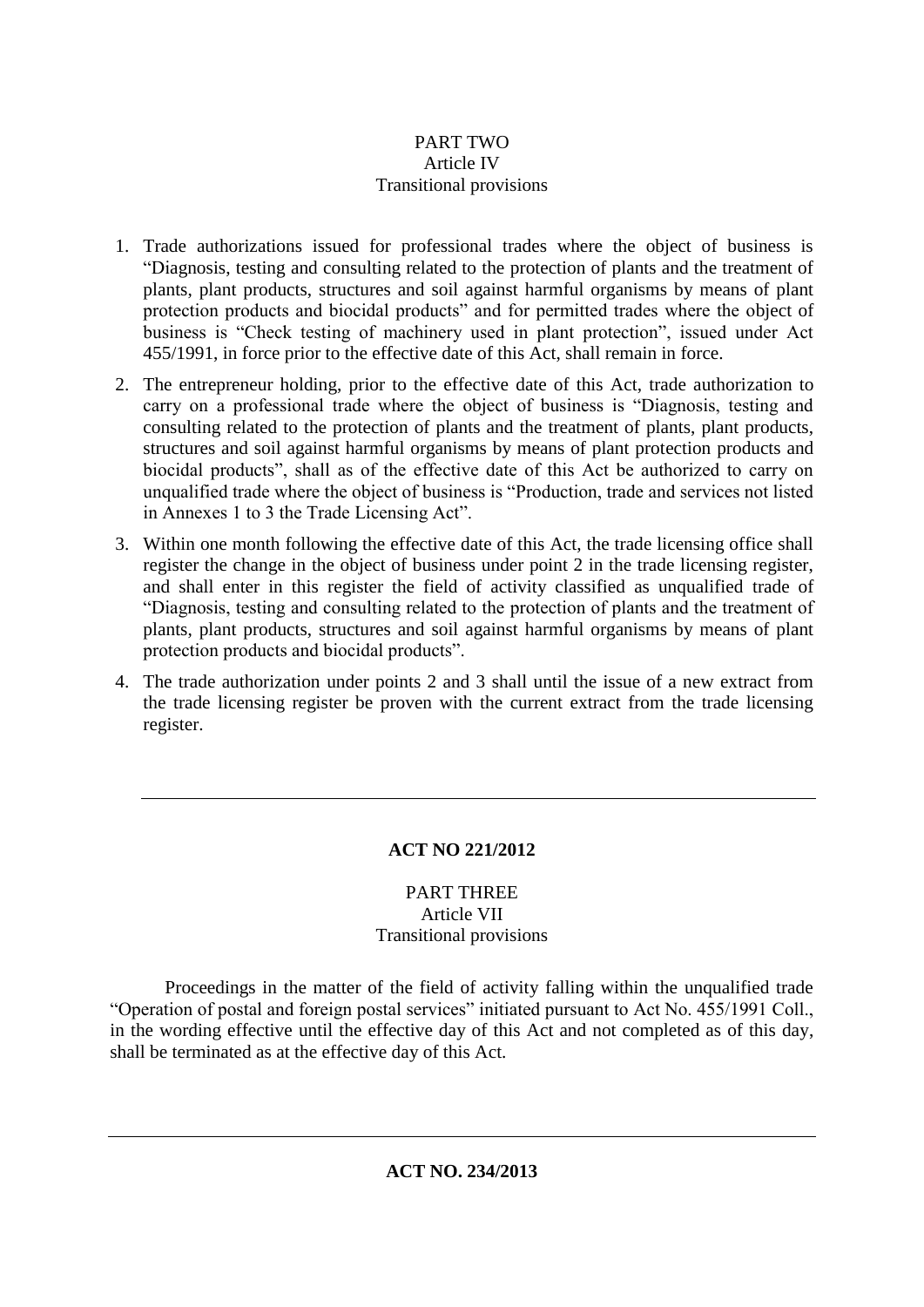# PART TWO Article IV Transitional provisions

- 1. An entrepreneur who is, on the day this Act enters into force, authorised to produce and to process fuels and lubricants or to sell fuels, may continue the activities referred to hereabove for a period of one month after the entry into force of this Act. If the entrepreneur applies to the Trade Licensing Office for a concession for the "Manufacture and processing of fuels and lubricants and fuel distribution" within the full or partial scope of this area of business within this period, and submits the documentation required under the new legislation, provided the Trade Licensing Office does not have them available from previous proceedings, such entrepreneur may continue to produce and process fuels and lubricants and to sell fuels elsewhere than at service stations on the basis of the authorisation pursuant to the first sentence hereabove, until such time as a valid decision has been made to award a concession, or to reject the application for a concession or to suspend the proceedings. If the deadline for submitting an application for a concession to produce and process fuels and lubricants and to sell fuels elsewhere than at service stations is not met, these rights shall expire for the entrepreneur.
- 2. The receipt of an application for a concession pursuant to paragraph 1 above shall not be subject to the payment of an administrative fee.

# **ACT NO. 309/2013 COLL.**

# Article II Transitional provisions

- 1. An enterpreneur who is, on the day this Act enters into force, authorised to sell fermented alcohol, drinking alcohol or spirits, may continue the activities referred to hereabove for a period of one month after the entry into force of this Act. If the entrepreneur applies to the Trade Licensing Office for a concession for the sale of fermented alcohol, drinking alcohol or spirits within this period, it may continue in the sale of fermented alcohol, drinking alcohol or spirits on the basis of the authorisation pursuant to the first sentence hereabove, until such time as a valid decision has been made to award a concession, or to reject the application for a concession or to suspend the proceedings. If the deadline for submitting an application for a concession to sell fermented alcohol, drinking alcohol or spirits is not met, the rights for the entrepreneur to sell fermented alcohol, drinking alcohol or spirits shall expire.
- 2. The receipt of an application for a concession pursuant to paragraph 1 above shall not be subject to the payment of an administrative fee.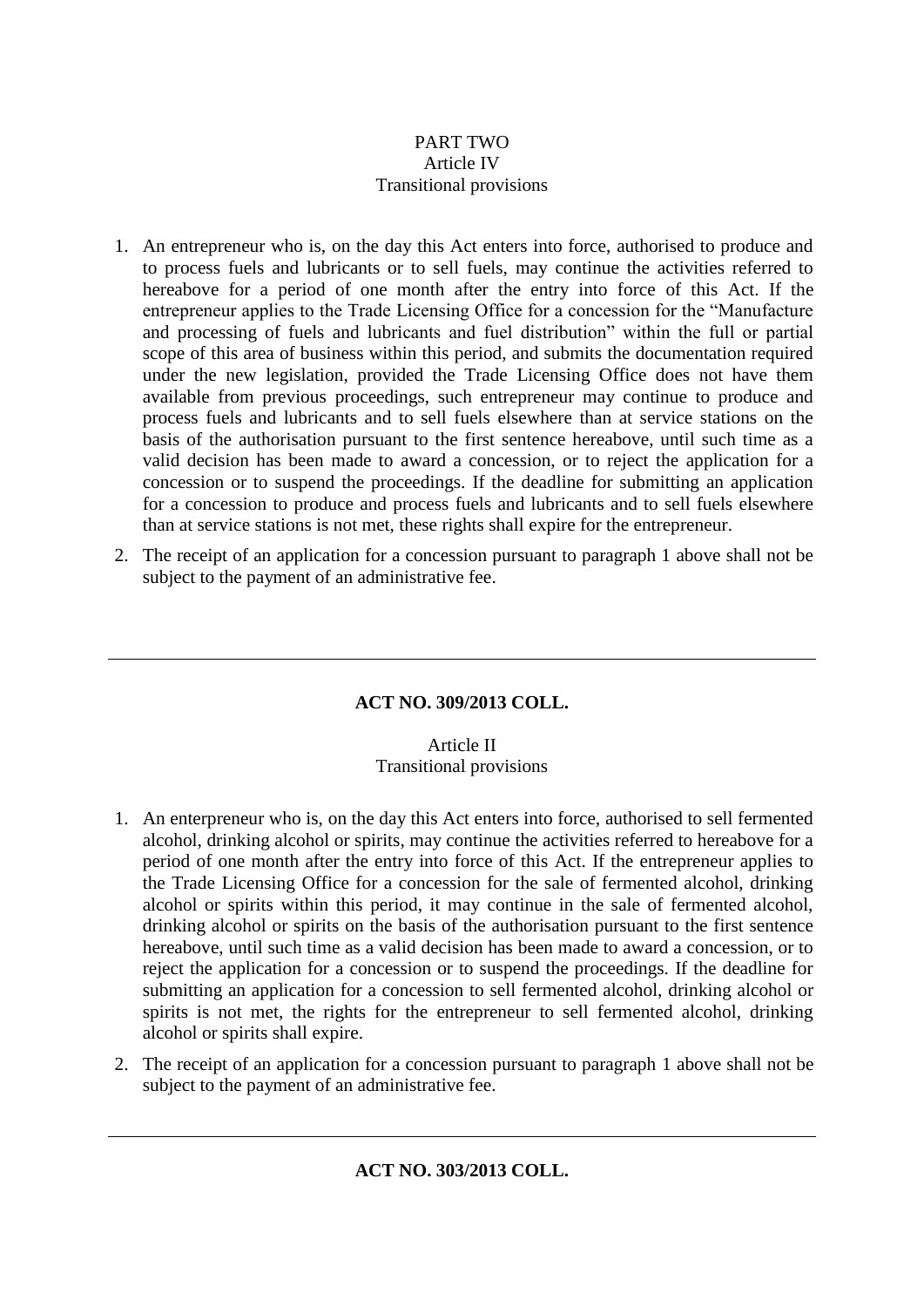## Article. VII Transitional provisions

- 1. Proceedings initiated prior to the date on which this Act entered into force shall be completed in accordance with Act No. 455/1991 Coll., in the wording in effect from the date of entry into force of this Act.
- 2. The trades licensing office will record changes in data invoked by the entry into force of this Act in the trades licensing register within at the latest one month of the date this Act enters into force.

### **ACT NO. 140/2014 COLL.**

### Article II Transitional Provisions

- 1. The provisions of Section 46 (6) second sentence of Act No. 455/1991 Coll., in the wording in effect from the entry into force of this Act, shall not apply to those entrepreneurs who have submitted documents to the municipal trade licensing office prior to the effective date of this Act.
- 2. Proceedings initiated in accordance with Act No. 455/1991 Coll., in the wording in effect prior to the effective date of this Act shall be completed in accordance with Act No. 455/1991 Coll., in the wording in effect from the entry into force of this Act.
- 3. Trade licences obtained under Act No. 455/1991 Coll., in the wording in effect prior to the effective date of this Act, shall remain unchanged.
- 4. Documentary evidence of professional competence, which, in accordance with the legislation in effect prior to the entry into force of this Act, demonstrated professional competence to obtain a concession for the trade "Blasting and Fireworks" shall be considered to be documents of professional competence pursuant to Act No. 455/1991 Coll., in the wording in effect from the entry into force of this Act in cases where the concession was legally granted prior to the effective date of this Act.

# **ACT NO. 206/2015 COLL.**

### PART FIVE § 73 Transitional provisions

- (1) Existing trade licences shall remain in effect, unless stated otherwise.
- (2) Entrepreneurs who, on the date of entry into force of Act No. 206/2015 Coll., on pyrotechnic articles and the handling thereof and on amendments to certain Acts (Act on Pyrotechnics), are authorised to carry out the trade of "Blasting and fireworks" in its entirety or in part as a subject of the trade of "carrying out blasting work", after the entry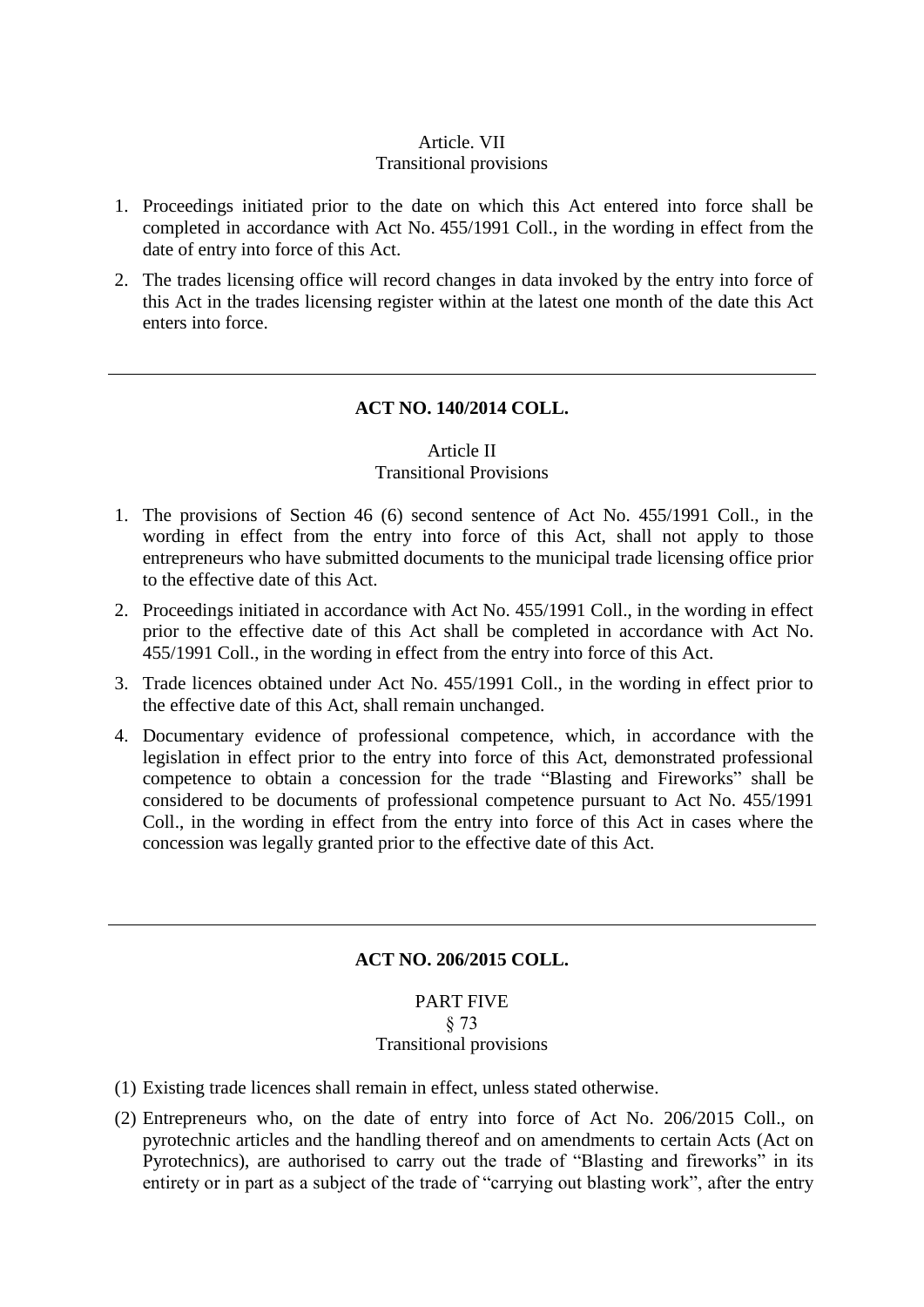into force of Act No. 206/2015 Coll., on pyrotechnic articles and the handling thereof and on amendments to certain Acts (Act on Pyrotechnics), are authorised to carry out the trade of "Research, development, manufacture, destruction, disposal, processing, purchase and sale of explosives and carrying out blasting work" within the scope of the trade "carrying out blasting work". The Trade Licensing Office shall register these changes in the Trade Register within 5 days of the date of entry into force of Act No. 206/2015 Coll., on pyrotechnic articles and the handling thereof and on amendments to certain Acts (Act on Pyrotechnics).

- (3) Entrepreneurs who, on the date of entry into force of Act No. 206/2015 Coll., on pyrotechnic articles and the handling thereof and on amendments to certain Acts (Act on Pyrotechnics), are authorised to carry out the trade of "Blasting and fireworks" in its entirety or in part as the subject of the trade of "work with fireworks", after the entry into force of Act No. 206/2015 Coll., on pyrotechnic articles and the handling thereof and on amendments to certain Acts (Act on Pyrotechnics) to carry out the professional trade of "Purchase, sale, destruction and disposal of category P2, T2 and F4 pyrotechnic articles and work with fireworks" within the scope of the trade "work with fireworks" .The Trade Licensing Office shall register these changes in the Trade Register within 5 days of the date of entry into force of Act No. 206/2015 Coll., on pyrotechnic articles and the handling thereof and on amendments to certain Acts (Act on Pyrotechnics).
- (4) Entrepreneurs who, on the date of entry into force of Act No. 206/2015 Coll., on pyrotechnic articles and the handling thereof and on amendments to certain Acts (Act on Pyrotechnics), are authorised to carry out an unqualified trade, are authorised to carry out activities consisting of the purchase, sale, destruction and disposal of category P2, T2 and F4 pyrotechnic articles for a period of one year after the entry into force of Act No. 206/2015 Coll., on pyrotechnic articles and the handling thereof and on amendments to certain Acts (Act on Pyrotechnics). Should they decide, after the expiry of the term referred to in the first sentence above, to continue to carry out the aforementioned activities, they shall register the professional trade of "Purchase, sale, destruction and disposal of category P2, T2 and F4 pyrotechnic articles and work with fireworks" at the Trade Licensing Office, as the full or partial subject of their business activities and shall provide evidence of professional competence as required for the performance of the aforementioned trade prior to the expiry of the term referred to above.
- (5) Proceedings initiated pursuant to Act No. 455/1991 Coll., in the wording in effect prior to the date of entry into force of Act No. 206/2015 Coll., on pyrotechnic articles and the handling thereof and on amendments to certain Acts (Act on Pyrotechnics), shall be completed in accordance with Act No. 455/1991 Coll., in the wording in effect after the date of entry into force of Act No. 206/2015 Coll., on pyrotechnic articles and the handling thereof and on amendments to certain Acts (Act on Pyrotechnics).
- (6) The tasks performed in accordance with paragraphs 2 to 4 above shall be exempt from administrative fees.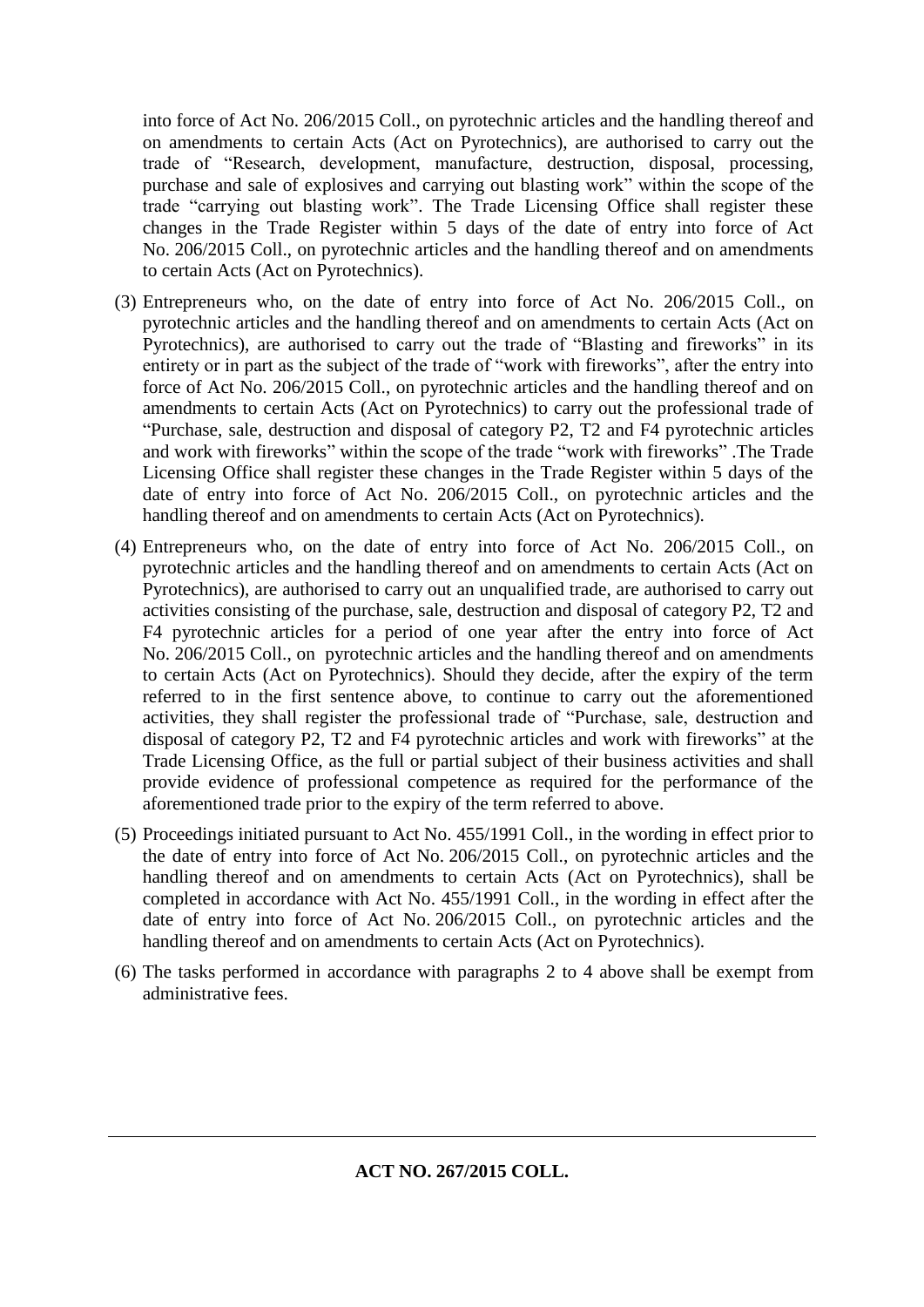# Article V Transitional provisions

- 1. Trade licenses for "Special protective disinfection, disinsectization and disinfestation without using dangerous chemicals and dangerous chemical mixtures hazardous chemical substances or chemical mixtures that are classified as toxic or highly toxic, excluding special protective disinfection, disinsectization and disinfestation in food-processing and agricultural operations, - in food-processing and agricultural operations, - dangerous chemicals and dangerous mixtures classified as toxic or highly toxichazardous chemical substances or chemical mixtures that are classified as toxic or highly toxic, excluding special protective disinfection, and disinfestation in food-processing and agricultural operations," which were in existence as of the date of this Act becoming legally effective remain valid.
- 2. The trades licensing office will record changes in data according to this Act with respect to subjects of the trade defined in point 1 in the trades licensing register no later than within 30 days of this Act entering into force.

# **ACT NO 126/2016 COLL.**

# Article IV Transitional Provisions

Proceedings commenced prior to the effective date of this Act shall be completed pursuant to Act No 455/1991 Coll., in the wording in effect prior to the effective date of this Act.

# **ACT NO 65/2017 COLL.**

# PART FOUR § 48 Transitional provisions

Inspection of the observance of the ban on the sale of spirits and tobacco products pursuant to Act No. 455/1991 Coll., which was commenced before the effective date of this Act, valid in the wording before the effective date of this Act, shall be completed in accordance with the Act No. 455/1991 Coll. in the wording effective before the date of this Act.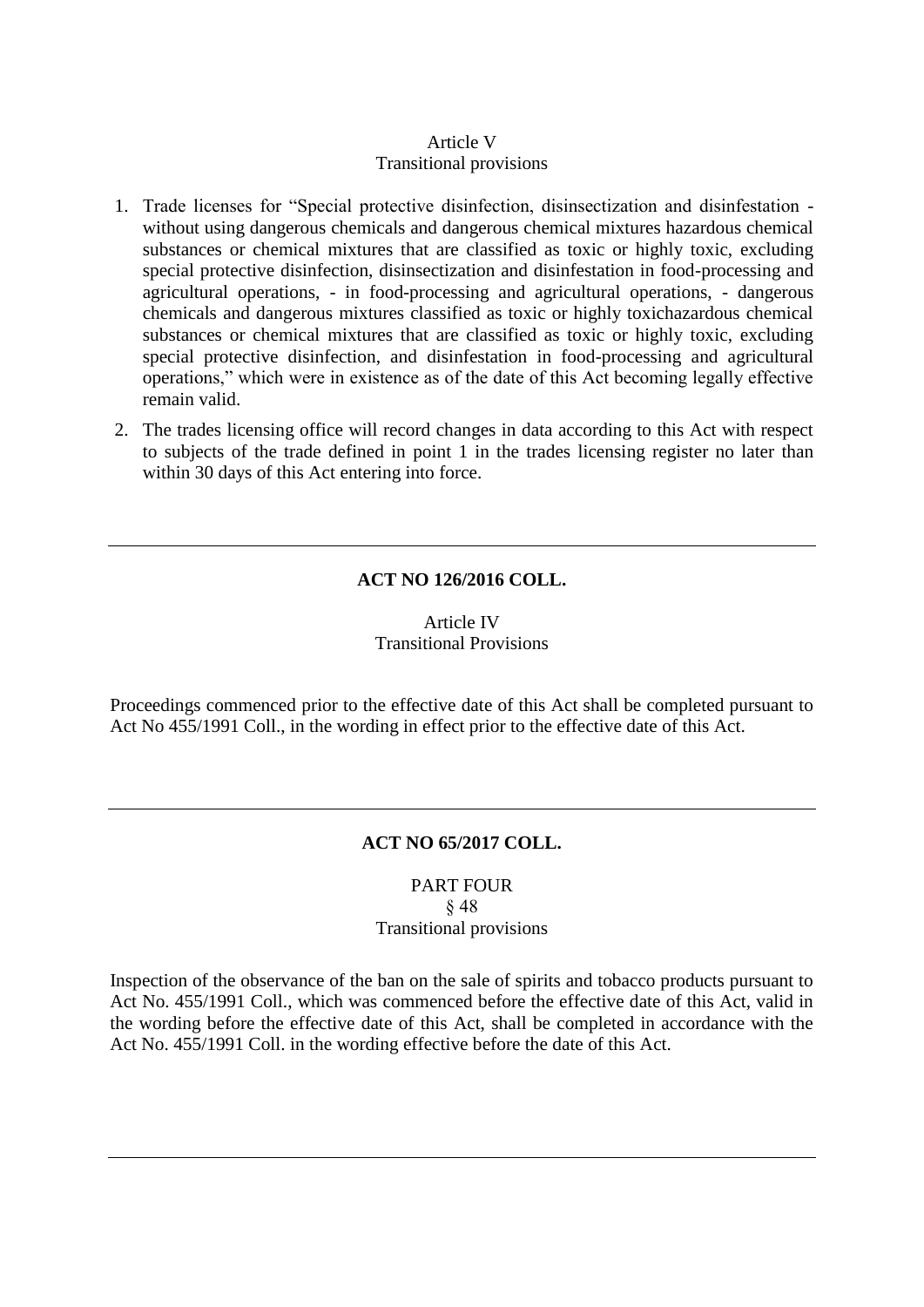# **ACT NO. 229/2016 COLL.**

# PART THREE Article IV Transitional provisions

- 1. An entrepreneur, which is entitled as of the effective date of this Act to carry out the research, development, manufacture, degradation, destruction, delaboration, purchase, sale, and storage of ammunition, may continue the activity in question for the duration of 6 months from the date of entry into force of this Act. If it intends to continue to carry on the above mentioned activities after the expiry of the period mentioned in the first sentence, it is obliged to apply for a concession or request for amendment of the decision on granting the concession and to substantiate the documents required by Act No. 455/1991 Coll. as in force from the effective date of this Act, unless these documents are available to the Trade Licensing Office from previous proceedings. If the application is submitted within 6 months from the effective date of this Act, it may continue to operate the trade until the date, on which the decision to grant the concession or to amend the decision on granting the concession or on the refusal to grant it takes effect. If it fails to do so within the stipulated deadline, the trade license to operate the said activity shall expire upon expiry of the last day of that period.
- 2. The proceedings initiated pursuant to Act No. 455/1991 Coll. as in force before the effective date of this Act shall be completed in accordance with Act No. 455/1991 Coll. as in force from the effective date of this Act.
- 3. The acceptance of the concession application or of the request to amend the decision on granting the concession referred to in the point 1 shall not be subject to the administrative fee.

## **ACT NO. 193/2017 COLL.**

# Art. II Transitional provision

- 1. Trade licenses for operation of funeral establishments, crematorium operations and embalming and conserving issued before the effective date of this Act shall continue to be valid.
- 2. Documents proving professional competence for the operation of concession trades "Operation of Funeral Establishments", "Embalming and Conservation" and "Operation of Crematoriums" pursuant to Act No. 256/2001 Coll. as in force before the effective date of this Act shall be considered to be documents required to prove professional competence under Act No. 256/2001 Coll. in force from the effective date of this Act, provided that the decision to grant a concession to operate the said trades or the decision on approval of the responsible representative established for the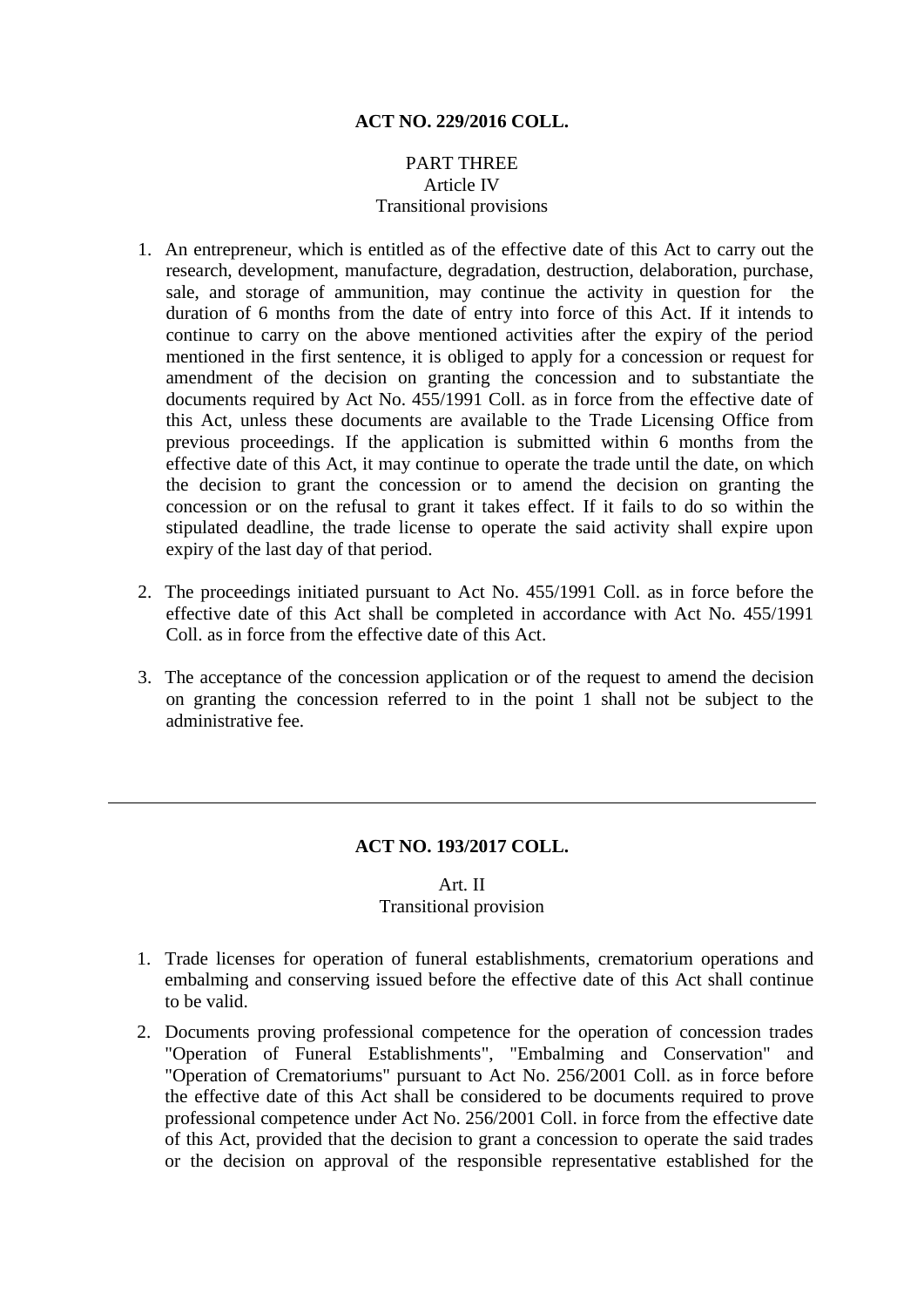operation of the said trades gained the power of *res iudicata* before the effective date of this Act.

- 3. Professional qualification documents for the qualification Burials Intermediator and for the qualification Worker for the Treatment and Transport of Human Remains can be replaced from the effective date of this Act by evidence on completion of specialized training focused on the professional operational, economic and legal aspects of funeral service issued as per Art. 4 of Decree No. 379/2001 Coll. which stipulates the content and scope of specialized training for funeral service, embalming and conserving and the operation of crematoriums, provided the training started before the effective date of this Act.
- 4. Professional qualification documents for the qualification Worker for the Treatment and Transport of Human Remains and for the qualification Worker for Higher Hygienic Provision of Bodies of Deceased Persons can be replaced from the effective date of this Act by means of evidence on completion of specialized training focused on professional aspects of embalming and conserving issued pursuant to Art. 4 of Decree No. 379/2001 Coll., provided the training started before the effective date of this Act.
- 5. Professional qualification documents for the qualification Crematory Service Operator and for the qualification Administrator of a Crematorium can be replaced from the effective date of this Act by a document on the completion of specialized training focused on the professional issues of the operation of crematoriums issued pursuant to Art. 4 of Decree No. 379/2001 Coll., provided the training started before the effective date of this Act.
- 6. The procedure for awarding a concession and approving the provisions of a responsible representative initiated before the effective date of this Act shall be completed in accordance with Act No. 256/2001 Coll. as in force before the effective date of this Act.
- 7. The persons who have been granted by a decision having the power of *res iudicata*  a concession for embalming and preserving or for carrying out funeral services (Operation of Funeral Establishments) before the effective date of this Act and commenced the operation of such trades before the effective date of this Act are obliged to issue rules for embalming and conserving or for the operation of their funeral establishment and send the said documents for approval to the Regional Hygiene Station competent according to the seat of the operator within 1 year from the effective date of this Act.
- 8. Crematorium operators are obliged to bring the crematorial order up to the standard in compliance with Act No. 256/2001 Coll. in force from the effective date of this Act and send it for approval to a Regional Hygiene Station competent according to the seat of the operator within 1 year from the effective date of this Act.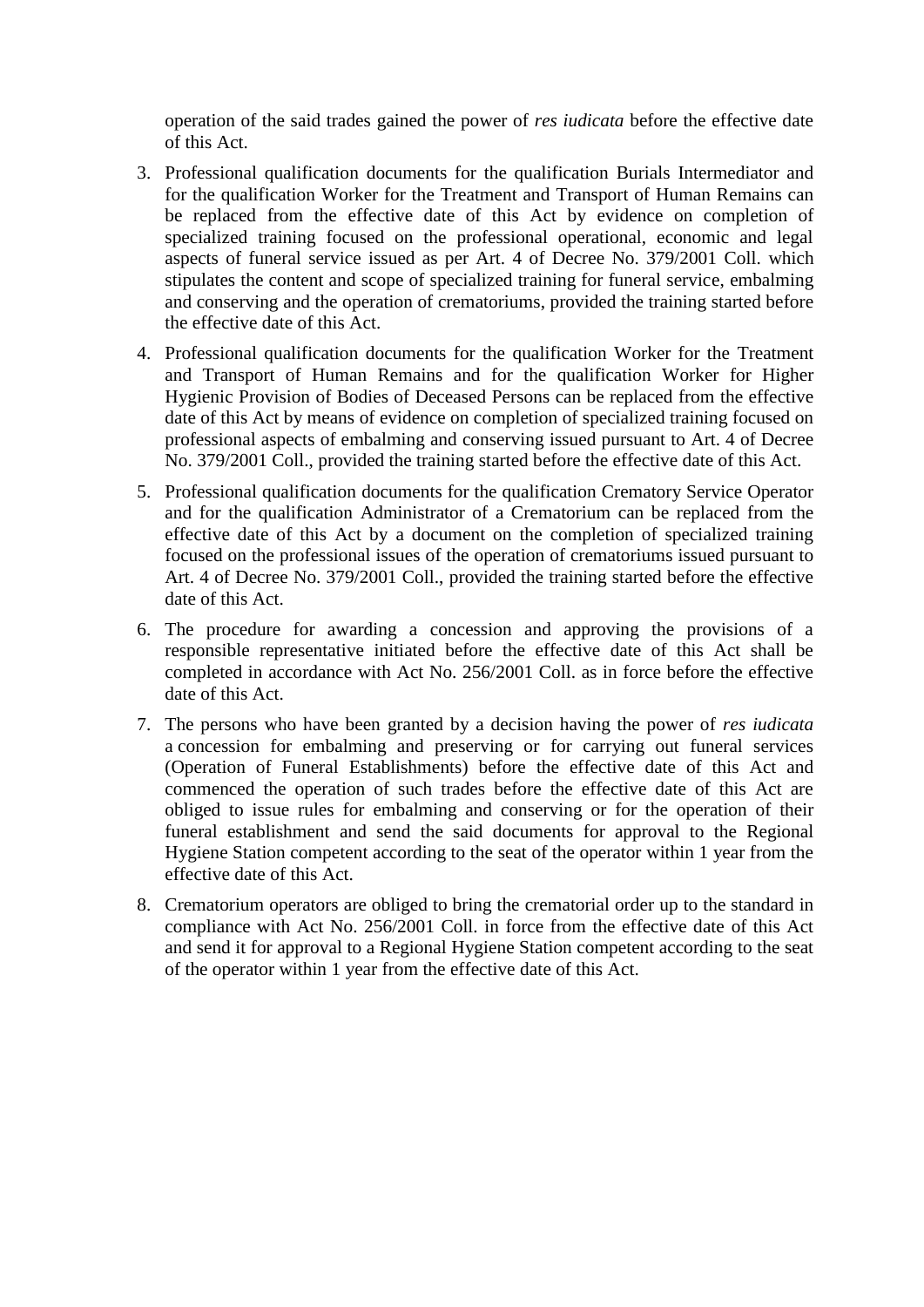#### **ACT NO. 289/2017 COLL.**

### Art. II Transitional provision

- 1. An entrepreneur who, as at the date this Act enters into effect, is entitled to carry on the professional trade "Processing of cataloguing data" under Act No 455/1991 Coll., as in effect before the date this Act entered into effect, shall be, from the date this Act enters into effect, entitled to carry on the unqualified notifiable trade "Manufacturing, trading and services not specified in Annexes 1 to 3 of the Trade Licensing Act" to the full extent. Within 5 days from the date this Act enters into effect, the trade licensing office shall register the trade change in the trade licensing register, where it shall specify the field of activity "60. Advisory and consulting activities, elaboration of special studies and reports" for the trade "Manufacturing, trading and services not specified in Annexes 1 to 3 of the Trade Licensing Act", and shall issue an extract to the entrepreneur under Section 47(1) of Act No 455/1991 Coll., as in effect from the date this Act enters into effect.
- 2. The issue of the extract pursuant to point 1 shall be exempt from the administrative fee.

### **ACT NO. 111/2018 COLL.**

### Art. IV Transitional provision

- 1. Trade concessions for a licensed Trade "Tour operators" and free trade "Production, trade and services not listed in appendices 1 to 3 of the Trade Act" issued in accordance with the Act No. 455/1991 Coll., as in force before the effective date of this Act, shall remain valid even after the effective date of this Act, unless otherwise laid down.
- 2. An entrepreneur who has been authorized to operate a licensed trade "Tour operators" pursuant to the Act No. 455/1991 Coll., as in force before the effective date of this Act, shall be entitled to operate a licensed trade "Tour operators – organisation of packages, - facilitation of linked travel arrangements" only in the scope of the subject of business "Tour operators – organisation of packages". A change in the subject of business shall be entered by the Trade Licensing Office into the Trade Register no later than 2 months after the effective date of this Act.
- 3. An entrepreneur who has been authorized to operate a licensed trade "Tour operators" and free trade "Production, trade and services not listed in appendices 1 to 3 of the Trade Act" and applies for the concession for "Tour operators – organisation of